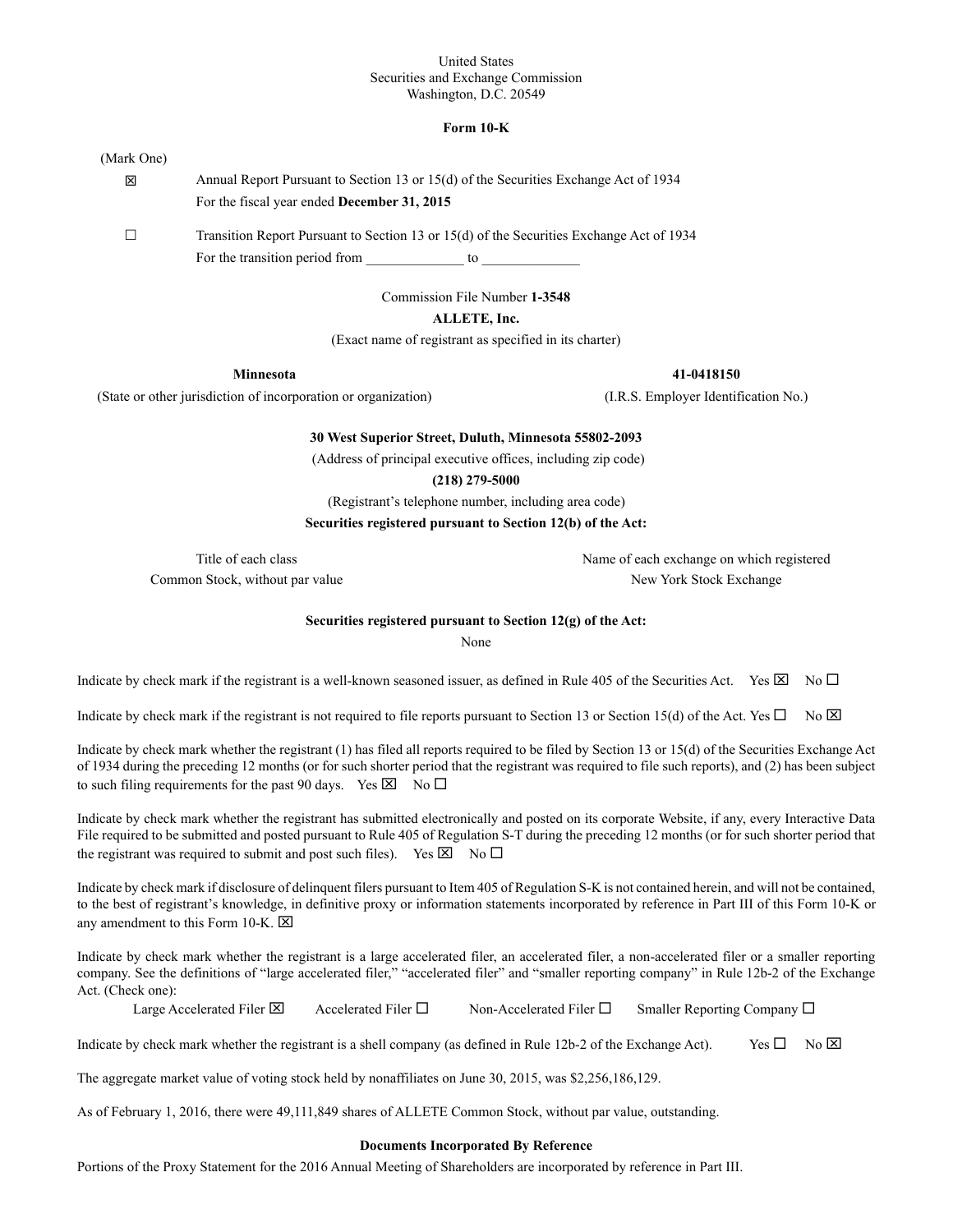# **Index**

| <b>Definitions</b> |                                                                                                                        | $\overline{4}$       |
|--------------------|------------------------------------------------------------------------------------------------------------------------|----------------------|
|                    |                                                                                                                        |                      |
|                    | <b>Forward-Looking Statements</b>                                                                                      | 6                    |
|                    |                                                                                                                        |                      |
| Part I             |                                                                                                                        |                      |
| Item 1.            | <b>Business</b>                                                                                                        | $\underline{8}$      |
|                    | <b>Regulated Operations</b>                                                                                            | $\overline{9}$       |
|                    | <b>Electric Sales / Customers</b>                                                                                      | $\overline{9}$<br>12 |
|                    | Seasonality                                                                                                            |                      |
|                    | <b>Power Supply</b>                                                                                                    | 12                   |
|                    | <b>Transmission and Distribution</b>                                                                                   | 15                   |
|                    | <b>Investment</b> in ATC                                                                                               | 16                   |
|                    | Properties                                                                                                             | 16                   |
|                    | <b>Regulatory Matters</b>                                                                                              | 17<br>19             |
|                    | <b>Regional Organizations</b>                                                                                          |                      |
|                    | Minnesota Legislation<br>Competition                                                                                   | 19                   |
|                    | <b>Franchises</b>                                                                                                      | 20                   |
|                    | <b>Energy Infrastructure and Related Services</b>                                                                      | 20<br>21             |
|                    | <b>ALLETE Clean Energy</b>                                                                                             | 21                   |
|                    | <b>U.S. Water Services</b>                                                                                             | $\overline{21}$      |
|                    | Corporate and Other                                                                                                    | 21                   |
|                    | <b>BNI</b> Energy                                                                                                      | 21                   |
|                    | <b>ALLETE Properties</b>                                                                                               | $\frac{22}{2}$       |
|                    | <b>Non-Rate Base Generation</b>                                                                                        | 23                   |
|                    | <b>Environmental Matters</b>                                                                                           |                      |
|                    | <b>Employees</b>                                                                                                       | $\frac{23}{23}$      |
|                    | <b>Availability of Information</b>                                                                                     | 24                   |
|                    | <b>Executive Officers of the Registrant</b>                                                                            | 24                   |
| Item 1A.           | <b>Risk Factors</b>                                                                                                    | 25                   |
| Item 1B.           | <b>Unresolved Staff Comments</b>                                                                                       | 32                   |
| Item 2.            | Properties                                                                                                             |                      |
| Item 3.            | <b>Legal Proceedings</b>                                                                                               | $\frac{32}{32}$      |
| Item 4.            | <b>Mine Safety Disclosures</b>                                                                                         | 32                   |
| Part II            |                                                                                                                        |                      |
| Item 5.            | Market for Registrant's Common Equity, Related Stockholder Matters and<br><b>Issuer Purchases of Equity Securities</b> | 33                   |
| Item 6.            | <b>Selected Financial Data</b>                                                                                         | 35                   |
| Item 7.            | Management's Discussion and Analysis of Financial Condition and Results of Operations                                  | 36                   |
|                    | Overview                                                                                                               | 36                   |
|                    | 2015 Compared to 2014                                                                                                  | 37                   |
|                    | 2014 Compared to 2013                                                                                                  | 41                   |
|                    | <b>Critical Accounting Policies</b>                                                                                    | 44                   |
|                    | Outlook                                                                                                                | 46                   |
|                    | <b>Liquidity and Capital Resources</b>                                                                                 | 55                   |
|                    | <b>Capital Requirements</b>                                                                                            | 58                   |
|                    | <b>Environmental and Other Matters</b>                                                                                 | 58                   |
|                    | <b>Market Risk</b>                                                                                                     | 59                   |
|                    | <b>Recently Adopted Accounting Standards</b>                                                                           | 59                   |
| Item 7A.           | Quantitative and Qualitative Disclosures about Market Risk                                                             | 60                   |
| Item 8.            | <b>Financial Statements and Supplementary Data</b>                                                                     | 60                   |
| Item 9.            | Changes in and Disagreements with Accountants on Accounting and Financial Disclosure                                   | 60                   |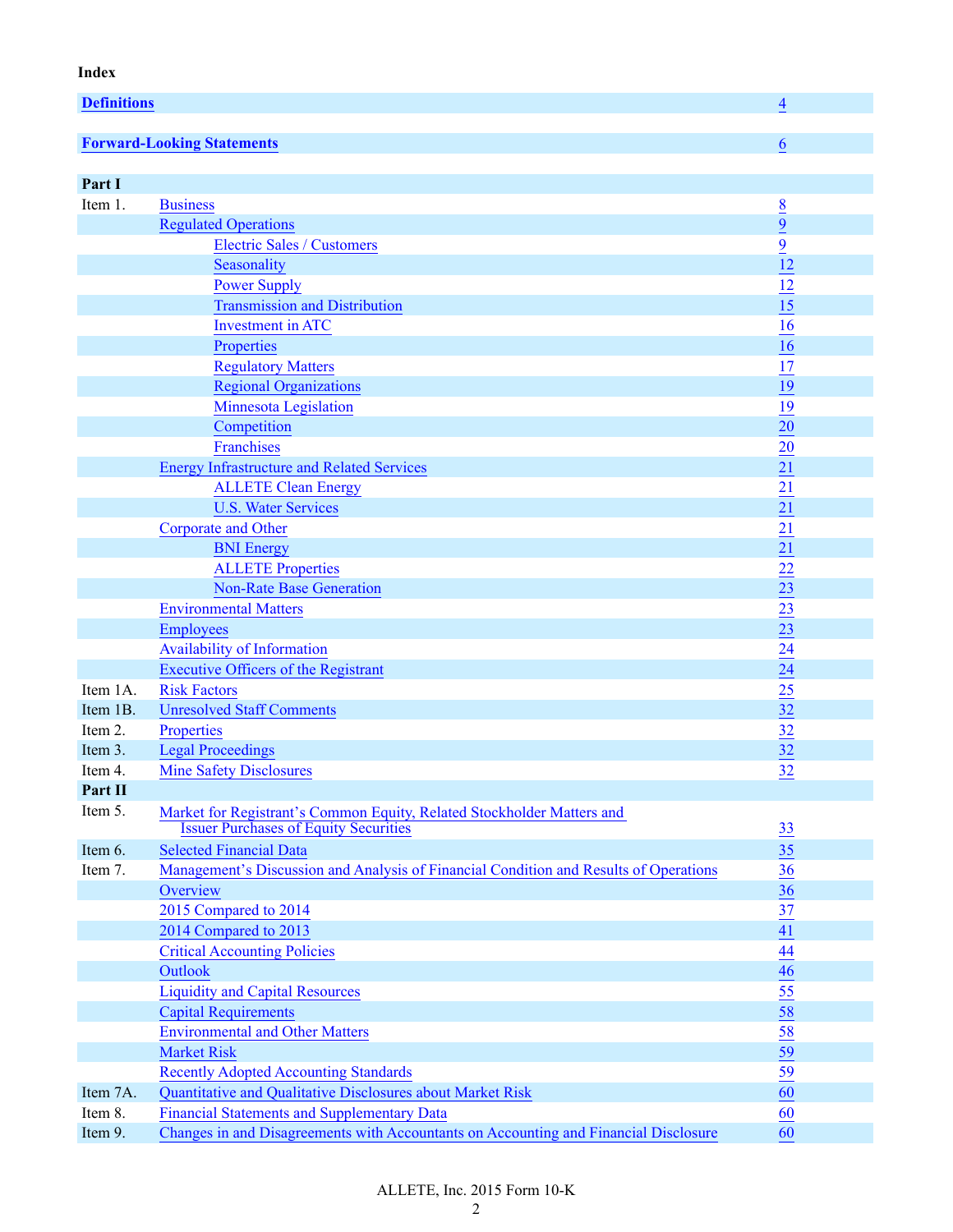**Index**

| Item 9A.          | <b>Controls and Procedures</b>                                                                           | 60               |
|-------------------|----------------------------------------------------------------------------------------------------------|------------------|
| Item 9B.          | <b>Other Information</b>                                                                                 | $\underline{60}$ |
| Part III          |                                                                                                          |                  |
| Item $10$ .       | Directors, Executive Officers and Corporate Governance                                                   | $\underline{61}$ |
| Item $11$ .       | <b>Executive Compensation</b>                                                                            | 61               |
| Item $12$ .       | Security Ownership of Certain Beneficial Owners and Management and<br><b>Related Stockholder Matters</b> | $\underline{61}$ |
| Item $131$        | <b>Certain Relationships and Related Transactions, and Director Independence</b>                         | 62               |
| Item $14$ .       | <b>Principal Accounting Fees and Services</b>                                                            | 62               |
| Part IV           |                                                                                                          |                  |
| Item $15$ .       | <b>Exhibits and Financial Statement Schedules</b>                                                        | 62               |
|                   |                                                                                                          |                  |
| <b>Signatures</b> |                                                                                                          | $\underline{68}$ |
|                   |                                                                                                          |                  |
|                   | <b>Consolidated Financial Statements</b>                                                                 | 71               |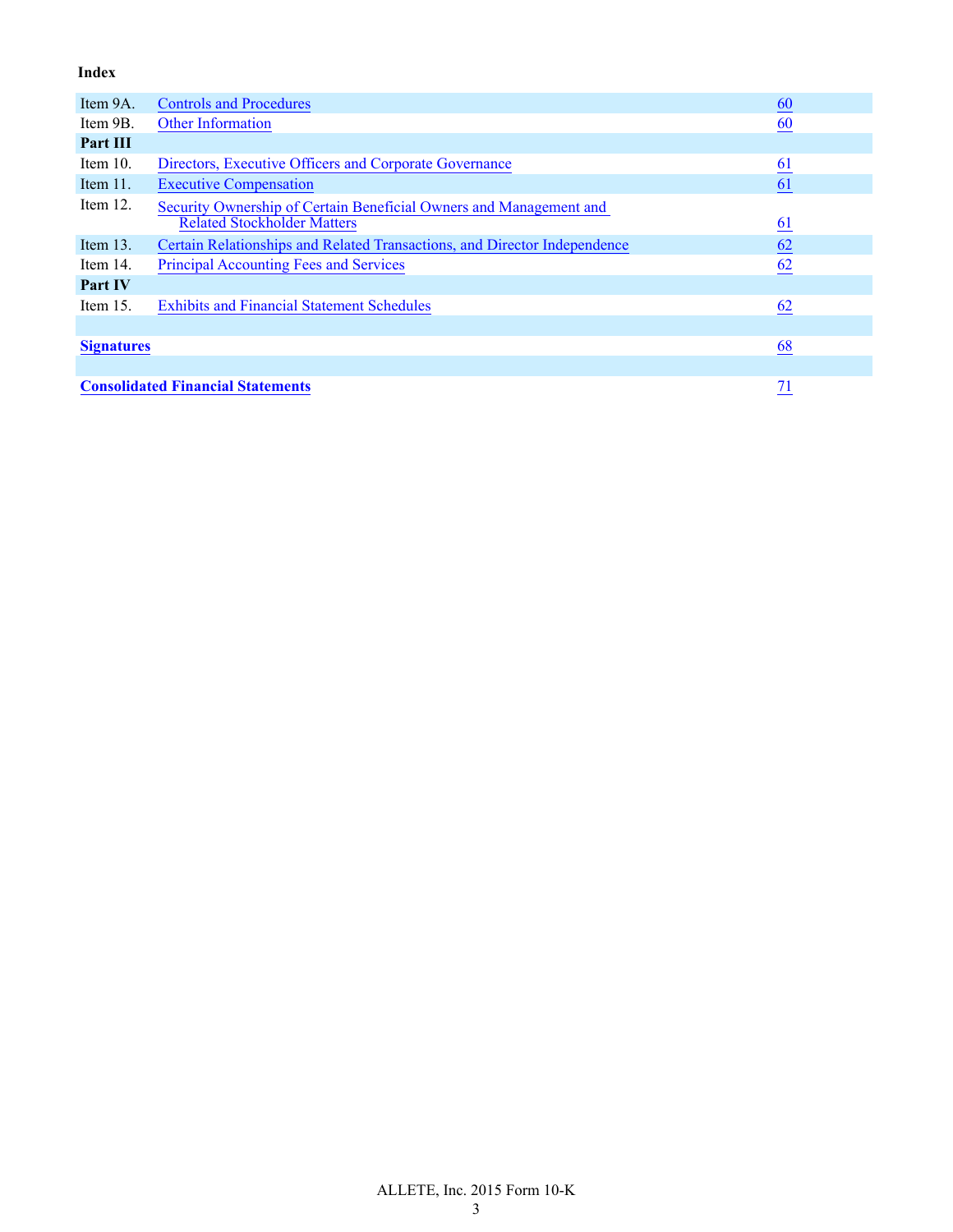### **Definitions**

<span id="page-3-0"></span>The following abbreviations or acronyms are used in the text. References in this report to "we," "us" and "our" are to ALLETE, Inc. and its subsidiaries, collectively.

| <b>Abbreviation or Acronym</b>      | <b>Term</b>                                                                                                                                                  |
|-------------------------------------|--------------------------------------------------------------------------------------------------------------------------------------------------------------|
| <b>AFUDC</b>                        | Allowance for Funds Used During Construction - the cost of both debt and equity funds<br>used to finance utility plant additions during construction periods |
| <b>ALLETE</b>                       | ALLETE, Inc.                                                                                                                                                 |
| <b>ALLETE</b> Clean Energy          | ALLETE Clean Energy, Inc. and its subsidiaries                                                                                                               |
| <b>ALLETE</b> Properties            | ALLETE Properties, LLC and its subsidiaries                                                                                                                  |
| <b>ALLETE Transmission Holdings</b> | ALLETE Transmission Holdings (formerly Rainy River Energy Corporation - Wisconsin)                                                                           |
| ArcelorMittal                       | ArcelorMittal USA, Inc.                                                                                                                                      |
| <b>ATC</b>                          | American Transmission Company LLC                                                                                                                            |
| Basin                               | Basin Electric Power Cooperative                                                                                                                             |
| <b>Bison</b>                        | <b>Bison Wind Energy Center</b>                                                                                                                              |
| <b>BNI</b> Energy                   | BNI Coal, Ltd. d/b/a BNI Energy                                                                                                                              |
| <b>Boswell</b>                      | <b>Boswell Energy Center</b>                                                                                                                                 |
| CO <sub>2</sub>                     | Carbon Dioxide                                                                                                                                               |
| Company                             | ALLETE, Inc. and its subsidiaries                                                                                                                            |
| <b>CSAPR</b>                        | Cross-State Air Pollution Rule                                                                                                                               |
| DC                                  | Direct Current                                                                                                                                               |
| <b>EIS</b>                          | <b>Environmental Impact Statement</b>                                                                                                                        |
| Enbridge                            | Enbridge, Inc.                                                                                                                                               |
| <b>EPA</b>                          | <b>Environmental Protection Agency</b>                                                                                                                       |
| <b>ESOP</b>                         | Employee Stock Ownership Plan                                                                                                                                |
| FASB                                | Financial Accounting Standards Board                                                                                                                         |
| <b>FERC</b>                         | Federal Energy Regulatory Commission                                                                                                                         |
| Form 8-K                            | ALLETE Current Report on Form 8-K                                                                                                                            |
| Form $10-K$                         | ALLETE Annual Report on Form 10-K                                                                                                                            |
| Form 10-Q                           | ALLETE Quarterly Report on Form 10-Q                                                                                                                         |
| <b>GAAP</b>                         | Accounting Principles Generally Accepted in the United States                                                                                                |
| <b>GHG</b>                          | Greenhouse Gases                                                                                                                                             |
| <b>GNTL</b>                         | Great Northern Transmission Line                                                                                                                             |
| <b>IBEW</b>                         | International Brotherhood of Electrical Workers                                                                                                              |
| <b>Invest Direct</b>                | ALLETE's Direct Stock Purchase and Dividend Reinvestment Plan                                                                                                |
| <b>IRP</b>                          | <b>Integrated Resource Plan</b>                                                                                                                              |
| Item                                | Item ___ of this Form 10-K                                                                                                                                   |
| kV                                  | Kilovolt(s)                                                                                                                                                  |
| kWh                                 | Kilowatt-hour                                                                                                                                                |
| Laskin                              | Laskin Energy Center                                                                                                                                         |
| <b>LIBOR</b>                        | London Interbank Offered Rate                                                                                                                                |
| <b>MACT</b>                         | Maximum Achievable Control Technology                                                                                                                        |
| Magnetation                         | Magnetation, LLC                                                                                                                                             |
| Manitoba Hydro                      | Manitoba Hydro-Electric Board                                                                                                                                |
| <b>MATS</b>                         | Mercury and Air Toxics Standards                                                                                                                             |
| MBtu                                | Million British thermal units                                                                                                                                |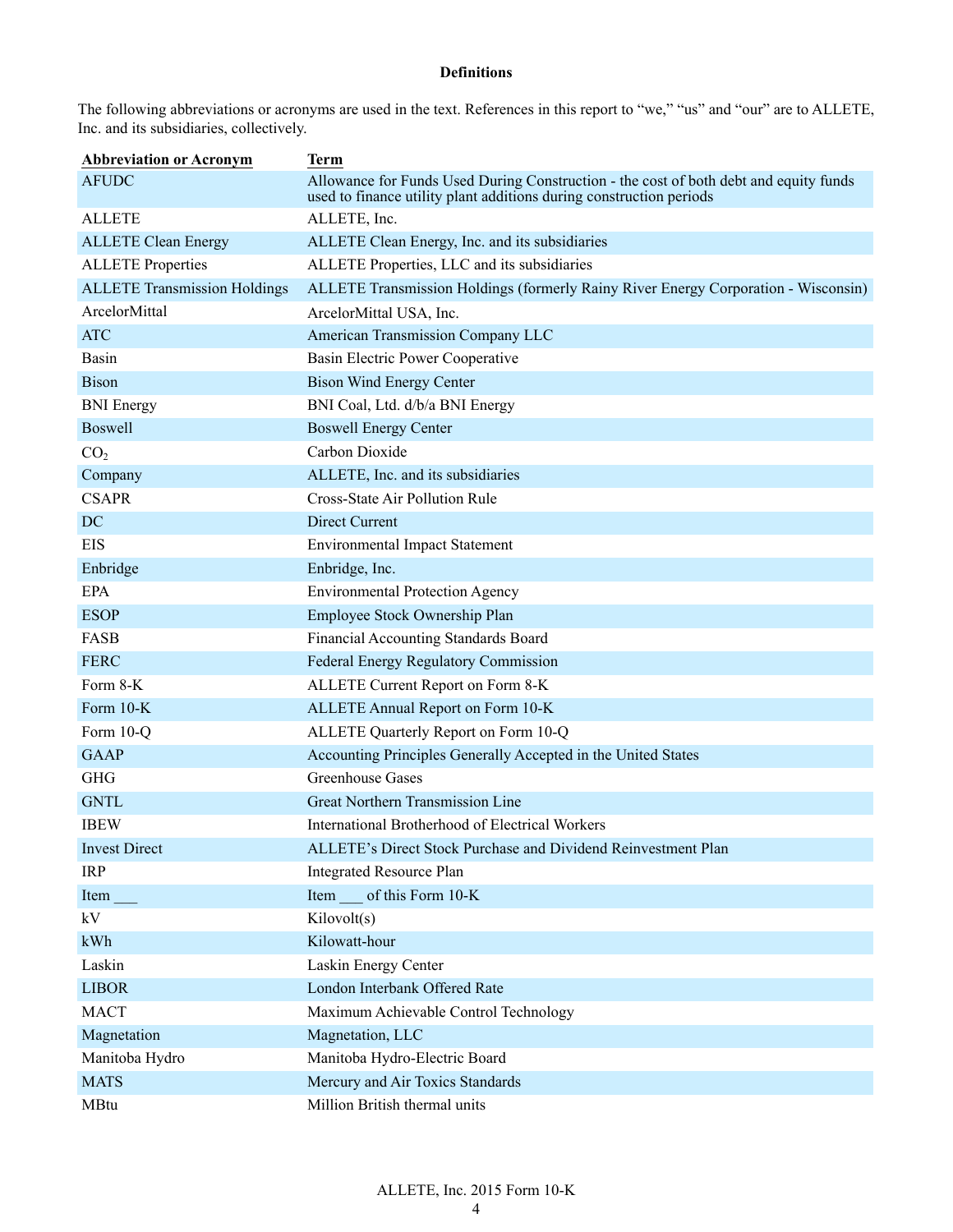# **Definitions (continued)**

| <b>Abbreviation or Acronym</b>  | <b>Term</b>                                                                                |
|---------------------------------|--------------------------------------------------------------------------------------------|
| Mesabi Nugget                   | Mesabi Nugget Delaware, LLC                                                                |
| Minnesota Power                 | An operating division of ALLETE, Inc.                                                      |
| Minnkota Power                  | Minnkota Power Cooperative, Inc.                                                           |
| <b>MISO</b>                     | Midcontinent Independent System Operator, Inc.                                             |
| Montana-Dakota Utilities        | Montana-Dakota Utilities Co., a division of MDU Resources Group, Inc.                      |
| Moody's                         | Moody's Investors Service, Inc.                                                            |
| <b>MPCA</b>                     | Minnesota Pollution Control Agency                                                         |
| <b>MPUC</b>                     | Minnesota Public Utilities Commission                                                      |
| MW/MWh                          | Megawatt(s) / Megawatt-hour(s)                                                             |
| <b>NAAQS</b>                    | National Ambient Air Quality Standards                                                     |
| <b>NDPSC</b>                    | North Dakota Public Service Commission                                                     |
| <b>NERC</b>                     | North American Electric Reliability Corporation                                            |
| <b>NOL</b>                      | Net Operating Loss                                                                         |
| Non-residential                 | Retail and non-retail commercial, office, industrial, warehouse, storage and institutional |
| NO <sub>2</sub>                 | Nitrogen Dioxide                                                                           |
| $\rm NO_X$                      | Nitrogen Oxides                                                                            |
| Note                            | to the consolidated financial statements in this Form 10-K<br>Note                         |
| <b>NPDES</b>                    | National Pollutant Discharge Elimination System                                            |
| <b>NYSE</b>                     | New York Stock Exchange                                                                    |
| Oliver Wind I                   | Oliver Wind I Energy Center                                                                |
| Oliver Wind II                  | Oliver Wind II Energy Center                                                               |
| Palm Coast Park                 | Palm Coast Park development project in Florida                                             |
| <b>Palm Coast Park District</b> | Palm Coast Park Community Development District                                             |
| PolyMet                         | PolyMet Mining Corp.                                                                       |
| <b>PPA</b>                      | Power Purchase Agreement                                                                   |
| <b>PPACA</b>                    | Patient Protection and Affordable Care Act of 2010                                         |
| <b>PSCW</b>                     | Public Service Commission of Wisconsin                                                     |
| <b>RSOP</b>                     | Retirement Savings and Stock Ownership Plan                                                |
| <b>SEC</b>                      | Securities and Exchange Commission                                                         |
| <b>SIP</b>                      | State Implementation Plan                                                                  |
| SO <sub>2</sub>                 | <b>Sulfur Dioxide</b>                                                                      |
| <b>Square Butte</b>             | <b>Square Butte Electric Cooperative</b>                                                   |
| Standard & Poor's               | Standard & Poor's Ratings Services                                                         |
| SWL&P                           | Superior Water, Light and Power Company                                                    |
| <b>Taconite Harbor</b>          | Taconite Harbor Energy Center                                                              |
| Taconite Ridge                  | Taconite Ridge Energy Center                                                               |
| Thomson                         | Thomson Energy Center                                                                      |
| <b>Town Center</b>              | Town Center at Palm Coast development project in Florida                                   |
| <b>Town Center District</b>     | Town Center at Palm Coast Community Development District                                   |
| TransAlta                       | TransAlta Energy Marketing (U.S.) Inc.                                                     |
| U.S.                            | United States of America                                                                   |
| U.S. Water Services             | U.S. Water Services Holding Company and its subsidiaries                                   |
| <b>USS</b> Corporation          | <b>United States Steel Corporation</b>                                                     |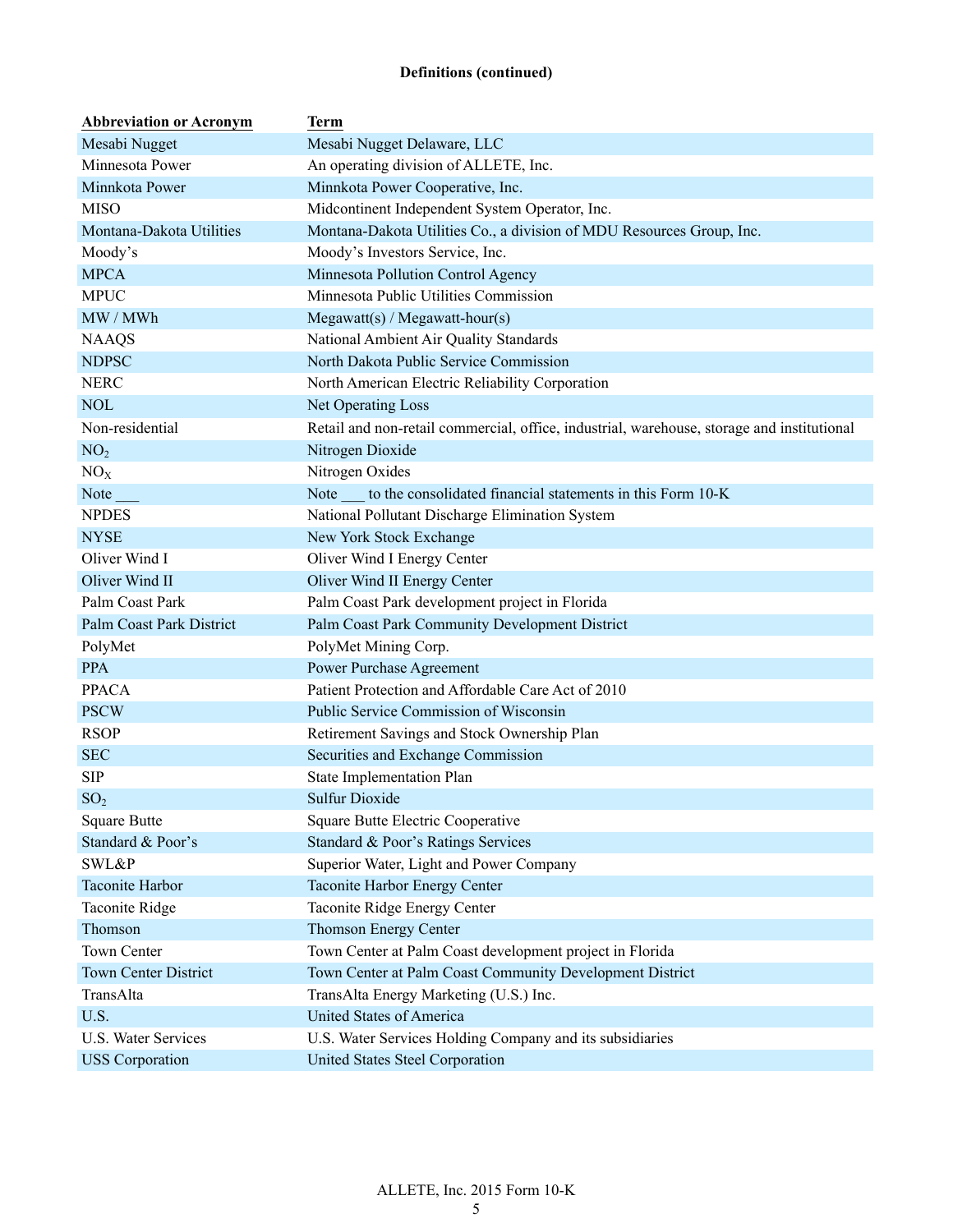#### **Forward-Looking Statements**

<span id="page-5-0"></span>Statements in this report that are not statements of historical facts are considered "forward-looking" and, accordingly, involve risks and uncertainties that could cause actual results to differ materially from those discussed. Although such forward-looking statements have been made in good faith and are based on reasonable assumptions, there can be no assurance that the expected results will be achieved. Any statements that express, or involve discussions as to, future expectations, risks, beliefs, plans, objectives, assumptions, events, uncertainties, financial performance, or growth strategies (often, but not always, through the use of words or phrases such as "anticipates," "believes," "estimates," "expects," "intends," "plans," "projects," "likely," "will continue," "could," "may," "potential," "target," "outlook" or words of similar meaning) are not statements of historical facts and may be forward-looking.

In connection with the safe harbor provisions of the Private Securities Litigation Reform Act of 1995, we are providing this cautionary statement to identify important factors that could cause our actual results to differ materially from those indicated in forward-looking statements made by or on behalf of ALLETE in this Form 10-K, in presentations, on our website, in response to questions or otherwise. These statements are qualified in their entirety by reference to, and are accompanied by, the following important factors, in addition to any assumptions and other factors referred to specifically in connection with such forward-looking statements that could cause our actual results to differ materially from those indicated in the forward-looking statements:

- our ability to successfully implement our strategic objectives;
- global and domestic economic conditions affecting us or our customers;
- changes in and compliance with laws and regulations;
- changes in tax rates or policies or in rates of inflation;
- the outcome of legal and administrative proceedings (whether civil or criminal) and settlements;
- weather conditions, natural disasters and pandemic diseases;
- our ability to access capital markets and bank financing;
- changes in interest rates and the performance of the financial markets;
- project delays or changes in project costs;
- changes in operating expenses and capital expenditures and our ability to raise revenues from our customers in regulated rates or sales price increases at our Energy Infrastructure and Related Services businesses;
- the impacts of commodity prices on ALLETE and our customers;
- our ability to attract and retain qualified, skilled and experienced personnel;
- effects of emerging technology;
- war, acts of terrorism and cyber attacks;
- our ability to manage expansion and integrate acquisitions;
- population growth rates and demographic patterns;
- wholesale power market conditions;
- federal and state regulatory and legislative actions that impact regulated utility economics, including our allowed rates of return, capital structure, ability to secure financing, industry and rate structure, acquisition and disposal of assets and facilities, operation and construction of plant facilities and utility infrastructure, recovery of purchased power, capital investments and other expenses, including present or prospective environmental matters;
- effects of competition, including competition for retail and wholesale customers;
- effects of restructuring initiatives in the electric industry;
- the impacts on our Regulated Operations segment of climate change and future regulation to restrict the emissions of greenhouse gases;
- effects of increased deployment of distributed low-carbon electricity generation resources;
- the impacts of laws and regulations related to renewable and distributed generation;
- pricing, availability and transportation of fuel and other commodities and the ability to recover the costs of such commodities;
- our current and potential industrial and municipal customers' ability to execute announced expansion plans;
- real estate market conditions where our legacy Florida real estate investment is located may not improve;
- the success of efforts to realize value from, invest in, and develop new opportunities in, our Energy Infrastructure and Related Services businesses; and
- factors affecting Energy Infrastructure and Related Services businesses, including fluctuations in the volume of customer orders, unanticipated cost increases, changes in legislation and regulations impacting the industries in which the customers served operate, the effects of weather, credit worthiness of customers, ability to obtain materials required to perform services, and changing market conditions.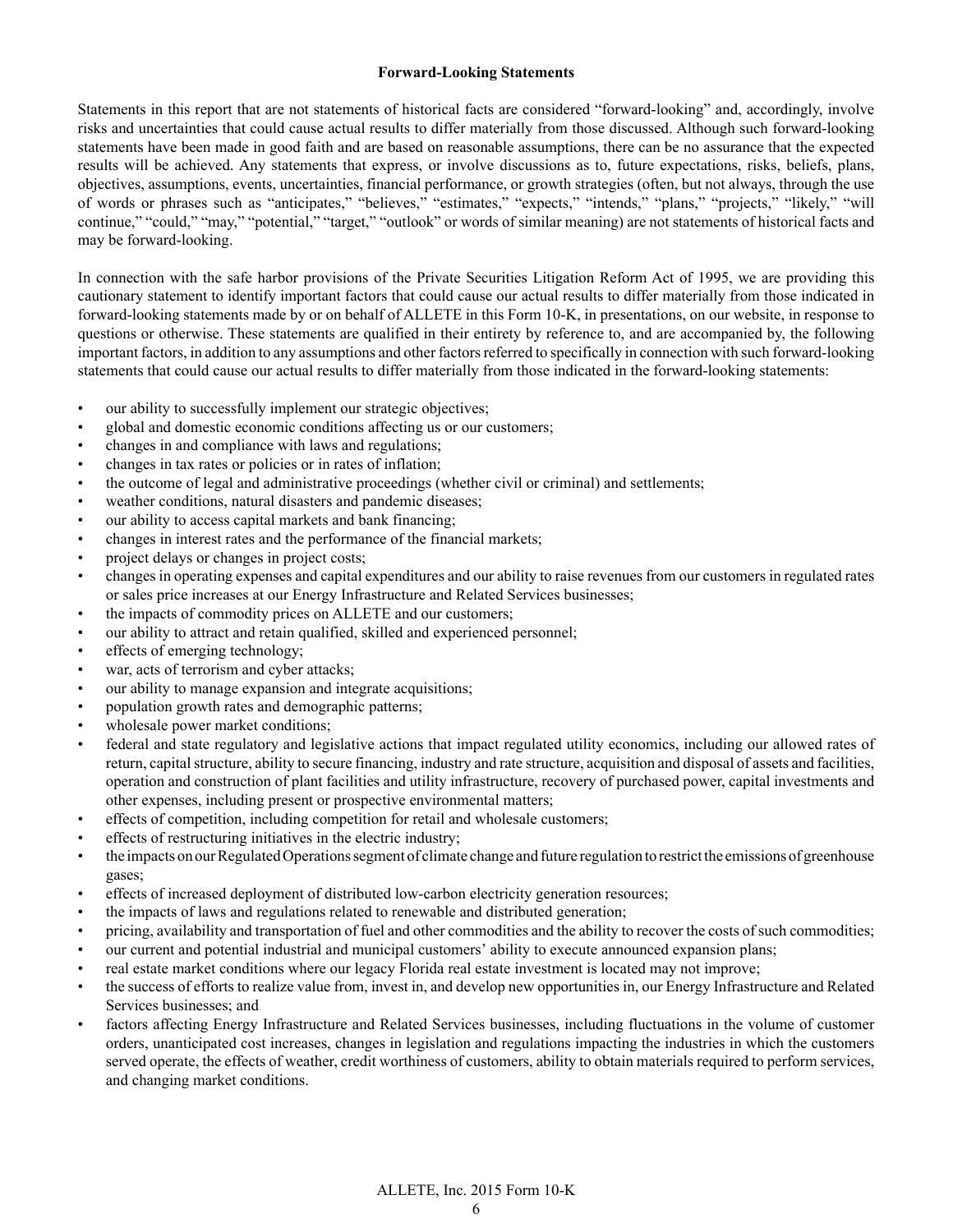#### **Forward Looking Statements (Continued)**

Additional disclosures regarding factors that could cause our results or performance to differ from those anticipated by this report are discussed in Item 1A under the heading "Risk Factors" beginning on page 25 of this Form 10-K. Any forward-looking statement speaks only as of the date on which such statement is made, and we undertake no obligation to update any forward-looking statement to reflect events or circumstances after the date on which that statement is made or to reflect the occurrence of unanticipated events. New factors emerge from time to time, and it is not possible for management to predict all of these factors, nor can it assess the impact of each of these factors on the businesses of ALLETE or the extent to which any factor, or combination of factors, may cause actual results to differ materially from those contained in any forward-looking statement. Readers are urged to carefully review and consider the various disclosures made by ALLETE in this Form 10-K and in other reports filed with the SEC that attempt to identify the risks and uncertainties that may affect ALLETE's business.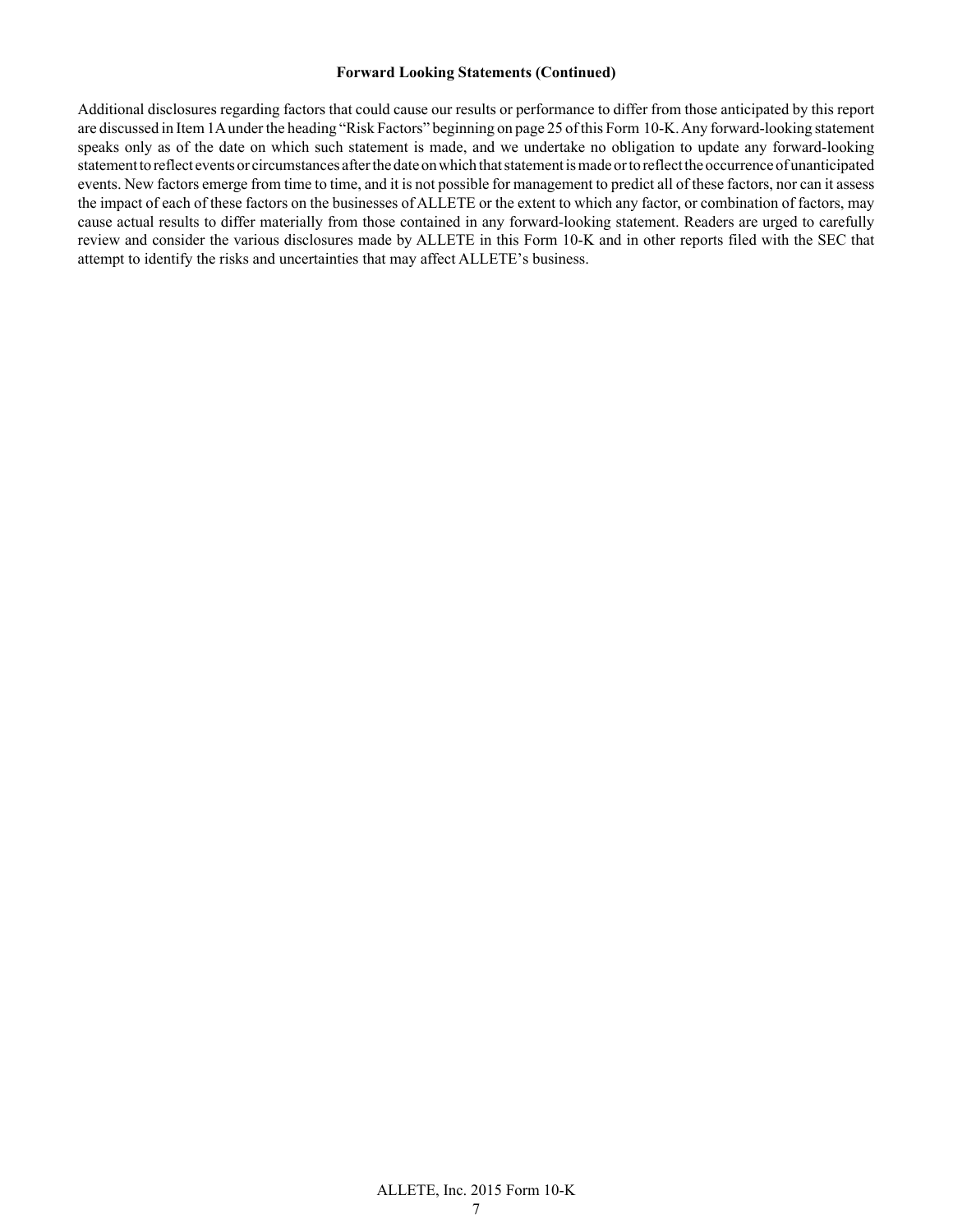#### **Part I**

#### <span id="page-7-0"></span>**Item 1. Business**

**Regulated Operations** includes our regulated utilities, Minnesota Power and SWL&P, as well as our investment in ATC, a Wisconsin-based regulated utility that owns and maintains electric transmission assets in parts of Wisconsin, Michigan, Minnesota and Illinois. Minnesota Power provides regulated utility electric service in northeastern Minnesota to approximately 145,000 retail customers. Minnesota Power also has 16 non-affiliated municipal customers in Minnesota. SWL&P is a Wisconsin utility and a wholesale customer of Minnesota Power. SWL&P provides regulated electric, natural gas and water service in northwestern Wisconsin to approximately 15,000 electric customers, 13,000 natural gas customers and 10,000 water customers. Our regulated utility operations include retail and wholesale activities under the jurisdiction of state and federal regulatory authorities*.*

**ALLETE Clean Energy** was established in 2011, and focuses on developing, acquiring and operating clean and renewable energy projects. ALLETE Clean Energy currently owns and operates, in four states, approximately 535 MW of nameplate capacity wind energy generation that are under long-term power sales agreements. In addition, ALLETE Clean Energy constructed a 107 MW wind energy facility for sale to Montana-Dakota Utilities; construction and sale were completed in 2015.

**U.S. Water Services** is our integrated water management company which was acquired on February 10, 2015.

**Corporate and Other** is comprised of BNI Energy, our coal mining operations in North Dakota, ALLETE Properties, our legacy Florida real estate investment, other business development and corporate expenditures, unallocated interest expense, a small amount of non-rate base generation, approximately 5,000 acres of land in Minnesota, and earnings on cash and investments.

ALLETE is incorporated under the laws of Minnesota. Our corporate headquarters are in Duluth, Minnesota. Statistical information is presented as of December 31, 2015, unless otherwise indicated. All subsidiaries are wholly-owned unless otherwise specifically indicated. References in this report to "we," "us" and "our" are to ALLETE and its subsidiaries, collectively.

| <b>Year Ended December 31</b>                   | 2015      | 2014      | 2013      |
|-------------------------------------------------|-----------|-----------|-----------|
|                                                 |           |           |           |
| Consolidated Operating Revenue – Millions $(a)$ | \$1,486.4 | \$1,136.8 | \$1,018.4 |
|                                                 |           |           |           |
| Percentage of Consolidated Operating Revenue    |           |           |           |
| <b>Regulated Operations</b>                     | 67%       | 88%       | 91%       |
| ALLETE Clean Energy $(a)(b)$                    | 18%       | 3%        |           |
| U.S. Water Services $(c)$                       | 8%        |           |           |
| Corporate and Other                             | 7%        | 9%        | 9%        |
|                                                 | 100%      | 100%      | 100%      |

*(a) Includes the construction and sale of a wind energy facility by ALLETE Clean Energy to Montana-Dakota Utilities for \$197.7 million in 2015. (See Note 7. Acquisitions.)*

*(b) Reflects operations acquired in conjunction with the ALLETE Clean Energy wind energy facilities acquisitions. (See Note 7. Acquisitions.)*

*(c) U.S. Water Services was acquired on February 10, 2015. (See Note 7. Acquisitions.)*

For a detailed discussion of results of operations and trends, see Item 7. Management's Discussion and Analysis of Financial Condition and Results of Operations. For business segment information, see Note 1. Operations and Significant Accounting Policies and Note 2. Business Segments.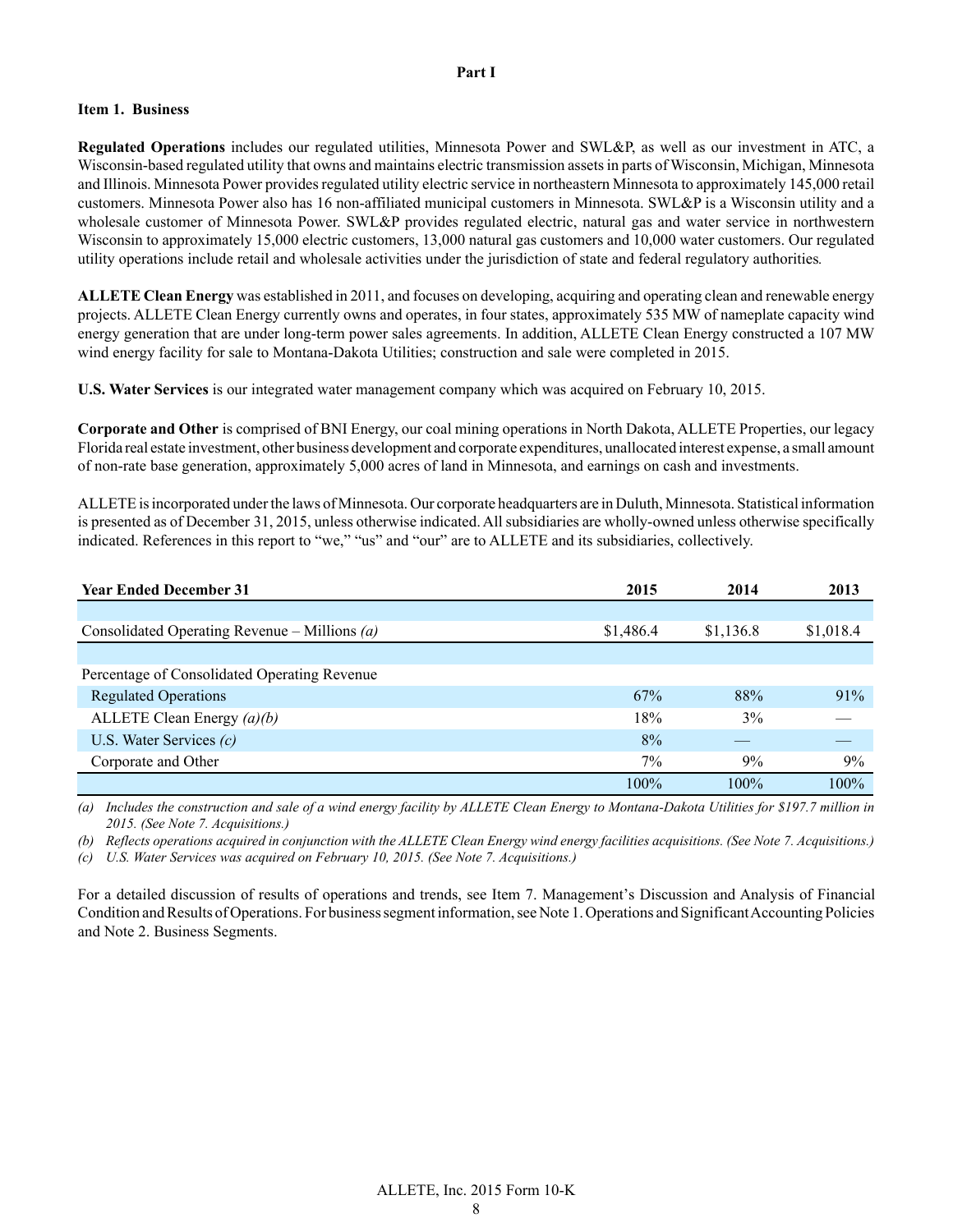### <span id="page-8-0"></span>**REGULATED OPERATIONS**

### **Electric Sales / Customers**

| recommend cume, range man nours song        |        |               |        |               |        |      |
|---------------------------------------------|--------|---------------|--------|---------------|--------|------|
| <b>Year Ended December 31</b>               | 2015   | $\frac{6}{6}$ | 2014   | $\frac{0}{0}$ | 2013   | $\%$ |
| <b>Millions</b>                             |        |               |        |               |        |      |
| Retail and Municipal                        |        |               |        |               |        |      |
| Residential                                 | 1,113  | 8             | 1,204  | 9             | 1,177  | 9    |
| Commercial                                  | 1,462  | 10            | 1,468  | 10            | 1,455  | 11   |
| Industrial                                  | 6,635  | 46            | 7,487  | 54            | 7,338  | 55   |
| Municipal                                   | 833    | 6             | 864    | 6             | 999    | 8    |
| <b>Total Retail and Municipal</b>           | 10,043 | 70            | 11,023 | 79            | 10,969 | 83   |
| Other Power Suppliers                       | 4,310  | 30            | 2,904  | 21            | 2,278  | 17   |
| Total Regulated Utility Kilowatt-hours Sold | 14,353 | 100           | 13,927 | 100           | 13,247 | 100  |

**Industrial Customers**. In 2015, industrial customers represented 46 percent of total regulated utility kilowatt-hour sales. Our industrial customers are primarily in the taconite mining, iron concentrate, paper, pulp and secondary wood products, and pipeline industries.

| <b>Industrial Customer Kilowatt-hours Sold</b> |       |               |       |               |       |               |
|------------------------------------------------|-------|---------------|-------|---------------|-------|---------------|
| <b>Year Ended December 31</b>                  | 2015  | $\frac{0}{0}$ | 2014  | $\frac{0}{0}$ | 2013  | $\frac{6}{6}$ |
| <b>Millions</b>                                |       |               |       |               |       |               |
| Taconite/Iron Concentrate                      | 4,000 | 60            | 4.880 | 65            | 4.851 | 66            |
| Paper, Pulp and Secondary Wood Products        | 1.456 | 22            | 1.499 | 20            | 1.505 | 21            |
| Pipelines and Other Industrial                 | 1.179 | 18            | 1.108 | 15            | 982   | 13            |
| Total Industrial Customer Kilowatt-hours Sold  | 6.635 | 100           | 7.487 | 100           | 7.338 | 100           |

Eight Minnesota Power taconite and iron concentrate customers produce approximately 77 percent of the iron ore produced in the U.S. according to the U.S. Geological Survey's 2012 Minerals Yearbook published in September 2014. Sales to taconite customers and iron concentrate customers represented 4,000 million kilowatt-hours, or 60 percent, of total industrial customer kilowatt-hour sales in 2015. Taconite, an iron-bearing rock of relatively low iron content, is abundantly available in northern Minnesota and an important domestic source of raw material for the steel industry. Taconite processing plants use large quantities of electric power to grind the iron-bearing rock, and agglomerate and pelletize the iron particles into taconite pellets. Iron concentrate reclamation facilities also use large quantities of electricity to extract and process iron-bearing tailings left from previous mining operations to produce iron ore concentrate.

Minnesota Power provides electric service to five taconite customers capable of producing up to approximately 41 million tons of taconite pellets annually. Four of these customers are Large Power Customers (see *Large Power Customer Contracts*). The fifth is Northshore Mining, owned and operated by Cliffs Natural Resources Inc., which self-generates a majority of its power, and is capable of producing approximately 6 million tons of taconite pellets annually. Taconite pellets produced in Minnesota are primarily shipped to North American steel making facilities that are part of the integrated steel industry. Steel produced from these North American facilities is used primarily in the manufacture of automobiles, appliances, pipe and tube products for the gas and oil industry, and in the construction industry. Historically, less than five percent of Minnesota taconite production is exported outside of North America. Minnesota Power also provides electric service to three iron concentrate facilities capable of producing up to approximately 4 million tons of iron concentrate per year. Iron concentrate is used in the production of taconite pellets.

There has been a general historical correlation between U.S. steel production and Minnesota taconite production. The American Iron and Steel Institute (AISI), an association of North American steel producers, reported that U.S. raw steel production operated at approximately 71 percent of capacity in 2015 (77 percent in 2014 and in 2013). Many steel producers reduced production in 2015, citing higher levels of imports and lower prices. Some Minnesota taconite and iron concentrate producers reduced production in 2015 in response to declining U.S. steel production.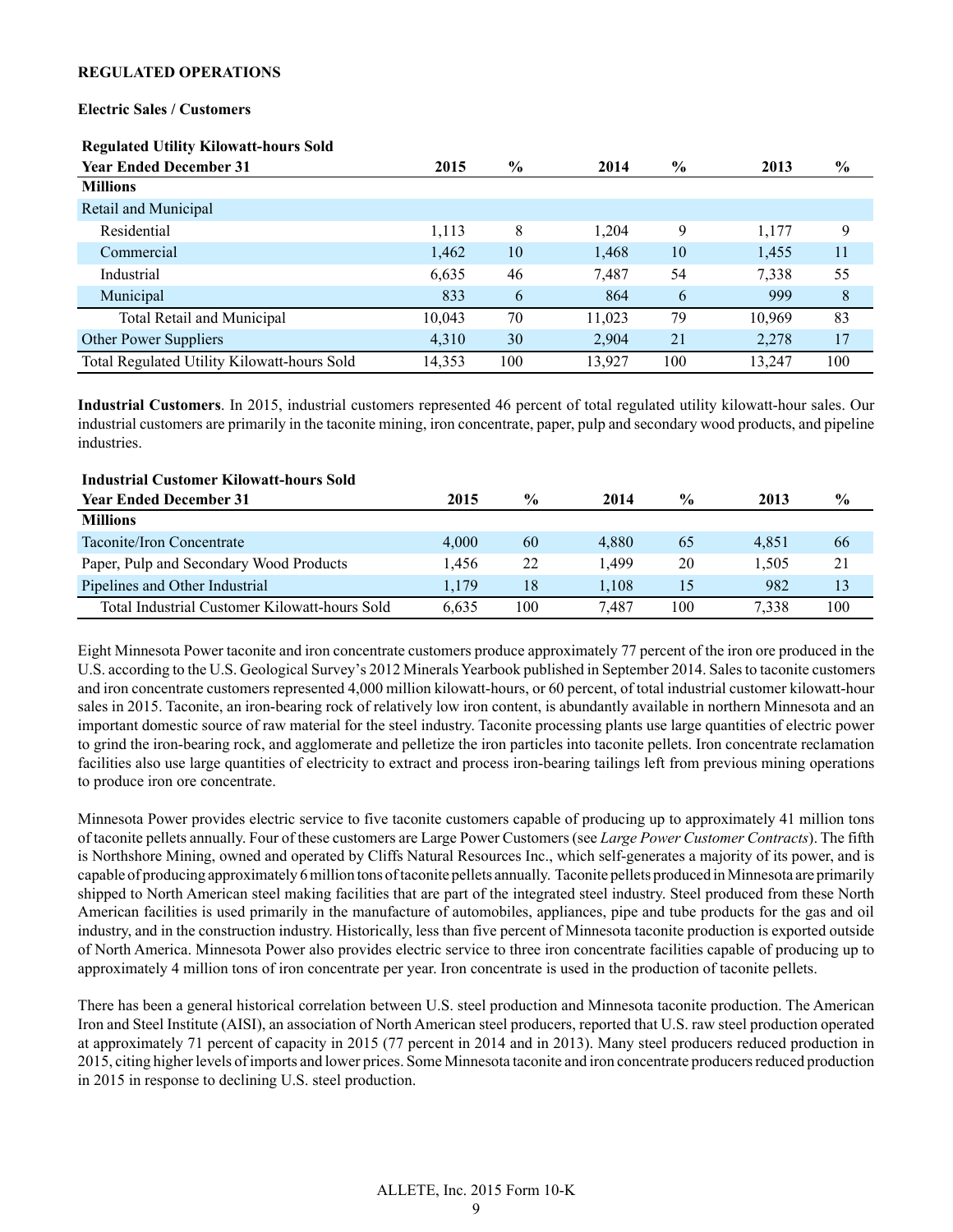# **REGULATED OPERATIONS (Continued) Industrial Customers (Continued)**

| <b>Minnesota Power Taconite Customer Production</b>                                  |                        |  |  |  |  |
|--------------------------------------------------------------------------------------|------------------------|--|--|--|--|
| Year                                                                                 | <b>Tons (Millions)</b> |  |  |  |  |
| $2015*$                                                                              | 30                     |  |  |  |  |
| 2014                                                                                 | 39                     |  |  |  |  |
| 2013                                                                                 | 37                     |  |  |  |  |
| 2012                                                                                 | 39                     |  |  |  |  |
| 2011                                                                                 | 39                     |  |  |  |  |
| 2010                                                                                 | 35                     |  |  |  |  |
| 2009                                                                                 | 17                     |  |  |  |  |
| 2008                                                                                 | 39                     |  |  |  |  |
| 2007                                                                                 | 38                     |  |  |  |  |
| 2006                                                                                 | 39                     |  |  |  |  |
| Source: Minnesota Department of Revenue 2015 Mining Tax Guide for years 2006 - 2014. |                        |  |  |  |  |
| * Preliminary data from the Minnesota Department of Revenue.                         |                        |  |  |  |  |

The following table reflects Minnesota Power's taconite customers' production levels for the past ten years.

Minnesota Power's taconite customers may experience annual variations in production levels due to such factors as economic conditions, short-term demand changes or maintenance outages. We estimate that a one million ton change in Minnesota Power's taconite customers' production would impact our annual earnings per share by approximately \$0.03, net of expected power marketing sales at current prices. Changes in wholesale electric prices or customer contractual demand nominations could impact this estimate. Long-term reductions in taconite production or a permanent shut down of a taconite customer may lead Minnesota Power to file a rate case to recover lost revenue.

In addition to serving the taconite industry, Minnesota Power serves a number of customers in the paper, pulp and secondary wood products industry, which represented 1,456 million kilowatt-hours, or 22 percent, of total industrial customer kilowatt-hour sales in 2015. The four major paper and pulp mills we serve reported operating at, or near, full capacity in 2015. In September 2014, Boise, Inc. (Boise) provided the required one-year written notice of its intent to install additional generation at its International Falls, Minnesota, paper mill which was completed in 2015. Boise's reduction in demand is not expected to have a material impact on the Company's consolidated financial position, results of operations, or cash flows.

**Large Power Customer Contracts.** Minnesota Power has 9 Large Power Customer contracts, each serving requirements of 10 MW or more of customer load. The customers consist of five taconite producing facilities (two of which are owned by one company and are served under a single contract), two concentrate reclamation facilities (both of which are owned by one company and are served under a single contract), and four paper and pulp mills.

Large Power Customer contracts require Minnesota Power to have a certain amount of generating capacity available. In turn, each Large Power Customer is required to pay a minimum monthly demand charge that covers the fixed costs associated with having this capacity available to serve the customer, including a return on common equity. Most contracts allow customers to establish the level of megawatts subject to a demand charge on a four-month basis and require that a portion of their megawatt needs be committed on a take-or-pay basis for at least a portion of the term of the agreement. In addition to the demand charge, each Large Power Customer is billed an energy charge for each kilowatt-hour used that recovers the variable costs incurred in generating electricity. Three of the Large Power Customers have interruptible service which provides a discounted demand rate in exchange for the ability to interrupt the customers during system emergencies. Minnesota Power also provides incremental production service for customer demand levels above the contractual take-or-pay levels. There is no demand charge for this service and energy is priced at an increment above Minnesota Power's cost. Incremental production service is interruptible.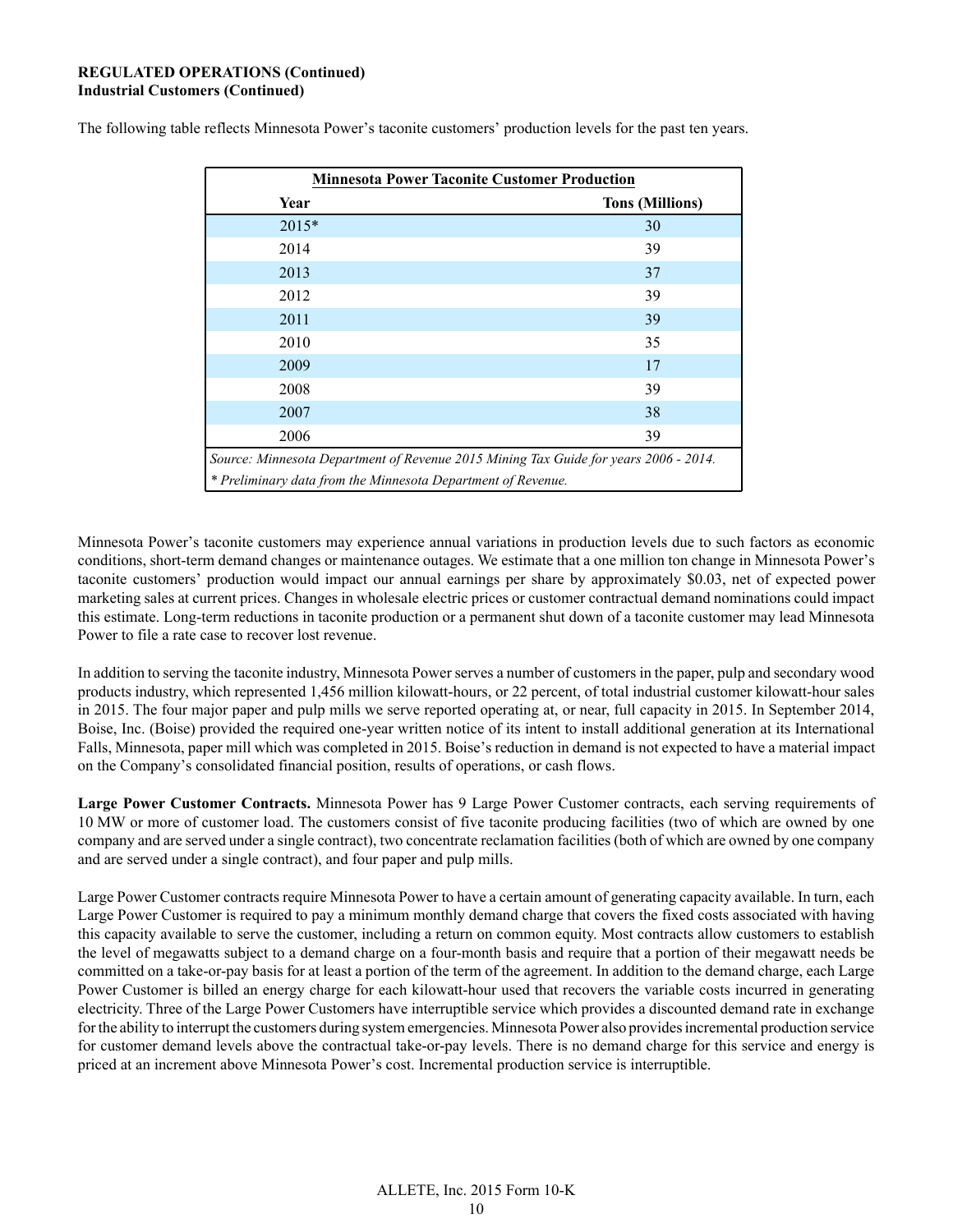## **REGULATED OPERATIONS (Continued) Large Power Customer Contracts (Continued)**

All contracts with Large Power Customers continue past the contract termination date unless the required advance notice of cancellation has been given. The required advance notice of cancellation varies from one to four years. Such contracts minimize the impact on earnings that otherwise would result from significant reductions in kilowatt-hour sales to such customers. Large Power Customers are required to take all of their purchased electric service requirements from Minnesota Power for the duration of their contracts. The rates and corresponding revenue associated with capacity and energy provided under these contracts are subject to change through the same regulatory process governing all retail electric rates. (See Item 1. Business – Regulated Operations – Regulatory Matters – Electric Rates.)

Minnesota Power, as permitted by the MPUC, requires its taconite-producing Large Power Customers to pay weekly for electric usage based on monthly energy usage estimates. These customers receive estimated bills based on Minnesota Power's estimate of the customer's energy usage, forecasted energy prices, and fuel clause adjustment estimates. Minnesota Power's four taconiteproducing Large Power Customers have generally predictable energy usage on a week-to-week basis, and any differences that occur are trued-up the following month.

# **Contract Status for Minnesota Power Large Power Customers As of February 1, 2016**

| <b>Customer</b>                                          | <b>Industry</b>     | Location                          | Ownership                                                                                | <b>Earliest</b><br><b>Termination Date</b> |
|----------------------------------------------------------|---------------------|-----------------------------------|------------------------------------------------------------------------------------------|--------------------------------------------|
| ArcelorMittal USA, Inc. -<br>Minorca Mine $(a)$          | <b>Taconite</b>     | Virginia, MN                      | ArcelorMittal S.A.                                                                       | December 31, 2025                          |
| Hibbing Taconite Co. $(b)$                               | Taconite            | Hibbing, MN                       | 62.3% ArcelorMittal S.A.<br>23.0% Cliffs Natural Resources Inc.<br>14.7% USS Corporation | January 31, 2020                           |
| United Taconite LLC $(b)$                                | <b>Taconite</b>     | Eveleth, MN                       | Cliffs Natural Resources Inc.                                                            | January 31, 2020                           |
| <b>USS</b> Corporation<br>(USS – Minnesota Ore) $(b)(c)$ | Taconite            | Mt. Iron, MN and<br>Keewatin, MN  | USS Corporation                                                                          | January 31, 2020                           |
| Boise, Inc.                                              | Paper               | International Falls,<br><b>MN</b> | Packaging Corporation of America                                                         | December 31, 2023                          |
| UPM, Blandin Paper Mill (b)                              | Paper               | Grand Rapids, MN                  | UPM-Kymmene Corporation                                                                  | January 31, 2020                           |
| NewPage Corporation $(d)$                                | Paper and<br>Pulp   | Duluth, MN                        | Verso Corporation                                                                        | December 31, 2022                          |
| Sappi Cloquet LLC $(b)$                                  | Paper and<br>Pulp   | Cloquet, MN                       | Sappi Limited                                                                            | January 31, 2020                           |
| Magnetation, LLC $(e)$                                   | Iron<br>Concentrate | Coleraine, MN and<br>Bovey, MN    | 50.1% Magnetation, Inc.<br>49.9% AK Steel Corporation                                    | December 31, 2025                          |

*(a) In November 2015, Minnesota Power and ArcelorMittal USA, Inc. signed a new 10-year electric service agreement through December 31, 2025, which was approved by the MPUC in an order dated February 2, 2016.*

*(b) The contract will terminate four years from the date of written notice from either Minnesota Power or the customer. No notice of contract cancellation has been given by either party. Thus, the earliest date of cancellation is January 31, 2020.*

*(c) USS Corporation owns both the Minntac Plant in Mountain Iron, MN, and the Keewatin Taconite Plant in Keewatin, MN.*

*(d) On January 7, 2015, Verso Corporation acquired NewPage Corporation. This acquisition does not impact Minnesota Power's electric service agreement with NewPage Corporation. On January 26, 2016, Verso Corporation announced that it had filed voluntary petitions for reorganization under Chapter 11 of the Bankruptcy Code. (See Item 7. Management's Discussion and Analysis – Outlook – Industrial Customers and Prospective Additional Load.)* 

*(e) On July 24, 2015, Minnesota Power filed a petition with the MPUC for approval of a new electric service agreement (Agreement) for service to both Magnetation's Plant 2 and Plant 4 facilities, with a term through at least December 31, 2025. This Agreement was approved by the MPUC in an order dated February 2, 2016, and is subject to bankruptcy court approval. (See Item 7. Management's Discussion and Analysis – Outlook – Industrial Customers and Prospective Additional Load.)* 

**Residential and Commercial Customers.** In 2015, residential and commercial customers represented 18 percent of total regulated utility kilowatt-hour sales. Minnesota Power provides regulated utility electric service in northeastern Minnesota to approximately 144,000 residential and commercial customers. SWL&P provides regulated electric, natural gas and water service in northwestern Wisconsin to approximately 15,000 electric customers, 13,000 natural gas customers and 10,000 water customers.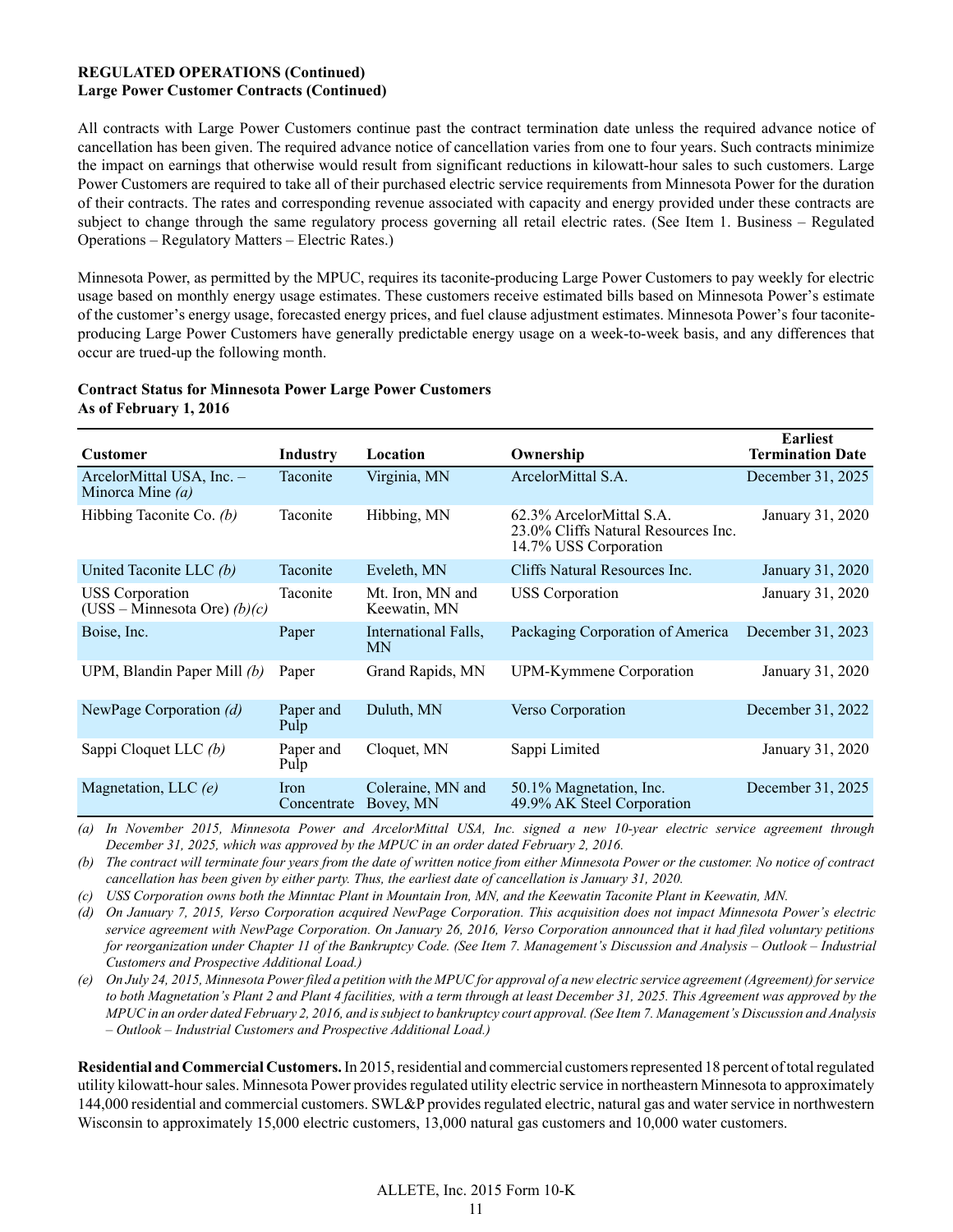### <span id="page-11-0"></span>**REGULATED OPERATIONS (Continued)**

**Municipal Customers.** In 2015, municipal customers represented 6 percent of total regulated utility kilowatt-hour sales. Minnesota Power has 16 non-affiliated municipal customers in Minnesota.

On April 21, 2015, Minnesota Power amended its formula-based wholesale electric sales contract with the Nashwauk Public Utilities Commission, extending the term through June 30, 2028. The electric service agreement with one other municipal customer is effective through June 30, 2019. The rates included in these contracts are set each July 1 based on a cost-based formula methodology, using estimated costs and a rate of return that is equal to Minnesota Power's authorized rate of return for Minnesota retail customers (currently 10.38 percent). The formula-based rate methodology also provides for a yearly true-up calculation for actual costs incurred.

In September 2015, Minnesota Power amended its wholesale electric contracts with 14 municipal customers, extending the contract terms through December 31, 2024. These contracts include fixed capacity charges through 2018; beginning in 2019, the capacity charge will not increase by more than two percent or decrease by more than negative one percent from the previous year's capacity charge and will be determined using a cost-based formula methodology. The base energy charge for each year of the contract term will be set each January 1, subject to monthly adjustment, and is also determined using a cost-based formula methodology.

All of the wholesale contracts include a termination clause requiring a three-year notice to terminate. In January 2016, one of Minnesota Power's municipal customers provided notice of its intent to terminate its contract effective June 30, 2019. Minnesota Power currently provides approximately 29 MW of average monthly demand to this customer. Under the Nashwauk Public Utilities Commission agreement, no termination notice may be given prior to June 30, 2025. The remaining 14 municipal customers may not give termination notices prior to December 31, 2021.

**Other Power Suppliers.** The Company also enters into off-system sales with Other Power Suppliers. These sales are sold at market-based prices into the MISO market on a daily basis or through bilateral agreements of various durations.

*Basin Power Sales Agreements.* Minnesota Power has an agreement to sell 100 MW of capacity and energy to Basin for a tenyear period which expires in April 2020. The capacity charge is based on a fixed monthly schedule with a minimum annual escalation provision. The energy charge is based on a fixed monthly schedule and provides for annual escalation based on the cost of fuel. The agreement allows Minnesota Power to recover a pro rata share of increased costs related to emissions that occur during the last five years of the contract. On July 9, 2015, Minnesota Power entered into an additional agreement to sell 100 MW of capacity only to Basin at fixed rates for a two-year period beginning in June 2016.

*Minnkota Power Sales Agreement.* Minnesota Power has a power sales agreement with Minnkota Power, which commenced June 1, 2014. Under the power sales agreement, Minnesota Power is selling a portion of its entitlement from Square Butte to Minnkota Power, resulting in Minnkota Power's net entitlement increasing and Minnesota Power's net entitlement decreasing until Minnesota Power's share is eliminated at the end of 2025. Of Minnesota Power's 50 percent output entitlement, it sold to Minnkota Power approximately 28 percent in 2015 (23 percent in 2014). (See Note 12. Commitments, Guarantees and Contingencies.)

### **Seasonality**

The operations of our industrial customers, which make up a large portion of our sales portfolio, are not typically subject to significant seasonal variations. (See *Electric Sales / Customers.*) As a result, Minnesota Power is generally not subject to significant seasonal fluctuations in electric sales.

### **Power Supply**

In order to meet its customers' electric requirements, Minnesota Power utilizes a mix of its own generation and purchased power. At December 31, 2015, Minnesota Power's generation is primarily coal-fired, but also includes approximately 180 MW of natural gas-fired and biomass co-fired generation, 120 MW of hydroelectric generation, and 522 MW of nameplate capacity wind energy generation. Purchased power consists of long-term coal, wind and hydro PPAs as well as market purchases. The following table reflects Minnesota Power's generating capabilities as of December 31, 2015, and total electrical output for 2015. Minnesota Power had an annual net peak load of 1,631 MW on January 4, 2015.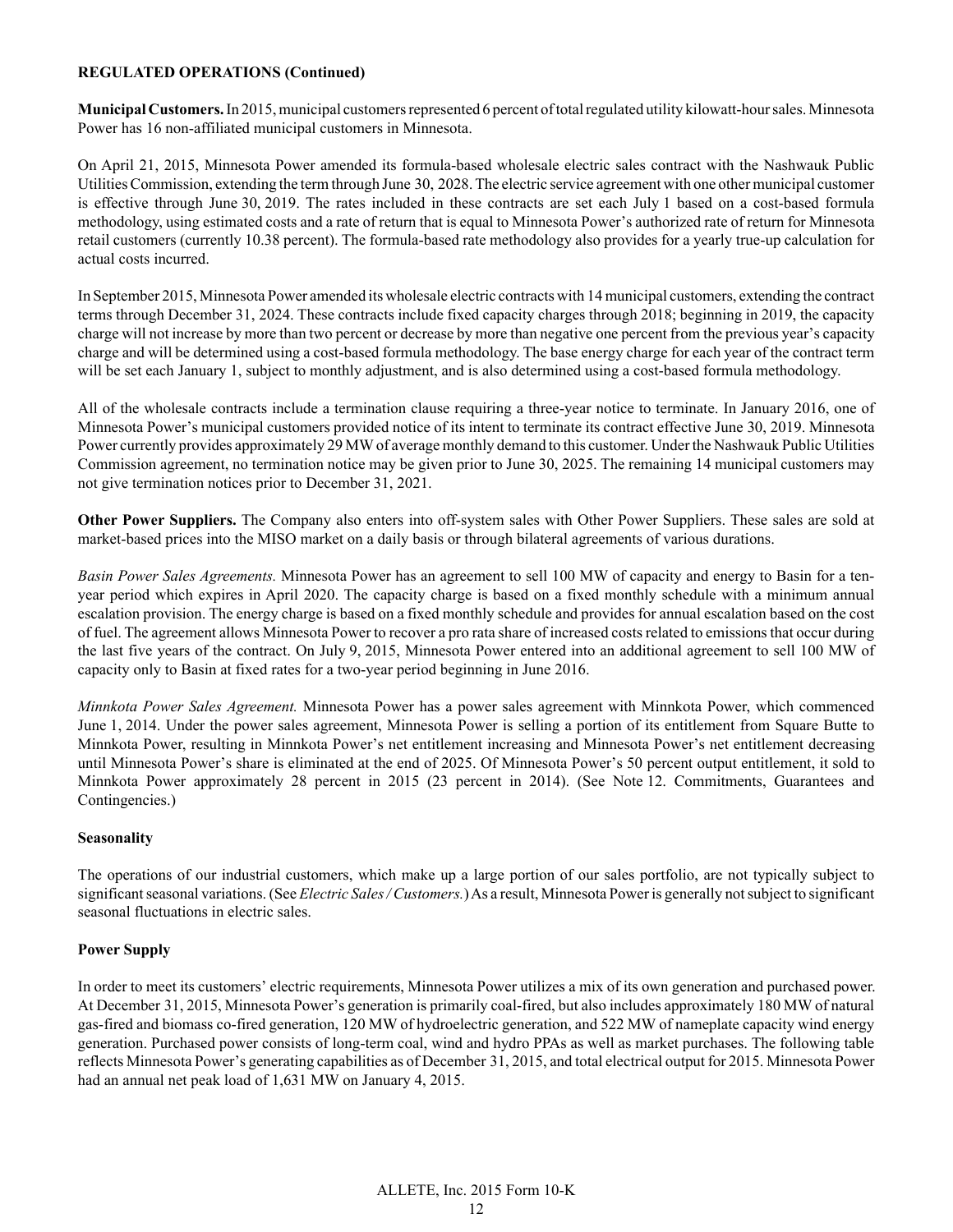### **REGULATED OPERATIONS (Continued) Power Supply (Continued)**

|                                                               |                |                    |            |     | <b>Year Ended</b>               |               |
|---------------------------------------------------------------|----------------|--------------------|------------|-----|---------------------------------|---------------|
|                                                               | Unit           | Year               | <b>Net</b> |     | December 31, 2015               |               |
| <b>Regulated Utility Power Supply</b>                         | No.            | <b>Installed</b>   | Capability |     | <b>Generation and Purchases</b> |               |
|                                                               |                |                    | MW         |     | <b>MWh</b>                      | $\frac{0}{0}$ |
| Coal-Fired                                                    |                |                    |            |     |                                 |               |
| <b>Boswell Energy Center</b>                                  | $\mathbf{1}$   | 1958               | 67         |     |                                 |               |
| in Cohasset, MN                                               | $\overline{2}$ | 1960               | 67         |     |                                 |               |
|                                                               | 3              | 1973               | 364        |     |                                 |               |
|                                                               | $\overline{4}$ | 1980               | 468        | (a) |                                 |               |
|                                                               |                |                    | 966        |     | 6,265,756                       | 42.8          |
| Laskin Energy Center in Hoyt Lakes, MN                        | 1 & 2          | 1953               |            | (b) | 86,046                          | 0.6           |
| Taconite Harbor Energy Center                                 | 1              | 1957               | 77         |     |                                 |               |
| in Schroeder, MN                                              | $\overline{2}$ | 1957               | 77         |     |                                 |               |
|                                                               | 3              | 1967               |            | (b) |                                 |               |
|                                                               |                |                    | 154        |     | 1,051,950                       | 7.2           |
| <b>Total Coal-Fired</b>                                       |                |                    | 1,120      |     | 7,403,752                       | 50.6          |
| Biomass/Coal/Natural Gas                                      |                |                    |            |     |                                 |               |
| Hibbard Renewable Energy Center in Duluth, MN                 | 3 & 4          | 1949, 1951         | 63         |     | 973                             |               |
| Cloquet Energy Center in Cloquet, MN                          | 5              | 2001               | 22         |     | 115,987                         | 0.8           |
| Laskin Energy Center in Hoyt Lakes, MN (b)                    | 1 & 2          | 1953               | 95         |     | 3,282                           |               |
| Total Biomass/Coal/Natural Gas                                |                |                    | 180        |     | 120,242                         | 0.8           |
| Hydro $(c)$                                                   |                |                    |            |     |                                 |               |
| Group consisting of ten stations in MN                        | Multiple       | Multiple           | 120        |     | 424,119                         | 2.9           |
| Wind $(d)$                                                    |                |                    |            |     |                                 |               |
| Taconite Ridge Energy Center in Mt. Iron, MN                  | Multiple       | 2008               | 25         |     | 67,415                          | 0.5           |
| Bison Wind Energy Center in Oliver and Morton<br>Counties, ND |                | Multiple 2010-2014 | 497        |     | 1,539,600                       | 10.5          |
| <b>Total Wind</b>                                             |                |                    | 522        |     | 1,607,015                       | 11.0          |
| <b>Total Company Generation</b>                               |                |                    | 1,942      |     | 9,555,128                       | 65.3          |
|                                                               |                |                    |            |     |                                 |               |
| Long-Term Purchased Power                                     |                |                    |            |     |                                 |               |
| Lignite Coal - Square Butte near Center, ND (e)               |                |                    |            |     | 1,660,101                       | 11.4          |
| Wind - Oliver County, ND                                      |                |                    |            |     | 334,836                         | 2.3           |
| Hydro - Manitoba Hydro in Manitoba, Canada                    |                |                    |            |     | 310,572                         | 2.1           |
| Total Long-Term Purchased Power                               |                |                    |            |     | 2,305,509                       | 15.8          |
| Other Purchased Power (f)                                     |                |                    |            |     | 2,771,470                       | 18.9          |
| <b>Total Purchased Power</b>                                  |                |                    |            |     | 5,076,979                       | 34.7          |
| Total                                                         |                |                    | 1,942      |     | 14,632,107                      | 100.0         |

*(a) Boswell Unit 4 net capability shown above reflects Minnesota Power's ownership percentage of 80 percent. WPPI Energy owns 20 percent of Boswell Unit 4. (See Note 4. Jointly-Owned Facilities and Projects.)*

*(b) Laskin Energy Center was converted from coal to natural gas in June 2015 and Taconite Harbor Unit 3 was retired in May 2015 as outlined in Minnesota Power's 2013 IRP. Future plans for Taconite Harbor are included in Minnesota Power's EnergyForward plan which includes the economic idling of Taconite Harbor Units 1 and 2 in the fall of 2016 and the ceasing of coal-fired operations at Taconite Harbor in 2020. (See Item 7. Management's Discussion and Analysis of Financial Condition and Results of Operations – Outlook – EnergyForward.)*

*(c) Hydro consists of ten stations with 34 generating units and a total nameplate capacity of 120 MW. Thomson returned to full production in the fourth quarter of 2015.*

*(d) Taconite Ridge consists of 10 wind turbine generator units with a total nameplate capacity of 25 MW. The Bison Wind Energy Center consists of 165 wind turbine generator units, with a total nameplate capacity of 497 MW.* 

*(e) Minnesota Power has a power sales agreement with Minnkota Power, which commenced June 1, 2014. Under the power sales agreement, Minnesota Power is selling a portion of its entitlement from Square Butte to Minnkota Power. (See Electric Sales / Customers.)*

*(f) Includes short-term market purchases in the MISO market and from Other Power Suppliers.*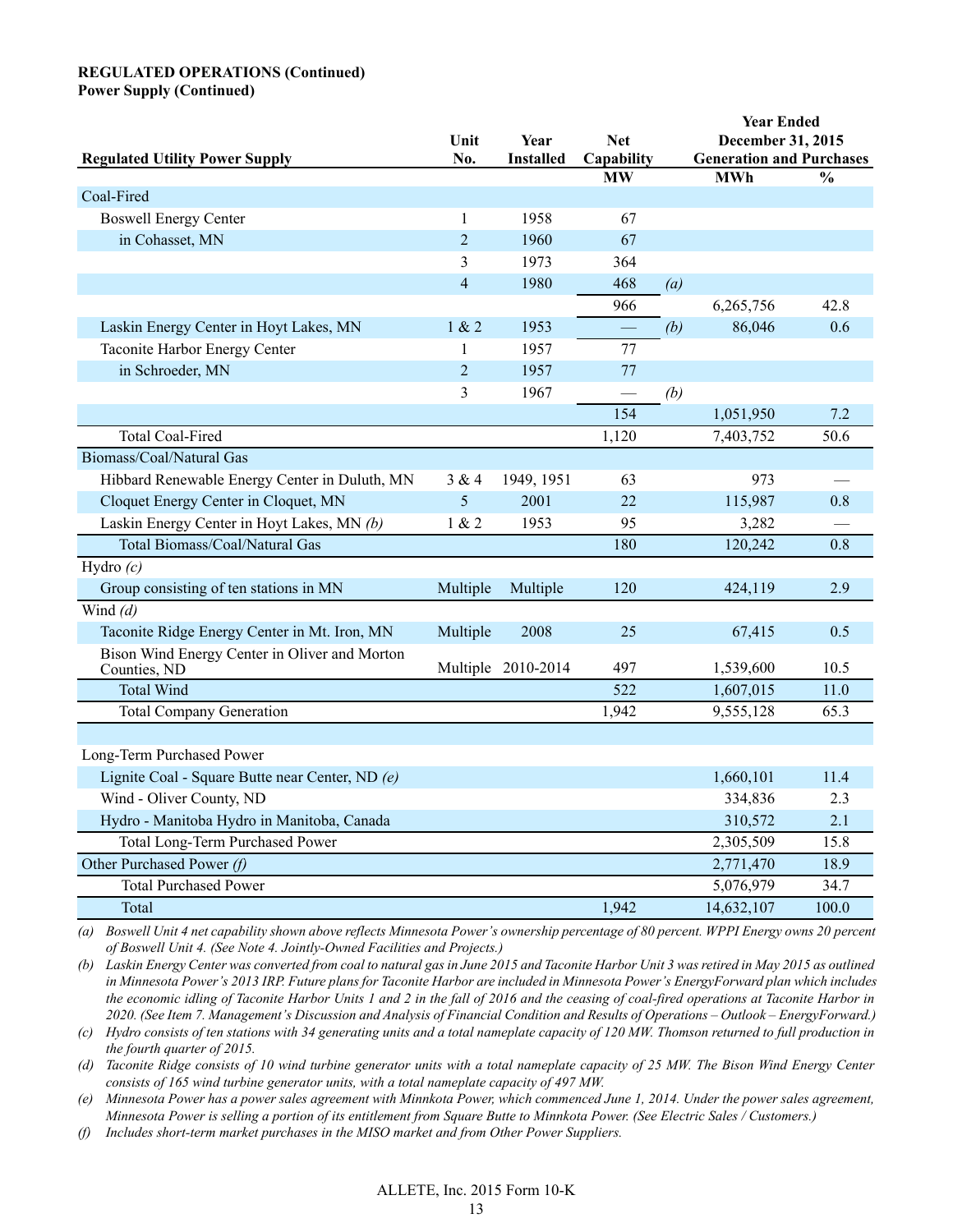## **REGULATED OPERATIONS (Continued)**

**Fuel**. Minnesota Power purchases low-sulfur, sub-bituminous coal from the Powder River Basin region located in Montana and Wyoming. Coal consumption in 2015 for electric generation at Minnesota Power's coal-fired generating stations was 4.4 million tons. As of December 31, 2015, Minnesota Power had coal inventories of 1.6 million tons (1.0 million tons as of December 31, 2014). Minnesota Power's coal supply agreements have expiration dates through 2016 for a significant portion of its coal requirements and 2019 for a portion of its coal requirements. In 2016, Minnesota Power expects to obtain coal under these coal supply agreements and in the spot market. Minnesota Power also continues to explore other future coal supply options and believes that adequate supplies of low-sulfur, sub-bituminous coal will continue to be available.

On January 11, 2016, one of Minnesota Power's coal suppliers, Arch Coal, Inc. (Arch Coal), announced that it had filed voluntary petitions for reorganization under Chapter 11 of the Bankruptcy Code and that it had reached an agreement with the majority of its senior lenders on the terms of a financial restructuring. The United States Bankruptcy Court for the Eastern District of Missouri authorized Arch Coal to enter into and perform under coal contracts in the ordinary course of business.

Minnesota Power anticipates receiving its contracted fuel from Arch Coal in 2016 and beyond. In the event that circumstances would change, Minnesota Power purchases fuel for its power plants from four large coal producers and believes there are adequate supplies in the marketplace to procure fuel from alternative sources, should it be necessary. Additionally, Minnesota Power has approximately 1.6 million tons of coal inventories as of December 31, 2015 (4.4 million tons consumed in 2015).

Minnesota Power also has transportation agreements in place for the delivery of a significant portion of its coal requirements. These transportation agreements have expiration dates through 2018. The delivered costs of fuel for Minnesota Power's generation are recoverable from Minnesota Power's utility customers through the fuel adjustment clause.

# **Coal Delivered to Minnesota Power**

| <b>Year Ended December 31</b> | 2015    | 2014    | 2013    |
|-------------------------------|---------|---------|---------|
| Average Price per Ton         | \$27.00 | \$26.52 | \$28.90 |
| Average Price per MBtu        | \$1.49  | \$1.47  | \$1.60  |

**Long-Term Purchased Power**. Minnesota Power has contracts to purchase capacity and energy from various entities, including output from certain coal, wind and hydro generating facilities.

*Square Butte PPA.* Under the long-term agreement with Square Butte, which expires at the end of 2026, Minnesota Power is entitled to 50 percent of the output of a 455-MW coal-fired generating unit located near Center, North Dakota. (See Note 12. Commitments, Guarantees and Contingencies.) BNI Energy supplies lignite coal to Square Butte. This lignite supply is sufficient to provide fuel for the anticipated useful life of the generating unit. Square Butte's cost of lignite burned in 2015 was approximately \$1.55 per MBtu. (See *Electric Sales / Customers* – *Minnkota Power Sales Agreement*.)

*Minnkota Power PPA.* In December 2012, Minnesota Power entered into a long-term PPA with Minnkota Power. Under this agreement, Minnesota Power will purchase 50 MW of capacity and the energy associated with that capacity from June 2016 through May 2020. The agreement includes a fixed capacity charge and energy pricing that escalates at a fixed rate annually over the term.

*Oliver Wind I and II PPAs.* Minnesota Power entered into two long-term wind PPAs with an affiliate of NextEra Energy, Inc. to purchase the output from Oliver Wind I (50 MW) and Oliver Wind II (48 MW) wind energy facilities located near Center, North Dakota, that expire in 2031 and 2032, respectively. Each agreement provides for the purchase of all output from the facilities at fixed energy prices. There are no fixed capacity charges, and Minnesota Power only pays for energy as it is delivered.

*Manitoba Hydro PPAs.* Minnesota Power has five long-term PPAs with Manitoba Hydro. The first PPA expires in May 2020. Under this agreement, Minnesota Power is purchasing 50 MW of capacity and the energy associated with that capacity. Both the capacity price and the energy price are adjusted annually by the change in a governmental inflationary index. Under the second PPA, Minnesota Power is purchasing surplus energy through April 2022. This energy-only agreement primarily consists of surplus hydro energy on Manitoba Hydro's system that is delivered to Minnesota Power on a non-firm basis. The pricing is based on forward market prices. Under this agreement, Minnesota Power will purchase at least one million MWh of energy over the contract term.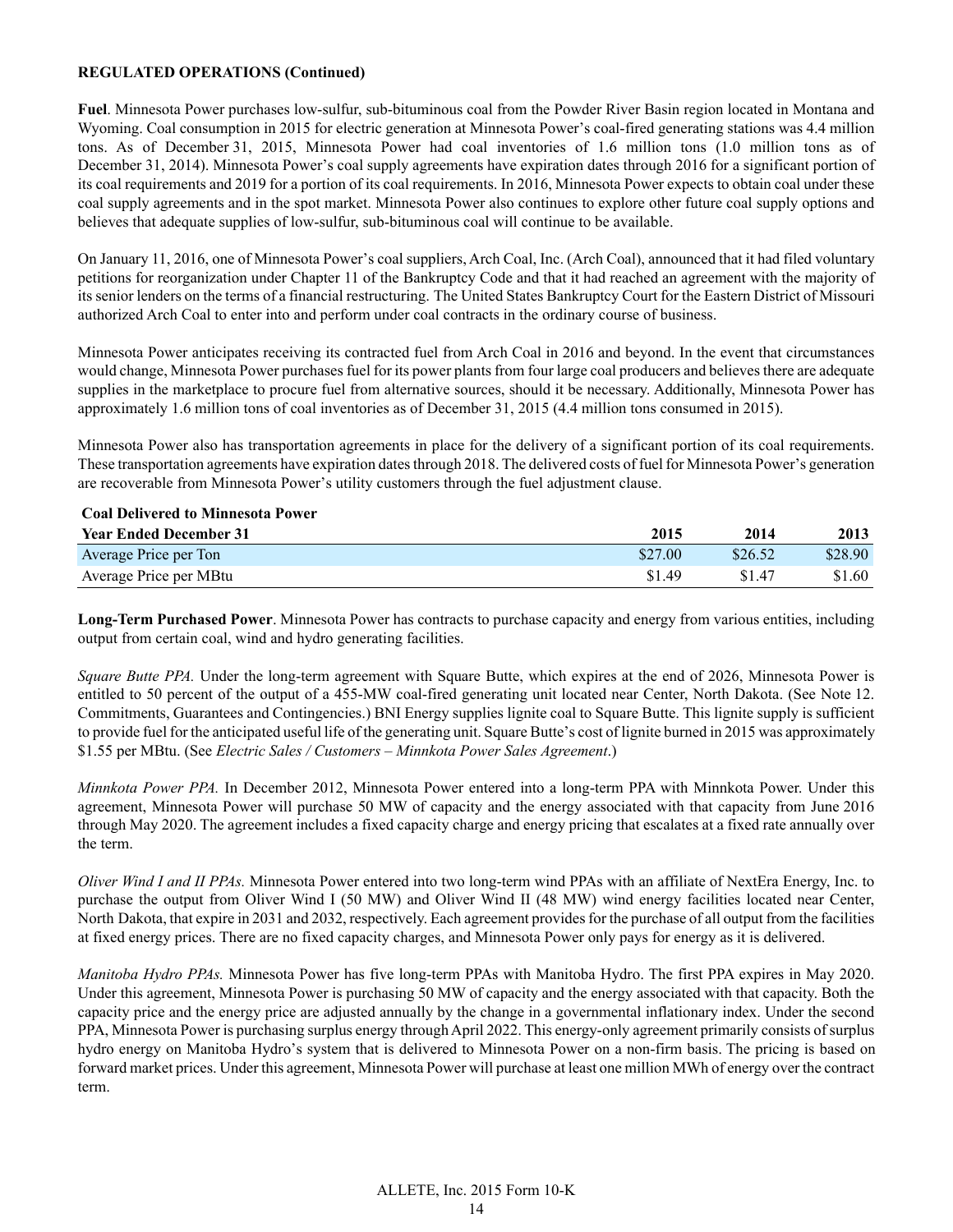### <span id="page-14-0"></span>**REGULATED OPERATIONS (Continued) Long-Term Purchased Power (Continued)**

In May 2011, Minnesota Power and Manitoba Hydro signed a third PPA. This PPA provides for Minnesota Power to purchase 250 MW of capacity and energy from Manitoba Hydro for 15 years beginning in 2020. The agreement is subject to construction of additional transmission capacity between Manitoba and the U.S., along with construction of new hydroelectric generating capacity in Manitoba. In September 2015, Manitoba Hydro submitted the final preferred route and EIS for the additional transmission capacity in Canada to the Manitoba Conservation and Water Stewardship for regulatory approval. Construction of Manitoba Hydro's hydroelectric generation facility commenced in 2014. (See *Transmission and Distribution – Great Northern Transmission Line*.) The capacity price is adjusted annually until 2020 by the change in a governmental inflationary index. The energy price is based on a formula that includes an annual fixed price component adjusted for the change in a governmental inflationary index and a natural gas index, as well as market prices.

In July 2014, Minnesota Power and Manitoba Hydro signed a fourth PPA that provides for Minnesota Power to purchase up to 133 MW of energy from Manitoba Hydro for 20 years beginning in 2020. The pricing under this PPA is based on forward market prices. The PPA was approved by the MPUC in an order dated January 30, 2015, and is subject to the construction of the GNTL.

In October 2015, Minnesota Power and Manitoba Hydro signed a fifth PPA that provides for Minnesota Power to purchase 50 MW of capacity at fixed prices. The PPA begins in June 2017 and expires in May 2020.

*Great River Energy PPAs.* In August 2014, January 2015 and October 2015, Minnesota Power and Great River Energy signed long-term PPAs that provide for Minnesota Power to purchase 50 MW of capacity and energy under the first PPA, 50 MW of capacity only under the second PPA, and 50 MW of capacity only under the third PPA. The first and second PPAs begin in June 2016 and expire in May 2020, and the third PPA begins in June 2017 and expires in May 2020. All of these contracts have fixed capacity pricing. The energy price in the first PPA is based on a formula that includes an annual fixed price component adjusted for changes in a natural gas index as well as market prices.

*TransAlta PPAs.* In September 2015, Minnesota Power and TransAlta signed PPAs that provide for Minnesota Power to purchase 50 MW of energy during off-peak hours and 100 MW of energy during on-peak hours beginning in January 2017 and expiring through December 2019. The energy prices are fixed throughout the terms of the PPAs.

### **Transmission and Distribution**

We have electric transmission and distribution lines of 500 kV (8 miles), 345 kV (242 miles), 250 kV (465 miles), 230 kV (765 miles), 161 kV (43 miles), 138 kV (130 miles), 115 kV (1,268 miles) and less than 115 kV (6,295 miles). We own and operate 177 substations with a total capacity of 10,980 megavoltamperes. Some of our transmission and distribution lines interconnect with other utilities.

*CapX2020.* Minnesota Power is a participant in the CapX2020 initiative which represents an effort to ensure electric transmission and distribution reliability in Minnesota and the surrounding region for the future. CapX2020, which consists of electric cooperatives and municipal and investor-owned utilities, including Minnesota's largest transmission owners, has assessed the transmission system and projected growth in customer demand for electricity through 2020.

On April 2, 2015, the CapX2020 transmission line project from Fargo, North Dakota, to St. Cloud, Minnesota, was completed and placed in service. Minnesota Power previously participated in two additional CapX2020 projects which were completed and placed in service in 2011 and 2012.

Minnesota Power invested approximately \$100 million to complete the three transmission line projects. As future CapX2020 projects are identified, Minnesota Power may participate on a project-by-project basis.

*Great Northern Transmission Line (GNTL).* As a condition of the long-term PPA signed in May 2011 with Manitoba Hydro, construction of additional transmission capacity is required. As a result, Minnesota Power and Manitoba Hydro proposed construction of the GNTL, an approximately 220-mile 500 kV transmission line between Manitoba and Minnesota's Iron Range in order to strengthen the electric grid, enhance regional reliability and promote a greater exchange of sustainable energy.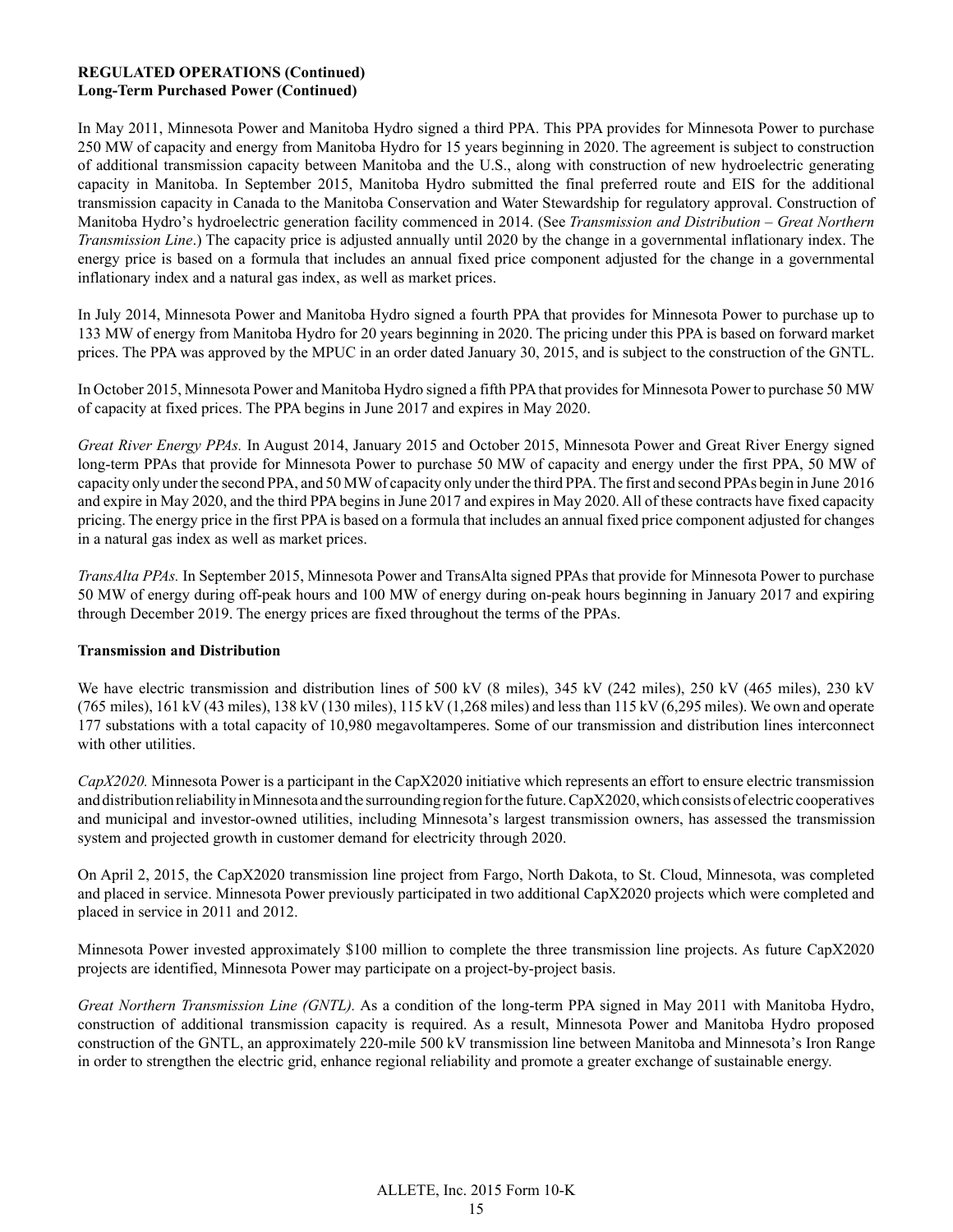## <span id="page-15-0"></span>**REGULATED OPERATIONS (Continued) Transmission and Distribution (Continued)**

The GNTL is subject to various federal and state regulatory approvals. In October 2013, a certificate of need application was filed with the MPUC which was approved in an order dated June 30, 2015. Based on this order, Minnesota Power's portion of the investments and expenditures for the project are eligible for cost recovery under its existing transmission cost recovery rider and are anticipated to be included in future transmission factor filings. In an order dated December 17, 2015, the FERC approved our request to recover on construction work in progress related to the GNTL from Minnesota Power's wholesale customers. In April 2014, Minnesota Power filed a route permit application with the MPUC and a request for a presidential permit to cross the U.S.-Canadian border with the U.S. Department of Energy. In a July 2014 order, the MPUC determined the route permit application to be complete. On October 30, 2015, the Minnesota Department of Commerce and the U.S. Department of Energy released the final EIS for the GNTL. On January 4, 2016, an administrative law judge recommended approval of the route permit for the GNTL. A final decision on the route permit by the MPUC is expected in the first quarter of 2016. Manitoba Hydro must also obtain regulatory and governmental approvals related to a new transmission line in Canada. In September 2015, Manitoba Hydro submitted the final preferred route and EIS for the transmission line in Canada to the Manitoba Conservation and Water Stewardship for regulatory approval. Construction of Manitoba Hydro's hydroelectric generation facility commenced in 2014. Upon receipt of all applicable permits and approvals, construction of the GNTL is expected to begin by 2017 and to be completed in 2020. Total project cost in the U.S., including substation work, is estimated to be between \$560 million and \$710 million, depending on the final route of the line. Minnesota Power is expected to have majority ownership of the transmission line.

### **Investment in ATC**

Our wholly-owned subsidiary, ALLETE Transmission Holdings, owns approximately 8 percent of ATC, a Wisconsin-based utility that owns and maintains electric transmission assets in parts of Wisconsin, Michigan, Minnesota and Illinois. We account for our investment in ATC under the equity method of accounting. As of December 31, 2015, our equity investment in ATC was \$124.5 million (\$121.1 million at December 31, 2014). (See Note 6. Investment in ATC.)

Our equity earnings in ATC for the year ended December 31, 2015, were \$16.3 million and reflected a \$5.2 million reduction related to complaints filed with the FERC by several customer groups located within the MISO service area; of which \$2.4 million was attributable to ATC's change in estimate of a refund liability relating to prior years. The groups requested, among other things, a reduction in the base return on equity used by MISO transmission owners, including ATC, to 9.15 percent. ATC's current authorized return on equity is 12.2 percent. On February 12, 2015, an additional complaint was filed with the FERC seeking an order to further reduce the base return on equity to 8.67 percent. On December 29, 2015, a federal administrative law judge ruled that the MISO transmission users have been charged an unreasonable base return on equity and proposed a reduction to 10.32 percent, subject to approval or adjustment by the FERC. A final decision from the FERC on the administrative law judge's recommendation is currently expected in 2016. We own approximately 8 percent of ATC and estimate that for every 50 basis point reduction in ATC's allowed return on equity our equity earnings in ATC would be impacted annually by approximately \$0.5 million on an after-tax basis (\$0.9 million pre-tax).

ATC's 10-year transmission assessment, which covers the years 2015 through 2024, identifies a need for between \$3.7 billion and \$4.5 billion in transmission system investments. These investments by ATC are expected to be funded through a combination of internally generated cash, debt and investor contributions. As opportunities arise, we plan to make additional investments in ATC through general capital calls based upon our pro rata ownership interest in ATC.

ATC and Duke Energy Corporation are partners in a joint venture, Duke-American Transmission Co. (DATC) which builds, owns and operates electric transmission facilities in North America. DATC is subject to the rules and regulations of the FERC, various independent system operators and state regulatory authorities.

### **Properties**

Our Regulated Operations businesses own office and service buildings, an energy control center, repair shops and storerooms in various localities. All of the electric plants are subject to mortgages, which collateralize the outstanding first mortgage bonds of Minnesota Power and SWL&P. Most of the generating plants and substations are located on real property owned by Minnesota Power or SWL&P, subject to the lien of a mortgage, whereas most of the electric lines are located on real property owned by others with appropriate easement rights or necessary permits from governmental authorities. WPPI Energy owns 20 percent of Boswell Unit 4. WPPI Energy has the right to use our transmission line facilities to transport its share of Boswell generation. (See Note 4. Jointly-Owned Facilities and Projects.)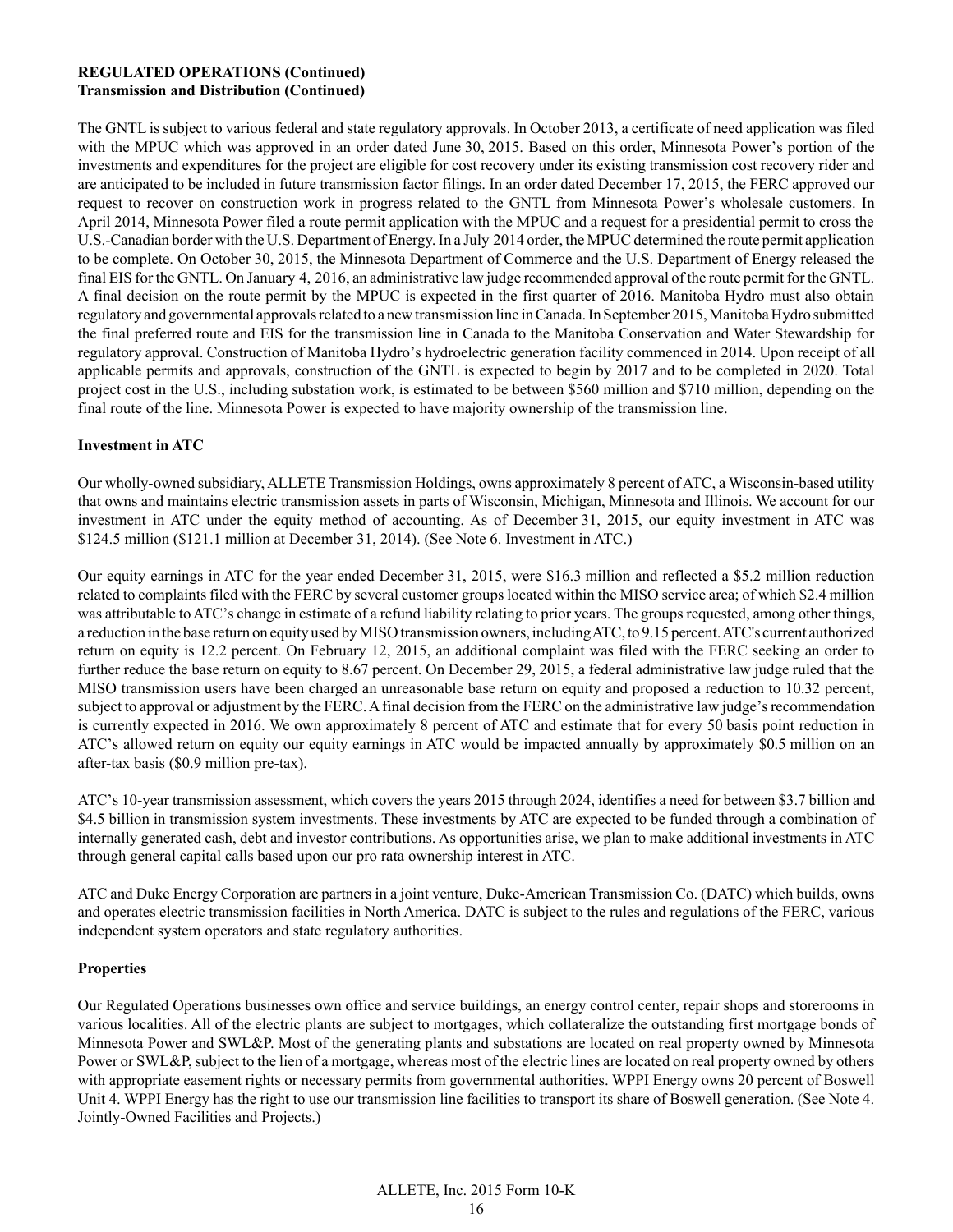### <span id="page-16-0"></span>**REGULATED OPERATIONS (Continued)**

### **Regulatory Matters**

We are subject to the jurisdiction of various regulatory authorities and other organizations. The MPUC has regulatory authority over Minnesota Power's retail service area in Minnesota, retail rates, retail services, capital structure, issuance of securities and other matters. The FERC has jurisdiction over the licensing of hydroelectric projects, the establishment of rates and charges for transmission of electricity in interstate commerce and electricity sold at wholesale (including the rates for Minnesota Power's municipal customers), natural gas transportation, certain accounting and record-keeping practices, certain activities of our regulated utilities, and the operations of ATC. The NERC has been certified by the FERC as the national electric reliability organization and has jurisdiction over certain aspects of our Regulated Operations' generation and transmission operations, including cybersecurity relating to generation and transmission reliability. The PSCW has regulatory authority over SWL&P's retail sales of electricity, natural gas, water, issuances of securities, and other matters. The NDPSC has jurisdiction over site and route permitting of generation and transmission facilities necessary for construction in North Dakota.

**Electric Rates.** All rates and contract terms in our Regulated Operations are subject to approval by applicable regulatory authorities. Minnesota Power designs its retail electric service rates based on cost of service studies under which allocations are made to the various classes of customers as approved by the MPUC. Nearly all retail sales include billing adjustment clauses, which adjust electric service rates for changes in the cost of fuel and purchased energy, recovery of current and deferred conservation improvement program expenditures and recovery of certain environmental, transmission and renewable expenditures.

### **Minnesota Public Utilities Commission.**

*2010 Rate Case.* Minnesota Power's current retail rates are based on a 2011 MPUC retail rate order, effective June 1, 2011, that allows for a 10.38 percent return on common equity and a 54.29 percent equity ratio. Subsequent to this last order, and as authorized by the MPUC, Minnesota Power has increased revenue under cost recovery riders for environmental, renewable and transmission investments. (See *Transmission Cost Recovery Rider, Renewable Cost Recovery Rider and Boswell Mercury Emissions Reduction Plan*.) Revenue from cost recovery riders was \$86.0 million in 2015 (\$69.9 million in 2014 and \$40.5 million in 2013).

*Energy-Intensive Trade-Exposed (EITE) Customer Rates.* The Minnesota Legislature enacted EITE customer ratemaking legislation in June 2015. The legislation establishes that it is the energy policy of the state to have competitive rates for certain industries such as mining and forest products. On November 13, 2015, Minnesota Power filed a rate schedule for EITE customers and a corresponding rider for EITE cost recovery with the MPUC. The rate proposal is revenue, and cash flow, neutral. On February 11, 2016, the MPUC dismissed the petition without prejudice, offering Minnesota Power the option to refile the petition with additional information or initiate a new petition. Minnesota Power is evaluating the MPUC's decision.

*Transmission Cost Recovery Rider.* Minnesota Power has an approved cost recovery rider in place for certain transmission investments and expenditures. In an order dated February 3, 2016, the MPUC approved Minnesota Power's updated billing factor which allows Minnesota Power to charge retail customers on a current basis for the costs of constructing certain transmission facilities plus a return on the capital invested. As a result of the MPUC approval of the certificate of need for the GNTL on June 30, 2015, the project is eligible for cost recovery under the existing transmission cost recovery rider. Minnesota Power anticipates including its portion of the investments and expenditures for the GNTL in future transmission factor filings to include updated billing rates on customer bills. (See *Transmission and Distribution – Great Northern Transmission Line.*)

*Renewable Cost Recovery Rider.* Minnesota Power has an approved cost recovery rider in place for investments and expenditures related to the 497 MW Bison Wind Energy Center in North Dakota. Customer billing rates for the Bison Wind Energy Center were approved by the MPUC in an order dated May 22, 2015. In November 2014, Minnesota Power filed a renewable resources factor filing which includes updated costs associated with Bison. Upon approval of the filing, Minnesota Power will be authorized to include updated billing rates on customer bills.

On February 13, 2015, Minnesota Power supplemented its November 2014 renewable resources factor filing to include costs associated with the restoration and repair of Thomson. In an order dated March 5, 2015, the MPUC approved Minnesota Power's petition seeking cost recovery for investments and expenditures related to the restoration and repair of Thomson through a renewable resources rider.

*Annual Automatic Adjustment (AAA) of Charges.* Minnesota Power's AAA filings made in 2012, 2013, 2014 and 2015 are pending MPUC approval, and represent approximately \$700 million in retail fuel cost recovery collected but subject to refund. These filings have historically been approved, and Minnesota Power currently expects full recovery of amounts represented by each AAA filing, although we cannot predict the outcome of the filings at the MPUC.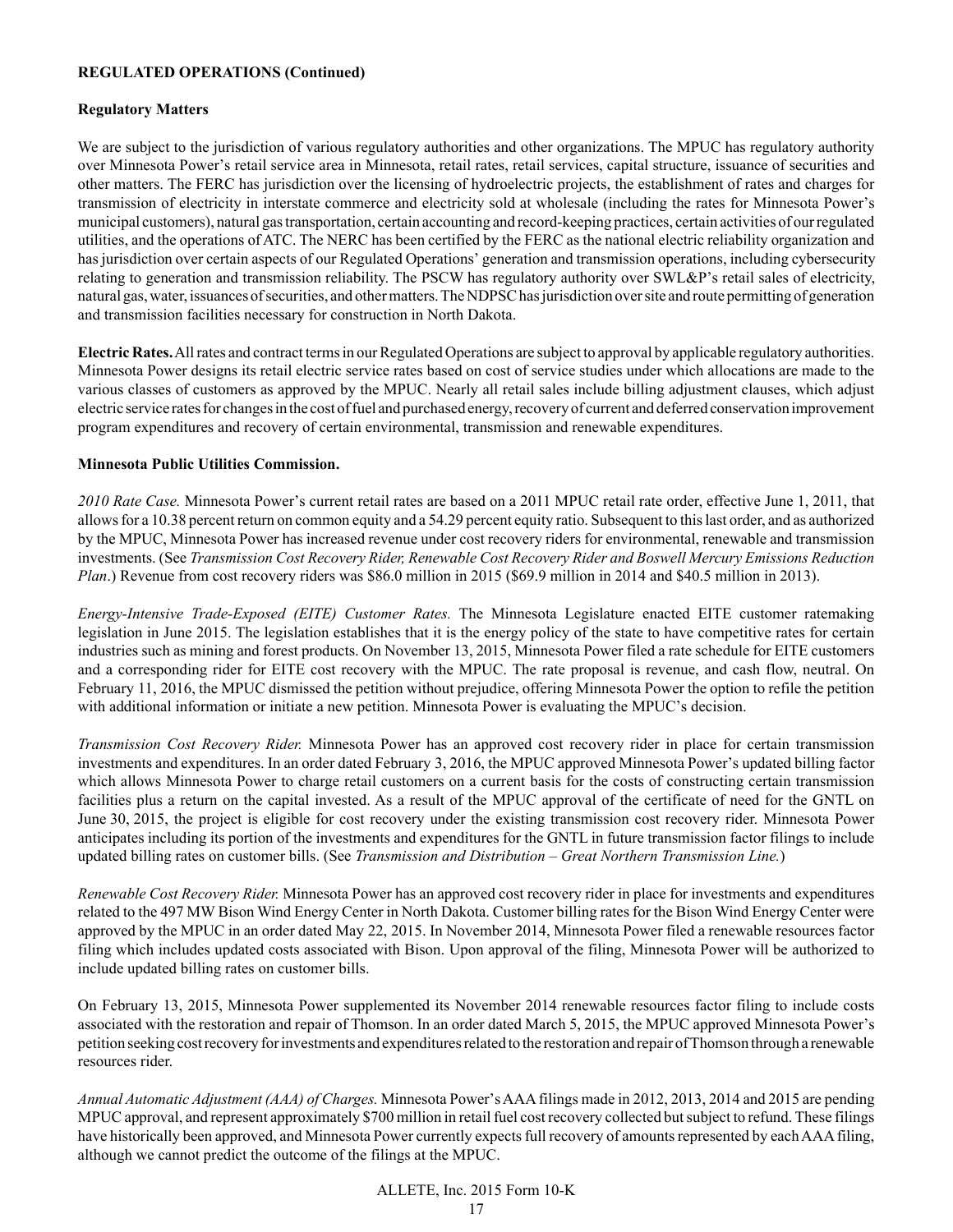# **REGULATED OPERATIONS (Continued) Regulatory Matters (Continued)**

*Integrated Resource Plan (IRP).* In a November 2013 order, the MPUC approved Minnesota Power's 2013 IRP which detailed its *EnergyForward* strategic plan, announced in January 2013. Significant elements of the *EnergyForward* plan include major wind investments in North Dakota which were completed in the fourth quarter of 2014, the installation of emissions control technology at Boswell Unit 4 completed in December 2015, planning for the proposed GNTL, the conversion of Laskin from coal to natural gas completed in June 2015 and the retirement of Taconite Harbor Unit 3 completed in May 2015. On September 1, 2015, Minnesota Power filed its 2015 IRP with the MPUC which contains the next steps in its *EnergyForward* strategic plan, and includes an analysis of a variety of existing and future energy resource alternatives and a projection of customer cost impact by class. (See Item 7. Management's Discussion and Analysis of Financial Condition and Results of Operations – Outlook – EnergyForward.)

*Boswell Mercury Emissions Reduction Plan.* In August 2012, Minnesota Power filed its mercury emissions reduction plan for Boswell Unit 4 with the MPUC and the MPCA in order to comply with the Minnesota Mercury Emissions Reduction Act and the Federal MATS rule. Construction on the project to implement the Boswell Unit 4 mercury emissions reduction plan was completed with project costs totaling approximately \$220 million through December 31, 2015. In a November 2013 order, the MPUC approved the Boswell Unit 4 mercury emissions reduction plan and cost recovery, establishing an environmental improvement rider. Customer billing rates for the environmental improvement rider were approved by the MPUC in an order dated August 24, 2015. On September 30, 2015, Minnesota Power filed an updated environmental improvement factor filing which included updated costs associated with Boswell Unit 4. Upon approval of the filing, Minnesota Power will be authorized to include updated billing rates on customer bills.

*Boswell Remaining Life Petition.* On November 17, 2015, Minnesota Power filed a petition with the MPUC for approval to extend Boswell's remaining life to 2050 for all units and utilize the existing environmental improvement rider to credit a portion of the depreciation expense savings to customers. The extension request is based on the significant multi-emissions retrofit work done at Boswell Unit 3 and Boswell Unit 4.

*Conservation Improvement Program (CIP).* Minnesota requires electric utilities to spend a minimum of 1.5 percent of net gross operating revenues from service provided in the state on energy CIPs each year. These investments are recovered from certain retail customers through a combination of the conservation cost recovery charge included in retail base rates and a conservation program adjustment, which is adjusted annually through the CIP consolidated filing. The MPUC allows utilities to accumulate, in a deferred account for future cost recovery, all CIP expenditures, any financial incentive earned for cost-effective program achievements, and a carrying charge on the deferred account balance. Minnesota Power refers to its conservation programs collectively as the "Power of One". In June 2013, Minnesota Power submitted a triennial filing for 2014 through 2016, which was subsequently approved by the Minnesota Department of Commerce. Minnesota Power's CIP investment goal was \$7.1 million for 2015 (\$6.9 million for 2014; \$6.0 million for 2013), with actual spending of \$6.6 million in 2015 (\$7.2 million in 2014; \$6.4 million in 2013). The investment goal for 2016 is \$7.3 million.

Minnesota requires each utility to establish an annual energy-savings goal of 1.5 percent of annual retail energy sales. On April 1, 2015, Minnesota Power submitted its 2014 CIP filing that requested a CIP financial incentive of \$6.2 million. The requested CIP financial incentive was approved by the MPUC in an order dated September 16, 2015, and was recorded as revenue and as a regulatory asset. The approved financial incentive will be recovered through customer billing rates in 2015 and 2016. In 2014 and 2013, the CIP financial incentive recognized was \$8.7 million and \$7.1 million, respectively. CIP financial incentives are recognized in the period in which the MPUC approves the filing. The MPUC implemented certain limitations on amounts recoverable for the utility performance incentive program for recovery years beginning in 2015.

**Federal Energy Regulatory Commission.** The FERC has jurisdiction over the licensing of hydroelectric projects, the establishment of rates and charges for transmission of electricity in interstate commerce and electricity sold at wholesale (including the rates for Minnesota Power's municipal and wholesale customers), natural gas transportation, certain accounting and recordkeeping practices, certain activities of our regulated utilities, and the operations of ATC. FERC jurisdiction also includes enforcement of NERC mandatory electric reliability standards. Violations of FERC rules are subject to enforcement action by the FERC including financial penalties up to \$1 million per day per violation.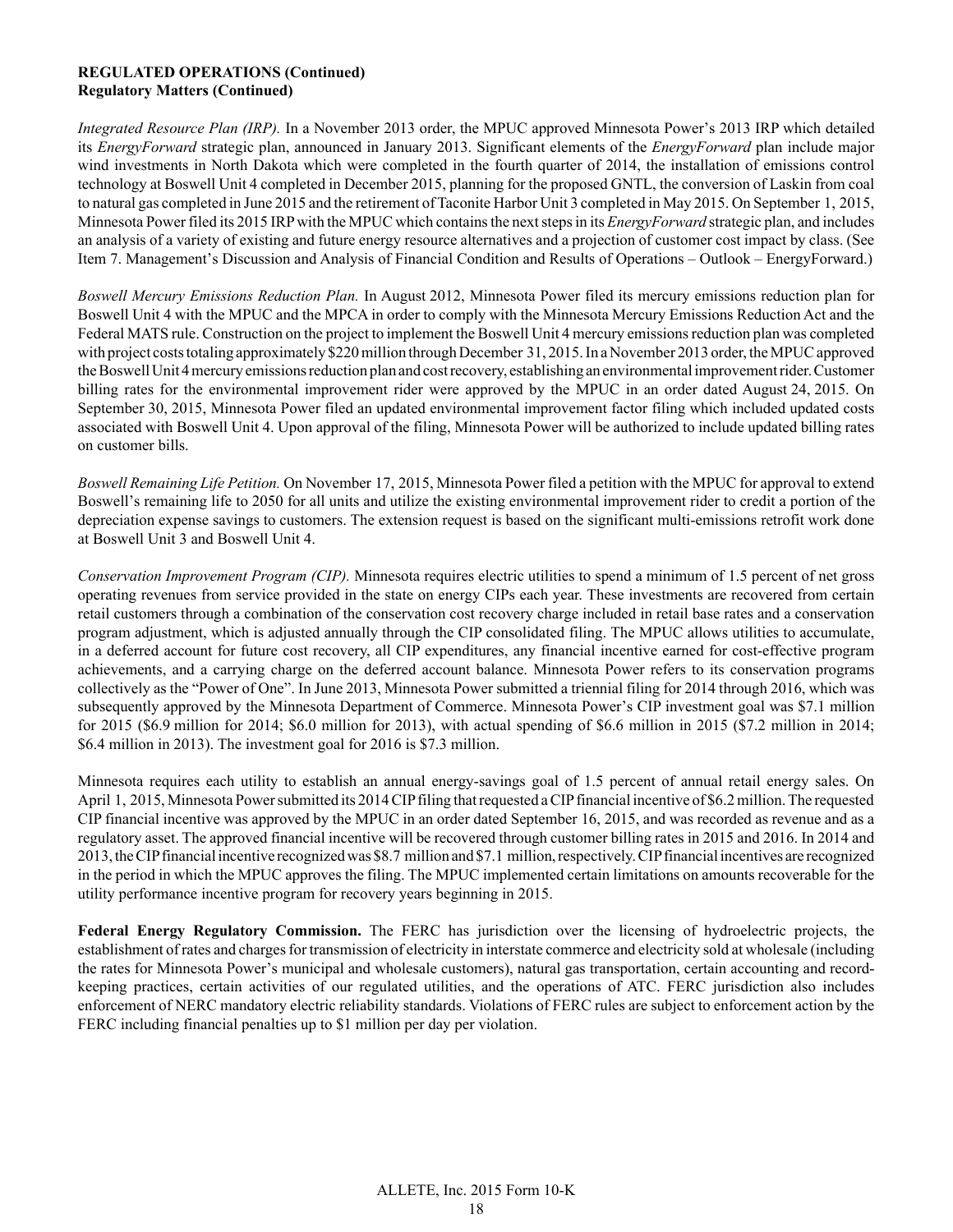# <span id="page-18-0"></span>**REGULATED OPERATIONS (Continued) Regulatory Matters (Continued)**

*MISO Return on Equity Complaints.* In November 2013, several customer groups located within the MISO service area filed complaints with the FERC requesting, among other things, a reduction in the base return on equity used by MISO transmission owners, including ALLETE, to 9.15 percent. On February 12, 2015, an additional complaint was filed with the FERC seeking an order to further reduce the base return on equity to 8.67 percent. On December 29, 2015, a federal administrative law judge ruled that the MISO transmission users have been charged an unreasonable base return on equity and proposed a reduction to 10.32 percent, subject to approval or adjustment by the FERC. A final decision from the FERC on the administrative law judge's recommendation is expected in 2016. As a result of these complaints filed with the FERC and the administrative law judge's recommendation, Minnesota Power has recorded an estimated refund obligation for MISO revenue of \$7.2 million and an estimated refund for MISO transmission expense of \$4.5 million, resulting in a reserve of \$2.7 million as of December 31, 2015; \$1.5 million was attributable to prior years.

**Public Service Commission of Wisconsin.** The PSCW has regulatory authority over SWL&P's retail sales of electricity, natural gas and water, issuances of securities and other matters. SWL&P's current retail rates are based on a 2012 PSCW retail rate order, effective January 1, 2013, that allows for a 10.9 percent return on common equity.

**North Dakota Public Service Commission.** The NDPSC has jurisdiction over site and route permitting of generation and transmission facilities in North Dakota.

### **Regional Organizations**

**Midcontinent Independent System Operator, Inc.** Minnesota Power and SWL&P are members of MISO, a regional transmission organization. While Minnesota Power and SWL&P retain ownership of their respective transmission assets, their transmission networks are under the regional operational control of MISO. Minnesota Power and SWL&P take and provide transmission service under the MISO open access transmission tariff. MISO continues its efforts to oversee the safe, cost-effective delivery of electric power across all or parts of 15 states and the Canadian province of Manitoba which includes nearly 175,000 MW of generating capacity.

**North American Electric Reliability Corporation.** The NERC has been certified by the FERC as the national electric reliability organization. The NERC ensures the reliability of the North American bulk power system. The NERC oversees eight regional entities that establish requirements, approved by the FERC, for reliable operation and maintenance of power generation facilities and transmission systems. Minnesota Power is subject to these reliability requirements and can incur significant penalties for noncompliance.

**Midwest Reliability Organization (MRO).** Minnesota Power is a member of the MRO, one of the eight regional entities overseen by the NERC. MRO's primary responsibilities are to: ensure compliance with mandatory reliability standards by entities who own, operate, or use the interconnected, international Bulk Power System; conduct assessments of the grid's ability to meet electricity demand in the region; and analyze regional system events.

The MRO region spans the Canadian provinces of Saskatchewan and Manitoba, and all or parts of the states of Illinois, Iowa, Minnesota, Michigan, Montana, Nebraska, North Dakota, South Dakota and Wisconsin. The region includes more than 130 organizations that are involved in the production and delivery of power to more than 20 million people. These organizations include municipal utilities, cooperatives, investor-owned utilities, transmission system operators, a federal power marketing agency, Canadian Crown corporations, and independent power producers.

# **Minnesota Legislation**

*Renewable Energy.* In February 2007, Minnesota enacted a law requiring 25 percent of electric utilities' applicable retail and municipal energy sales in Minnesota to be from renewable energy sources by 2025. The law also requires Minnesota Power to meet interim milestones of 12 percent by 2012, 17 percent by 2016 and 20 percent by 2020. The law allows the MPUC to modify or delay meeting a milestone if implementation will cause significant ratepayer cost or technical reliability issues. If a utility is not in compliance with a milestone, the MPUC may order the utility to construct facilities, purchase renewable energy or purchase renewable energy credits. Minnesota Power's 2015 IRP, which was filed with the MPUC on September 1, 2015, includes an update on its plans and progress in meeting the Minnesota renewable energy milestones through 2025. (See Item 7. Management's Discussion and Analysis of Financial Condition and Results of Operations – Outlook – EnergyForward.)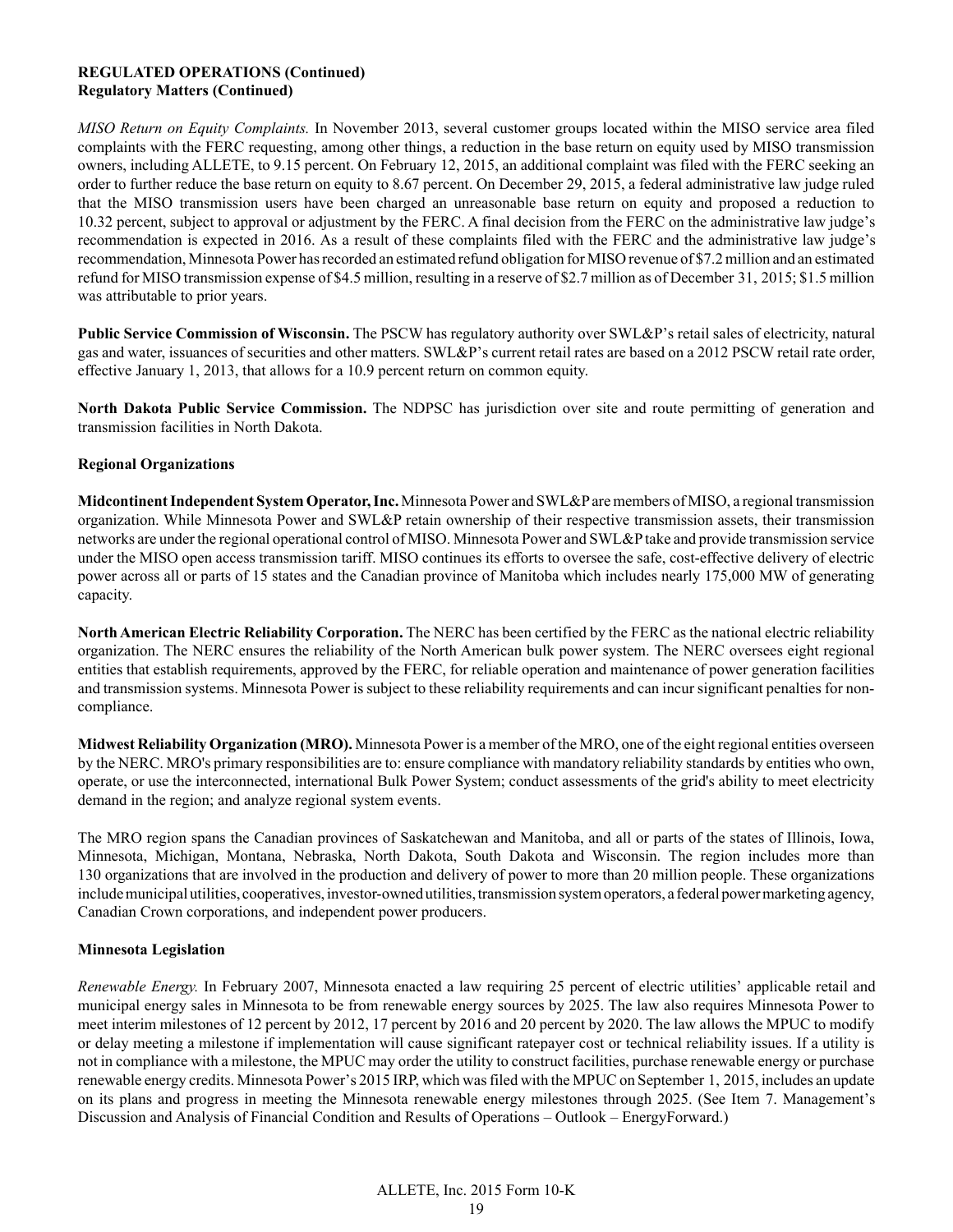# <span id="page-19-0"></span>**REGULATED OPERATIONS (Continued) Minnesota Legislation (Continued)**

Minnesota Power continues to execute its renewable energy strategy through key renewable projects that will ensure it meets the identified state mandate at the lowest cost for customers. Minnesota Power has exceeded the interim milestone requirements to date with approximately 27 percent of its applicable retail and municipal energy sales supplied by renewable energy sources in 2015.

*Minnesota Solar Energy Standard.* In May 2013, legislation was enacted by the state of Minnesota requiring at least 1.5 percent of total retail electric sales, excluding sales to certain industrial customers, to be generated by solar energy by the end of 2020. At least 10 percent of the 1.5 percent mandate must be met by solar energy generated by or procured from solar photovoltaic devices with a nameplate capacity of 20 kilowatts or less. Minnesota Power has two solar projects under development. On August 21, 2015, Minnesota Power filed for MPUC approval of a 10 MW utility scale solar project at Camp Ripley, a Minnesota Army National Guard base and training facility near Little Falls, Minnesota. At a hearing on January 28, 2016, the MPUC approved the Camp Ripley solar project as eligible to meet the solar energy standard and for current cost recovery, subject to certain compliance requirements. On September 10, 2015, Minnesota Power filed for MPUC approval of a 1 MW community solar garden project in Saint Louis County, Minnesota. If the community solar garden project is also approved, Minnesota Power believes these projects will meet approximately one-third of the overall mandate and approximately one-fourth of the mandate related to solar photovoltaic devices with a nameplate capacity of 20 kilowatts or less. Costs associated with these projects are expected to be recovered from customers.

*Energy-Intensive Trade-Exposed (EITE) Customer Rates.* The Minnesota Legislature enacted EITE customer ratemaking legislation in June 2015. The legislation establishes that it is the energy policy of the state to have competitive rates for certain industries such as mining and forest products. On November 13, 2015, Minnesota Power filed a rate schedule for EITE customers and a corresponding rider for EITE cost recovery with the MPUC. The rate proposal is revenue, and cash flow, neutral. On February 11, 2016, the MPUC dismissed the petition without prejudice, offering Minnesota Power the option to refile the petition with additional information or initiate a new petition. Minnesota Power is evaluating the MPUC's decision.

# **Competition**

Retail electric energy sales in Minnesota and Wisconsin are made to customers in assigned service territories. As a result, most retail electric customers in Minnesota do not have the ability to choose their electric supplier. Large energy users of 2 MW and above that are located outside of a municipality are allowed to choose a supplier upon MPUC approval. Minnesota Power serves 11 Large Power facilities over 10 MW, none of which have engaged in a competitive rate process. No other large commercial or small industrial customers in Minnesota Power's service territory have sought a provider outside Minnesota Power's service territory since 1994. Retail electric and natural gas customers in Wisconsin do not have the ability to choose their energy supplier. In both states, however, electricity may compete with other forms of energy. Customers may also choose to generate their own electricity, or substitute other forms of energy for their manufacturing processes.

For the year ended December 31, 2015, 6 percent of our Regulated Operations' electric energy sales were to municipal customers in Minnesota by contract. These customers have the right to seek an energy supply from any wholesale electric service provider upon contract expiration. In April 2015, Minnesota Power amended its formula-based wholesale electric sales contract with the Nashwauk Public Utilities Commission, extending the term through June 30, 2028. In September 2015, Minnesota Power amended its wholesale electric contracts with 14 of its municipal customers, extending the contract terms through December 31, 2024. In January 2016, one of Minnesota Power's municipal customers provided notice of its intent to terminate its contract effective June 30, 2019. Minnesota Power currently provides approximately 29 MW of average monthly demand to this customer. (See *Electric Sales / Customers.*)

The FERC has continued with its efforts to promote a more competitive wholesale market through open-access electric transmission and other means. As a result, our electric sales to Other Power Suppliers and our purchases to supply our retail and wholesale load are made in the competitive market.

### **Franchises**

Minnesota Power holds franchises to construct and maintain an electric distribution and transmission system in 91 cities. The remaining cities, villages and towns served by Minnesota Power do not require a franchise to operate. SWL&P serves customers under electric, natural gas and/or water franchises in 1 city and 14 villages or towns.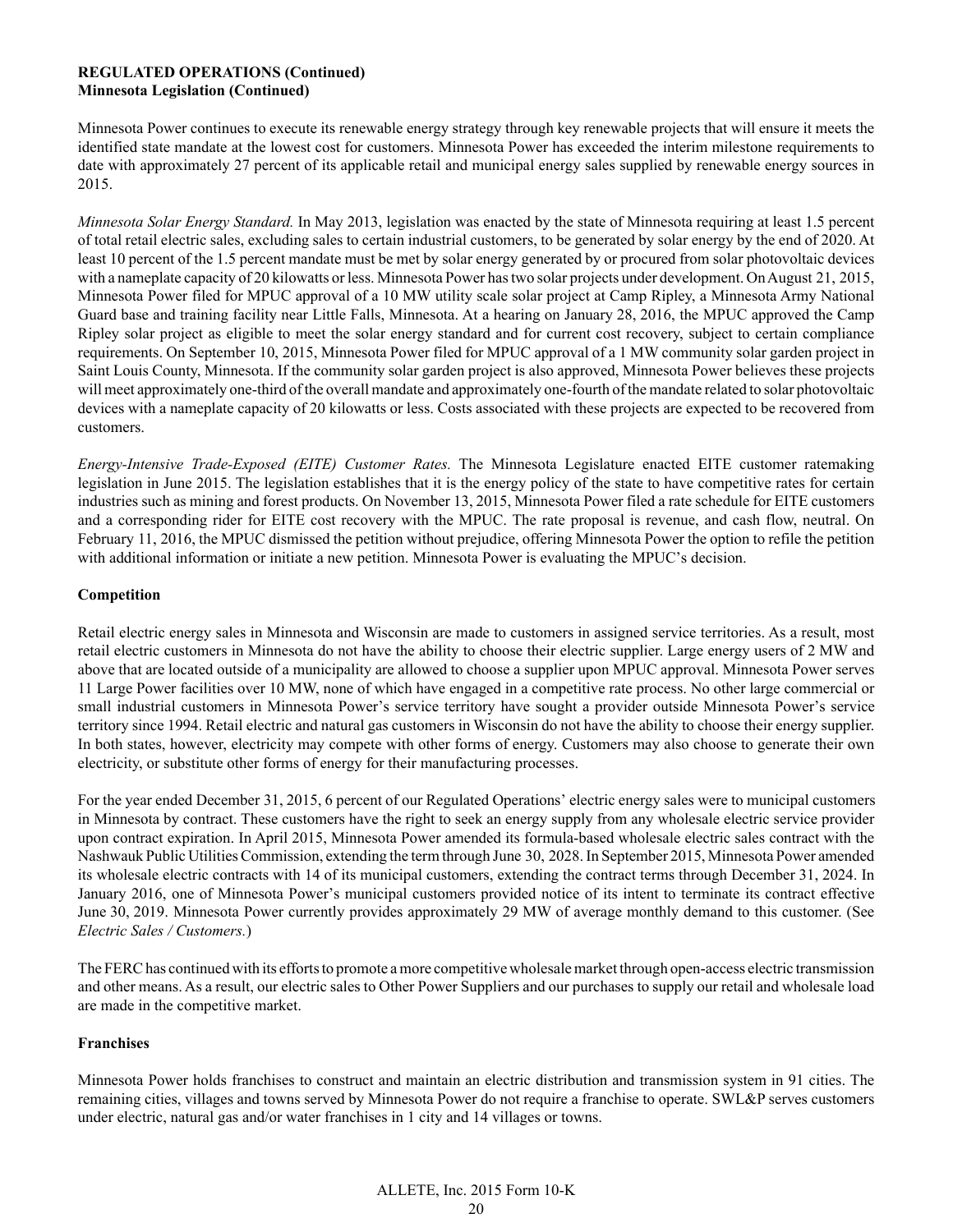## <span id="page-20-0"></span>**ENERGY INFRASTRUCTURE AND RELATED SERVICES**

### **ALLETE Clean Energy**

ALLETE Clean Energy was established in 2011, and focuses on developing, acquiring and operating clean and renewable energy projects. ALLETE Clean Energy currently owns and operates approximately, in four states, 535 MW of nameplate capacity wind energy generation that are under long-term power sales agreements. In addition, ALLETE Clean Energy constructed a 107 MW wind energy facility for sale to Montana-Dakota Utilities; construction and sale were completed in 2015.

| <b>Wind Energy Facility</b> | Location     | <b>Capacity MW</b> | <b>PPA MW</b> | <b>PPA Expiration</b> |
|-----------------------------|--------------|--------------------|---------------|-----------------------|
| Armenia Mountain            | Pennsylvania | 100.5              | 100%          | 2024                  |
| Chanarambie/Viking          | Minnesota    | 97.5               |               |                       |
| PPA <sub>1</sub>            |              |                    | 12%           | 2018                  |
| PPA <sub>2</sub>            |              |                    | 88%           | 2023                  |
| Condon                      | Oregon       | 50                 | $100\%$       | 2022                  |
| Lake Benton                 | Minnesota    | 104                | $100\%$       | 2028                  |
| Storm Lake I                | lowa         | 108                | $100\%$       | 2019                  |
| Storm Lake II               | Iowa         | 77                 |               |                       |
| PPA <sub>1</sub>            |              |                    | 90%           | 2019                  |
| PPA <sub>2</sub>            |              |                    | 10%           | 2032                  |

#### **U.S. Water Services**

On February 10, 2015, ALLETE acquired U.S. Water Services. Headquartered in St. Michael, Minnesota, U.S. Water Services provides integrated water management for industry by combining chemical, equipment, engineering and service for customized solutions to reduce water and energy usage and improve efficiency. U.S. Water Services is located in 49 states and Canada and has an established base of approximately 4,000 customers. U.S. Water Services differentiates itself from the competition by developing synergies between established solutions in engineering, equipment, and chemical water treatment and helping customers achieve efficient and sustainable use of their water and energy systems. U.S. Water Services is a leading provider to the biofuels industry, and also serves the food and beverage, industrial, power generation, and midstream oil and gas industries. U.S. Water Services principally relies upon recurring revenue from a diverse mix of industrial customers.

### **CORPORATE AND OTHER**

**Corporate and Other** is comprised of BNI Energy, our coal mining operations in North Dakota, ALLETE Properties, our legacy Florida real estate investment, other business development and corporate expenditures, unallocated interest expense, a small amount of non-rate base generation, approximately 5,000 acres of land in Minnesota, and earnings on cash and investments. (See Outlook.)

#### **BNI Energy**

BNI Energy is a supplier of lignite in North Dakota, producing approximately 4 million tons annually and has lignite reserves of an estimated 650 million tons. Two electric generating cooperatives, Minnkota Power and Square Butte, presently consume virtually all of BNI Energy's production of lignite under cost-plus fixed fee coal supply agreements extending to December 31, 2037. (See Item 1. Business – Regulated Operations – Power Supply – Long-Term Purchased Power and Note 12. Commitments, Guarantees and Contingencies.) The mining process disturbs and reclaims between 200 and 250 acres per year. Laws require that the reclaimed land be at least as productive as it was prior to mining. As of December 31, 2015, BNI Energy had a \$22.1 million asset reclamation obligation (\$20.3 million at December 31, 2014) included in Other Non-Current Liabilities on our Consolidated Balance Sheet. These costs are included in the cost-plus fixed fee contract, for which an asset reclamation cost receivable was included in Other Non-Current Assets on our Consolidated Balance Sheet. The asset reclamation obligation is guaranteed by surety bonds and a letter of credit. (See Note 12. Commitments, Guarantees and Contingencies.)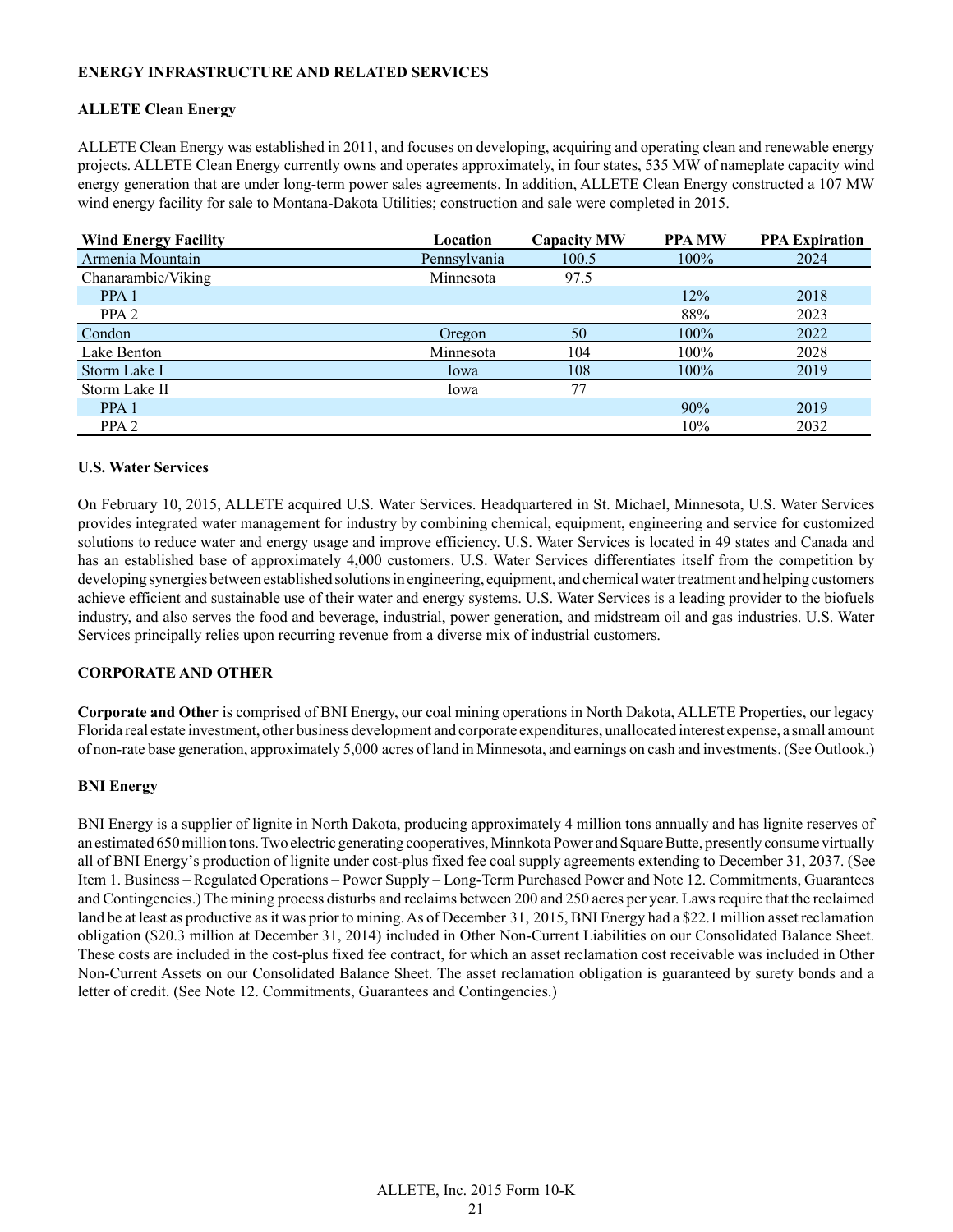# <span id="page-21-0"></span>**CORPORATE AND OTHER (Continued)**

#### **ALLETE Properties**

ALLETE Properties represents our legacy Florida real estate investment. Our strategy for ALLETE Properties has been to complete and maintain key entitlements and infrastructure improvements without requiring significant additional investment, and sell assets in the portfolio over time in order to optimize cash flows in support of future investment opportunities and growth initiatives.

In recent years, market conditions for real estate in Florida have required us to review our land inventories for impairment. In response to market conditions and recent transaction activity, during the fourth quarter of 2015 the Company reevaluated its strategy related to the real estate assets of ALLETE Properties. The revised strategy incorporates the possibility of a bulk sale of its entire portfolio which, if consummated, is likely to result in sales proceeds below the book value of the real estate assets. ALLETE also continues to pursue sales of individual parcels over time. Proceeds from such a sale would be strategically deployed to support growth in our energy infrastructure and related services businesses. ALLETE will continue to maintain key entitlements and infrastructure without making additional investments or acquisitions.

In connection with implementing the revised strategy in 2015, management evaluated its impairment analysis for its real estate assets using updated assumptions to determine estimated future net cash flows on an undiscounted basis. Future net cash flows were adjusted to consider the possibility of a bulk sale of its entire portfolio, in addition to sales over time under the existing divestiture plan. Estimated fair values were based upon current market data and pricing for individual parcels. Our impairment analysis incorporates a probability-weighted approach considering the alternative courses of sales noted above.

Based on the results of undiscounted cash flow analysis, the undiscounted future net cash flows were not adequate to recover the carrying value of the real estate assets totaling \$83.3 million. Estimated fair value was derived from current market interest in the property for a bulk sale of its entire portfolio, and discounted cash flow analysis of estimated selling price for sales over time. As a result, a non-cash impairment charge of \$36.3 million was recorded in 2015 to reduce the carrying value of the real estate to its estimated fair value at December 31, 2015.

If our real estate assets are sold differently than anticipated, the actual results could be materially different from our undiscounted future net cash flow analysis.

In 2014 and 2013, impairment analyses of estimated undiscounted future net cash flows were conducted based on the strategy existing at that time, and indicated that the cash flows were adequate to recover the carrying value of ALLETE Properties real estate assets. As a result, no impairment was recorded for the years ended December 31, 2014 and 2013.

ALLETE Properties' major projects are Town Center, Palm Coast Park and Ormond Crossings. Separately, the Lake Swamp wetland mitigation bank was permitted on land that was previously part of Ormond Crossings. See Item 7. Management's Discussion and Analysis of Financial Condition and Results of Operations – Outlook for more information on ALLETE Properties' land holdings.

**Seller Financing.** ALLETE Properties occasionally provides seller financing to certain qualified buyers. At December 31, 2015, outstanding finance receivables were \$1.6 million, net of reserves, with maturities through 2017. These finance receivables accrue interest at market-based rates and are collateralized by the financed properties.

**Regulation.** A substantial portion of our development properties in Florida are subject to federal, state and local regulations, and restrictions that may impose significant costs or limitations on our ability to develop the properties. Much of our property is vacant land and some is located in areas where development may affect the natural habitats of various protected wildlife species or in sensitive environmental areas such as wetlands.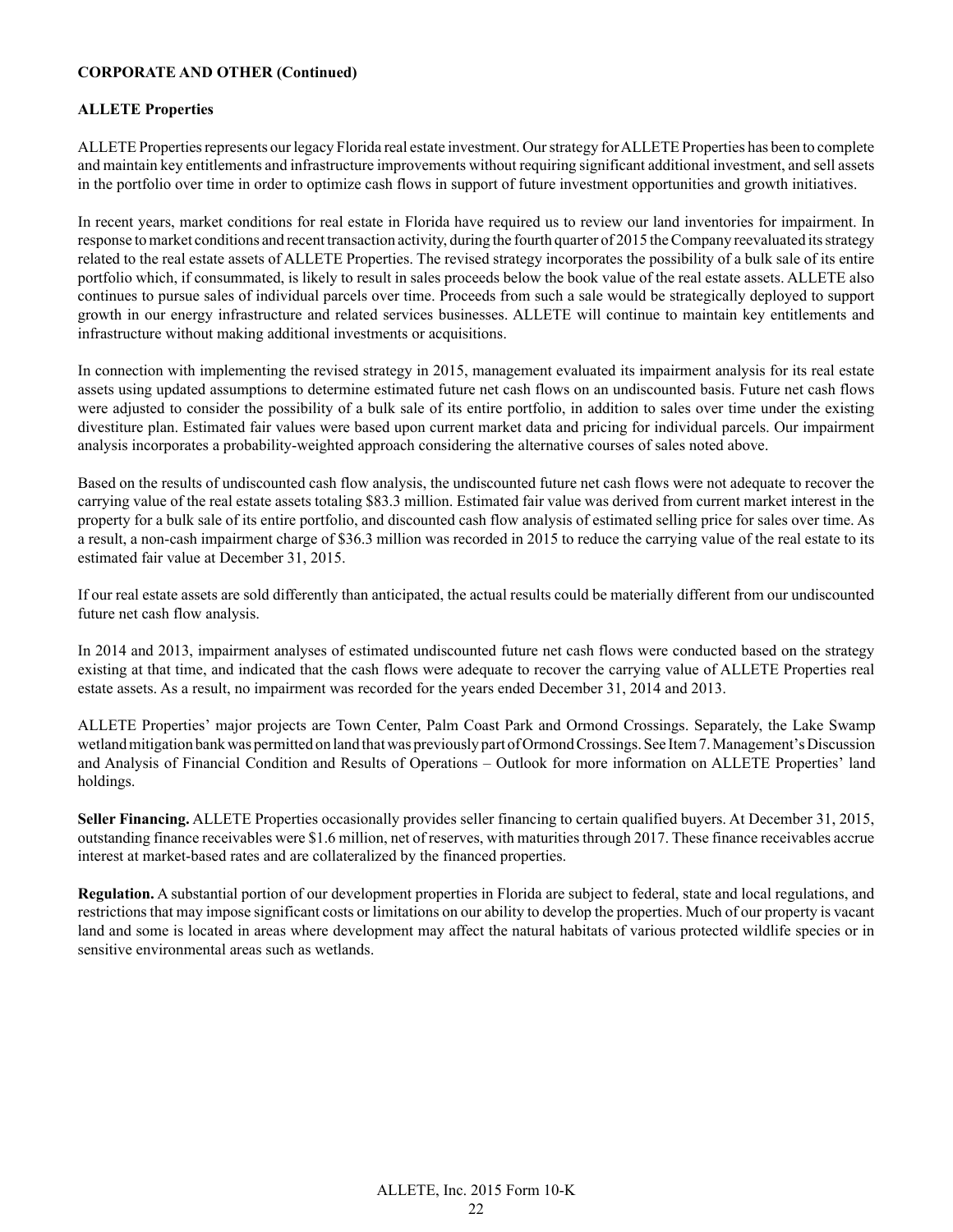## <span id="page-22-0"></span>**CORPORATE AND OTHER (Continued)**

#### **Non-Rate Base Generation**

As of December 31, 2015, non-rate base generation consists of 29 MW of generation at Rapids Energy Center. In 2015, we sold 0.1 million MWh of non-rate base generation (0.1 million MWh in 2014 and in 2013).

| <b>Non-Rate Base Power Supply</b> | Unit No. | Year<br><b>Installed</b> | Year<br>Acquired | Net<br>Capability<br>(MW) |
|-----------------------------------|----------|--------------------------|------------------|---------------------------|
| Rapids Energy Center (a)          |          |                          |                  |                           |
| in Grand Rapids, MN               |          |                          |                  |                           |
| Steam – Biomass $(b)$             | 6 & 7    | 1969, 1980               | 2000             | 27                        |
| Hydro                             | 4 & 5    | 1917, 1948               | 2000             | C                         |

*(a) The net generation is primarily dedicated to the needs of one customer.*

*(b) Rapids Energy Center's fuel supply is supplemented by coal.*

#### **ENVIRONMENTAL MATTERS**

Our businesses are subject to regulation of environmental matters by various federal, state and local authorities. Currently, a number of regulatory changes to the Clean Air Act, the Clean Water Act and various waste management requirements are under consideration or have already been promulgated by both the EPA and state authorities. Minnesota Power's facilities are subject to additional regulation under many of these proposals. In preparation and response to these regulations, Minnesota Power is reshaping its generation portfolio over time to reduce its reliance on coal, has installed cost-effective emission control technology, and advocates for sound science and policy during rulemaking implementation.

We consider our businesses to be in substantial compliance with currently applicable environmental regulations and believe all necessary permits to conduct such operations have been obtained. We anticipate that although many of the state and federal environmental regulations have been finalized, or will be finalized in the near future, potential expenditures for future environmental matters may be material and may require significant capital investments. Minnesota Power has evaluated various environmental compliance scenarios using possible ranges of future environmental regulations to project power supply trends and impacts on customers.

We review environmental matters on a quarterly basis. Accruals for environmental matters are recorded when it is probable that a liability has been incurred and the amount of the liability can be reasonably estimated based on current law and existing technologies. Accruals are adjusted as assessment and remediation efforts progress or as additional technical or legal information becomes available. Accruals for environmental liabilities are included in the Consolidated Balance Sheet at undiscounted amounts and exclude claims for recoveries from insurance or other third parties. Costs related to environmental contamination treatment and cleanup are charged to expense unless recoverable in rates from customers. (See Note 12. Commitments, Guarantees and Contingencies.)

### **EMPLOYEES**

At December 31, 2015, ALLETE had 1,945 employees, of which 1,923 were full-time.

Minnesota Power and SWL&P have an aggregate of 554 employees who are members of the International Brotherhood of Electrical Workers (IBEW) Local 31. The current labor agreements with IBEW Local 31 expire on January 31, 2018.

BNI Energy has 173 employees, of which 127 are members of IBEW Local 1593. The current labor agreement with IBEW Local 1593 expires on March 31, 2019.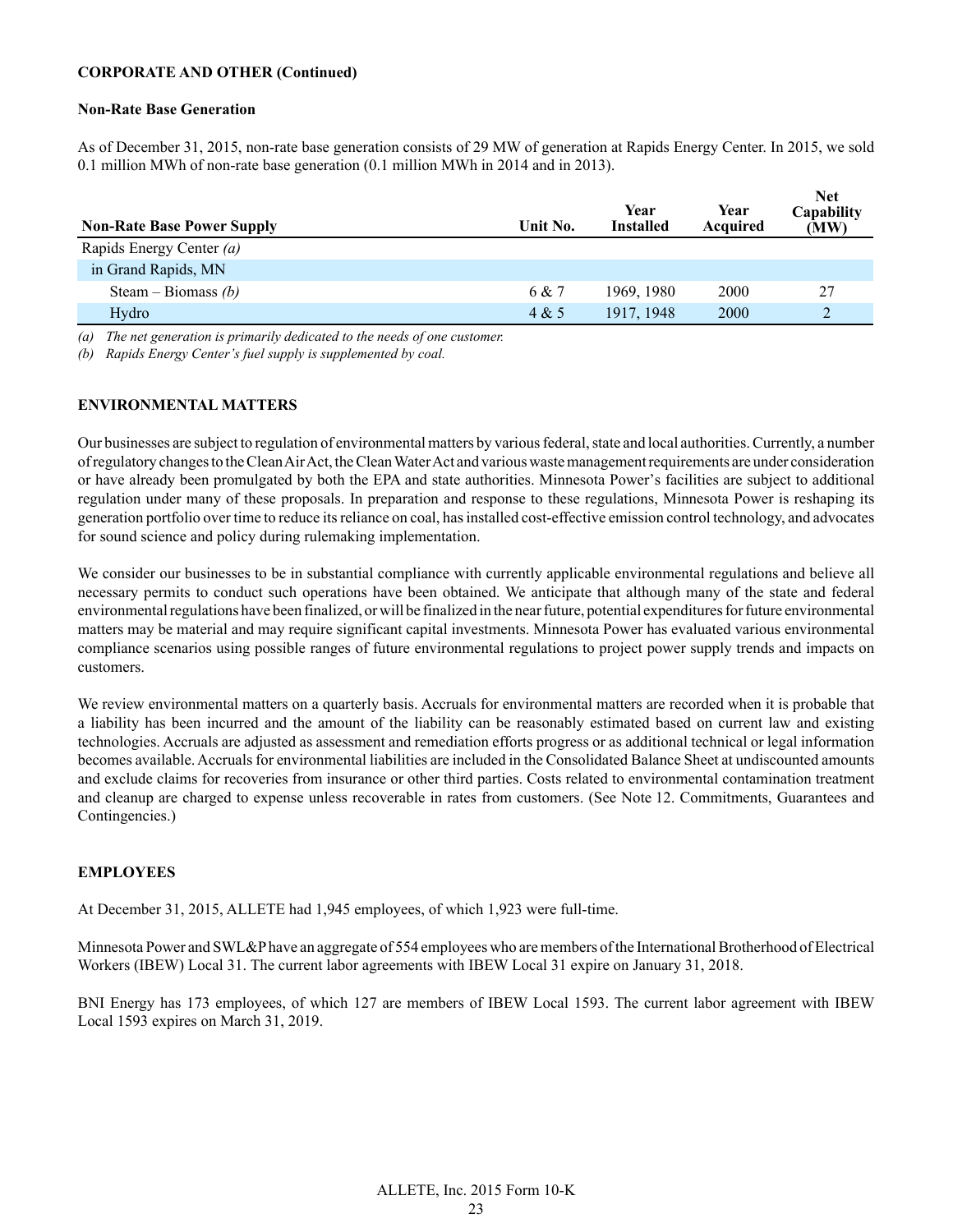#### <span id="page-23-0"></span>**AVAILABILITY OF INFORMATION**

ALLETE makes its SEC filings, including its annual report on Form 10-K, quarterly reports on Form 10-Q, current reports on Form 8-K and any amendments to those reports filed or furnished pursuant to Section 13(e) or 15(d) of the Securities Exchange Act of 1934, available free of charge on ALLETE's website, www.allete.com, as soon as reasonably practicable after they are electronically filed with or furnished to the SEC.

#### **EXECUTIVE OFFICERS OF THE REGISTRANT**

As of February 22, 2016, these are the executive officers of ALLETE:

| <b>Executive Officers</b>                                                | <b>Initial Effective Date</b> |
|--------------------------------------------------------------------------|-------------------------------|
|                                                                          |                               |
| Alan R. Hodnik, Age 56                                                   |                               |
| Chairman, President and Chief Executive Officer                          | May 10, 2011                  |
| President and Chief Executive Officer                                    | May 1, 2010                   |
|                                                                          |                               |
| Robert J. Adams, Age 53                                                  |                               |
| Senior Vice President - Energy-Centric Businesses and Chief Risk Officer | November 14, 2015             |
| Vice President - Energy-Centric Businesses and Chief Risk Officer        | June 23, 2014                 |
| Vice President - Business Development and Chief Risk Officer             | May 13, 2008                  |
|                                                                          |                               |
| Deborah A. Amberg, Age 50                                                |                               |
| Senior Vice President, General Counsel and Secretary                     | January 1, 2006               |
|                                                                          |                               |
| Patrick L. Cutshall, Age 51                                              |                               |
| Treasurer                                                                | January 1, 2016               |
|                                                                          |                               |
| Steven Q. DeVinck, Age 56                                                |                               |
| Senior Vice President and Chief Financial Officer                        | March 3, 2014                 |
| Controller and Vice President – Business Support                         | December 5, 2009              |
|                                                                          |                               |
| David J. McMillan, Age 54                                                |                               |
| Senior Vice President - External Affairs                                 | January 1, 2012               |
| Senior Vice President - Marketing, Regulatory and Public Affairs         | January 1, 2006               |
| Executive Vice President – Minnesota Power                               | January 1, 2006               |
|                                                                          |                               |
| <b>Steven W. Morris, Age 54</b>                                          |                               |
| Controller                                                               | March 3, 2014                 |

All of the executive officers have been employed by us for more than five years in executive or management positions. Prior to election to the position listed above, the following executives held other positions with the Company during the past five years.

*Mr. Morris* was Director - Accounting. *Mr. Cutshall* was Director - Investments and Tax; Director - Investments.

There are no family relationships between any of the executive officers. All officers and directors are elected or appointed annually.

The present term of office of the executive officers listed above extends to the first meeting of our Board of Directors after the next annual meeting of shareholders. Both meetings are scheduled for May 10, 2016.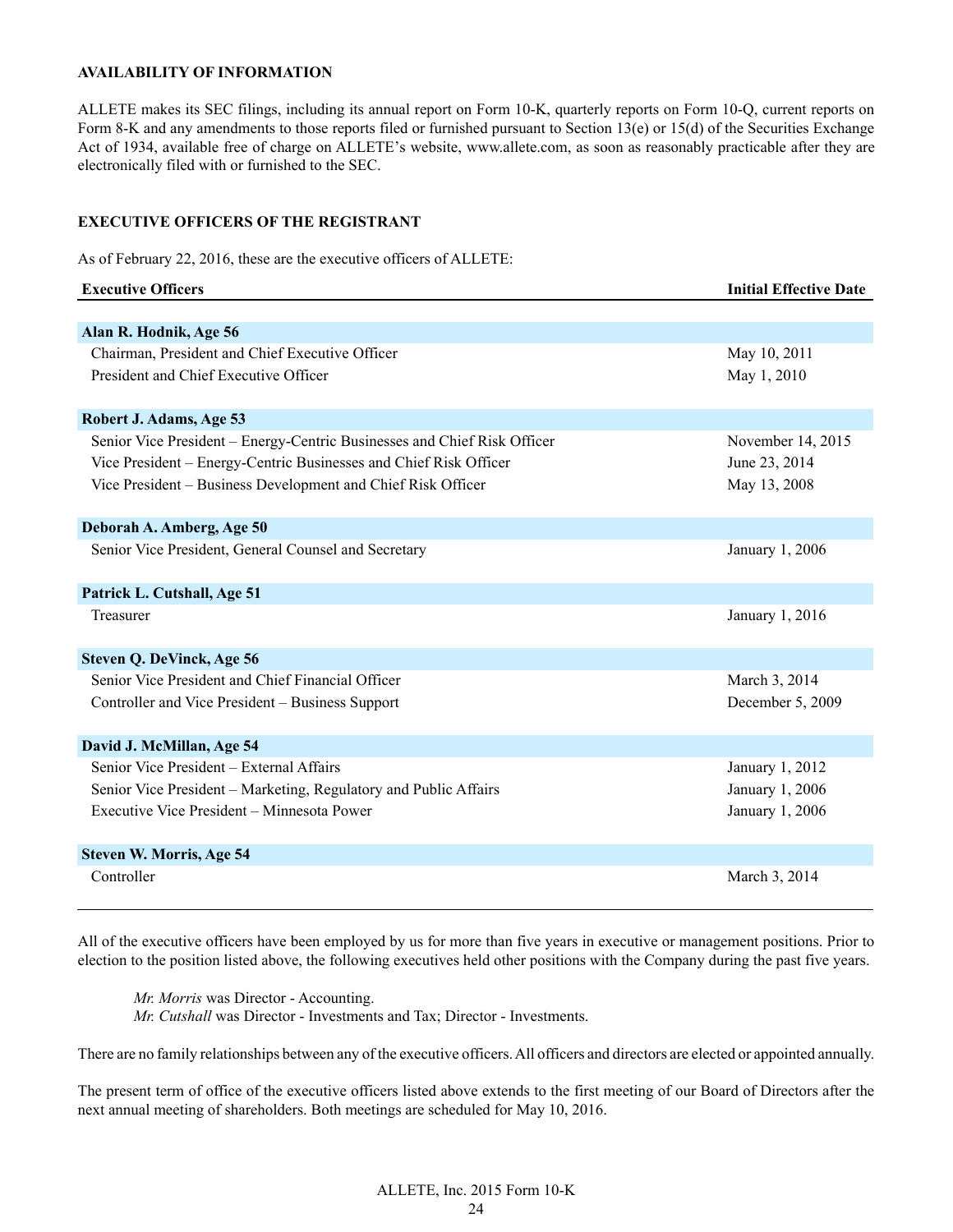#### <span id="page-24-0"></span>**Item 1A. Risk Factors**

The risks and uncertainties discussed below could materially affect our business, financial position, and results of operations and should be carefully considered by stakeholders. The risks and uncertainties in this section are not the only ones we face; additional risks and uncertainties that we are not presently aware of, or that we currently consider immaterial, may also affect our business operations, financial position, results of operations and cash flows. Accordingly, the risks described below should be carefully considered together with other information set forth in this report and in future reports that are filed with the SEC.

#### *Entity-wide Risks*

## **We rely on access to financing sources and capital markets. If we do not have access to sufficient capital in the amounts and at the times needed, our ability to execute our business plans, make capital expenditures or pursue other strategic actions that we may otherwise rely on for future growth could be adversely affected.**

We rely on access to financing sources and capital markets as sources of liquidity for capital requirements not satisfied by our cash flow from operations. If we are not able to access capital on satisfactory terms, or at all, the ability to maintain our business or to implement our business plans may be adversely affected. Market disruptions or a downgrade of our credit ratings may increase the cost of borrowing or adversely affect our ability to access capital markets. Such disruptions could include a significant economic downturn, the financial distress of non-affiliated electric utility companies or financial services companies, a deterioration in capital market conditions, or volatility in commodity prices.

#### **A deterioration in general economic conditions may have adverse impacts on our financial position, results of operations and cash flows.**

If economic conditions deteriorate on a national or regional level, it may have a negative impact on the Company and our customers. This impact may include volatility and unpredictability in the demand for the products and services offered by our businesses, the loss of existing customers, tempered growth strategies, production cutbacks, or bankruptcies. It is also possible that an uncertain economy could affect expenses including pension costs, interest costs, and uncollectible accounts, or lead to reductions in the value of certain real estate and other investments.

### **We may be impacted by new state or federal legislation, or regulations, and compliance could have an adverse effect on our businesses.**

We are subject to, and affected by, extensive state and federal legislation and regulation. We believe that our businesses comply with applicable laws and regulations. If it were determined that they failed to comply, we could become subject to fines or penalties or be required to implement additional compliance measures or actions, the cost of which could be material. Adoption of new laws, rules, regulations, principles, or practices by federal or state agencies, or changes to present laws, rules, regulations, principles, or practices and their interpretations, could have an adverse effect on our financial position, results of operations and cash flows.

### **The inability to attract and retain a qualified workforce including, but not limited to, executive officers, key employees and employees with specialized skills, could have an adverse effect on our operations.**

The success of our business heavily depends on the leadership of our executive officers and key employees to implement our business strategy. The inability to maintain a qualified workforce including, but not limited to, executive officers, key employees and employees with specialized skills, may negatively affect our ability to service our existing or new customers, or successfully manage our business or achieve our business objectives. Personnel costs may increase due to competitive pressures or terms of collective bargaining agreements with union employees.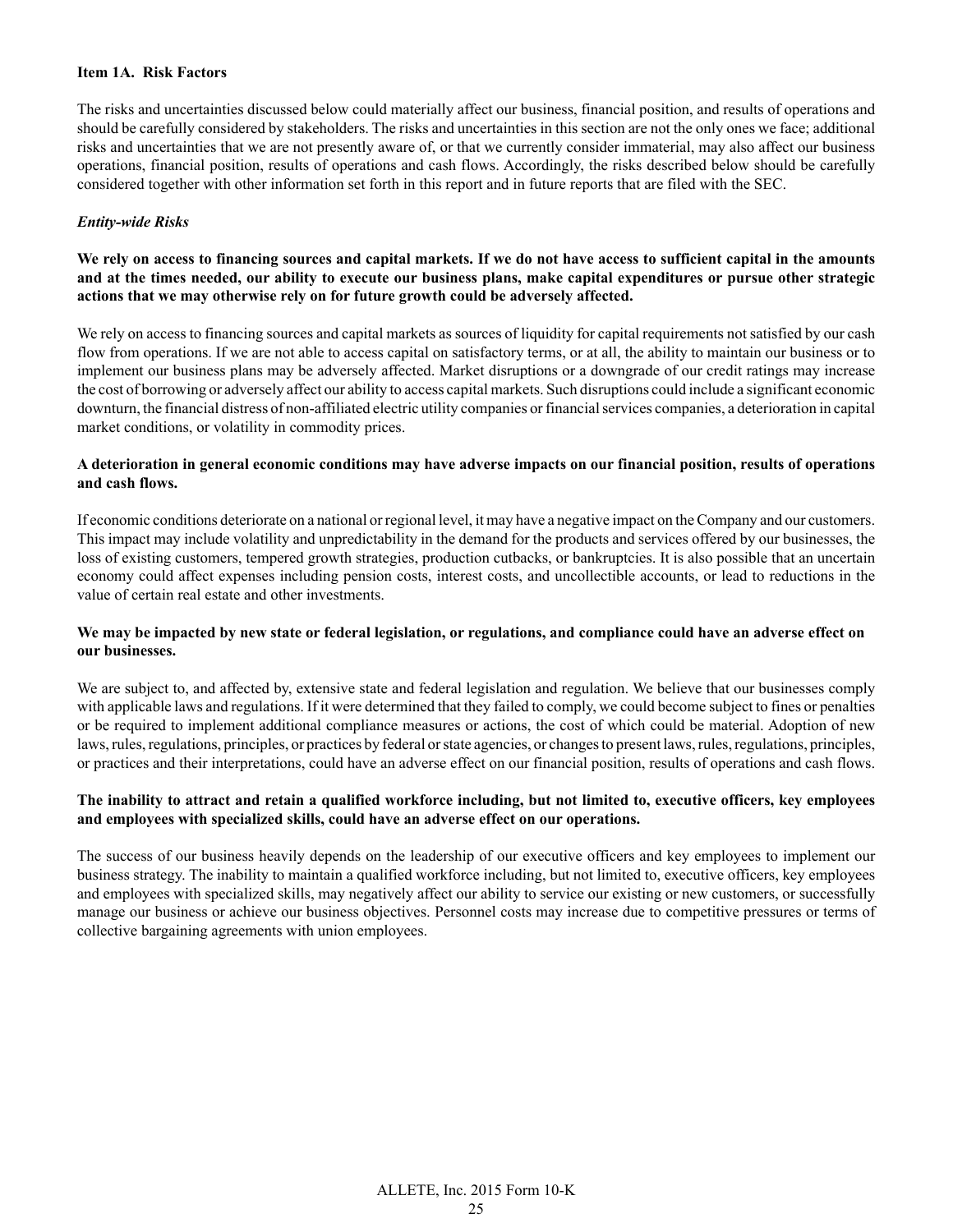# **Item 1A. Risk Factors (Continued) Entity-wide Risks (Continued)**

### **Market performance and other changes could decrease the value of pension and postretirement benefit plan assets, which may result in significant additional funding requirements and increased annual expenses.**

The performance of the capital markets impacts the values of the assets that are held in trust to satisfy future obligations under our pension and postretirement benefit plans. We have significant obligations to these plans and the trusts hold significant assets. These assets are subject to market fluctuations and will yield uncertain returns, which may fall below our projected rates of return. A decline in the market value of the pension and postretirement benefit plan assets would increase the funding requirements under our benefit plans if asset returns do not recover. Additionally, our pension and postretirement benefit plan liabilities are sensitive to changes in interest rates. As interest rates decrease, the liabilities increase, potentially increasing benefit expense and funding requirements. Our pension and postretirement benefit plan costs are generally recoverable in our electric rates as allowed by our regulators or through our cost-plus fixed fee coal supply agreements at BNI Energy. However, there is no certainty that regulators will continue to allow recovery of these rising costs in the future.

#### **We are exposed to significant reputation risk.**

The Company and its subsidiaries could suffer negative impacts to their reputations as a result of operational incidents, violations of corporate compliance policies, regulatory violations, or other events which may result in negative customer perception and increased regulatory oversight, each of which could have an adverse effect on our financial position, results of operations and cash flows.

#### **Catastrophic events, such as acts of war and natural disasters, may adversely affect our operations.**

Catastrophic events such as fires, earthquakes, explosions, floods, ice storms, tornadoes, or similar occurrences could adversely affect the Company's facilities, operations, financial position, results of operations and cash flows. Although the Company has contingency plans and employs crisis management to respond and recover operations in the event of a severe disruption resulting from such events, these measures may not be successful. Furthermore, despite these measures, if such an occurrence were to occur, our financial position, results of operations and cash flows could be adversely affected.

### **We are vulnerable to acts of terrorism or cybersecurity attacks.**

Our operations may be targets of terrorist activities, including cybersecurity attacks, which could disrupt our ability to produce or distribute some portion of our products. We could be subject to computer viruses, terrorism, theft and sabotage, which may also disrupt our operations and/or adversely impact our results of operations. Our businesses require the continued operation of sophisticated information technology systems and network infrastructure. Our technology systems may be vulnerable to disability, failures or unauthorized access due to hacking, viruses, acts of war or terrorism and other causes. If our technology systems were to fail or be breached and we were unable to recover in a timely manner, we may be unable to fulfill critical business functions and sensitive, confidential and other data could be compromised, which could have an adverse effect on our financial position, results of operations and cash flows.

### **Government challenges to our tax positions, as well as tax law changes and the inherent difficulty in quantifying potential tax effects of business decisions, could adversely affect our results of operations and liquidity.**

We are required to make judgments in order to estimate tax obligations. These judgments include reserves for potential adverse outcomes for tax positions that may be challenged by tax authorities. The obligations, which include income taxes and taxes other than income taxes, involved complex matters that ultimately could be litigated. We also estimate our ability to use tax benefits, including those in the form of carryforwards and tax credits that are recorded as deferred tax assets on our Consolidated Balance Sheet. A disallowance of these tax benefits could have an adverse impact on our financial position, results of operations and cash flows.

We plan to utilize our carryforwards and tax credits in the future to reduce our income tax obligations. If we cannot generate enough taxable income in the future to utilize all of our carryforwards and tax credits before they expire, we may incur adverse charges to earnings. If the Internal Revenue Service disagrees with the deductions resulting from our tax planning strategies, our financial position, results of operations and cash flows may be adversely impacted.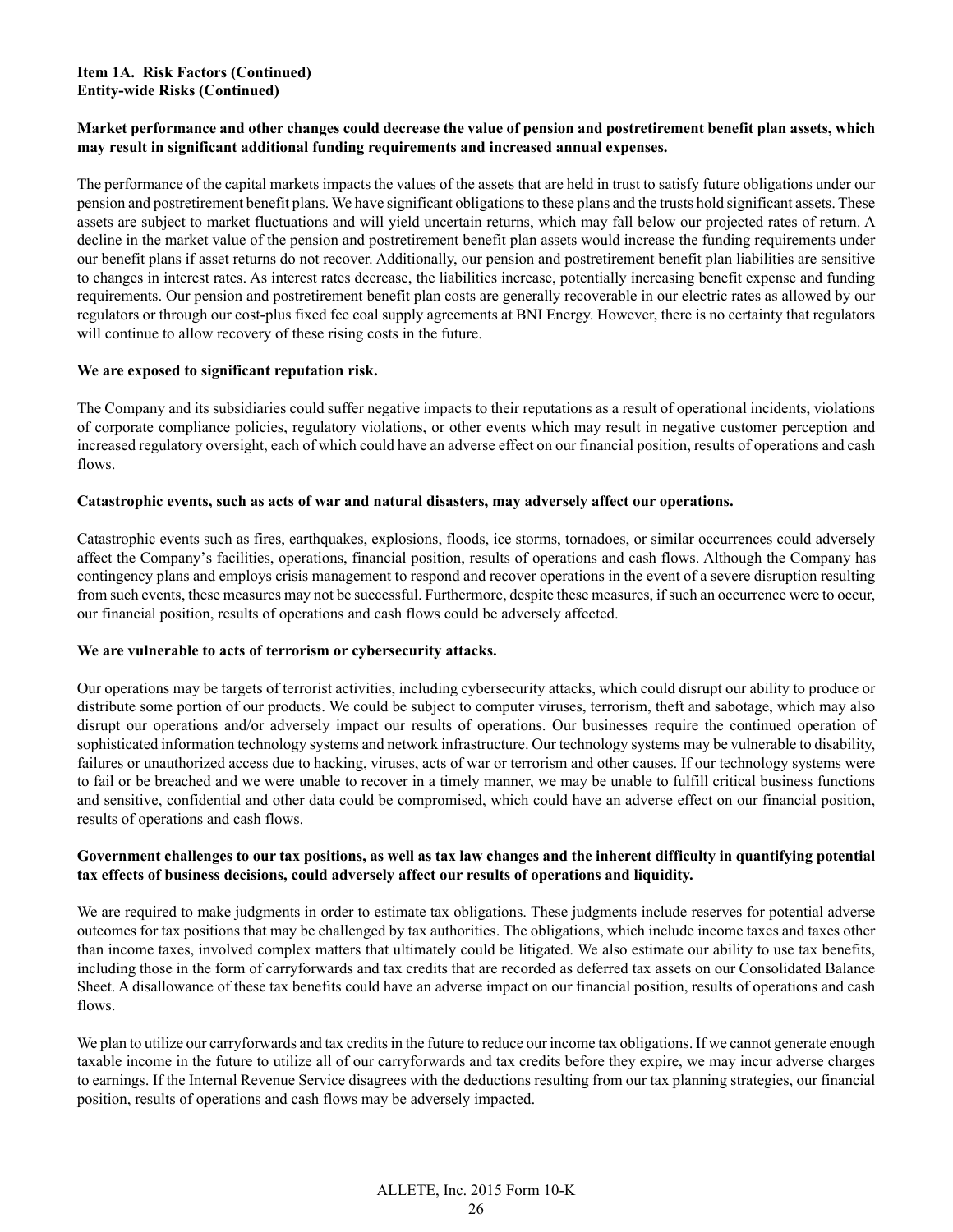### **Item 1A. Risk Factors (Continued)**

#### *Regulated Operations Risks*

**Our results of operations could be negatively impacted if our Large Power Customers experience an economic downturn, incur work stoppages, fail to compete effectively in the economy, experience decreased demand, or experience a decline in prices for their product.**

Minnesota Power's 9 Large Power Customers accounted for 22 percent of our 2015 consolidated operating revenue (31 percent in 2014; 31 percent in 2013), of which one of these customers accounted for 7.7 percent of consolidated revenue in 2015 (11.9 percent in 2014; 12.0 percent in 2013). These customers are involved in cyclical industries that by their nature are adversely impacted by economic downturns and are subject to strong competition in the marketplace. Many of our Large Power Customers also have unionized workforces which put them at risk for work stoppages. Additionally, the North American paper and pulp industry also faces declining demand due to the impact of electronic substitution for print and changing customer needs.

Accordingly, if our customers experience an economic downturn, incur a work stoppage (including strikes, lock-outs or other events), fail to compete effectively in the economy, experience decreased demand or experience a decline in prices for their product, there could be adverse effects on their operations and, consequently, this could have a negative impact on our results of operations if we are unable to remarket at similar prices the energy that would otherwise have been sold to such Large Power Customers.

#### **Our utility operations are subject to an extensive legal and regulatory framework under federal and state laws as well as regulations imposed by other organizations that may have a negative impact on our business and results of operations.**

We are subject to an extensive legal and regulatory framework imposed under federal and state law including regulations administered by the FERC, the MPUC, the MPCA, the PSCW, the NDPSC and the EPA as well as regulations administered by other organizations including the NERC. These laws and regulations relate to allowed rates of return, capital structure, financings, rate and cost structure, acquisition and disposal of assets and facilities, construction and operation of generation, transmission and distribution facilities (including the ongoing maintenance and reliable operation of such facilities), recovery of purchased power costs and capital investments, approval of integrated resource plans and present or prospective wholesale and retail competition, among other things. Energy policy initiatives at the state or federal level could increase incentives for distributed generation, municipal utility ownership, or local initiatives could introduce generation or distribution requirements, that could change the current integrated utility model. Our transmission systems and electric generation facilities are subject to the NERC mandatory reliability standards, including cybersecurity standards. Compliance with these standards may lead to increased operating costs and capital expenditures. If it was determined that we were not in compliance with these mandatory reliability standards or other statutes, rules and orders, we could incur substantial monetary penalties and other sanctions, which could adversely affect our results of operations.

These laws and regulations significantly influence our operations and may affect our ability to recover costs from our customers. We are required to have numerous permits, licenses, approvals and certificates from the agencies and other organizations that regulate our business. We believe we have obtained the necessary permits, licenses, approvals and certificates for our existing operations and that our business is conducted in accordance with applicable laws; however, we are unable to predict the impact on our operating results from the future regulatory activities of any of these agencies and other organizations. Changes in regulations or the adoption of new regulations could have an adverse impact on our results of operations.

Our ability to obtain rate adjustments to maintain reasonable rates of return depends upon regulatory action under applicable statutes and regulations, and we cannot provide assurance that rate adjustments will be obtained or reasonable authorized rates of return on capital will be earned. Minnesota Power and SWL&P, from time to time, file rate cases with, or otherwise seek cost recovery authorization from, federal and state regulatory authorities. If Minnesota Power and SWL&P do not receive an adequate amount of rate relief in rate cases, including if rates are reduced, if increased rates are not approved on a timely basis or costs are otherwise unable to be recovered through rates, or if cost recovery is not granted at the requested level, we may experience an adverse impact on our financial position, results of operations and cash flows. We are unable to predict the impact on our business and results of operations from future legislation or regulatory activities of any of these agencies or organizations.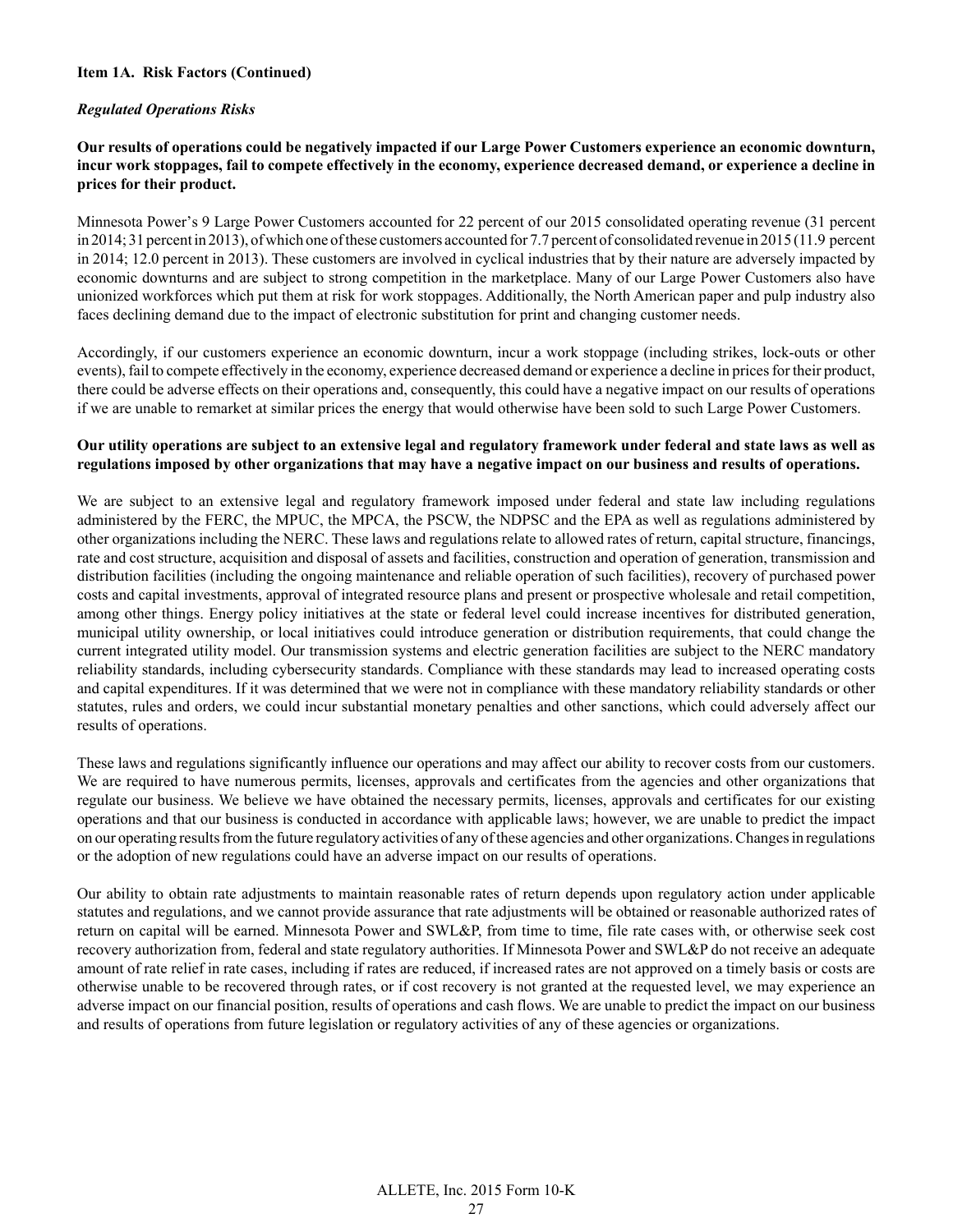## **Item 1A. Risk Factors (Continued) Regulated Operations Risks (Continued)**

## **Our operations pose certain environmental risks that could adversely affect our financial position and results of operations, including effects of environmental laws and regulations, physical risks associated with climate change and initiatives designed to reduce the impact of GHG emissions.**

We are subject to extensive environmental laws and regulations affecting many aspects of our present and future operations, including air quality, water quality and usage, waste management, reclamation, hazardous wastes, avian mortality and natural resources. These laws and regulations can result in increased capital expenditures, environmental emission allowance trading, operating and other costs, as a result of compliance, remediation, containment and monitoring obligations, particularly with regard to laws relating to power plant emissions, coal ash, water discharge and wind energy generation facilities.

These laws and regulations could restrict the output of some existing facilities, limit the use of some fuels in the production of electricity, require the installation of additional pollution control equipment, require participation in environmental emission allowance trading, and/or lead to other environmental considerations and costs, which could have an adverse impact on our business, operations and results of operations.

These laws and regulations generally require us to obtain and comply with a wide variety of environmental licenses, permits, inspections and other approvals. Both governmental authorities and private parties may seek to enforce applicable environmental laws and regulations.

Existing environmental regulations may be revised and new regulations seeking to protect the environment may be adopted or become applicable to us. Revised or additional regulations which result in increased compliance costs or additional operating restrictions, particularly if those costs are not fully recoverable from customers, could have an adverse effect on our results of operations.

The scientific community generally accepts that emissions of GHG are linked to global climate change. Physical risks of climate change, such as more frequent or more extreme weather events, changes in temperature and precipitation patterns, changes to ground and surface water availability, and other related phenomena, could affect some, or all, of our operations. Severe weather or other natural disasters could be destructive, which could result in increased costs. An extreme weather event within our utility service areas can also directly affect our capital assets, causing disruption in service to customers due to downed wires and poles or damage to other operating equipment. These all have the potential to adversely affect our business and operations.

Proposals for voluntary initiatives to reduce GHGs such as  $CO<sub>2</sub>$ , a by-product of burning fossil fuels, have been discussed within Minnesota, among a group of Midwestern states that includes Minnesota and in the United States Congress. In June 2013, President Obama announced a Climate Action Plan (CAP) that calls for implementation of measures that reduce GHG emissions in the U.S., emphasizing means such as expanded deployment of renewable energy resources, energy and resource conservation, energy efficiency improvements and a shift to fuel sources that have lower emissions. Certain portions of the CAP directly address electric utility GHG emissions. The implementation of the CAP could have an adverse impact on our results of operations if additional capital expenditures and operating costs are required and if those costs are not fully recovered from customers.

In 2014, the EPA announced a proposed rule under Section 111(d) of the Clean Air Act for existing power plants (CPP). In 2015, the EPA issued the CPP, together with a proposed federal implementation plan and a model rule for emissions trading. The CPP establishes uniform  $CO_2$  emission performance rates for existing fossil fuel-fired and natural gas-fired combined cycle generating units, setting state-specific goals for  $CO<sub>2</sub>$  emissions from the power sector. State goals under the CPP include interim goals to be met over the years 2022 through 2029, as well as a final goal to be met in 2030 and thereafter. Under the CPP, each state is required to develop a state implementation plan by September 6, 2016, or by September 6, 2018, if granted an extension. The implementation of the CPP could have an adverse impact on our results of operations if additional capital expenditures and operating costs are required and if those costs are not fully recovered from customers.

There is significant uncertainty regarding whether new laws or regulations will be adopted to reduce GHGs and what effect any such laws or regulations would have on us. In 2015, coal was the primary fuel source for 77 percent of the energy produced by our generating facilities. Future limits on GHG emissions would likely require us to incur significant increases in capital expenditures and operating costs, which if significant, could result in the closure of certain coal-fired energy centers, impairment of assets, or otherwise adversely affect our results of operations, particularly if implementation costs are not fully recoverable from customers.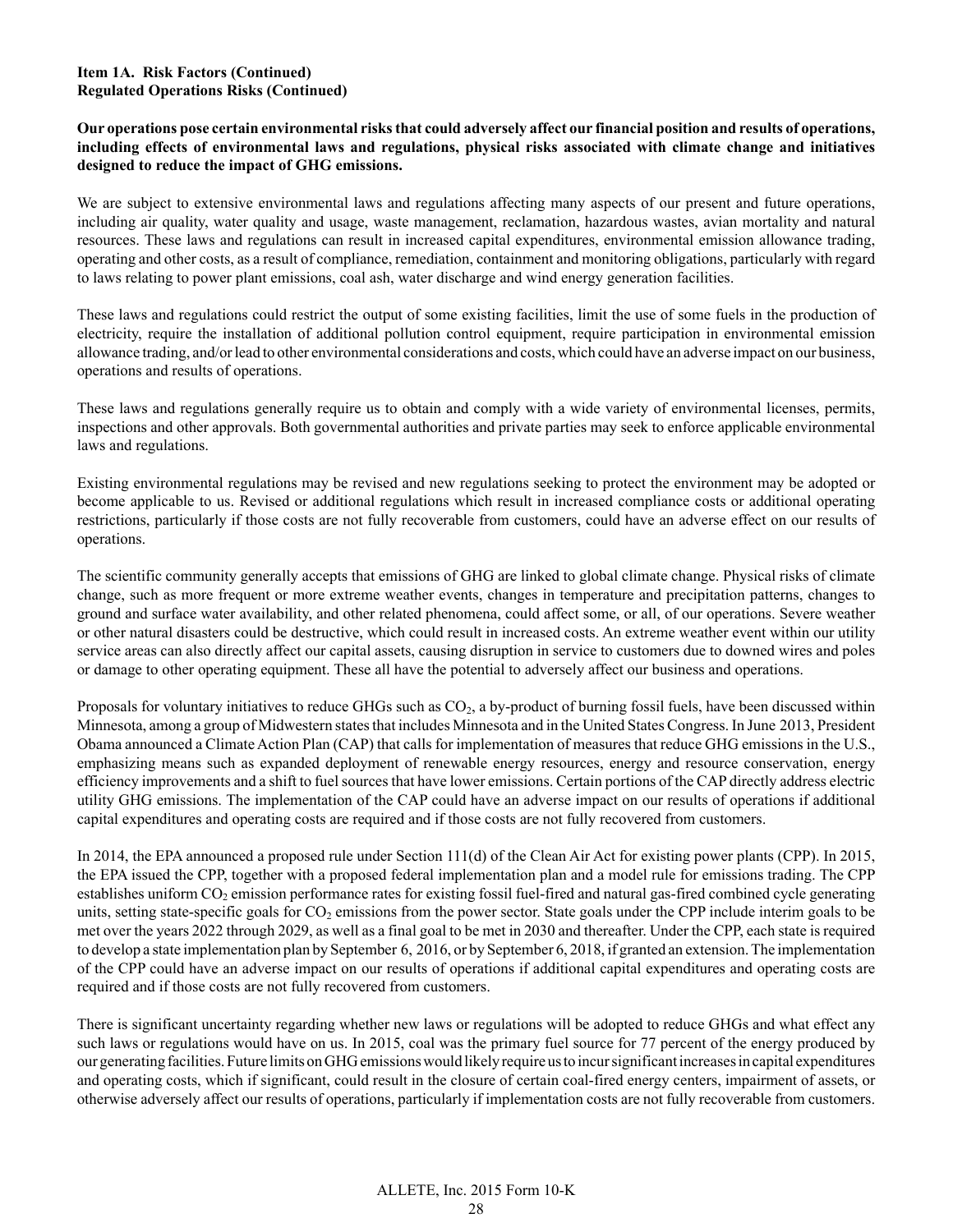## **Item 1A. Risk Factors (Continued) Regulated Operations Risks (Continued)**

We cannot predict the amount or timing of all future expenditures related to environmental matters because of uncertainty as to applicable regulations or requirements. There is also uncertainty in quantifying liabilities under environmental laws that impose joint and several liability on all potentially responsible parties. Violations of certain environmental statutes, rules and regulations could expose ALLETE to third party disputes and potentially significant monetary penalties, as well as other sanctions for noncompliance.

### **The operation and maintenance of our electric generation and transmission facilities are subject to operational risks that could adversely affect our financial position, results of operations and cash flows.**

The operation of generating facilities involves many risks, including start-up operations risks, breakdown or failure of facilities, the dependence on a specific fuel source, inadequate fuel supply, availability of fuel transportation, or the impact of unusual or adverse weather conditions or other natural events, as well as the risk of performance below expected levels of output or efficiency. A significant portion of our facilities were constructed many years ago. In particular, older generating equipment, even if maintained in accordance with good engineering practices, may require significant capital expenditures to continue operating at peak efficiency. Generation and transmission facilities and equipment are also likely to require periodic upgrades and improvements due to changing environmental standards and technological advances. We could be subject to costs associated with any unexpected failure to produce and/or deliver power, including failure caused by breakdown or forced outage, as well as repairing damage to facilities due to storms, natural disasters, wars, sabotage, terrorist acts and other catastrophic events.

# **Our ability to successfully and timely complete capital improvements to existing facilities or other capital projects is contingent upon many variables.**

We expect to incur significant capital expenditures in making capital improvements to our existing electric generation facilities and in the development and/or construction of new transmission facilities. Should any such efforts be unsuccessful or not completed in a timely manner, we could be subject to additional costs or impairments which could have an adverse impact on our financial position and results of operation.

# **Our electrical generating operations may not have access to adequate and reliable transmission and distribution facilities necessary to deliver electricity to our customers.**

We depend on our own transmission and distribution facilities, as well as facilities owned by other utilities, to deliver the electricity produced and sold to our customers, and to other energy suppliers. If transmission capacity is inadequate, our ability to sell and deliver electricity may be limited. We may have to forgo sales or may have to buy more expensive wholesale electricity that is available in the capacity-constrained area. In addition, any infrastructure failure that interrupts or impairs delivery of electricity to our customers could negatively impact the satisfaction of our customers, which could have an adverse impact on our business, operations and results of operations.

### **Our results of operations could be impacted by declining wholesale power prices.**

Wholesale prices for electricity have declined in recent years primarily due to low natural gas prices. If there are reductions in demand from customers or if we lose customers, we will market any available power to Other Power Suppliers in an effort to mitigate any earnings impact. Sales to Other Power Suppliers are sold at market-based prices into the MISO market on a daily basis or through bilateral agreements in various durations. Due to the low wholesale prices for electricity, we can make no assurances that our power marketing efforts would fully offset any reduction in earnings resulting from the lower demand from existing customers or the loss of customers.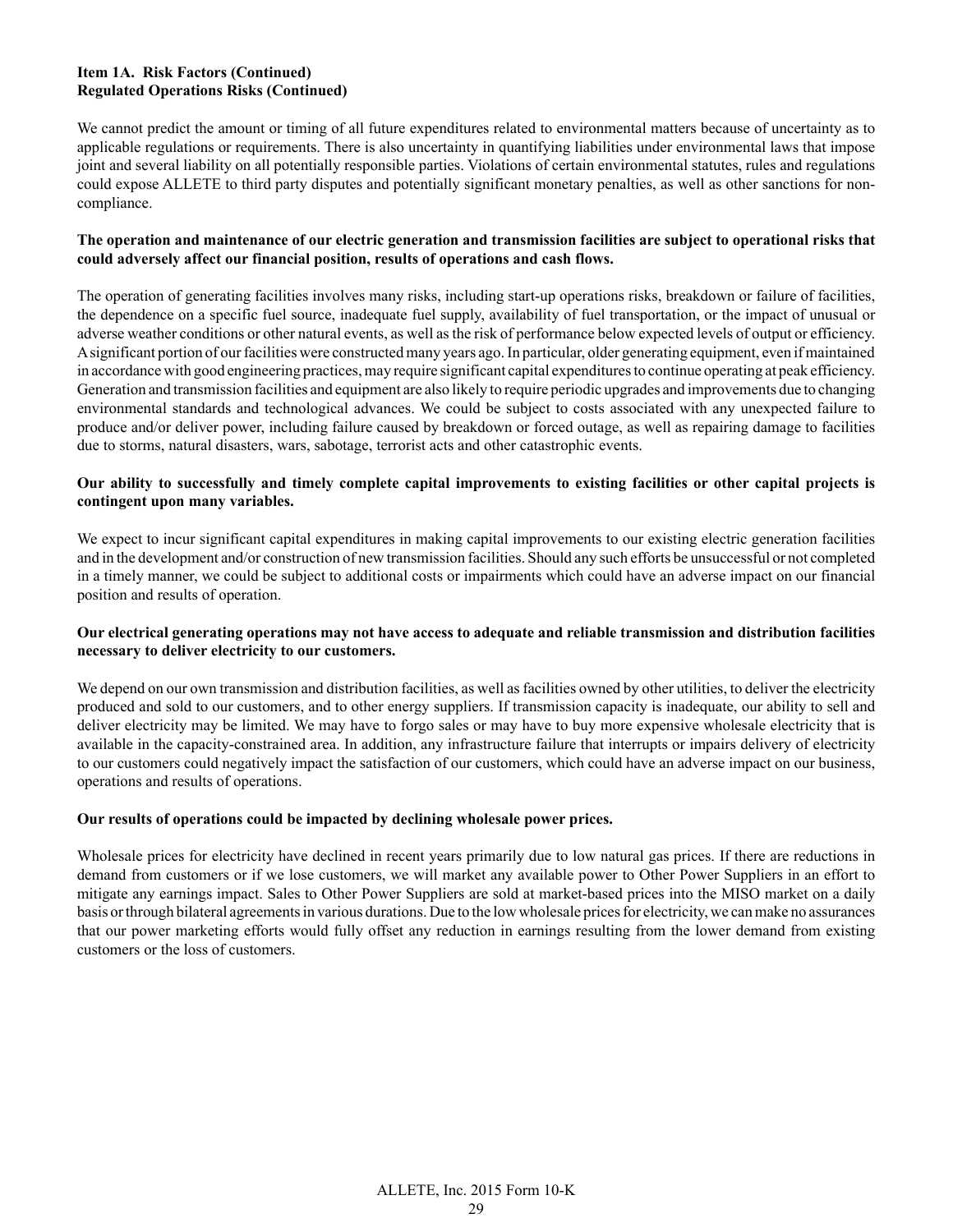## **Item 1A. Risk Factors (Continued) Regulated Operations Risks (Continued)**

### **The price of electricity and fuel may be volatile.**

Volatility in market prices for electricity and fuel could adversely impact our financial position and results of operations and may result from:

- severe or unexpected weather conditions and natural disasters;
- seasonality;
- changes in electricity usage;
- transmission or transportation constraints, inoperability or inefficiencies;
- availability of competitively priced alternative energy sources;
- changes in supply and demand for energy;
- changes in power production capacity;
- outages at our generating facilities or those of our competitors;
- availability of fuel transportation;
- changes in production and storage levels of natural gas, lignite, coal, crude oil and refined products;
- wars, sabotage, terrorist acts or other catastrophic events; and
- federal, state, local and foreign energy, environmental, or other regulation and legislation.

Fluctuations in our fuel and purchased power costs related to our retail and municipal customers are passed on to customers through the fuel adjustment clause. Volatility in market prices for our fuel and purchase power costs primarily impacts our sales to Other Power Suppliers.

### **Demand for energy may decrease.**

Our results of operations are impacted by the demand for energy in our service territories. There could be lower demand for energy due to a loss of customers as a result of economic conditions, customers constructing their own generation facilities, higher costs and rates charged to customers, or loss of service territory or franchises. Further, the energy conservation and technological advances that increase energy efficiency may temporarily or permanently reduce the demand for energy products. In addition, there are state and federal regulations requiring mandatory conservation measures, which would reduce the demand for energy. Continuing technology improvements and regulatory developments may make customer and third party-owned generation technologies such as rooftop solar systems, wind turbines, microturbines and battery storage systems more cost effective and feasible for more of our customers. If more customers utilize their own generation, demand for energy from us would decline. There may not be future economic growth opportunities that would enable us to replace the lost energy demand from these customers. Therefore a decrease in demand for energy could adversely impact our financial position, results of operations and cash flows.

## **We may not be able to successfully implement our strategic objectives of growing load at our utilities if current or potential industrial or municipal customers are unable to successfully implement expansion plans, including the inability to obtain necessary governmental permits.**

As part of our long-term strategy, we pursue new wholesale and retail loads in and around our service territories. Currently, there are several companies in our service territories that are in the process of developing natural resource-based projects that represent long-term growth potential and load diversity for our Regulated Operations businesses. These projects may include construction of new facilities and restarts of old facilities, both of which require permitting and/or approvals to be obtained before the projects can be successfully implemented. If a project does not obtain any necessary governmental (including environmental) permits and approvals or if these customers are unable to successfully implement expansion plans, our long-term strategy and thus our results of operations could be adversely impacted.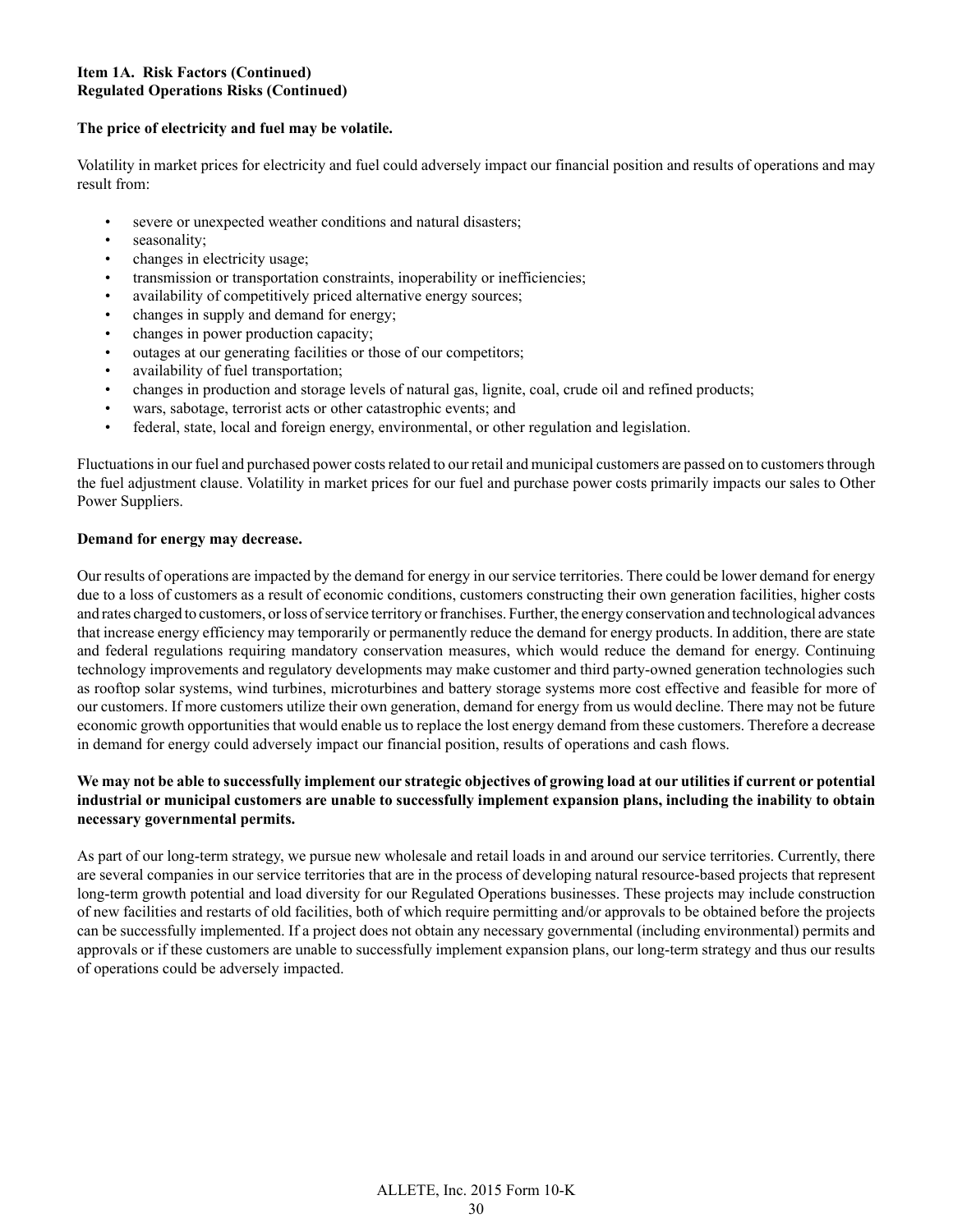#### **Item 1A. Risk Factors (Continued)**

#### *Energy Infrastructure and Related Services Risks*

### **The generation of electricity from ALLETE Clean Energy's wind energy facilities depends heavily on suitable meteorological conditions.**

ALLETE Clean Energy's facilities are geographically diverse; however, if wind conditions are unfavorable, ALLETE Clean Energy's electricity generation and revenue from its wind energy facilities may be substantially below its expectations. The electricity produced and revenues generated by a wind energy facility are highly dependent on suitable wind conditions and associated weather conditions, which are beyond ALLETE Clean Energy's control. Furthermore, components of its systems could be damaged by severe weather, such as hailstorms, lightning or tornadoes. In addition, replacement and spare parts for key components of ALLETE Clean Energy's diverse turbine portfolio may be difficult or costly to acquire or may be unavailable. Unfavorable weather and atmospheric conditions could impair the effectiveness of ALLETE Clean Energy's assets or reduce their output beneath their rated capacity or require shutdown of key equipment, impeding operation of its wind energy facilities.

#### **As contracts with its counterparties expire, ALLETE Clean Energy may not be able to replace them with agreements on similar terms.**

ALLETE Clean Energy is party to long-term PPAs which expire in various years between 2018 and 2032. These PPA expirations are prior to the end of the estimated useful lives of the respective wind energy facilities. If, for any reason, ALLETE Clean Energy is unable to enter into new agreements with existing or new counterparties on similar terms once the current agreements expire, or sell energy in the wholesale market resulting in similar revenue, our financial position, results of operations and cash flows could be adversely affected.

#### **Counterparties to ALLETE Clean Energy's offtake agreements may not fulfill their obligations.**

ALLETE Clean Energy is party to long-term PPAs with a limited number of creditworthy counterparties. If, for any reason, any of the counterparties under these agreements are unable or unwilling to fulfill their related contractual obligations, and ALLETE Clean Energy is unable to remarket the energy resulting in similar revenue, our financial position, results of operations and cash flows could be adversely affected.

#### **The inability to successfully manage and grow our Energy Infrastructure and Related Services businesses could adversely affect our results of operations.**

Our Energy Infrastructure and Related Services businesses consist of ALLETE Clean Energy and U.S. Water Services. The Company's strategy for these businesses includes growth through acquisitions, project development for others, and by adding customers, products, and new geographies. This strategy depends, in part, on the Company's ability to successfully identify and evaluate acquisition opportunities and consummate acquisitions on acceptable terms. The Company may compete with other companies for these acquisition opportunities, which may increase the Company's cost of making acquisitions and the Company may be unsuccessful in pursuing these acquisition opportunities. These companies may be able to pay more for acquisitions and may be able to identify, evaluate, bid for and purchase a greater number of assets than the Company's financial or human resources permit. If the Company is unable to execute its strategy of growth through acquisitions, project development for others, and/or the addition of new customers, products and geographies, it may impede our long-term objectives of achieving average annual earnings per share growth of a minimum of 5 percent and providing a dividend payout competitive with our industry.

Acquisitions are subject to uncertainties. If we are unable to successfully integrate and manage future acquisitions or strategic investments, this could have an adverse impact on our results of operations. Our actual results may also differ from our expectations due to factors such as the ability to obtain timely regulatory or governmental approvals, integration and operational issues and the ability to retain management and other key personnel.

U.S. Water Services principally relies upon recurring revenues from a diverse mix of industrial customers. Some of these customers can be adversely affected by low commodity prices such as those for ethanol and oil which may cause these customers to purchase fewer of U.S. Water Services' products and services. If U.S. Water Services is unable to retain its existing customers, add new customers, or if it experiences reduced demand for its products and services, adverse impacts on our results of operations could occur that would prevent us from achieving our future growth expectations.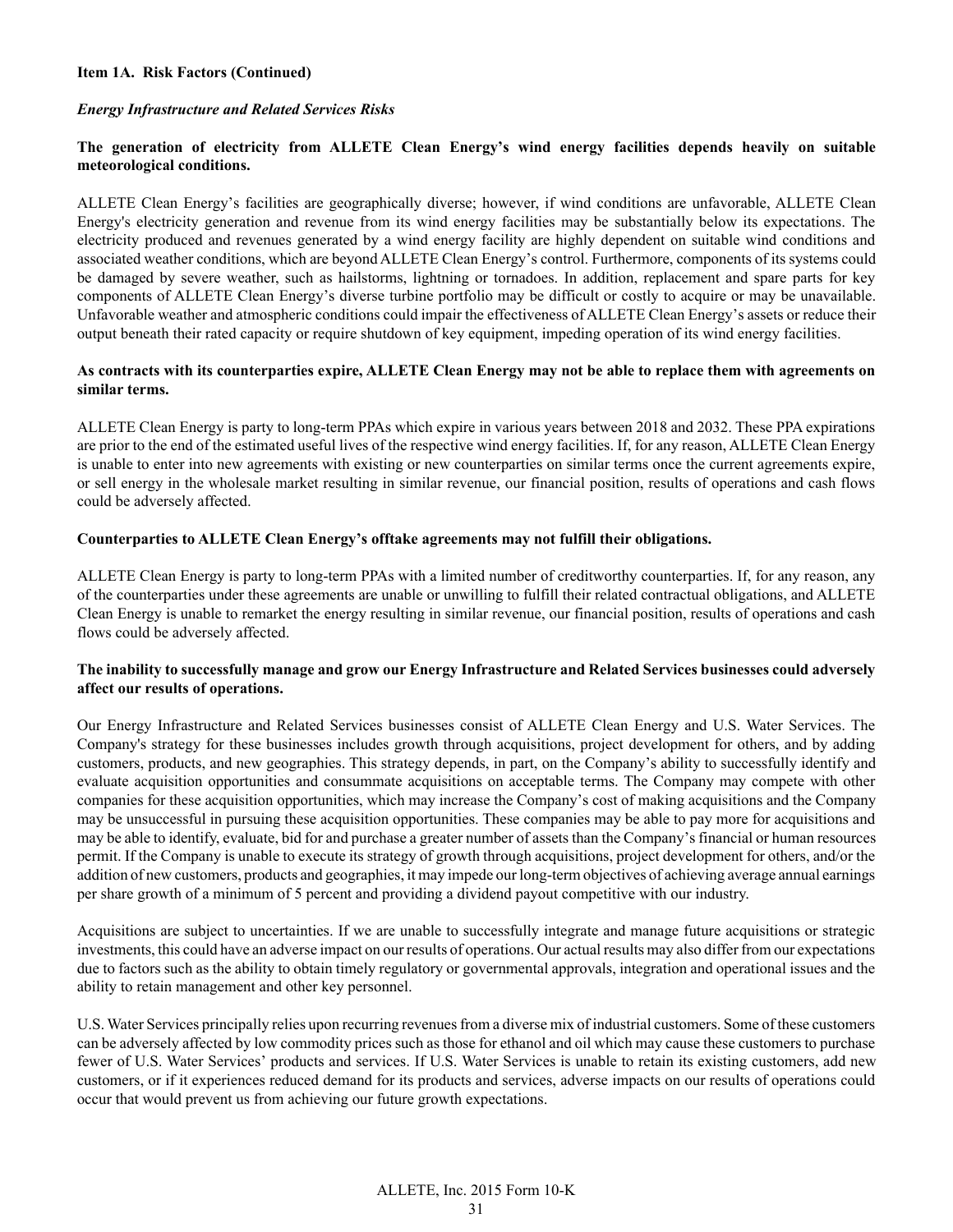# <span id="page-31-0"></span>**Item 1A. Risk Factors (Continued) Energy Infrastructure and Related Services Risks (Continued)**

## **ALLETE has a significant amount of goodwill and intangible assets. A determination that goodwill or intangible assets have been impaired could result in a significant non-cash charge to earnings.**

We had approximately \$215 million of goodwill and intangible assets recorded on our Consolidated Balance Sheet as of December 31, 2015, primarily relating to our acquisition of U.S. Water Services on February 10, 2015. If we make changes in our business strategy or if market or other conditions adversely affect operations of our Energy Infrastructure and Related Services businesses, we may be required to record an impairment charge. Declines in projected operating cash flows at certain of our reported units may result in goodwill impairments. An impairment could have an adverse effect on our results of operations.

### *Corporate and Other Risks*

#### **BNI Energy may be adversely impacted by its exposure to customer concentration and environmental laws and regulations.**

BNI Energy sells lignite to two electric generating cooperatives, Minnkota Power and Square Butte, and could be adversely impacted if these customers were unable or unwilling to fulfill their related contractual obligations. In addition, BNI Energy and its customers may be adversely impacted by environmental laws and regulations which could have an adverse effect on our financial position, results of operations and cash flows.

#### **Real estate market conditions where our legacy Florida real estate investment is located may not improve.**

During the fourth quarter of 2015, the Company reevaluated its strategy related to the real estate assets of ALLETE Properties. The revised strategy incorporates the possibility of a bulk sale of its entire portfolio, in addition to sales over time. However, continued adverse market conditions could impact the timing of land sales, which could result in little to no sales, while still incurring operating expenses such as community development district assessments and property taxes, resulting in continued annual net operating losses at ALLETE Properties. Furthermore, weak market conditions could put the properties at risk for further impairment which could adversely impact our results of operations.

### **Item 1B. Unresolved Staff Comments**

None.

# **Item 2. Properties**

A discussion of our properties is included in Item 1. Business and is incorporated by reference herein.

### **Item 3. Legal Proceedings**

A discussion of material regulatory proceedings is included in Item 1. Business and is incorporated by reference herein.

We are involved in litigation arising in the normal course of business. Also in the normal course of business, we are involved in tax, regulatory and other governmental audits, inspections, investigations and other proceedings that involve state and federal taxes, safety, and compliance with regulations, rate base and cost of service issues, among other things. We do not expect the outcome of these matters to have a material effect on our financial position, results of operations or cash flows.

#### **Item 4. Mine Safety Disclosures**

The Dodd-Frank Wall Street Reform and Consumer Protection Act (Dodd-Frank Act) requires issuers to include in periodic reports filed with the SEC certain information relating to citations or orders for violations of standards under the Federal Mine Safety and Health Act of 1977 (Mine Safety Act). Information concerning mine safety violations or other regulatory matters required by Section 1503(a) of the Dodd-Frank Act and this Item are included in Exhibit 95 to this Form 10-K.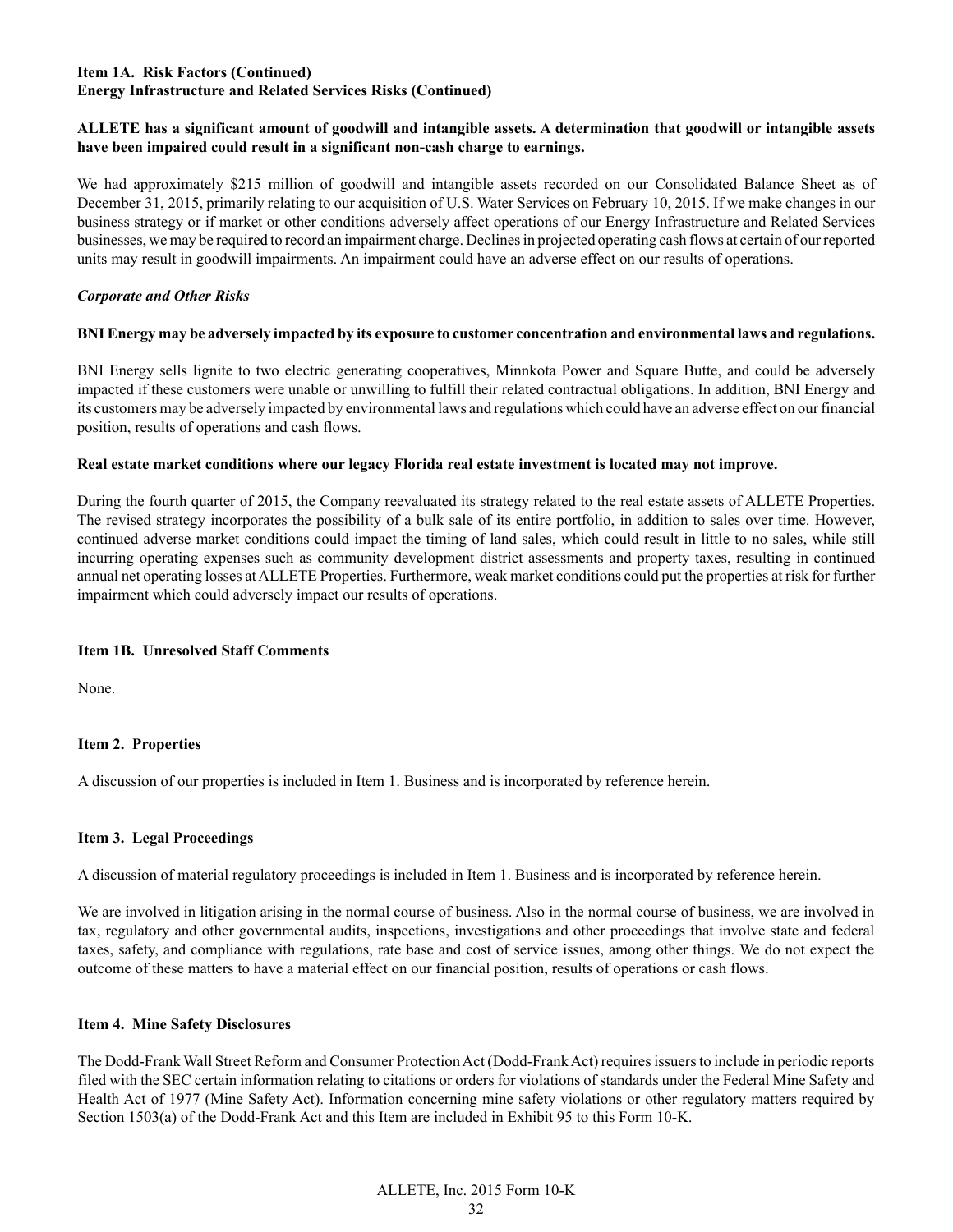#### **Part II**

#### <span id="page-32-0"></span>**Item 5. Market for Registrant's Common Equity, Related Stockholder Matters and Issuer Purchases of Equity Securities**

Our common stock is listed on the NYSE under the symbol ALE. We have paid dividends, without interruption, on our common stock since 1948. A quarterly dividend of \$0.52 per share on our common stock is payable on March 1, 2016, to the shareholders of record on February 16, 2016. The timing and amount of future dividends will depend upon earnings, cash requirements, the financial condition of the Company, applicable government regulations and other factors deemed relevant by the ALLETE Board of Directors.

The following table shows dividends declared per share, and the high and low prices of our common stock for the periods indicated as reported by the NYSE:

|                     | 2015               |         |                  | 2014               |         |                  |  |
|---------------------|--------------------|---------|------------------|--------------------|---------|------------------|--|
|                     | <b>Price Range</b> |         | <b>Dividends</b> | <b>Price Range</b> |         | <b>Dividends</b> |  |
| Quarter             | High               | Low     | <b>Declared</b>  | High               | Low     | <b>Declared</b>  |  |
| First               | \$59.73            | \$51.16 | \$0.505          | \$52.73            | \$47.96 | \$0.49           |  |
| Second              | \$52.98            | \$46.27 | 0.505            | \$52.54            | \$47.51 | 0.49             |  |
| Third               | \$52.49            | \$45.29 | 0.505            | \$51.56            | \$44.39 | 0.49             |  |
| Fourth              | \$52.90            | \$47.93 | 0.505            | \$57.97            | \$44.19 | 0.49             |  |
| <b>Annual Total</b> |                    |         | \$2.02           |                    |         | \$1.96           |  |

At February 1, 2016, there were approximately 24,000 common stock shareholders of record.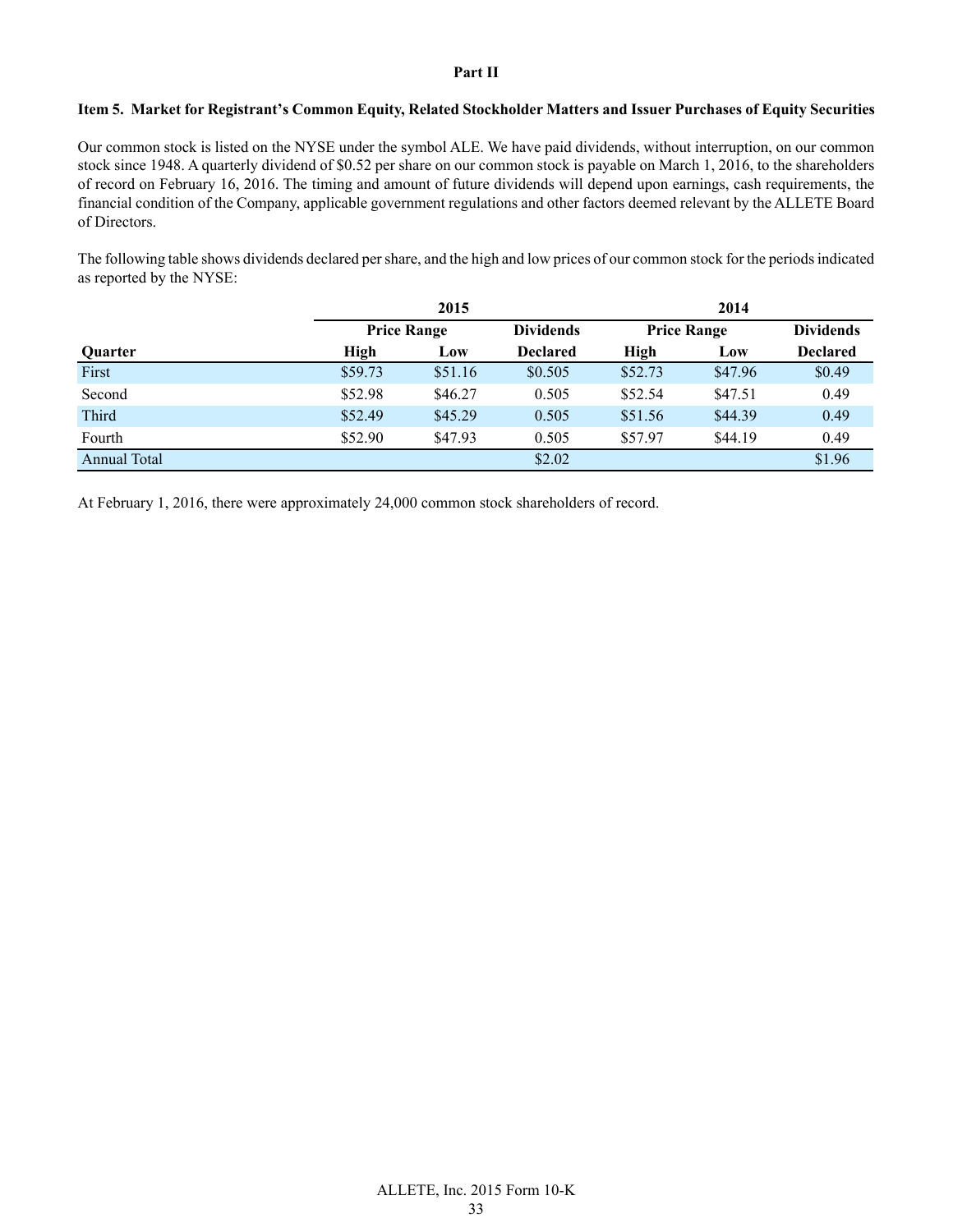## **Item 5. Market for Registrant's Common Equity, Related Stockholder Matters and Issuer Purchases of Equity Securities (Continued)**

## **Performance Graph.**

The following graph compares ALLETE's cumulative Total Shareholder Return on its common stock with the cumulative return of the S&P 500 Index and the Philadelphia Utility Index. The S&P 500 Index is a capitalization-weighted index of 500 stocks designed to measure performance of the broad domestic economy through changes in the aggregate market value of 500 stocks representing all major industries. Because this composite index has a broad industry base, its performance may not closely track that of a composite index comprised solely of electric utilities. The Philadelphia Utility Index is a capitalization-weighted index of 20 utility companies involved in the production of electric energy.

The calculations assume a \$100 investment on December 31, 2010, and reinvestment of dividends.



# **Total Shareholder Return for the Five Years Ending December 31, 2015**

|                            | 2010  | 2011  | 2012  | 2013  | 2014  | 2015  |
|----------------------------|-------|-------|-------|-------|-------|-------|
| <b>ALLETE</b>              | \$100 | \$118 | \$120 | \$152 | \$175 | \$168 |
| S&P 500 Index              | \$100 | \$102 | \$118 | \$157 | \$178 | \$181 |
| Philadelphia Utility Index | \$100 | \$119 | \$119 | \$132 | \$170 | \$180 |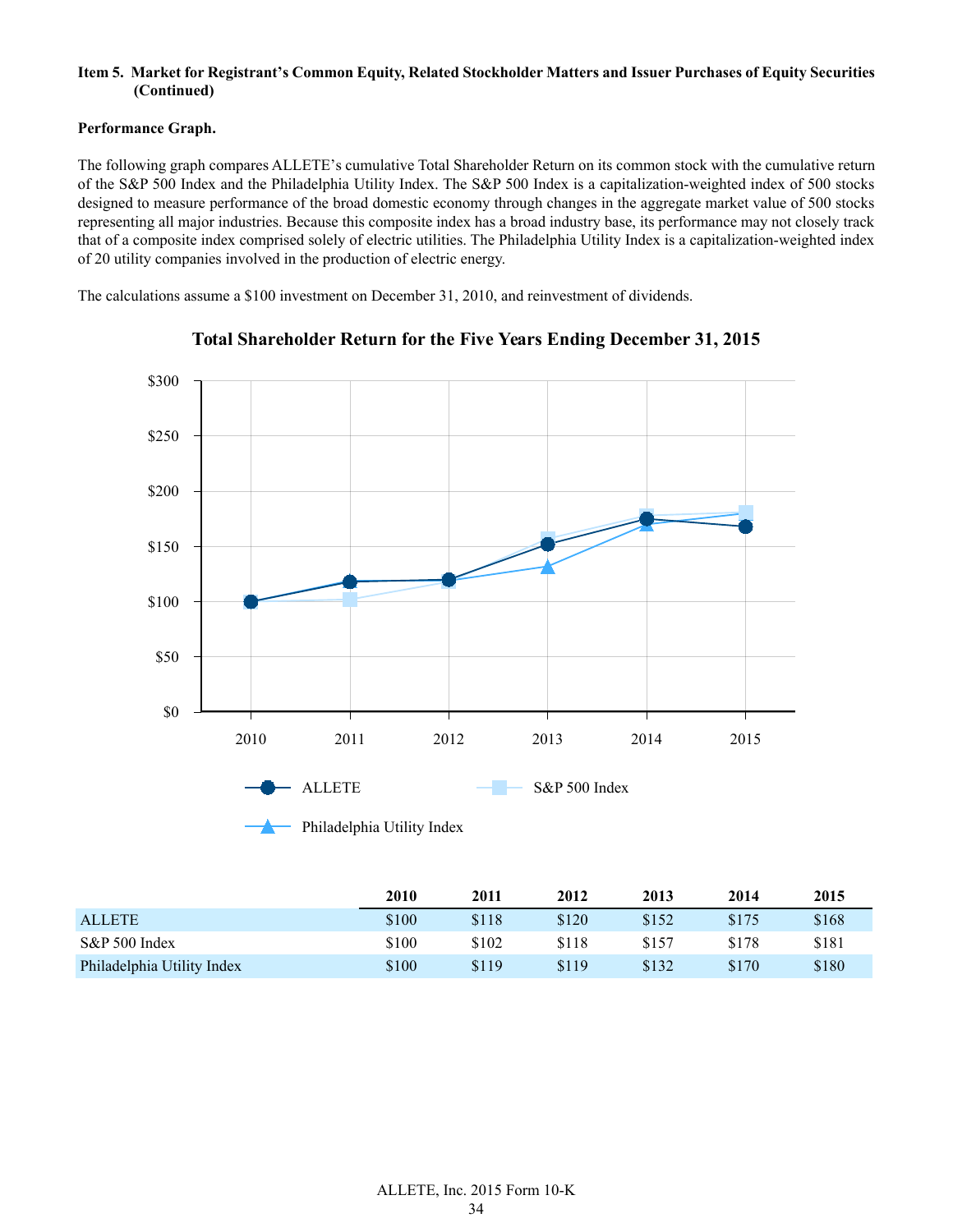#### <span id="page-34-0"></span>**Item 6. Selected Financial Data**

|                                                    | 2015      | 2014      | 2013      | 2012      | 2011      |
|----------------------------------------------------|-----------|-----------|-----------|-----------|-----------|
| <b>Millions</b>                                    |           |           |           |           |           |
| Operating Revenue (a)                              | \$1,486.4 | \$1,136.8 | \$1,018.4 | \$961.2   | \$928.2   |
| <b>Operating Expenses</b>                          | \$1,275.7 | \$948.0   | \$864.3   | \$806.0   | \$778.2   |
| Net Income                                         | \$141.5   | \$125.5   | \$104.7   | \$97.1    | \$93.6    |
| Less: Non-Controlling Interest in Subsidiaries (b) | 0.4       | 0.7       |           |           | (0.2)     |
| Net Income Attributable to ALLETE                  | \$141.1   | \$124.8   | \$104.7   | \$97.1    | \$93.8    |
| <b>Common Stock Dividends</b>                      | 97.9      | 83.8      | 75.2      | 69.1      | 62.1      |
| Earnings Retained in Business                      | \$43.2    | \$41.0    | \$29.5    | \$28.0    | \$31.7    |
| Shares Outstanding - Millions                      |           |           |           |           |           |
| Year-End                                           | 49.1      | 45.9      | 41.4      | 39.4      | 37.5      |
| Average $(c)$                                      |           |           |           |           |           |
| <b>Basic</b>                                       | 48.3      | 42.9      | 39.7      | 37.6      | 35.3      |
| Diluted                                            | 48.4      | 43.1      | 39.8      | 37.6      | 35.4      |
| Diluted Earnings Per Share                         | \$2.92    | \$2.90    | \$2.63    | \$2.58    | \$2.65    |
| <b>Total Assets</b>                                | \$4,907.1 | \$4,360.8 | \$3,476.8 | \$3,253.4 | \$2,876.0 |
| Long-Term Debt                                     | \$1,568.7 | \$1,272.8 | \$1,083.0 | \$933.6   | \$857.9   |
| Return on Common Equity                            | 8.0%      | 8.6%      | 8.3%      | 8.6%      | 9.1%      |
| <b>Common Equity Ratio</b>                         | 53%       | 54%       | 55%       | 54%       | 56%       |
| Dividends Declared per Common Share                | \$2.02    | \$1.96    | \$1.90    | \$1.84    | \$1.78    |
| Dividend Payout Ratio                              | 69%       | 68%       | 72%       | 71%       | 67%       |
| Book Value Per Share at Year-End                   | \$37.18   | \$35.04   | \$32.43   | \$30.50   | \$28.77   |
| Capital Expenditures by Segment                    |           |           |           |           |           |
| <b>Regulated Operations</b>                        | \$224.4   | \$583.5   | \$326.3   | \$418.2   | \$228.0   |
| <b>ALLETE</b> Clean Energy                         | 8.6       | 4.2       |           |           |           |
| <b>U.S. Water Services</b>                         | 2.9       |           |           |           |           |
| Corporate and Other                                | 15.9      | 16.6      | 13.2      | 14.0      | 18.8      |
| <b>Total Capital Expenditures</b>                  | \$251.8   | \$604.3   | \$339.5   | \$432.2   | \$246.8   |

*(a) In 2015, operating revenue included the construction and sale of a wind energy facility from ALLETE Clean Energy to Montana-Dakota Utilities for \$197.7 million. (See Note 7. Acquisitions.)*

*(b) In 2014 and 2015, non-controlling interest related to the January 2014 acquisition made by ALLETE Clean Energy. (See Note 7. Acquisitions.) In 2011, non-controlling interest related to ALLETE Properties was purchased during that year.*

*(c) Excludes unallocated ESOP shares in each of the years 2011 through 2014. (See Note 13. Common Stock and Earnings Per Share.)*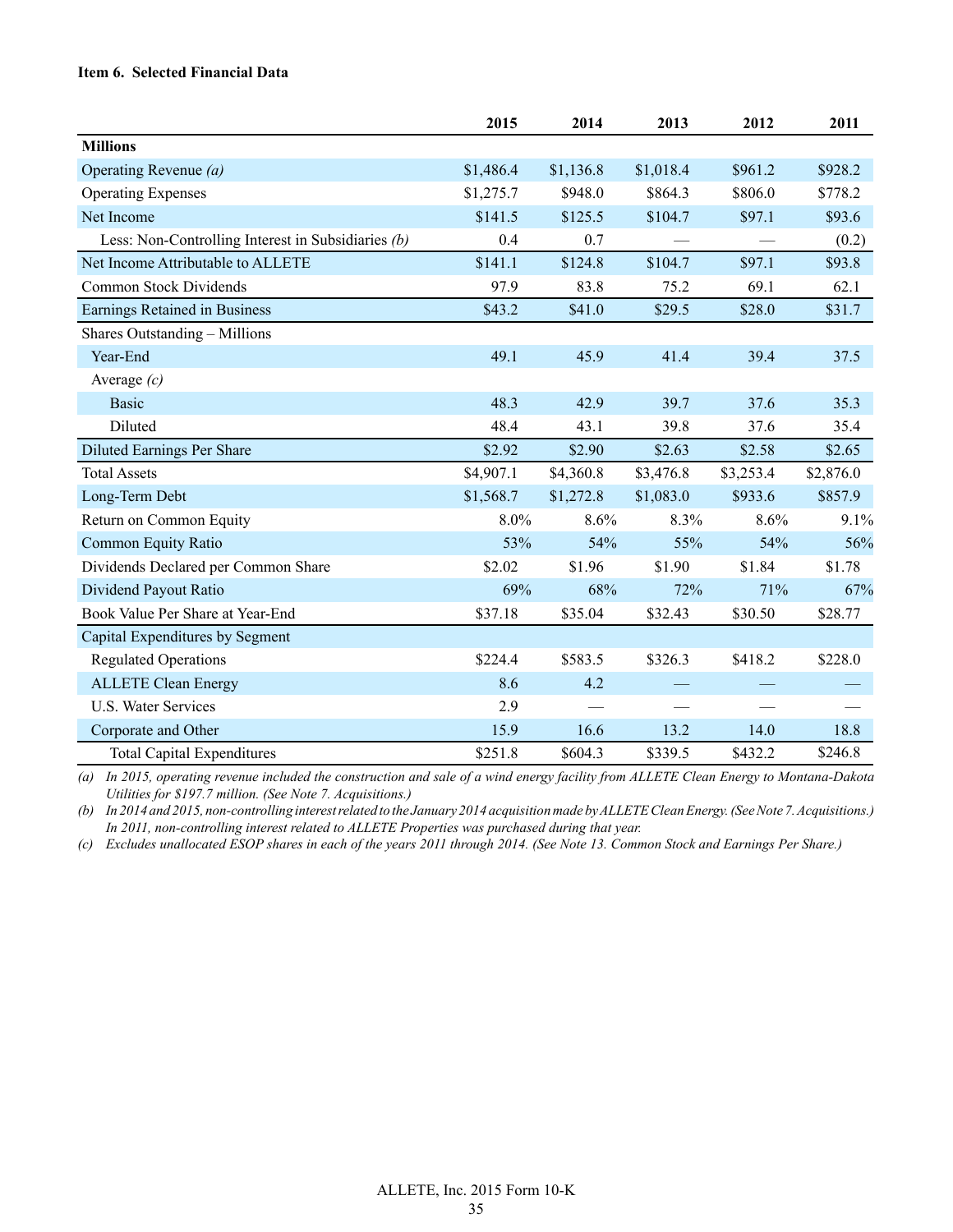#### <span id="page-35-0"></span>**Item 7. Management's Discussion and Analysis of Financial Condition and Results of Operations**

The following discussion should be read in conjunction with our Consolidated Financial Statements and notes to those statements and the other financial information appearing elsewhere in this report. In addition to historical information, the following discussion and other parts of this Form 10-K contain forward-looking information that involves risks and uncertainties. Readers are cautioned that forward-looking statements should be read in conjunction with our disclosures in this Form 10-K under the headings: "Forward-Looking Statements" located on page 6 and "Risk Factors" located in Item 1A. The risks and uncertainties described in this Form 10-K are not the only risks facing our Company. Additional risks and uncertainties that we are not presently aware of, or that we currently consider immaterial, may also affect our business operations. Our business, financial condition or results of operations could suffer if the risks are realized.

#### **Overview**

**Basis of Presentation.** During 2015, management updated our reportable segment presentation to reflect the manner in which we operate, assess and allocate resources after our recent acquisitions. We now present three reportable segments, Regulated Operations, ALLETE Clean Energy and U.S. Water Services. Prior period amounts have been revised to conform with the current business segment presentation.

**Regulated Operations** includes our regulated utilities, Minnesota Power and SWL&P, as well as our investment in ATC, a Wisconsin-based regulated utility that owns and maintains electric transmission assets in parts of Wisconsin, Michigan, Minnesota and Illinois. Minnesota Power provides regulated utility electric service in northeastern Minnesota to approximately 145,000 retail customers. Minnesota Power also has 16 non-affiliated municipal customers in Minnesota. SWL&P is a Wisconsin utility and a wholesale customer of Minnesota Power. SWL&P provides regulated electric, natural gas and water service in northwestern Wisconsin to approximately 15,000 electric customers, 13,000 natural gas customers and 10,000 water customers. Our regulated utility operations include retail and wholesale activities under the jurisdiction of state and federal regulatory authorities*.* (See Item 1. Business – Regulated Operations – Regulatory Matters.)

**ALLETE Clean Energy** was established in 2011, and focuses on developing, acquiring and operating clean and renewable energy projects. ALLETE Clean Energy currently owns and operates, in four states, approximately 535 MW of nameplate capacity wind energy generation that are under long-term power sales agreements. In addition, ALLETE Clean Energy constructed a 107 MW wind energy facility for sale to Montana-Dakota Utilities; construction and sale were completed in 2015.

**U.S. Water Services** is our integrated water management company which was acquired on February 10, 2015.

**Corporate and Other** is comprised of BNI Energy, our coal mining operations in North Dakota, ALLETE Properties, our legacy Florida real estate investment, other business development and corporate expenditures, unallocated interest expense, a small amount of non-rate base generation, approximately 5,000 acres of land in Minnesota, and earnings on cash and investments.

ALLETE is incorporated under the laws of Minnesota. Our corporate headquarters are in Duluth, Minnesota. Statistical information is presented as of December 31, 2015, unless otherwise indicated. All subsidiaries are wholly-owned unless otherwise specifically indicated. References in this report to "we," "us" and "our" are to ALLETE and its subsidiaries, collectively.

#### **2015 Financial Overview**

The following net income discussion summarizes a comparison of the year ended December 31, 2015, to the year ended December 31, 2014.

Net income attributable to ALLETE for 2015 was \$141.1 million, or \$2.92 per diluted share, compared to \$124.8 million, or \$2.90 per diluted share, for 2014. Net income for 2015 included a \$22.3 million after-tax, or \$0.46 per share, non-cash impairment charge relating to the real estate assets of ALLETE Properties, and \$4.8 million of after-tax expense, or \$0.10 per share, for acquisition costs related to U.S. Water Services and ALLETE Clean Energy's wind energy facilities acquisitions in 2015. (See Note 7. Acquisitions.) Net income for 2014 included a \$2.5 million after-tax expense, or \$0.06 per share, reflecting a liability associated with environmental mitigation projects required as part of the EPA NOV Consent Decree settlement and a \$1.4 million after-tax expense, or \$0.03 per share, of acquisition costs related to ALLETE Clean Energy's wind energy facilities acquisition which closed in January 2014. (See Note 7. Acquisitions and Note 12. Commitments, Guarantees and Contingencies.) Net income for 2015 increased primarily due to higher net income at Minnesota Power and ALLETE Clean Energy. Earnings per share dilution was \$0.36 due to additional shares of common stock outstanding as of December 31, 2015. (See Note 13. Common Stock and Earnings Per Share.)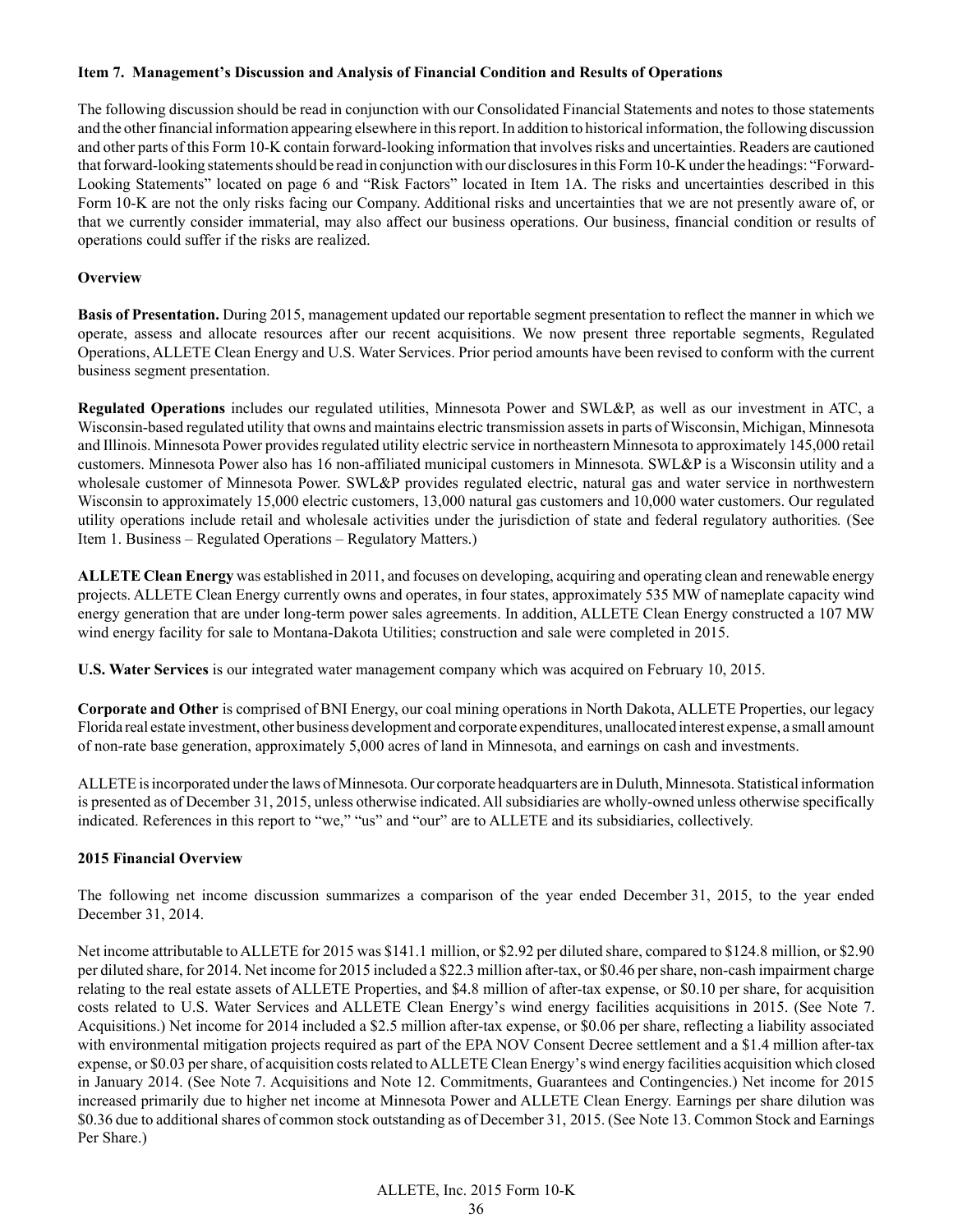## **2015 Financial Overview (Continued)**

**Regulated Operations** net income attributable to ALLETE was \$131.6 million in 2015, compared to \$123.0 million in 2014. Net income for 2015 increased primarily due to higher net income at Minnesota Power resulting from higher cost recovery rider revenue, production tax credits, power marketing sales as the Minnkota Power sales agreement commenced in June 2014, and lower operating and maintenance expenses. These increases were partially offset by lower industrial sales and higher depreciation, interest and property tax expense. In addition, Minnesota Power recorded a reserve for estimated refunds of \$1.6 million after-tax due to the MISO return on equity complaints, of which \$0.9 million after-tax was attributable to prior years. (See Note 5. Regulatory Matters.) Our equity earnings in ATC for 2015 also reflected a \$3.0 million after-tax charge related to the MISO return on equity complaints, of which approximately \$1.4 million after-tax was attributable to prior years. (See Note 6. Investment in ATC.) Net income for 2014 included a \$2.5 million after-tax expense, or \$0.06 per share, reflecting a liability associated with environmental mitigation projects required as part of the EPA NOV Consent Decree settlement.

**ALLETE Clean Energy** net income attributable to ALLETE was \$29.9 million in 2015, compared to net income of \$3.3 million in 2014. Net income for 2015 increased primarily due to the recognition of profit of \$20.4 million after-tax, or \$0.42 per share, on the construction of a wind energy facility which was sold to Montana-Dakota Utilities in 2015, and the income generated from the operations of wind energy facilities which were acquired in 2015 and December 2014. Net income for 2015 also included \$1.8 million of after-tax expense, or \$0.04 per share, for acquisition costs relating to the acquisitions of the Chanarambie/Viking and Armenia Mountain wind energy facilities. The net income for 2014 included a \$1.4 million after-tax expense, or \$0.03 per share, for acquisition costs related to ALLETE Clean Energy's wind energy facilities acquisition in January 2014.

**U.S. Water Services** net income attributable to ALLETE was \$0.9 million for the period from February 10, 2015, through December 31, 2015. Net income included \$2.2 million of after-tax expense related to purchase accounting for inventories and sales backlog; the total impact of this purchase accounting adjustment was \$2.5 million after-tax, and is expected to be recognized through the first quarter of 2016. (See Note 7. Acquisitions.)

**Corporate and Other** net loss attributable to ALLETE was \$21.3 million in 2015, compared to a net loss of \$1.5 million in 2014. The net loss for 2015 included a \$22.3 million after-tax, or \$0.46 per share, non-cash impairment charge relating to the real estate assets of ALLETE Properties, and a \$3.0 million after-tax expense, or \$0.06 per share, for acquisition costs related to the acquisition of U.S. Water Services. BNI Energy recorded net income of \$6.7 million in 2015 (\$6.1 million in 2014) as deliveries of coal increased in 2015. ALLETE Properties recorded a net loss of \$23.3 million in 2015 (net loss of \$2.3 million in 2014), which was primarily attributable to the aforementioned non-cash impairment charge.

## **2015 Compared to 2014**

(See Note 2. Business Segments for financial results by segment.)

## **Regulated Operations**

| <b>Year Ended December 31</b>     | 2015    | 2014      |
|-----------------------------------|---------|-----------|
| <b>Millions</b>                   |         |           |
| <b>Operating Revenue</b>          | \$991.2 | \$1,003.5 |
| Fuel and Purchased Power          | 328.1   | 356.1     |
| <b>Transmission Services</b>      | 54.1    | 45.6      |
| Cost of Sales                     | 7.9     | 17.3      |
| Operating and Maintenance         | 229.6   | 240.8     |
| Depreciation and Amortization     | 135.1   | 118.0     |
| Taxes Other than Income Taxes     | 46.2    | 41.9      |
| <b>Operating Income</b>           | 190.2   | 183.8     |
| Interest Expense                  | (53.9)  | (49.2)    |
| Equity Earnings in ATC            | 16.3    | 19.6      |
| Other Income                      | 3.4     | 7.8       |
| Income Before Income Taxes        | 156.0   | 162.0     |
| Income Tax Expense                | 24.4    | 39.0      |
| Net Income Attributable to ALLETE | \$131.6 | \$123.0   |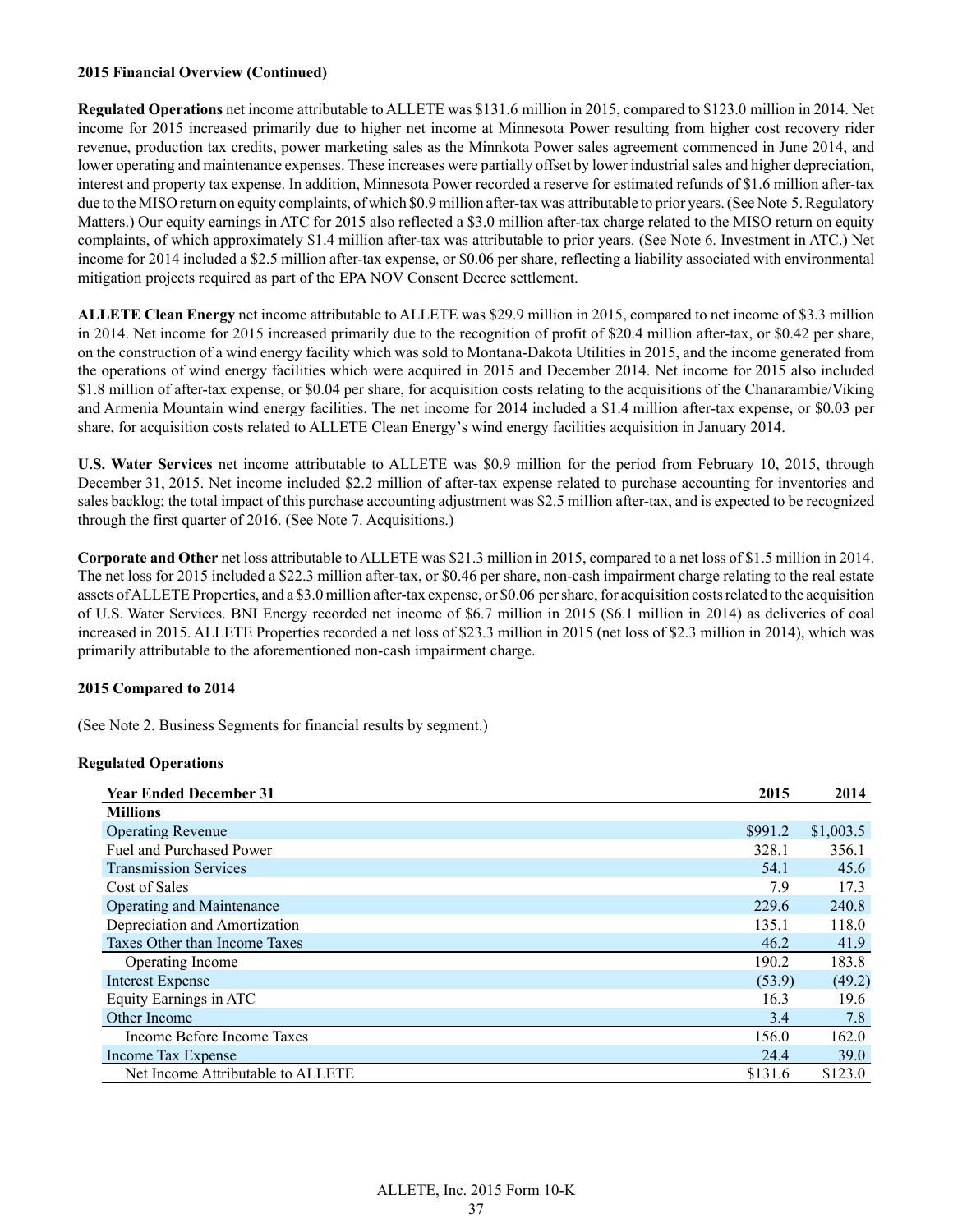## **2015 Compared to 2014 (Continued) Regulated Operations (Continued)**

*Operating Revenue* decreased \$12.3 million, or 1 percent, from 2014 primarily due to lower fuel adjustment clause recoveries, gas sales, and financial incentives under the Minnesota Conservation Improvement Program, partially offset by higher cost recovery rider revenue, kWh sales, FERC formula based rates, and transmission revenue.

Fuel adjustment clause recoveries decreased \$37.1 million due to lower fuel and purchased power costs attributable to our retail and municipal customers. (See *Operating Expenses - Fuel and Purchased Power Expense.*)

Gas sales at SWL&P decreased \$11.0 million from 2014 primarily as a result of unseasonably cold weather during the first half of 2014 and a warmer than average 2015. (See *Cost of Sales.*)

Financial incentives under the Minnesota Conservation Improvement Program decreased \$2.5 million from 2014 as a result of annual limits placed on recoveries beginning in 2015.

Cost recovery rider revenue increased \$17.8 million primarily due to the completion of the Bison Wind Energy Center and CapX2020 projects as well as higher capital expenditures related to the Boswell Unit 4 environmental upgrade.

Revenue from Regulated Operations increased \$14.7 million due to a 3.1 percent increase in kWh sales. Sales to Other Power Suppliers are sold at market-based prices into the MISO market on a daily basis or through bilateral agreements of various durations, and increased 48.4 percent in 2015 compared to 2014 primarily due to the commencement of the Minnkota Power sales agreement in June 2014. (See Note 12. Commitments, Guarantees and Contingencies.) Sales to our residential and municipal customers were impacted by unseasonably cold temperatures in 2014 and warmer than average temperatures in 2015. Heating degree days in Duluth, Minnesota, were approximately 16 percent lower in 2015 compared to 2014. Sales to our industrial customers decreased 11.4 percent primarily due to reduced taconite production.

| <b>Kilowatt-hours Sold</b>                  | 2015   | 2014   | <b>Ouantity</b><br>Variance | $\frac{6}{9}$<br>Variance |
|---------------------------------------------|--------|--------|-----------------------------|---------------------------|
| <b>Millions</b>                             |        |        |                             |                           |
| <b>Regulated Utility</b>                    |        |        |                             |                           |
| Retail and Municipal                        |        |        |                             |                           |
| Residential                                 | 1,113  | 1,204  | (91)                        | (7.6)                     |
| Commercial                                  | 1,462  | 1,468  | (6)                         | (0.4)                     |
| Industrial                                  | 6,635  | 7,487  | (852)                       | (11.4)                    |
| Municipal                                   | 833    | 864    | (31)                        | (3.6)                     |
| <b>Total Retail and Municipal</b>           | 10,043 | 11,023 | (980)                       | (8.9)                     |
| Other Power Suppliers                       | 4,310  | 2,904  | 1,406                       | 48.4                      |
| Total Regulated Utility Kilowatt-hours Sold | 14,353 | 13,927 | 426                         | 3.1                       |

Revenue from electric sales to taconite and iron concentrate customers accounted for 17 percent of consolidated operating revenue in 2015 (25 percent in 2014). Revenue from electric sales to paper, pulp and secondary wood product customers accounted for 6 percent of consolidated operating revenue in 2015 (8 percent in 2014). Revenue from electric sales to pipelines and other industrial customers accounted for 6 percent of consolidated operating revenue in 2015 (7 percent in 2014).

Revenue to our wholesale customers under our FERC formula based rates increased \$6.9 million primarily due to additional renewable, environmental and other investments.

Transmission revenue increased \$2.7 million primarily due to higher MISO-related revenue, which was partially offset by an estimated refund for MISO transmission revenue due to the MISO return on equity complaints. (See *Operating Expenses - Transmission Services* and Note 5. Regulatory Matters*.*)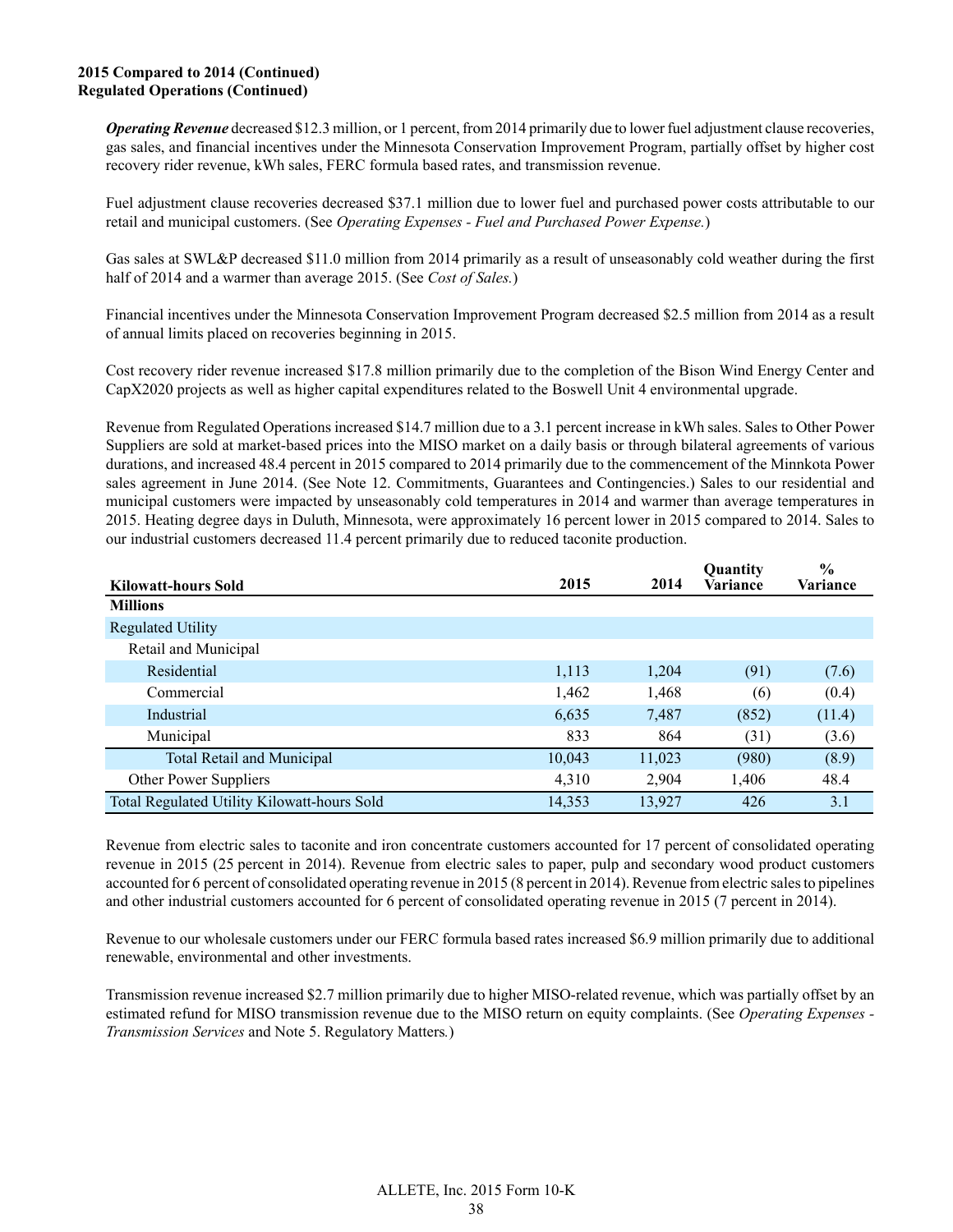*Operating Expenses* decreased \$18.7 million, or 2.3 percent, from 2014.

*Fuel and Purchased Power Expense* decreased \$28.0 million, or 8 percent, from 2014 primarily due to lower purchased power and fuel prices in 2015 compared to 2014, partially offset by higher kWh sales in 2015. Fuel and purchased power expense related to our retail and municipal customers is recovered through the fuel adjustment clause. (See *Operating Revenue.*)

*Transmission Services* expense increased \$8.5 million, or 19 percent, from 2014 primarily due to higher MISO-related expense, which was partially offset by an estimated refund for MISO transmission expense due to the MISO return on equity complaints. (See *Operating Revenue* and Note 5. Regulatory Matters.)

*Cost of Sales* decreased \$9.4 million, or 54 percent, from 2014 due to lower purchased gas at SWL&P. (See *Operating Revenue.*)

*Operating and Maintenance Expense* decreased \$11.2 million, or 5 percent, from 2014, due to cost reduction efforts and the absence of a \$4.2 million expense that was recorded in 2014 to reflect a liability associated with environmental mitigation projects required as part of an EPA NOV Consent Decree settlement. Cost reduction efforts resulted in lower wage, vehicle fleet and miscellaneous employee expenses. These reductions were partially offset by increased expense for the operation and maintenance of the 205 MW addition at our Bison Wind Energy Center that went into service in December 2014.

*Depreciation and Amortization Expense* increased \$17.1 million, or 14 percent, from 2014 primarily due to additional property, plant and equipment in service.

*Taxes Other than Income Taxes* increased \$4.3 million, or 10 percent, from 2014 primarily due to higher property tax expenses resulting from higher taxable plant and rates.

*Interest Expense* increased \$4.7 million, or 10 percent, from 2014 primarily due to higher average long-term debt balances.

*Equity Earnings in ATC* decreased \$3.3 million, or 17 percent, from 2014 primarily due to a \$5.2 million expense related to the MISO return on equity complaints, of which \$2.4 million was attributable to ATC's change in estimate of a refund liability relating to prior years. (See Note 6. Investment in ATC.)

*Other Income* decreased \$4.4 million, or 56 percent, from 2014 primarily due to lower AFUDC–Equity.

*Income Tax Expense* decreased \$14.6 million, or 37 percent, from 2014 primarily due to increased production tax credits as a result of the 205 MW addition to the Bison Wind Energy Center in December 2014.

## **ALLETE Clean Energy**

| <b>Year Ended December 31</b>     | 2015    | 2014   |
|-----------------------------------|---------|--------|
| <b>Millions</b>                   |         |        |
| <b>Operating Revenue</b>          | \$262.1 | \$33.2 |
| Net Income Attributable to ALLETE | \$29.9  | \$3.3  |

*Operating Revenue* increased \$228.9 million from 2014 primarily due to the recognition of \$197.7 million of revenue from the construction and sale of a wind energy facility to Montana-Dakota Utilities. (See Note 7. Acquisitions.) The acquisitions of Storm Lake I in December 2014, Chanarambie/Viking in April 2015 and Armenia Mountain in July 2015 also contributed to the increase in revenue in 2015 compared to 2014.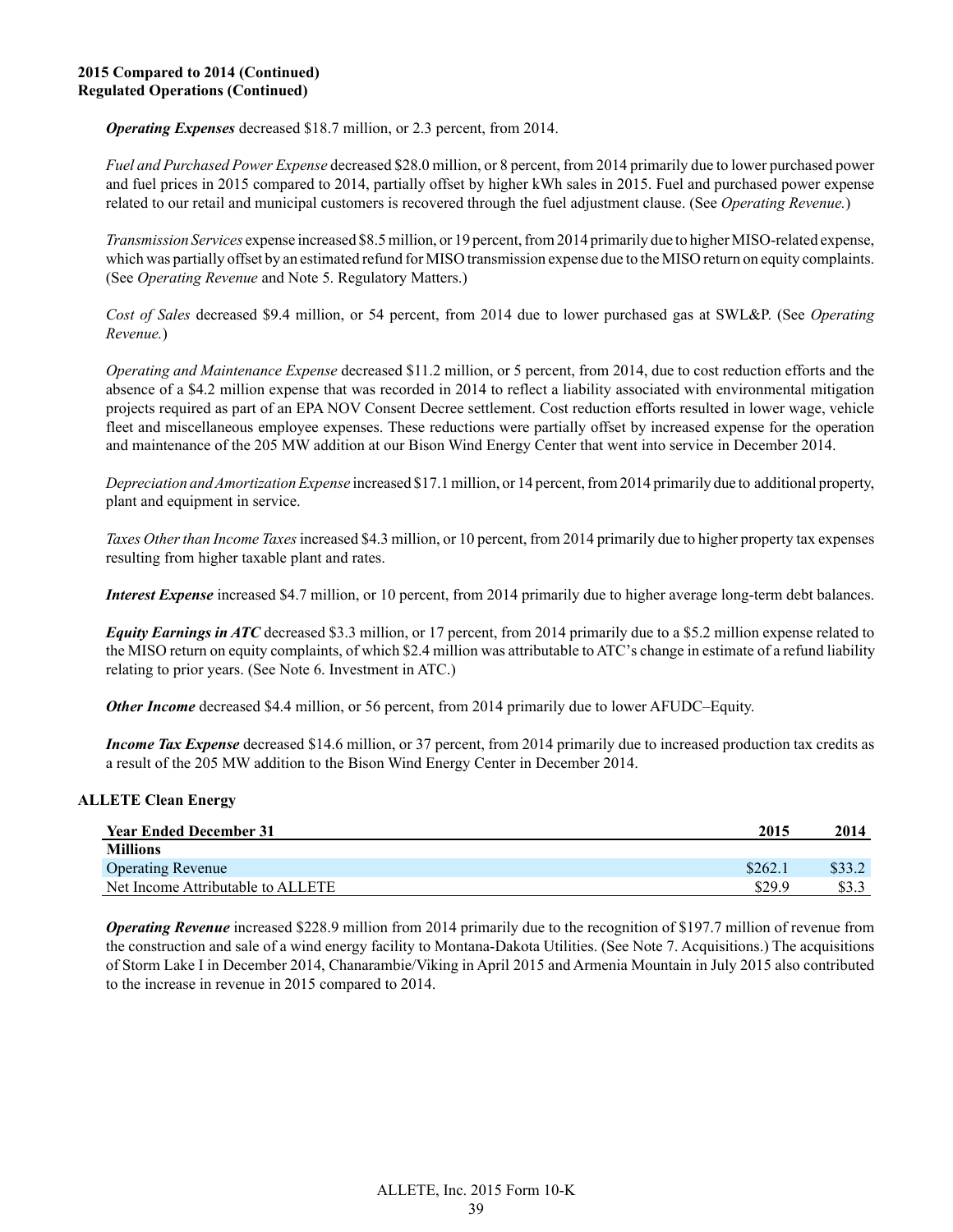## **2015 Compared to 2014 (Continued) ALLETE Clean Energy (Continued)**

|                                         | <b>Year Ended December 31,</b> |         |       |         |
|-----------------------------------------|--------------------------------|---------|-------|---------|
|                                         |                                | 2015    |       | 2014    |
| <b>Production and Operating Revenue</b> | kWh                            | Revenue | kWh   | Revenue |
| <b>Millions</b>                         |                                |         |       |         |
| <b>Wind Energy Facility</b>             |                                |         |       |         |
| Lake Benton                             | 265.1                          | \$13.5  | 264.7 | \$13.4  |
| Storm Lake II                           | 186.4                          | 11.7    | 169.4 | 11.1    |
| Condon                                  | 84.1                           | 7.8     | 91.5  | 8.2     |
| Storm Lake I                            | 230.7                          | 12.1    | 9.0   | 0.5     |
| Chanarambie/Viking                      | 199.1                          | 9.8     |       |         |
| Armenia Mountain                        | 111.6                          | 9.5     |       |         |
| <b>Construction Profit</b>              |                                | 197.7   |       |         |
| Total                                   | 1,077.0                        | \$262.1 | 534.6 | \$33.2  |

*Net Income Attributable to ALLETE* increased \$26.6 million from 2014. Net income in 2015 included \$20.4 million aftertax, or \$0.46 per share, due to the profit from the construction and sale of a wind energy facility to Montana-Dakota Utilities, and \$6.9 million related to income generated from the full year of operations of Storm Lake I and the additions of Chanarambie/ Viking and Armenia Mountain. Net income in 2015 included \$1.8 million of after-tax expense, or \$0.04 per share, for acquisition costs related to the acquisitions of the Chanarambie/Viking and Armenia Mountain wind energy facilities. Net income in 2014 included a \$1.4 million after-tax expense, or \$0.03 per share, for acquisition costs related to the January 2014 acquisition.

## **U.S. Water Services**

| For the period February 10, 2015 through December 31 | 2015   |
|------------------------------------------------------|--------|
| <b>Millions</b>                                      |        |
| <b>Operating Revenue</b>                             | \$1198 |
| Net Income Attributable to ALLETE                    | \$0.9  |

*Operating Revenue* was \$119.8 million for the period February 10, 2015, through December 31, 2015. Revenue from chemical and related services, which includes recurring revenue contracts for the delivery and service of chemicals, amounted to \$92.5 million for the period February 10, 2015, through December 31, 2015. Revenue from equipment and related services, which includes sales of water treatment equipment, amounted to \$27.3 million for the period February 10, 2015, through December 31, 2015. U.S. Water Services strives to provide a full-service product offering to customers including equipment, chemicals, engineering and service.

*Net Income Attributable to ALLETE* was \$0.9 million for the period February 10, 2015, through December 31, 2015. Net income included \$2.2 million of after-tax expense related to purchase accounting for inventories and sales backlog; the total impact of this purchase accounting adjustment was \$2.5 million after-tax, and is expected to be recognized through the first quarter of 2016.

# **Corporate and Other**

*Operating Revenue* increased \$13.2 million, or 13 percent, from 2014 primarily due to an increase in revenue at BNI Energy, which operates under cost-plus fixed fee contracts, as a result of higher expenses and increased coal delivered in 2015. Increased sales at ALLETE Properties also contributed to the increase.

*Net Income Attributable to ALLETE* decreased \$19.8 million from 2014 primarily due to a \$22.3 million after-tax, or \$0.46 per share, non-cash impairment charge relating to the real estate assets of ALLETE Properties. (See Note 1. Operations and Significant Accounting Policies.) Also contributing to the decrease was a \$3.0 million after-tax expense, or \$0.06 per share, for acquisition costs related to the acquisition of U.S. Water Services. In 2015, results reflected slightly higher net income at BNI Energy.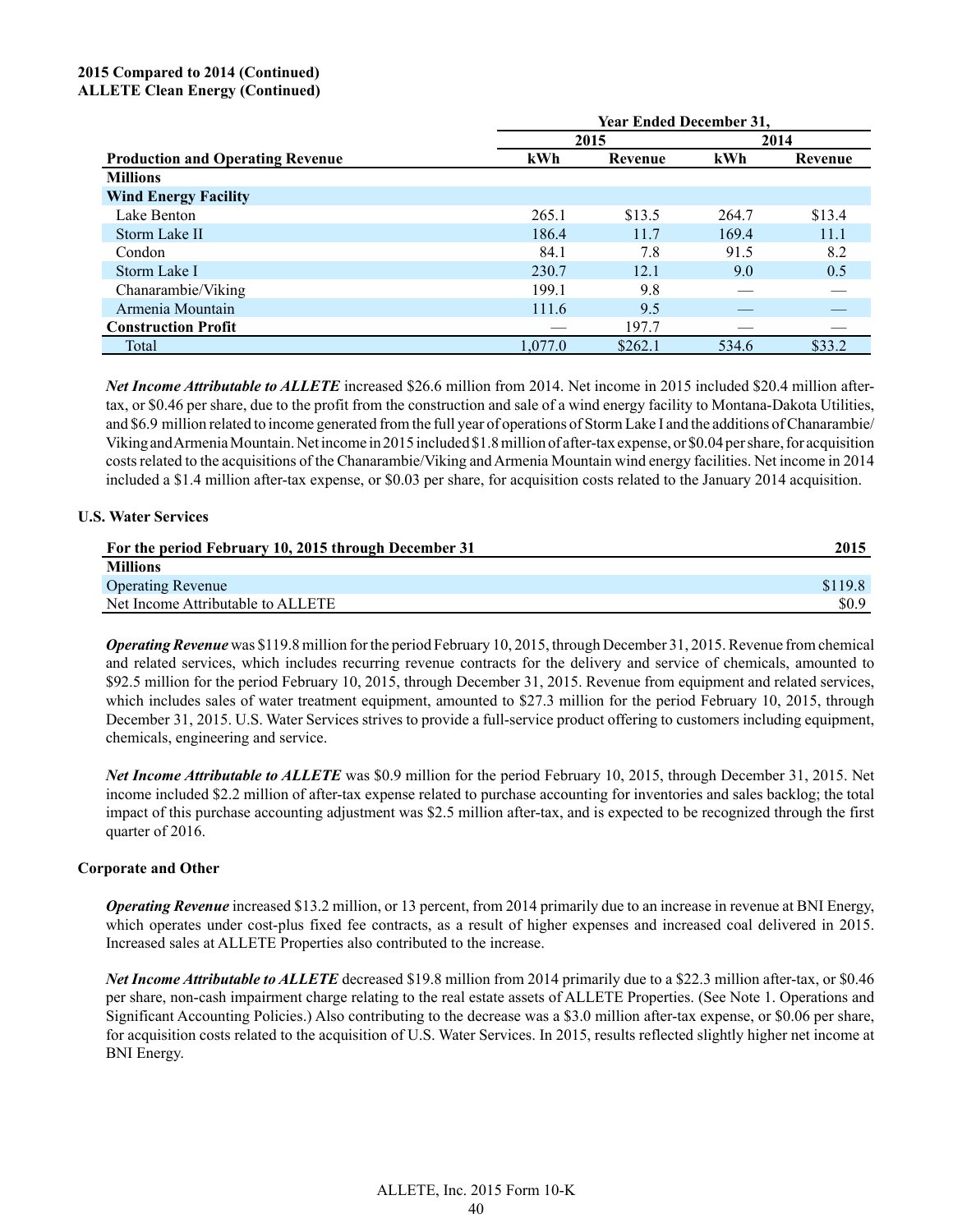#### **2015 Compared to 2014 (Continued)**

#### **Income Taxes – Consolidated**

For the year ended December 31, 2015, the effective tax rate was 15.2 percent (22.6 percent for the year ended December 31, 2014). The decrease from the year ended December 31, 2014, was primarily due to increased production tax credits in 2015 related to additional wind energy generation. The effective tax rate deviated from the statutory rate of approximately 41 percent primarily due to production tax credits and the deduction for AFUDC–Equity. (See Note 15. Income Tax Expense.)

#### **2014 Compared to 2013**

(See Note 2. Business Segments for financial results by segment.)

#### **Regulated Operations**

| <b>Year ended December 31</b>     | 2014      | 2013    |
|-----------------------------------|-----------|---------|
| <b>Millions</b>                   |           |         |
| <b>Operating Revenue</b>          | \$1,003.5 | \$925.5 |
| Fuel and Purchased Power          | 356.1     | 334.8   |
| <b>Transmission Services</b>      | 45.6      | 32.3    |
| Cost of Sales                     | 17.3      | 12.6    |
| Operating and Maintenance         | 240.8     | 239.1   |
| Depreciation and Amortization     | 118.0     | 110.2   |
| Taxes Other than Income Taxes     | 41.9      | 38.4    |
| <b>Operating Income</b>           | 183.8     | 158.1   |
| <b>Interest Expense</b>           | (49.2)    | (44.4)  |
| Equity Earnings in ATC            | 19.6      | 20.3    |
| Other Income                      | 7.8       | 4.7     |
| Income Before Income Taxes        | 162.0     | 138.7   |
| Income Tax Expense                | 39.0      | 35.1    |
| Net Income Attributable to ALLETE | \$123.0   | \$103.6 |

*Operating Revenue* increased \$78 million, or 8 percent, from 2013 primarily due to a 5.1 percent increase in kilowatt-hour sales, higher cost recovery rider revenue, transmission revenue, gas sales and fuel adjustment clause recoveries.

Revenue from Regulated Operations increased \$30.5 million due to a 5.1 percent increase in kilowatt-hour sales. The increase was primarily due to a 27.5 percent increase in kilowatt-hour sales to Other Power Suppliers. Sales to Other Power Suppliers are sold at market-based prices into the MISO market on a daily basis or through bilateral agreements of various durations, and increased due to the commencement of the Minnkota Power sales agreement in June 2014. (See Note 12. Commitments, Guarantees and Contingencies.) Also contributing to the increase were higher sales to industrial customers resulting from increased industrial production. The decrease in sales to our municipal customers reflects a wholesale customer contract expiration effective December 31, 2013.

| <b>Kilowatt-hours Sold</b>                  | 2014   | 2013   | Quantity<br><b>Variance</b> | $\frac{6}{6}$<br>Variance |
|---------------------------------------------|--------|--------|-----------------------------|---------------------------|
| <b>Millions</b>                             |        |        |                             |                           |
| <b>Regulated Utility</b>                    |        |        |                             |                           |
| Retail and Municipal                        |        |        |                             |                           |
| Residential                                 | 1,204  | 1,177  | 27                          | 2.3                       |
| Commercial                                  | 1,468  | 1,455  | 13                          | 0.9                       |
| Industrial                                  | 7,487  | 7,338  | 149                         | 2.0                       |
| Municipal                                   | 864    | 999    | (135)                       | (13.5)                    |
| <b>Total Retail and Municipal</b>           | 11,023 | 10,969 | 54                          | 0.5                       |
| Other Power Suppliers                       | 2,904  | 2,278  | 626                         | 27.5                      |
| Total Regulated Utility Kilowatt-hours Sold | 13,927 | 13,247 | 680                         | 5.1                       |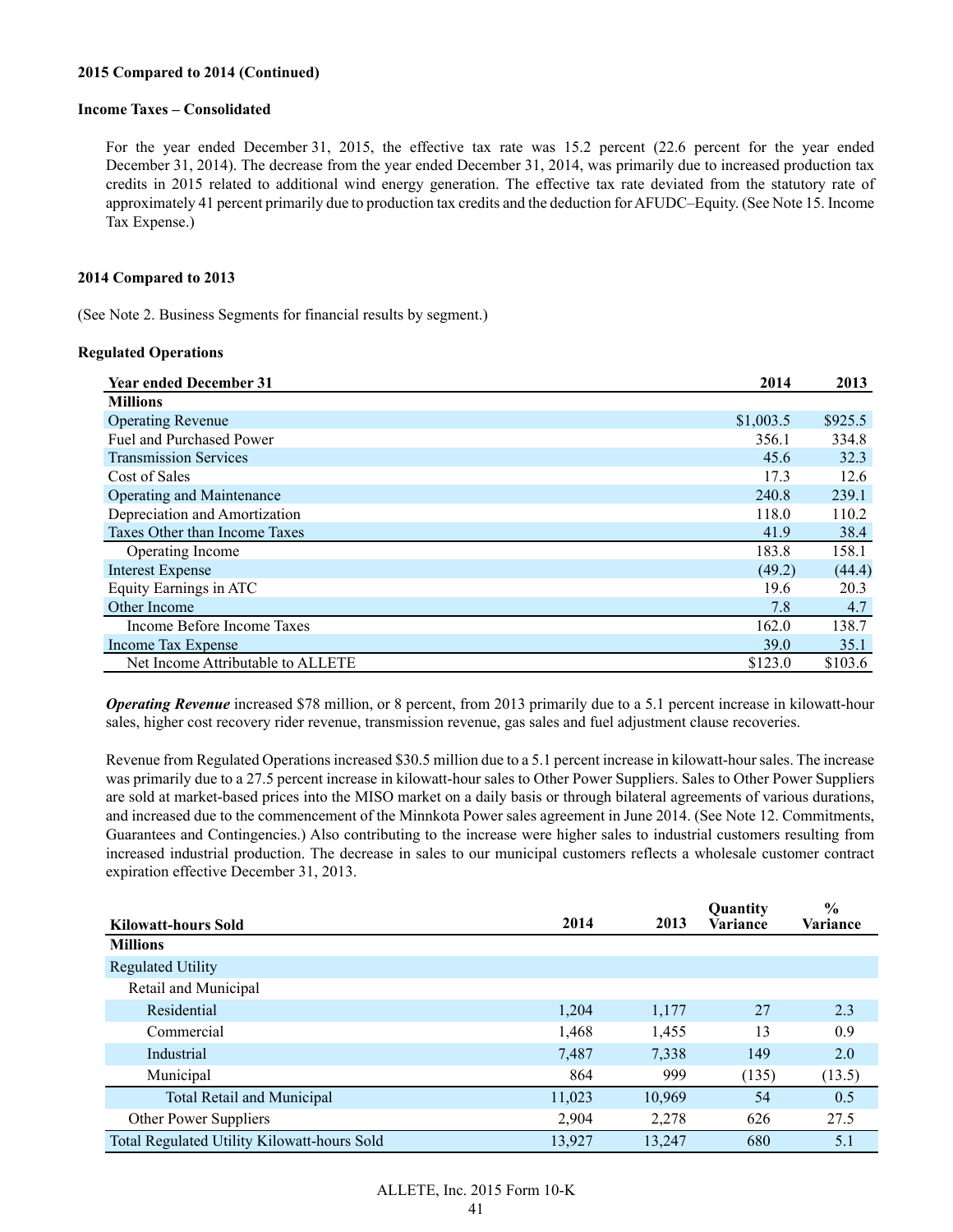## **2014 Compared to 2013 (Continued) Regulated Operations (Continued)**

Revenue from electric sales to taconite and iron concentrate customers accounted for 25 percent of consolidated operating revenue in 2014 (25 percent in 2013). Revenue from electric sales to paper, pulp and secondary wood product customers accounted for 8 percent of consolidated operating revenue in 2014 (8 percent in 2013). Revenue from electric sales to pipelines and other industrial customers accounted for 7 percent of consolidated operating revenue in 2014 (6 percent in 2013).

Cost recovery rider revenue increased \$29.4 million primarily due to higher capital expenditures related to the Bison Wind Energy Center and the Boswell Unit 4 environmental upgrade.

Transmission revenue increased \$7.7 million primarily due to the commencement of recovery of our transmission investment related to the 230 kV transmission system upgrade placed in service in March 2013 and higher MISO related revenue. (See *Operating Expenses* – *Transmission Services*.)

Revenue from gas sales at SWL&P increased \$4.6 million as a result of unseasonably cold weather during the first four months of 2014. (See *Operating Expenses* – *Cost of Sales*.)

Fuel adjustment clause recoveries increased \$4.7 million due to higher fuel and purchased power costs attributable to our retail and municipal customers. (See *Operating Expenses* – *Fuel and Purchased Power Expense.*)

*Operating Expenses* increased \$52.3 million, or 7 percent, from 2013.

*Fuel and Purchased Power Expense* increased \$21.3 million, or 6 percent, from 2013 primarily due to an increase in purchased power resulting from higher kWh sales and higher wholesale prices. Fuel and purchased power expense related to our retail and municipal customers is recovered through the fuel adjustment clause. (See *Operating Revenue.*)

*Transmission Services* expense increased \$13.3 million, or 41 percent, from 2013 primarily due to higher MISO-related expense. (See *Operating Revenue.*)

*Cost of Sales* increased \$4.7 million, or 37 percent, from 2013 due to higher gas sales in 2014; purchased gas expenses are recovered from our customers through a purchased gas adjustment clause. (See *Operating Revenue*.)

*Operating and Maintenance Expense* increased \$1.7 million, or 1 percent, from 2013. In 2014, a \$4.2 million expense was recorded to reflect a liability associated with environmental mitigation projects required as part of the EPA NOV Consent Decree settlement which was partially offset by lower benefit expense. Employee benefit expense was lower due to higher discount rates in 2014 attributable to our defined benefit pension and other postretirement benefit plans.

*Depreciation and Amortization Expense* increased \$7.8 million, or 7 percent, from 2013 reflecting additional property, plant and equipment in service.

*Taxes Other than Income Taxes* increased \$3.5 million, or 9 percent, from 2013 primarily due to higher taxable plant and rates.

*Interest Expense* increased \$4.8 million, or 11 percent, from 2013 primarily due to higher average long-term debt balances.

*Equity Earnings in ATC* decreased \$0.7 million, or 3 percent, from 2013 primarily due to ATC recording an estimated refund liability for complaints filed with the FERC related to the allowed MISO return on equity for transmission owners.

*Income Tax Expense* increased \$3.9 million, or 11 percent, from 2013 primarily due to higher pretax income in 2014, partially offset by higher federal production tax credits in 2014.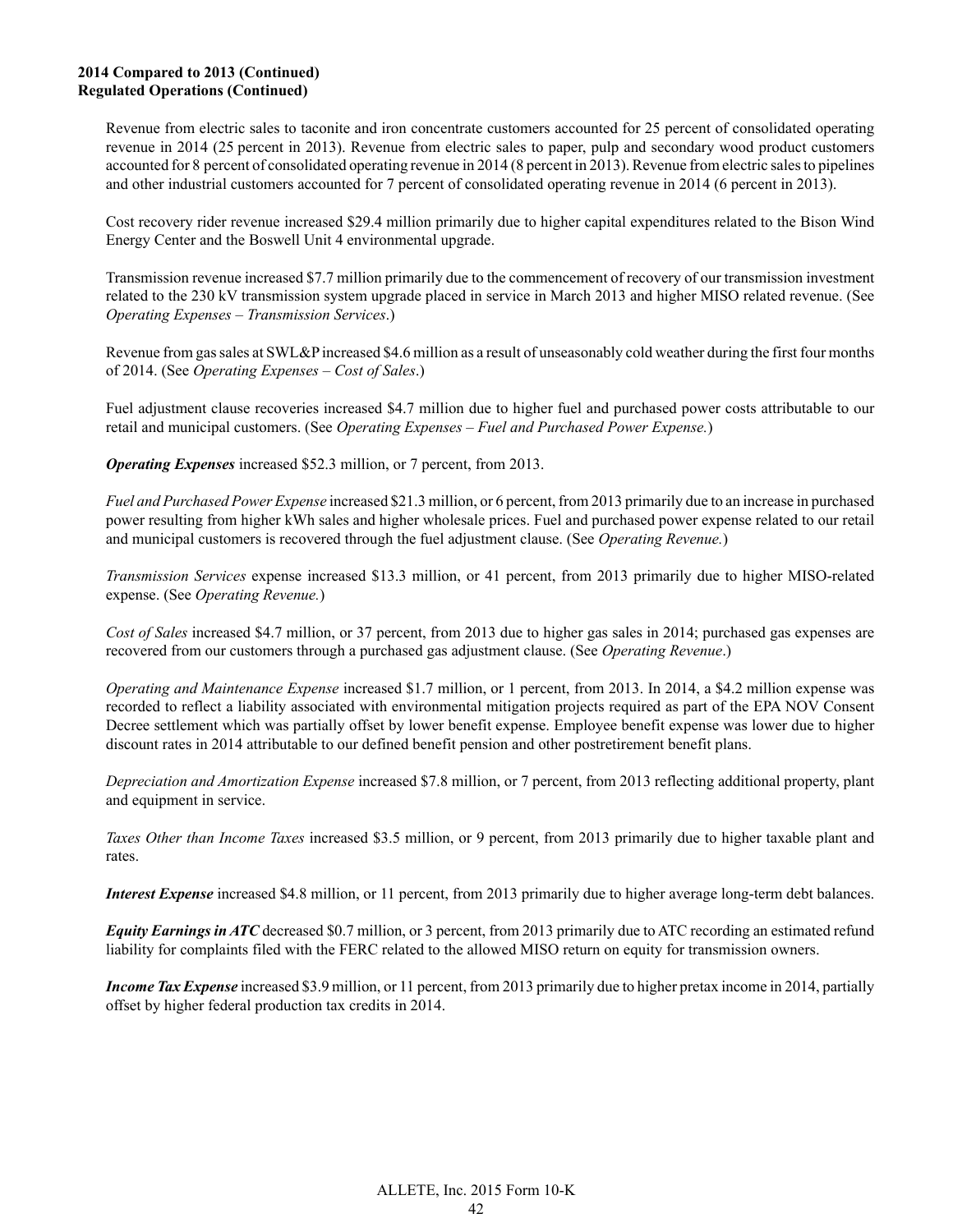## **2014 Compared to 2013 (Continued)**

#### **ALLETE Clean Energy**

| Year ended December 31,                  | 2014   | 2013 |
|------------------------------------------|--------|------|
| <b>Millions</b>                          |        |      |
| <b>Operating Revenue</b>                 | \$33.2 |      |
| Net Income (Loss) Attributable to ALLETE | \$3.3  |      |

*Operating Revenue* increased \$33.2 million from 2013 due to the acquisitions of Storm Lake II, Condon and Lake Benton in January 2014, and Storm Lake I in December 2014. Prior to these acquisitions, ALLETE Clean Energy had no revenue generating assets.

|                                         |       | <b>Year Ended</b><br><b>December 31, 2014</b> |
|-----------------------------------------|-------|-----------------------------------------------|
| <b>Production and Operating Revenue</b> | kWh   | Revenue                                       |
| <b>Millions</b>                         |       |                                               |
| <b>Wind Energy Facility</b>             |       |                                               |
| Lake Benton                             | 264.7 | \$13.4                                        |
| Storm Lake II                           | 169.4 | 11.1                                          |
| Condon                                  | 91.5  | 8.2                                           |
| Storm Lake I                            | 9.0   | 0.5                                           |
| Total                                   | 534.6 | \$33.2                                        |

*Net Income Attributable to ALLETE* increased \$6.7 million from 2013. Net income for 2014 included a \$1.4 million aftertax expense, or \$0.03 per share, for acquisition costs related to ALLETE Clean Energy's wind energy facilities acquisition in January 2014. Net income in 2014 increased primarily due to the acquisitions of the wind energy facilities in January 2014.

#### **U.S. Water Services**

U.S. Water Services was acquired on February 10, 2015.

#### **Corporate and Other**

*Operating Revenue* increased \$7.2 million, or 8 percent, from 2013 primarily due to a \$2.7 million increase in revenue at BNI Energy, which operates under cost-plus fixed fee contracts, resulting from increased coal deliveries and higher expenses in 2014. ALLETE Properties revenue increased \$1.8 million primarily due to higher wetland mitigation bank credit sales.

*Net Income Attributable to ALLETE* decreased \$6.0 million from 2013 primarily due to gains on sales of investments in 2013, and higher state income tax expense in 2014.

#### **Income Taxes – Consolidated**

For the year ended December 31, 2014, the effective tax rate was 22.6 percent (21.5 percent for the year ended December 31, 2013). The increase from the year ended December 31, 2013, was primarily due to higher pretax income in 2014, partially offset by increased federal production tax credits in 2014 related to additional wind energy generation. The effective tax rate deviated from the statutory rate of approximately 41 percent primarily due to deductions for AFUDC–Equity, investment tax credits, federal production tax credits, state income tax credits and depletion. (See Note 15. Income Tax Expense.)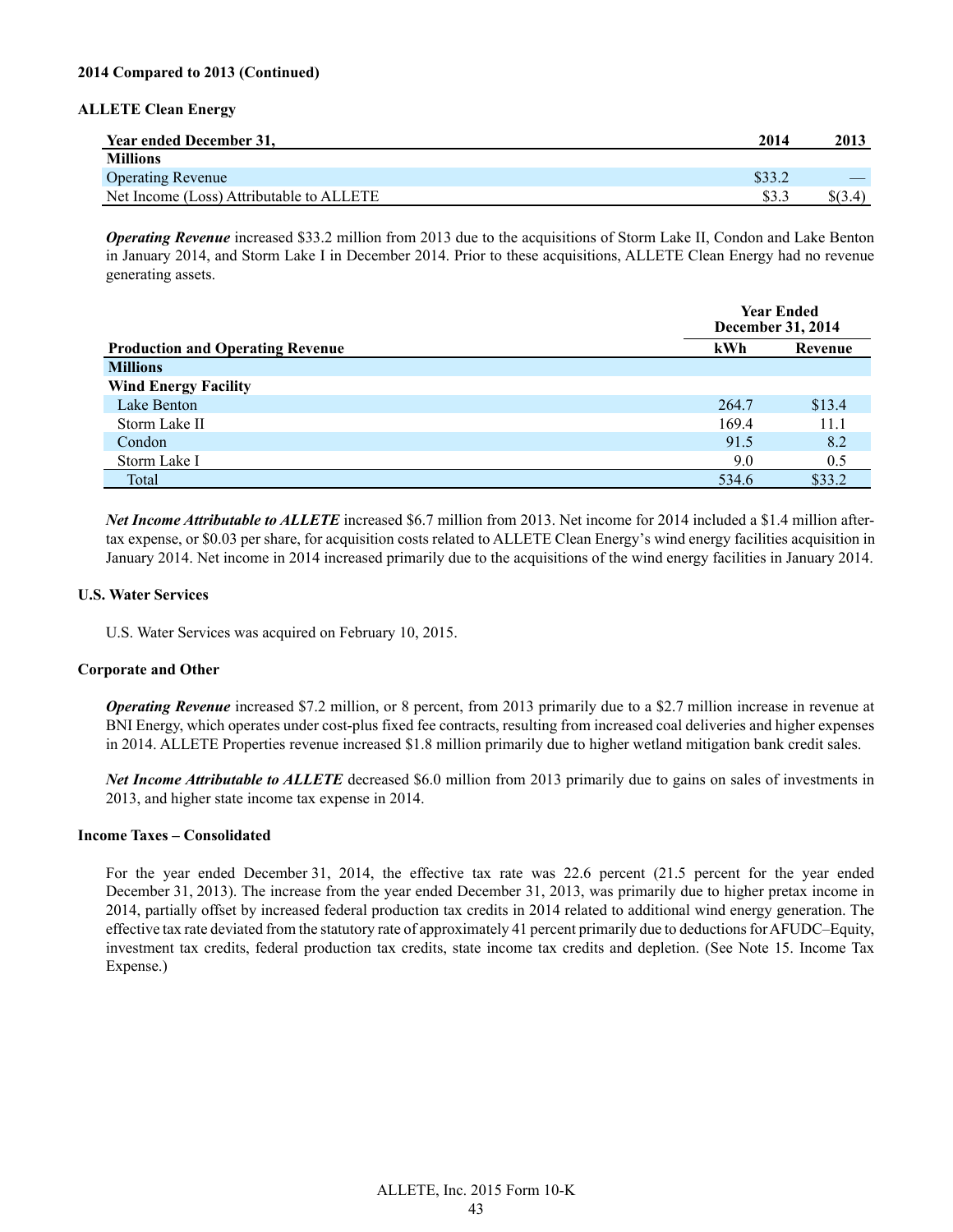## **Critical Accounting Policies**

The preparation of financial statements and related disclosures in conformity with GAAP requires management to make various estimates and assumptions that affect amounts reported in the Consolidated Financial Statements. These estimates and assumptions may be revised, which may have a material effect on the Consolidated Financial Statements. Actual results may differ from these estimates and assumptions. These policies are discussed with the Audit Committee of our Board of Directors on a regular basis. We believe the following policies are most critical to our business and the understanding of our results of operations.

**Regulatory Accounting.** Our regulated utility operations are accounted for in accordance with the accounting standards for the effects of certain types of regulation. These standards require us to reflect the effect of regulatory decisions in our financial statements. Regulatory assets represent incurred costs that have been deferred as they are probable for recovery in customer rates. Regulatory liabilities represent obligations to make refunds to customers and amounts collected in rates for which the related costs have not yet been incurred. The Company assesses quarterly whether regulatory assets and liabilities meet the criteria for probability of future recovery or deferral. This assessment considers factors such as, but not limited to, changes in the regulatory environment and recent rate orders to other regulated entities under the same jurisdiction. If future recovery or refund of costs becomes no longer probable, the assets and liabilities would be recognized in current period net income or other comprehensive income. (See Note 5. Regulatory Matters.)

**Pension and Postretirement Health and Life Actuarial Assumptions.** We account for our pension and postretirement benefit obligations in accordance with the accounting standards for defined benefit pension and other postretirement plans. These standards require the use of several important assumptions, including the expected long-term rate of return on plan assets, the discount rate, and mortality assumptions, among others, in determining our obligations and the annual cost of our pension and postretirement benefits. In establishing the expected long-term rate of return on plan assets, we determine the long-term historical performance of each asset class, adjust these for current economic conditions and, utilizing the target allocation of our plan assets, forecast the expected long-term rate of return. Our pension asset allocation at December 31, 2015 was approximately 47 percent equity securities, 39 percent debt, 8 percent private equity, and 6 percent real estate. Our postretirement health and life asset allocation at December 31, 2015, was approximately 57 percent equity securities, 35 percent debt, and 8 percent private equity. Equity securities consist of a mix of market capitalization sizes with domestic and international securities. In 2015, we used expected long-term rates of return of 8.00 percent in our actuarial determination of our pension expense and 6.40 percent to 8.00 percent in our actuarial determination of our other postretirement expense. The actuarial determination uses an asset smoothing methodology for actual returns to reduce the volatility of varying investment performance over time. We review our expected long-term rate of return assumption annually and will adjust it to respond to changing market conditions. A one-quarter percent decrease in the expected long-term rate of return would increase the annual expense for pension and other postretirement benefits by approximately \$1.6 million, pretax.

The discount rate is computed using a bond matching study which utilizes a portfolio of high quality bonds that produce cash flows similar to the projected costs of our pension and other postretirement plans. In 2015, we used discount rates of 4.30 percent and 4.33 percent in our actuarial determination of our pension and other postretirement expense, respectively. We review our discount rates annually and will adjust them to respond to changing market conditions. A one-quarter percent decrease in the discount rate would increase the annual expense for pension and other postretirement benefits by approximately \$1.8 million, pretax.

The mortality assumptions used to calculate our pension and other postretirement benefit obligations as of December 31, 2015 considered a modified RP-2014 mortality table and an updated mortality projection scale. (See Note 17. Pension and Other Postretirement Benefit Plans.)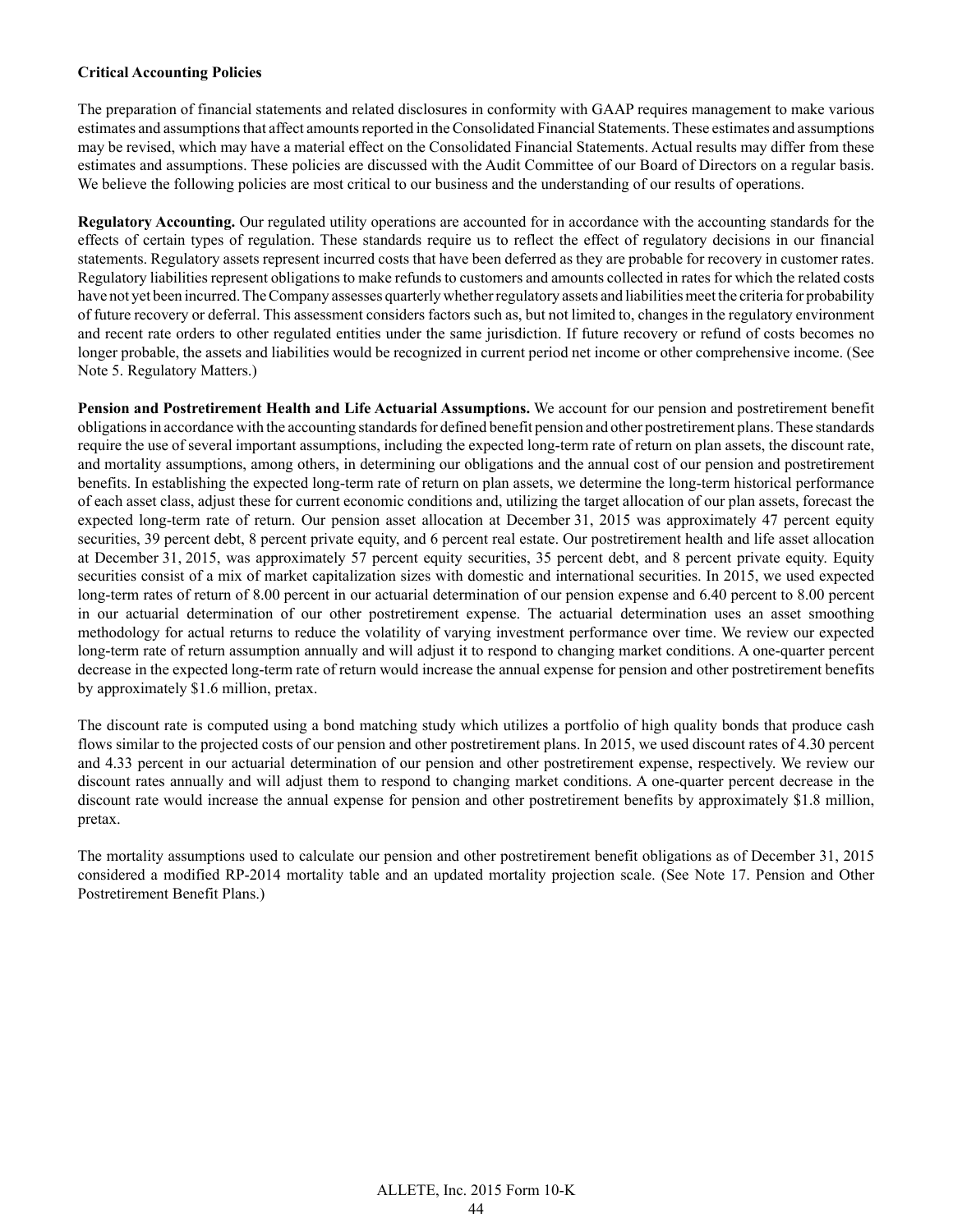## **Critical Accounting Policies (Continued)**

**Impairment of Long-Lived Assets.** We review our long-lived assets, which include the legacy real estate assets of ALLETE Properties, for indicators of impairment in accordance with the accounting standards for property, plant and equipment on a quarterly basis.

In accordance with the accounting standards for property, plant and equipment, if indicators of impairment exist, we test our real estate assets for recoverability by comparing the carrying amount of the asset to the undiscounted future net cash flows expected to be generated by the asset. Cash flows are assessed at the lowest level of identifiable cash flows, which may include a bulk sale of its entire portfolio, the sale of each individual land parcel, combining various parcels, or other combinations thereof. Our consideration of possible impairment for our real estate assets requires us to make estimates of future net cash flows on an undiscounted basis. The undiscounted future net cash flows are impacted by trends and factors known to us at the time they are calculated and our expectations related to: management's best estimate of future sales prices; holding period and timing of sales; method of disposition; and future expenditures necessary to maintain the operations, including community development district assessments, property taxes and normal operation and maintenance costs. These estimates and expectations are specific to each land parcel, may vary among each land parcel, and may change in the future. If the excess of undiscounted future net cash flows over the carrying amount of a property is small, there is a greater risk of future impairment in the event of such future changes and any resulting impairment charges could be material.

In recent years, market conditions for real estate in Florida have required us to review our land inventories for impairment. In response to market conditions and recent transaction activity, during the fourth quarter of 2015 the Company reevaluated its strategy related to the real estate assets of ALLETE Properties. The revised strategy incorporates the possibility of a bulk sale of its entire portfolio which, if consummated, is likely to result in sales proceeds below the book value of the real estate assets. ALLETE also continues to pursue sales of individual parcels over time. Proceeds from such a sale would be strategically deployed to support growth in our energy infrastructure and related services businesses. ALLETE will continue to maintain key entitlements and infrastructure without making additional investments or acquisitions.

In connection with implementing the revised strategy in 2015, management evaluated its impairment analysis for its real estate assets using updated assumptions to determine estimated future net cash flows on an undiscounted basis. Future net cash flows were adjusted to consider the possibility of a bulk sale of its entire portfolio, in addition to sales over time under the existing divestiture plan. Estimated fair values were based upon current market data and pricing for individual parcels. Our impairment analysis incorporates a probability-weighted approach considering the alternative courses of sales noted above.

Based on the results of undiscounted cash flow analysis, the undiscounted future net cash flows were not adequate to recover the carrying value of the real estate assets totaling \$83.3 million. Estimated fair value was derived from current market interest in the property for a bulk sale of its entire portfolio, and discounted cash flow analysis of estimated selling price for sales over time. As a result, a non-cash impairment charge of \$36.3 million was recorded in 2015 to reduce the carrying value of the real estate to its estimated fair value at December 31, 2015.

If our real estate assets are sold differently than anticipated, the actual results could be materially different from our undiscounted future net cash flow analysis.

In 2014 and 2013, impairment analyses of estimated undiscounted future net cash flows were conducted based on the strategy existing at that time, and indicated that the cash flows were adequate to recover the carrying value of ALLETE Properties real estate assets. As a result, no impairment was recorded for the years ended December 31, 2014 and 2013.

**Taxation.** We are required to make judgments regarding the potential tax effects of various financial transactions and our ongoing operations to estimate our obligations to taxing authorities. These tax obligations include income, real estate and sales/use taxes. Judgments related to income taxes require the recognition in our financial statements of the largest tax benefit of a tax position that is "more-likely-than-not" to be sustained on audit. Tax positions that do not meet the "more-likely-than-not" criteria are reflected as a tax liability in accordance with the accounting standards for uncertainty in income taxes. We record a valuation allowance against our deferred tax assets to the extent it is more-likely-than-not that some portion or all of the deferred tax assets will not be realized.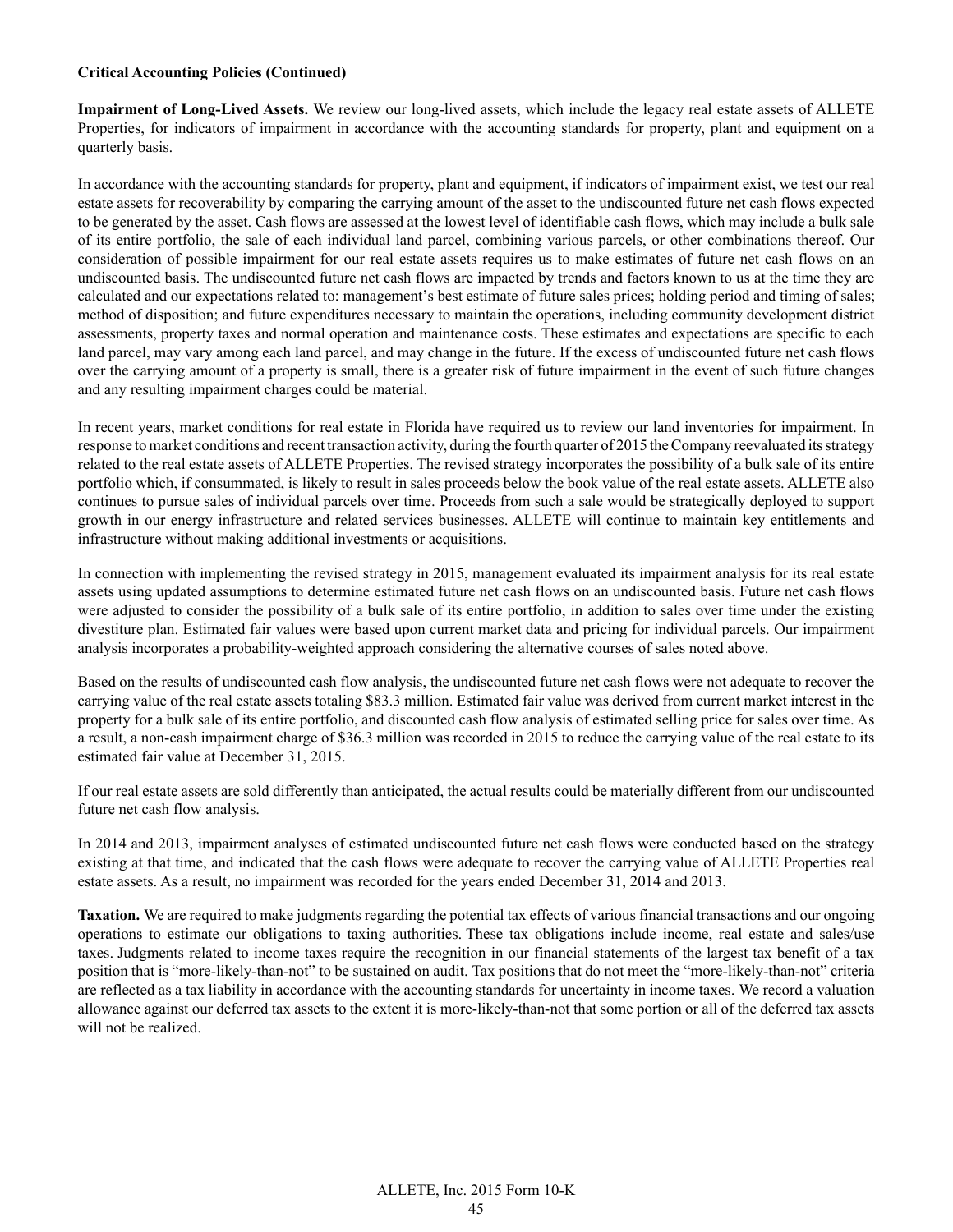## **Critical Accounting Policies (Continued) Taxation (Continued)**

We are subject to income taxes in various jurisdictions. We make assumptions and judgments each reporting period to estimate our income tax assets, liabilities, benefits, and expenses. Judgments and assumptions are supported by historical data and reasonable projections. Our assumptions and judgments include the application of tax statutes and regulations, and projections of future federal taxable income, state taxable income, and state apportionment to determine our ability to utilize NOL and credit carryforwards prior to their expiration. Significant changes in assumptions regarding future federal and state taxable income or change in tax rates could require new or increased valuation allowances which could result in a material impact on our results of operations.

**Valuation of Goodwill and Intangible Assets.** When we acquire a business, the assets acquired and liabilities assumed are recorded at their respective fair values as of the acquisition date. Determining the fair value of intangible assets acquired as part of a business combination requires us to make significant estimates. These estimates include the amount and timing of projected future cash flows, the discount rate used to discount those cash flows to present value, the assessment of the asset's life cycle, and the consideration of legal, technical, regulatory, economic, and competitive risks. The fair value assigned to intangible assets is determined by estimating the future cash flows of each project and discounting the net cash flows back to their present values. The discount rate used is determined at the time of measurement in accordance with accepted valuation standards.

*Goodwill.* Goodwill is the excess of the purchase price (consideration transferred) over the estimated fair value of net assets of acquired businesses. In accordance with GAAP, goodwill is not amortized. The Company assesses whether there has been an impairment of goodwill annually in the fourth quarter and whenever an event occurs or circumstances change that would indicate the carrying amount may be impaired. Impairment testing for goodwill is done at the reporting unit level. An impairment loss is recognized when the carrying amount of the reporting unit's net assets exceeds the estimated fair value of the reporting unit. The test for impairment requires us to make several estimates about fair value, most of which are based on projected future cash flows. Our estimates associated with the goodwill impairment test are considered critical due to the amount of goodwill recorded on our Consolidated Balance Sheet and the judgment required in determining fair value, including projected future cash flows. The results of our annual impairment test are discussed in Note 10. Fair Value in this Form 10-K. Goodwill was \$130.6 million and \$2.9 million as of December 31, 2015, and December 31, 2014, respectively.

*Intangible Assets.* Intangible assets include customer relationships, patents, non-compete agreements and trademarks and trade names. Intangible assets with definite lives consist of customer relationships, patents, and non-compete agreements, which are amortized on a straight-line or accelerated basis with estimated useful lives ranging from approximately 3 years to approximately 22 years. We review definite-lived intangible assets for impairment whenever events or circumstances indicate that the carrying amount of an asset may not be recoverable. Indefinite-lived intangible assets consist of trademarks and trade names, which are tested for impairment annually in the fourth quarter and whenever an event occurs or circumstances change that would indicate that the carrying amount may be impaired. Impairment is calculated as the excess of the asset's carrying amount over its fair value. Our impairment reviews are based on an estimated future cash flow approach that requires significant judgment with respect to future revenue and expense growth rates, selection of an appropriate discount rate, and other assumptions and estimates. We use estimates that are consistent with our business plans and a market participant view of the assets being evaluated. The results of our annual impairment test are discussed in Note 10. Fair Value in this Form 10-K. Actual results may differ from our estimates due to a number of risk factors, including those which are discussed in Item 1A, "Risk Factors" in this Form 10-K. Intangible assets, net of accumulated amortization, were \$84.6 million and \$1.9 million as of December 31, 2015, and December 31, 2014, respectively.

## **Outlook**

ALLETE is an energy company committed to earning a financial return that rewards our shareholders, allows for reinvestment in our businesses and sustains growth. The Company has long-term objectives of achieving average annual earnings per share growth of a minimum of 5 percent and providing a dividend payout competitive with our industry.

ALLETE is predominately a regulated utility through Minnesota Power, SWL&P and an investment in ATC. ALLETE's strategy is to remain predominately a regulated utility while investing in its Energy Infrastructure and Related Services businesses to complement its regulated businesses, balance exposure to the utility's industrial customers, and provide potential long-term earnings growth. ALLETE expects net income from Regulated Operations to be approximately 85 percent to 90 percent of total consolidated net income in 2016. Over the next several years, the contribution of the Energy Infrastructure and Related Services businesses to net income is expected to increase as ALLETE grows these operations. ALLETE expects its businesses to provide regulated, contracted or recurring revenues and to support sustained growth in net income and cash flow.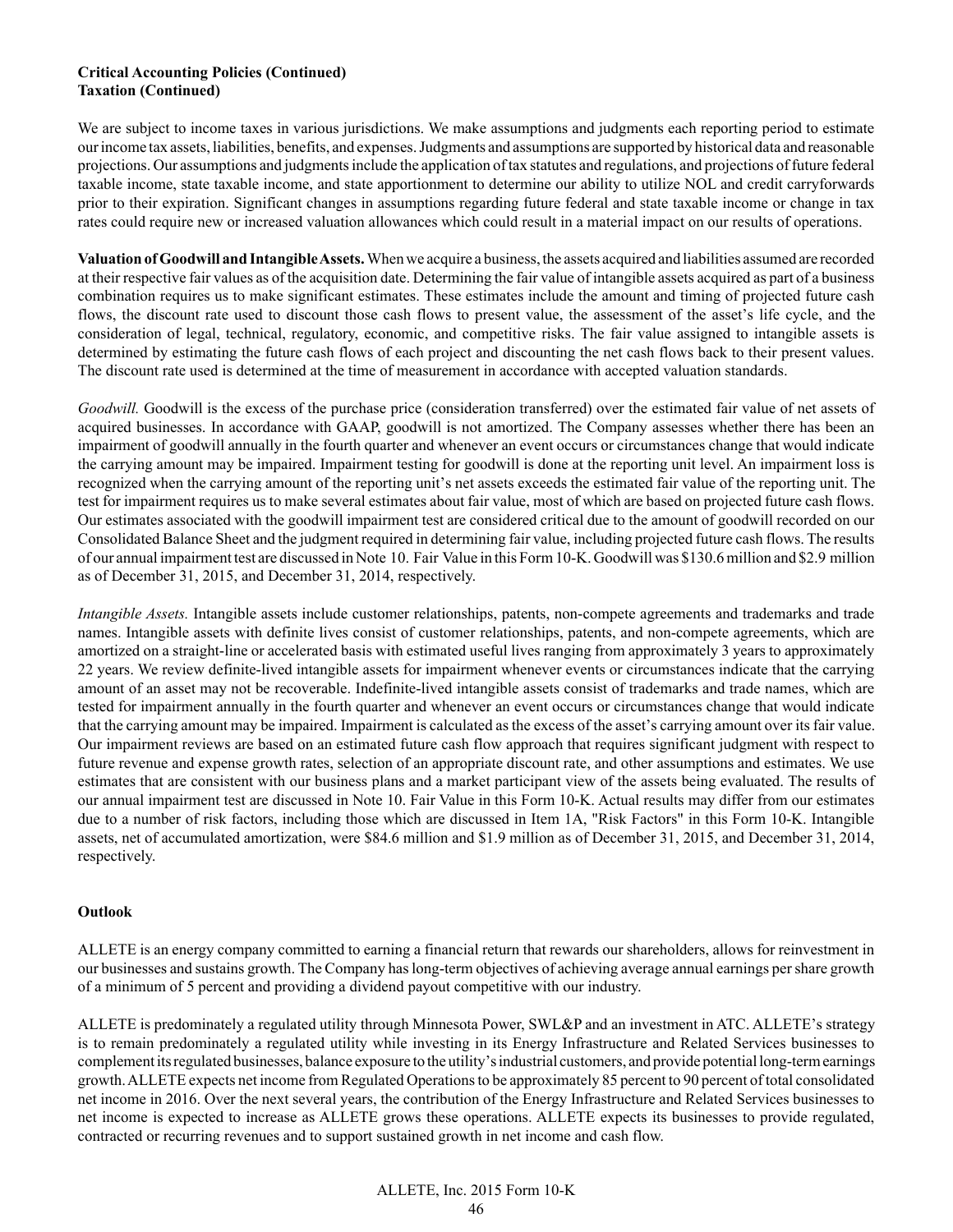## **Outlook (Continued)**

**Regulated Operations.** Minnesota Power's long-term strategy is to be the leading electric energy provider in northeastern Minnesota by providing safe, reliable and cost-competitive electric energy, while complying with environmental permit conditions and renewable energy requirements. Keeping the cost of energy production competitive enables Minnesota Power to effectively compete in the wholesale power markets and minimizes retail rate increases to help maintain customer viability. As part of maintaining cost competitiveness, Minnesota Power intends to reduce its exposure to possible future carbon and GHG legislation by reshaping its generation portfolio, over time, to reduce its reliance on coal. (See *EnergyForward.*) We will monitor and review proposed environmental regulations and may challenge those that add considerable cost with limited environmental benefit. Minnesota Power will continue to pursue customer growth opportunities and cost recovery rider approval for environmental, renewable and transmission investments, as well as work with regulators to earn a fair rate of return. We project that Minnesota Power will not earn its allowed rate of return in 2016.

*Regulatory Matters.* Entities within our Regulated Operations segment are under the jurisdiction of the MPUC, the FERC, the PSCW or the NDPSC. See Item 1. Business – Regulated Operations – Regulatory Matters for discussion of regulatory matters within our Minnesota, FERC, Wisconsin and North Dakota jurisdictions.

### *Industrial Customers and Prospective Additional Load*

*Industrial Customers*. Electric power is one of several key inputs in the taconite mining, iron concentrate, paper, pulp and secondary wood products, and pipeline industries. Approximately 46 percent of our regulated utility kWh sales in 2015 (54 percent in 2014) were made to our industrial customers in these industries.

Minnesota Power provides electric service to five taconite customers capable of producing up to approximately 41 million tons of taconite pellets annually. Four of these customers are Large Power Customers (see *Large Power Customer Contracts*). The fifth is Northshore Mining, owned and operated by Cliffs Natural Resources Inc., which self-generates a majority of its power, and is capable of producing approximately 6 million tons of taconite pellets annually. Taconite pellets produced in Minnesota are primarily shipped to North American steel making facilities that are part of the integrated steel industry. Steel produced from these North American facilities is used primarily in the manufacture of automobiles, appliances, pipe and tube products for the gas and oil industry, and in the construction industry. Historically, less than five percent of Minnesota taconite production is exported outside of North America. Minnesota Power also provides electric service to three iron concentrate customers capable of producing up to approximately 4 million tons of iron concentrate per year. Iron concentrate is used in the production of taconite pellets.

There has been a general historical correlation between U.S. steel production and Minnesota taconite production. The World Steel Association, an association of over 150 steel producers, national and regional steel industry associations, and steel research institutes representing around 85 percent of world steel production, projected U.S. steel consumption in 2016 will increase compared to 2015. The American Iron and Steel Institute (AISI), an association of North American steel producers, reported that U.S. raw steel production operated at approximately 71 percent of capacity in 2015 (77 percent in 2014 and in 2013). Many steel producers reduced production in 2015, citing higher levels of imports and lower prices. Some Minnesota taconite and iron concentrate producers reduced production in 2015 in response to declining U.S. steel production. While steel consumption is expected to increase in the U.S. in 2016, the high level of imports and lower prices may impact Minnesota taconite production in 2016.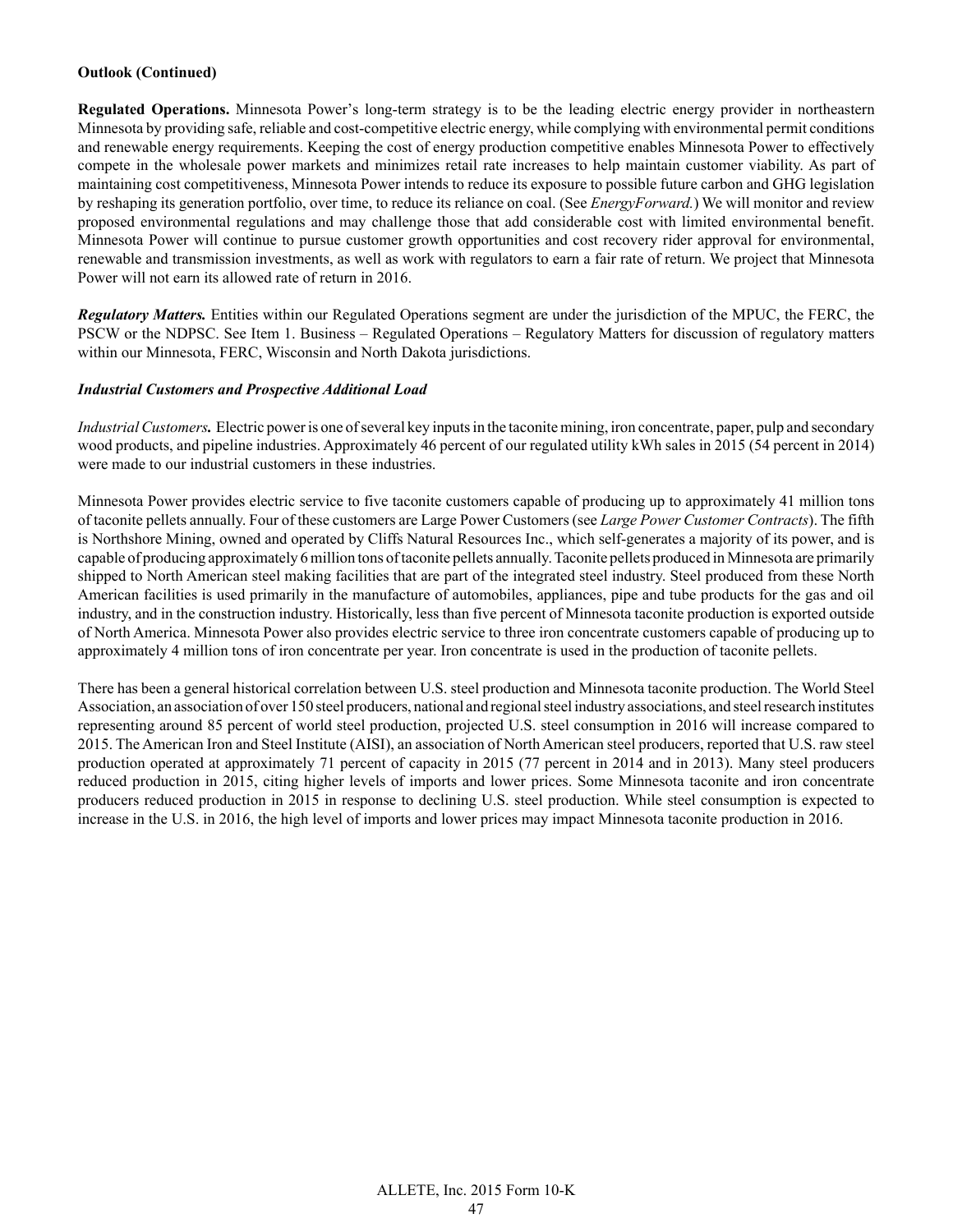## **Outlook (Continued) Industrial Customers and Prospective Additional Load (Continued)**

| <b>Minnesota Power Taconite Customer Production</b>                                  |                        |  |
|--------------------------------------------------------------------------------------|------------------------|--|
| Year                                                                                 | <b>Tons (Millions)</b> |  |
| $2015*$                                                                              | 30                     |  |
| 2014                                                                                 | 39                     |  |
| 2013                                                                                 | 37                     |  |
| 2012                                                                                 | 39                     |  |
| 2011                                                                                 | 39                     |  |
| 2010                                                                                 | 35                     |  |
| 2009                                                                                 | 17                     |  |
| 2008                                                                                 | 39                     |  |
| 2007                                                                                 | 38                     |  |
| 2006                                                                                 | 39                     |  |
| Source: Minnesota Department of Revenue 2015 Mining Tax Guide for years 2006 - 2014. |                        |  |
| * Preliminary data from the Minnesota Department of Revenue.                         |                        |  |

The following table reflects Minnesota Power's taconite customers' production levels for the past ten years.

Minnesota Power's taconite customers may experience annual variations in production levels due to such factors as economic conditions, short-term demand changes or maintenance outages. We estimate that a one million ton change in Minnesota Power's taconite customers' production would impact our annual earnings per share by approximately \$0.03, net of expected power marketing sales at current prices. Changes in wholesale electric prices or customer contractual demand nominations could impact this estimate. Long-term reductions in taconite production or a permanent shut down of a taconite customer may lead Minnesota Power to file a rate case to recover lost revenue.

Minnesota Power's Large Power taconite customers, subject to demand nomination requirements, nominate demand levels for their energy needs each December, March, and August for the following four-month periods. Based on nominations received on December 1, 2015, Minnesota Power's Large Power taconite customers nominated at approximately 80 percent of full demand levels for January through April 2016.

Minnesota Power proactively sells power that is temporarily not required by industrial customers in the wholesale power markets to optimize the value of its generating facilities. Minnesota Power has remarketed a significant portion of the power not expected to be taken by the idled taconite facilities and is well positioned to serve the power needs for those facilities in the event they resume production sooner than currently indicated.

In addition to serving the taconite industry, Minnesota Power serves a number of customers in the paper, pulp and secondary wood products industry. The four major paper and pulp mills we serve reported operating at, or near, full capacity in 2015, and similar levels are expected in 2016. In September 2014, Boise, Inc. (Boise) provided the required one-year written notice of its intent to install additional generation at its International Falls, Minnesota, paper mill which was completed in 2015. Boise's reduction in demand is not expected to have a material impact on the Company's consolidated financial position, results of operations, or cash flows.

*USS Corporation*. In the second quarter of 2015, USS Corporation temporarily idled its Minnesota Ore Operations - Keetac plant in Keewatin, Minnesota, and a portion of its Minnesota Ore Operations - Minntac plant in Mountain Iron, Minnesota. These actions were due to high inventory levels and ongoing adjustment of its steel producing operations throughout North America. Global influences in the market, including a higher level of imports, unfairly traded products and reduced steel prices, were cited as having an impact. In the third quarter of 2015, USS Corporation returned its Minntac plant to full production. USS Corporation's Keetac plant remains idled. Both facilities are Large Power Customers of Minnesota Power. USS Corporation has the capability to produce approximately 5 million tons and 15 million tons of taconite annually at its Keetac and Minntac plants, respectively.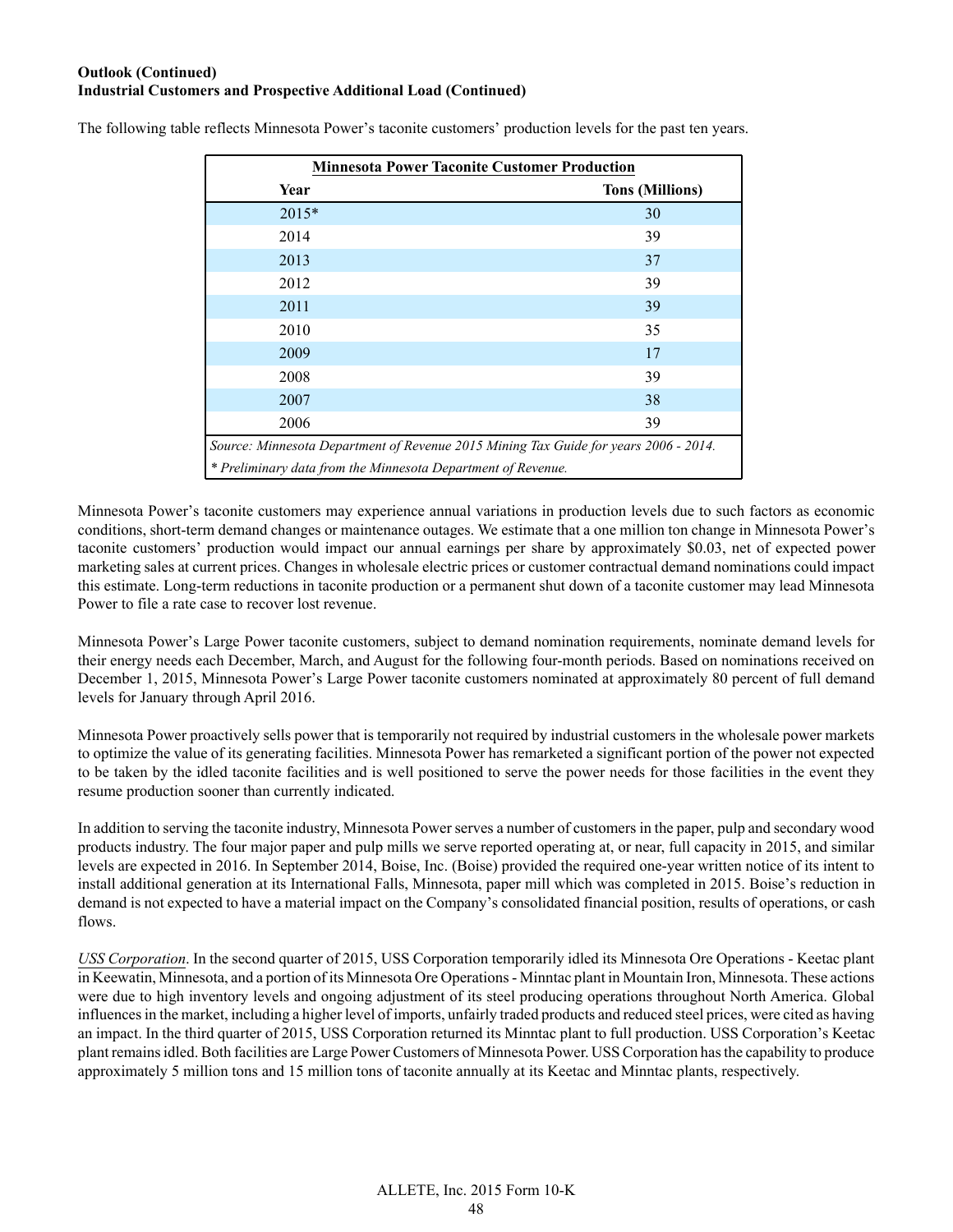## **Outlook (Continued) Industrial Customers and Prospective Additional Load (Continued)**

*Magnetation.* On May 5, 2015, Magnetation announced that it had reached an agreement with holders of more than 70 percent of its 11.0 percent senior secured notes due in 2018 to restructure its balance sheet and provide liquidity to support long-term operations. To implement this restructuring, Magnetation announced that it had filed voluntary petitions for reorganization under Chapter 11 of the Bankruptcy Code in the United States Bankruptcy Court for the District of Minnesota, citing the significant decrease in global iron ore prices and its existing capital structure.

Magnetation stated that it intends to continue to pay suppliers and vendors in full under normal terms for goods and services provided after the bankruptcy filing date of May 5, 2015. Magnetation stated that it expects its mining and pelletizing operations and customer shipments to continue in the ordinary course throughout the reorganization. Minnesota Power's pre-petition amounts due from Magnetation are less than \$1 million.

Magnetation's Plant 4 iron concentrate facility is a Large Power Customer of Minnesota Power. On July 24, 2015, Minnesota Power filed a petition with the MPUC for approval of a new electric service agreement (Agreement) for service to both Magnetation's Plant 2 and Plant 4 facilities, with a term through at least December 31, 2025. This Agreement was approved by the MPUC in an order dated February 2, 2016, and is subject to bankruptcy court approval.

On January 6, 2016, Magnetation announced a temporary production curtailment at its Plant 2 iron concentrate facility in Bovey, Minnesota, effective January 18, 2016, in order to balance its production with its customers' needs.

*United Taconite.* In August 2015, Cliffs Natural Resources Inc. (Cliffs) temporarily idled its United Taconite plant in Eveleth, Minnesota, citing high levels of inventories, lower demand from its customers, and the high rate of imported steel. Cliffs has said the plant will return to production as soon as demand from customers returns. Cliffs also stated that the idling offers a chance to start reworking the plant to produce a fully fluxed taconite pellet. That new product will replace a flux pellet now made at Cliffs' Empire operation in Michigan which is scheduled to shut down at the end of 2016. United Taconite has the capability to produce approximately 5 million tons of taconite annually.

*Steel Dynamics.* On May 26, 2015, Steel Dynamics announced the decision to idle its Minnesota Operations for an initial 24 month period. Its Minnesota Operations include Mesabi Nugget and Mining Resources, both of which are Minnesota Power industrial customers. Steel Dynamics cited the significant decline in pig iron pricing as the reason behind its decision. Mesabi Nugget and Mining Resources account for a combined 30 MW of load for Minnesota Power when fully operational.

*Verso Corporation*. On January 26, 2016, Verso Corporation and its subsidiaries announced that they had filed voluntary petitions for reorganization under Chapter 11 of the Bankruptcy Code in the United States Bankruptcy Court for the District of Delaware, citing a decline in demand for its products and a significant increase in foreign imports. NewPage Corporation is a subsidiary of Verso Corporation and a Large Power Customer of Minnesota Power. Verso Corporation stated it expects the reorganization process to have virtually no impact on its daily business and intends to pay suppliers in full for goods and services delivered after the bankruptcy filing date of January 26, 2016. Minnesota Power's pre-petition amounts due from NewPage Corporation are \$2.7 million.

*Prospective Additional Load.* Minnesota Power is pursuing new wholesale and retail loads in and around its service territory. Currently, several companies in northeastern Minnesota continue to progress in the development of natural resource-based projects that represent long-term growth potential and load diversity for Minnesota Power. We cannot predict the outcome of these projects.

*Nashwauk Public Utilities Commission.* On April 21, 2015, Minnesota Power amended its formula-based wholesale electric sales agreement with the Nashwauk Public Utilities Commission for all of its electric service requirements, extending the term through June 30, 2028. A new Essar taconite facility is currently under construction in the city of Nashwauk, and the Nashwauk Public Utilities Commission also amended and extended its electric service agreement with Essar. Upon completion, this facility would result in up to approximately 110 MW of additional load for Minnesota Power. Essar announced the completion of project financing in October 2014 and has stated that it expects to achieve full production capability in 2016. We expect minimal electricity sales to the Nashwauk Public Utilities Commission for electric service to Essar Steel Minnesota's taconite mine and processing facility in 2016.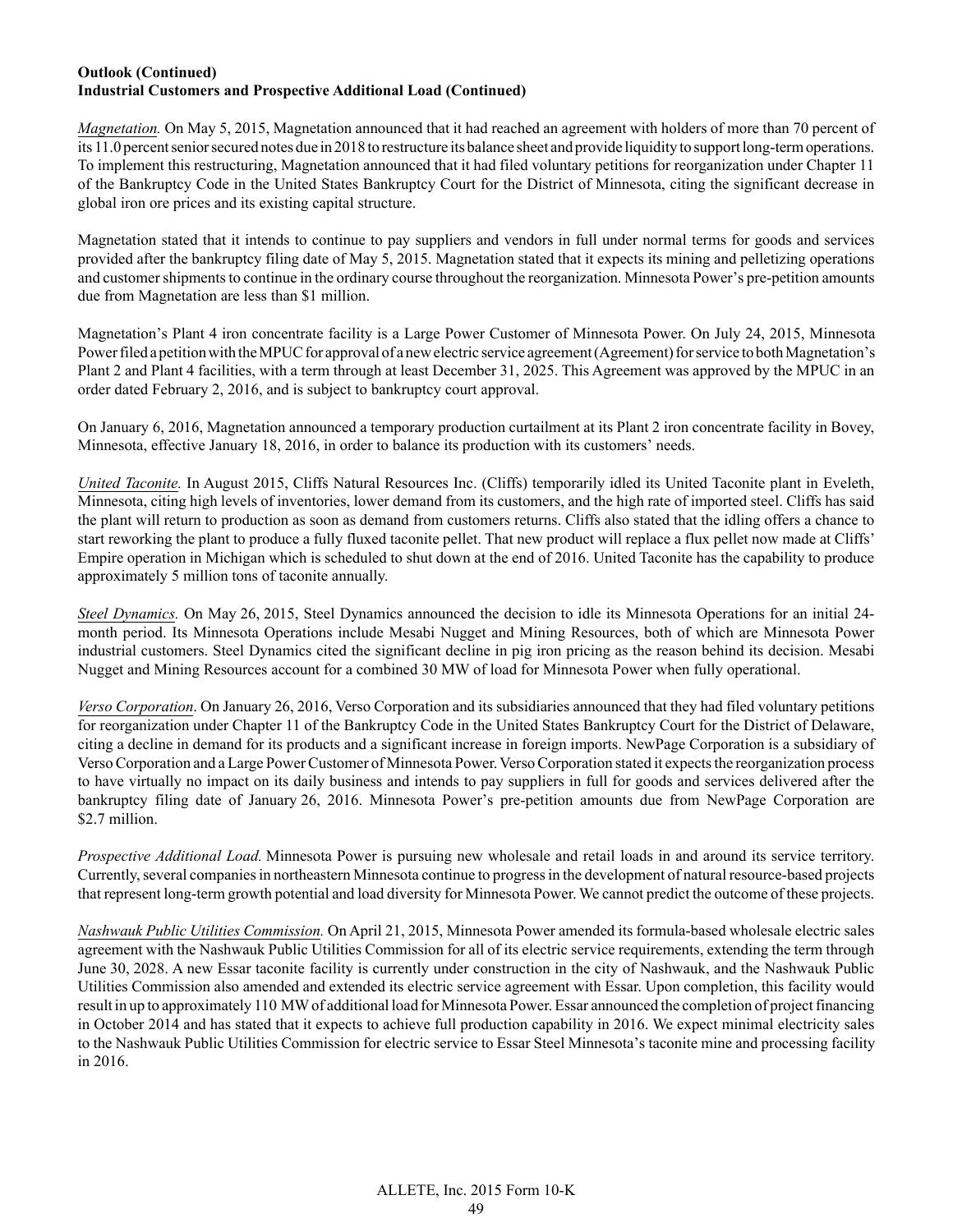## **Outlook (Continued) Industrial Customers and Prospective Additional Load (Continued)**

*PolyMet*. Minnesota Power has a long-term contract with PolyMet, which is planning to start a new copper-nickel and precious metal (non-ferrous) mining operation in northeastern Minnesota. On November 6, 2015, PolyMet announced the completion of the final EIS by state and federal agencies, which was subsequently published in the Federal Register and Minnesota Environmental Quality Board Monitor. The final EIS requires an adequacy decision by the Minnesota Department of Natural Resources and Records of Decision by the federal agencies, which are expected in 2016, before final action can be taken on the required permits to construct and operate the mining operation. Minnesota Power could supply between 45 MW and 50 MW of load under a tenyear power supply contract that would begin upon start-up of the mining operations.

*Enbridge.* Minnesota Power has a long-term contract with Enbridge that extends through December 31, 2020. Enbridge owns and operates a crude oil and liquids transportation system in North America including in our service territories. Enbridge recently completed an expansion at two pumping stations located in Minnesota Power's service territory in Deer River and Floodwood, Minnesota resulting in load growth of approximately 15 MW. Subject to the receipt of required permits, Enbridge plans to construct a pipeline connecting its Beaver Lodge Station, near Tioga, North Dakota, to an existing terminal in Superior, Wisconsin (Sandpiper). Enbridge is also planning a replacement of its Line 3 pipeline running from Canada, through Minnesota, and into its Superior terminal. Completion and full operation of the Sandpiper and Line 3 replacement projects, expected in 2019, would result in between 15 MW and 25 MW of additional load at SWL&P.

*EnergyForward.* In January 2013, Minnesota Power announced *EnergyForward*, a strategic plan for assuring reliability, protecting affordability and further improving environmental performance. The plan includes completed and planned investments in wind and hydroelectric power, the addition of natural gas as a generation fuel source, and the installation of emissions control technology. Significant elements of the *EnergyForward* plan include:

- Major wind investments in North Dakota. The Bison Wind Energy Center added 205 MW of capacity in the fourth quarter of 2014, bringing total capacity to 497 MW. (See *Renewable Energy.*)
- The installation of emissions control technology at Boswell Unit 4 completed in December 2015 to further reduce emissions of SO2, particulates and mercury. (See *Boswell Mercury Emission Reduction Plan.*)
- Planning for the proposed GNTL to deliver hydroelectric power from northern Manitoba by 2020. (See *Transmission.*)
- The conversion of Laskin from coal to cleaner-burning natural gas which was completed in June 2015.
- Retirement of Taconite Harbor Unit 3, one of three coal-fired units at Taconite Harbor, which was retired in May 2015.

On July 9, 2015, Minnesota Power announced the next steps in its *EnergyForward* plan, which will reduce carbon emissions, increase the use of renewable resources and add natural gas to meet customer electric service needs in a balanced, reliable and cost-effective way. Significant additional elements of the plan include:

- Economic idling of Taconite Harbor Units 1 and 2 in the fall of 2016 and the ceasing of coal-fired operations there in 2020.
- Adding between 200 MW and 300 MW of cleaner and flexible natural gas-fired generation to Minnesota Power's portfolio within the next decade.
- Building both large and small scale solar generation.
- Expanding the potential for additional energy efficiency savings.

*Integrated Resource Plan (IRP).* In a November 2013 order, the MPUC approved Minnesota Power's 2013 IRP which detailed elements of its *EnergyForward* strategic plan, announced in January 2013. On September 1, 2015, Minnesota Power filed its 2015 IRP with the MPUC which contains the next steps in its *EnergyForward* strategic plan, and includes an analysis of a variety of existing and future energy resource alternatives and a projection of customer cost impact by class.

*Renewable Energy.* In February 2007, Minnesota enacted a law requiring 25 percent of electric utilities' applicable retail and municipal energy sales in Minnesota to be from renewable energy sources by 2025. The law also requires Minnesota Power to meet interim milestones of 12 percent by 2012, 17 percent by 2016 and 20 percent by 2020. The law allows the MPUC to modify or delay meeting a milestone if implementation will cause significant ratepayer cost or technical reliability issues. If a utility is not in compliance with a milestone, the MPUC may order the utility to construct facilities, purchase renewable energy or purchase renewable energy credits. Minnesota Power's 2015 IRP, which was filed with the MPUC on September 1, 2015, includes an update on its plans and progress in meeting the Minnesota renewable energy milestones through 2025. (See *EnergyForward*.)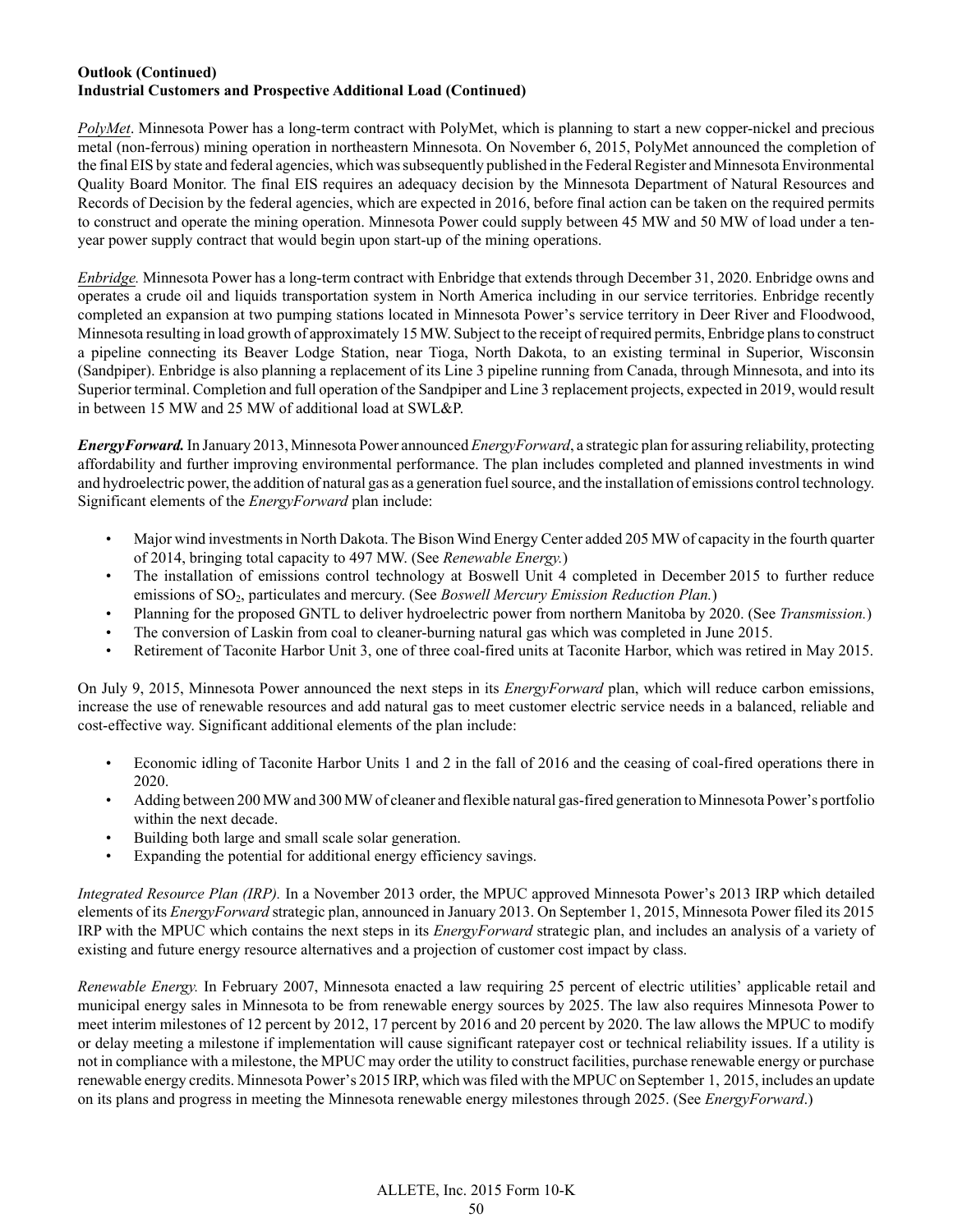## **Outlook (Continued) EnergyForward (Continued)**

Minnesota Power continues to execute its renewable energy strategy through key renewable projects that will ensure it meets the identified state mandate at the lowest cost for customers. Minnesota Power has exceeded the interim milestone requirements to date with approximately 27 percent of its applicable retail and municipal energy sales supplied by renewable energy sources in 2015. Minnesota Power expects 31 percent of its applicable retail and municipal energy sales will be supplied by renewable energy sources in 2016.

*Minnesota Solar Energy Standard.* In May 2013, legislation was enacted by the state of Minnesota requiring at least 1.5 percent of total retail electric sales, excluding sales to certain industrial customers, to be generated by solar energy by the end of 2020. At least 10 percent of the 1.5 percent mandate must be met by solar energy generated by or procured from solar photovoltaic devices with a nameplate capacity of 20 kilowatts or less. Minnesota Power has two solar projects under development. On August 21, 2015, Minnesota Power filed for MPUC approval of a 10 MW utility scale solar project at Camp Ripley, a Minnesota Army National Guard base and training facility near Little Falls, Minnesota. At a hearing on January 28, 2016, the MPUC approved the Camp Ripley solar project as eligible to meet the solar energy standard and for current cost recovery, subject to certain compliance requirements. On September 10, 2015, Minnesota Power filed for MPUC approval of a 1 MW community solar garden project in Saint Louis County, Minnesota. If the community solar garden project is also approved, Minnesota Power believes these projects will meet approximately one-third of the overall mandate and approximately one-fourth of the mandate related to solar photovoltaic devices with a nameplate capacity of 20 kilowatts or less. Costs associated with these projects are expected to be recovered from customers.

*Wind Energy.* Minnesota Power's wind energy facilities consist of the 497 MW Bison Wind Energy Center located in North Dakota, which was placed in service in various phases between 2010 and 2014, and the 25 MW Taconite Ridge Energy Center located in northeastern Minnesota. Minnesota Power also has two long-term wind PPAs with an affiliate of NextEra Energy, Inc. to purchase the output from Oliver Wind I (50 MW) and Oliver Wind II (48 MW) located in North Dakota.

Customer billing rates for the Bison Wind Energy Center were approved by the MPUC in an order dated May 22, 2015. In November 2014, Minnesota Power filed a renewable resources factor filing which includes updated costs associated with Bison. Upon approval of the filing, Minnesota Power will be authorized to include updated billing rates on customer bills.

Minnesota Power uses the 465-mile, 250 kV DC transmission line that runs from Center, North Dakota, to Duluth, Minnesota, to transport increasing amounts of wind energy from North Dakota while gradually phasing out coal-based electricity delivered to its system over this transmission line from Square Butte's lignite coal-fired generating unit. The DC transmission line capacity can be increased if renewable energy or transmission needs justify investments to upgrade the line.

*Manitoba Hydro.* Minnesota Power has five long-term PPAs with Manitoba Hydro. The first PPA expires in May 2020. Under this agreement, Minnesota Power is purchasing 50 MW of capacity and the energy associated with that capacity. Both the capacity price and the energy price are adjusted annually by the change in a governmental inflationary index. Under the second PPA, Minnesota Power is purchasing surplus energy through April 2022. This energy-only agreement primarily consists of surplus hydro energy on Manitoba Hydro's system that is delivered to Minnesota Power on a non-firm basis. The pricing is based on forward market prices. Under this agreement, Minnesota Power will purchase at least one million MWh of energy over the contract term.

In May 2011, Minnesota Power and Manitoba Hydro signed a third PPA. This PPA provides for Minnesota Power to purchase 250 MW of capacity and energy from Manitoba Hydro for 15 years beginning in 2020. The agreement is subject to construction of additional transmission capacity between Manitoba and the U.S., along with construction of new hydroelectric generating capacity in Manitoba. In September 2015, Manitoba Hydro submitted the final preferred route and EIS for the additional transmission capacity in Canada to the Manitoba Conservation and Water Stewardship for regulatory approval. Construction of Manitoba Hydro's hydroelectric generation facility commenced in 2014. The capacity price is adjusted annually until 2020 by the change in a governmental inflationary index. The energy price is based on a formula that includes an annual fixed price component adjusted for the change in a governmental inflationary index and a natural gas index, as well as market prices.

In July 2014, Minnesota Power and Manitoba Hydro signed a fourth PPA that provides for Minnesota Power to purchase up to 133 MW of energy from Manitoba Hydro for 20 years beginning in 2020. The pricing under this PPA is based on forward market prices. The PPA was approved by the MPUC in an order dated January 30, 2015, and is subject to the construction of the GNTL. (See *Great Northern Transmission Line.*)

In October 2015, Minnesota Power and Manitoba Hydro signed a fifth PPA that provides for Minnesota Power to purchase 50 MW of capacity at fixed prices. The PPA begins in June 2017 and expires in May 2020.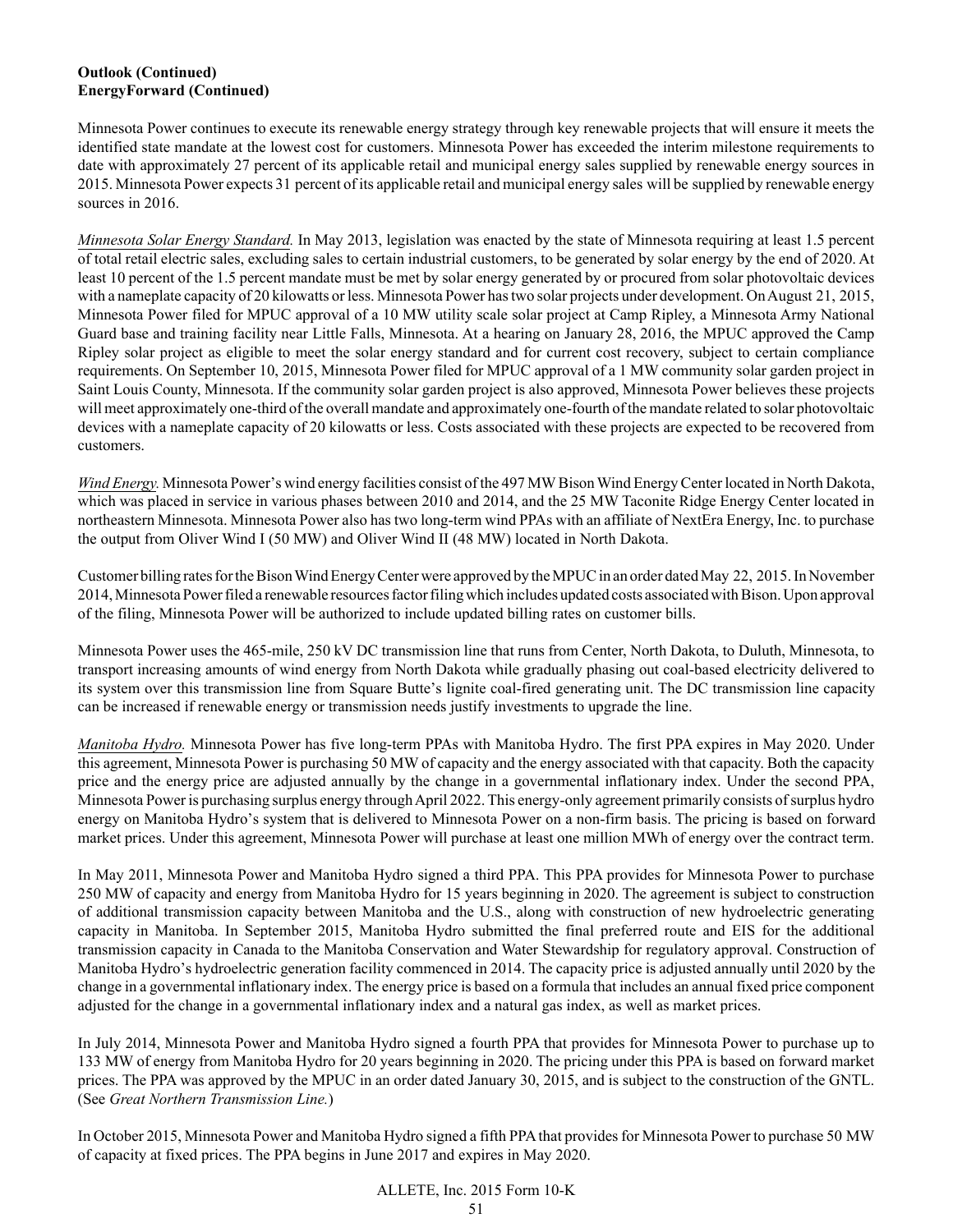# **Outlook (Continued) EnergyForward (Continued)**

*Hydro Operations.* On February 13, 2015, Minnesota Power supplemented its November 2014 renewable resources factor filing to include costs associated with the restoration and repair of Thomson. In an order dated March 5, 2015, the MPUC approved Minnesota Power's petition seeking cost recovery of investments and expenditures related to the restoration and repair of Thomson through a renewable resources rider. Thomson returned to full production in the fourth quarter of 2015.

*Boswell Mercury Emissions Reduction Plan.* In August 2012, Minnesota Power filed its mercury emissions reduction plan for Boswell Unit 4 with the MPUC and the MPCA in order to comply with the Minnesota Mercury Emissions Reduction Act and the Federal MATS rule. Construction on the project to implement the Boswell Unit 4 mercury emissions reduction plan was completed with project costs totaling approximately \$220 million through December 31, 2015. In a November 2013 order, the MPUC approved the Boswell Unit 4 mercury emissions reduction plan and cost recovery, establishing an environmental improvement rider. Customer billing rates for the environmental improvement rider were approved by the MPUC in an order dated August 24, 2015. On September 30, 2015, Minnesota Power filed an updated environmental improvement factor filing which included updated costs associated with Boswell Unit 4. Upon approval of the filing, Minnesota Power will be authorized to include updated billing rates on customer bills.

*Transmission***.** We continue to make investments in transmission opportunities that strengthen or enhance the transmission grid or take advantage of our geographical location between sources of renewable energy and end users. These include the GNTL and the CapX2020 initiative, as well as investments to enhance our own transmission facilities, investments in other transmission assets (individually or in combination with others), and our investment in ATC. See also Item 1. Business – Regulated Operations.

## **Energy Infrastructure and Related Services.**

## **ALLETE Clean Energy.**

ALLETE Clean Energy was established in 2011, and focuses on developing, acquiring and operating clean and renewable energy projects. ALLETE Clean Energy currently owns and operates, in four states, approximately 535 MW of nameplate capacity wind energy generation that are under long-term power sales agreements. In addition, ALLETE Clean Energy constructed a 107 MW wind energy facility for sale to Montana-Dakota Utilities; construction and sale were completed in 2015.

ALLETE Clean Energy believes the market for renewable energy in North America is robust, driven by several factors including environmental regulation, tax incentives, societal expectations and continual technology advances. The recent Clean Power Plan is an example of an environmental regulation that we believe will drive renewable energy development.

ALLETE Clean Energy's strategy includes the safe, reliable, optimal and profitable operation of its existing facilities. This includes a strong safety culture, the continuous pursuit of operational efficiencies at existing facilities, and cost controls. While ALLETE Clean Energy generally acquires facilities in liquid power markets, ALLETE Clean Energy's strategy also includes the exploration of power sales agreement extensions upon expiration of existing contracts.

ALLETE Clean Energy will pursue steady growth through acquisitions or project development for others. ALLETE Clean Energy is targeting acquisitions of existing facilities with a purchase price in the \$50 million to \$100 million range, and which have longterm power sales agreements in place for the facility's output. At this time, ALLETE Clean Energy expects acquisitions will be primarily wind or solar facilities in North America.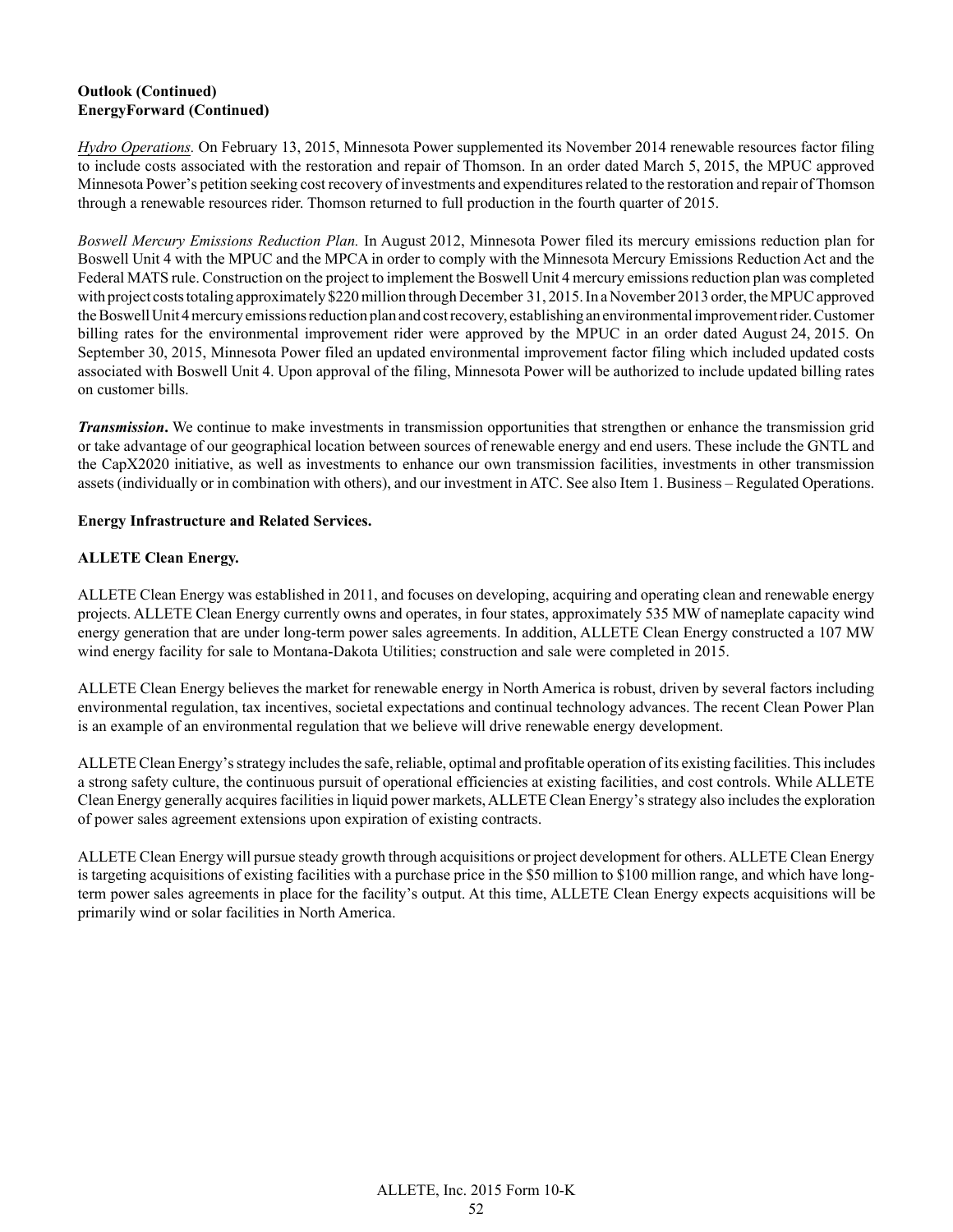## **Outlook (Continued) ALLETE Clean Energy (Continued)**

ALLETE Clean Energy will manage risk by having a diverse portfolio of assets, which will include power sales contract expiration and geographic diversity. The current mix of power sales agreement expiration and geographic location is as follows:

| <b>Wind Energy Facility</b> | Location     | <b>Capacity MW</b> | <b>PPA MW</b> | <b>PPA Expiration</b> |
|-----------------------------|--------------|--------------------|---------------|-----------------------|
| Armenia Mountain            | Pennsylvania | 100.5              | $100\%$       | 2024                  |
| Chanarambie/Viking          | Minnesota    | 97.5               |               |                       |
| PPA <sub>1</sub>            |              |                    | 12%           | 2018                  |
| PPA <sub>2</sub>            |              |                    | 88%           | 2023                  |
| Condon                      | Oregon       | 50                 | 100%          | 2022                  |
| Lake Benton                 | Minnesota    | 104                | 100%          | 2028                  |
| Storm Lake I                | lowa         | 108                | $100\%$       | 2019                  |
| Storm Lake II               | Iowa         | 77                 |               |                       |
| PPA <sub>1</sub>            |              |                    | 90%           | 2019                  |
| PPA <sub>2</sub>            |              |                    | 10%           | 2032                  |

## **U.S. Water Services.**

On February 10, 2015, ALLETE acquired U.S. Water Services. Headquartered in St. Michael, Minnesota, U.S. Water Services provides integrated water management for industry by combining chemical, equipment, engineering and service for customized solutions to reduce water and energy usage and improve efficiency. U.S. Water Services is located in 49 states and Canada and has an established base of approximately 4,000 customers. U.S. Water Services differentiates itself from the competition by developing synergies between established solutions in engineering, equipment, and chemical water treatment and helping customers achieve efficient and sustainable use of their water and energy systems. U.S. Water Services is a leading provider to the biofuels industry, and also serves the food and beverage, industrial, power generation, and midstream oil and gas industries. U.S. Water Services principally relies upon recurring revenues from a diverse mix of industrial customers.

Our strategy is to grow U.S. Water Services' North American presence by adding customers, products, and new geographies. We believe water scarcity and a growing emphasis on conservation will continue to drive significant growth in the industrial, commercial, and governmental sectors leading to organic revenue growth for U.S. Water Services. U.S. Water Services also expects to pursue periodic strategic tuck-in acquisitions with a purchase price in the \$10 million to \$50 million range. Priority will be given to acquisitions which expand its geographic reach, add new technology, or deepen its capabilities to serve its expanding customer base.

# **Corporate and Other.**

Corporate and Other is comprised of BNI Energy, our coal mining operations in North Dakota, ALLETE Properties, our Florida real estate investment, other business development and corporate expenditures, unallocated interest expense, a small amount of non-rate base generation, approximately 5,000 acres of land in Minnesota, and earnings on cash and investments.

*BNI Energy.* In 2015, BNI Energy sold 4.3 million tons of coal (4.0 million tons in 2014) and anticipates 2016 sales will be similar to 2015. BNI Energy operates under cost-plus fixed fee agreements extending through December 31, 2037.

*ALLETE Properties.* ALLETE Properties represents our legacy Florida real estate investment. Market conditions can impact land sales and could result in our inability to cover our cost basis, operating expenses or fixed carrying costs such as community development district assessments and property taxes.

In recent years, market conditions for real estate in Florida have required us to review our land inventories for impairment. In response to market conditions and recent transaction activity, during the fourth quarter of 2015 the Company reevaluated its strategy related to the real estate assets of ALLETE Properties. The revised strategy incorporates the possibility of a bulk sale of its entire portfolio which, if consummated, is likely to result in sales proceeds below the book value of the real estate assets. ALLETE also continues to pursue sales of individual parcels over time. Proceeds from such a sale would be strategically deployed to support growth in our energy infrastructure and related services businesses. ALLETE will continue to maintain key entitlements and infrastructure without making additional investments or acquisitions.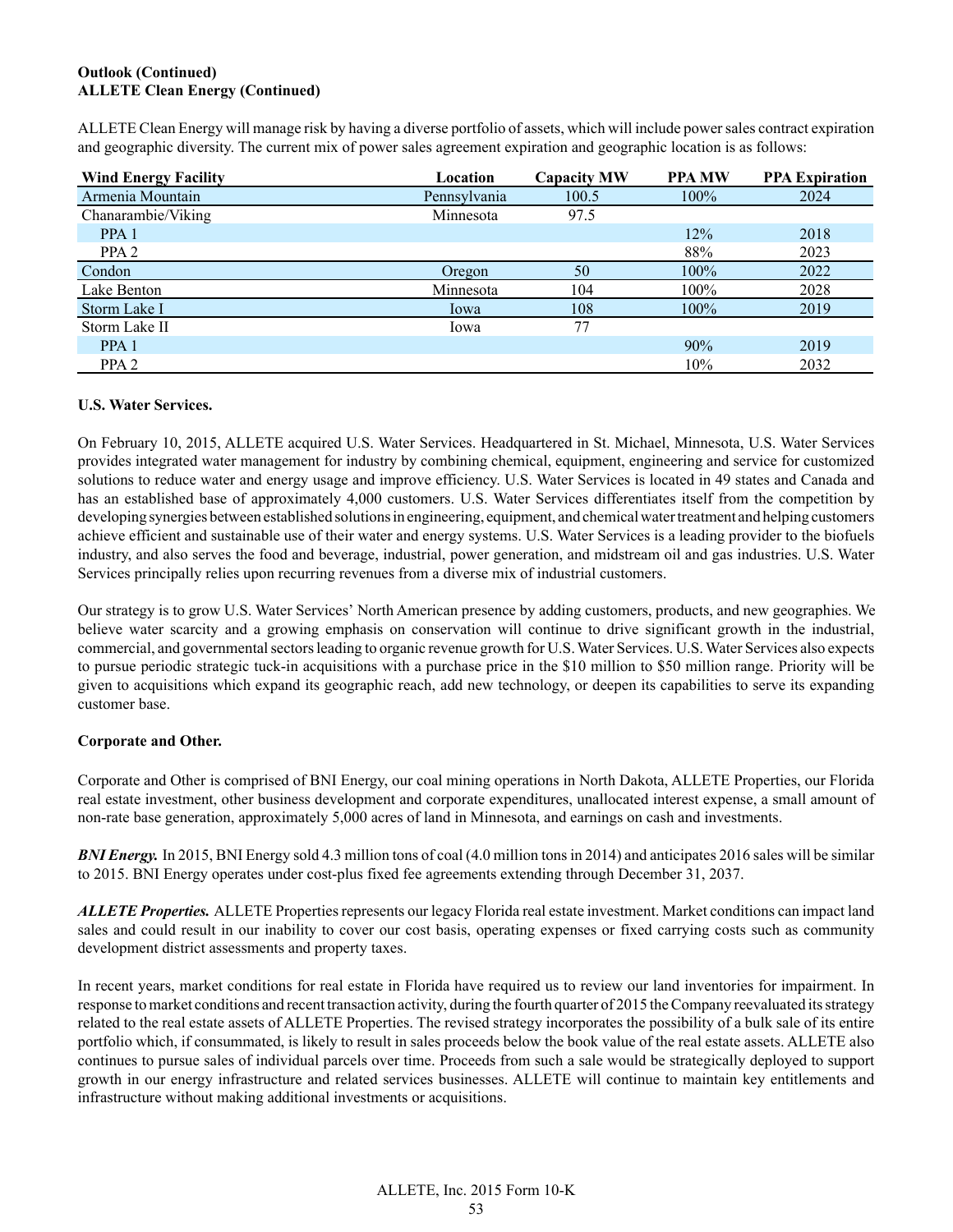## **Outlook (Continued) Corporate and Other (Continued)**

In connection with implementing the revised strategy in 2015, management evaluated its impairment analysis for its real estate assets using updated assumptions to determine estimated future net cash flows on an undiscounted basis. Future net cash flows were adjusted to consider the possibility of a bulk sale of its entire portfolio, in addition to sales over time under the existing divestiture plan. Estimated fair values were based upon current market data and pricing for individual parcels. Our impairment analysis incorporates a probability-weighted approach considering the alternative courses of sales noted above.

Based on the results of undiscounted cash flow analysis, the undiscounted future net cash flows were not adequate to recover the carrying value of the real estate assets totaling \$83.3 million. Estimated fair value was derived from current market interest in the property for a bulk sale of its entire portfolio, and discounted cash flow analysis of estimated selling price for sales over time. As a result, a non-cash impairment charge of \$36.3 million was recorded in 2015 to reduce the carrying value of the real estate to its estimated fair value at December 31, 2015.

If our real estate assets are sold differently than anticipated, the actual results could be materially different from our undiscounted future net cash flow analysis.

In 2014 and 2013, impairment analyses of estimated undiscounted future net cash flows were conducted based on the strategy existing at that time, and indicated that the cash flows were adequate to recover the carrying value of ALLETE Properties real estate assets. As a result, no impairment was recorded for the years ended December 31, 2014 and 2013.

ALLETE Properties' major projects are Town Center, Palm Coast Park and Ormond Crossings. Separately, the Lake Swamp wetland mitigation bank was permitted on land that was previously part of Ormond Crossings.

| <b>Summary of Projects</b>         |             | <b>Residential</b> | Non-residential |
|------------------------------------|-------------|--------------------|-----------------|
| As of December 31, 2015            | Acres $(a)$ | Units $(b)$        | Sq. Ft. $(b)$   |
| Projects                           |             |                    |                 |
| <b>Town Center</b>                 | 958         | 2,359              | 2,236,700       |
| Palm Coast Park                    | 3,582       | 3,554              | 3,096,800       |
| <b>Ormond Crossings</b>            | 2,883       | 2,950              | 3,215,000       |
| <b>Total Projects</b>              | 7.423       | 8,863              | 8,548,500       |
| Other                              |             |                    |                 |
| Lake Swamp Wetland Mitigation Bank | 3,050       | (c)                | (c)             |
| <b>Total of Projects</b>           | 10.473      | 8.863              | 8,548,500       |

*(a) Acreage amounts are approximate and shown on a gross basis, including wetlands.*

*(b) Units and square footage are estimated. Density at build out may differ from these estimates.*

*(c) The Lake Swamp wetland mitigation bank is a permitted, regionally significant wetlands mitigation bank. Wetland mitigation credits will be used at Ormond Crossings and are available-for-sale to developers of other projects that are located in the bank's service area.*

In addition to the three development projects and the mitigation bank, ALLETE Properties has approximately 1,400 acres of other land available-for-sale.

**Income Taxes.** ALLETE's aggregate federal and multi-state statutory tax rate is approximately 41 percent for 2015. On an ongoing basis, ALLETE has tax credits and other tax adjustments that reduce the statutory rate to the effective tax rate. These tax credits and adjustments historically have included items such as investment tax credits, production tax credits, AFUDC-Equity, depletion, as well as other items. The annual effective rate can also be impacted by such items as changes in income before non-controlling interest and income taxes, state and federal tax law changes that become effective during the year, business combinations and configuration changes, tax planning initiatives and resolution of prior years' tax matters. Primarily due to federal production tax credits as a result of wind energy generation, we expect our effective tax rate to be approximately 20 percent for 2016. We also expect that our effective tax rate will be lower than the statutory rate over the next nine years due to production tax credits attributable to our wind energy generation.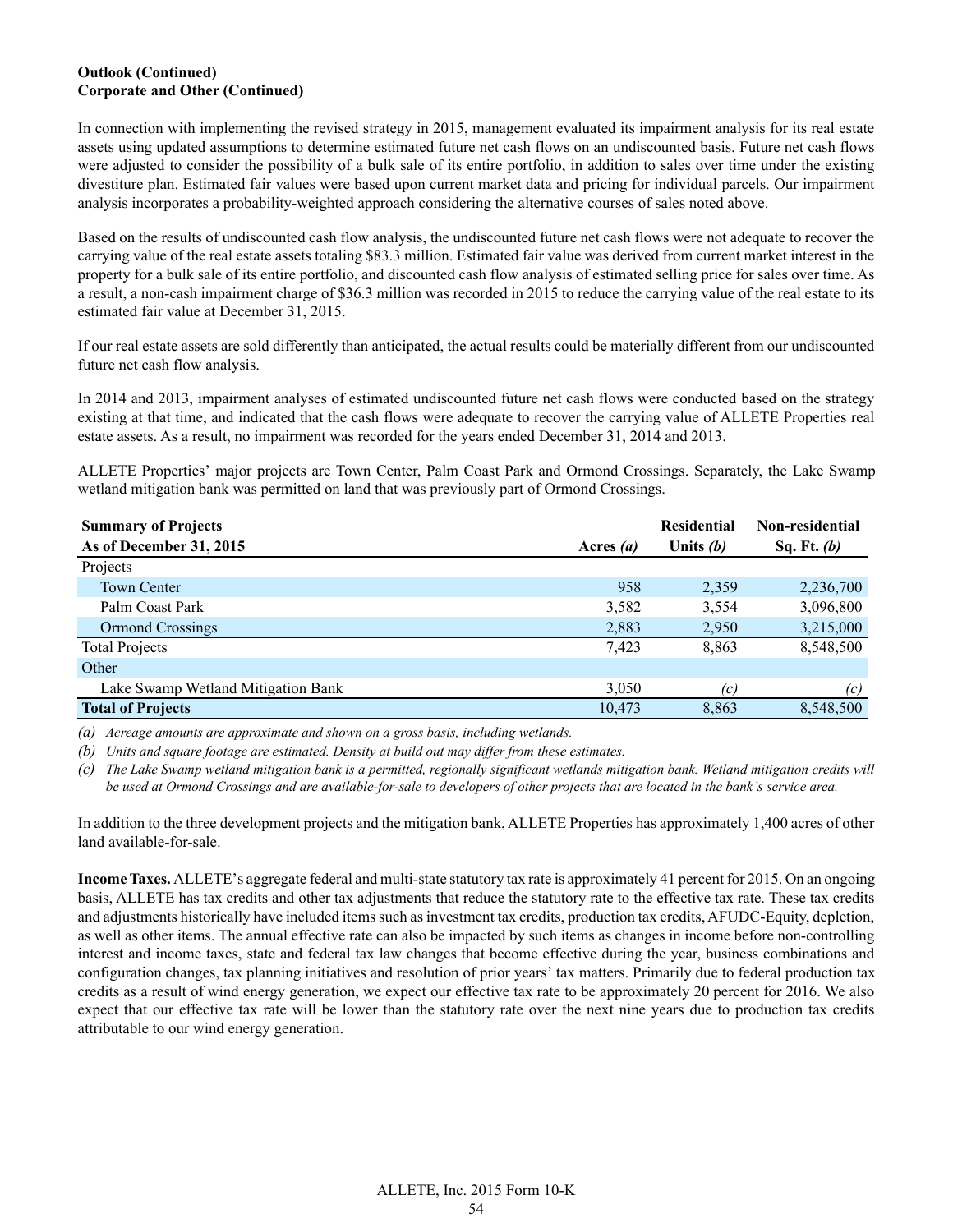## **Liquidity and Capital Resources**

**Liquidity Position.** ALLETE is well-positioned to meet the Company's liquidity needs. As of December 31, 2015, we had cash and cash equivalents of \$97.0 million, \$394.4 million in available consolidated lines of credit and a debt-to-capital ratio of 47 percent.

**Capital Structure.** ALLETE's capital structure for each of the last three years is as follows:

| As of December 31                             | 2015      | $\frac{0}{0}$ | 2014      | $\frac{6}{9}$ | 2013      | $\frac{0}{0}$ |
|-----------------------------------------------|-----------|---------------|-----------|---------------|-----------|---------------|
| <b>Millions</b>                               |           |               |           |               |           |               |
| <b>ALLETE Equity</b>                          | \$1,820.2 | 53            | \$1,609.4 | 54            | \$1,342.9 | 55            |
| Non-Controlling Interest                      | 2.2       |               | 1.8       |               |           |               |
| Long-Term Debt (Including Current Maturities) | 1,605.0   | 47            | 1,373.5   | 46            | 1,110.2   | 45            |
| Notes Payable                                 | 1.6       |               | 3.7       |               |           |               |
|                                               | \$3,429.0 | 100           | \$2,988.4 | 100           | \$2,453.1 | 100           |

**Cash Flows.** Selected information from ALLETE's Consolidated Statement of Cash Flows is as follows:

| <b>Year Ended December 31</b>                    | 2015    | 2014    | 2013    |
|--------------------------------------------------|---------|---------|---------|
| <b>Millions</b>                                  |         |         |         |
| Cash and Cash Equivalents at Beginning of Period | \$145.8 | \$97.3  | \$80.8  |
| Cash Flows from (used for)                       |         |         |         |
| <b>Operating Activities</b>                      | 340.1   | 269.8   | 239.4   |
| <b>Investing Activities</b>                      | (618.8) | (625.7) | (336.6) |
| <b>Financing Activities</b>                      | 229.9   | 404.4   | 113.7   |
| Change in Cash and Cash Equivalents              | (48.8)  | 48.5    | 16.5    |
| Cash and Cash Equivalents at End of Period       | \$97.0  | \$145.8 | \$97.3  |

**Operating Activities.** Cash from operating activities was higher in 2015 primarily due to higher net income and non-cash items (primarily depreciation expense and impairment of real estate), and increased recoveries through our cost recovery riders, partially offset by timing of accounts payable payments.

Cash from operating activities in 2014 was higher than 2013 primarily due to higher net income, cash contributions of \$10.8 million in 2013 to other postretirement benefit plans, and timing of accounts payable payments, which were partially offset by increased fuel inventory purchases in 2014.

**Investing Activities.** Cash used for investing activities in 2015 was lower than 2014 primarily due to lower capital expenditures in 2015, partially offset by increased acquisitions of subsidiaries. (See Note 7. Acquisitions.)

Cash used for investing activities in 2014 was higher than 2013 primarily due to higher capital expenditures and ALLETE Clean Energy acquisitions in 2014, partially offset by a transfer of cash included in Other Investments to Cash and Cash Equivalents in 2014.

**Financing Activities.** Cash from financing activities in 2015 was lower than 2014 primarily due to lower proceeds from the net issuance of long-term debt and common stock in 2015, increased dividends on common stock in 2015 and construction deposits received in 2014 for the development of the wind energy facility which was completed and sold to Montana-Dakota Utilities in 2015.

Cash from financing activities in 2014 was higher than 2013 primarily due to proceeds from the issuance of long-term debt and the issuance of common stock in 2014, partially offset by increased payments on long-term debt and dividends on common stock in 2014.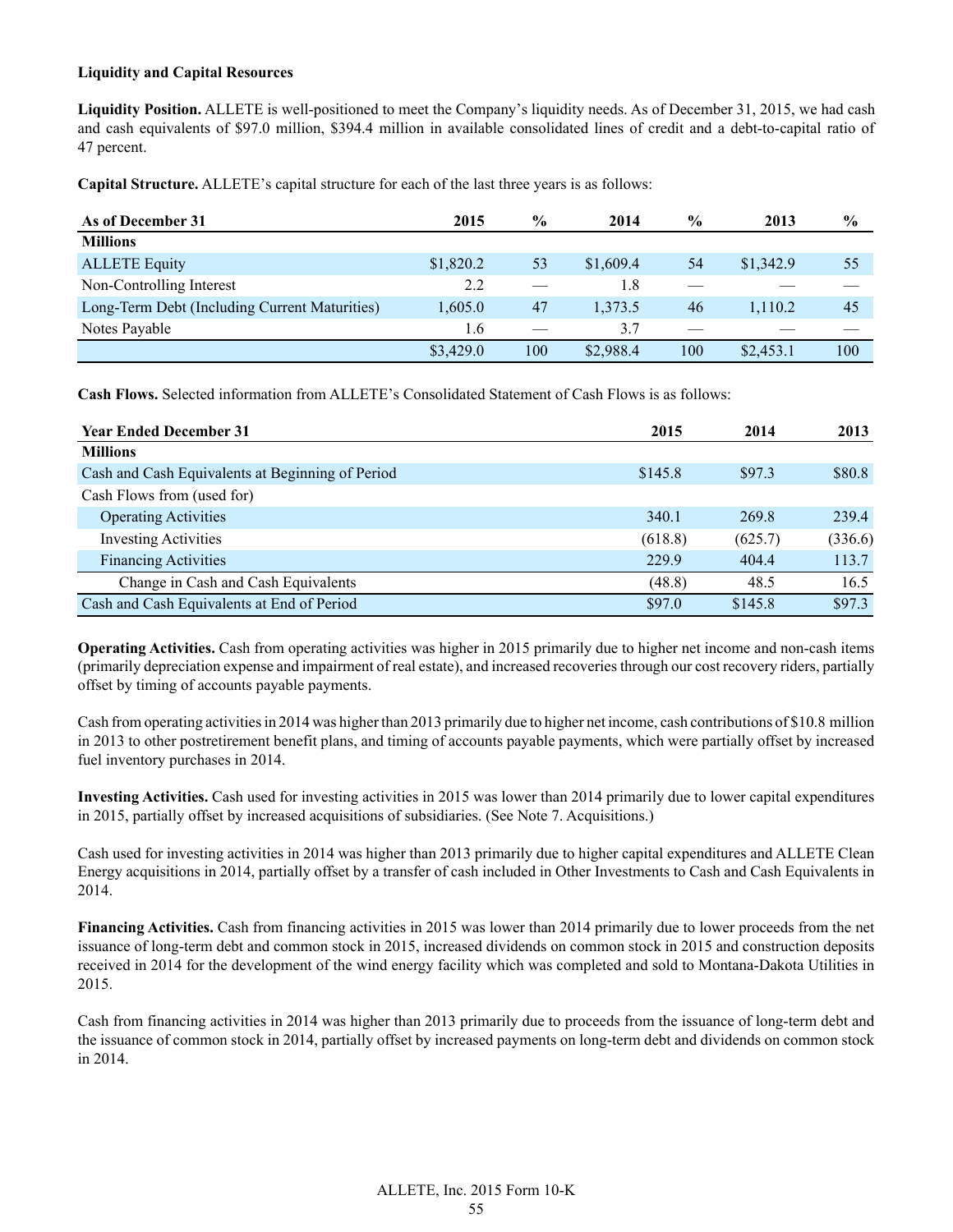**Working Capital**. Additional working capital, if and when needed, generally is provided by consolidated bank lines of credit or the sale of securities or commercial paper. As of December 31, 2015, we had consolidated bank lines of credit aggregating \$408.4 million (\$408.4 million as of December 31, 2014), the majority of which expire in November 2018. We had \$12.4 million outstanding in standby letters of credit and \$1.6 million outstanding in draws under our lines of credit as of December 31, 2015 (\$47.5 million in standby letters of credit and \$3.7 million outstanding in draws as of December 31, 2014). In addition, as of December 31, 2015, we had 1.8 million original issue shares of our common stock available for issuance through Invest Direct, our direct stock purchase and dividend reinvestment plan, and 4.0 million original issue shares of common stock available for issuance through a distribution agreement with Lampert Capital Markets, Inc. (See *Securities.*) The amount and timing of future sales of our securities will depend upon market conditions and our specific needs.

**Securities**. We entered into a distribution agreement with Lampert Capital Markets, Inc., in 2008, as amended most recently in February 2015, with respect to the issuance and sale of up to an aggregate of 13.6 million shares of our common stock, without par value, of which 4.0 million shares remain available for issuance. For the year ended December 31, 2015, 1.3 million shares of common stock were issued under this agreement, resulting in net proceeds of \$69.9 million (1.9 million shares for net proceeds of \$90.0 million for the year ended December 31, 2014; 1.3 million shares for net proceeds of \$63.4 million for the year ended December 31, 2013). The shares sold January 1, 2013 through August 1, 2013, were offered and sold pursuant to Registration Statement No. 333-170289. On August 2, 2013, we filed Registration Statement No. 333-190335, pursuant to which the remaining shares will continue to be offered for sale, from time to time.

During the year ended December 31, 2015, we issued a total of 0.4 million shares of common stock through Invest Direct, the Employee Stock Purchase Plan, and the Retirement Savings and Stock Ownership Plan, resulting in net proceeds of \$25.9 million (0.5 million shares were issued during the year ended December 31, 2014, resulting in net proceeds of \$25.4 million; 0.7 million shares were issued during the year ended December 31, 2013, resulting in net proceeds of \$34.8 million). These shares of common stock were registered under Registration Statement Nos. 333-188315, 333-183051 and 333-162890.

In February 2014, ALLETE entered into a confirmation of forward sale agreement (Agreement) with a forward counterparty in connection with a public offering of 2.8 million shares of ALLETE common stock. Pursuant to the Agreement, the forward counterparty (or its affiliate) borrowed 2.8 million shares of ALLETE common stock from third parties and sold them to the underwriters. The forward sale price was \$48.01 per share, subject to adjustment as provided in the Agreement. In September 2014, ALLETE physically settled a portion of its obligations under the Agreement by delivering approximately 1.4 million shares of common stock in exchange for cash proceeds of \$65.0 million, and on February 4, 2015, ALLETE physically settled the remaining portion of its obligation under the Agreement by delivering approximately 1.4 million shares of common stock in exchange for cash proceeds of \$65.4 million.

In connection with the public offering of the 2.8 million shares, ALLETE granted the underwriters an option to purchase up to an additional 0.4 million shares of ALLETE common stock (the option shares). The underwriters exercised the option in full and in March 2014, the Company issued and sold the option shares to the underwriters at a price to ALLETE equal to the initial forward sale price for proceeds of \$20.2 million.

On November 5, 2015, Armenia Mountain Wind, LLC (Armenia Mountain) issued and sold \$84.5 million of its 3.26 percent Senior Secured Notes due December 31, 2024, to certain institutional accredited investors in the private placement market. Armenia Mountain used a portion of the proceeds to refinance the debt assumed when Armenia Mountain was acquired, and plans to use the remaining proceeds for general corporate purposes. (See Note 7. Acquisitions and Note 11. Short-Term and Long-Term Debt.)

On August 25, 2015, the Company entered into a \$125 million Term Loan Agreement with JPMorgan Chase Bank, N.A., as a lender and administrative agent, and Bank of America, N.A., as a lender (Term Loan). Proceeds from the Term Loan will be used for general corporate purposes, including the refinancing of the \$75 million Term Loan Agreement due August 25, 2015. (See Note 11. Short-Term and Long-Term Debt.)

On September 24, 2015, we issued \$100 million of ALLETE first mortgage bonds (Bonds) in the private placement market in two series. The Company intends to use the proceeds from the sale of the Bonds to fund utility capital expenditures and/or for general corporate purposes. (See Note 11. Short-Term and Long-Term Debt.)

**Financial Covenants**. See Note 11. Short-Term and Long-Term Debt for information regarding our financial covenants.

**Off-Balance Sheet Arrangements**. Off-balance sheet arrangements are discussed in Note 12. Commitments, Guarantees and Contingencies.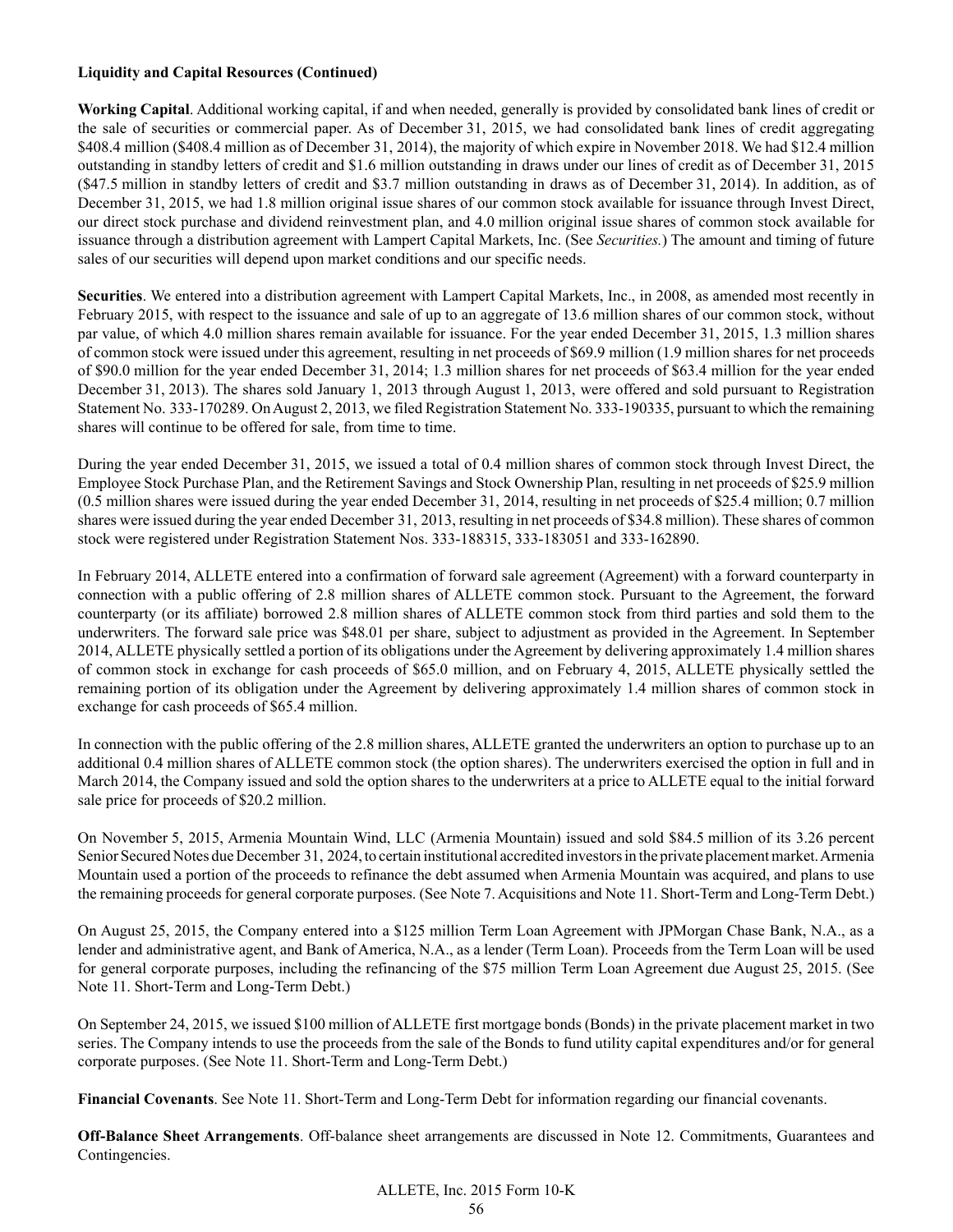**Contractual Obligations and Commercial Commitments**. ALLETE has contractual obligations and other commitments that will need to be funded in the future, in addition to its capital expenditure programs. Following is a summarized table of contractual obligations and other commercial commitments as of December 31, 2015.

|                                        | <b>Payments Due by Period</b> |           |              |              |                |
|----------------------------------------|-------------------------------|-----------|--------------|--------------|----------------|
| Contractual Obligations $(a)$          |                               | Less than | $1$ to $3$   | 4 to 5       | After          |
| As of December 31, 2015                | <b>Total</b>                  | 1 Year    | <b>Years</b> | <b>Years</b> | <b>5 Years</b> |
| <b>Millions</b>                        |                               |           |              |              |                |
| Long-Term Debt                         | \$2,447.2                     | \$100.8   | \$377.9      | \$266.0      | \$1,702.5      |
| Pension $(b)$                          | 421.1                         | 39.8      | 81.6         | 83.5         | 216.2          |
| Other Postretirement Benefit Plans (b) | 92.1                          | 8.3       | 17.4         | 18.4         | 48.0           |
| <b>Operating Lease Obligations</b>     | 77.7                          | 14.0      | 23.7         | 16.8         | 23.2           |
| PPA Obligations (c)                    | 466.7                         | 60.4      | 175.8        | 136.0        | 94.5           |
| Other Purchase Obligations             | 114.7                         | 57.0      | 55.9         | 1.8          |                |
| <b>Total Contractual Obligations</b>   | \$3,619.5                     | \$280.3   | \$732.3      | \$522.5      | \$2,084.4      |

*(a) Excludes \$2.4 million of non-current unrecognized tax benefits due to uncertainty regarding the timing of future cash payments related to uncertain tax positions.* 

*(b) Represents the estimated future benefit payments for our defined benefit pension and other postretirement plans through 2025.*

*(c) Excludes the agreement with Manitoba Hydro expiring in 2022, as this contract is for surplus energy only, and the agreements with Manitoba Hydro commencing in 2020, as our obligations under these contracts are subject to the construction of a hydro generation facility by Manitoba Hydro and additional transmission capacity. Also excludes Oliver Wind I and Oliver Wind II, as Minnesota Power only pays for energy as it is delivered. (See Item 1. Business – Regulated Operations – Power Supply.)*

*Long-Term Debt.* Our long-term debt obligations, including long-term debt due within one year, represent the principal amount of bonds, notes and loans which are recorded on our Consolidated Balance Sheet, plus interest. The table above assumes that the interest rates in effect at December 31, 2015, remain constant through the remaining term. (See Note 11. Short-Term and Long-Term Debt.)

*Pension and Other Postretirement Benefit Plans.* Our pension and other postretirement benefit plan obligations represent our current estimate of future benefit payments through 2025. Pension contributions will be dependent on several factors including realized asset performance, future discount rate and other actuarial assumptions, Internal Revenue Service and other regulatory requirements, and contributions required to avoid benefit restrictions for the pension plans. Funding for the other postretirement benefit plans is impacted by realized asset performance, future discount rate and other actuarial assumptions, and utility regulatory requirements. These amounts are estimates and will change based on actual market performance, changes in interest rates and any changes in governmental regulations. (See Note 17. Pension and Other Postretirement Benefit Plans.)

*PPA Obligations.* PPA obligations represent our Square Butte, Manitoba Hydro, Minnkota Power, Great River Energy, TransAlta and other purchase power contracts. (See Note 12. Commitments, Guarantees and Contingencies.)

*Other Purchase Obligations.* Other purchase obligations represents our minimum purchase commitments under coal and rail contracts, and purchase obligations for certain capital expenditure projects. (See Note 12. Commitments, Guarantees and Contingencies.)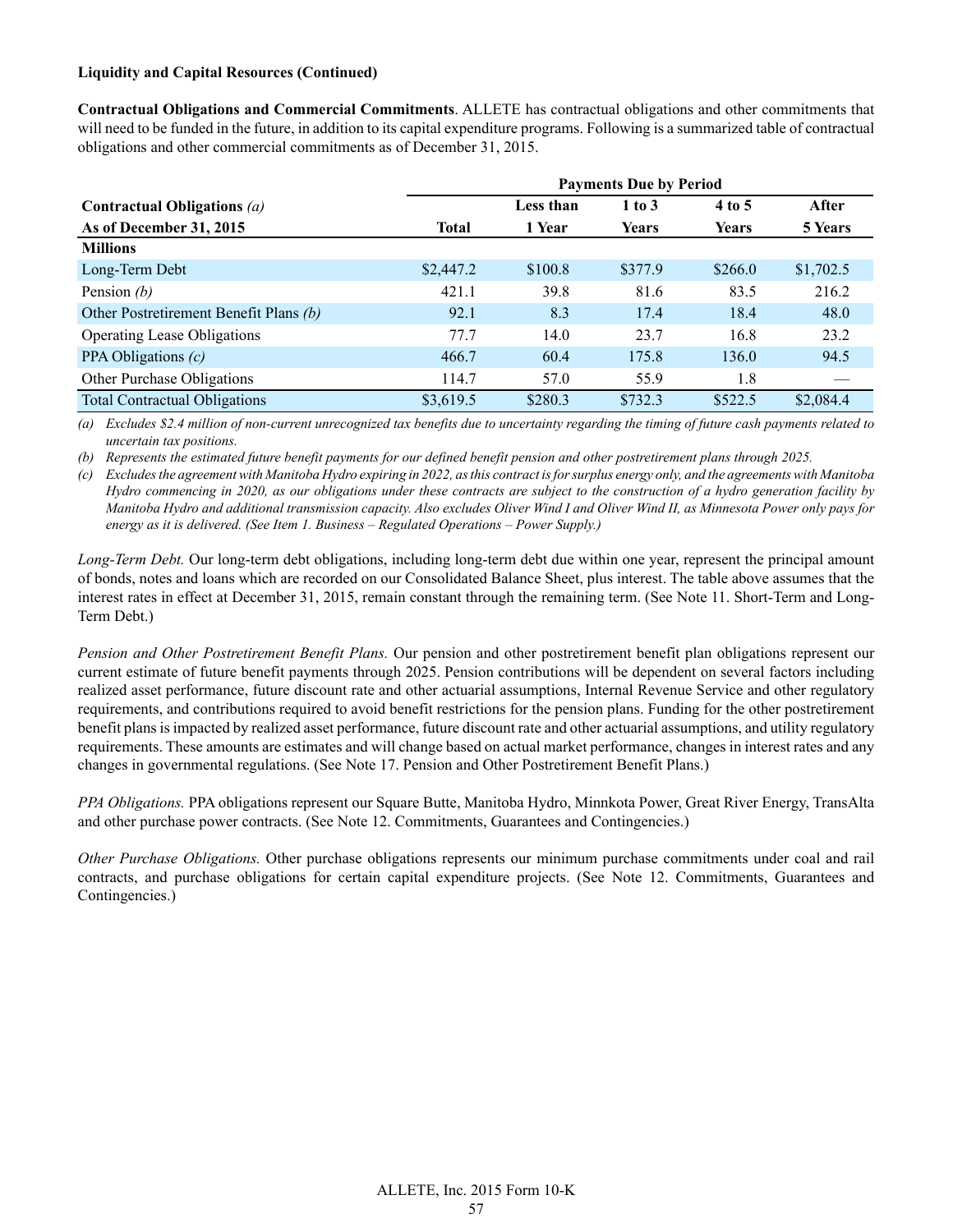**Credit Ratings**. Access to reasonably priced capital markets is dependent in part on credit and ratings. Our securities have been rated by Standard & Poor's and by Moody's. Rating agencies use both quantitative and qualitative measures in determining a company's credit rating. These measures include business risk, liquidity risk, competitive position, capital mix, financial condition, predictability of cash flows, management strength and future direction. Some of the quantitative measures can be analyzed through a few key financial ratios, while the qualitative ones are more subjective. Our current credit ratings are listed in the table below:

| <b>Credit Ratings</b>       | <b>Standard &amp; Poor's</b> | Moody's |
|-----------------------------|------------------------------|---------|
| <b>Issuer Credit Rating</b> | $BBB+$                       | A3      |
| <b>Commercial Paper</b>     | $A-2$                        | $P-2$   |
| <b>First Mortgage Bonds</b> |                              | Al      |

The disclosure of these credit ratings is not a recommendation to buy, sell or hold our securities. Ratings are subject to revision or withdrawal at any time by the assigning rating organization. Each rating should be evaluated independently of any other rating.

**Common Stock Dividends**. ALLETE is committed to providing a competitive dividend to its shareholders while at the same time funding its growth. The Company's long-term objective is to maintain a dividend payout ratio similar to our peers and provide for future dividend increases. Our targeted payout range is between 60 percent to 65 percent. In 2015, we paid out 69 percent (68 percent in 2014; 72 percent in 2013) of our per share earnings in dividends. On January 21, 2016, our Board of Directors declared a dividend of \$0.52 per share, which is payable on March 1, 2016, to shareholders of record at the close of business on February 16, 2016.

## **Capital Requirements**

ALLETE's projected capital expenditures for the years 2016 through 2020 are presented in the following table. Actual capital expenditures may vary from the estimates due to changes in forecasted plant maintenance, regulatory decisions or approvals, future environmental requirements, base load growth, capital market conditions or executions of new business strategies.

| <b>Capital Expenditures</b>            | 2016  | 2017  | 2018  | 2019  | 2020  | <b>Total</b> |
|----------------------------------------|-------|-------|-------|-------|-------|--------------|
| <b>Millions</b>                        |       |       |       |       |       |              |
| <b>Regulated Utility Operations</b>    |       |       |       |       |       |              |
| Base and Other                         | \$120 | \$140 | \$175 | \$105 | \$100 | \$640        |
| Cost Recovery $(a)$                    |       |       |       |       |       |              |
| Environmental                          | 20    |       |       |       |       | 20           |
| Renewable                              |       | 5     |       |       |       | 5            |
| Transmission $(b)$                     | 25    | 95    | 80    | 85    | 50    | 335          |
| <b>Total Cost Recovery</b>             | 45    | 100   | 80    | 85    | 50    | 360          |
| Regulated Utility Capital Expenditures | 165   | 240   | 255   | 190   | 150   | 1,000        |
| Other                                  | 30    | 40    | 35    | 35    | 30    | 170          |
| <b>Total Capital Expenditures</b>      | \$195 | \$280 | \$290 | \$225 | \$180 | \$1,170      |

*(a) Estimated capital expenditures eligible for cost recovery outside of a rate case.*

*(b) Our portion of transmission capital expenditures related to construction of the GNTL is estimated at approximately \$330 million through 2020. (See Item 1. Business – Regulated Operations – Transmission and Distribution.)*

We are well positioned to meet our financing needs due to adequate operating cash flows, available additional working capital, and access to capital markets. We will finance capital expenditures from a combination of internally generated funds and debt and equity issuance proceeds. We intend to maintain a capital structure with capital ratios near current levels. (See *Capital Structure.*)

#### **Environmental and Other Matters**

Our businesses are subject to regulation of environmental matters by various federal, state and local authorities. We anticipate that although many of the state and federal environmental regulations have been finalized, or will be finalized in the near future, potential expenditures for future environmental matters may be material and may require significant capital investments. We are unable to predict the outcome of the issues discussed in Note 12. Commitments, Guarantees and Contingencies. (See Item 1. Business – Environmental Matters.)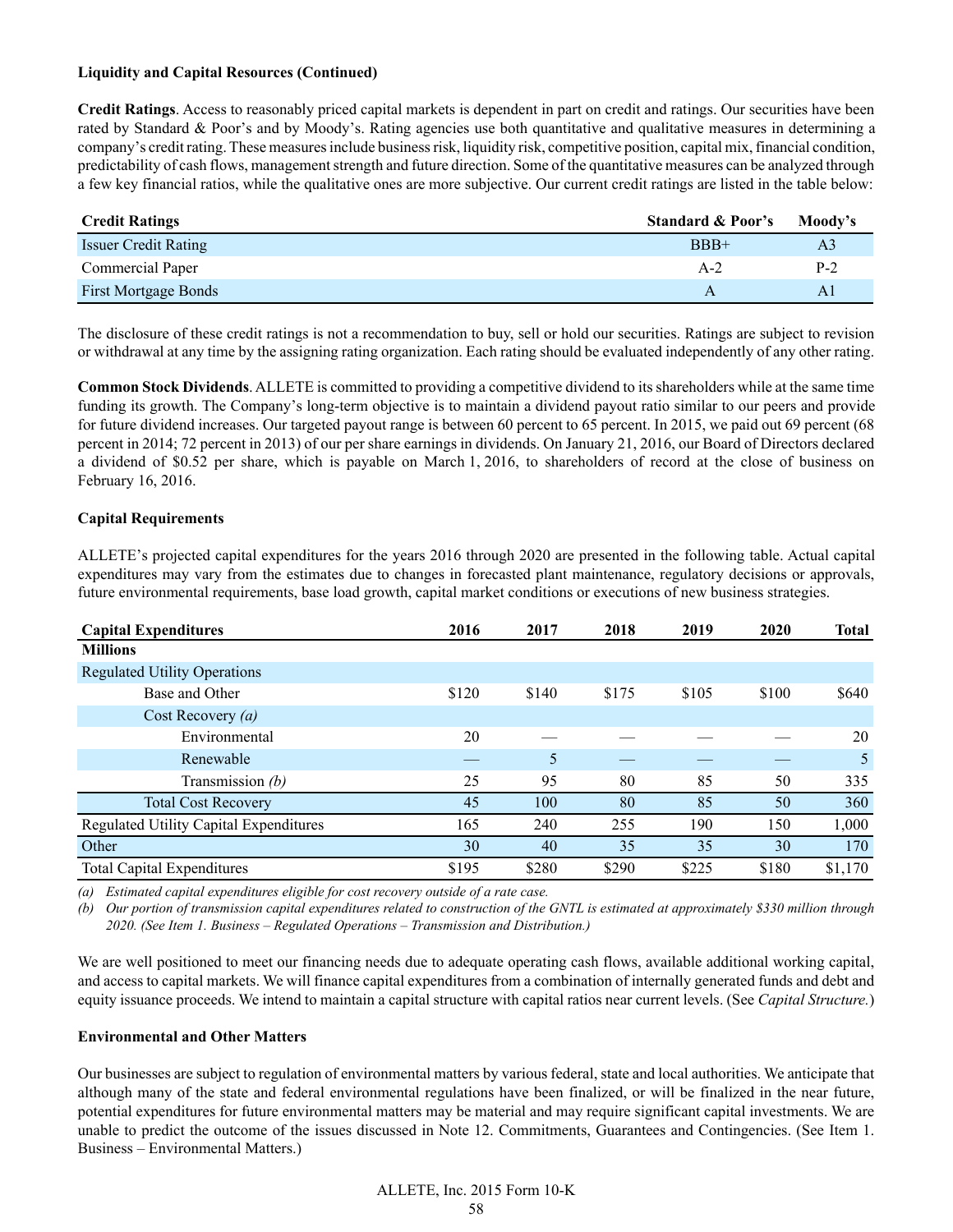## **Market Risk**

## **Securities Investments.**

*Available-for-Sale Securities.* At December 31, 2015, our available-for-sale securities portfolio consisted primarily of securities held in other postretirement plans to fund employee benefits. (See Note 9. Investments.)

**Interest Rate Risk**. We are exposed to risks resulting from changes in interest rates as a result of our issuance of variable rate debt. We manage our interest rate risk by varying the issuance and maturity dates of our fixed rate debt, limiting the amount of variable rate debt, and continually monitoring the effects of market changes in interest rates. We may also enter into derivative financial instruments, such as interest rate swaps, to mitigate interest rate exposure. The following table presents the long-term debt obligations and the corresponding weighted average interest rate at December 31, 2015.

|                                                                | <b>Expected Maturity Date</b> |         |        |         |        |                   |           |               |
|----------------------------------------------------------------|-------------------------------|---------|--------|---------|--------|-------------------|-----------|---------------|
| <b>Interest Rate Sensitive</b><br><b>Financial Instruments</b> | 2016                          | 2017    | 2018   | 2019    | 2020   | <b>Thereafter</b> | Total     | Fair<br>Value |
| <b>Dollars in Millions</b>                                     |                               |         |        |         |        |                   |           |               |
| Long-Term Debt                                                 |                               |         |        |         |        |                   |           |               |
| <b>Fixed Rate</b>                                              | \$33.7                        | \$63.3  | \$63.4 | \$56.3  | \$89.4 | \$1.123.7         | \$1,429.8 | \$1,500.8     |
| Average Interest Rate $-$ %                                    | 6.3                           | 5.6     | 2.3    | 7.2     | 4.0    | 4.4               | 4.5       |               |
|                                                                |                               |         |        |         |        |                   |           |               |
| Variable Rate                                                  | \$2.6                         | \$130.3 | \$0.7  | \$0.2\$ | \$13.6 | \$27.8            | \$175.2   | \$175.2       |
| Average Interest Rate $-$ %                                    | 5.0                           | 1.0     | 4.8    | 4.8     | 0.1    | 0.1               | 0.9       |               |

Interest rates on variable rate long-term debt are reset on a periodic basis reflecting prevailing market conditions. Based on the variable rate debt outstanding at December 31, 2015, an increase of 100 basis points in interest rates would impact the amount of pretax interest expense by \$1.7 million. This amount was determined by considering the impact of a hypothetical 100 basis point increase to the average variable interest rate on the variable rate debt outstanding as of December 31, 2015.

**Commodity Price Risk**. Our regulated utility operations incur costs for power and fuel (primarily coal and related transportation) in Minnesota and power and natural gas purchased for resale in our regulated service territory in Wisconsin. Our Minnesota regulated utility's exposure to price risk for these commodities is significantly mitigated by the current ratemaking process and regulatory framework, which allows recovery of fuel costs in excess of those included in base rates. Conversely, costs below those in base rates result in a credit to our ratepayers. SWL&P's exposure to price risk for natural gas is significantly mitigated by the current regulatory framework, which allows the commodity cost to be passed through to customers. We seek to prudently manage our customers' exposure to price risk by entering into contracts of various durations and terms for the purchase of power and coal and related transportation costs (Minnesota Power) and natural gas (SWL&P).

**Power Marketing**. Minnesota Power's power marketing activities consist of: (1) purchasing energy in the wholesale market to serve its regulated service territory when energy requirements exceed generation output; and (2) selling excess available energy and purchased power. From time to time, Minnesota Power may have excess energy that is temporarily not required by retail and municipal customers in its regulated service territory. Minnesota Power actively sells any excess energy to the wholesale market to optimize the value of its generating facilities.

We are exposed to credit risk primarily through our power marketing activities. We use credit policies to manage credit risk, which includes utilizing an established credit approval process and monitoring counterparty limits.

# **Recently Adopted Accounting Standards.**

New accounting standards are discussed in Note 1. Operations and Significant Accounting Policies of this Form 10-K.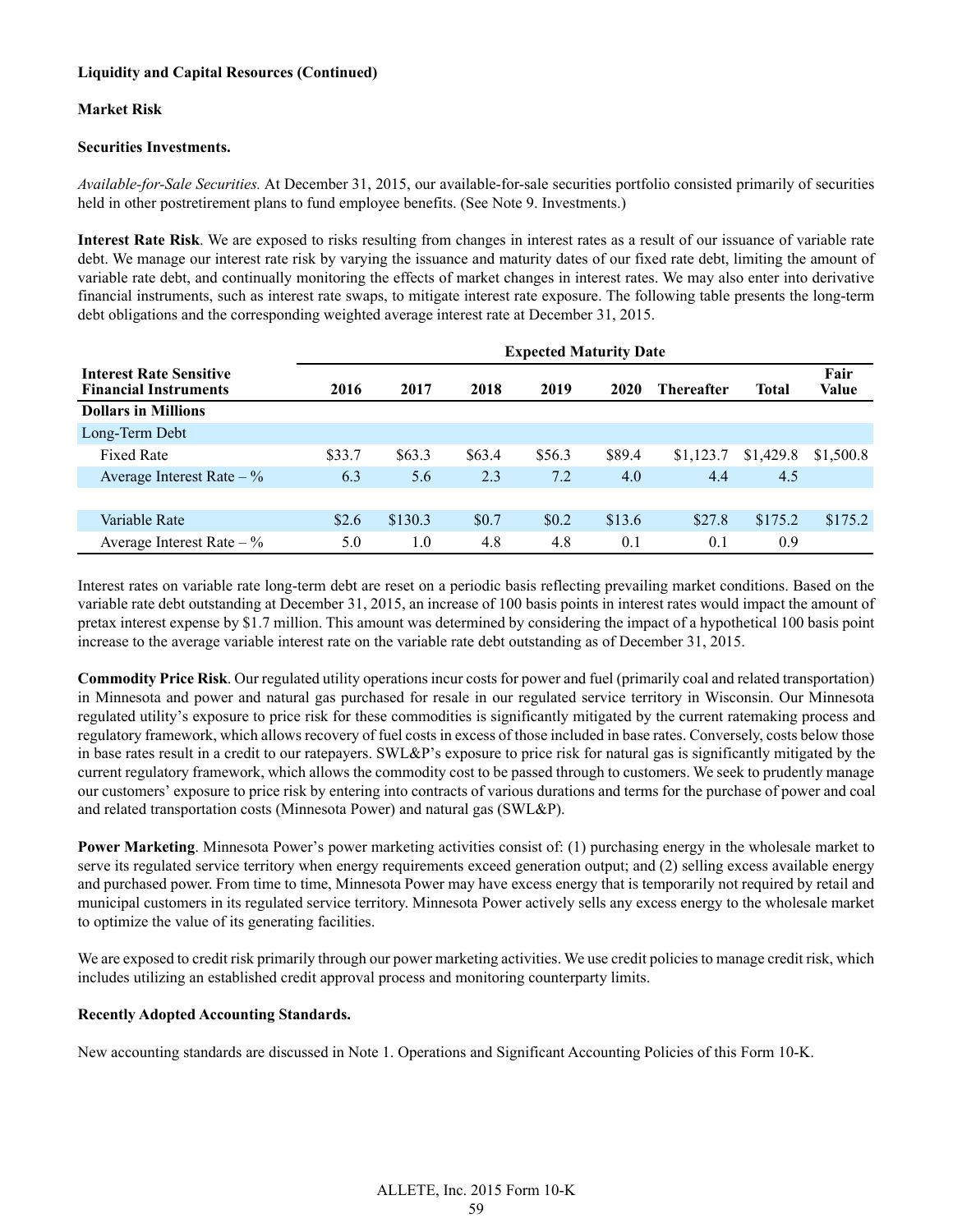## **Item 7A. Quantitative and Qualitative Disclosures about Market Risk**

See Item 7. Management's Discussion and Analysis of Financial Condition and Results of Operations – Market Risk for information related to quantitative and qualitative disclosure about market risk.

### **Item 8. Financial Statements and Supplementary Data**

See our Consolidated Financial Statements as of December 31, 2015 and 2014, and for each of the three years in the period ended December 31, 2015, and supplementary data, which are indexed in Item 15(a).

## **Item 9. Changes in and Disagreements with Accountants on Accounting and Financial Disclosure**

Not applicable.

### **Item 9A. Controls and Procedures**

### **Conclusion Regarding the Effectiveness of Disclosure Controls and Procedures**

As of December 31, 2015, evaluations were performed, under the supervision and with the participation of management, including our principal executive officer and principal financial officer, on the effectiveness of the design and operation of ALLETE's disclosure controls and procedures, as defined in Rules 13a-15(e) and 15d-15(e) of the Securities Exchange Act of 1934 (Exchange Act). Based upon those evaluations, our principal executive officer and principal financial officer have concluded that such disclosure controls and procedures are effective to provide assurance that information required to be disclosed in ALLETE's reports filed or submitted under the Exchange Act is recorded, processed, summarized and reported within the time periods specified in the SEC's rules and forms, and such information is accumulated and communicated to our management, including our principal executive officer and principal financial officer, to allow timely decisions regarding required disclosure.

#### **Management's Report on Internal Control Over Financial Reporting**

Our management is responsible for establishing and maintaining adequate internal control over financial reporting, as such term is defined in Exchange Act Rule 13a-15(f) or 15d-15(f). Under the supervision and with the participation of our management, including our principal executive officer and principal financial officer, we conducted an evaluation of the effectiveness of our internal control over financial reporting based on the updated Internal Control – Integrated Framework (2013 framework) issued by the Committee of Sponsoring Organizations of the Treadway Commission. The 2013 framework supersedes the original framework issued in 1992 and is effective for all dates after December 15, 2014. Based on our evaluation under the 2013 framework, our management concluded that our internal control over financial reporting was effective as of December 31, 2015.

The effectiveness of the Company's internal control over financial reporting as of December 31, 2015, has been audited by PricewaterhouseCoopers LLP, an independent registered public accounting firm, as stated in their report which is included herein.

On February 10, 2015, the Company completed the acquisition of U.S. Water Services. As a result, management has excluded U.S. Water Services from our assessment of internal control over financial reporting. U.S. Water Services is a wholly-owned subsidiary whose total assets and total revenues represent 5 percent and 8 percent, respectively, of the related Consolidated Financial Statement amounts as of and for the year ended December 31, 2015.

## **Changes in Internal Controls**

There has been no change in our internal control over financial reporting that occurred during our most recent fiscal quarter that has materially affected, or is reasonably likely to materially affect, our internal control over financial reporting.

#### **Item 9B. Other Information**

Not applicable.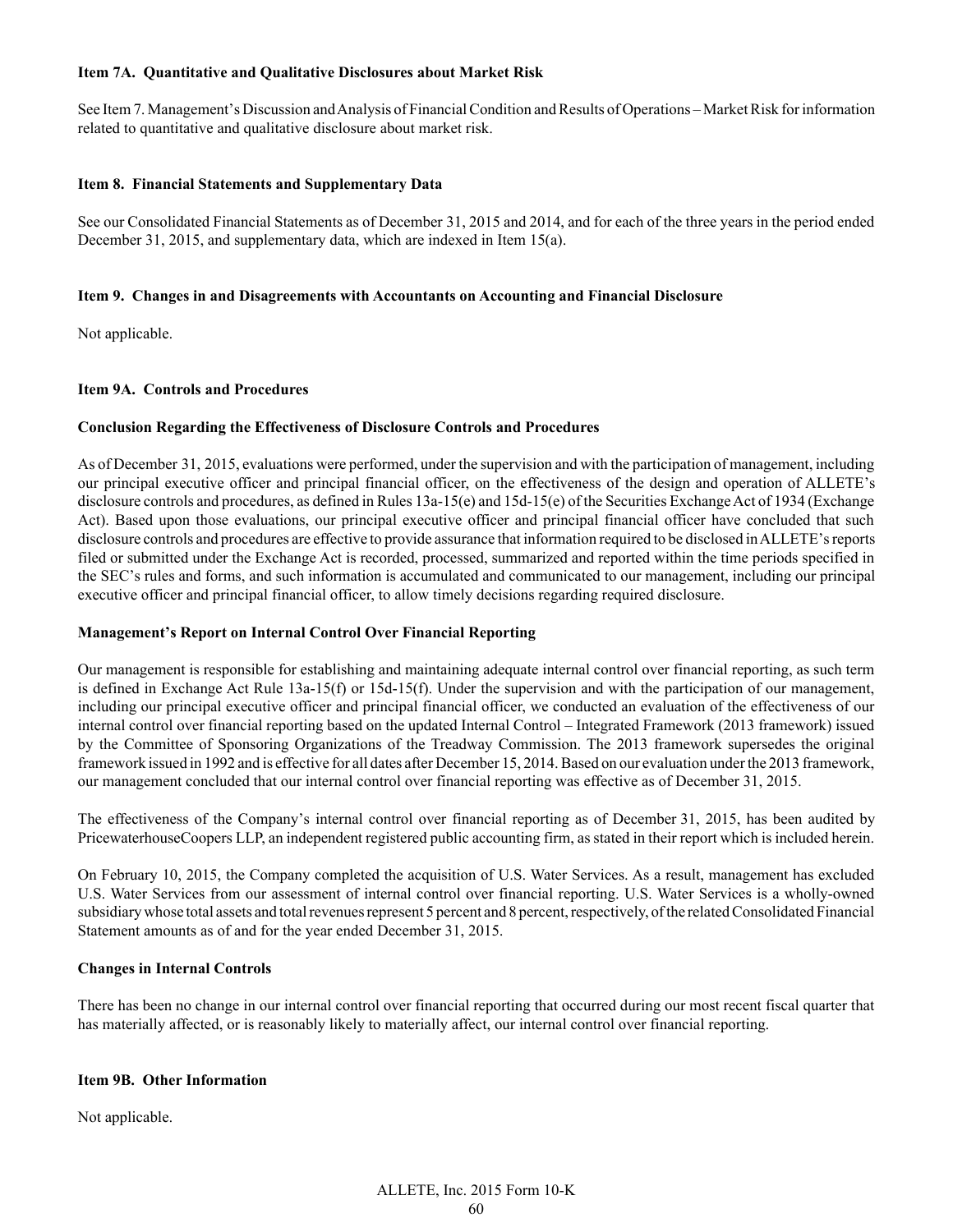## **Part III**

## **Item 10. Directors, Executive Officers and Corporate Governance**

Unless otherwise stated, the information required by this Item is incorporated by reference herein from our Proxy Statement for the 2016 Annual Meeting of Shareholders (2016 Proxy Statement) under the following headings:

- **Directors.** The information regarding directors will be included in the "Election of Directors" section;
- **Audit Committee Financial Expert.** The information regarding the Audit Committee financial expert will be included in the "Corporate Governance" section and the "Audit Committee Report" section;
- **Audit Committee Members.** The identity of the Audit Committee members will be included in the "Corporate Governance" section and the "Audit Committee Report" section;
- **Executive Officers.** The information regarding executive officers is included in Part I of this Form 10-K; and
- **Section 16(a) Compliance.** The information regarding Section 16(a) compliance will be included in the "Ownership of ALLETE Common Stock – Section 16(a) Beneficial Ownership Reporting Compliance" section.

Our 2016 Proxy Statement will be filed with the SEC within 120 days after the end of our 2015 fiscal year.

**Code of Ethics.** We have adopted a written Code of Ethics that applies to all of our employees, including our chief executive officer, chief financial officer and controller. A copy of our Code of Ethics is available on our website at www.allete.com and print copies are available without charge upon request to ALLETE, Inc., Attention: Secretary, 30 West Superior St., Duluth, Minnesota 55802. Any amendment to the Code of Ethics or any waiver of the Code of Ethics will be disclosed on our website at www.allete.com promptly following the date of such amendment or waiver.

**Corporate Governance.** The following documents are available on our website at www.allete.com and print copies are available upon request:

- Corporate Governance Guidelines;
- Audit Committee Charter;
- Executive Compensation Committee Charter; and
- Corporate Governance and Nominating Committee Charter.

Any amendment to these documents will be disclosed on our website at www.allete.com promptly following the date of such amendment.

## **Item 11. Executive Compensation**

The information required for this Item is incorporated by reference herein from the "Compensation Discussion and Analysis," the "Compensation of Executive Officers," the "Compensation Committee Report" and the "Director Compensation" sections in our 2016 Proxy Statement.

## **Item 12. Security Ownership of Certain Beneficial Owners and Management and Related Stockholder Matters**

The information required for this Item is incorporated by reference herein from the "Ownership of ALLETE Common Stock – Securities Owned by Certain Beneficial Owners," the "Ownership of ALLETE Common Stock – Securities Owned by Directors and Management" and the "Equity Compensation Plan Information" sections in our 2016 Proxy Statement.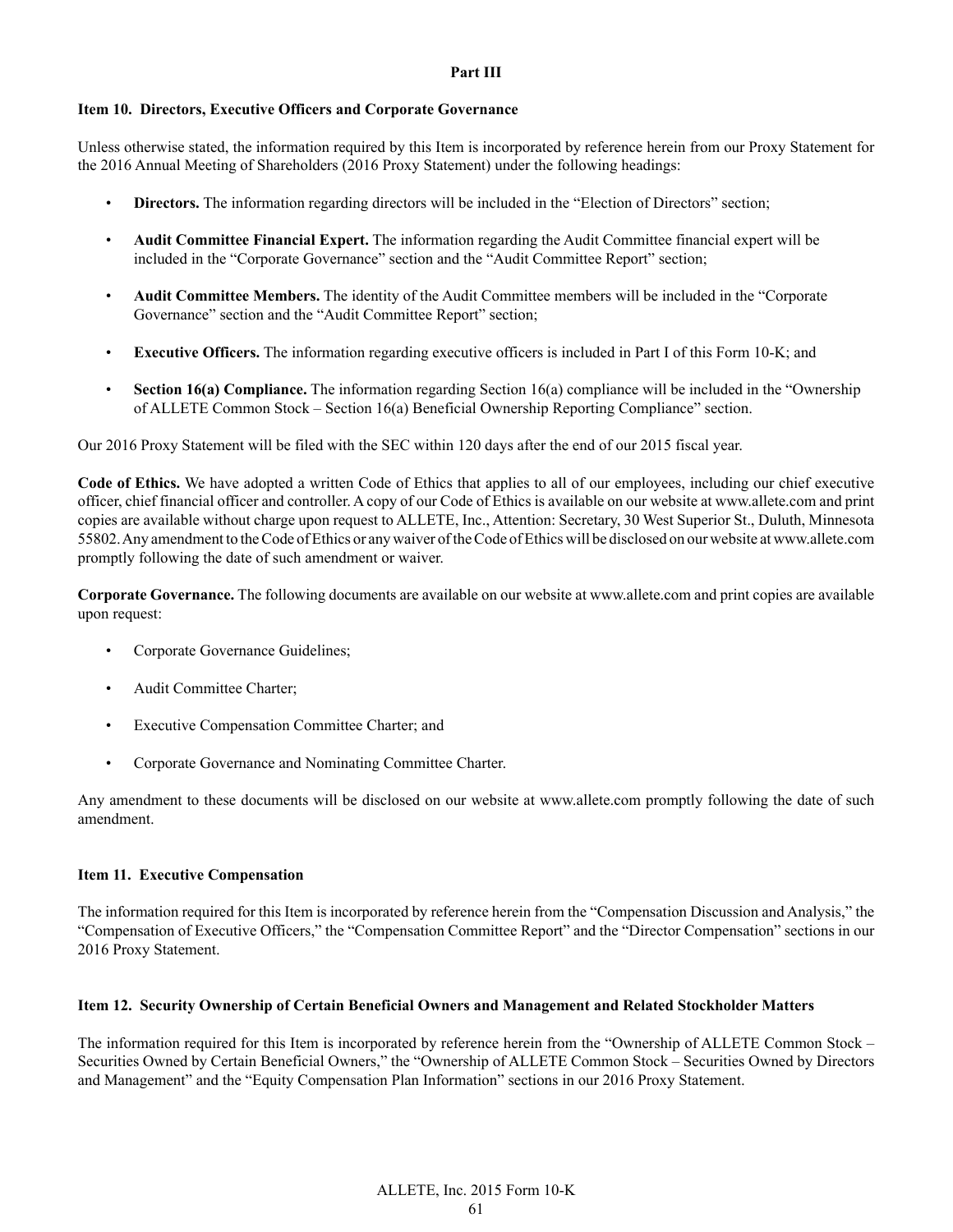### **Item 13. Certain Relationships and Related Transactions, and Director Independence**

The information required for this Item is incorporated by reference herein from the "Corporate Governance" section in our 2016 Proxy Statement.

We have adopted a Related Person Transaction Policy which is available on our website at www.allete.com. Print copies are available without charge, upon request. Any amendment to this policy will be disclosed on our website at www.allete.com promptly following the date of such amendment.

#### **Item 14. Principal Accounting Fees and Services**

The information required for this Item is incorporated by reference herein from the "Audit Committee Report" section in our 2016 Proxy Statement.

#### **Part IV**

### **Item 15. Exhibits and Financial Statement Schedules**

| (a) | Certain Documents Filed as Part of this Form 10-K.                                                                                                                                                             |                  |
|-----|----------------------------------------------------------------------------------------------------------------------------------------------------------------------------------------------------------------|------------------|
| (1) | <b>Financial Statements</b>                                                                                                                                                                                    | Page             |
|     | <b>ALLETE</b>                                                                                                                                                                                                  |                  |
|     | Report of Independent Registered Public Accounting Firm                                                                                                                                                        | $\underline{70}$ |
|     | Consolidated Balance Sheet at December 31, 2015 and 2014                                                                                                                                                       | $\frac{71}{2}$   |
|     | For the Three Years Ended December 31, 2015                                                                                                                                                                    |                  |
|     | <b>Consolidated Statement of Income</b>                                                                                                                                                                        | $\frac{72}{ }$   |
|     | <b>Consolidated Statement of Comprehensive Income</b>                                                                                                                                                          | $\frac{73}{2}$   |
|     | <b>Consolidated Statement of Cash Flows</b>                                                                                                                                                                    | $\frac{74}{1}$   |
|     | <b>Consolidated Statement of Shareholders' Equity</b>                                                                                                                                                          | $\frac{75}{2}$   |
|     | <b>Notes to Consolidated Financial Statements</b>                                                                                                                                                              | $\frac{76}{9}$   |
| (2) | <b>Financial Statement Schedules</b>                                                                                                                                                                           |                  |
|     | Schedule II – ALLETE Valuation and Qualifying Accounts and Reserves                                                                                                                                            | 135              |
|     | All other schedules have been omitted either because the information is not required to be reported by ALLETE or<br>because the information is included in the Consolidated Financial Statements or the notes. |                  |

(3) Exhibits including those incorporated by reference.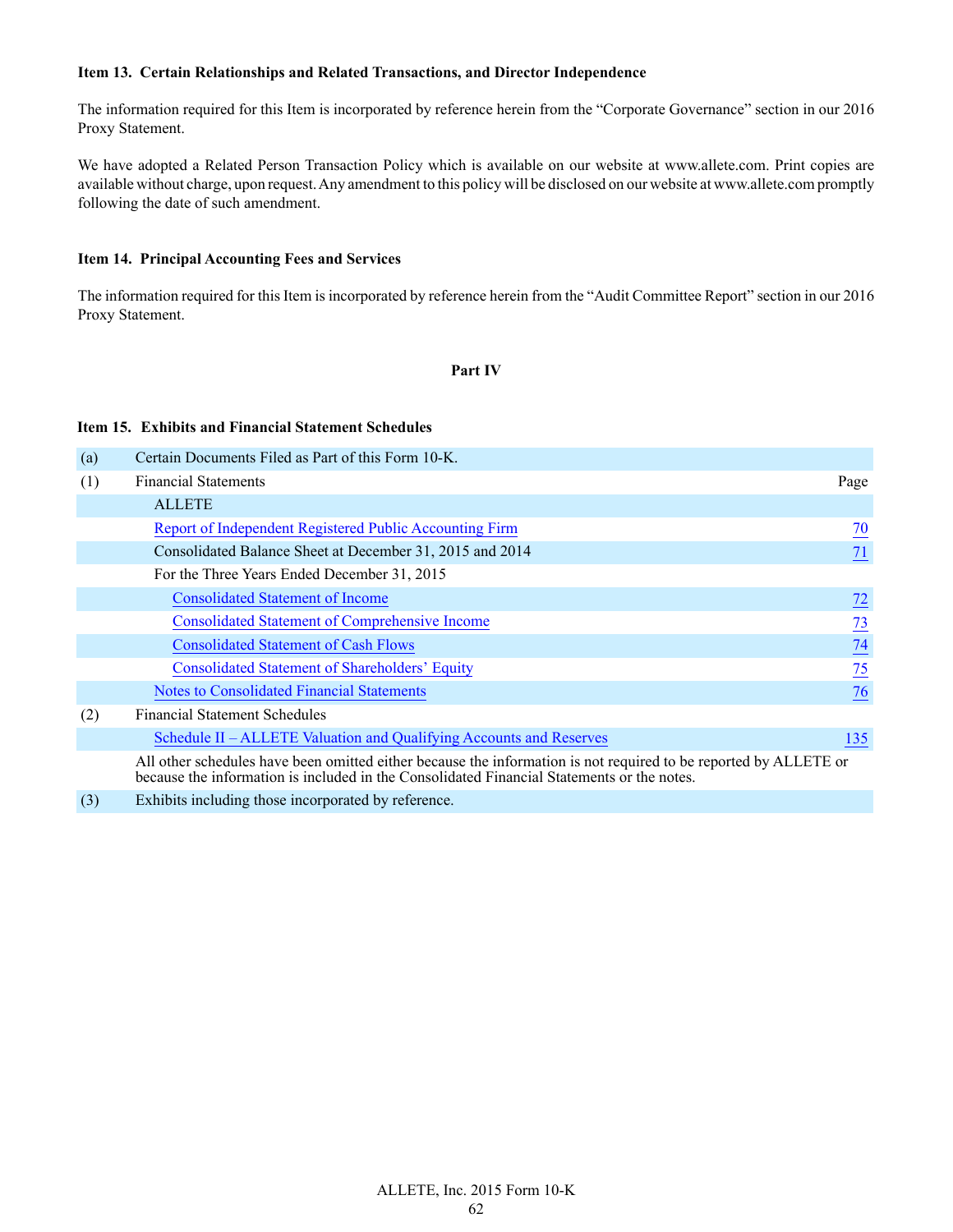| $*3(a)1$ |                               | Articles of Incorporation, amended and restated as of May 8, 2001 (filed as Exhibit 3(b) to the March 31, 2001, Form 10-Q,<br>File No. 1-3548). |                                                                                                                                                                                    |                                                                                                                                                                                                                                       |                          |  |  |  |
|----------|-------------------------------|-------------------------------------------------------------------------------------------------------------------------------------------------|------------------------------------------------------------------------------------------------------------------------------------------------------------------------------------|---------------------------------------------------------------------------------------------------------------------------------------------------------------------------------------------------------------------------------------|--------------------------|--|--|--|
| $*3(a)2$ |                               |                                                                                                                                                 | Amendment to Articles of Incorporation, dated as of September 20, 2004 (filed as Exhibit 3 to the September 21, 2004,<br>Form 8-K, File No. 1-3548).                               |                                                                                                                                                                                                                                       |                          |  |  |  |
| $*3(a)3$ |                               | File No. 1-3548).                                                                                                                               |                                                                                                                                                                                    | Amendment to Articles of Incorporation, dated as of May 12, 2009 (filed as Exhibit 3 to the June 30, 2009, Form 10-Q,                                                                                                                 |                          |  |  |  |
| $*3(a)4$ | $\overbrace{\phantom{12333}}$ | File No. 1-3548).                                                                                                                               | Amendment to Articles of Incorporation, dated as of May 11, 2010 (filed as Exhibit 3(a) to the May 14, 2010, Form 8-K,                                                             |                                                                                                                                                                                                                                       |                          |  |  |  |
| $*3(a)5$ | $\overline{\phantom{m}}$      |                                                                                                                                                 | Amendment to Certificate of Assumed Name, filed with the Minnesota Secretary of State on May 8, 2001 (filed as<br>Exhibit 3(a) to the March 31, 2001, Form 10-Q, File No. 1-3548). |                                                                                                                                                                                                                                       |                          |  |  |  |
| $*3(b)$  |                               |                                                                                                                                                 |                                                                                                                                                                                    | Bylaws, as amended effective May 11, 2010 (filed as Exhibit 3(b) to the May 14, 2010, Form 8-K, File No. 1-3548).                                                                                                                     |                          |  |  |  |
| $*4(a)1$ | $\overline{\phantom{0}}$      |                                                                                                                                                 | Trustees (filed as Exhibit 7(c), File No. 2-5865).                                                                                                                                 | Mortgage and Deed of Trust, dated as of September 1, 1945, between Minnesota Power & Light Company (now ALLETE)<br>and The Bank of New York Mellon (formerly Irving Trust Company) and Andres Serrano (successor to Richard H. West), |                          |  |  |  |
| $*4(a)2$ |                               |                                                                                                                                                 |                                                                                                                                                                                    | Supplemental Indentures to ALLETE's Mortgage and Deed of Trust:                                                                                                                                                                       |                          |  |  |  |
|          |                               | <b>Number</b>                                                                                                                                   | Dated as of                                                                                                                                                                        | <b>Reference File</b>                                                                                                                                                                                                                 | <b>Exhibit</b>           |  |  |  |
|          |                               | First                                                                                                                                           | March 1, 1949                                                                                                                                                                      | 2-7826                                                                                                                                                                                                                                | 7(b)                     |  |  |  |
|          |                               | Second                                                                                                                                          | July 1, 1951                                                                                                                                                                       | 2-9036                                                                                                                                                                                                                                | 7(c)                     |  |  |  |
|          |                               | Third                                                                                                                                           | March 1, 1957                                                                                                                                                                      | 2-13075                                                                                                                                                                                                                               | 2(c)                     |  |  |  |
|          |                               | Fourth                                                                                                                                          | January 1, 1968                                                                                                                                                                    | 2-27794                                                                                                                                                                                                                               | 2(c)                     |  |  |  |
|          |                               | Fifth                                                                                                                                           | April 1, 1971                                                                                                                                                                      | 2-39537                                                                                                                                                                                                                               | 2(c)                     |  |  |  |
|          |                               | Sixth                                                                                                                                           | August 1, 1975                                                                                                                                                                     | 2-54116                                                                                                                                                                                                                               | 2(c)                     |  |  |  |
|          |                               | Seventh                                                                                                                                         | September 1, 1976                                                                                                                                                                  | 2-57014                                                                                                                                                                                                                               | 2(c)                     |  |  |  |
|          |                               | Eighth                                                                                                                                          | September 1, 1977                                                                                                                                                                  | 2-59690                                                                                                                                                                                                                               | 2(c)                     |  |  |  |
|          |                               | Ninth                                                                                                                                           | April 1, 1978                                                                                                                                                                      | 2-60866                                                                                                                                                                                                                               | 2(c)                     |  |  |  |
|          |                               | Tenth                                                                                                                                           | August 1, 1978                                                                                                                                                                     | 2-62852                                                                                                                                                                                                                               | 2(d)2                    |  |  |  |
|          |                               | Eleventh                                                                                                                                        | December 1, 1982                                                                                                                                                                   | 2-56649                                                                                                                                                                                                                               | 4(a)3                    |  |  |  |
|          |                               | Twelfth                                                                                                                                         | April 1, 1987                                                                                                                                                                      | 33-30224                                                                                                                                                                                                                              | 4(a)3                    |  |  |  |
|          |                               | Thirteenth                                                                                                                                      | March 1, 1992                                                                                                                                                                      | 33-47438                                                                                                                                                                                                                              | 4(b)                     |  |  |  |
|          |                               | Fourteenth                                                                                                                                      | June 1, 1992                                                                                                                                                                       | 33-55240                                                                                                                                                                                                                              | 4(b)                     |  |  |  |
|          |                               | Fifteenth                                                                                                                                       | July 1, 1992                                                                                                                                                                       | 33-55240                                                                                                                                                                                                                              | 4(c)                     |  |  |  |
|          |                               | Sixteenth                                                                                                                                       | July 1, 1992                                                                                                                                                                       | 33-55240                                                                                                                                                                                                                              | 4(d)                     |  |  |  |
|          |                               | Seventeenth                                                                                                                                     | February 1, 1993                                                                                                                                                                   | 33-50143                                                                                                                                                                                                                              | 4(b)                     |  |  |  |
|          |                               | Eighteenth                                                                                                                                      | July 1, 1993                                                                                                                                                                       | 33-50143                                                                                                                                                                                                                              | 4(c)                     |  |  |  |
|          |                               | Nineteenth                                                                                                                                      | February 1, 1997                                                                                                                                                                   | 1-3548 (1996 Form 10-K)                                                                                                                                                                                                               | 4(a)3                    |  |  |  |
|          |                               | Twentieth                                                                                                                                       | November 1, 1997                                                                                                                                                                   | 1-3548 (1997 Form 10-K)                                                                                                                                                                                                               | 4(a)3                    |  |  |  |
|          |                               | Twenty-first                                                                                                                                    | October 1, 2000                                                                                                                                                                    | 333-54330                                                                                                                                                                                                                             | 4(c)3                    |  |  |  |
|          |                               | Twenty-second                                                                                                                                   | July 1, 2003                                                                                                                                                                       | 1-3548 (June 30, 2003, Form 10-Q)                                                                                                                                                                                                     | $\overline{4}$           |  |  |  |
|          |                               | Twenty-third                                                                                                                                    | August 1, 2004                                                                                                                                                                     | 1-3548 (Sept. 30, 2004, Form 10-Q)                                                                                                                                                                                                    | 4(a)                     |  |  |  |
|          |                               | Twenty-fourth                                                                                                                                   | March 1, 2005                                                                                                                                                                      | 1-3548 (March 31, 2005, Form 10-Q)                                                                                                                                                                                                    | 4                        |  |  |  |
|          |                               | Twenty-fifth                                                                                                                                    | December 1, 2005                                                                                                                                                                   | 1-3548 (March 31, 2006, Form 10-Q)                                                                                                                                                                                                    | 4                        |  |  |  |
|          |                               | Twenty-sixth                                                                                                                                    | October 1, 2006                                                                                                                                                                    | 1-3548 (2006 Form 10-K)                                                                                                                                                                                                               | $\overline{4}$           |  |  |  |
|          |                               | Twenty-seventh                                                                                                                                  | February 1, 2008                                                                                                                                                                   | 1-3548 (2007 Form 10-K)                                                                                                                                                                                                               | 4(a)3                    |  |  |  |
|          |                               | Twenty-eighth                                                                                                                                   | May 1, 2008                                                                                                                                                                        | 1-3548 (June 30, 2008, Form 10-Q)                                                                                                                                                                                                     | $\overline{4}$           |  |  |  |
|          |                               | Twenty-ninth                                                                                                                                    | November 1, 2008                                                                                                                                                                   | 1-3548 (2008 Form 10-K)                                                                                                                                                                                                               | 4(a)3                    |  |  |  |
|          |                               | Thirtieth                                                                                                                                       | January 1, 2009                                                                                                                                                                    | 1-3548 (2008 Form 10-K)                                                                                                                                                                                                               | 4(a)4                    |  |  |  |
|          |                               | Thirty-first                                                                                                                                    | February 1, 2010                                                                                                                                                                   | 1-3548 (March 31, 2010, Form 10-Q)                                                                                                                                                                                                    | 4                        |  |  |  |
|          |                               | Thirty-second                                                                                                                                   | August 1, 2010                                                                                                                                                                     | 1-3548 (Sept. 30, 2010, Form 10-Q)                                                                                                                                                                                                    | $\overline{\mathbf{4}}$  |  |  |  |
|          |                               | Thirty-third                                                                                                                                    | July 1, 2012                                                                                                                                                                       | 1-3548 (July 2, 2012, Form 8-K)                                                                                                                                                                                                       | 4                        |  |  |  |
|          |                               | Thirty-fourth                                                                                                                                   | April 1, 2013                                                                                                                                                                      | 1-3548 (April 2, 2013, Form 8-K)                                                                                                                                                                                                      | $\overline{\mathcal{A}}$ |  |  |  |
|          |                               | Thirty-fifth                                                                                                                                    | March 1, 2014                                                                                                                                                                      | 1-3548 (March 31, 2014, Form 10-Q)                                                                                                                                                                                                    | 4                        |  |  |  |
|          |                               | Thirty-sixth                                                                                                                                    | June 1, 2014                                                                                                                                                                       | 1-3548 (June 30, 2014, Form 10-Q)                                                                                                                                                                                                     | 4                        |  |  |  |
|          |                               | Thirty-seventh                                                                                                                                  | September 1, 2014                                                                                                                                                                  | 1-3548 (Sept. 30, 2014, Form 10-Q)                                                                                                                                                                                                    | 4                        |  |  |  |
|          |                               | Thirty-eighth                                                                                                                                   | September 1, 2015                                                                                                                                                                  | 1-3548 (Sept. 30, 2015, Form 10-Q)                                                                                                                                                                                                    | 4(a)                     |  |  |  |

# ALLETE, Inc. 2015 Form 10-K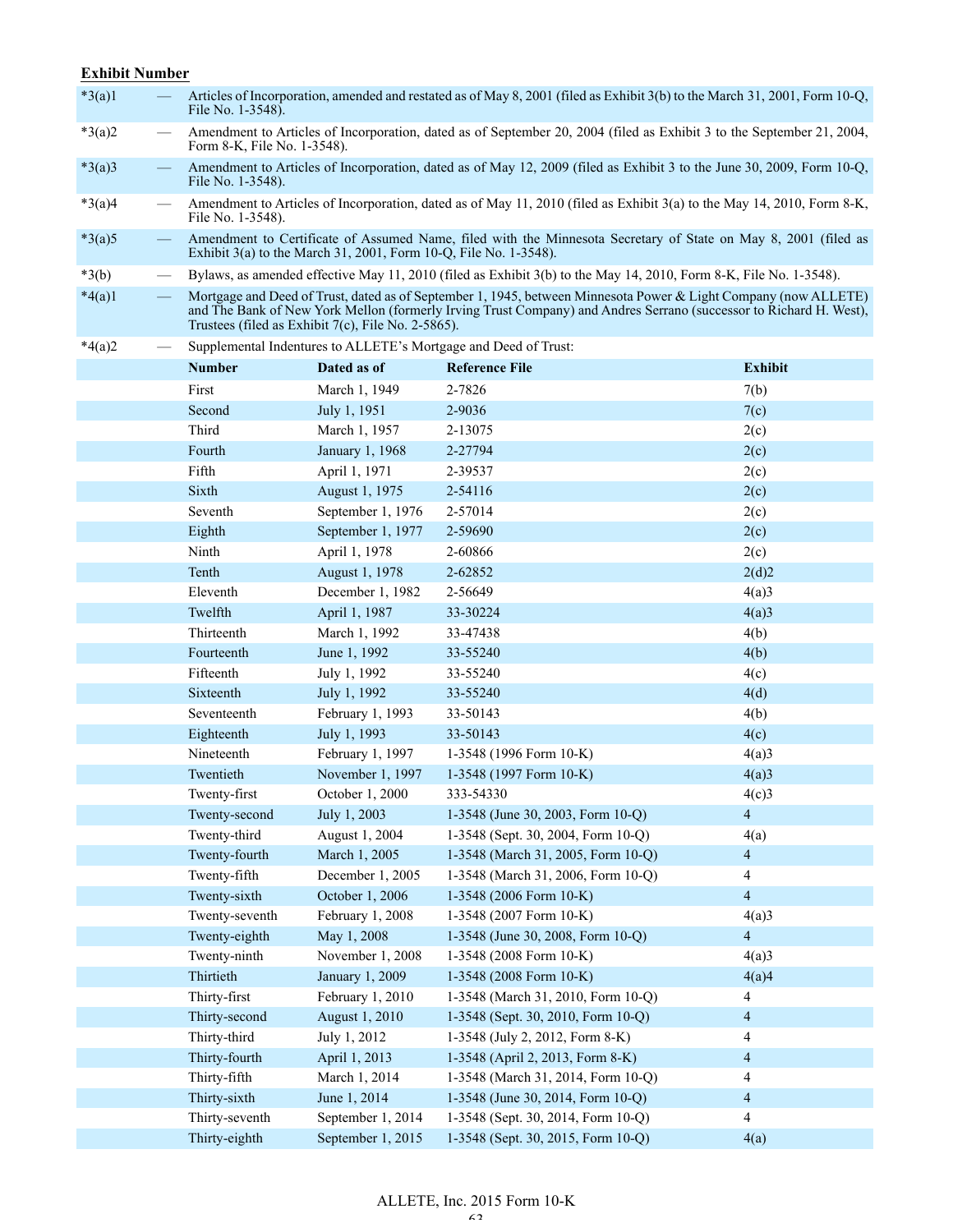\*4(b)1 — Mortgage and Deed of Trust, dated as of March 1, 1943, between Superior Water, Light and Power Company and Chemical Bank & Trust Company and Howard B. Smith, as Trustees, both succeeded by U.S. Bank National Association, as Trustee (filed as Exhibit 7 $(c)$ , File No. 2-8668).

| $*4(b)2$   |                   |                                                                         | — Supplemental Indentures to Superior Water, Light and Power Company's Mortgage and Deed of Trust:                                                                                                                                           |                |
|------------|-------------------|-------------------------------------------------------------------------|----------------------------------------------------------------------------------------------------------------------------------------------------------------------------------------------------------------------------------------------|----------------|
|            | <b>Number</b>     | Dated as of                                                             | <b>Reference File</b>                                                                                                                                                                                                                        | <b>Exhibit</b> |
|            | First             | March 1, 1951                                                           | 2-59690                                                                                                                                                                                                                                      | 2(d)(1)        |
|            | Second            | March 1, 1962                                                           | 2-27794                                                                                                                                                                                                                                      | 2(d)1          |
|            | Third             | July 1, 1976                                                            | 2-57478                                                                                                                                                                                                                                      | 2(e)1          |
|            | Fourth            | March 1, 1985                                                           | 2-78641                                                                                                                                                                                                                                      | 4(b)           |
|            | Fifth             | December 1, 1992                                                        | 1-3548 (1992 Form 10-K)                                                                                                                                                                                                                      | 4(b)1          |
|            | Sixth             | March 24, 1994                                                          | 1-3548 (1996 Form 10-K)                                                                                                                                                                                                                      | 4(b)1          |
|            | Seventh           | November 1, 1994                                                        | 1-3548 (1996 Form 10-K)                                                                                                                                                                                                                      | 4(b)2          |
|            | Eighth            | January 1, 1997                                                         | 1-3548 (1996 Form 10-K)                                                                                                                                                                                                                      | 4(b)3          |
|            | Ninth             | October 1, 2007                                                         | 1-3548 (2007 Form 10-K)                                                                                                                                                                                                                      | 4(c)3          |
|            | Tenth             | October 1, 2007                                                         | 1-3548 (2007 Form 10-K)                                                                                                                                                                                                                      | 4(c)4          |
|            | Eleventh          | December 1, 2008                                                        | 1-3548 (2008 Form 10-K)                                                                                                                                                                                                                      | 4(c)3          |
|            | Twelfth           | December 2, 2013                                                        | 1-3548 (2013 Form 10-K)                                                                                                                                                                                                                      | 4(c)3          |
| $*4(c)$    |                   |                                                                         | - Note Purchase Agreement, dated as of June 8, 2007, between ALLETE and Thrivent Financial for Lutherans and The<br>Northwestern Mutual Life Insurance Company (filed as Exhibit 10(a) to the June 30, 2007, Form 10-Q, File No. 1-3548).    |                |
| $*4(d)$    |                   | (filed as Exhibit 4 to the August 28, 2015, Form 8-K, File No. 1-3548). | Term Loan Agreement dated as of August 25, 2015, among ALLETE, as Borrower, the Lenders party hereto, JPMorgan<br>Chase Bank, N.A., as Administrative Agent, and J.P. Morgan Securities LLC, as Sole Lead Arranger and Sole Book Runner      |                |
| $*4(e)$    |                   |                                                                         | - Note Purchase and Guarantee Agreement dated as of November 5, 2015, among Armenia Mountain Wind LLC, AMW I<br>Holding, LLC and the purchasers named therein (filed as Exhibit 4 to the November 12, 2015, Form 8-K, File No. 1-3548).      |                |
| $*10(a)$   |                   |                                                                         | - Power Purchase and Sale Agreement, dated as of May 29, 1998, between Minnesota Power, Inc. (now ALLETE) and Square<br>Butte Electric Cooperative (filed as Exhibit 10 to the June 30, 1998, Form 10-Q, File No. 1-3548).                   |                |
| $*10(b)$   |                   | as Exhibit 10 to the November 4, 2013, Form 8-K, File No. 1-3548).      | Credit Agreement dated as of November 4, 2013 among ALLETE, as Borrower, the lenders party thereto, JPMorgan Chase<br>Bank, N.A., as Administrative Agent, and J.P. Morgan Securities LLC, as Sole Lead Arranger and Sole Book Runner (filed |                |
| $*10(c)1$  |                   |                                                                         | Financing Agreement between Collier County Industrial Development Authority and ALLETE dated as of July 1, 2006<br>(filed as Exhibit $10(b)1$ to the June 30, 2006, Form $10-Q$ , File No. 1-3548).                                          |                |
| $*10(c)2$  |                   | June 30, 2011, Form 10-Q, File No. 1-3548).                             | Amended and Restated Letter of Credit Agreement, dated as of June 3, 2011, among ALLETE, the participating banks and<br>Wells Fargo Bank, National Association, as Administrative Agent and Issuing Bank (filed as Exhibit 10(b) to the      |                |
| $*10(c)3$  |                   | Exhibit 10(b) to the June 30, 2013, Form 10-Q, File No. 1-3548).        | - First Amendment to Amended and Restated Letter of Credit Agreement, dated as of June 1, 2013, between ALLETE and<br>Wells Fargo Bank, National Association, as Issuing Bank, Administrative Agent and Sole Participating Bank (filed as    |                |
| $*10(d)$   |                   | (filed as Exhibit $10(g)$ to the 2009 Form 10-K, File No. 1-3548).      | Agreement dated December 16, 2005, among ALLETE, Wisconsin Public Service Corporation and WPS Investments, LLC                                                                                                                               |                |
| $+*10(e)1$ |                   | the 2010 Form 10-K, File No. 1-3548).                                   | — ALLETE Executive Annual Incentive Plan, as amended and restated, effective January 1, 2011 (filed as Exhibit 10(h)1 to                                                                                                                     |                |
| $+*10(e)2$ | File No. 1-3548). |                                                                         | ALLETE Executive Annual Incentive Plan Form of Award Effective 2012 (filed as Exhibit 10(h)4 to the 2011 Form 10-K,                                                                                                                          |                |
| $+*10(e)3$ | File No. 1-3548). |                                                                         | ALLETE Executive Annual Incentive Plan Form of Award Effective 2013 (filed as Exhibit 10(f)5 to the 2012 Form 10-K,                                                                                                                          |                |
| $+*10(e)4$ | File No. 1-3548). |                                                                         | ALLETE Executive Annual Incentive Plan Form of Award Effective 2014 (filed as Exhibit 10(e)6 to the 2013 Form 10-K,                                                                                                                          |                |
| $+*10(e)5$ | File No. 1-3548). |                                                                         | ALLETE Executive Annual Incentive Plan Form of Award Effective 2015 (filed as Exhibit 10(e)6 to the 2014 Form 10-K,                                                                                                                          |                |
| $+10(e)6$  |                   |                                                                         | ALLETE Executive Annual Incentive Plan Form of Award Effective 2016.                                                                                                                                                                         |                |
| $+*10(f)1$ |                   |                                                                         | ALLETE and Affiliated Companies Supplemental Executive Retirement Plan (SERP I), as amended and restated, effective<br>January 1, 2009 (filed as Exhibit $10(i)$ 4 to the 2008 Form 10-K, File No. 1-3548).                                  |                |
| $+*10(f)2$ |                   |                                                                         | Amendment to the ALLETE and Affiliated Companies Supplemental Executive Retirement Plan (SERP I), effective<br>January 1, 2011 (filed as Exhibit $10(i)2$ to the 2010 Form 10-K, File No. 1-3548).                                           |                |
| $+*10(f)3$ |                   |                                                                         | - ALLETE and Affiliated Companies Supplemental Executive Retirement Plan II (SERP II), as amended and restated, effective<br>January 1, 2015 (filed as Exhibit $10(f)\hat{3}$ to the 2014 Form 10-K, File No.1-3548).                        |                |
| $+*10(g)1$ |                   |                                                                         | Minnesota Power and Affiliated Companies Executive Investment Plan I, as amended and restated, effective                                                                                                                                     |                |

November 1, 1988 (filed as Exhibit 10(c) to the 1988 Form 10-K, File No. 1-3548).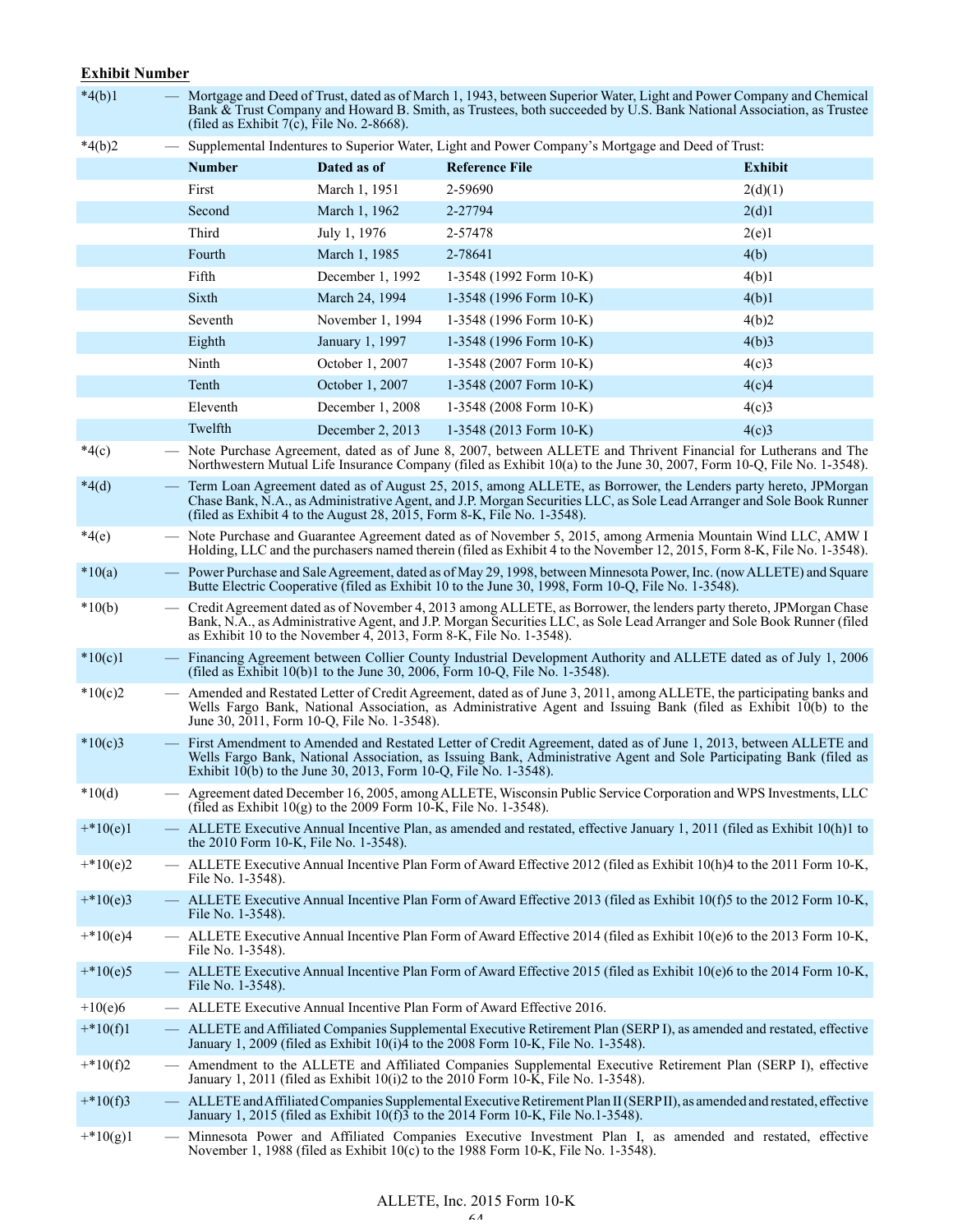| $+*10(g)2$  | — Amendments through December 2003 to the Minnesota Power and Affiliated Companies Executive Investment Plan I (filed<br>as Exhibit $10(v)2$ to the 2003 Form 10-K, File No. 1-3548).                         |
|-------------|---------------------------------------------------------------------------------------------------------------------------------------------------------------------------------------------------------------|
| $+*10(g)3$  | - July 2004 Amendment to the Minnesota Power and Affiliated Companies Executive Investment Plan I (filed as<br>Exhibit 10(b) to the June 30, 2004, Form 10-Q, File No. 1-3548).                               |
| $+*10(g)4$  | - August 2006 Amendment to the Minnesota Power and Affiliated Companies Executive Investment Plan I (filed as<br>Exhibit 10(b) to the September 30, 2006, Form 10-Q, File No. 1-3548).                        |
| $+*10(h)1$  | - Minnesota Power and Affiliated Companies Executive Investment Plan II, as amended and restated, effective<br>November 1, 1988 (filed as Exhibit $10(d)$ to the 1988 Form 10-K, File No. 1-3548).            |
| $+*10(h)2$  | Amendments through December 2003 to the Minnesota Power and Affiliated Companies Executive Investment Plan II<br>(filed as Exhibit $10\overline{w}$ ) to the 2003 Form 10-K, File No. 1-3548).                |
| $+*10(h)3$  | July 2004 Amendment to the Minnesota Power and Affiliated Companies Executive Investment Plan II (filed as<br>Exhibit 10(c) to the June 30, 2004, Form 10-Q, File No. 1-3548).                                |
| $+*10(h)4$  | — August 2006 Amendment to the Minnesota Power and Affiliated Companies Executive Investment Plan II (filed as<br>Exhibit $10(c)$ to the September 30, 2006, Form 10-Q, File No. 1-3548).                     |
| $+*10(i)$   | - ALLETE Deferred Compensation Trust Agreement, as amended and restated, effective December 15, 2012 (filed as<br>Exhibit $10(i)$ to the 2012 Form 10-K, File No. 1-3548).                                    |
| $+*10(j)1$  | ALLETE Executive Long-Term Incentive Compensation Plan as amended and restated effective January 1, 2006 (filed as<br>$\overline{\phantom{0}}$<br>Exhibit 10 to the May 16, 2005, Form 8-K, File No. 1-3548). |
| $+*10(j)2$  | Amendment to the ALLETE Executive Long-Term Incentive Compensation Plan, effective January 1, 2011 (filed as<br>$\overline{\phantom{m}}$<br>Exhibit $10(m)2$ to the 2010 Form 10-K, File No. 1-3548).         |
| $+*10(j)3$  | Form of ALLETE Executive Long-Term Incentive Compensation Plan Performance Share Grant Effective 2010 (filed as<br>Exhibit $10(m)8$ to the 2009 Form $10-K$ , File No. 1-3548).                               |
| $+*10(j)4$  | Form of ALLETE Executive Long-Term Incentive Compensation Plan Restricted Stock Unit Grant Effective 2010 (filed<br>as Exhibit 10(m)9 to the 2009 Form 10-K, File No. 1-3548).                                |
| $+*10(j)5$  | - Form of ALLETE Executive Long-Term Incentive Compensation Plan Performance Share Grant Effective 2011 (filed as<br>Exhibit $10(m)11$ to the 2010 Form 10-K, File No. 1-3548).                               |
| $+*10(j)6$  | Form of ALLETE Executive Long-Term Incentive Compensation Plan Restricted Stock Unit Grant Effective 2011 (filed<br>as Exhibit 10(m)12 to the 2010 Form 10-K, File No. 1-3548).                               |
| $+*10(j)7$  | Form of ALLETE Executive Long-Term Incentive Compensation Plan Performance Share Grant Effective 2012 (filed as<br>$\overline{\phantom{0}}$<br>Exhibit 10(m)12 to the 2011 Form 10-K, File No. 1-3548).       |
| $+*10(j)8$  | Form of ALLETE Executive Long-Term Incentive Compensation Plan Restricted Stock Unit Grant Effective 2012 (filed<br>as Exhibit $10(m)13$ to the 2011 Form 10-K, File No. 1-3548).                             |
| $+*10(j)9$  | Form of ALLETE Executive Long-Term Incentive Compensation Plan Performance Share Grant Effective 2013 (filed as<br>Exhibit $10(k)14$ to the 2012 Form 10-K, File No. 1-3548).                                 |
| $+*10(j)10$ | Form of ALLETE Executive Long-Term Incentive Compensation Plan Restricted Stock Unit Grant Effective 2013 (filed<br>as Exhibit $10(k)15$ to the 2012 Form 10-K, File No. 1-3548).                             |
| $+*10(j)11$ | - Form of ALLETE Executive Long-Term Incentive Compensation Plan Performance Share Grant Effective 2014 (filed as<br>Exhibit $10(j)14$ to the 2013 Form $10-K$ , File No. 1-3548).                            |
| $+*10(j)12$ | - Form of ALLETE Executive Long-Term Incentive Compensation Plan Restricted Stock Unit Grant Effective 2014 (filed<br>as Exhibit $10(i)15$ to the 2013 Form 10-K, File No. 1-3548).                           |
| $+*10(j)13$ | Form of ALLETE Executive Long-Term Incentive Compensation Plan Performance Share Grant Effective 2015 (filed as<br>Exhibit $10(j)16$ to the 2014 Form 10-K, File No. 1-3548).                                 |
| $+*10(i)14$ | Form of ALLETE Executive Long-Term Incentive Compensation Plan Restricted Stock Unit Grant Effective 2015 (filed<br>$\overline{\phantom{0}}$<br>as Exhibit $10(i)17$ to the 2014 Form 10-K, File No. 1-3548). |
| $+*10(k)1$  | ALLETE Executive Long-Term Incentive Compensation Plan effective January 1, 2016 (filed November 6, 2015, as Exhibit<br>99 to Form S-8, File No. 333-207846).                                                 |
| $+10(k)2$   | - Form of ALLETE Executive Long-Term Incentive Compensation Plan Restricted Stock Unit Grant Effective 2016.                                                                                                  |
| $+10(k)3$   | Form of ALLETE Executive Long-Term Incentive Compensation Plan Performance Share Grant Effective 2016.                                                                                                        |
| $+*10(1)1$  | Minnesota Power (now ALLETE) Non-Employee Director Stock Plan, effective May 9, 1995 (filed as Exhibit 10 to the<br>March 31, 1995, Form 10-Q, File No. 1-3548).                                              |
| $+*10(1)2$  | Amendments through December 2003 to the Minnesota Power (now ALLETE) Non-Employee Director Stock Plan (filed<br>$\overline{\phantom{0}}$<br>as Exhibit $10(z)2$ to the 2003 Form 10-K, File No. 1-3548).      |
| $+*10(1)3$  | July 2004 Amendment to the ALLETE Non-Employee Director Stock Plan (filed as Exhibit 10(e) to the June 30, 2004,<br>$\overline{\phantom{0}}$<br>Form 10-Q, File No. 1-3548).                                  |
| $+*10(1)4$  | January 2007 Amendment to the ALLETE Non-Employee Director Stock Plan (filed as Exhibit $10(n)4$ to the<br>2006 Form 10-K, File No. 1-3548).                                                                  |
| $+*10(1)5$  | May 2009 Amendment to the ALLETE Non-Employee Director Stock Plan (filed as Exhibit 10(b) to the June 30, 2009,<br>Form 10-Q, File No. 1-3548).                                                               |
| $+*10(1)6$  | May 2010 Amendment to the ALLETE Non-Employee Director Stock Plan (filed as Exhibit 10(a) to the June 30, 2010,<br>Form 10-Q, File No. 1-3548).                                                               |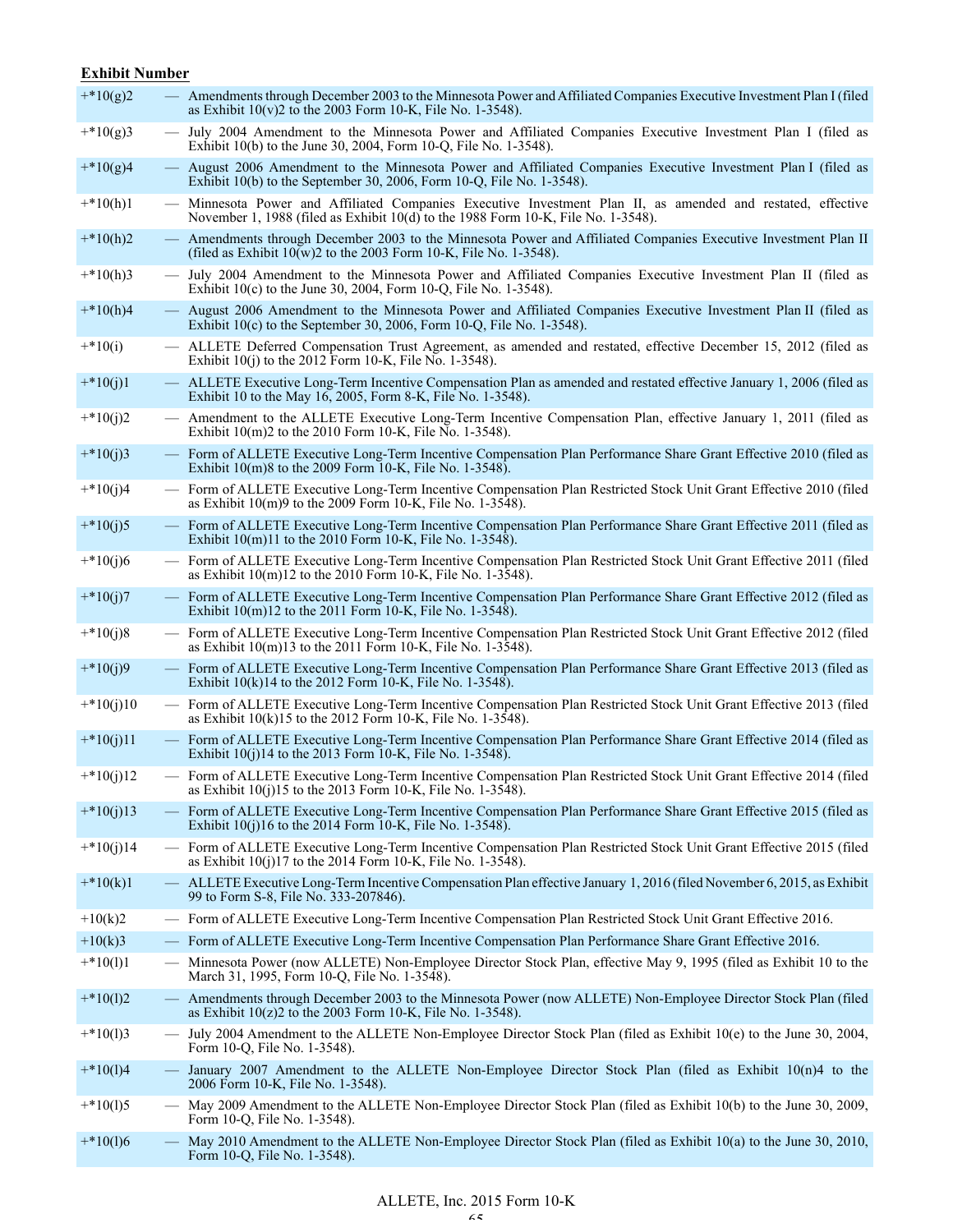| $+*10(1)7$ |                          | - October 2010 Amendment to the ALLETE Non-Employee Director Stock Plan (filed as Exhibit 10 to the<br>September 30, 2010, Form 10-Q, File No. 1-3548).                                                                                                                                                                                                                                                                            |
|------------|--------------------------|------------------------------------------------------------------------------------------------------------------------------------------------------------------------------------------------------------------------------------------------------------------------------------------------------------------------------------------------------------------------------------------------------------------------------------|
| $+*10(1)8$ |                          | - Amended and Restated ALLETE Non-Employee Director Stock Plan, effective May 15, 2013 (filed as Exhibit 10(a) to the<br>June 30, 2013, Form 10-Q, File No. 1-3548).                                                                                                                                                                                                                                                               |
| $+*10(m)1$ |                          | — ALLETE Non-Management Director Compensation Summary effective January 19, 2012 (filed as Exhibit $10(n)10$ to the<br>2011 Form 10-K, File No. 1-3548).                                                                                                                                                                                                                                                                           |
| $+*10(m)2$ |                          | ALLETE Non-Management Director Compensation Summary effective January 1, 2014 (filed as Exhibit 10(l)4 to the<br>2013 Form 10-K, File No. 1-3548).                                                                                                                                                                                                                                                                                 |
| $+*10(m)3$ | $\overline{\phantom{m}}$ | ALLETE Non-Employee Director Compensation Summary effective January 1, 2015 (filed as Exhibit 10(1)5 to the<br>2014 Form 10-K, File No. 1-3548).                                                                                                                                                                                                                                                                                   |
| $+*10(n)1$ |                          | Minnesota Power (now ALLETE) Non-Employee Director Compensation Deferral Plan Amended and Restated, effective<br>January 1, 1990 (filed as Exhibit 10(ac) to the $2002$ Form 10-K, File No. 1-3548).                                                                                                                                                                                                                               |
| $+*10(n)2$ | $\overline{\phantom{m}}$ | October 2003 Amendment to the Minnesota Power (now ALLETE) Non-Employee Director Compensation Deferral Plan<br>(filed as Exhibit $10(aa)2$ to the 2003 Form $10-K$ , File No. 1-3548).                                                                                                                                                                                                                                             |
| $+*10(n)3$ |                          | January 2005 Amendment to the ALLETE Non-Employee Director Compensation Deferral Plan (filed as Exhibit 10(c) to<br>the March 31, 2005, Form 10-Q, File No. 1-3548).                                                                                                                                                                                                                                                               |
| $+*10(n)4$ | $\overline{\phantom{m}}$ | October 2006 Amendment to the ALLETE Non-Employee Director Compensation Deferral Plan (filed as Exhibit 10(d) to<br>the September 30, 2006, Form 10-Q, File No. 1-3548).                                                                                                                                                                                                                                                           |
| $+*10(n)5$ |                          | July 2012 Amendment to the ALLETE Non-Employee Director Compensation Deferral Plan (filed as Exhibit 10(n)5 to the<br>2012 Form 10-K, File No. 1-3548).                                                                                                                                                                                                                                                                            |
| $+*10(0)1$ | $\overline{\phantom{m}}$ | ALLETE Non-Employee Director Compensation Deferral Plan II, effective May 1, 2009 (filed as Exhibit $10(a)$ ) to the<br>June 30, 2009, Form 10-Q, File No. 1-3548).                                                                                                                                                                                                                                                                |
| $+*10(0)2$ |                          | ALLETE Non-Employee Director Compensation Deferral Plan II, as amended and restated, effective July 24, 2012 (filed<br>as Exhibit $10(0)2$ to the 2012 Form $10-\hat{k}$ , File No. 1-3548).                                                                                                                                                                                                                                       |
| $+*10(p)$  |                          | - ALLETE Non-Employee Director Compensation Trust Agreement, as amended and restated, effective December 15, 2012<br>(filed as Exhibit $10(p)$ <sup>2</sup> to the 2012 Form 10-K, File No. 1-3548).                                                                                                                                                                                                                               |
| $+*10(q)$  |                          | - ALLETE and Affiliated Companies Change in Control Severance Plan, as amended and restated, effective January 19, 2011<br>(filed as Exhibit $10(q)$ to the 2010 Form $10-K$ , File No. 1-3548).                                                                                                                                                                                                                                   |
| 12         |                          | Computation of Ratios of Earnings to Fixed Charges.                                                                                                                                                                                                                                                                                                                                                                                |
| 21         |                          | Subsidiaries of the Registrant.                                                                                                                                                                                                                                                                                                                                                                                                    |
| 23         |                          | Consent of Independent Registered Public Accounting Firm.                                                                                                                                                                                                                                                                                                                                                                          |
| 31(a)      |                          | Rule 13a-14(a)/15d-14(a) Certification by the Chief Executive Officer Pursuant to Section 302 of the Sarbanes-Oxley Act<br>of 2002.                                                                                                                                                                                                                                                                                                |
| 31(b)      | $\overline{\phantom{m}}$ | Rule 13a-14(a)/15d-14(a) Certification by the Chief Financial Officer Pursuant to Section 302 of the Sarbanes-Oxley Act<br>of 2002.                                                                                                                                                                                                                                                                                                |
| 32         | $\overline{\phantom{m}}$ | Section 1350 Certification of Annual Report by the Chief Executive Officer and Chief Financial Officer Pursuant to Section<br>906 of the Sarbanes-Oxley Act of 2002.                                                                                                                                                                                                                                                               |
| 95         |                          | - Mine Safety.                                                                                                                                                                                                                                                                                                                                                                                                                     |
| 99         |                          | ALLETE News Release dated February 18, 2016, announcing earnings for the year ended December 31, 2015. (This exhibit<br>has been furnished and shall not be deemed "filed" for purposes of Section 18 of the Securities Exchange Act of 1934,<br>nor shall it be deemed incorporated by reference in any filing under the Securities Act of 1933, except as shall be<br>expressly set forth by specific reference in such filing.) |
| 101.INS    |                          | <b>XBRL</b> Instance                                                                                                                                                                                                                                                                                                                                                                                                               |
| 101.SCH    |                          | - XBRL Schema                                                                                                                                                                                                                                                                                                                                                                                                                      |
| 101.CAL    |                          | - XBRL Calculation                                                                                                                                                                                                                                                                                                                                                                                                                 |
| 101.DEF    | $\overline{\phantom{a}}$ | <b>XBRL</b> Definition                                                                                                                                                                                                                                                                                                                                                                                                             |
| 101.LAB    |                          | - XBRL Label                                                                                                                                                                                                                                                                                                                                                                                                                       |
|            |                          |                                                                                                                                                                                                                                                                                                                                                                                                                                    |

101.PRE — XBRL Presentation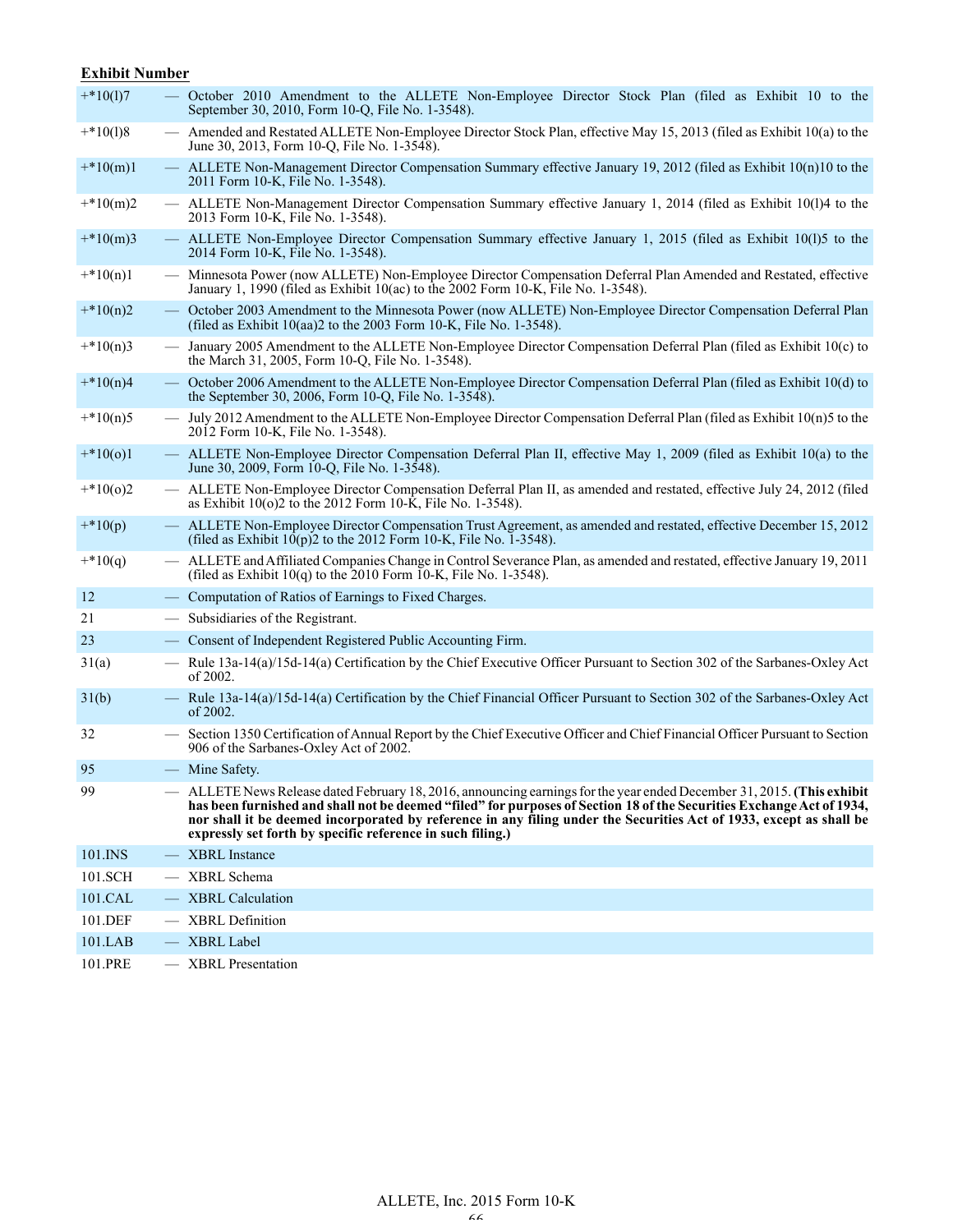## **Exhibits (Continued)**

ALLETE or its subsidiaries are obligors under various long-term debt instruments including, but not limited to, the following:

- \$38,995,000 original principal amount, of City of Cohasset, Minnesota, Variable Rate Demand Revenue Refunding Bonds (ALLETE, formerly Minnesota Power & Light Company, Project) Series 1997A (\$13,500,000 remaining principal balance);
- \$27,800,000 of Collier County Industrial Development Authority, Industrial Development Variable Rate Demand Refunding Revenue Bonds Series 2006;
- \$6,370,000 of City of Superior, Wisconsin, Collateralized Utility Revenue Refunding Bonds Series 2007A; and
- \$6,130,000 of City of Superior, Wisconsin, Collateralized Utility Revenue Bonds Series 2007B.

Pursuant to Regulation S-K, Item 601(b)(4)(iii), the long-term debt instruments above are not filed as exhibits because the total amount of debt authorized under each of these omitted instruments does not exceed 10 percent of our total consolidated assets. We will furnish copies of these instruments to the SEC upon its request.

*\* Incorporated herein by reference as indicated.*

*<sup>+</sup> Management contract or compensatory plan or arrangement pursuant to Item 15(b).*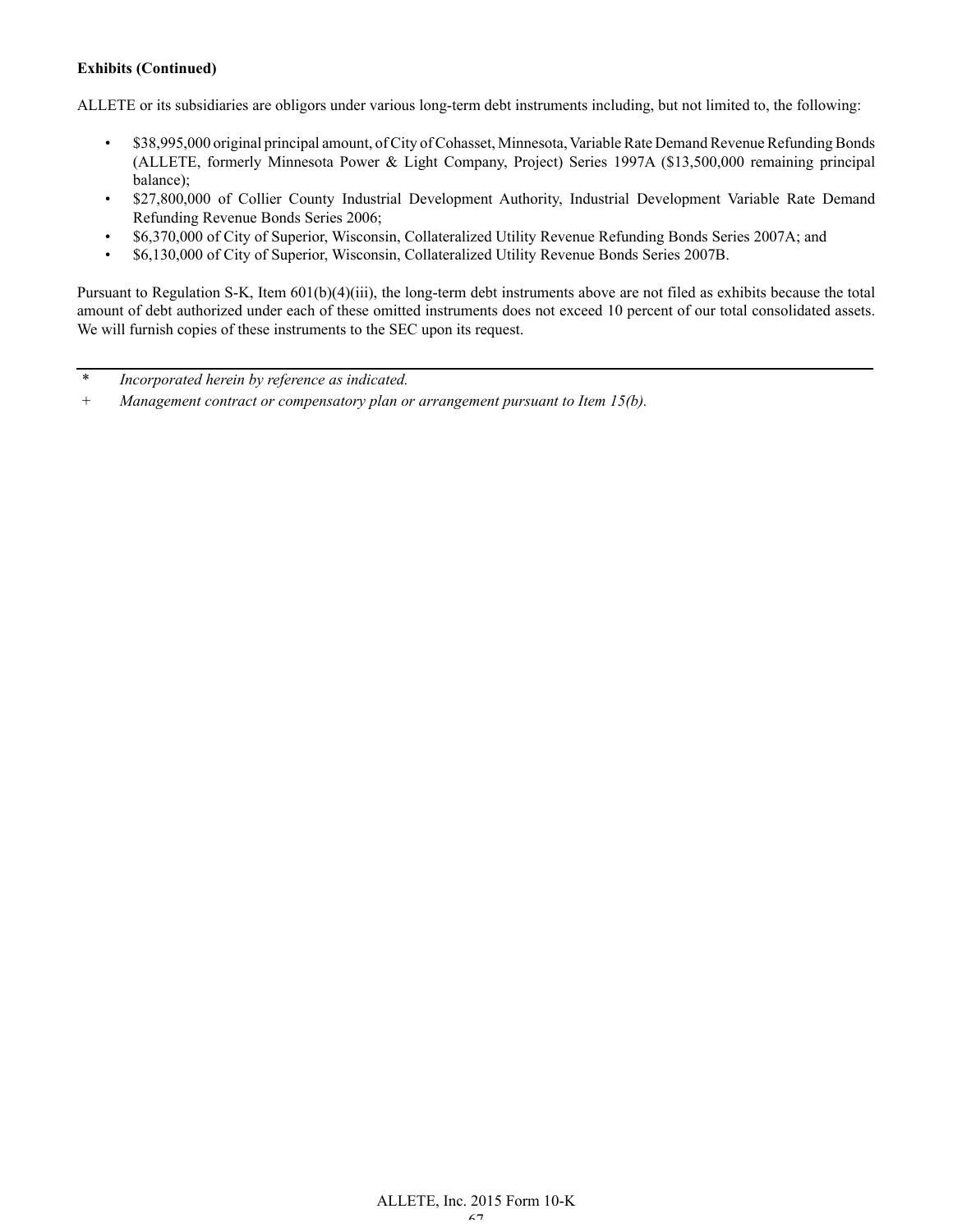#### **Signatures**

Pursuant to the requirements of Section 13 or 15(d) of the Securities Exchange Act of 1934, the registrant has duly caused this report to be signed on its behalf by the undersigned, thereunto duly authorized.

## **ALLETE, Inc.**

Dated: February 22, 2016 By By /s/ Alan R. Hodnik

Alan R. Hodnik

Chairman, President, Chief Executive Officer

Pursuant to the requirements of the Securities Exchange Act of 1934, this report has been signed below by the following persons on behalf of the registrant and in the capacities and on the dates indicated.

| <b>Signature</b>                         | Title                                                        | Date                |
|------------------------------------------|--------------------------------------------------------------|---------------------|
| /s/ Alan R. Hodnik                       | Chairman, President, Chief Executive Officer<br>and Director | February 22, $2016$ |
| Alan R. Hodnik                           | (Principal Executive Officer)                                |                     |
| /s/ Steven Q. DeVinck                    | Senior Vice President and Chief Financial<br>Officer         | February 22, $2016$ |
| Steven Q. DeVinck                        | (Principal Financial Officer)                                |                     |
| /s/ Steven W. Morris<br>Steven W. Morris | Controller<br>(Principal Accounting Officer)                 | February 22, 2016   |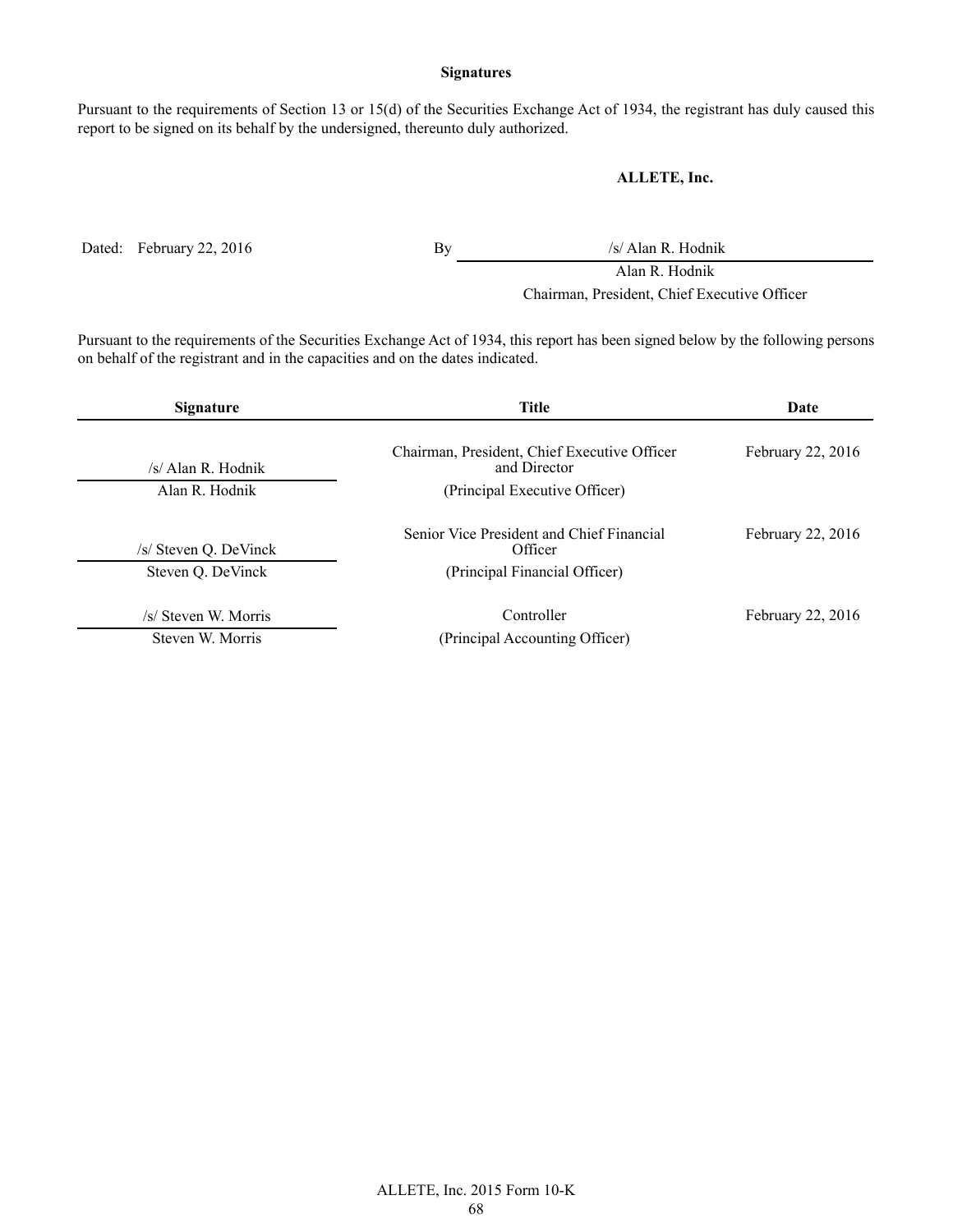# **Signatures (Continued)**

| <b>Signature</b>                                 | <b>Title</b> | Date              |
|--------------------------------------------------|--------------|-------------------|
| /s/ Kathryn W. Dindo<br>Kathryn W. Dindo         | Director     | February 22, 2016 |
| /s/ Sidney W. Emery, Jr.<br>Sidney W. Emery, Jr. | Director     | February 22, 2016 |
| /s/ George G. Goldfarb<br>George G. Goldfarb     | Director     | February 22, 2016 |
| /s/ James S. Haines, Jr.                         | Director     | February 22, 2016 |
| James S. Haines, Jr.<br>/s/ James J. Hoolihan    | Director     | February 22, 2016 |
| James J. Hoolihan<br>/s/ Heidi E. Jimmerson      | Director     | February 22, 2016 |
| Heidi E. Jimmerson<br>/s/ Madeleine W. Ludlow    | Director     | February 22, 2016 |
| Madeleine W. Ludlow<br>/s/ Douglas C. Neve       | Director     | February 22, 2016 |
| Douglas C. Neve<br>/s/ Leonard C. Rodman         | Director     |                   |
| Leonard C. Rodman                                |              | February 22, 2016 |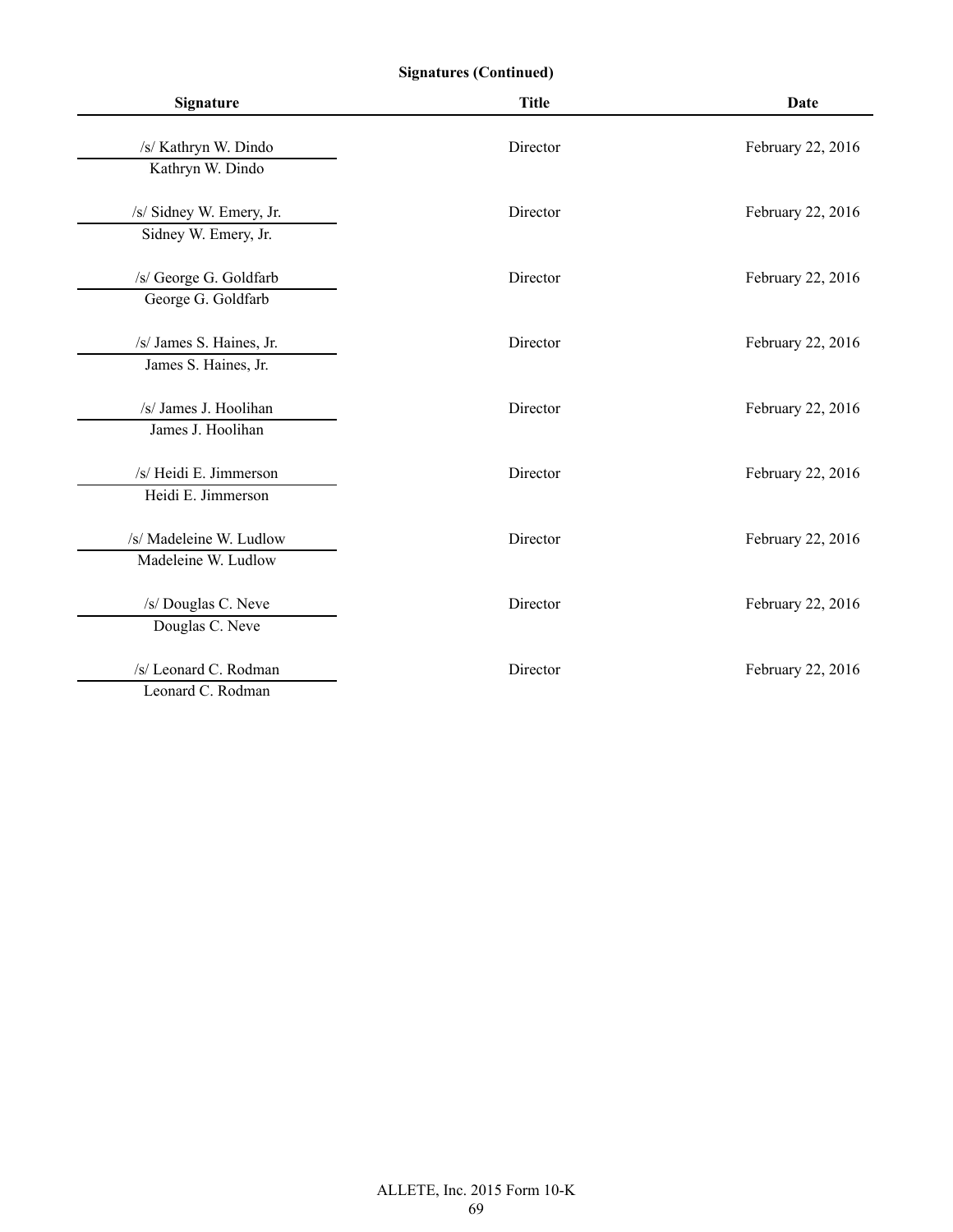#### **Report of Independent Registered Public Accounting Firm**

<span id="page-69-0"></span>To the Board of Directors and Shareholders of ALLETE, Inc.:

In our opinion, the accompanying consolidated balance sheets and the related consolidated statements of income, comprehensive income, shareholders' equity and cash flows present fairly, in all material respects, the financial position of ALLETE, Inc. and its subsidiaries at December 31, 2015 and December 31, 2014 and the results of their operations and their cash flows for each of the three years in the period ended December 31, 2015 in conformity with accounting principles generally accepted in the United States of America. In addition, in our opinion, the financial statement schedule listed in the index appearing under Item 15(a)(2) presents fairly, in all material respects, the information set forth therein when read in conjunction with the related consolidated financial statements. Also in our opinion, the Company maintained, in all material respects, effective internal control over financial reporting as of December 31, 2015 based on criteria established in *Internal Control - Integrated Framework* (2013) issued by the Committee of Sponsoring Organizations of the Treadway Commission (COSO). The Company's management is responsible for these financial statements and financial statement schedule, for maintaining effective internal control over financial reporting and for its assessment of the effectiveness of internal control over financial reporting, included in Management's Report on Internal Control over Financial Reporting appearing under Item 9A. Our responsibility is to express opinions on these financial statements, on the financial statement schedule, and on the Company's internal control over financial reporting based on our integrated audits. We conducted our audits in accordance with the standards of the Public Company Accounting Oversight Board (United States). Those standards require that we plan and perform the audits to obtain reasonable assurance about whether the financial statements are free of material misstatement and whether effective internal control over financial reporting was maintained in all material respects. Our audits of the financial statements included examining, on a test basis, evidence supporting the amounts and disclosures in the financial statements, assessing the accounting principles used and significant estimates made by management, and evaluating the overall financial statement presentation. Our audit of internal control over financial reporting included obtaining an understanding of internal control over financial reporting, assessing the risk that a material weakness exists, and testing and evaluating the design and operating effectiveness of internal control based on the assessed risk. Our audits also included performing such other procedures as we considered necessary in the circumstances. We believe that our audits provide a reasonable basis for our opinions.

A company's internal control over financial reporting is a process designed to provide reasonable assurance regarding the reliability of financial reporting and the preparation of financial statements for external purposes in accordance with generally accepted accounting principles. A company's internal control over financial reporting includes those policies and procedures that (i) pertain to the maintenance of records that, in reasonable detail, accurately and fairly reflect the transactions and dispositions of the assets of the company; (ii) provide reasonable assurance that transactions are recorded as necessary to permit preparation of financial statements in accordance with generally accepted accounting principles, and that receipts and expenditures of the company are being made only in accordance with authorizations of management and directors of the company; and (iii) provide reasonable assurance regarding prevention or timely detection of unauthorized acquisition, use, or disposition of the company's assets that could have a material effect on the financial statements.

Because of its inherent limitations, internal control over financial reporting may not prevent or detect misstatements. Also, projections of any evaluation of effectiveness to future periods are subject to the risk that controls may become inadequate because of changes in conditions, or that the degree of compliance with the policies or procedures may deteriorate.

As described in Management's Report on Internal Control over Financial Reporting, management has excluded U.S. Water Services from its assessment of internal control over financial reporting as of December 31, 2015 because it was acquired by the Company in a purchase business combination during 2015. We have also excluded U.S. Water Services from our audit of internal control over financial reporting. U.S. Water Services is a wholly-owned subsidiary whose total assets and total revenues represent 5 percent and 8 percent, respectively, of the related consolidated financial statement amounts as of and for the year ended December 31, 2015.

/s/ PricewaterhouseCoopers LLP

Minneapolis, Minnesota February 22, 2016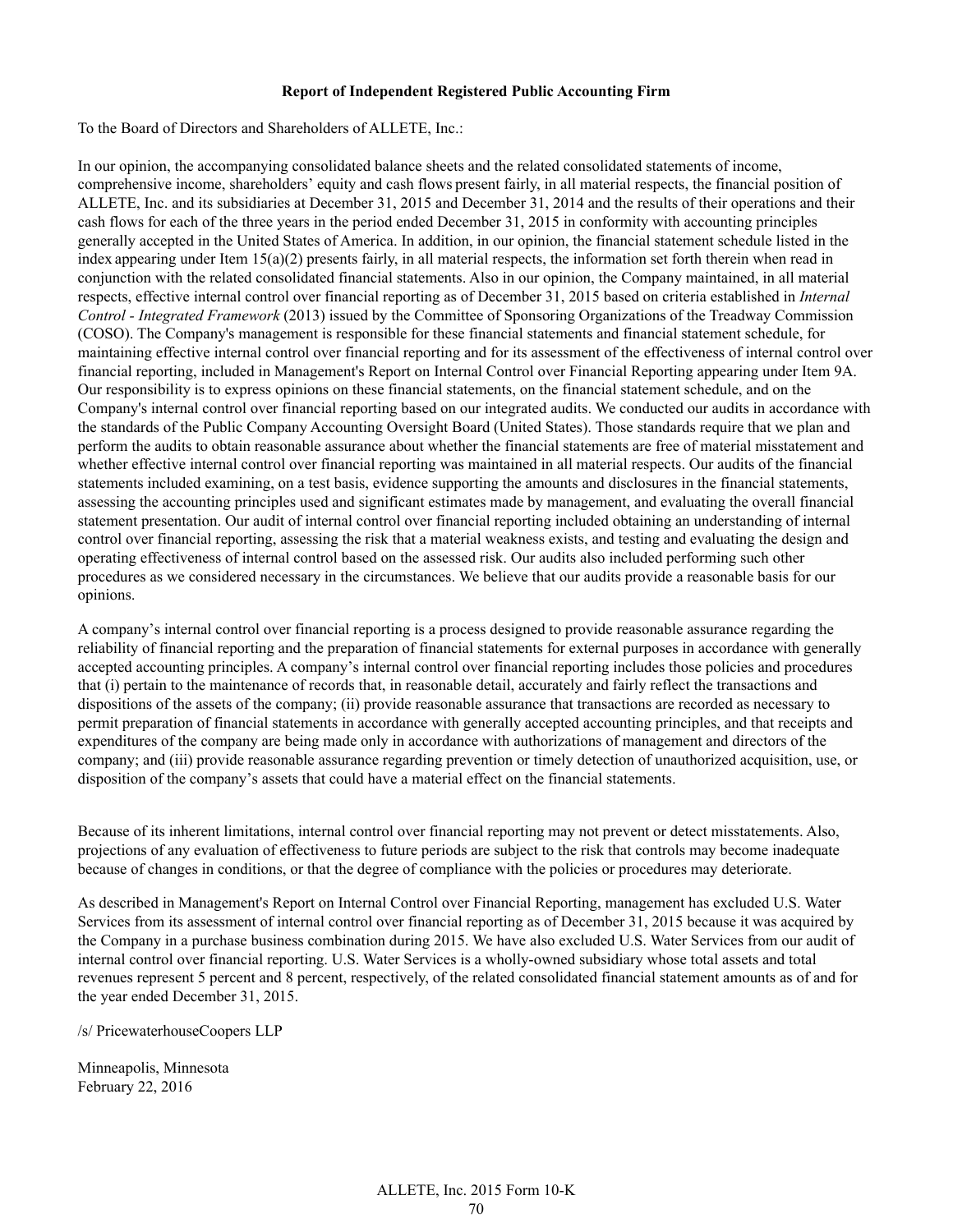# <span id="page-70-0"></span>**CONSOLIDATED FINANCIAL STATEMENTS**

## **ALLETE Consolidated Balance Sheet**

| As of December 31                                                                           | 2015      | 2014      |
|---------------------------------------------------------------------------------------------|-----------|-----------|
| <b>Millions</b>                                                                             |           |           |
| <b>Assets</b>                                                                               |           |           |
| <b>Current Assets</b>                                                                       |           |           |
| Cash and Cash Equivalents                                                                   | \$97.0    | \$145.8   |
| Accounts Receivable (Less Allowance of \$1.0 and \$1.1)                                     | 121.2     | 103.0     |
| Inventories                                                                                 | 117.1     | 80.5      |
| Prepayments and Other                                                                       | 35.7      | 82.0      |
| <b>Deferred Income Taxes</b>                                                                |           | 7.5       |
| <b>Total Current Assets</b>                                                                 | 371.0     | 418.8     |
| Property, Plant and Equipment - Net                                                         | 3,669.1   | 3,284.8   |
| <b>Regulatory Assets</b>                                                                    | 372.0     | 357.3     |
| Investment in ATC                                                                           | 124.5     | 121.1     |
| Other Investments                                                                           | 74.6      | 114.4     |
| Goodwill and Intangible Assets - Net                                                        | 215.2     | 4.8       |
| Other Non-Current Assets                                                                    | 80.7      | 59.6      |
| <b>Total Assets</b>                                                                         | \$4,907.1 | \$4,360.8 |
| <b>Liabilities and Equity</b>                                                               |           |           |
| <b>Liabilities</b>                                                                          |           |           |
| <b>Current Liabilities</b>                                                                  |           |           |
| <b>Accounts Payable</b>                                                                     | \$88.8    | \$134.1   |
| <b>Accrued Taxes</b>                                                                        | 44.0      | 38.7      |
| <b>Accrued Interest</b>                                                                     | 18.6      | 18.0      |
| Long-Term Debt Due Within One Year                                                          | 36.3      | 100.7     |
| Notes Payable                                                                               | 1.6       | 3.7       |
| Other                                                                                       | 86.1      | 120.8     |
| <b>Total Current Liabilities</b>                                                            | 275.4     | 416.0     |
| Long-Term Debt                                                                              | 1,568.7   | 1,272.8   |
| Deferred Income Taxes                                                                       | 579.8     | 510.7     |
| <b>Regulatory Liabilities</b>                                                               | 105.0     | 94.2      |
| Defined Benefit Pension and Other Postretirement Benefit Plans                              | 206.8     | 190.9     |
| Other Non-Current Liabilities                                                               | 349.0     | 265.0     |
| <b>Total Liabilities</b>                                                                    | 3,084.7   | 2,749.6   |
| <b>Commitments, Guarantees and Contingencies (Note 12)</b>                                  |           |           |
| <b>Equity</b>                                                                               |           |           |
| <b>ALLETE's Equity</b>                                                                      |           |           |
| Common Stock Without Par Value, 80.0 Shares Authorized, 49.1 and 45.9 Shares<br>Outstanding | 1,271.4   | 1,107.6   |
| <b>Unearned ESOP Shares</b>                                                                 |           | (7.2)     |
| Accumulated Other Comprehensive Loss                                                        | (24.5)    | (21.1)    |
| <b>Retained Earnings</b>                                                                    | 573.3     | 530.1     |
| <b>Total ALLETE Equity</b>                                                                  | 1,820.2   | 1,609.4   |
| Non-Controlling Interest in Subsidiaries                                                    | 2.2       | 1.8       |
| <b>Total Equity</b>                                                                         | 1,822.4   | 1,611.2   |
| <b>Total Liabilities and Equity</b>                                                         | \$4,907.1 | \$4,360.8 |
|                                                                                             |           |           |

The accompanying notes are an integral part of these statements.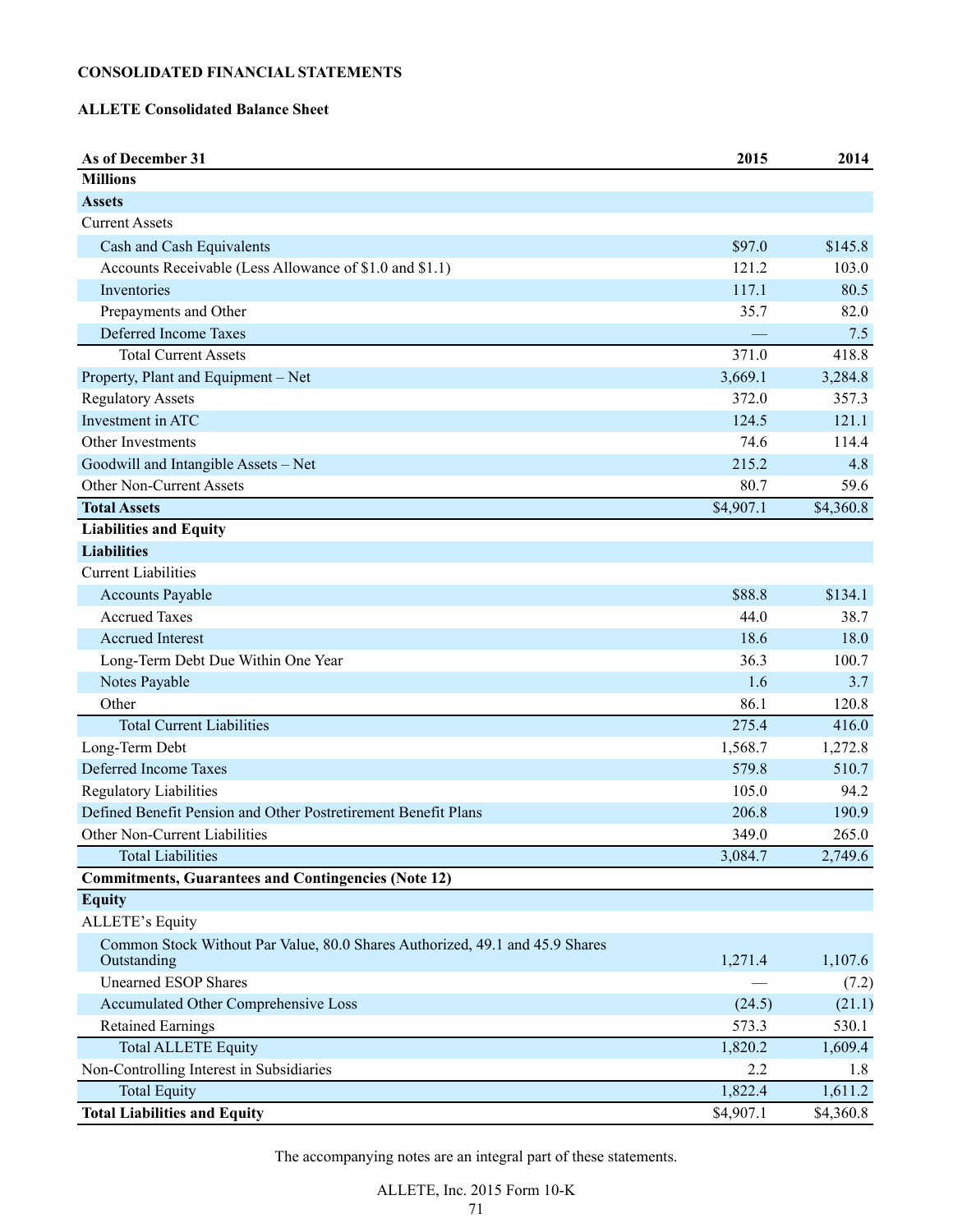# <span id="page-71-0"></span>**ALLETE Consolidated Statement of Income**

| <b>Year Ended December 31</b>                                  | 2015      | 2014      | 2013      |
|----------------------------------------------------------------|-----------|-----------|-----------|
| <b>Millions Except Per Share Amounts</b>                       |           |           |           |
| <b>Operating Revenue</b>                                       | \$1,486.4 | \$1,136.8 | \$1,018.4 |
| <b>Operating Expenses</b>                                      |           |           |           |
| <b>Fuel and Purchased Power</b>                                | 328.1     | 356.1     | 334.8     |
| <b>Transmission Services</b>                                   | 54.1      | 45.6      | 32.3      |
| <b>Cost of Sales</b>                                           | 302.3     | 77.9      | 71.2      |
| Operating and Maintenance                                      | 333.5     | 287.1     | 267.7     |
| Depreciation and Amortization                                  | 170.0     | 135.7     | 116.6     |
| Taxes Other than Income Taxes                                  | 51.4      | 45.6      | 41.7      |
| <b>Impairment of Real Estate</b>                               | 36.3      |           |           |
| <b>Total Operating Expenses</b>                                | 1,275.7   | 948.0     | 864.3     |
| <b>Operating Income</b>                                        | 210.7     | 188.8     | 154.1     |
| <b>Other Income (Expense)</b>                                  |           |           |           |
| <b>Interest Expense</b>                                        | (64.9)    | (54.8)    | (50.3)    |
| Equity Earnings in ATC                                         | 16.3      | 19.6      | 20.3      |
| Other                                                          | 4.7       | 8.6       | 9.3       |
| <b>Total Other Expense</b>                                     | (43.9)    | (26.6)    | (20.7)    |
| <b>Income Before Non-Controlling Interest and Income Taxes</b> | 166.8     | 162.2     | 133.4     |
| <b>Income Tax Expense</b>                                      | 25.3      | 36.7      | 28.7      |
| <b>Net Income</b>                                              | 141.5     | 125.5     | 104.7     |
| Less: Non-Controlling Interest in Subsidiaries                 | 0.4       | 0.7       |           |
| <b>Net Income Attributable to ALLETE</b>                       | \$141.1   | \$124.8   | \$104.7   |
| <b>Average Shares of Common Stock</b>                          |           |           |           |
| <b>Basic</b>                                                   | 48.3      | 42.9      | 39.7      |
| Diluted                                                        | 48.4      | 43.1      | 39.8      |
| <b>Basic Earnings Per Share of Common Stock</b>                | \$2.92    | \$2.91    | \$2.64    |
| <b>Diluted Earnings Per Share of Common Stock</b>              | \$2.92    | \$2.90    | \$2.63    |
| <b>Dividends Per Share of Common Stock</b>                     | \$2.02    | \$1.96    | \$1.90    |

The accompanying notes are an integral part of these statements.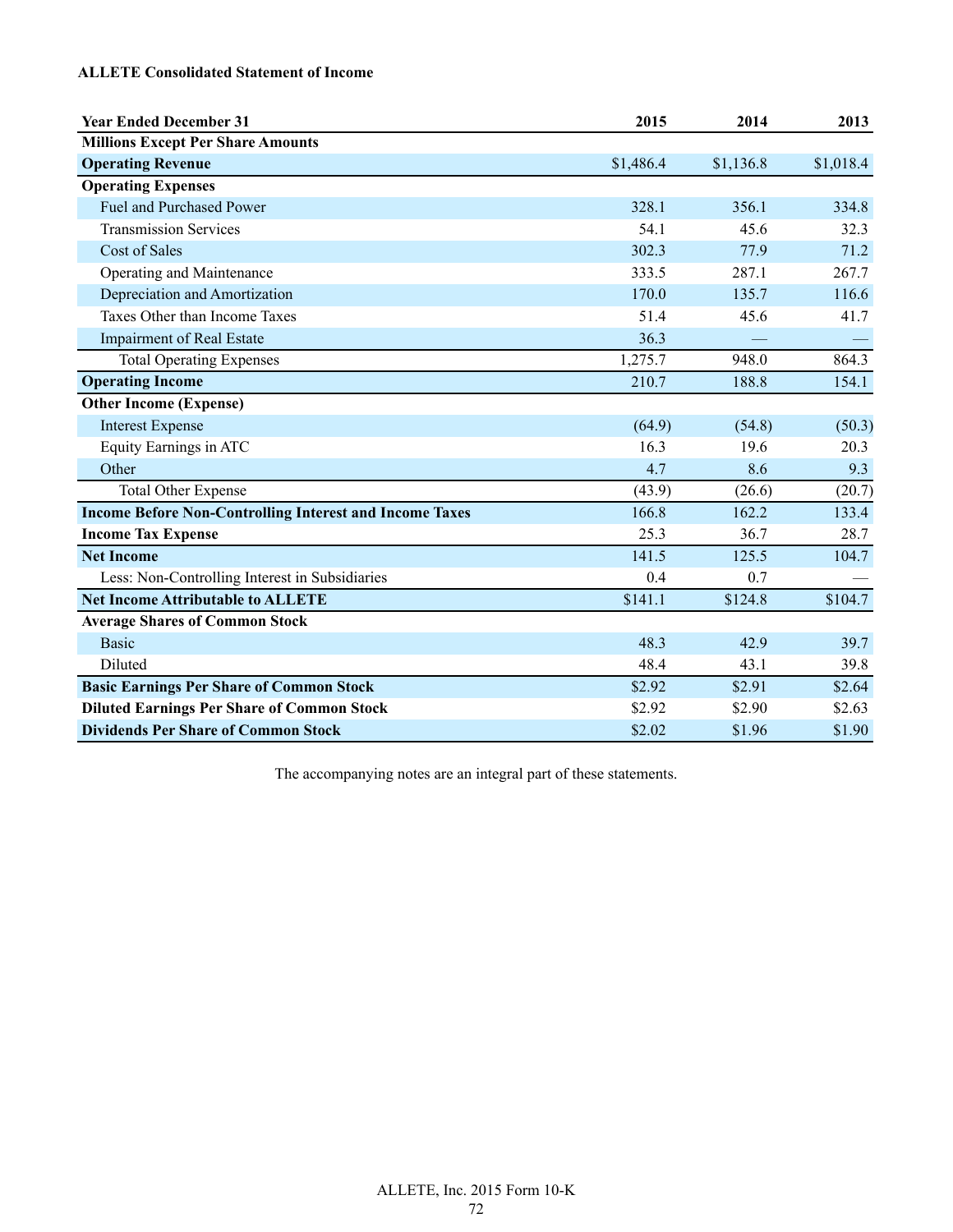# **ALLETE Consolidated Statement of Comprehensive Income**

| <b>Year Ended December 31</b>                                  | 2015    | 2014    | 2013    |
|----------------------------------------------------------------|---------|---------|---------|
| <b>Millions</b>                                                |         |         |         |
| <b>Net Income</b>                                              | \$141.5 | \$125.5 | \$104.7 |
| <b>Other Comprehensive Income (Loss)</b>                       |         |         |         |
| <b>Unrealized Loss on Securities</b>                           |         |         |         |
| Net of Income Taxes of $$(0.3), $(0.2)$$ and $$$ -             | (0.5)   | (0.2)   |         |
| <b>Unrealized Gain on Derivatives</b>                          |         |         |         |
| Net of Income Taxes of \$0.1, \$0.1 and \$-                    | 0.1     | 0.2     | 0.1     |
| Defined Benefit Pension and Other Postretirement Benefit Plans |         |         |         |
| Net of Income Taxes of $\S(2.2)$ , $\S(2.8)$ and \$3.3         | (3.0)   | (4.0)   | 4.8     |
| Total Other Comprehensive Income (Loss)                        | (3.4)   | (4.0)   | 4.9     |
| <b>Total Comprehensive Income</b>                              | 138.1   | 121.5   | 109.6   |
| Less: Non-Controlling Interest in Subsidiaries                 | 0.4     | 0.7     |         |
| <b>Comprehensive Income Attributable to ALLETE</b>             | \$137.7 | \$120.8 | \$109.6 |

The accompanying notes are an integral part of these statements.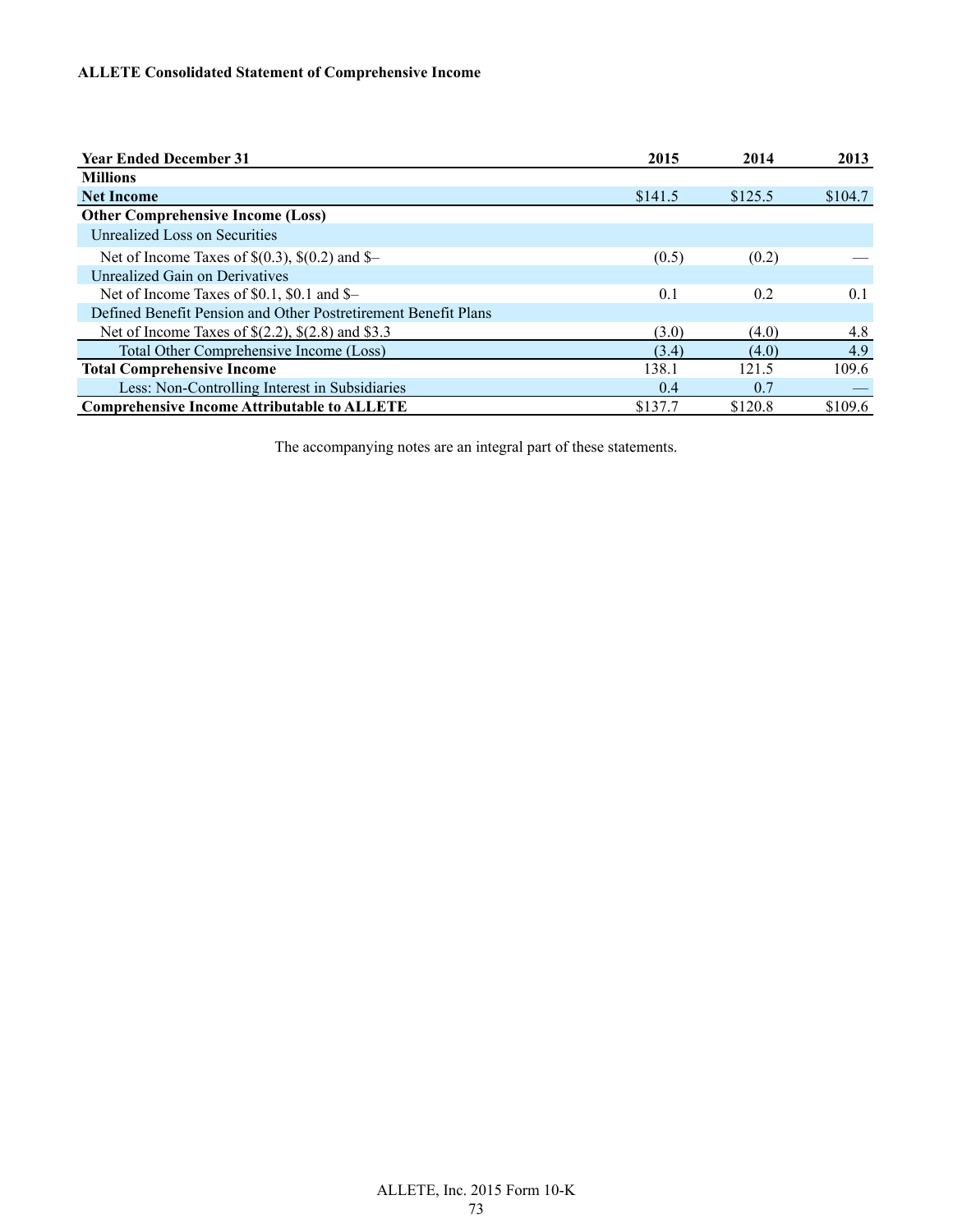# **ALLETE Consolidated Statement of Cash Flows**

| <b>Year Ended December 31</b>                                    | 2015    | 2014    | 2013    |
|------------------------------------------------------------------|---------|---------|---------|
| <b>Millions</b>                                                  |         |         |         |
| <b>Operating Activities</b>                                      |         |         |         |
| Net Income                                                       | \$141.5 | \$125.5 | \$104.7 |
| Allowance for Funds Used During Construction - Equity            | (3.3)   | (7.8)   | (4.6)   |
| Income from Equity Investments - Net of Dividends                | (1.8)   | (2.6)   | (4.2)   |
| <b>Impairment of Real Estate</b>                                 | 36.3    |         |         |
| Gain on Sales of Investments and Property, Plant and Equipment   | (0.2)   | (0.2)   | (2.6)   |
| Depreciation Expense                                             | 165.9   | 135.7   | 116.6   |
| Amortization of Power Purchase Agreements                        | (23.2)  | (12.7)  |         |
| Amortization of Other Intangible Assets and Other Assets         | 5.6     | 0.7     | 1.0     |
| Deferred Income Tax Expense                                      | 25.1    | 32.7    | 28.6    |
| Share-Based Compensation Expense                                 | 2.6     | 2.3     | 2.4     |
| <b>ESOP Compensation Expense</b>                                 | 9.0     | 9.1     | 8.4     |
| Defined Benefit Pension and Other Postretirement Benefit Expense | 15.4    | 12.8    | 21.0    |
| <b>Bad Debt Expense</b>                                          | 1.6     | 1.8     | 1.3     |
| Changes in Operating Assets and Liabilities                      |         |         |         |
| <b>Accounts Receivable</b>                                       | 1.1     | (3.5)   | (8.6)   |
| Inventories                                                      | (22.1)  | (17.5)  | 10.5    |
| Prepayments and Other                                            | 3.7     | 4.8     | (1.4)   |
| <b>Accounts Payable</b>                                          | (19.3)  | 10.9    | 1.1     |
| Other Current Liabilities                                        | 5.1     | (3.5)   | 1.4     |
| Cash Contributions to Defined Benefit Pension and Other          |         |         |         |
| <b>Postretirement Plans</b>                                      |         |         | (10.8)  |
| Changes in Regulatory and Other Non-Current Assets               | 0.6     | (21.3)  | (18.3)  |
| Changes in Regulatory and Other Non-Current Liabilities          | (3.5)   | 2.6     | (7.1)   |
| <b>Cash from Operating Activities</b>                            | 340.1   | 269.8   | 239.4   |
| <b>Investing Activities</b>                                      |         |         |         |
| Proceeds from Sale of Available-for-sale Securities              | 1.7     | 3.6     | 16.1    |
| Payments for Purchase of Available-for-sale Securities           | (2.3)   | (5.0)   | (4.7)   |
| Acquisitions of Subsidiaries - Net of Cash Acquired              | (333.3) | (60.3)  |         |
| Investment in ATC                                                | (1.6)   | (3.9)   | (3.1)   |
| Changes to Other Investments                                     | 3.1     | 33.0    | (12.3)  |
| Additions to Property, Plant and Equipment                       | (286.8) | (572.8) | (328.5) |
| <b>Construction Costs for Development Project</b>                |         | (25.7)  |         |
| Cash in Escrow for Acquisition                                   |         | 5.4     | (5.4)   |
| Proceeds from Sale of Property, Plant and Equipment              | 0.4     |         | 1.3     |
| Cash for Investing Activities                                    | (618.8) | (625.7) | (336.6) |
| <b>Financing Activities</b>                                      |         |         |         |
| Proceeds from Issuance of Common Stock                           | 161.2   | 200.6   | 98.2    |
| Proceeds from Issuance of Long-Term Debt                         | 324.5   | 375.0   | 169.8   |
| Changes in Restricted Cash                                       | 8.5     | (1.8)   |         |
| Changes in Notes Payable                                         | (2.1)   | 3.7     |         |
| Repayments of Long-Term Debt                                     | (160.2) | (134.5) | (77.7)  |
| Acquisition of Non-Controlling Interest                          |         | (6.0)   |         |
| Construction Deposits Received for Development Project           |         | 54.3    |         |
| Debt Issuance Costs                                              | (4.1)   | (3.1)   | (1.4)   |
| Dividends on Common Stock                                        | (97.9)  | (83.8)  | (75.2)  |
| Cash from Financing Activities                                   | 229.9   | 404.4   | 113.7   |
| <b>Change in Cash and Cash Equivalents</b>                       | (48.8)  | 48.5    | 16.5    |
| <b>Cash and Cash Equivalents at Beginning of Period</b>          | 145.8   | 97.3    | 80.8    |
| <b>Cash and Cash Equivalents at End of Period</b>                | \$97.0  | \$145.8 | \$97.3  |

The accompanying notes are an integral part of these statements.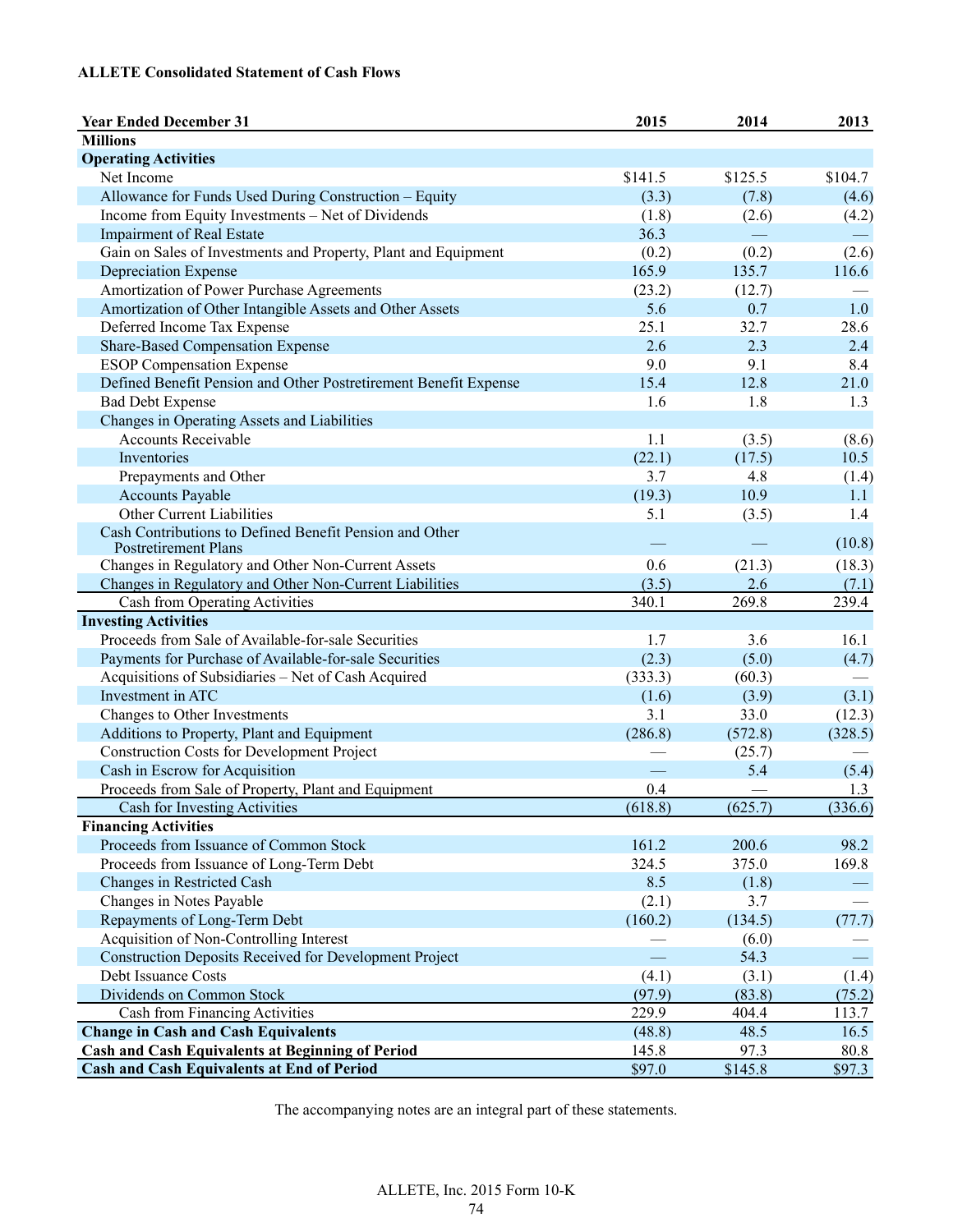# **ALLETE Consolidated Statement of Shareholders' Equity**

|                                                                 | <b>Total</b><br>Shareholders'<br><b>Equity</b> | <b>Retained</b><br>Earnings | Accumulated<br><b>Other</b><br>Comprehensive<br>Income (Loss) | Unearned<br><b>ESOP</b><br><b>Shares</b> | Common<br>Stock |
|-----------------------------------------------------------------|------------------------------------------------|-----------------------------|---------------------------------------------------------------|------------------------------------------|-----------------|
| <b>Millions</b>                                                 |                                                |                             |                                                               |                                          |                 |
| Balance as of December 31, 2012                                 | \$1,201.0                                      | \$459.6                     | \$(22.0)                                                      | \$(21.3)                                 | \$784.7         |
| Comprehensive Income                                            |                                                |                             |                                                               |                                          |                 |
| Net Income                                                      | 104.7                                          | 104.7                       |                                                               |                                          |                 |
| Other Comprehensive Income - Net of Tax                         |                                                |                             |                                                               |                                          |                 |
| Unrealized Gain on Derivatives - Net                            | 0.1                                            |                             | 0.1                                                           |                                          |                 |
| Defined Benefit Pension and Other<br>Postretirement Plans - Net | 4.8                                            |                             | 4.8                                                           |                                          |                 |
| Total Comprehensive Income Attributable<br>to ALLETE            | 109.6                                          |                             |                                                               |                                          |                 |
| Common Stock Issued - Net                                       | 100.5                                          |                             |                                                               |                                          | 100.5           |
| Dividends Declared                                              | (75.2)                                         | (75.2)                      |                                                               |                                          |                 |
| <b>ESOP Shares Earned</b>                                       | 7.0                                            |                             |                                                               | 7.0                                      |                 |
| Balance as of December 31, 2013                                 | 1,342.9                                        | 489.1                       | (17.1)                                                        | (14.3)                                   | 885.2           |
| Comprehensive Income                                            |                                                |                             |                                                               |                                          |                 |
| Net Income                                                      | 125.5                                          | 125.5                       |                                                               |                                          |                 |
| Other Comprehensive Income - Net of Tax                         |                                                |                             |                                                               |                                          |                 |
| Unrealized Loss on Securities - Net                             | (0.2)                                          |                             | (0.2)                                                         |                                          |                 |
| Unrealized Gain on Derivatives - Net                            | 0.2                                            |                             | 0.2                                                           |                                          |                 |
| Defined Benefit Pension and Other<br>Postretirement Plans - Net | (4.0)                                          |                             | (4.0)                                                         |                                          |                 |
| Total Comprehensive Income                                      | 121.5                                          |                             |                                                               |                                          |                 |
| Non-Controlling Interest in Subsidiaries                        | (0.7)                                          | (0.7)                       |                                                               |                                          |                 |
| Total Comprehensive Income Attributable<br>to ALLETE            | 120.8                                          |                             |                                                               |                                          |                 |
| Common Stock Issued - Net                                       | 222.4                                          |                             |                                                               |                                          | 222.4           |
| Dividends Declared                                              | (83.8)                                         | (83.8)                      |                                                               |                                          |                 |
| <b>ESOP Shares Earned</b>                                       | 7.1                                            |                             |                                                               | 7.1                                      |                 |
| Balance as of December 31, 2014                                 | 1,609.4                                        | 530.1                       | (21.1)                                                        | (7.2)                                    | 1,107.6         |
| Comprehensive Income                                            |                                                |                             |                                                               |                                          |                 |
| Net Income                                                      | 141.5                                          | 141.5                       |                                                               |                                          |                 |
| Other Comprehensive Income - Net of Tax                         |                                                |                             |                                                               |                                          |                 |
| Unrealized Loss on Securities - Net                             | (0.5)                                          |                             | (0.5)                                                         |                                          |                 |
| Unrealized Gain on Derivatives - Net                            | 0.1                                            |                             | 0.1                                                           |                                          |                 |
| Defined Benefit Pension and Other<br>Postretirement Plans - Net | (3.0)                                          |                             | (3.0)                                                         |                                          |                 |
| <b>Total Comprehensive Income</b>                               | 138.1                                          |                             |                                                               |                                          |                 |
| Non-Controlling Interest in Subsidiaries                        | (0.4)                                          | (0.4)                       |                                                               |                                          |                 |
| Total Comprehensive Income Attributable<br>to ALLETE            | 137.7                                          |                             |                                                               |                                          |                 |
| Common Stock Issued - Net                                       | 163.8                                          |                             |                                                               |                                          | 163.8           |
| Dividends Declared                                              | (97.9)                                         | (97.9)                      |                                                               |                                          |                 |
| <b>ESOP Shares Earned</b>                                       | 7.2                                            |                             |                                                               | 7.2                                      |                 |
| Balance as of December 31, 2015                                 | \$1,820.2                                      | \$573.3                     | \$(24.5)                                                      |                                          | \$1,271.4       |

The accompanying notes are an integral part of these statements.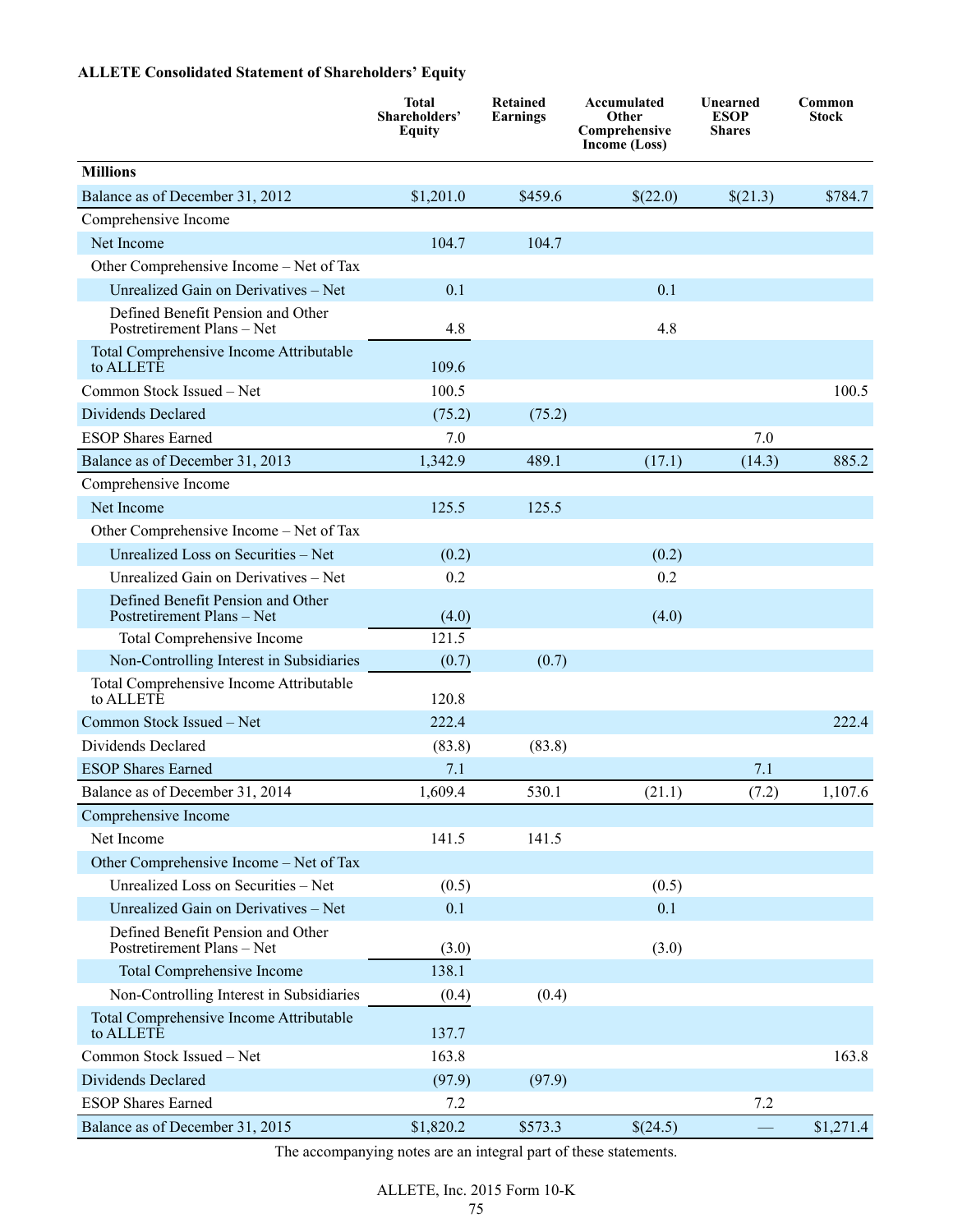#### **NOTES TO CONSOLIDATED FINANCIAL STATEMENTS**

#### **NOTE 1. OPERATIONS AND SIGNIFICANT ACCOUNTING POLICIES**

Financial Statement Preparation. References in this report to "we," "us," and "our" are to ALLETE and its subsidiaries, collectively. We prepare our financial statements in conformity with accounting principles generally accepted in the United States of America. These principles require management to make informed judgments, best estimates, and assumptions that affect the reported amounts of assets, liabilities, revenue, and expenses. Actual results could differ from those estimates.

**Subsequent Events.** The Company performed an evaluation of subsequent events for potential recognition and disclosure through the time of the financial statements issuance.

**Principles of Consolidation.** Our Consolidated Financial Statements include the accounts of ALLETE and all of our majorityowned subsidiary companies. All material intercompany balances and transactions have been eliminated in consolidation.

**Reclassifications.** As a result of recent acquisitions, certain financial statement captions have been added and we have reclassified certain prior-period amounts on our Consolidated Balance Sheet and Consolidated Statement of Income to conform to the presentation for the current period.

*Consolidated Balance Sheet.* In conformity with the current presentation of Goodwill and Intangible Assets - Net on the Consolidated Balance Sheet, we have reclassified our December 31, 2014, Consolidated Balance Sheet to include \$1.6 million and \$3.2 million of goodwill and intangible assets previously disclosed in Property, Plant and Equipment - Net and Other Non-Current Assets, respectively, under Goodwill and Intangible Assets - Net. There was no impact to Total Assets as a result of the reclassification.

*Consolidated Statement of Income.* In conformity with the current presentation of Cost of Sales on the Consolidated Statement of Income, we have reclassified \$77.9 million from Operating and Maintenance expenses to Cost of Sales for the year ended December 31, 2014, and \$71.2 million for the year ended December 31, 2013. Cost of Sales includes purchased gas at SWL&P, expenses incurred to deliver coal at BNI Energy, and the cost of land and other sales at ALLETE Properties. Cost of Sales also includes costs associated with the manufacture and delivery of inventories at U.S. Water Services which was acquired on February 10, 2015, and ALLETE Clean Energy's cost to construct a wind energy facility that was sold to Montana-Dakota Utilities in 2015. (See Note 7. Acquisitions.) In addition to the presentation of Cost of Sales, we have created new captions on the Consolidated Statement of Income to provide additional detail for Transmission Services and Taxes Other than Income Taxes. Transmission Services are MISO-related costs incurred for the transmission of electricity. In conformity with the current presentation, we have reclassified from Operating and Maintenance expenses \$45.6 million of Transmission Services and \$45.6 million of Taxes Other than Income Taxes for the year ended December 31, 2014, and \$32.3 million of Transmission Services and \$41.7 million of Taxes Other than Income Taxes for the year ended December 31, 2013. There was no impact to Operating Income, Net Income, or Net Income Attributable to ALLETE as a result of these reclassifications.

**Business Segments.** During the year ended December 31, 2015, management updated our reportable segment presentation to reflect the manner in which we operate, assess, and allocate resources after our recent acquisitions. We now present three reportable segments, Regulated Operations, ALLETE Clean Energy, and U.S. Water Services. Our segments were determined in accordance with the guidance on segment reporting. We measure performance of our operations through budgeting and monitoring of contributions to consolidated net income by each business segment.

**Regulated Operations** includes our regulated utilities, Minnesota Power and SWL&P, as well as our investment in ATC, a Wisconsin-based regulated utility that owns and maintains electric transmission assets in parts of Wisconsin, Michigan, Minnesota and Illinois. Minnesota Power provides regulated utility electric service in northeastern Minnesota to approximately 145,000 retail customers. Minnesota Power also has 16 non-affiliated municipal customers in Minnesota. SWL&P is a Wisconsin utility and a wholesale customer of Minnesota Power. SWL&P provides regulated electric, natural gas and water service in northwestern Wisconsin to approximately 15,000 electric customers, 13,000 natural gas customers and 10,000 water customers. Our regulated utility operations include retail and wholesale activities under the jurisdiction of state and federal regulatory authorities*.*

**ALLETE Clean Energy** was established in 2011, and focuses on developing, acquiring and operating clean and renewable energy projects. ALLETE Clean Energy currently owns and operates, in four states, approximately 535 MW of nameplate capacity wind energy generation that are under long-term power sales agreements. In addition, ALLETE Clean Energy constructed a 107 MW wind energy facility for sale to Montana-Dakota Utilities; construction and sale were completed in 2015.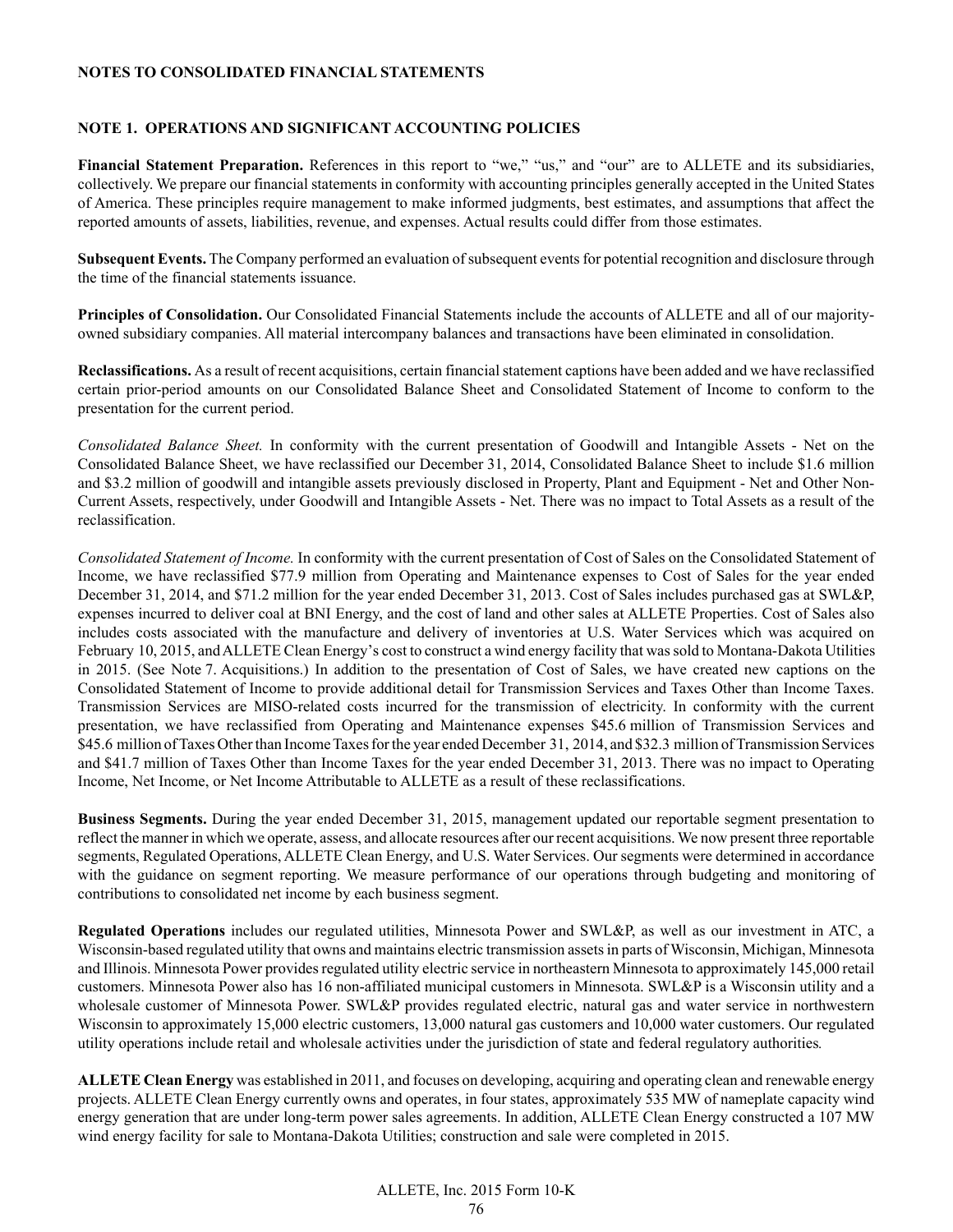**U.S. Water Services** is our integrated water management company which was acquired on February 10, 2015.

**Corporate and Other** is comprised of BNI Energy, ALLETE Properties, other business development and corporate expenditures, unallocated interest expense, a small amount of non-rate base generation, approximately 5,000 acres of land in Minnesota, and earnings on cash and investments.

BNI Energy, a wholly-owned subsidiary, mines and sells lignite coal to two North Dakota mine-mouth generating units, one of which is Square Butte. In 2015, Square Butte supplied 50 percent (227.5 MW) of its output to Minnesota Power under long-term contracts. (See Note 12. Commitments, Guarantees and Contingencies.)

ALLETE Properties represents our legacy Florida real estate investment. Our strategy for the assets had been to complete and maintain key entitlements and infrastructure improvements without requiring significant additional investment, sell the portfolio when opportunities arise and reinvest the proceeds in our growth initiatives. During the fourth quarter of 2015 the Company reevaluated its strategy related to the real estate assets of ALLETE Properties. The revised strategy incorporates the possibility of a bulk sale of its entire portfolio which, if consummated, is likely to result in sales proceeds below the book value of the real estate assets. ALLETE also continues to pursue sales of individual parcels over time. Proceeds from such a sale would be strategically deployed to support growth in our energy infrastructure and related services businesses. ALLETE will continue to maintain key entitlements and infrastructure without making additional investments or acquisitions. (See Note 9. Investments.)

**Cash and Cash Equivalents.** We consider all investments purchased with original maturities of three months or less to be cash equivalents.

#### **Supplemental Statement of Cash Flow Information**

| Сонзончакса этактисны от Сази т юмэ                                                               |          |        |         |
|---------------------------------------------------------------------------------------------------|----------|--------|---------|
| <b>Year Ended December 31</b>                                                                     | 2015     | 2014   | 2013    |
| <b>Millions</b>                                                                                   |          |        |         |
| Cash Paid During the Period for Interest – Net of Amounts Capitalized                             | \$59.0   | \$51.3 | \$47.5  |
| Cash Paid During the Period for Income Taxes                                                      | \$0.4    | \$5.1  | \$0.5   |
| Noncash Investing and Financing Activities                                                        |          |        |         |
| Increase (Decrease) in Accounts Payable for Capital Additions to Property, Plant<br>and Equipment | \$(40.6) | \$21.7 | \$8.3   |
| <b>Capitalized Asset Retirement Costs</b>                                                         | \$12.4   | \$22.4 | \$(0.7) |
| AFUDC-Equity                                                                                      | \$3.3    | \$7.8  | \$4.6   |
| ALLETE Common Stock Contributed to the Defined Benefit Pension Plan                               |          | \$19.5 |         |
| <b>Contingent Consideration</b>                                                                   | \$35.7   |        |         |

# **Consolidated Statement of Cash Flows**

**Accounts Receivable**

**Accounts Receivable.** Accounts receivable are reported on the Consolidated Balance Sheet net of an allowance for doubtful accounts. The allowance is based on our evaluation of the receivable portfolio under current conditions, overall portfolio quality, review of specific problems and such other factors that, in our judgment, deserve recognition in estimating losses.

| Attuums Reteivadie                    |         |         |
|---------------------------------------|---------|---------|
| As of December 31                     | 2015    | 2014    |
| <b>Millions</b>                       |         |         |
| Trade Accounts Receivable             |         |         |
| <b>Billed</b>                         | \$105.3 | \$85.5  |
| Unbilled                              | 16.9    | 18.6    |
| Less: Allowance for Doubtful Accounts | 1.0     |         |
| <b>Total Accounts Receivable</b>      | \$121.2 | \$103.0 |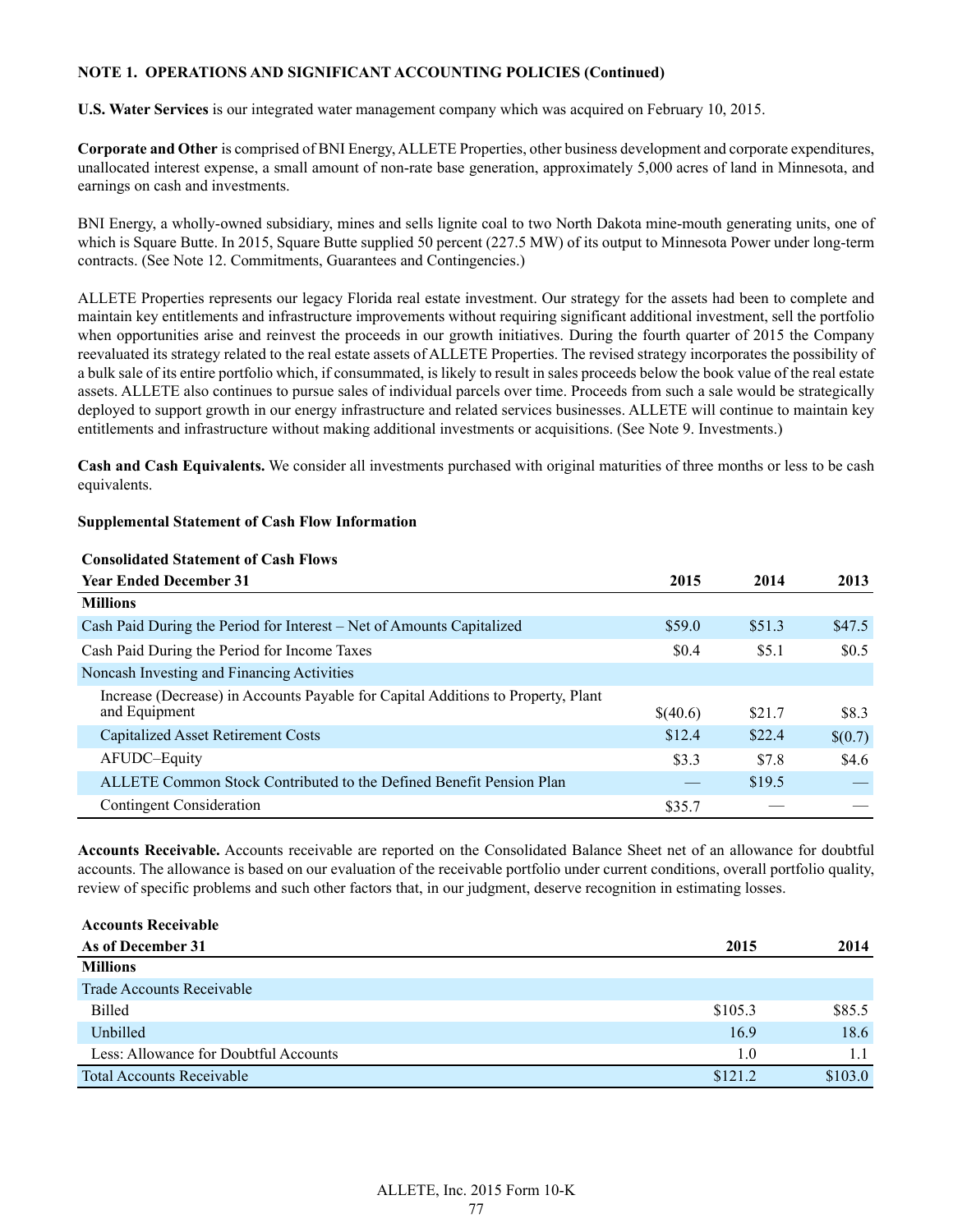**Concentration of Credit Risk.** We are subject to concentration of credit risk primarily as a result of accounts receivable. Minnesota Power sells electricity to 9 Large Power Customers. Receivables from these customers totaled \$9.2 million at December 31, 2015 (\$14.7 million at December 31, 2014). Minnesota Power does not obtain collateral to support utility receivables, but monitors the credit standing of major customers. In addition, Minnesota Power's taconite-producing Large Power Customers are on a weekly billing cycle, which allows us to closely manage collection of amounts due. One of these customers accounted for 7.7 percent of consolidated operating revenue in 2015 (11.9 percent in 2014; 12.0 percent in 2013).

**Long-Term Finance Receivables.** Long-term finance receivables relating to our real estate operations are collateralized by property sold, accrue interest at market-based rates and are net of an allowance for doubtful accounts. We assess delinquent finance receivables by comparing the balance of such receivables to the estimated fair value of the collateralized property. If the fair value of the property is less than the finance receivable, we record a reserve for the difference. We estimate fair value based on recent property tax assessed values or current appraisals.

**Available-for-Sale Securities.** Available-for-sale securities are recorded at fair value with unrealized gains and losses included in accumulated other comprehensive income (loss), net of tax. Unrealized losses that are other than temporary are recognized in earnings. We use the specific identification method as the basis for determining the cost of securities sold. Our policy is to review available-for-sale securities for other than temporary impairment on a quarterly basis by assessing such factors as the share price trends and the impact of overall market conditions. (See Note 9. Investments.)

**Inventories.** Inventories are stated at the lower of cost or market. Amounts removed from inventories in our Regulated Operations and ALLETE Clean Energy segments are recorded on an average cost basis. Amounts removed from inventories in our U.S. Water Services and Corporate and Other segments are recorded on an average cost, first-in, first-out or specific identification basis.

| <b>Inventories</b>       |         |        |
|--------------------------|---------|--------|
| As of December 31        | 2015    | 2014   |
| <b>Millions</b>          |         |        |
| Fuel $(a)$               | \$58.1  | \$29.0 |
| Materials and Supplies   | 49.1    | 51.5   |
| <b>Raw Materials</b>     | 2.7     |        |
| <b>Finished Goods</b>    | 7.5     |        |
| Reserve for Obsolescence | (0.3)   |        |
| <b>Total Inventories</b> | \$117.1 | \$80.5 |

*(a) Fuel consists primarily of coal inventory at Minnesota Power. During 2015, Minnesota Power increased its coal inventory to take advantage of favorable pricing.* 

#### **Prepayments and Other Current Assets**

| As of December 31                                 | 2015   | 2014   |
|---------------------------------------------------|--------|--------|
| <b>Millions</b>                                   |        |        |
| Deferred Fuel Adjustment Clause                   | \$10.6 | \$16.3 |
| Construction Costs for Development Project (a)    |        | 48.2   |
| Restricted Cash (b)                               | 5.6    | 2.7    |
| Other                                             | 19.5   | 14.8   |
| <b>Total Prepayments and Other Current Assets</b> | \$35.7 | \$82.0 |

*(a) Construction Costs for Development Project related to ALLETE Clean Energy's project to construct a wind energy facility which was sold in 2015. (See Note 7. Acquisitions.)*

*(b) Restricted Cash includes collateral deposits required under ALLETE Clean Energy's loan agreements and collateral deposits required for U.S. Water Services' standby letters of credit.*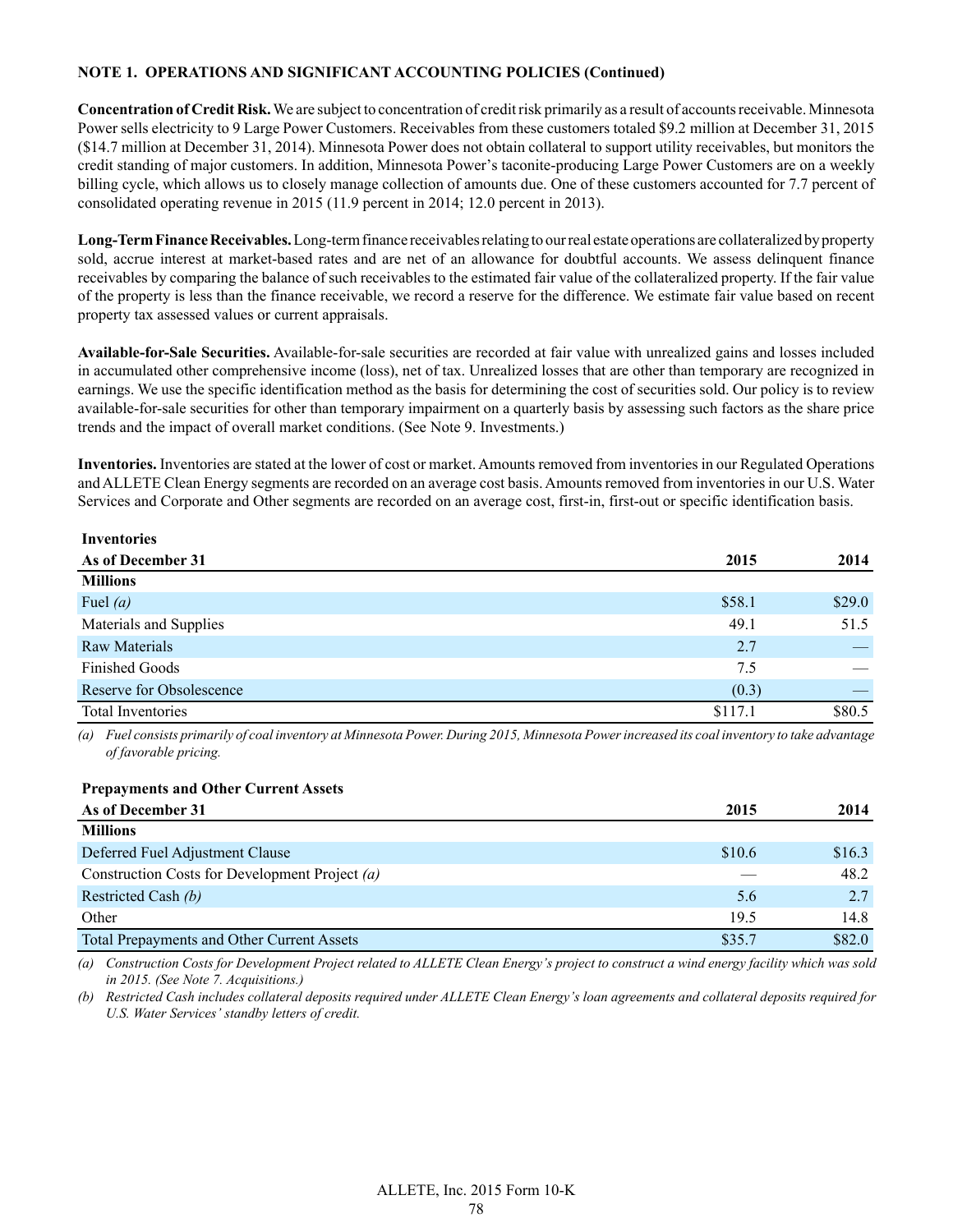**Property, Plant and Equipment.** Property, plant and equipment are recorded at original cost and are reported on the balance sheet net of accumulated depreciation. Expenditures for additions, significant replacements, improvements and major plant overhauls are capitalized; maintenance and repair costs are expensed as incurred. Gains or losses on non-rate base property, plant and equipment are recognized when they are retired or otherwise disposed. When regulated utility property, plant and equipment are retired or otherwise disposed, no gain or loss is recognized in accordance with the accounting standards for the effects of certain types of regulation. Our Regulated Operations capitalize AFUDC, which includes both an interest and equity component. AFUDC represents the cost of both debt and equity funds used to finance utility plant additions during construction periods. AFUDC amounts capitalized are included in rate base and are recovered from customers as the related property is depreciated. Upon MPUC approval of cost recovery, the recognition of AFUDC ceases. (See Note 3. Property, Plant and Equipment.)

We believe that long-standing ratemaking practices approved by applicable state and federal regulatory commissions allow for the recovery of the remaining book value of retired plant assets. Minnesota Power retired Taconite Harbor Unit 3 and converted Laskin to natural gas in 2015, which were actions included in Minnesota Power's 2013 IRP approved by the MPUC in a November 2013 order. On September 1, 2015, Minnesota Power filed its 2015 IRP with the MPUC. The 2015 IRP contains the next steps in Minnesota Power's *EnergyForward* plan including the economic idling of Taconite Harbor Units 1 and 2 in the fall of 2016 and the ceasing of coal-fired operations at Taconite Harbor in 2020. We do not expect to record any impairment charge as a result of the retirement of Taconite Harbor Unit 3, the ceasing of coal-fired operations at Taconite Harbor Units 1 and 2, or the conversion of Laskin. In addition, we expect to be able to continue depreciating these assets over their established remaining useful lives; however we are unable to predict the impact of unanticipated regulatory outcomes resulting in changes to their established remaining useful lives. The remaining net book value for Taconite Harbor as of December 31, 2015 was approximately \$100 million. We would seek recovery in a general rate case of additional depreciation expense as a result of material changes in useful lives.

**Impairment of Long-Lived Assets.** Land inventory is accounted for as held for use and is recorded at cost or estimated fair value. We review our long-lived assets, which include the legacy real estate assets of ALLETE Properties, for indicators of impairment in accordance with the accounting standards for property, plant and equipment on a quarterly basis.

In accordance with the accounting standards for property, plant and equipment, if indicators of impairment exist, we test our real estate assets for recoverability by comparing the carrying amount of the asset to the undiscounted future net cash flows expected to be generated by the asset. Cash flows are assessed at the lowest level of identifiable cash flows, which may include a bulk sale of its entire portfolio, the sale of each individual land parcel, combining various parcels, or other combinations thereof. Our consideration of possible impairment for our real estate assets requires us to make estimates of future net cash flows on an undiscounted basis. The undiscounted future net cash flows are impacted by trends and factors known to us at the time they are calculated and our expectations related to: management's best estimate of future sales prices; holding period and timing of sales; method of disposition; and future expenditures necessary to maintain the operations, including community development district assessments, property taxes and normal operation and maintenance costs. These estimates and expectations are specific to each land parcel, may vary among each land parcel, and may change in the future. If the excess of undiscounted future net cash flows over the carrying amount of a property is small, there is a greater risk of future impairment in the event of such future changes and any resulting impairment charges could be material.

In recent years, market conditions for real estate in Florida have required us to review our land inventories for impairment. In response to market conditions and recent transaction activity, during the fourth quarter of 2015 the Company reevaluated its strategy related to the real estate assets of ALLETE Properties. The revised strategy incorporates the possibility of a bulk sale of its entire portfolio which, if consummated, is likely to result in sales proceeds below the book value of the real estate assets. ALLETE also continues to pursue sales of individual parcels over time. Proceeds from such a sale would be strategically deployed to support growth in our energy infrastructure and related services businesses. ALLETE will continue to maintain key entitlements and infrastructure without making additional investments or acquisitions.

In connection with implementing the revised strategy in 2015, management evaluated its impairment analysis for its real estate assets using updated assumptions to determine estimated future net cash flows on an undiscounted basis. Future net cash flows were adjusted to consider the possibility of a bulk sale of its entire portfolio, in addition to sales over time under the existing divestiture plan. Estimated fair values were based upon current market data and pricing for individual parcels. Our impairment analysis incorporates a probability-weighted approach considering the alternative courses of sales noted above.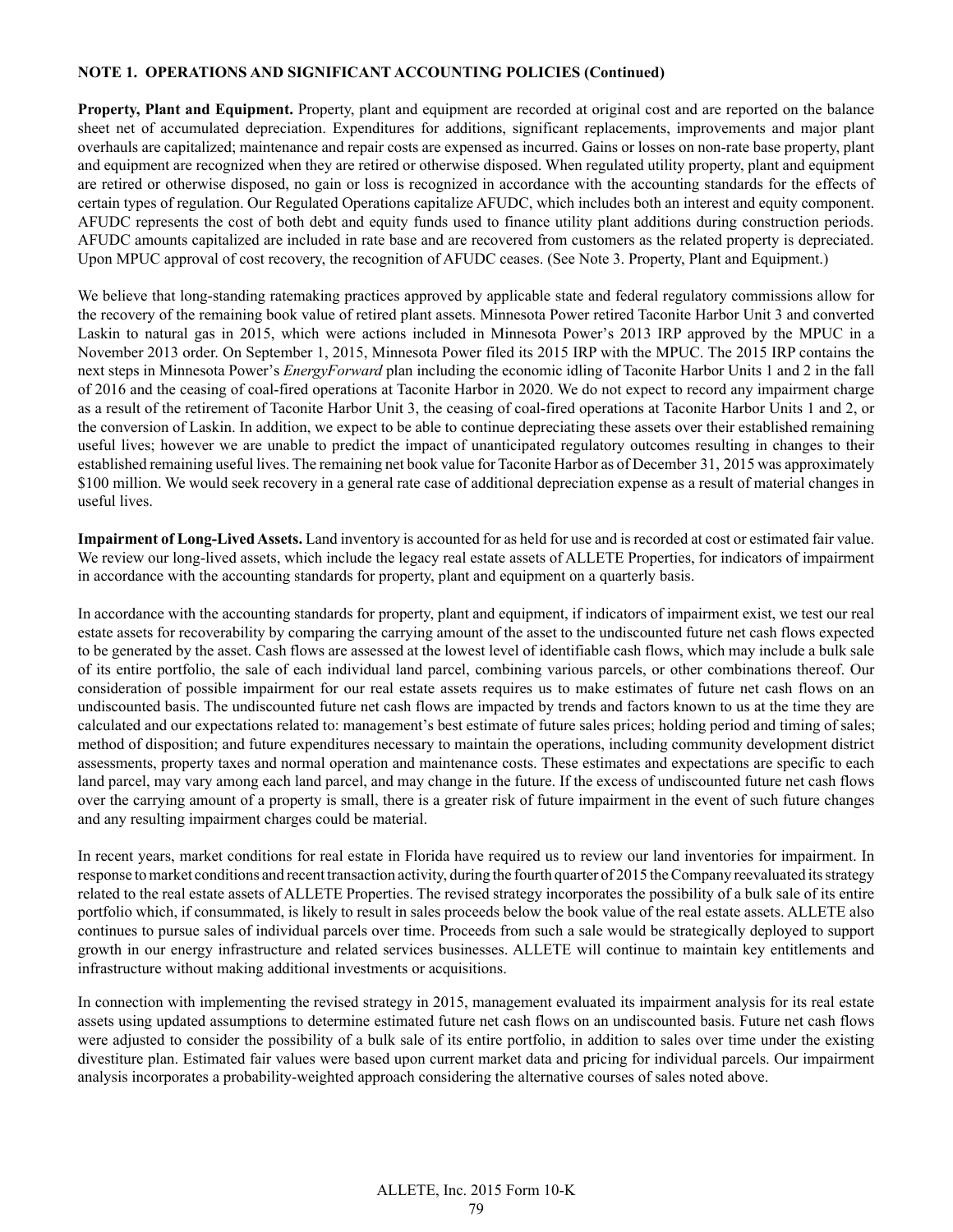# **NOTE 1. OPERATIONS AND SIGNIFICANT ACCOUNTING POLICIES (Continued) Impairment of Long-Lived Assets (Continued)**

Based on the results of undiscounted cash flow analysis, the undiscounted future net cash flows were not adequate to recover the carrying value of the real estate assets totaling \$83.3 million. Estimated fair value was derived from current market interest in the property for a bulk sale of its entire portfolio, and discounted cash flow analysis of estimated selling price for sales over time. As a result, a non-cash impairment charge of \$36.3 million was recorded in 2015 to reduce the carrying value of the real estate to its estimated fair value at December 31, 2015.

If our real estate assets are sold differently than anticipated, the actual results could be materially different from our undiscounted future net cash flow analysis.

In 2014 and 2013, impairment analyses of estimated undiscounted future net cash flows were conducted based on the strategy existing at that time, and indicated that the cash flows were adequate to recover the carrying value of ALLETE Properties real estate assets. As a result, no impairment was recorded for the years ended December 31, 2014 and 2013.

**Derivatives.** ALLETE is exposed to certain risks relating to its business operations that can be managed through the use of derivative instruments. ALLETE may enter into derivative instruments to manage those risks including interest rate risk related to certain variable-rate borrowings.

**Accounting for Stock-Based Compensation.** We apply the fair value recognition guidance for share-based payments. Under this guidance, we recognize stock-based compensation expense for all share-based payments granted, net of an estimated forfeiture rate. (See Note 18. Employee Stock and Incentive Plans.)

#### **Goodwill and Intangible Assets.**

*Goodwill.* Goodwill is the excess of the purchase price (consideration transferred) over the estimated fair value of net assets of acquired businesses. In accordance with GAAP, goodwill is not amortized. To align with the annual budgeting and forecasting process, goodwill is assessed annually in the fourth quarter for impairment and whenever an event occurs or circumstances change that would indicate the carrying amount may be impaired. Impairment testing for goodwill is done at the reporting unit level. An impairment loss is recognized when the carrying amount of the reporting unit's net assets exceeds the estimated fair value of the reporting unit. The estimated fair value is generally determined using a discounted cash flow analysis.

*Intangible Assets.* Intangible assets include customer relationships, patents, non-compete agreements and trademarks and trade names. Intangible assets with definite lives consist of customer relationships, which are amortized using an attrition model, and patents and non-compete agreements, which are amortized on a straight-line basis with estimated useful lives ranging from approximately 3 years to approximately 22 years. We review definite-lived intangible assets for impairment whenever events or circumstances indicate that the carrying amount of an asset may not be recoverable. Indefinite-lived intangible assets consist of trademarks and trade names, which are tested for impairment annually in the fourth quarter and whenever an event occurs or circumstances change that would indicate that the carrying amount may be impaired. Impairment is calculated as the excess of the asset's carrying amount over its fair value. Fair value is generally determined using a discounted cash flow analysis.

**Other Non-Current Assets.** As of December 31, 2015, included in Other Non-Current Assets on the Consolidated Balance Sheet was restricted cash of \$8.1 million related to collateral deposits required under ALLETE Clean Energy's loan agreements (\$5.3 million as of December 31, 2014).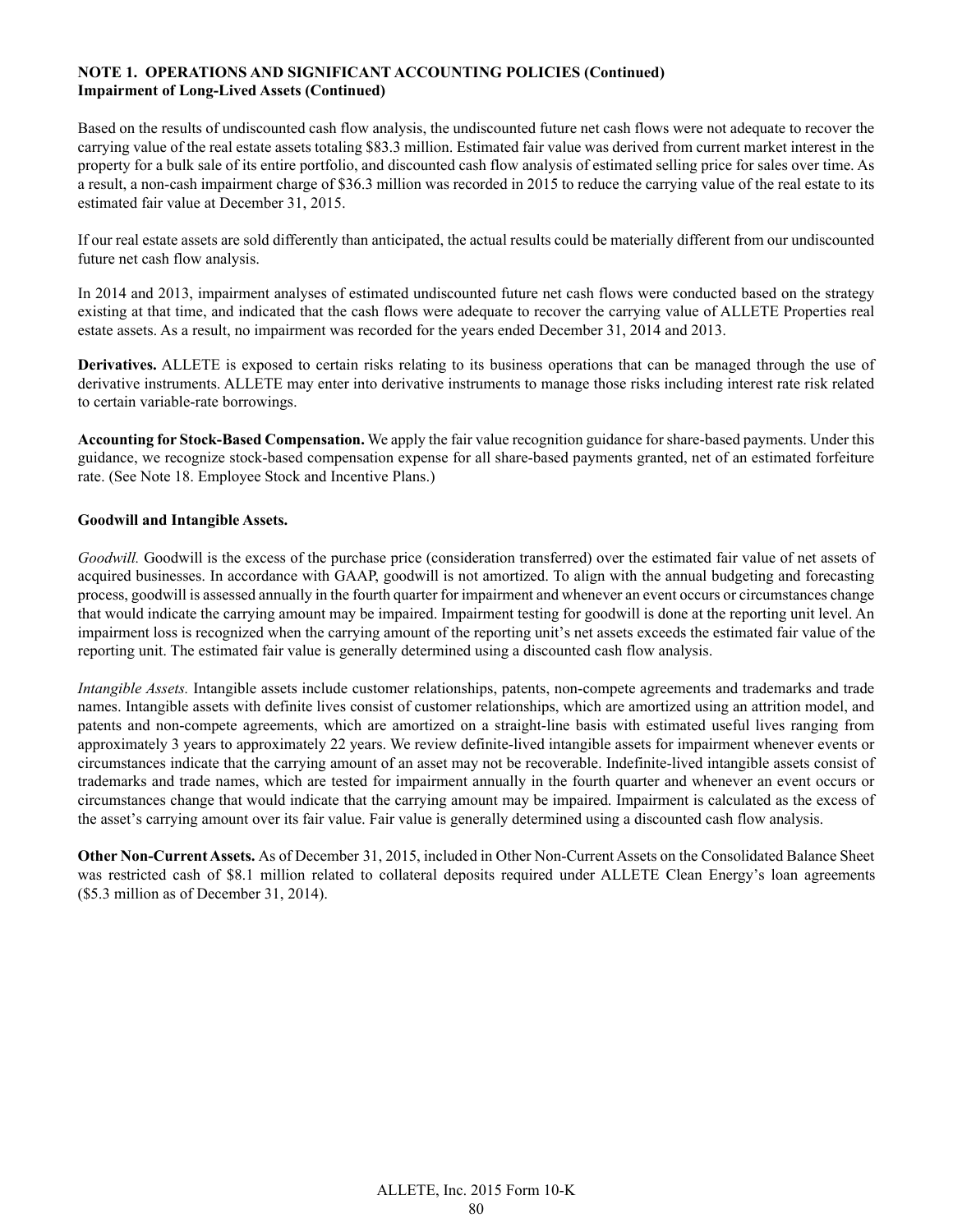## **Other Current Liabilities**

| As of December 31                                          | 2015   | 2014    |
|------------------------------------------------------------|--------|---------|
| <b>Millions</b>                                            |        |         |
| <b>Customer Deposits</b>                                   | \$15.1 | \$19.7  |
| Power Purchase Agreements (a)                              | 23.3   | 19.4    |
| Construction Deposits Received for Development Project (b) |        | 54.3    |
| Other $(c)$                                                | 47.7   | 27.4    |
| <b>Total Other Current Liabilities</b>                     | \$86.1 | \$120.8 |

*(a) Power Purchase Agreements acquired in conjunction with the ALLETE Clean Energy wind energy facilities acquisitions. (See Note 7. Acquisitions.)*

*(b) Construction Deposits Received for Development Project relate to ALLETE Clean Energy's project to construct a wind energy facility which was sold in 2015. (See Note 7. Acquisitions.)*

*(c) Increase in 2015 includes customer refund liabilities of approximately \$7 million, pending regulatory approval.*

| <b>Other Non-Current Liabilities</b>       |         |         |
|--------------------------------------------|---------|---------|
| As of December 31                          | 2015    | 2014    |
| <b>Millions</b>                            |         |         |
| <b>Asset Retirement Obligation</b>         | \$131.4 | \$109.2 |
| Power Purchase Agreements (a)              | 138.1   | 110.7   |
| Contingent Consideration (b)               | 36.6    |         |
| Other                                      | 42.9    | 45.1    |
| <b>Total Other Non-Current Liabilities</b> | \$349.0 | \$265.0 |

*(a) Power Purchase Agreements acquired in conjunction with the ALLETE Clean Energy wind energy facilities acquisitions. (See Note 7. Acquisitions.)*

*(b) Contingent Consideration relates to the estimated fair value of the earnings-based payment resulting from the U.S. Water Services acquisition. (See Note 7. Acquisitions and Note 10. Fair Value.)*

**Environmental Liabilities.** We review environmental matters on a quarterly basis. Accruals for environmental matters are recorded when it is probable that a liability has been incurred and the amount of the liability can be reasonably estimated, based on current law and existing technologies. Accruals are adjusted as assessment and remediation efforts progress or as additional technical or legal information becomes available. Accruals for environmental liabilities are included in the Consolidated Balance Sheet at undiscounted amounts and exclude claims for recoveries from insurance or other third parties. Costs related to environmental contamination treatment and cleanup are expensed unless recoverable in rates from customers. (See Note 12. Commitments, Guarantees and Contingencies.)

#### **Revenue Recognition.**

*Regulated Operations* utility rates are under the jurisdiction of Minnesota, Wisconsin and federal regulatory authorities. Customers are billed on a cycle basis. Revenue is accrued for service provided but not yet billed. Regulated utility electric rates include adjustment clauses that: (1) bill or credit customers for fuel and purchased energy costs above or below the base levels in rate schedules; (2) bill retail customers for the recovery of conservation improvement program expenditures not collected in base rates; and (3) bill customers for the recovery of certain transmission, renewable energy and environmental expenditures. Fuel and purchased power expense is deferred to match the period in which the revenue for fuel and purchased power expense is collected from customers pursuant to the fuel adjustment clause.

Revenue from our cost recovery riders (renewable resources, transmission and environmental improvement) is accounted for in accordance with the accounting standards for alternative revenue programs. These standards allow for recognizing revenue under an alternative revenue program if the program is established by an order from the utility's regulatory commission, the order allows automatic adjustment of future rates, the amount of the revenue recognized is objectively determinable and probable of recovery, and the revenue will be collected within 24 months following the end of the annual period in which it is recognized. Revenue recognized using the alternative revenue program guidance is included in Operating Revenue on our Consolidated Statement of Income and Regulatory Assets on our Consolidated Balance Sheet until it is subsequently collected from customers.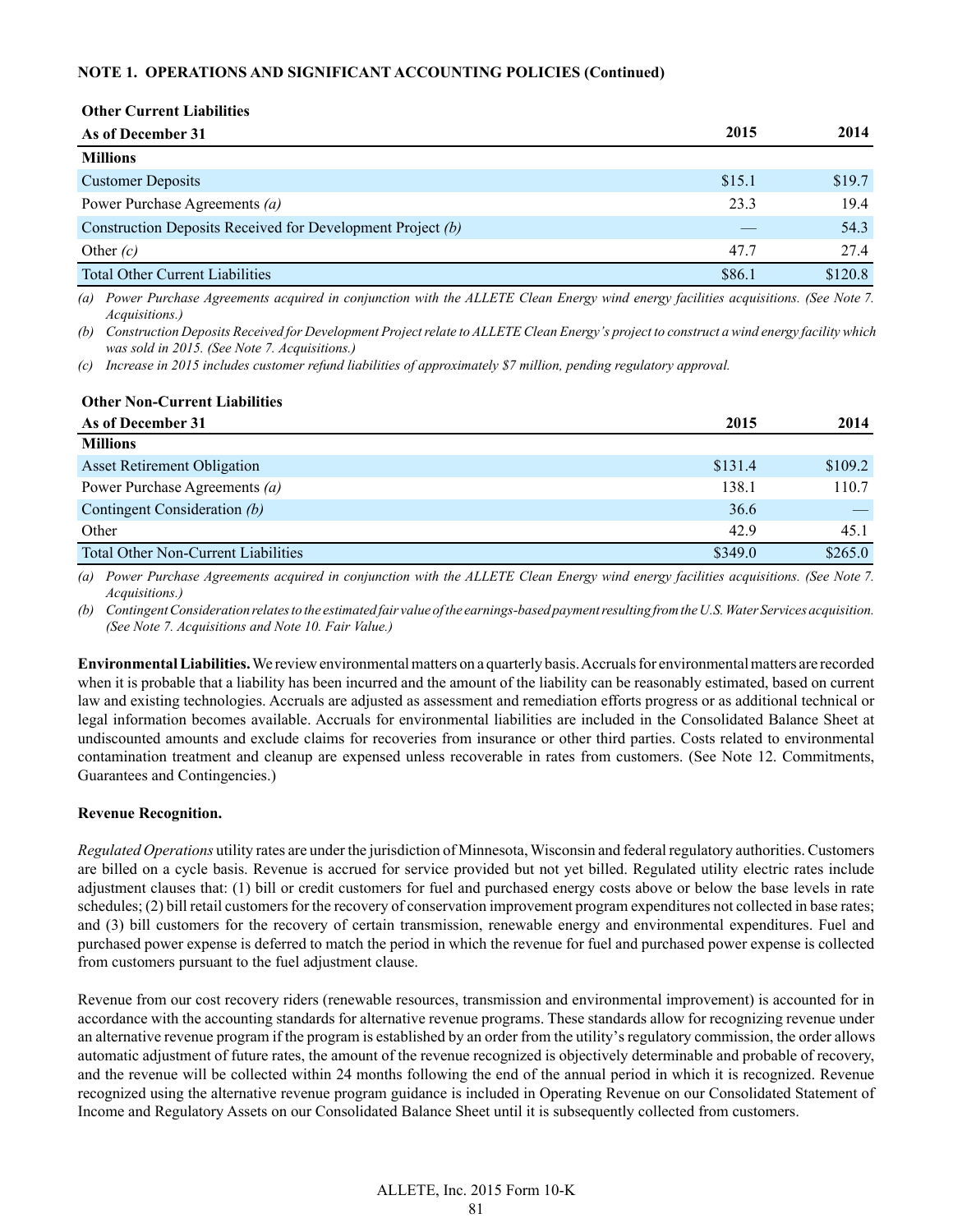# **NOTE 1. OPERATIONS AND SIGNIFICANT ACCOUNTING POLICIES (Continued) Revenue Recognition (Continued)**

Minnesota Power participates in MISO. MISO transactions are accounted for on a net hourly basis in each of the day-ahead and real-time markets. Minnesota Power records net sales in Operating Revenue and net purchases in Fuel and Purchased Power Expense on our Consolidated Statement of Income. The revenue and charges from MISO related to serving retail and municipal electric customers are recorded on a net basis as Fuel and Purchased Power Expense.

*ALLETE Clean Energy* recognizes revenue from the sale of energy under long-term PPAs. Revenue is recognized when delivered to an agreed upon point or production is curtailed at the request of its customers at specified prices. As part of the wind energy facilities acquisitions in 2014 and 2015, ALLETE Clean Energy assumed various PPAs that were above or below estimated market prices at the time of acquisition and amortizes the resulting differences between contract prices and estimated market prices to Operating Revenue. In 2015, we recognized \$23.2 million of non-cash revenue amortization relating to the difference between contract prices and estimated market prices as an increase in Operating Revenue on the Consolidated Statement of Income (\$12.7 million in 2014).

*U.S. Water Services* recognizes revenue from the sale of products when the earnings process is complete. This generally occurs when products are shipped to the customer in accordance with the contract or purchase order, ownership and risk of loss have passed to the customer, collectibility is reasonably assured, and pricing is fixed and determinable. Revenue from services is recognized as the services are performed.

# *Corporate and Other*

BNI Energy recognizes coal sales when delivered at the cost of production plus a specified profit per ton of coal delivered.

ALLETE Properties records full profit recognition on sales of real estate upon closing, provided that cash collections are at least 20 percent of the contract price and the other requirements under the guidance for sales of real estate are met. From time to time, certain contracts with customers allow us to receive participation revenue from land sales to third parties if various formula-based criteria are achieved.

**Unamortized Discount and Premium on Debt.** Discount and premium on debt are deferred and amortized over the terms of the related debt instruments using a method which approximates the effective interest method.

**Income Taxes.** ALLETE and its subsidiaries file a consolidated federal income tax return as well as combined and separate state income tax returns. We account for income taxes using the liability method in accordance with the accounting standards for income taxes. Under the liability method, deferred income tax assets and liabilities are established for all temporary differences in the book and tax basis of assets and liabilities, based upon enacted tax laws and rates applicable to the periods in which the taxes become payable.

Due to the effects of regulation on Minnesota Power and SWL&P, certain adjustments made to deferred income taxes are, in turn, recorded as regulatory assets or liabilities. Federal investment tax credits have been recorded as deferred credits and are being amortized to income tax expense over the service lives of the related property. In accordance with the accounting standards for uncertainty in income taxes, we are required to recognize in our financial statements the largest tax benefit of a tax position that is "more-likely-than-not" to be sustained on audit, based solely on the technical merits of the position as of the reporting date. The term "more-likely-than-not" means more than 50 percent likely. (See Note 15. Income Tax Expense.)

**Excise Taxes.** We collect excise taxes from our customers levied by government entities. These taxes are stated separately on the billing to the customer and recorded as a liability to be remitted to the government entity. We account for the collection and payment of these taxes on a net basis.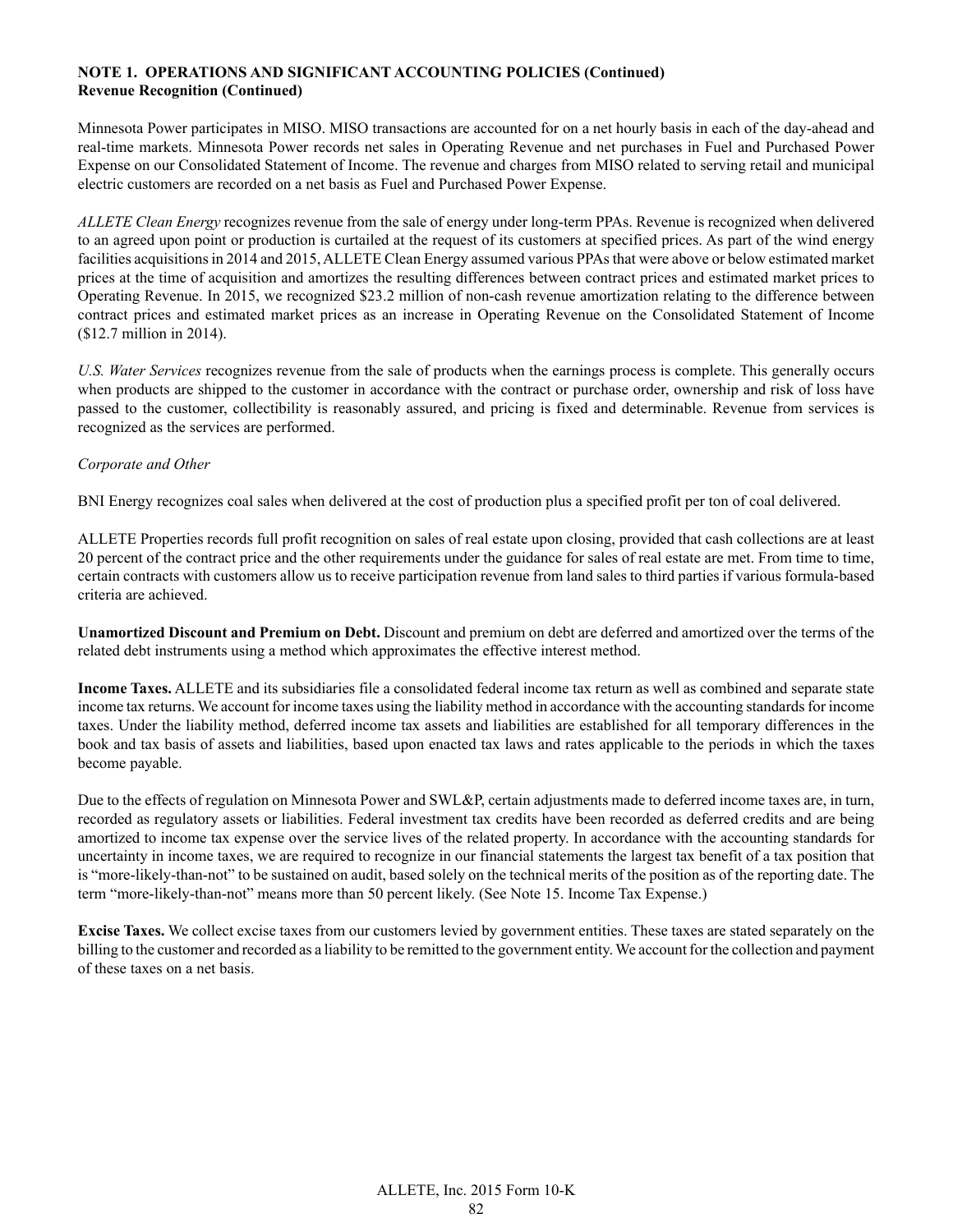**Purchase Accounting.** In accordance with the authoritative accounting guidance, the purchase price of an acquired business is generally allocated to the assets acquired and liabilities assumed at their estimated fair values on the date of acquisition. Any unallocated purchase price amount is recognized as goodwill on the Consolidated Balance Sheet if it exceeds the estimated fair value and as a bargain purchase gain on the Consolidated Income Statement if it is below the estimated fair value. Determining the fair value of assets acquired and liabilities assumed requires management's judgment, and the utilization of independent valuation experts as well as involves the use of significant estimates and assumptions with respect to the timing and amounts of future cash inflows and outflows, discount rates, market prices and asset lives, among other items. The judgments made in the determination of the estimated fair value assigned to the assets acquired and liabilities assumed, as well as the estimated useful life of each asset and the duration of each liability, can materially impact the financial statements in periods after acquisition, such as through depreciation and amortization expense. (See Note 7. Acquisitions.)

#### **New Accounting Standards.**

*Reporting Discontinued Operations and Disclosures of Disposals of Components of an Entity*. In April 2014, the FASB issued an accounting standard update modifying the criteria for determining which disposals should be presented as discontinued operations and modifying the related disclosure requirements. Additionally, the new guidance requires that a business which qualifies as held for sale upon acquisition should be reported as discontinued operations. The new guidance was effective beginning in the first quarter of 2015, and will be applied prospectively to disposals and classifications of disposal groups as held for sale. The impact of this guidance on our consolidated financial position, results of operations or cash flows will be evaluated when future transactions arise.

*Revenue from Contracts with Customers.* In May 2014, the FASB issued amended revenue recognition guidance to clarify the principles for recognizing revenue from contracts with customers. The guidance requires an entity to recognize revenue to depict the transfer of goods or services to customers in an amount that reflects the consideration to which an entity expects to be entitled in exchange for those goods or services. The guidance also requires expanded disclosures relating to the nature, amount, timing, and uncertainty of revenue and cash flows arising from contracts with customers. Additionally, qualitative and quantitative disclosures are required regarding customer contracts, significant judgments and changes in judgments, and assets recognized from the costs to obtain or fulfill a contract. This accounting guidance was to have been effective for the Company beginning in the first quarter of 2017 using one of two prescribed retrospective methods. On July 9, 2015, the FASB decided to defer the effective date of the standard by one year which will make the guidance effective for the Company beginning in the first quarter of 2018. Early adoption is permitted beginning in the first quarter of 2017 for public companies. The Company is evaluating the impact of the amended revenue recognition guidance on the Company's Consolidated Financial Statements.

*Presentation of Debt Issuance Costs.* In April 2015, the FASB issued revised guidance addressing the presentation requirements for debt issuance costs. Under the revised guidance, all costs incurred to issue debt are to be presented on the Consolidated Balance Sheet as a direct deduction from the carrying amount of that debt liability. The revised guidance is effective for interim and annual reporting periods beginning after December 15, 2015. The adoption of this update is not expected to have a material impact on our Consolidated Financial Statements.

*Simplifying the Measurement of Inventory.* In July 2015, the FASB issued an accounting standard which requires entities that measure inventory using the first-in, first-out or average cost methods to measure inventory at the lower of cost or net realizable value. Net realizable value is defined as estimated selling price in the ordinary course of business less reasonably predictable costs of completion, disposal and transportation. This accounting guidance is effective for the Company beginning in the first quarter of 2017; early adoption is permitted. The adoption of this update is not expected to have a material impact on our Consolidated Financial Statements.

*Balance Sheet Classification of Deferred Taxes.* In November 2015, the FASB issued an accounting standard to simplify the presentation of deferred income taxes. Under the new standard, both deferred tax liabilities and assets are required to be classified as noncurrent instead of separating deferred taxes into current and noncurrent amounts. This accounting guidance is effective for interim and annual reporting periods beginning after December 15, 2016, with early adoption permitted. During the fourth quarter of 2015, we elected to prospectively adopt the new standard, reclassifying \$39.4 million of current deferred income tax assets to noncurrent deferred income tax liabilities on our Consolidated Balance Sheet for 2015. Previously reported periods have not been adjusted. The adoption of this guidance had no impact on our Consolidated Statement of Income, Consolidated Statement of Comprehensive Income and Consolidated Statement of Cash Flows.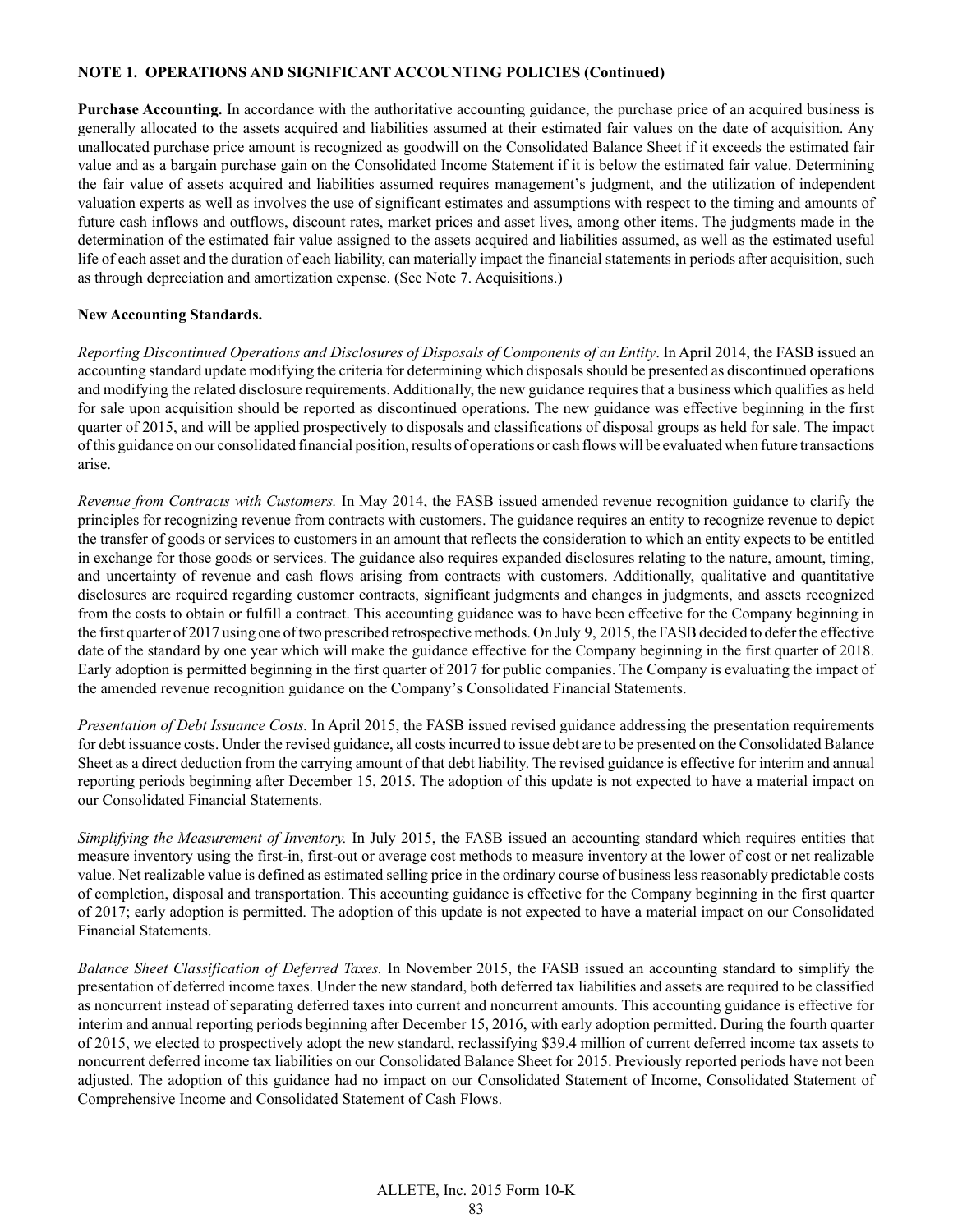#### **NOTE 2. BUSINESS SEGMENTS**

During the year ended December 31, 2015, management updated our reportable segment presentation to reflect the manner in which we operate, assess, and allocate resources after our recent acquisitions. We now present three reportable segments, Regulated Operations, ALLETE Clean Energy, and U.S. Water Services. Prior period amounts have been revised to conform with the current business segment presentation.

Regulated Operations includes three operating segments which consist of our regulated utilities, Minnesota Power and SWL&P, as well as our investment in ATC, a Wisconsin-based regulated utility that owns and maintains electric transmission assets in parts of Wisconsin, Michigan, Minnesota and Illinois. ALLETE Clean Energy is our business focused on acquiring or developing capital projects that create energy solutions by way of wind, solar, biomass, hydro, natural gas, shale resources, clean coal technology and other emerging energy innovations. U.S. Water Services is our integrated water management company which was acquired on February 10, 2015. The ALLETE Clean Energy and U.S. Water Services reportable segments comprise our Energy Infrastructure and Related Services businesses. We also present Corporate and Other which includes two operating segments, BNI Energy, our coal mining operations in North Dakota, and ALLETE Properties, our legacy Florida real estate investment, along with other business development and corporate expenditures, unallocated interest expense, a small amount of non-rate base generation, approximately 5,000 acres of land in Minnesota, and earnings on cash and investments.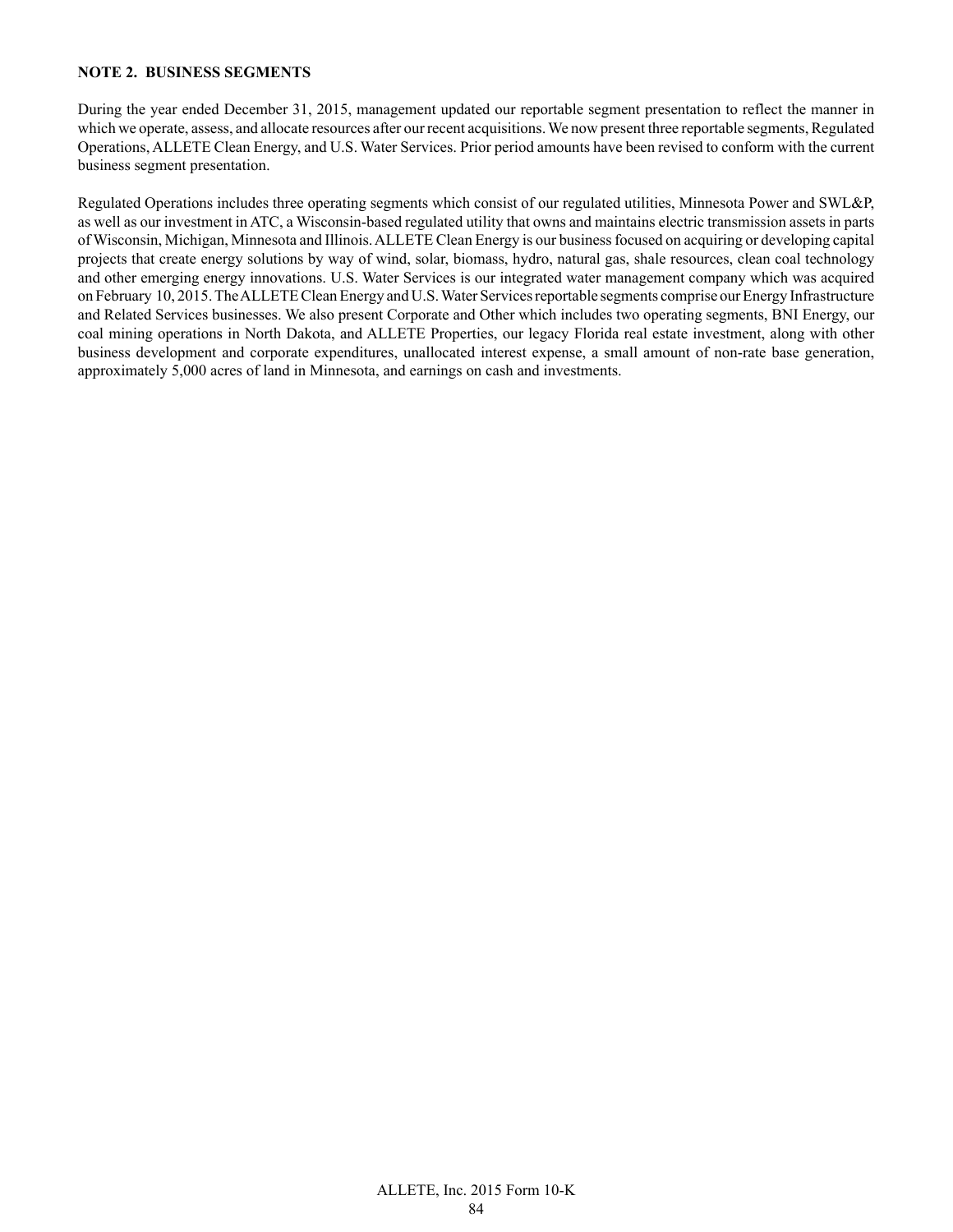# **NOTE 2. BUSINESS SEGMENTS (Continued)**

| <b>Year Ended December 31</b>                     | 2015      | 2014      | 2013      |
|---------------------------------------------------|-----------|-----------|-----------|
| <b>Millions</b>                                   |           |           |           |
| <b>Operating Revenue</b>                          |           |           |           |
| <b>Regulated Operations</b>                       | \$991.2   | \$1,003.5 | \$925.5   |
|                                                   |           |           |           |
| <b>Energy Infrastructure and Related Services</b> |           |           |           |
| <b>ALLETE</b> Clean Energy                        | 262.1     | 33.2      |           |
| <b>U.S. Water Services</b>                        | 119.8     |           |           |
|                                                   |           |           |           |
| Corporate and Other                               | 113.3     | 100.1     | 92.9      |
| <b>Total Operating Revenue</b>                    | \$1,486.4 | \$1,136.8 | \$1,018.4 |
| <b>Net Income (Loss) Attributable to ALLETE</b>   |           |           |           |
| Regulated Operations (a)                          | \$131.6   | \$123.0   | \$103.6   |
|                                                   |           |           |           |
| <b>Energy Infrastructure and Related Services</b> |           |           |           |
| <b>ALLETE</b> Clean Energy                        | 29.9      | 3.3       | (3.4)     |
| <b>U.S. Water Services</b>                        | 0.9       |           |           |
|                                                   |           |           |           |
| Corporate and Other $(a)$                         | (21.3)    | (1.5)     | 4.5       |
| <b>Total Net Income Attributable to ALLETE</b>    | \$141.1   | \$124.8   | \$104.7   |
| <b>Depreciation and Amortization</b>              |           |           |           |
| <b>Regulated Operations</b>                       | \$135.1   | \$118.0   | \$110.2   |
|                                                   |           |           |           |
| Energy Infrastructure and Related Services        |           |           |           |
| <b>ALLETE</b> Clean Energy                        | 18.7      | 10.1      |           |
| <b>U.S. Water Services</b>                        | 7.3       |           |           |
|                                                   |           |           |           |
| Corporate and Other                               | 8.9       | 7.6       | 6.4       |
| <b>Total Depreciation and Amortization</b>        | \$170.0   | \$135.7   | \$116.6   |
| <b>Impairment of Real Estate</b>                  |           |           |           |
| Corporate and Other                               | \$36.3    |           |           |
| <b>Interest Expense</b>                           |           |           |           |
| Regulated Operations (a)                          | \$53.9    | \$49.2    | \$44.4    |
|                                                   |           |           |           |
| <b>Energy Infrastructure and Related Services</b> |           |           |           |
| <b>ALLETE</b> Clean Energy                        | 3.3       | 0.8       |           |
| <b>U.S. Water Services</b>                        | 1.4       |           |           |
|                                                   |           |           |           |
| Corporate and Other $(a)$                         | 8.6       | 7.1       | 8.2       |
|                                                   |           |           |           |
| Eliminations $(a)$                                | (2.3)     | (2.3)     | (2.3)     |
| <b>Total Interest Expense</b>                     | \$64.9    | \$54.8    | \$50.3    |
| <b>Equity Earnings in ATC</b>                     |           |           |           |
| <b>Regulated Operations</b>                       | \$16.3    | \$19.6    | \$20.3    |
| <b>Income Tax Expense (Benefit)</b>               |           |           |           |
| <b>Regulated Operations</b>                       | \$24.4    | \$39.0    | \$35.1    |
|                                                   |           |           |           |
| <b>Energy Infrastructure and Related Services</b> |           |           |           |
| <b>ALLETE</b> Clean Energy                        | 21.0      | 2.3       | (2.3)     |
| U.S. Water Services                               | 0.9       |           |           |
|                                                   |           |           |           |
| Corporate and Other                               | (21.0)    | (4.6)     | (4.1)     |
| <b>Total Income Tax Expense</b>                   | \$25.3    | \$36.7    | \$28.7    |

*(a) During 2015, an intercompany loan agreement was entered into and interest expense was allocated to certain subsidiaries. The amounts are eliminated in consolidation. Prior period segment results have been revised to conform to the current presentation as if the intercompany loan existed as of January 1, 2013.*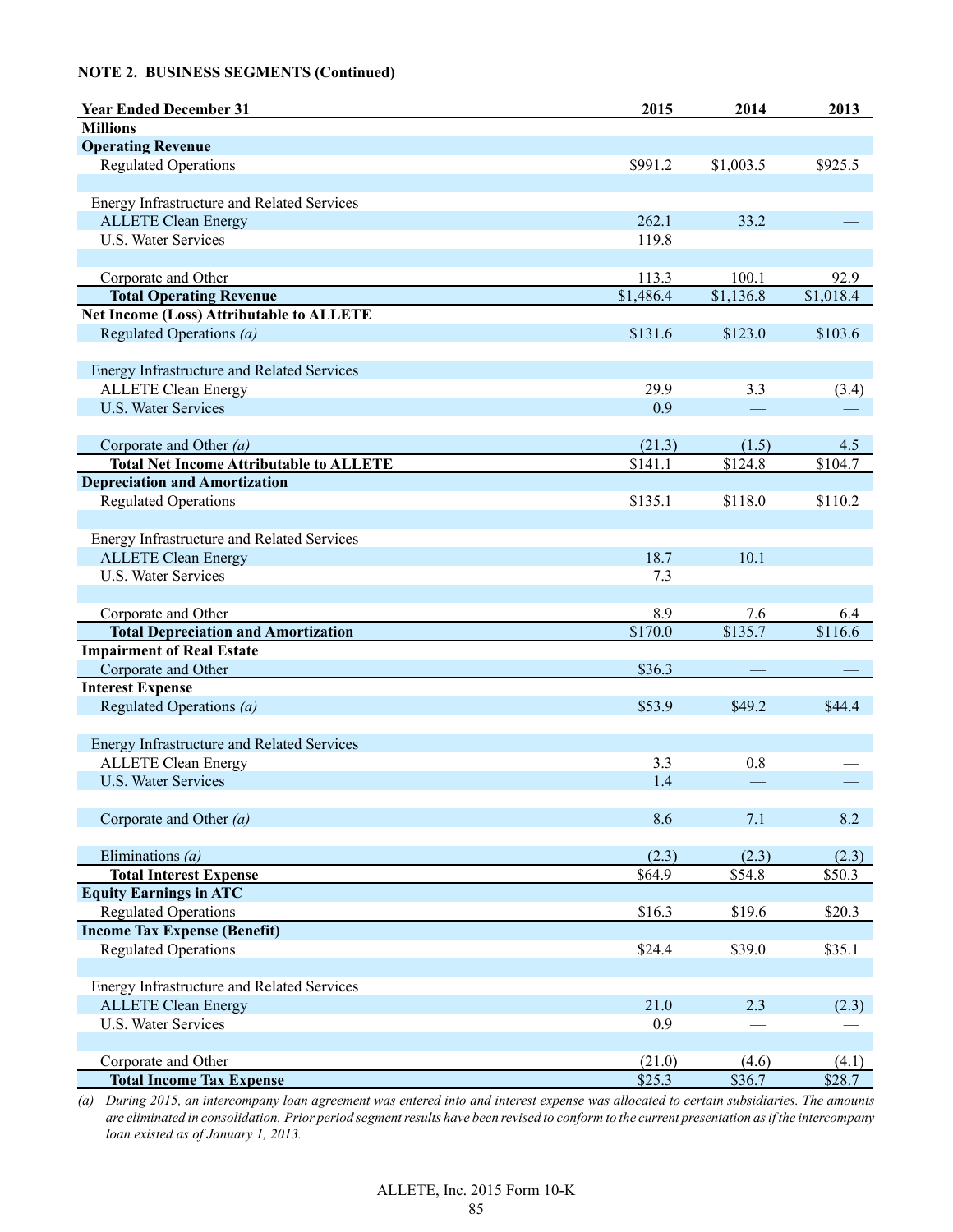# **NOTE 2. BUSINESS SEGMENTS (Continued)**

| As of December 31                                 | 2015      | 2014      |
|---------------------------------------------------|-----------|-----------|
| <b>Millions</b>                                   |           |           |
| <b>Assets</b>                                     |           |           |
| <b>Regulated Operations</b>                       | \$3,862.6 | \$3,709.6 |
|                                                   |           |           |
| Energy Infrastructure and Related Services        |           |           |
| <b>ALLETE</b> Clean Energy                        | 504.6     | 291.9     |
| <b>U.S. Water Services</b>                        | 258.3     |           |
|                                                   |           |           |
| Corporate and Other                               | 281.6     | 359.3     |
| <b>Total Assets</b>                               | \$4,907.1 | \$4,360.8 |
| <b>Capital Expenditures</b>                       |           |           |
| <b>Regulated Operations</b>                       | \$224.4   | \$583.5   |
|                                                   |           |           |
| <b>Energy Infrastructure and Related Services</b> |           |           |
| <b>ALLETE</b> Clean Energy                        | 8.6       | 4.2       |
| <b>U.S. Water Services</b>                        | 2.9       |           |
|                                                   |           |           |
| Corporate and Other                               | 15.9      | 16.6      |
| <b>Total Capital Expenditures</b>                 | \$251.8   | \$604.3   |

# **NOTE 3. PROPERTY, PLANT AND EQUIPMENT**

| <b>Property, Plant and Equipment</b> |           |           |
|--------------------------------------|-----------|-----------|
| As of December 31                    | 2015      | 2014      |
| <b>Millions</b>                      |           |           |
| <b>Regulated Operations</b>          | \$4,336.7 | \$3,903.3 |
| <b>Construction Work in Progress</b> | 101.2     | 355.4     |
| <b>Accumulated Depreciation</b>      | (1,323.8) | (1,260.2) |
| Regulated Operations - Net           | 3,114.1   | 2,998.5   |
| <b>ALLETE</b> Clean Energy           | 467.3     | 203.7     |
| <b>Construction Work in Progress</b> | 4.0       | 1.3       |
| <b>Accumulated Depreciation</b>      | (24.0)    | (8.4)     |
| ALLETE Clean Energy - Net            | 447.3     | 196.6     |
| <b>U.S. Water Services</b>           | 15.6      |           |
| <b>Accumulated Depreciation</b>      | (3.4)     |           |
| U.S. Water Services – Net            | 12.2      |           |
| Corporate and Other $(a)$            | 165.6     | 152.5     |
| <b>Construction Work in Progress</b> | 4.5       | 4.6       |
| <b>Accumulated Depreciation</b>      | (74.6)    | (67.4)    |
| Corporate and Other – Net            | 95.5      | 89.7      |
| Property, Plant and Equipment – Net  | \$3,669.1 | \$3,284.8 |
|                                      |           |           |

*(a) Primarily includes BNI Energy and a small amount of non-rate base generation.*

Depreciation is computed using the straight-line method over the estimated useful lives of the various classes of assets.

# **Estimated Useful Lives of Property, Plant and Equipment**

| <b>Regulated Operations</b> |                | <b>ALLETE Clean Energy</b> | 5 to 44 years |
|-----------------------------|----------------|----------------------------|---------------|
| Generation                  | 10 to 50 years | U.S. Water Services        | 3 to 39 years |
| Transmission                | 44 to 67 years | Corporate and Other        | 3 to 39 years |
| <b>Distribution</b>         | 18 to 65 years |                            |               |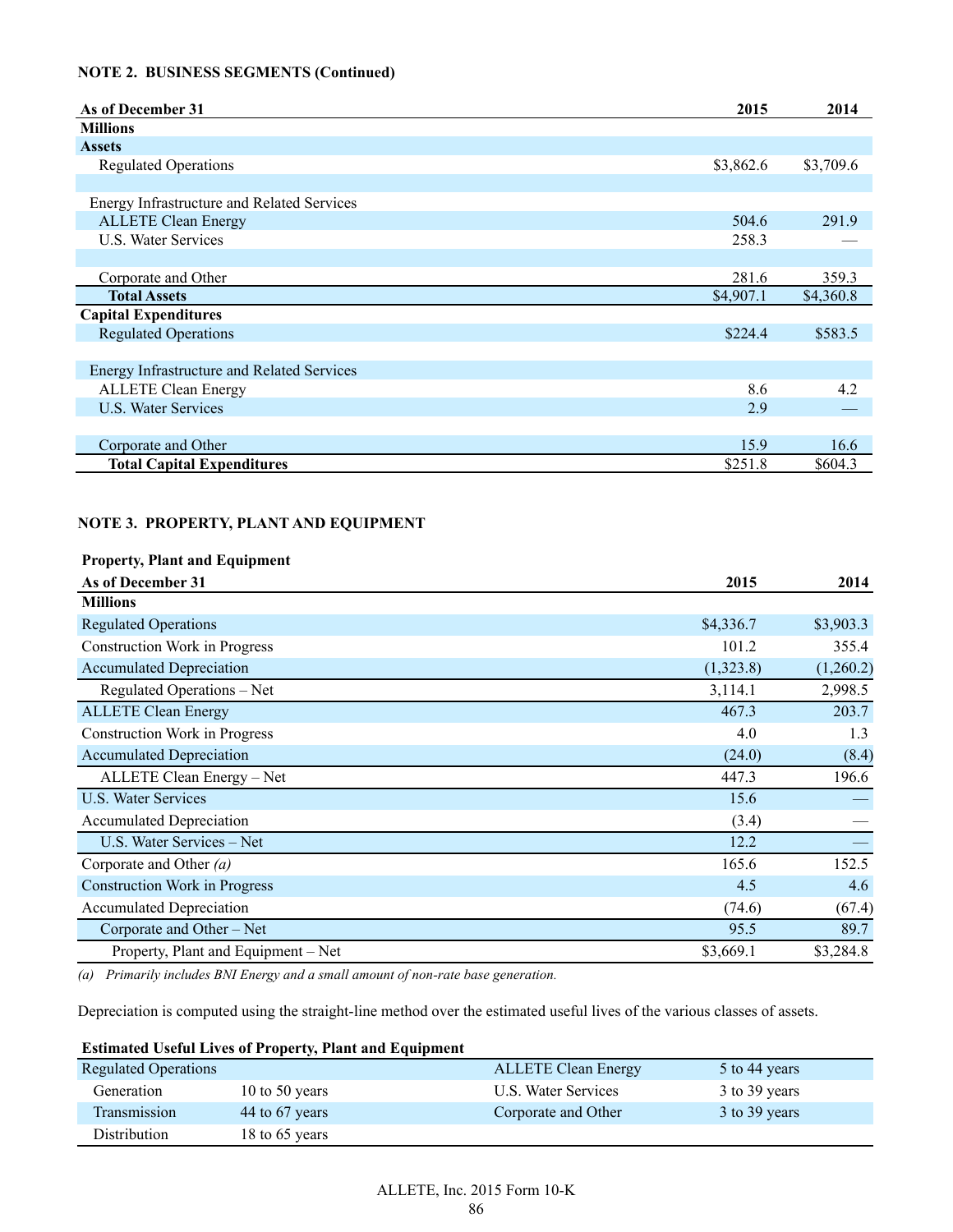# **NOTE 3. PROPERTY, PLANT AND EQUIPMENT (Continued)**

**Asset Retirement Obligations.** We recognize, at fair value, obligations associated with the retirement of certain tangible, longlived assets that result from the acquisition, construction, development or normal operation of the asset. Asset retirement obligations (ARO) relate primarily to the decommissioning of our coal-fired and wind energy facilities and land reclamation at BNI Energy, and are included in Other Non-Current Liabilities on our Consolidated Balance Sheet. The associated retirement costs are capitalized as part of the related long-lived asset and depreciated over the useful life of the asset. Removal costs associated with certain distribution and transmission assets have not been recognized, as these facilities have indeterminate useful lives.

Conditional asset retirement obligations have been identified for treated wood poles and remaining polychlorinated biphenyl and asbestos-containing assets; however, removal costs have not been recognized because they are considered immaterial to our Consolidated Financial Statements.

Long-standing ratemaking practices approved by applicable state and federal regulatory commissions have allowed provisions for future plant removal costs in depreciation rates. These plant removal cost recoveries are classified either as AROs or as a regulatory liability for non-AROs. To the extent annual accruals for plant removal costs differ from accruals under approved depreciation rates, a regulatory asset has been established in accordance with the guidance for AROs. (See Note 5. Regulatory Matters.)

#### **Asset Retirement Obligations**

| <b>Millions</b>                          |         |
|------------------------------------------|---------|
| Obligation as of December 31, 2013       | \$81.8  |
| Accretion                                | 5.5     |
| Liabilities Recognized (a)               | 23.0    |
| Liabilities Settled                      | (0.5)   |
| <b>Revisions in Estimated Cash Flows</b> | (0.6)   |
| Obligation as of December 31, 2014       | 109.2   |
| Accretion                                | 7.3     |
| Liabilities Recognized (b)               | 5.1     |
| Liabilities Settled                      | (2.6)   |
| Revisions in Estimated Cash Flows        | 12.4    |
| Obligation as of December 31, 2015       | \$131.4 |

*(a) The increase in 2014 is related to BNI Energy for coal mining expansion and ALLETE Clean Energy due to wind energy facilities acquisitions. (See Note 7. Acquisitions.)*

*(b) The increase in 2015 is related to the ALLETE Clean Energy wind energy facilities acquisitions in 2015. (See Note 7. Acquisitions.)*

#### **NOTE 4. JOINTLY-OWNED FACILITIES AND PROJECTS**

**Boswell Unit 4.** Minnesota Power owns 80 percent of the 585 MW Boswell Unit 4. While Minnesota Power operates the plant, certain decisions about the operations of Boswell Unit 4 are subject to the oversight of a committee on which it and WPPI Energy, the owner of the remaining 20 percent, have equal representation and voting rights. Each owner must provide its own financing and is obligated to its ownership share of operating costs. Minnesota Power's share of direct operating expenses of Boswell Unit 4 is included in operating expense on our Consolidated Statement of Income.

**CapX2020.** Minnesota Power is a participant in the CapX2020 initiative which represents an effort to ensure electric transmission and distribution reliability in Minnesota and the surrounding region for the future. CapX2020, which consists of electric cooperatives and municipal and investor-owned utilities, including Minnesota's largest transmission owners, has assessed the transmission system and projected growth in customer demand for electricity through 2020. On April 2, 2015, the CapX2020 transmission line project from Fargo, North Dakota, to St. Cloud, Minnesota, was completed and placed in service. Minnesota Power previously participated in two additional CapX2020 projects which were completed and placed in service in 2011 and 2012.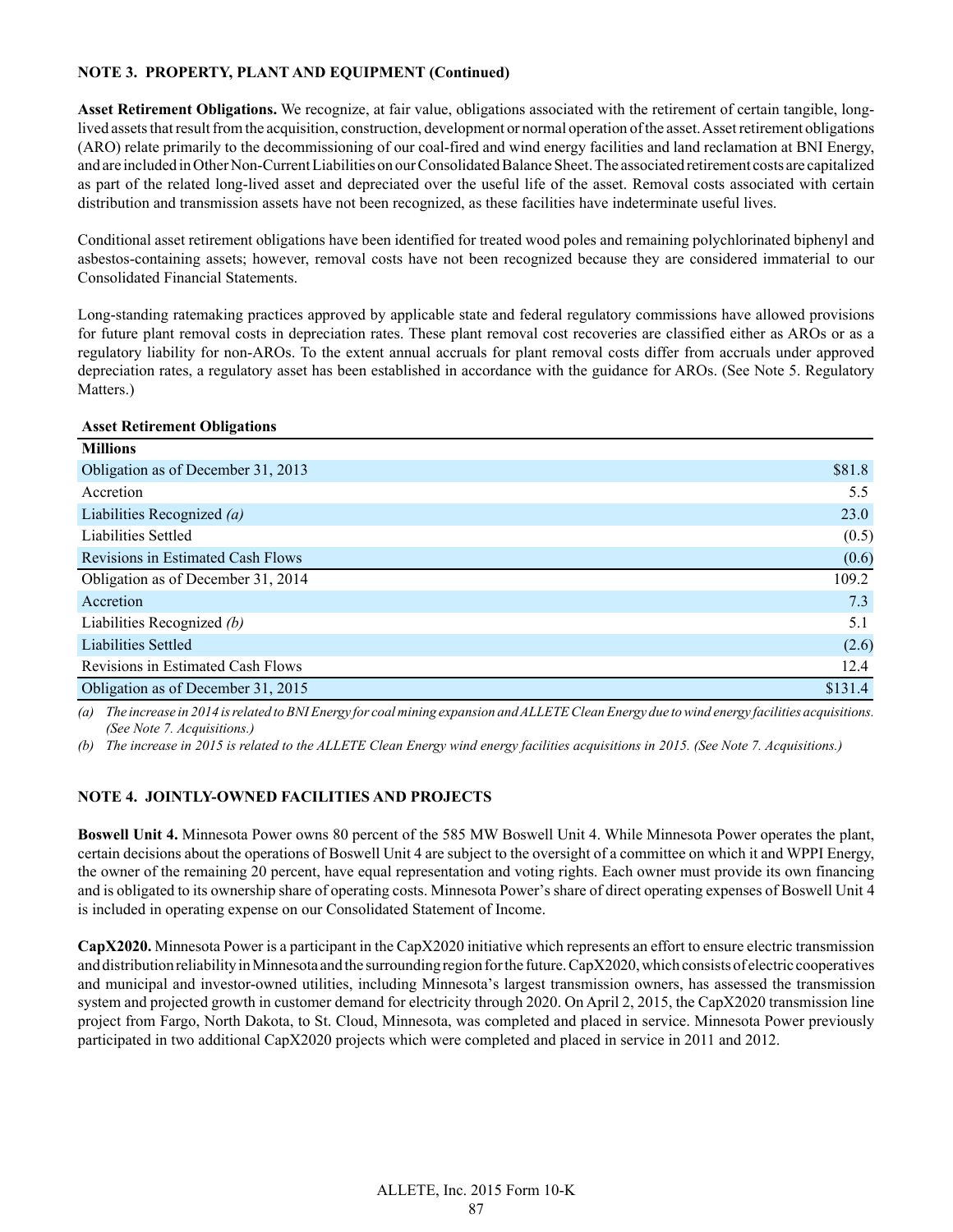#### **NOTE 4. JOINTLY-OWNED FACILITIES AND PROJECTS (Continued)**

Minnesota Power's investments in jointly-owned facilities and projects and the related ownership percentages are as follows:

| <b>Regulated Utility Plant</b><br>As of December 31 | <b>Plant</b> in<br><b>Service</b> | Accumulated<br>Depreciation | <b>Construction</b><br><b>Work in Progress</b> | $\frac{0}{0}$<br>Ownership |
|-----------------------------------------------------|-----------------------------------|-----------------------------|------------------------------------------------|----------------------------|
| <b>Millions</b>                                     |                                   |                             |                                                |                            |
| 2015                                                |                                   |                             |                                                |                            |
| Boswell Unit 4                                      | \$668.2                           | \$195.0                     | \$6.9                                          | 80                         |
| CapX2020 Projects                                   | 101.1                             | 3.4                         |                                                | $9.3 - 14.7$               |
| Total                                               | \$769.3                           | \$198.4                     | \$6.9                                          |                            |
| 2014                                                |                                   |                             |                                                |                            |
| Boswell Unit 4                                      | \$419.1                           | \$209.1                     | \$168.1                                        | 80                         |
| CapX2020 Projects                                   | 55.5                              | 1.7                         | 44.0                                           | $9.3 - 14.7$               |
| Total                                               | \$474.6                           | \$210.8                     | \$212.1                                        |                            |

#### **NOTE 5. REGULATORY MATTERS**

**Electric Rates.** Entities within our Regulated Operations segment file for periodic rate revisions with the MPUC, the FERC or the PSCW.

*2010 Minnesota Rate Case.* Minnesota Power's current retail rates are based on a 2011 MPUC retail rate order, effective June 1, 2011, that allows for a 10.38 percent return on common equity and a 54.29 percent equity ratio. Subsequent to this last order, and as authorized by the MPUC, Minnesota Power has increased revenue under cost recovery riders for environmental, renewable and transmission investments. (See *Transmission Cost Recovery Rider, Renewable Cost Recovery Rider and Boswell Mercury Emissions Reduction Plan*.) Revenue from cost recovery riders was \$86.0 million in 2015 (\$69.9 million in 2014 and \$40.5 million in 2013).

*Energy-Intensive Trade-Exposed (EITE) Customer Rates.* The Minnesota Legislature enacted EITE customer ratemaking legislation in June 2015. The legislation establishes that it is the energy policy of the state to have competitive rates for certain industries such as mining and forest products. On November 13, 2015, Minnesota Power filed a rate schedule for EITE customers and a corresponding rider for EITE cost recovery with the MPUC. The rate proposal is revenue, and cash flow, neutral. On February 11, 2016, the MPUC dismissed the petition without prejudice, offering Minnesota Power the option to refile the petition with additional information or initiate a new petition. Minnesota Power is evaluating the MPUC's decision.

*FERC-Approved Wholesale Rates.* Minnesota Power has 16 non-affiliated municipal customers in Minnesota. SWL&P is a Wisconsin utility and a wholesale customer of Minnesota Power.

On April 21, 2015, Minnesota Power amended its formula-based wholesale electric sales contract with the Nashwauk Public Utilities Commission, extending the term through June 30, 2028. The electric service agreements with SWL&P and one other municipal customer are effective through June 30, 2019. The rates included in these contracts are set each July 1 based on a costbased formula methodology, using estimated costs and a rate of return that is equal to Minnesota Power's authorized rate of return for Minnesota retail customers (currently 10.38 percent). The formula-based rate methodology also provides for a yearly true-up calculation for actual costs incurred.

In September 2015, Minnesota Power amended its wholesale electric contracts with 14 municipal customers, extending the contract terms through December 31, 2024. These contracts include fixed capacity charges through 2018; beginning in 2019, the capacity charge will not increase by more than two percent or decrease by more than one percent from the previous year's capacity charge and will be determined using a cost-based formula methodology. The base energy charge for each year of the contract term will be set each January 1, subject to monthly adjustment, and is also determined using a cost-based formula methodology.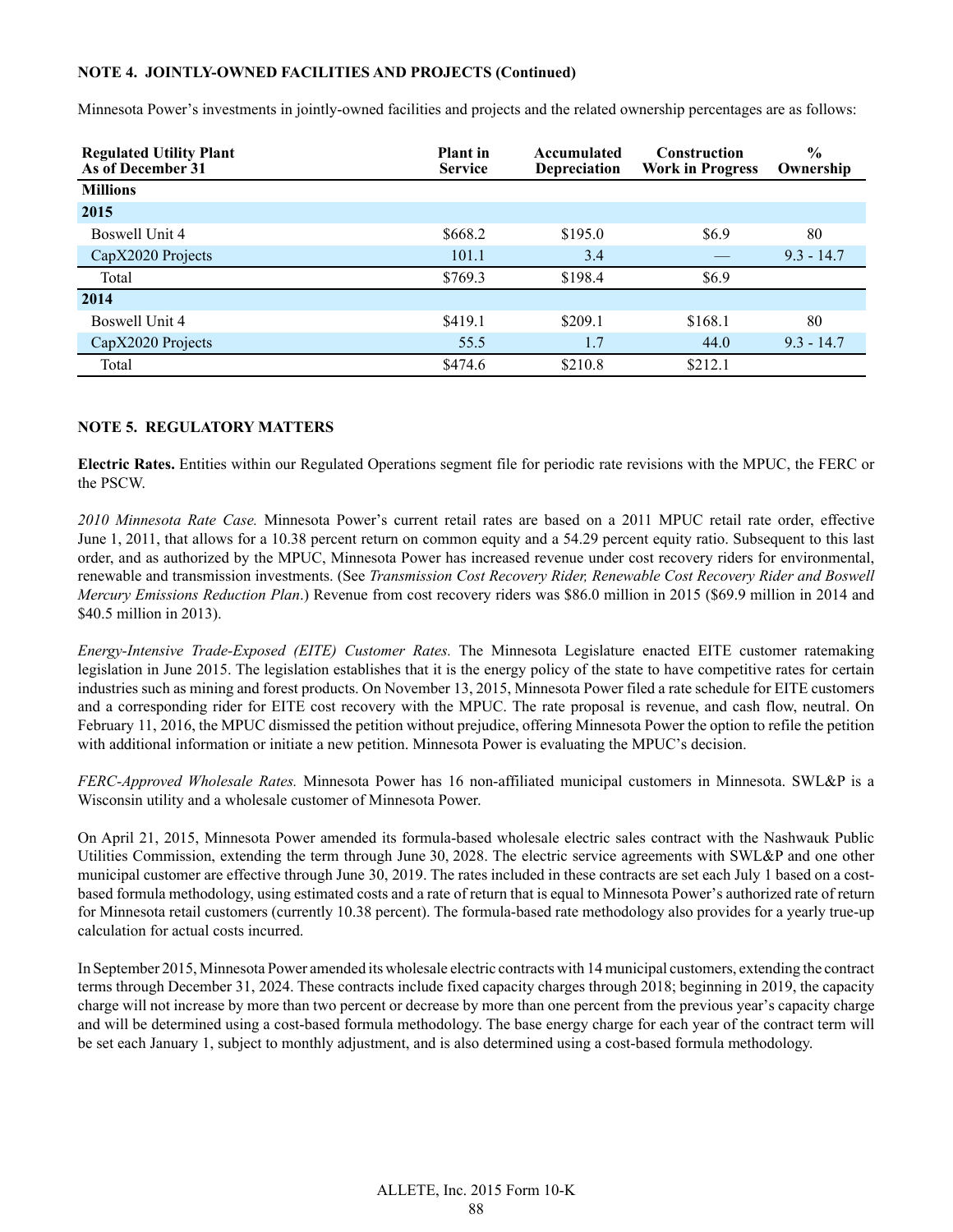All of the wholesale contracts include a termination clause requiring a three-year notice to terminate. In January 2016, one of Minnesota Power's municipal customers provided notice of its intent to terminate its contract effective June 30, 2019. Minnesota Power currently provides approximately 29 MW of average monthly demand to this customer. Under the Nashwauk Public Utilities Commission agreement, no termination notice may be given prior to June 30, 2025. Under the agreement with SWL&P, no termination notice may be given prior to June 30, 2016. The remaining 14 municipal customers may not give termination notices prior to December 31, 2021.

*2012 Wisconsin Rate Case.* SWL&P's current retail rates are based on a 2012 PSCW retail rate order, effective January 1, 2013, that allows for a 10.9 percent return on common equity.

*Transmission Cost Recovery Rider.* Minnesota Power has an approved cost recovery rider in place for certain transmission investments and expenditures. In an order dated February 3, 2016, the MPUC approved Minnesota Power's updated billing factor which allows Minnesota Power to charge retail customers on a current basis for the costs of constructing certain transmission facilities plus a return on the capital invested. As a result of the MPUC approval of the certificate of need for the GNTL on June 30, 2015, the project is eligible for cost recovery under the existing transmission cost recovery rider. Minnesota Power anticipates including its portion of the investments and expenditures for the GNTL in future transmission factor filings to include updated billing rates on customer bills.

*Renewable Cost Recovery Rider.* Minnesota Power has an approved cost recovery rider in place for investments and expenditures related to the 497 MW Bison Wind Energy Center in North Dakota. Customer billing rates for the Bison Wind Energy Center were approved by the MPUC in an order dated May 22, 2015. In November 2014, Minnesota Power filed a renewable resources factor filing which includes updated costs associated with Bison. Upon approval of the filing, Minnesota Power will be authorized to include updated billing rates on customer bills.

On February 13, 2015, Minnesota Power supplemented its November 2014 renewable resources factor filing to include costs associated with the restoration and repair of Thomson. In an order dated March 5, 2015, the MPUC approved Minnesota Power's petition seeking cost recovery for investments and expenditures related to the restoration and repair of Thomson through a renewable resources rider.

*Annual Automatic Adjustment (AAA) of Charges.* Minnesota Power's AAA filings made in 2012, 2013, 2014 and 2015 are pending MPUC approval, and represent approximately \$700 million in retail fuel cost recovery collected but subject to refund. These filings have historically been approved, and Minnesota Power currently expects full recovery of amounts represented by each AAA filing, although we cannot predict the outcome of the filings at the MPUC.

**Integrated Resource Plan (IRP).** In a November 2013 order, the MPUC approved Minnesota Power's 2013 IRP which detailed its *EnergyForward* strategic plan, announced in January 2013. Significant elements of the *EnergyForward* plan include major wind investments in North Dakota which were completed in the fourth quarter of 2014, the installation of emissions control technology at Boswell Unit 4 completed in December 2015, planning for the proposed GNTL, the conversion of Laskin from coal to natural gas completed in June 2015 and the retirement of Taconite Harbor Unit 3 completed in May 2015. On September 1, 2015, Minnesota Power filed its 2015 IRP with the MPUC which includes an analysis of a variety of existing and future energy resource alternatives and a projection of customer cost impact by class. The 2015 IRP also contains the next steps in Minnesota Power's *EnergyForward* plan including the economic idling of Taconite Harbor Units 1 and 2 in the fall of 2016, the ceasing of coal-fired operations at Taconite Harbor in 2020, and the addition of between 200 MW and 300 MW of natural gas-fired generation in the next decade.

**Boswell Mercury Emissions Reduction Plan.** In August 2012, Minnesota Power filed its mercury emissions reduction plan for Boswell Unit 4 with the MPUC and the MPCA in order to comply with the Minnesota Mercury Emissions Reduction Act and the Federal MATS rule. Construction on the project to implement the Boswell Unit 4 mercury emissions reduction plan was completed with project costs totaling approximately \$220 million through December 31, 2015. In a November 2013 order, the MPUC approved the Boswell Unit 4 mercury emissions reduction plan and cost recovery, establishing an environmental improvement rider. Customer billing rates for the environmental improvement rider were approved by the MPUC in an order dated August 24, 2015. On September 30, 2015, Minnesota Power filed an updated environmental improvement factor filing which included updated costs associated with Boswell Unit 4. Upon approval of the filing, Minnesota Power will be authorized to include updated billing rates on customer bills.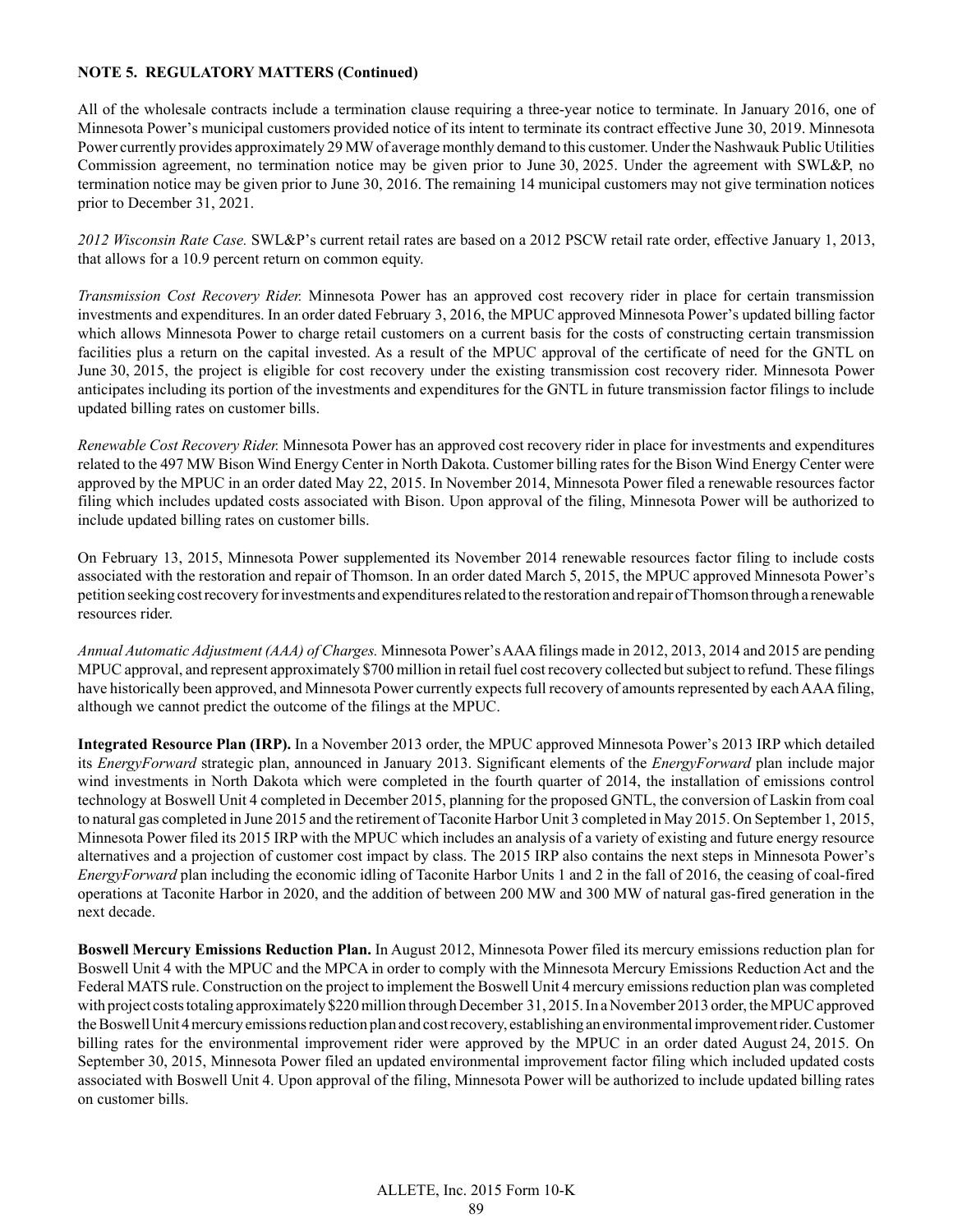*Boswell Remaining Life Petition.* On November 17, 2015, Minnesota Power filed a petition with the MPUC for approval to extend Boswell's remaining life to 2050 for all units and utilize the existing environmental improvement rider to credit a portion of the depreciation expense savings to customers. The extension request is based on the significant multi-emissions retrofit work done at Boswell Unit 3 and Boswell Unit 4.

**Great Northern Transmission Line (GNTL)***.* Minnesota Power and Manitoba Hydro have proposed construction of the GNTL, an approximately 220-mile 500 kV transmission line, between Manitoba and Minnesota's Iron Range. The GNTL is subject to various federal and state regulatory approvals. In October 2013, a certificate of need application was filed with the MPUC which was approved in an order dated June 30, 2015. Based on this order, Minnesota Power's portion of the investments and expenditures for the project are eligible for cost recovery under its existing transmission cost recovery rider and are anticipated to be included in future transmission factor filings. In an order dated December 17, 2015, the FERC approved our request to recover on construction work in progress related to the GNTL from Minnesota Power's wholesale customers. In April 2014, Minnesota Power filed a route permit application with the MPUC and a request for a presidential permit to cross the U.S.-Canadian border with the U.S. Department of Energy. In a July 2014 order, the MPUC determined the route permit application to be complete. On October 30, 2015, the Minnesota Department of Commerce and the U.S. Department of Energy released the final EIS for the GNTL. On January 4, 2016, an administrative law judge recommended approval of the route permit for the GNTL. A final decision on the route permit by the MPUC is expected in the first quarter of 2016. Manitoba Hydro must also obtain regulatory and governmental approvals related to a new transmission line in Canada. In September 2015, Manitoba Hydro submitted the final preferred route and EIS for the transmission line in Canada to the Manitoba Conservation and Water Stewardship for regulatory approval. Construction of Manitoba Hydro's hydroelectric generation facility commenced in 2014. Upon receipt of all applicable permits and approvals, construction of the GNTL is expected to begin by 2017 and to be completed in 2020.

**Conservation Improvement Program (CIP).** Minnesota requires electric utilities to spend a minimum of 1.5 percent of net gross operating revenues from service provided in the state on energy CIPs each year. These investments are recovered from certain retail customers through a combination of the conservation cost recovery charge included in retail base rates and a conservation program adjustment, which is adjusted annually through the CIP consolidated filing. The MPUC allows utilities to accumulate, in a deferred account for future cost recovery, all CIP expenditures, any financial incentive earned for cost-effective program achievements, and a carrying charge on the deferred account balance. Minnesota Power refers to its conservation programs collectively as the "Power of One". In June 2013, Minnesota Power submitted a triennial filing for 2014 through 2016, which was subsequently approved by the Minnesota Department of Commerce. Minnesota Power's CIP investment goal was \$7.1 million for 2015 (\$6.9 million for 2014; \$6.0 million for 2013), with actual spending of \$6.6 million in 2015 (\$7.2 million in 2014; \$6.4 million in 2013).

Minnesota requires each utility to establish an annual energy-savings goal of 1.5 percent of annual retail energy sales. On April 1, 2015, Minnesota Power submitted its 2014 CIP filing that requested a CIP financial incentive of \$6.2 million. The requested CIP financial incentive was approved by the MPUC in an order dated September 16, 2015, and was recorded as revenue and as a regulatory asset. The approved financial incentive will be recovered through customer billing rates in 2015 and 2016. In 2014 and 2013, the CIP financial incentive recognized was \$8.7 million and \$7.1 million, respectively. CIP financial incentives are recognized in the period in which the MPUC approves the filing. he MPUC implemented certain limitations on amounts recoverable for the utility performance incentive program for recovery years beginning in 2015.

**MISO Return on Equity Complaints.** In November 2013, several customer groups located within the MISO service area filed complaints with the FERC requesting, among other things, a reduction in the base return on equity used by MISO transmission owners, including ALLETE, to 9.15 percent. On February 12, 2015, an additional complaint was filed with the FERC seeking an order to further reduce the base return on equity to 8.67 percent. On December 29, 2015, a federal administrative law judge ruled that the MISO transmission users have been charged an unreasonable base return on equity and proposed a reduction to 10.32 percent, subject to approval or adjustment by the FERC. A final decision from the FERC on the administrative law judge's recommendation is expected in 2016. As a result of these complaints filed with the FERC and the administrative law judge's recommendation, Minnesota Power has recorded an estimated refund obligation for MISO revenue of \$7.2 million and an estimated refund for MISO transmission expense of \$4.5 million, resulting in a reserve of \$2.7 million as of December 31, 2015; \$1.5 million was attributable to prior years.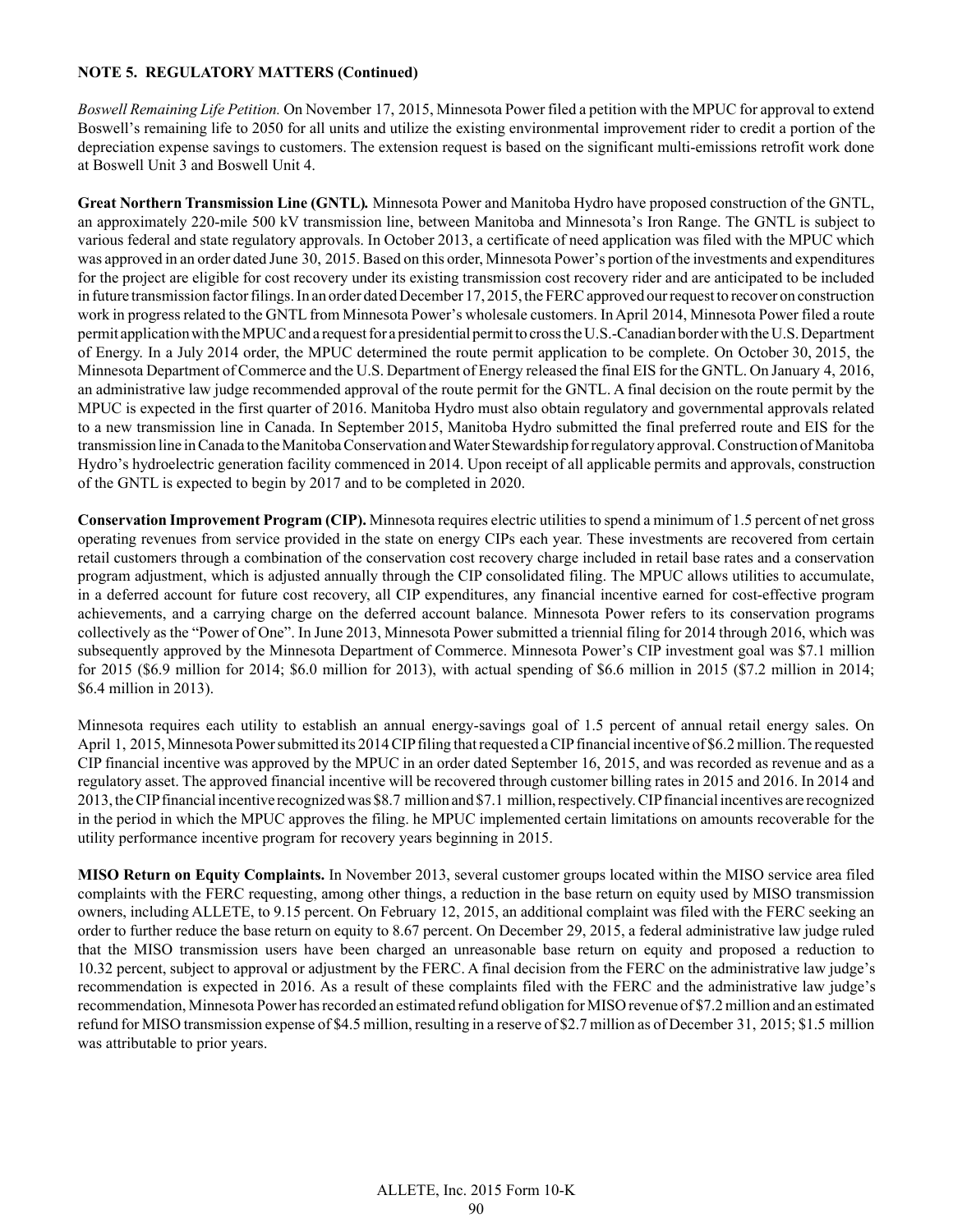**Minnesota Solar Energy Standard.** In May 2013, legislation was enacted by the state of Minnesota requiring at least 1.5 percent of total retail electric sales, excluding sales to certain industrial customers, to be generated by solar energy by the end of 2020. At least 10 percent of the 1.5 percent mandate must be met by solar energy generated by or procured from solar photovoltaic devices with a nameplate capacity of 20 kilowatts or less. Minnesota Power has two solar projects under development. On August 21, 2015, Minnesota Power filed for MPUC approval of a 10 MW utility scale solar project at Camp Ripley, a Minnesota Army National Guard base and training facility near Little Falls, Minnesota. At a hearing on January 28, 2016, the MPUC approved the Camp Ripley solar project as eligible to meet the solar energy standard and for current cost recovery, subject to certain compliance requirements. On September 10, 2015, Minnesota Power filed for MPUC approval of a 1 MW community solar garden project in Saint Louis County, Minnesota. If the community solar garden project is also approved, Minnesota Power believes these projects will meet approximately one-third of the overall mandate and approximately one-fourth of the mandate related to solar photovoltaic devices with a nameplate capacity of 20 kilowatts or less. Costs associated with these projects are expected to be recovered from customers.

**Regulatory Assets and Liabilities.** Our regulated utility operations are subject to accounting guidance for the effect of certain types of regulation. Regulatory assets represent incurred costs that have been deferred as they are probable for recovery in customer rates. Regulatory liabilities represent obligations to make refunds to customers and amounts collected in rates for which the related costs have not yet been incurred. The Company assesses quarterly whether regulatory assets and liabilities meet the criteria for probability of future recovery or deferral. No regulatory assets or liabilities are currently earning a return. The recovery, refund or credit to rates for these regulatory assets and liabilities will occur over the periods either specified by the applicable regulatory authority or over the corresponding period related to the asset or liability.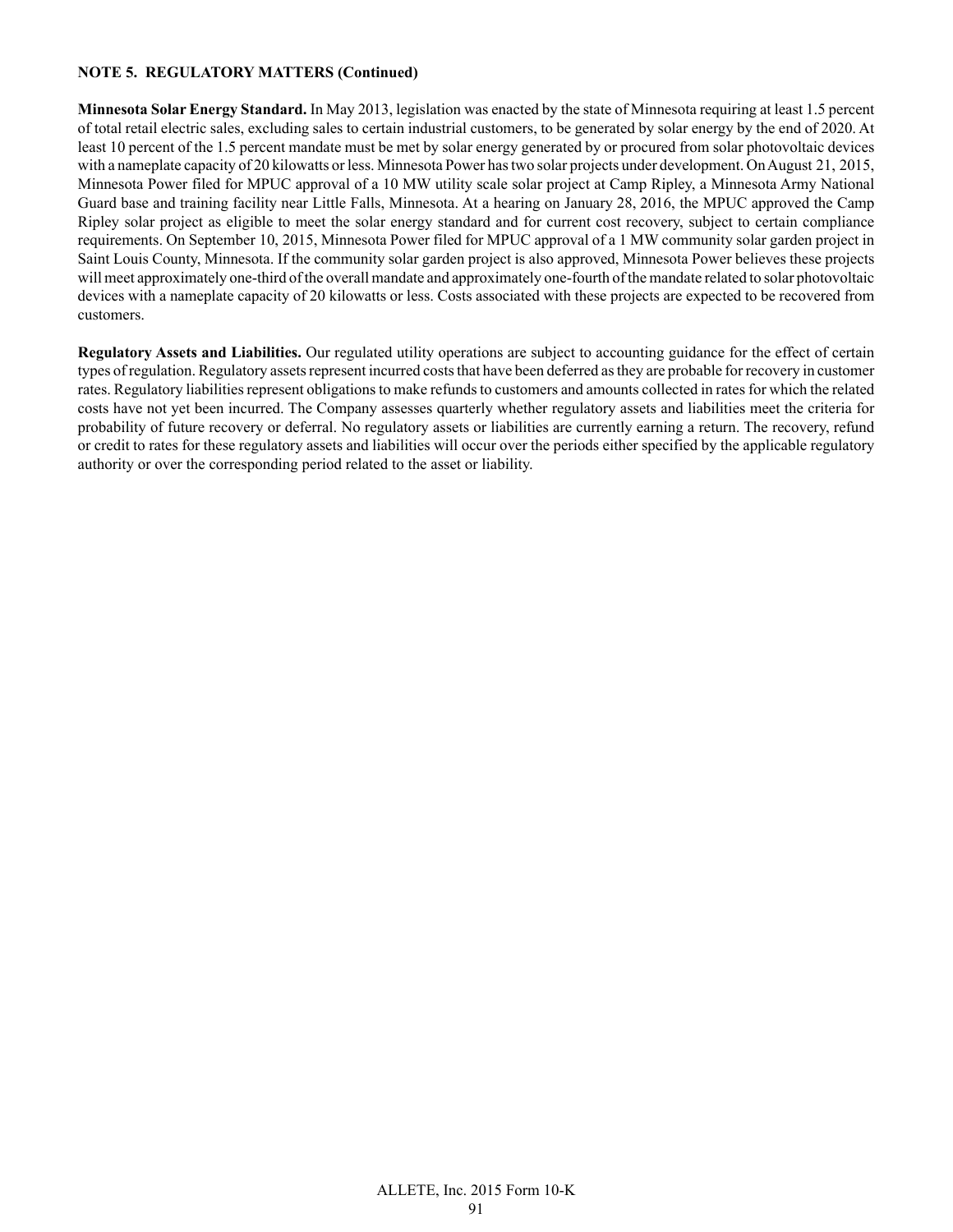| <b>Regulatory Assets and Liabilities</b>                           |         |         |
|--------------------------------------------------------------------|---------|---------|
| As of December 31                                                  | 2015    | 2014    |
| <b>Millions</b>                                                    |         |         |
| <b>Current Regulatory Assets (a)</b>                               |         |         |
| Deferred Fuel Adjustment Clause                                    | \$10.6  | \$16.3  |
| <b>Total Current Regulatory Assets</b>                             | 10.6    | 16.3    |
| <b>Non-Current Regulatory Assets</b>                               |         |         |
| Defined Benefit Pension and Other Postretirement Benefit Plans (b) | 219.3   | 223.9   |
| Income Taxes $(c)$                                                 | 64.2    | 46.6    |
| Cost Recovery Riders (d)                                           | 58.0    | 59.7    |
| Asset Retirement Obligations (e)                                   | 21.6    | 17.8    |
| PPACA Income Tax Deferral                                          | 5.0     | 5.0     |
| Other                                                              | 3.9     | 4.3     |
| <b>Total Non-Current Regulatory Assets</b>                         | 372.0   | 357.3   |
| <b>Total Regulatory Assets</b>                                     | \$382.6 | \$373.6 |
|                                                                    |         |         |
| <b>Non-Current Regulatory Liabilities</b>                          |         |         |
| Wholesale and Retail Contra AFUDC (f)                              | \$58.0  | \$42.9  |
| <b>Plant Removal Obligations</b>                                   | 22.1    | 22.8    |
| Income Taxes $(c)$                                                 | 6.1     | 13.4    |
| Defined Benefit Pension and Other Postretirement Benefit Plans (b) | 0.9     | 3.5     |
| Other                                                              | 17.9    | 11.6    |
| <b>Total Non-Current Regulatory Liabilities</b>                    | \$105.0 | \$94.2  |

*(a) Current regulatory assets are included in Prepayments and Other on the Consolidated Balance Sheet.*

*(b) Defined benefit pension and other postretirement items included in our Regulated Operations, which are otherwise required to be recognized in accumulated other comprehensive income as actuarial gains and losses as well as prior service costs and credits, are recognized as regulatory assets or regulatory liabilities on the Consolidated Balance Sheet. The asset or liability will decrease as the deferred items are amortized and recognized as components of net periodic benefit cost. (See Note 17. Pension and Other Postretirement Benefit Plans.)* 

*(c) These costs represent the difference between deferred income taxes recognized for financial reporting purposes and amounts previously billed to our customers. This balance will decrease over the remaining life of the related temporary differences and flow through current income taxes.*

*(d) The cost recovery rider regulatory assets are revenues not yet collected from our customers primarily due to capital expenditures related to the Bison Wind Energy Center, investment in CapX2020 projects, and the Boswell Unit 4 environmental upgrade and are recognized in accordance with the accounting standards for alternative revenue programs. The cost recovery rider regulatory assets as of December 31, 2015 will be recovered over the next two years.*

*(e) Asset retirement obligations will accrete and be amortized over the lives of the related property with asset retirement obligations.*

*(f) Wholesale and Retail Contra AFUDC represents amortization to offset AFUDC Equity and Debt recorded during the construction period of our cost recovery rider projects prior to placing the projects in service. The regulatory liability will decrease over the remaining depreciable life of the related asset.*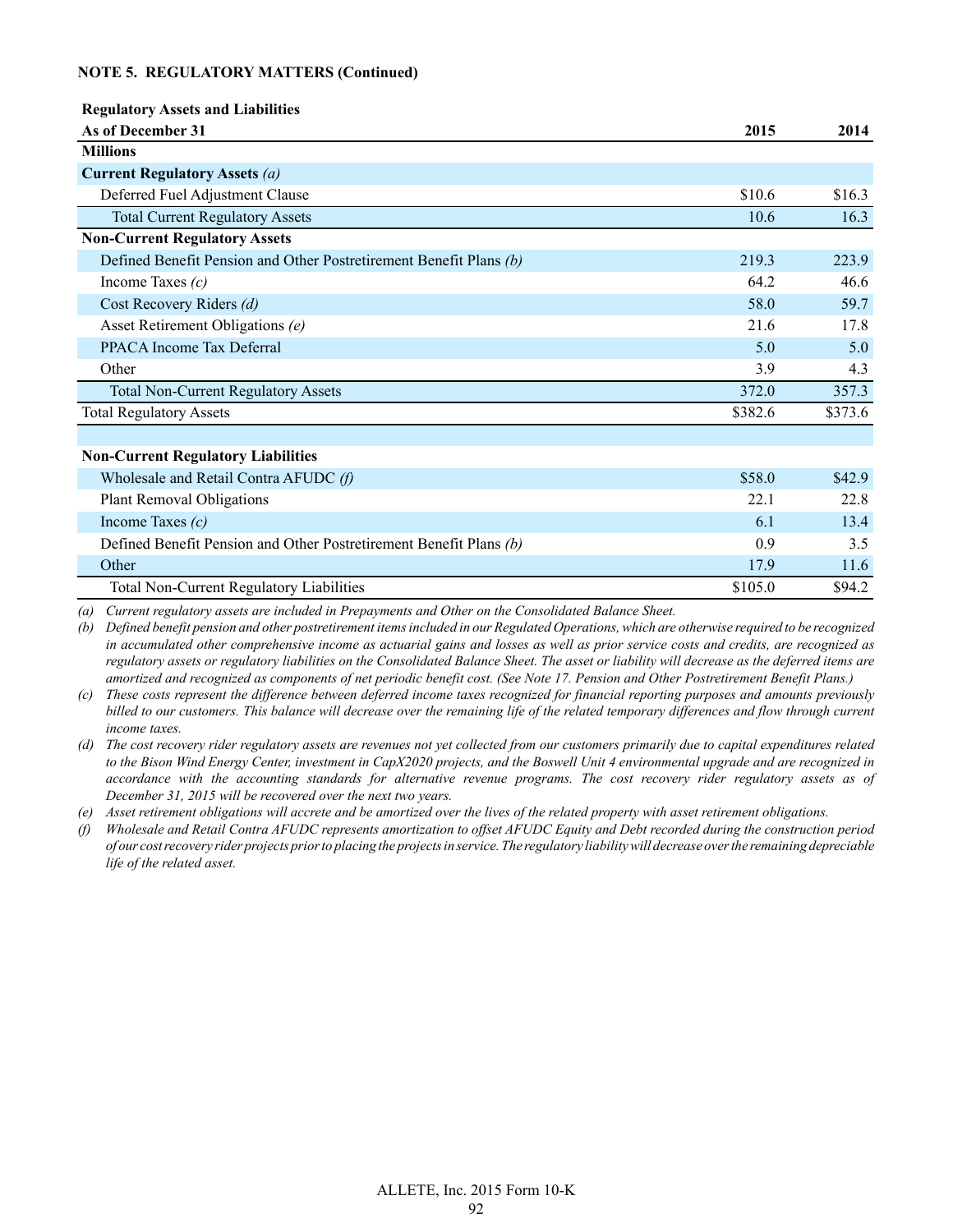# **NOTE 6. INVESTMENT IN ATC**

Our wholly-owned subsidiary, ALLETE Transmission Holdings, owns approximately 8 percent of ATC, a Wisconsin-based utility that owns and maintains electric transmission assets in parts of Wisconsin, Michigan, Minnesota and Illinois. We account for our investment in ATC under the equity method of accounting. As of December 31, 2015, our equity investment in ATC was \$124.5 million (\$121.1 million at December 31, 2014). On January 29, 2016, we invested an additional \$1.2 million in ATC. In total, we expect to invest approximately \$6.2 million throughout 2016.

| <b>ALLETE's Investment in ATC</b>          |         |           |           |
|--------------------------------------------|---------|-----------|-----------|
| <b>Year Ended December 31</b>              |         | 2015      | 2014      |
| <b>Millions</b>                            |         |           |           |
| <b>Equity Investment Beginning Balance</b> |         | \$121.1   | \$114.6   |
| Cash Investments                           |         | 1.6       | 3.9       |
| <b>Equity in ATC Earnings</b>              |         | 16.3      | 19.6      |
| Distributed ATC Earnings                   |         | (14.5)    | (17.0)    |
| <b>Equity Investment Ending Balance</b>    |         | \$124.5   | \$121.1   |
| <b>ATC Summarized Financial Data</b>       |         |           |           |
| <b>Balance Sheet Data</b>                  |         |           |           |
| As of December 31                          |         | 2015      | 2014      |
| <b>Millions</b>                            |         |           |           |
| <b>Current Assets</b>                      |         | \$80.5    | \$66.4    |
| Non-Current Assets                         |         | 3,957.6   | 3,728.7   |
| <b>Total Assets</b>                        |         | \$4,038.1 | \$3,795.1 |
| <b>Current Liabilities</b>                 |         | \$330.3   | \$313.1   |
| Long-Term Debt                             |         | 1,800.0   | 1,701.0   |
| Other Non-Current Liabilities              |         | 245.0     | 163.8     |
| Members' Equity                            |         | 1,662.8   | 1,617.2   |
| Total Liabilities and Members' Equity      |         | \$4,038.1 | \$3,795.1 |
| <b>Income Statement Data</b>               |         |           |           |
| <b>Year Ended December 31</b>              | 2015    | 2014      | 2013      |
| <b>Millions</b>                            |         |           |           |
| Revenue                                    | \$615.8 | \$635.0   | \$626.3   |
| <b>Operating Expense</b>                   | 319.3   | 307.4     | 295.1     |
| Other Expense                              | 96.1    | 88.9      | 83.6      |
| Net Income                                 | \$200.4 | \$238.7   | \$247.6   |
| ALLETE's Equity in Net Income              | \$16.3  | \$19.6    | \$20.3    |

Our equity earnings in ATC for the year ended December 31, 2015, were \$16.3 million and reflected a \$5.2 million reduction related to complaints filed with the FERC by several customer groups located within the MISO service area; of which \$2.4 million was attributable to ATC's change in estimate of a refund liability relating to prior years. The groups requested, among other things, a reduction in the base return on equity used by MISO transmission owners, including ATC, to 9.15 percent. ATC's current authorized return on equity is 12.2 percent. On February 12, 2015, an additional complaint was filed with the FERC seeking an order to further reduce the base return on equity to 8.67 percent. On December 29, 2015, a federal administrative law judge ruled that the MISO transmission users have been charged an unreasonable base return on equity and proposed a reduction to 10.32 percent, subject to approval or adjustment by the FERC. A final decision from the FERC on the administrative law judge's recommendation is currently expected in 2016. We own approximately 8 percent of ATC and estimate that for every 50 basis point reduction in ATC's allowed return on equity our equity earnings in ATC would be impacted annually by approximately \$0.5 million on an after-tax basis (\$0.9 million pre-tax).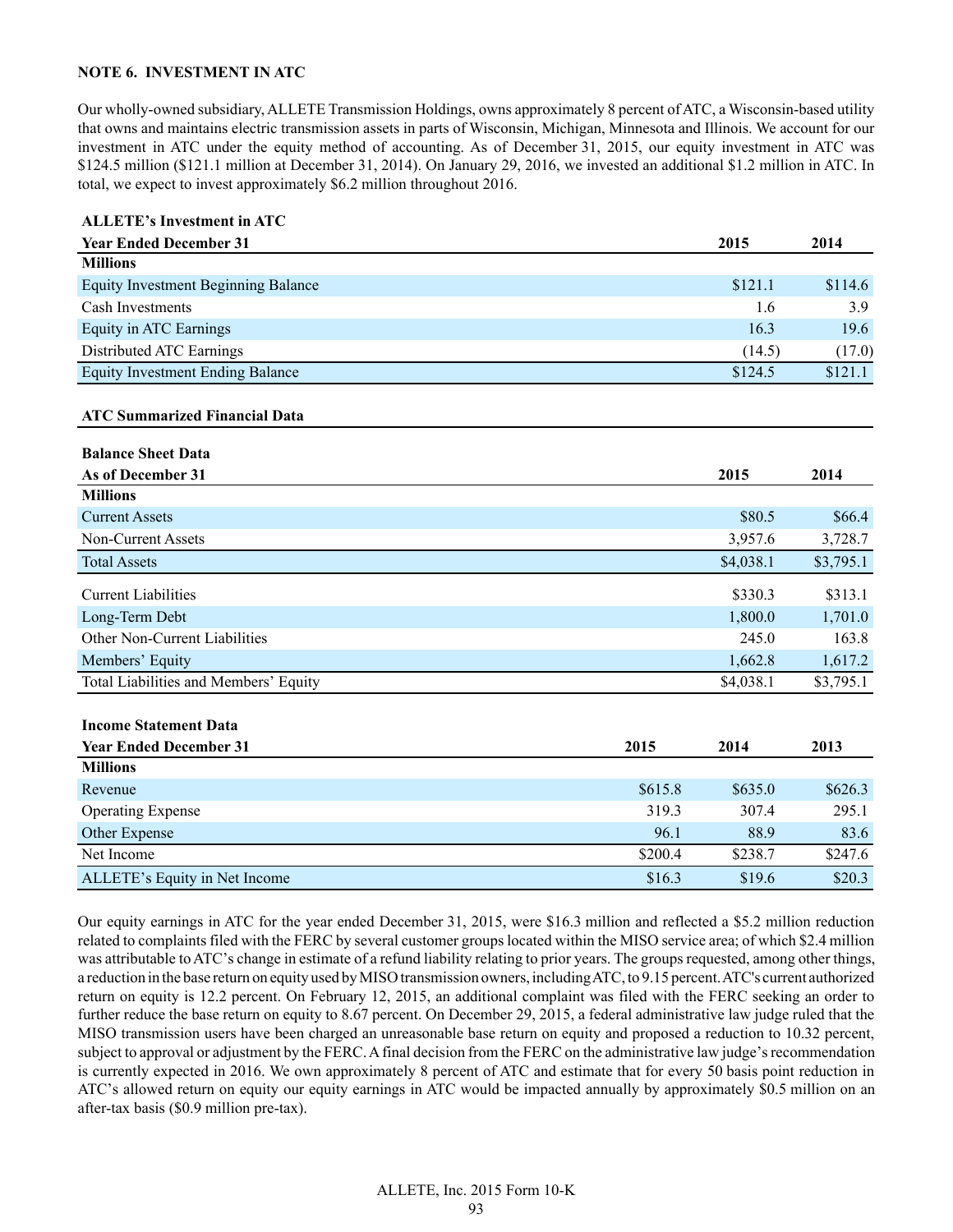# **NOTE 7. ACQUISITIONS**

The acquisitions below are consistent with ALLETE's stated strategy of investing in energy infrastructure and related services businesses to complement its core regulated utility, balance exposure to business cycles and changing demand, and provide potential long-term earnings growth. The pro forma impact of the following acquisitions was not significant, either individually or in the aggregate, to the results of the Company for the years ended December 31, 2015, and 2014.

#### **2015 Activity.**

*U.S. Water Services.* On February 10, 2015, ALLETE acquired U.S. Water Services. Total consideration for the transaction was \$202.3 million, which included payment of \$166.6 million in cash and an estimated fair value of earnings-based contingent consideration of \$35.7 million to be paid through 2019. The contingent consideration is presented within Other Non-Current Liabilities on the Consolidated Balance Sheet. The Consolidated Statement of Income reflects 100 percent of the results of operations for U.S. Water Services since the acquisition date as the Company has acquired 100 percent of U.S. Water Services.

The acquisition was accounted for as a business combination and the purchase price was allocated based on the estimated fair values of the assets acquired and the liabilities assumed at the date of acquisition. The purchase price accounting, which was finalized in 2015, is reflected in the following table. Fair value measurements were valued primarily using the discounted cash flow method.

| <b>Millions</b>                         |         |
|-----------------------------------------|---------|
| <b>Assets Acquired</b>                  |         |
| Cash and Cash Equivalents               | \$0.9   |
| <b>Accounts Receivable</b>              | 16.8    |
| Inventories $(a)$                       | 13.4    |
| Other Current Assets (b)                | 5.3     |
| Property, Plant and Equipment           | 10.6    |
| Intangible Assets $(c)$                 | 83.0    |
| Goodwill (d)                            | 122.9   |
| <b>Other Non-Current Assets</b>         | 0.2     |
| <b>Total Assets Acquired</b>            | \$253.1 |
| <b>Liabilities Assumed</b>              |         |
| <b>Current Liabilities</b>              | \$19.2  |
| Non-Current Liabilities                 | 31.6    |
| <b>Total Liabilities Assumed</b>        | \$50.8  |
| <b>Net Identifiable Assets Acquired</b> | \$202.3 |

*(a) Included in Inventories was \$2.7 million of fair value adjustments relating to work in progress and finished goods inventories which will be recognized as Cost of Sales within one year from the acquisition date.* 

*(b) Included in Other Current Assets was \$1.6 million relating to the fair value of sales backlog. Sales backlog will be recognized as Cost of Sales within one year from the acquisition date. Also included in Other Current Assets was restricted cash of \$2.1 million relating to cash pledged as collateral for standby letters of credit.*

*(c) Intangible Assets include customer relationships, patents, non-compete agreements, and trademarks and trade names. (See Note 8. Goodwill and Intangible Assets.)*

*(d) For tax purposes, the purchase price allocation resulted in \$2.9 million of deductible goodwill.*

Acquisition-related costs of \$3.0 million after-tax were expensed as incurred during 2015 and recorded in Operating and Maintenance on the Consolidated Statement of Income.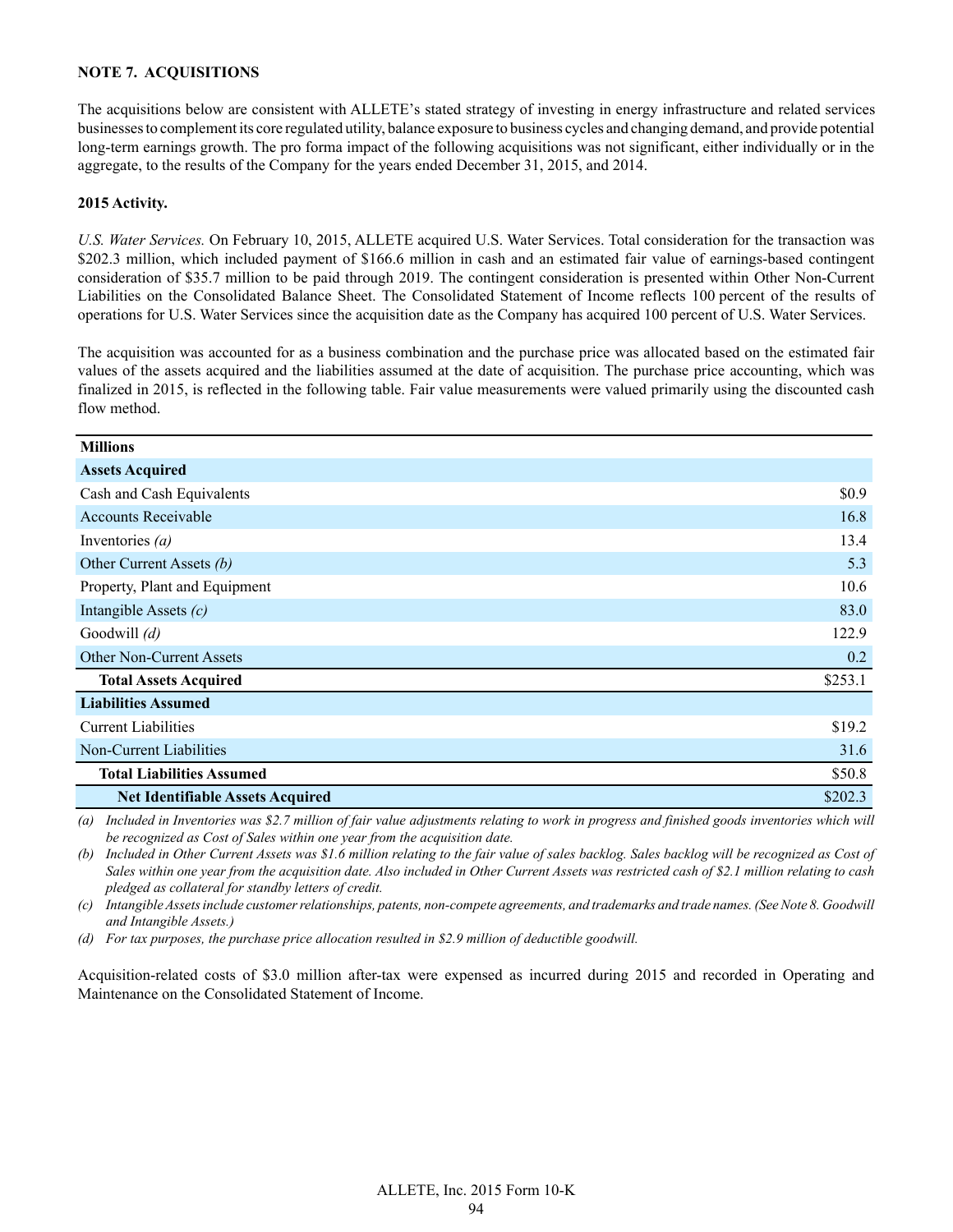# **NOTE 7. ACQUISITIONS (Continued) 2015 Activity (Continued)**

*Chanarambie/Viking.* On April 15, 2015, ALLETE Clean Energy acquired 100 percent of wind energy facilities in southern Minnesota (Chanarambie/Viking) from EDF Renewable Energy, Inc. for \$48.0 million.

The facilities have 97.5 MW of generating capability and are located near ALLETE Clean Energy's Lake Benton facility. The wind energy facilities began commercial operations in 2003 and have PPAs in place for their entire output, which expire in 2018 (12 MW) and 2023 (85.5 MW).

The acquisition was accounted for as a business combination and the purchase price was allocated based on the estimated fair values of the assets acquired and the liabilities assumed at the date of acquisition. The purchase price accounting, which was finalized in 2015, is reflected in the following table. Fair value measurements were valued primarily using the discounted cash flow method.

| <b>Millions</b>                         |         |
|-----------------------------------------|---------|
| <b>Assets Acquired</b>                  |         |
| <b>Current Assets</b>                   | \$4.8   |
| Property, Plant and Equipment           | 103.0   |
| Other Non-Current Assets (a)            | 1.0     |
| <b>Total Assets Acquired</b>            | \$108.8 |
| <b>Liabilities Assumed</b>              |         |
| Current Liabilities (b)                 | \$6.7   |
| <b>Power Purchase Agreements</b>        | 49.0    |
| Non-Current Liabilities                 | 5.1     |
| <b>Total Liabilities Assumed</b>        | \$60.8  |
| <b>Net Identifiable Assets Acquired</b> | \$48.0  |

*(a) Included in Other Non-Current Assets was \$0.3 million of goodwill. For tax purposes, the purchase price allocation resulted in no allocation to goodwill.*

*(b) Current Liabilities included \$5.9 million related to the current portion of Power Purchase Agreements.*

Acquisition-related costs of \$0.2 million after-tax were expensed as incurred during 2015 and recorded in Operating and Maintenance on the Consolidated Statement of Income.

*Armenia Mountain.* On July 1, 2015, ALLETE Clean Energy acquired 100 percent of a wind energy facility located near Troy, Pennsylvania (Armenia Mountain) from The AES Corporation (AES) and a minority shareholder for \$111.1 million, plus the assumption of existing debt.

The facility has 100.5 MW of generating capability, began commercial operations in 2009, and has PPAs in place for its entire output, which expire in 2024.

The acquisition was accounted for as a business combination and the purchase price was allocated based on the estimated fair values of the assets acquired and the liabilities assumed at the date of acquisition. The purchase price accounting, which was finalized in 2015, is reflected in the following table. Fair value measurements were valued primarily using the discounted cash flow method.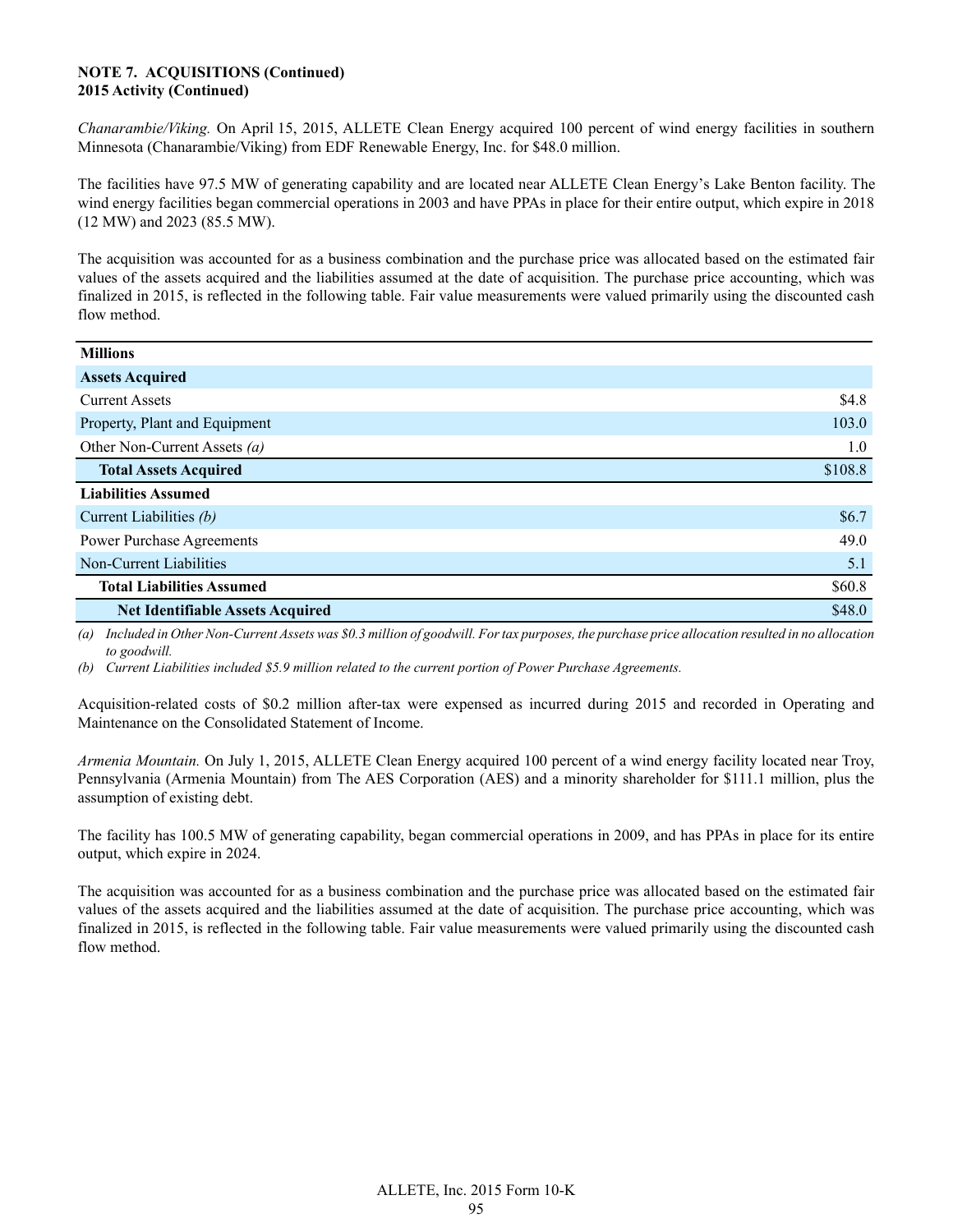# **NOTE 7. ACQUISITIONS (Continued) 2015 Activity (Continued)**

| <b>Millions</b>                         |         |
|-----------------------------------------|---------|
| <b>Assets Acquired</b>                  |         |
| Current Assets $(a)$                    | \$9.0   |
| Property, Plant and Equipment           | 156.2   |
| Other Non-Current Assets (b)            | 14.4    |
| <b>Total Assets Acquired</b>            | \$179.6 |
| <b>Liabilities Assumed</b>              |         |
| <b>Current Liabilities</b>              | \$2.9   |
| Long-Term Debt Due Within One Year      | 5.9     |
| Long-Term Debt                          | 55.0    |
| Other Non-Current Liabilities           | 4.7     |
| <b>Total Liabilities Assumed</b>        | \$68.5  |
| <b>Net Identifiable Assets Acquired</b> | \$111.1 |

*(a) Included in Current Assets was \$1.0 million related to the current portion of Power Purchase Agreements and \$6.0 million of restricted cash related to collateral deposits required under its loan agreement.*

*(b) Included in Other Non-Current Assets was \$8.2 million related to the non-current portion of Power Purchase Agreements, \$6.1 million of restricted cash related to collateral deposits required under its loan agreements, and an immaterial amount of goodwill. For tax purposes, the purchase price allocation resulted in no allocation to goodwill.*

Acquisition-related costs of \$1.6 million after-tax were expensed as incurred during 2015 and recorded in Operating and Maintenance on the Consolidated Statement of Income.

*A and W Technologies.* On November 1, 2015, U.S. Water Services acquired 100 percent of A and W Technologies, Inc. (AWT). Total consideration for the transaction was \$9.2 million, which included payment of \$8.2 million in cash and a \$1.0 million payment due in April 2016. AWT, similar to U.S. Water Services, is an integrated water management company and was acquired to expand U.S. Water Services' regional footprint in the Southeastern United States.

The acquisition was accounted for as a business combination and the purchase price was allocated based on the estimated fair values of the assets acquired and the liabilities assumed at the date of acquisition. The purchase price accounting, which was finalized in 2015, is reflected in the following table. Fair value measurements were valued primarily using the discounted cash flow method.

| <b>Millions</b>                         |       |
|-----------------------------------------|-------|
| <b>Assets Acquired</b>                  |       |
| <b>Current Assets</b>                   | \$1.0 |
| Property, Plant and Equipment           | 0.1   |
| Intangible Assets $(a)$                 | 3.9   |
| Goodwill $(b)$                          | 4.3   |
| <b>Total Assets Acquired</b>            | \$9.3 |
| <b>Liabilities Assumed</b>              |       |
| <b>Current Liabilities</b>              | \$0.1 |
| <b>Total Liabilities Assumed</b>        | \$0.1 |
| <b>Net Identifiable Assets Acquired</b> | \$9.2 |

*(a) Intangible Assets include customer relationships and non-compete agreements. (See Note 8. Goodwill and Intangible Assets.)*

*(b) For tax purposes, the purchase price allocation resulted in \$4.3 million of deductible goodwill.*

Acquisition-related costs were immaterial, expensed as incurred during 2015 and recorded in Operating and Maintenance on the Consolidated Statement of Income.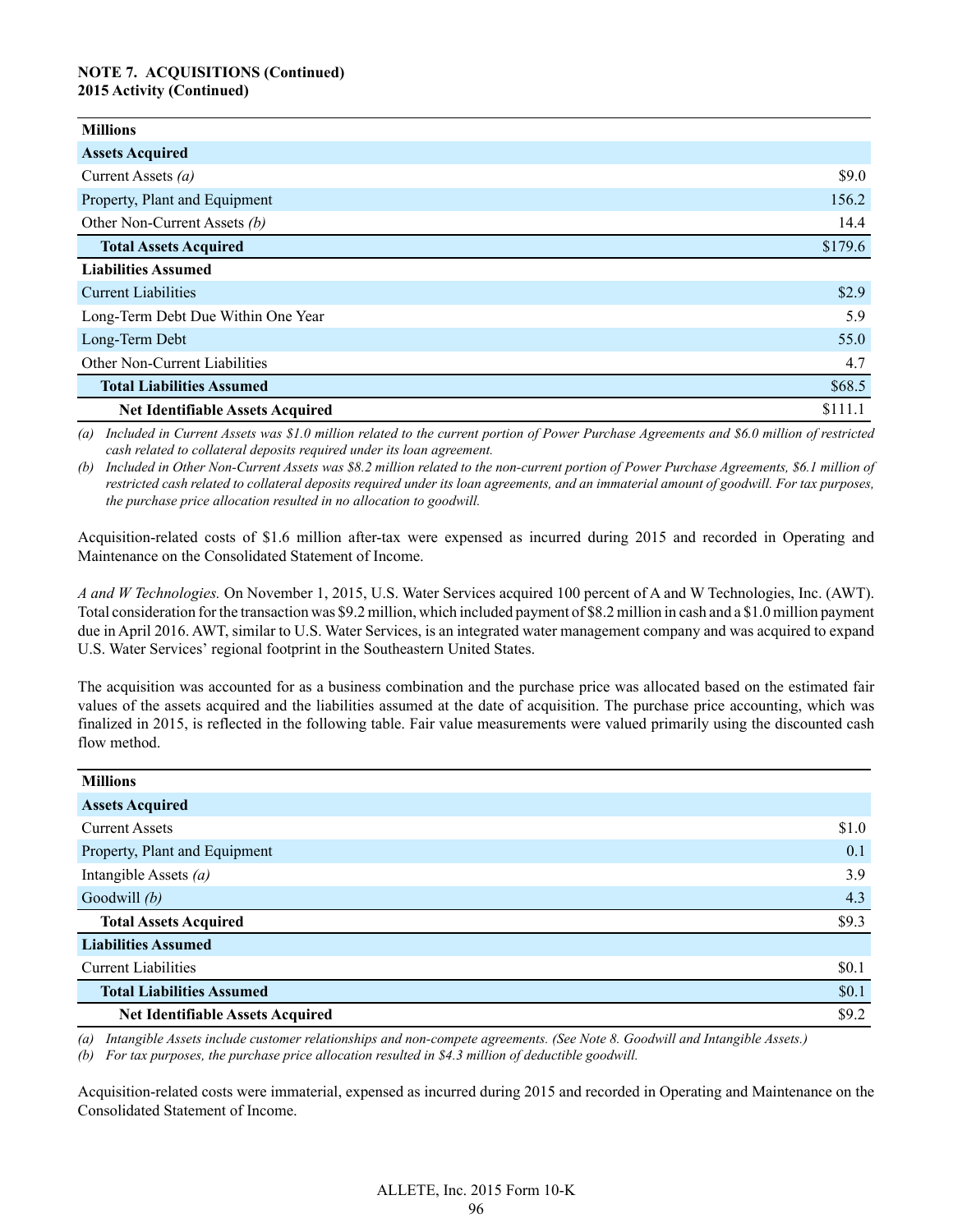# **NOTE 7. ACQUISITIONS (Continued) 2015 Activity (Continued)**

*Montana-Dakota Utilities.* In November 2014, ALLETE Clean Energy acquired a business for \$27.0 million to develop a wind energy facility near Hettinger, North Dakota. ALLETE Clean Energy constructed a 107 MW wind energy facility consisting of 43 turbines, which was approved to be sold to Montana-Dakota Utilities by the NDPSC on June 30, 2015. Construction and sale of the wind energy facility were completed in December 2015 with revenue totaling \$197.7 million.

The acquisition was accounted for as a business combination and the purchase price was allocated based on the estimated fair values of the assets acquired and liabilities assumed at the date of acquisition. Fair value measurements were valued primarily using the replacement cost method and determined that the assets acquired amounted to cash of \$3.6 million and construction in process of \$23.4 million. There were no liabilities assumed and no recognition of goodwill.

For the year ended December 31, 2015, revenue of \$197.7 million and cost of sales of \$162.9 million were recognized related to the sale of the wind energy facility to Montana-Dakota Utilities and were reported on the Consolidated Statement of Income as Operating Revenue and Cost of Sales, respectively.

As of December 31, 2014, contract billings received were \$54.3 million and construction costs incurred (including the construction costs acquired) were \$48.2 million and were classified as Current Liabilities - Other and Prepayments and Other, respectively, on the Consolidated Balance Sheet.

# **2014 Activity.**

*ACE Wind Acquisition.* In January 2014, ALLETE Clean Energy acquired wind energy facilities located in Lake Benton, Minnesota (Lake Benton), Storm Lake, Iowa (Storm Lake II) and Condon, Oregon (Condon) from AES for \$26.9 million.

Lake Benton, Storm Lake II and Condon have 104 MW, 77 MW and 50 MW of generating capability, respectively. Lake Benton and Storm Lake II began commercial operations in 1998, while Condon began operations in 2002. All three wind energy facilities have PPAs in place for their entire output, which expire in various years between 2019 and 2032.

ALLETE Clean Energy acquired a controlling interest in the limited liability company (LLC) which owns Lake Benton and Storm Lake II, and a controlling interest in the LLC that owns Condon. The acquisition was accounted for as a business combination and the purchase price was allocated based on the estimated fair values of the assets acquired and the liabilities assumed at the date of acquisition. Fair value measurements were valued primarily using the discounted cash flow method.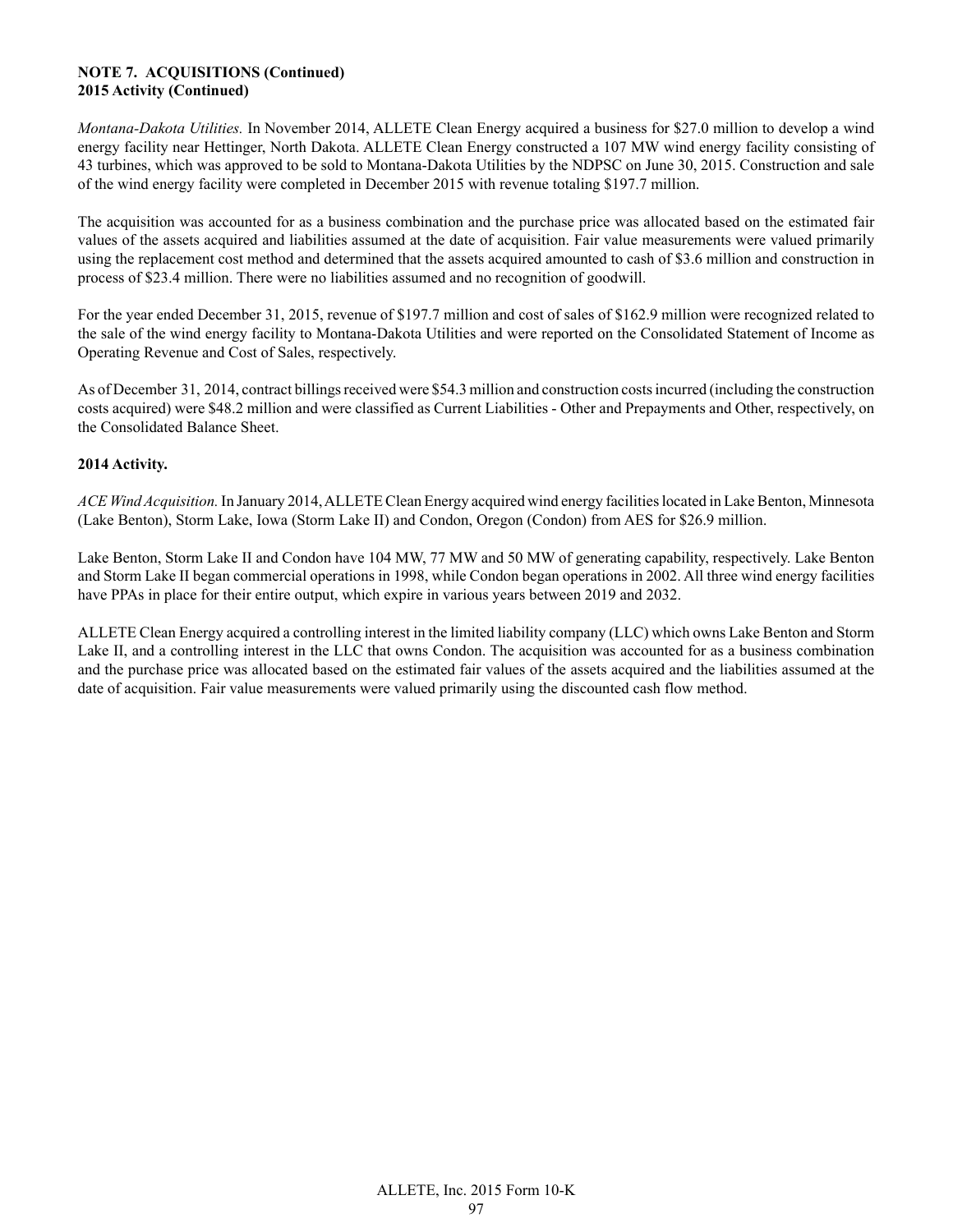# **NOTE 7. ACQUISITIONS (Continued) 2014 Activity (Continued)**

| <b>Millions</b>                                               |         |
|---------------------------------------------------------------|---------|
| <b>Assets Acquired</b>                                        |         |
| Cash and Cash Equivalents                                     | \$3.8   |
| <b>Other Current Assets</b>                                   | 14.3    |
| Property, Plant and Equipment                                 | 156.9   |
| Other Non-Current Assets (a)                                  | 7.5     |
| <b>Total Assets Acquired</b>                                  | \$182.5 |
| <b>Liabilities Assumed</b>                                    |         |
| Current Liabilities (b)                                       | \$15.2  |
| Long-Term Debt Due Within One Year                            | 2.2     |
| Long-Term Debt                                                | 21.1    |
| <b>Power Purchase Agreements</b>                              | 99.4    |
| <b>Other Non-Current Liabilities</b>                          | 10.6    |
| Non-Controlling Interest $(c)$                                | 7.1     |
| <b>Total Liabilities and Non-Controlling Interest Assumed</b> | \$155.6 |
| <b>Net Identifiable Assets Acquired</b>                       | \$26.9  |

*(a) Included in Other Non-Current Assets was \$0.3 million for the option to purchase Armenia Mountain, and goodwill of \$2.9 million. For tax purposes, the purchase price allocation resulted in no allocation to goodwill.*

*(b) Current Liabilities included \$12.4 million related to the current portion of Power Purchase Agreements.*

*(c) The purchase price accounting valued the non-controlling interest related to Lake Benton, Storm Lake II and Condon at fair value using the discounted cash flow method.*

Acquisition-related costs of \$1.4 million after-tax were expensed as incurred during 2014 and recorded in Operating and Maintenance on the Consolidated Statement of Income.

In February 2014, ALLETE Clean Energy purchased the non-controlling interest related to Lake Benton and Storm Lake II for \$6.0 million. This was accounted for as an equity transaction, and no gain or loss was recognized in net income or other comprehensive income.

*Storm Lake I Acquisition.* In December 2014, ALLETE Clean Energy acquired a wind energy facility in Storm Lake, Iowa (Storm Lake I) from NRG Energy, Inc. for \$15.1 million.

Storm Lake I has 108 MW of generating capability and is located adjacent to Storm Lake II. The wind energy facility began commercial operations in 1999 and has a PPA in place for its entire output which expires in 2019.

The acquisition was accounted for as a business combination and the purchase price was allocated based on the estimated fair values of the assets acquired and the liabilities assumed at the date of acquisition. The purchase price accounting, which was finalized in 2015, is reflected in the following table. Fair value measurements were valued primarily using the discounted cash flow method.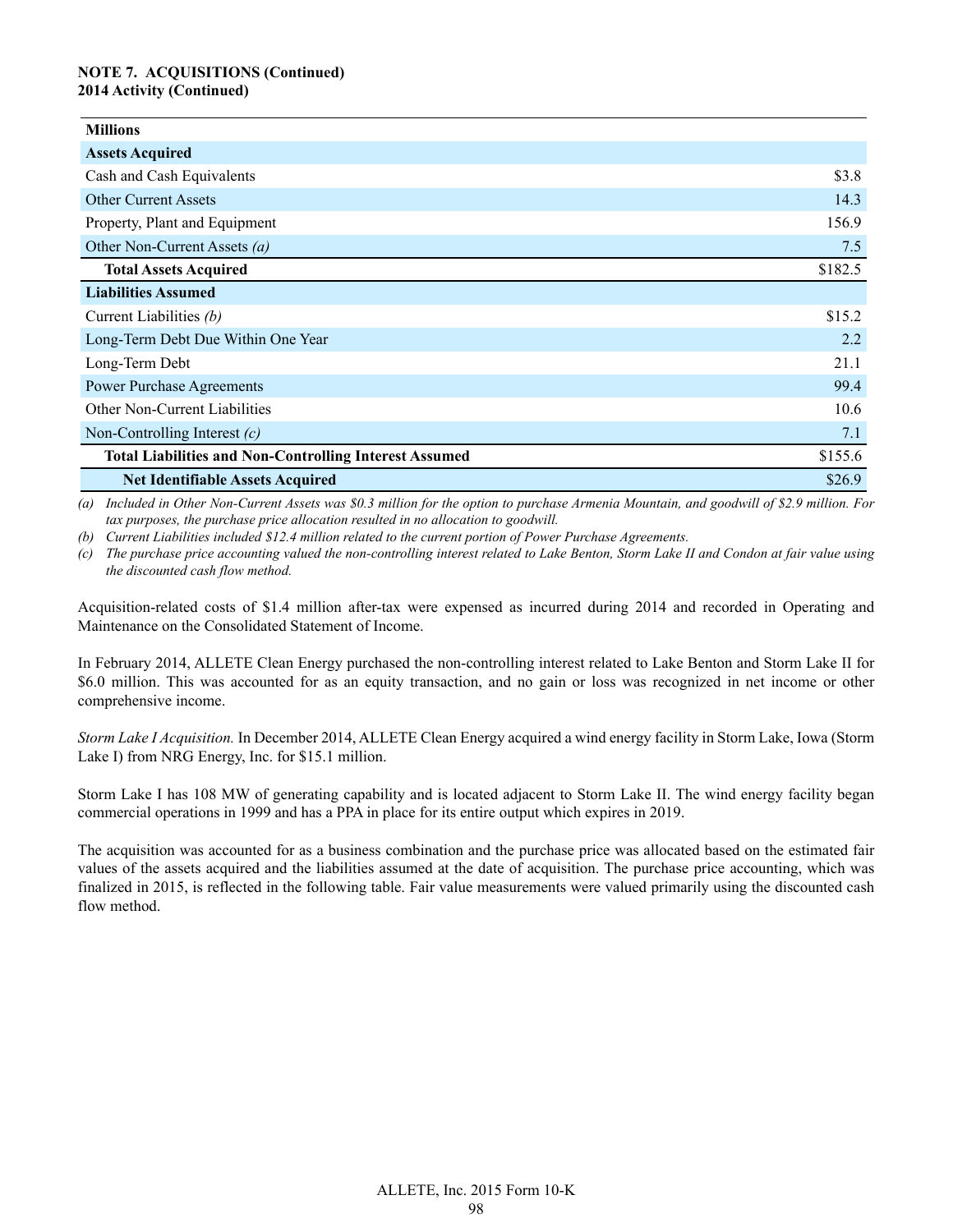# **NOTE 7. ACQUISITIONS (Continued) 2014 Activity (Continued)**

| <b>Millions</b>                         |        |
|-----------------------------------------|--------|
| <b>Assets Acquired</b>                  |        |
| Cash and Cash Equivalents               | \$0.4  |
| <b>Other Current Assets</b>             | 4.7    |
| Property, Plant and Equipment           | 47.3   |
| Other Non-Current Assets (a)            | 11.4   |
| <b>Total Assets Acquired</b>            | \$63.8 |
| <b>Liabilities Assumed</b>              |        |
| Current Liabilities (b)                 | \$8.2  |
| <b>Power Purchase Agreements</b>        | 23.5   |
| Non-Current Liabilities                 | 17.0   |
| <b>Total Liabilities Assumed</b>        | \$48.7 |
| <b>Net Identifiable Assets Acquired</b> | \$15.1 |

*(a) Included in Other Non-Current Assets was \$0.4 million of restricted cash and an immaterial amount of goodwill. For tax purposes, the purchase price allocation resulted in no allocation to goodwill.*

*(b) Current Liabilities included \$7.5 million related to the current portion of Power Purchase Agreements.*

Acquisition-related costs were immaterial, expensed as incurred during 2014 and recorded in Operating and Maintenance on the Consolidated Statement of Income.

# **NOTE 8. GOODWILL AND INTANGIBLE ASSETS**

The following table summarizes changes to goodwill by reportable segment for the year ended December 31, 2015:

|                                 | <b>ALLETE Clean</b><br>Energy | <b>U.S. Water</b><br><b>Services</b> | Total   |
|---------------------------------|-------------------------------|--------------------------------------|---------|
| <b>Millions</b>                 |                               |                                      |         |
| Balance as of December 31, 2014 | \$2.9                         |                                      | \$2.9   |
| <b>Acquired Goodwill</b>        | 0.4                           | \$127.3                              | 127.7   |
| Balance as of December 31, 2015 | \$3.3                         | \$127.3                              | \$130.6 |

Balances of intangible assets, net, excluding goodwill as of December 31, 2015, are as follows:

|                                               | December 31,<br>2014 | <b>Additions</b> (a) | Amortization | Other $(b)$ | December 31,<br>2015 |
|-----------------------------------------------|----------------------|----------------------|--------------|-------------|----------------------|
| <b>Millions</b>                               |                      |                      |              |             |                      |
| Intangible Assets                             |                      |                      |              |             |                      |
| Definite-Lived Intangible Assets              |                      |                      |              |             |                      |
| <b>Customer Relationships</b>                 |                      | \$64.0               | \$(3.2)      |             | \$60.8               |
| Developed Technology and Other (c)            | \$1.9                | 6.4                  | (0.8)        | \$(0.3)     | 7.2                  |
| <b>Total Definite-Lived Intangible Assets</b> | 1.9                  | 70.4                 | (4.0)        | (0.3)       | 68.0                 |
| Indefinite-Lived Intangible Assets            |                      |                      |              |             |                      |
| <b>Trademarks and Trade Names</b>             |                      | 16.6                 | n/a          |             | 16.6                 |
| <b>Total Intangible Assets</b>                | \$1.9                | \$87.0               | \$(4.0)      | \$(0.3)     | \$84.6               |

*(a) Additions are primarily the result of the U.S. Water Services acquisition. (See Note 7. Acquisitions.)*

*(b) Armenia Mountain was acquired on July 1, 2015, at which time the purchase option intangible asset was reclassified as a component of the acquisition consideration.*

*(c) Developed Technology and Other includes patents, non-compete agreements, and land easements.*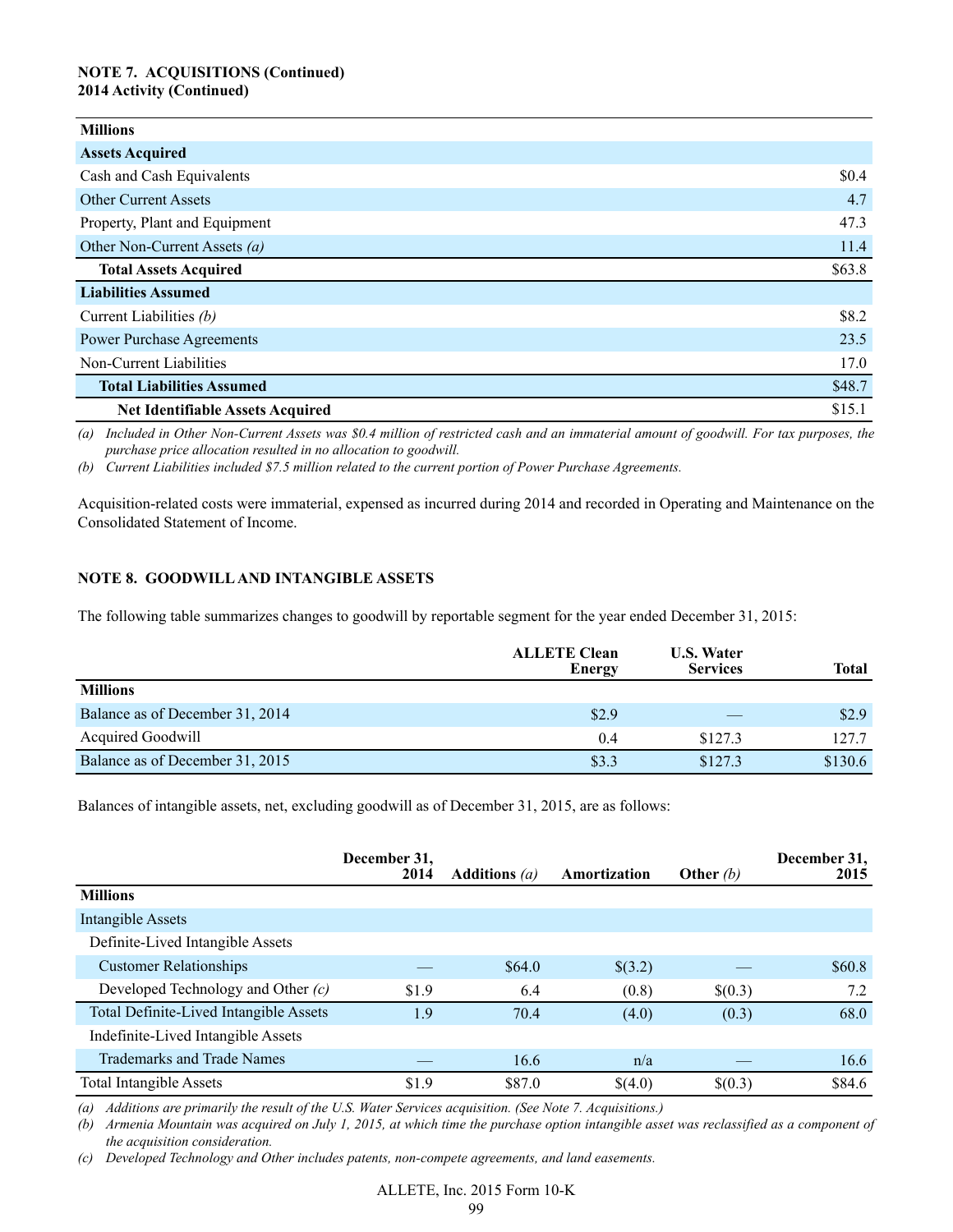# **NOTE 8. GOODWILL AND INTANGIBLE ASSETS (Continued)**

Customer relationships have a useful life of approximately 22 years and developed technology and other have useful lives ranging from approximately 3 years to approximately 13 years (weighted average of approximately 9 years). The weighted average useful life of all definite-lived intangible assets as of December 31, 2015, is approximately 21 years.

Amortization expense of intangible assets for the year ended December 31, 2015, was \$4.0 million. Accumulated amortization was \$4.1 million and \$0.1 million as of December 31, 2015, and December 31, 2014, respectively. Estimated annual amortization expense for definite-lived intangible assets is \$5.1 million in 2016, \$5.0 million in 2017, \$4.7 million in 2018, \$4.4 million in 2019, \$4.2 million in 2020, and \$44.6 million thereafter.

#### **NOTE 9. INVESTMENTS**

**Investments.** At December 31, 2015, the investment portfolio included the legacy real estate assets of ALLETE Properties, debt and equity securities consisting primarily of securities held in other postretirement plans to fund employee benefits, the cash equivalents within these plans, and other assets consisting primarily of land in Minnesota.

| <b>Other Investments</b>            |        |         |
|-------------------------------------|--------|---------|
| As of December 31                   | 2015   | 2014    |
| <b>Millions</b>                     |        |         |
| ALLETE Properties $(a)$             | \$50.1 | \$88.2  |
| Available-for-sale Securities $(b)$ | 18.5   | 18.9    |
| Cash Equivalents                    | 2.0    | 2.9     |
| Other                               | 4.0    | 4.4     |
| <b>Total Other Investments</b>      | \$74.6 | \$114.4 |

*(a) In 2015, ALLETE Properties recorded a \$36.3 million non-cash impairment charge related to its real estate assets. (See Note 1. Operations and Significant Accounting Policies.)*

*(b) As of December 31, 2015, the aggregate amount of available-for-sale corporate debt securities maturing in one year or less was none, in one year to less than three years was \$1.0 million, in three years to less than five years was \$3.2 million, and in five or more years was \$6.7 million.*

*Land Inventory.* Land inventory is accounted for as held for use and is recorded at cost, unless the carrying value is determined not to be recoverable in accordance with the accounting standards for property, plant and equipment, in which case the land inventory is written down to estimated fair value. Land values are reviewed for indicators of impairment on a quarterly basis and a \$36.3 million non-cash impairment was recorded for the year ended December 31, 2015 (none for the years ended December 31, 2014 and 2013). (See Note 1. Operations and Significant Accounting Policies.)

**Available-for-Sale Investments.** We account for our available-for-sale portfolio in accordance with the guidance for certain investments in debt and equity securities. Our available-for-sale securities portfolio consisted primarily of securities held in other postretirement plans to fund employee benefits.

| <b>Available-For-Sale Securities</b> |        |                         |                       |                   |  |
|--------------------------------------|--------|-------------------------|-----------------------|-------------------|--|
| <b>Millions</b>                      |        | <b>Gross Unrealized</b> |                       |                   |  |
| As of December 31                    | Cost   | Gain                    | Loss                  | <b>Fair Value</b> |  |
| 2015                                 | \$20.0 |                         | \$1.5                 | \$18.5            |  |
| 2014                                 | \$19.6 | \$0.2                   | \$0.9                 | \$18.9            |  |
| 2013                                 | \$18.3 |                         | \$0.6                 | \$17.7            |  |
|                                      |        | <b>Net</b>              | <b>Gross Realized</b> |                   |  |
| <b>Year Ended December 31</b>        |        | <b>Proceeds</b>         | Gain                  | Loss              |  |
| 2015                                 |        | \$1.7                   | \$0.1                 |                   |  |
| 2014                                 |        | \$3.6                   | \$0.2\$               |                   |  |
| 2013                                 |        | \$16.1                  | \$2.2                 |                   |  |

# **Available-For-Sale Securities**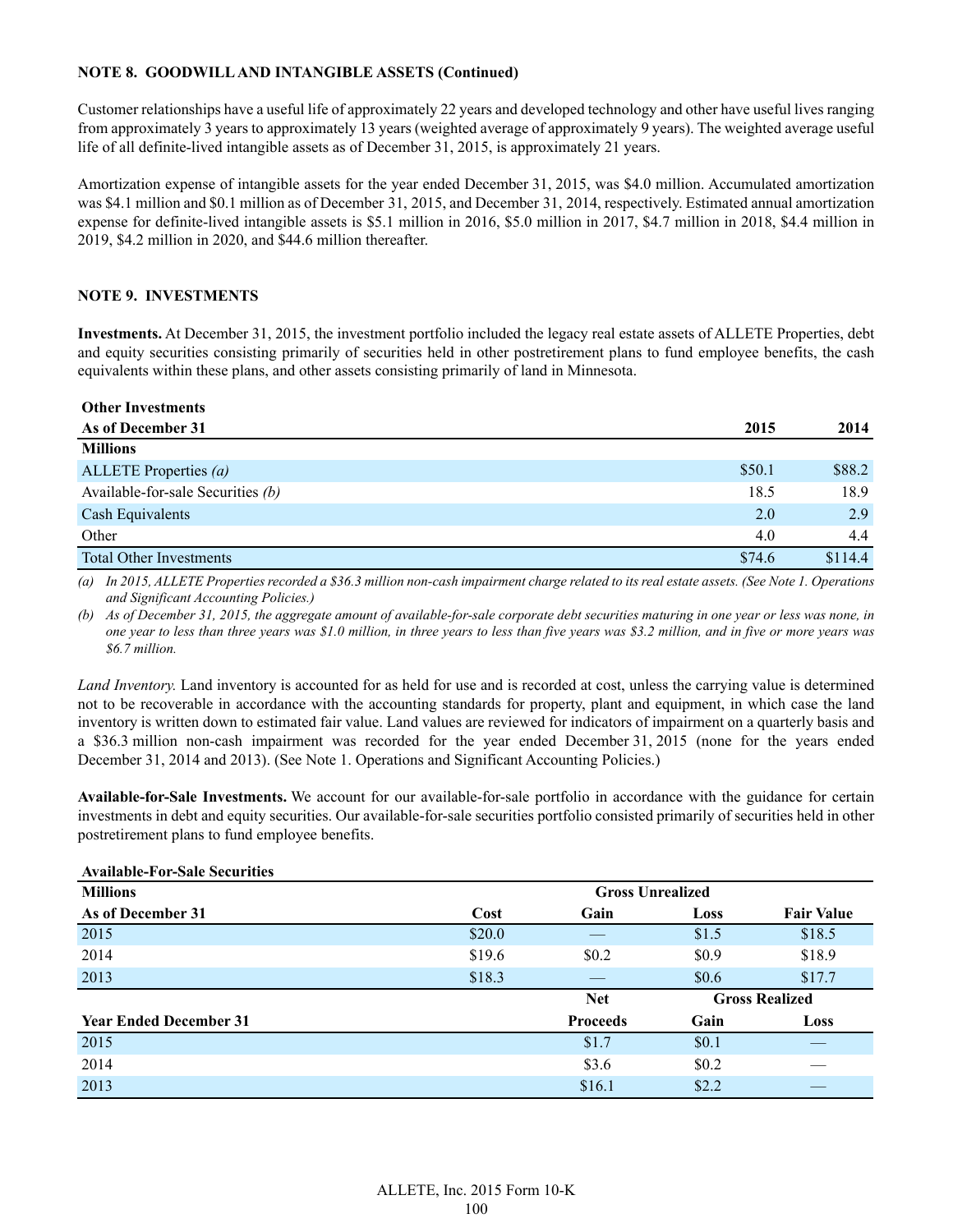#### **NOTE 10. FAIR VALUE**

Fair value is the price that would be received to sell an asset or paid to transfer a liability in an orderly transaction between market participants at the measurement date (exit price). We utilize market data or assumptions that market participants would use in pricing the asset or liability, including assumptions about risk and the risks inherent in the inputs to the valuation technique. These inputs can be readily observable, market corroborated, or generally unobservable. We primarily apply the market approach for recurring fair value measurements and endeavor to utilize the best available information. Accordingly, we utilize valuation techniques that maximize the use of observable inputs and minimize the use of unobservable inputs. These inputs, which are used to measure fair value, are prioritized through the fair value hierarchy. The hierarchy gives the highest priority to unadjusted quoted prices in active markets for identical assets or liabilities (Level 1 measurement) and the lowest priority to unobservable inputs (Level 3 measurement). The three levels of the fair value hierarchy are as follows:

Level 1 — Quoted prices are available in active markets for identical assets or liabilities as of the reported date. Active markets are those in which transactions for the asset or liability occur in sufficient frequency and volume to provide pricing information on an ongoing basis. This category includes primarily mutual fund investments held to fund employee benefits.

Level 2 — Pricing inputs are other than quoted prices in active markets, but are either directly or indirectly observable as of the reported date. The types of assets and liabilities included in Level 2 are typically either comparable to actively traded securities or contracts, such as treasury securities with pricing interpolated from recent trades of similar securities, or priced with models using highly observable inputs, such as commodity options priced using observable forward prices and volatilities. This category includes deferred compensation, fixed income securities, and derivative instruments consisting of cash flow hedges.

Level 3 — Significant inputs that are generally less observable from objective sources. The types of assets and liabilities included in Level 3 are those with inputs requiring significant management judgment or estimation, such as the complex and subjective models and forecasts used to determine the fair value.

The following tables set forth by level within the fair value hierarchy, our assets and liabilities that were accounted for at fair value on a recurring basis as of December 31, 2015 and 2014. Each asset and liability is classified based on the lowest level of input that is significant to the fair value measurement. Our assessment of the significance of a particular input to the fair value measurement requires judgment, which may affect the valuation of these assets and liabilities and their placement within the fair value hierarchy levels. The estimated fair value of Cash and Cash Equivalents listed on the Consolidated Balance Sheet approximates the carrying amount and therefore is excluded from the recurring fair value measures in the following tables.

|                                                |                | Fair Value as of December 31, 2015 |          |          |
|------------------------------------------------|----------------|------------------------------------|----------|----------|
| <b>Recurring Fair Value Measures</b>           | <b>Level 1</b> | <b>Level 2</b>                     | Level 3  | Total    |
| <b>Millions</b>                                |                |                                    |          |          |
| <b>Assets:</b>                                 |                |                                    |          |          |
| Investments $(a)$                              |                |                                    |          |          |
| Available-for-sale – Equity Securities         | \$7.6          |                                    |          | \$7.6    |
| Available-for-sale – Corporate Debt Securities |                | \$10.9                             |          | 10.9     |
| Cash Equivalents                               | 2.0            |                                    |          | 2.0      |
| <b>Total Fair Value of Assets</b>              | \$9.6          | \$10.9                             |          | \$20.5   |
|                                                |                |                                    |          |          |
| Liabilities: $(b)$                             |                |                                    |          |          |
| Deferred Compensation                          |                | \$16.1                             |          | \$16.1   |
| U.S. Water Services Contingent Consideration   |                |                                    | \$36.6   | 36.6     |
| Total Fair Value of Liabilities                |                | \$16.1                             | \$36.6   | \$52.7   |
| Total Net Fair Value of Assets (Liabilities)   | \$9.6          | \$(5.2)                            | \$(36.6) | \$(32.2) |

*(a) Included in Other Investments on the Consolidated Balance Sheet.*

*(b) Included in Other Non-Current Liabilities on the Consolidated Balance Sheet.*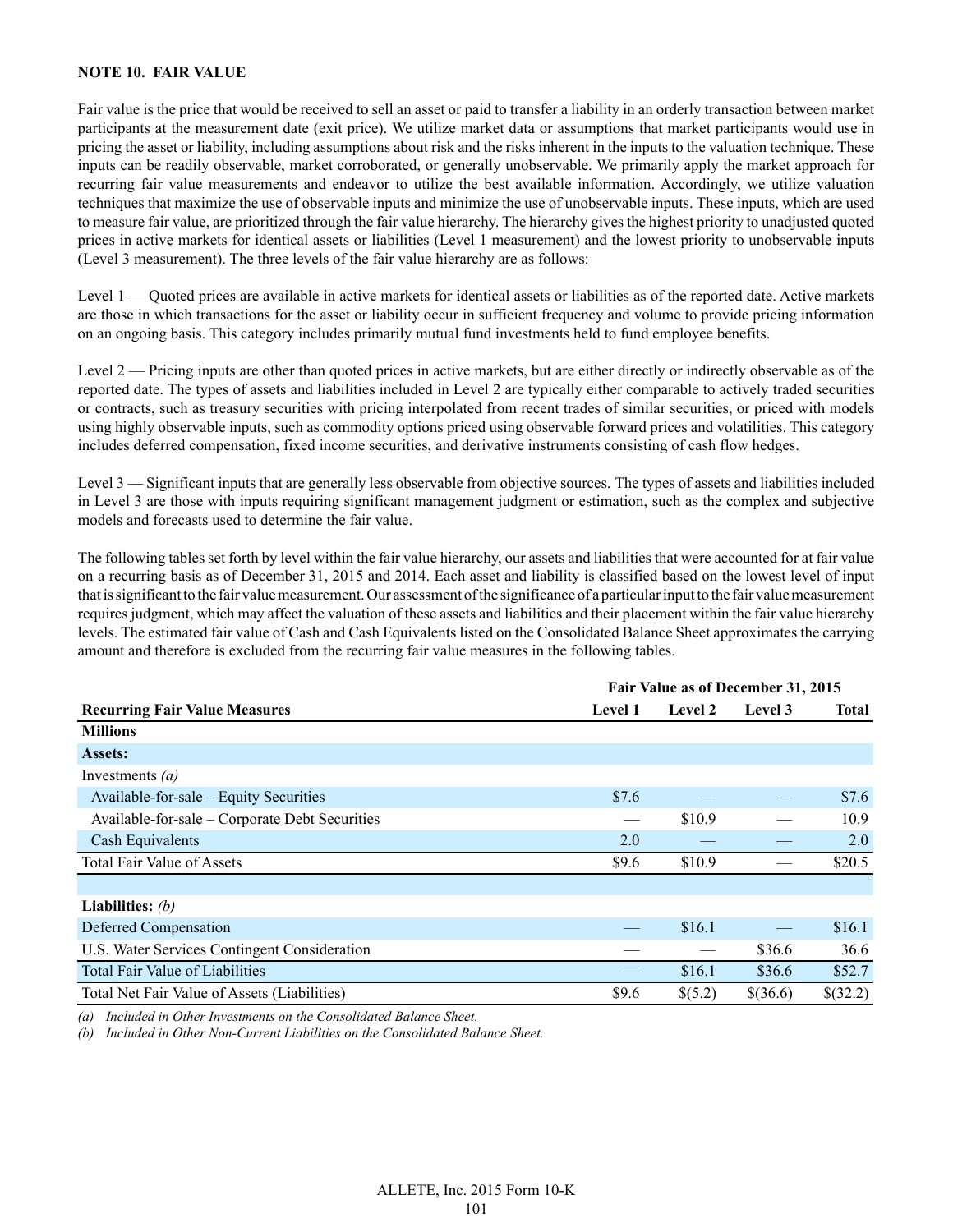#### **NOTE 10. FAIR VALUE (Continued)**

|                                                |         | Fair Value as of December 31, 2014 |         |              |
|------------------------------------------------|---------|------------------------------------|---------|--------------|
| <b>Recurring Fair Value Measures</b>           | Level 1 | <b>Level 2</b>                     | Level 3 | <b>Total</b> |
| <b>Millions</b>                                |         |                                    |         |              |
| <b>Assets:</b>                                 |         |                                    |         |              |
| Investments $(a)$                              |         |                                    |         |              |
| Available-for-sale – Equity Securities         | \$8.1   |                                    |         | \$8.1        |
| Available-for-sale – Corporate Debt Securities |         | \$10.8                             |         | 10.8         |
| Cash Equivalents                               | 2.9     |                                    |         | 2.9          |
| <b>Total Fair Value of Assets</b>              | \$11.0  | \$10.8                             |         | \$21.8       |
|                                                |         |                                    |         |              |
| <b>Liabilities:</b>                            |         |                                    |         |              |
| Deferred Compensation (b)                      |         | \$16.2                             |         | \$16.2       |
| Derivatives – Interest Rate Swap $(c)$         |         | 0.3                                |         | 0.3          |
| Total Fair Value of Liabilities                |         | \$16.5                             |         | \$16.5       |
| Total Net Fair Value of Assets (Liabilities)   | \$11.0  | $\$(5.7)$                          |         | \$5.3\$      |

*(a) Included in Other Investments on the Consolidated Balance Sheet.*

*(b) Included in Other Non-Current Liabilities on the Consolidated Balance Sheet.*

*(c) Included in Current Liabilities - Other on the Consolidated Balance Sheet.*

The following table provides a reconciliation of the beginning and ending balances of the U.S. Water Services Contingent Consideration measured at fair value using Level 3 measurements as of December 31, 2015. The acquisition contingent consideration was recorded at the acquisition date at its estimated fair value. The acquisition date fair value is measured based on the consideration expected to be transferred, discounted to present value. The discount rate is determined at the time of measurement in accordance with generally accepted valuation methods. The fair value of the acquisition contingent consideration is remeasured to arrive at estimated fair value each reporting period with the change in fair value recognized as income or expense in our Consolidated Statement of Income. Changes to the fair value of the acquisition contingent consideration can result from changes in discount rates, or in the timing and amount of earnings estimates. Using different valuation assumptions, including earnings projections or discount rates, may result in different fair value measurements and expense (or income) in future periods. The acquisition contingent consideration was measured at \$36.6 million as of December 31, 2015.

#### **Recurring Fair Value Measures**

| <b>Activity in Level 3</b>                                  |        |
|-------------------------------------------------------------|--------|
| <b>Millions</b>                                             |        |
| Balance as of December 31, 2014                             |        |
| Recognition of U.S. Water Services Contingent Consideration | \$35.7 |
| Accretion Expense $(a)$                                     | 2.4    |
| Changes in Cash Flow Projections                            | (1.5)  |
| Balance as of December 31, 2015                             | \$36.6 |

*(a) Included in Interest Expense on the Consolidated Statement of Income.*

The Level 3 activity above is the result of the February 10, 2015, acquisition of U.S. Water Services. There was no activity in Level 3 during the year ended December 31, 2014.

The Company's policy is to recognize transfers in and transfers out as of the actual date of the event or change in circumstances that caused the transfer. For the years ended December 31, 2015 and 2014, there were no transfers in or out of Levels 1, 2 or 3.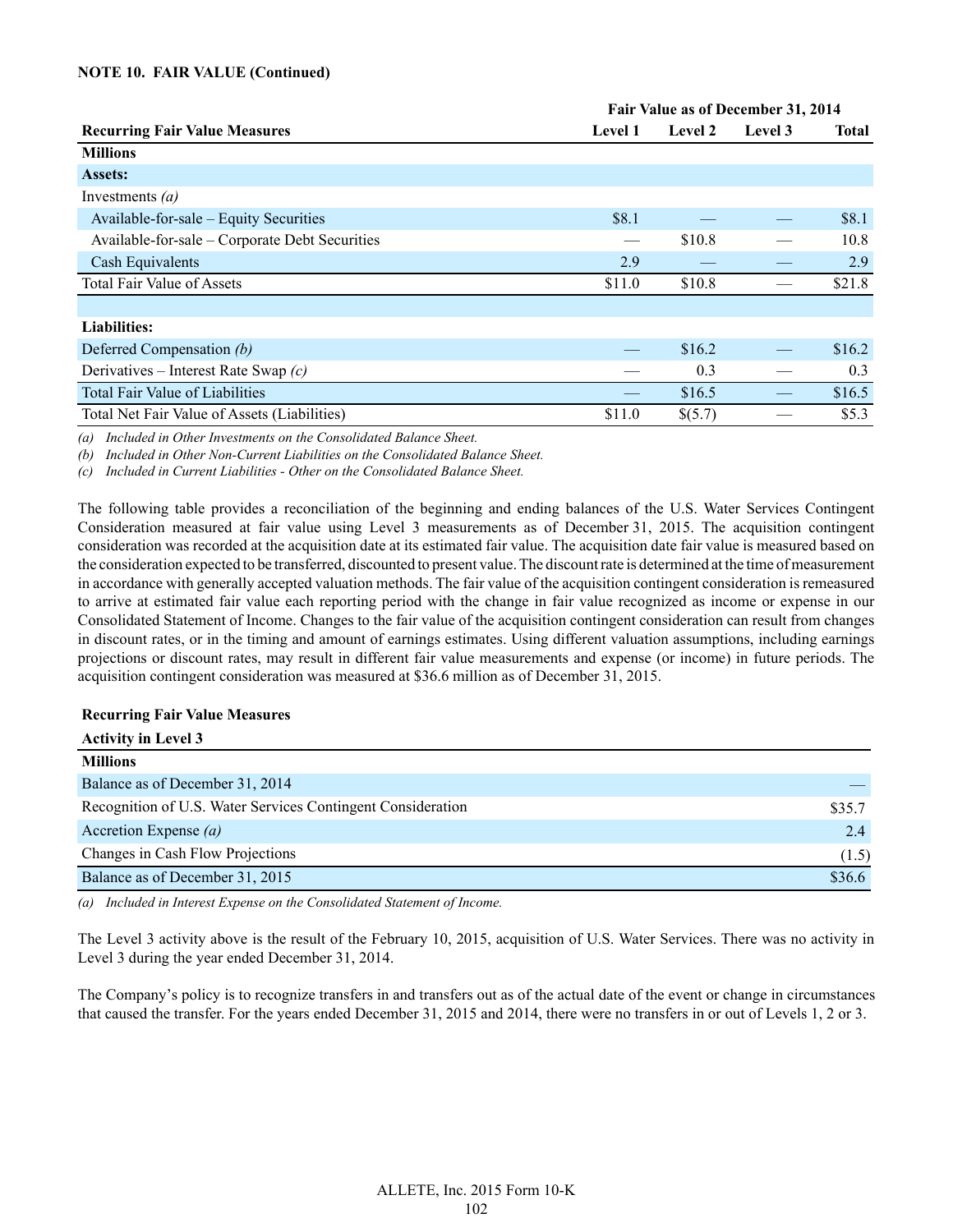#### **NOTE 10. FAIR VALUE (Continued)**

**Fair Value of Financial Instruments.** With the exception of the item listed in the table below, the estimated fair value of all financial instruments approximates the carrying amount. The fair value for the item below was based on quoted market prices for the same or similar instruments (Level 2).

| <b>Financial Instruments</b>              | <b>Carrying Amount</b> | <b>Fair Value</b> |  |
|-------------------------------------------|------------------------|-------------------|--|
| <b>Millions</b>                           |                        |                   |  |
| Long-Term Debt, Including Current Portion |                        |                   |  |
| December 31, 2015                         | \$1,605.0              | \$1,676.0         |  |
| December 31, 2014                         | \$1,373.5              | \$1,484.5         |  |

**Assets and Liabilities Measured at Fair Value on a Nonrecurring Basis.** Non-financial assets such as equity method investments, goodwill, intangible assets, and property, plant and equipment are measured at fair value when there is an indicator of impairment and recorded at fair value only when an impairment is recognized.

*Equity Method Investment.* Our wholly-owned subsidiary, ALLETE Transmission Holdings, owns approximately 8 percent of ATC, a Wisconsin-based utility that owns and maintains electric transmission assets in parts of Wisconsin, Michigan, Minnesota and Illinois. (See Note 6. Investment in ATC.) The aggregate carrying amount of the investment was 124.5 million as of December 31, 2015 (121.1 million as of December 31, 2014). The Company assesses our investment in ATC for impairment whenever events or changes in circumstances indicate that the carrying amount of our investment in ATC may not be recoverable. For the years ended December 31, 2015 and 2014, there were no indicators of impairment.

*Goodwill.* To align with the annual budgeting and forecasting process, the Company assesses the impairment of goodwill annually in the fourth quarter and whenever an event occurs or circumstances change that would indicate that the carrying amount may be impaired. Substantially all of the Company's goodwill is a result of the U.S. Water Services acquisition on February 10, 2015. The aggregate carrying amount of goodwill was \$130.6 million as of December 31, 2015 and \$2.9 million as of December 31, 2014.

Impairment testing for goodwill is done at the reporting unit level. An impairment loss is recognized when the carrying amount of the reporting unit's net assets exceeds the estimated fair value of the reporting unit. The test for impairment requires us to make several estimates about fair value, most of which are based on projected future cash flows. The Company calculates the excess of each reporting unit's fair value over its carrying amount, including goodwill, utilizing a discounted cash flow analysis. As of December 31, 2015, there have been no events or changes in circumstance which would indicate impairment of our goodwill.

*Intangible Assets.* The Company assesses indefinite-lived intangible assets for impairment annually in the fourth quarter. The Company also assesses indefinite-lived and definite-lived intangible assets whenever events or changes in circumstances indicate that the carrying amount of an intangible asset may not be recoverable. Substantially all of the Company's intangible assets are a result of the U.S. Water Services acquisition on February 10, 2015. The aggregate carrying amount of intangible assets was \$84.6 million as of December 31, 2015 (\$1.9 million as of December 31, 2014). When events or changes in circumstances indicate that the carrying amount of an intangible asset may not be recoverable, the Company calculates the excess of an intangible asset's carrying amount over its undiscounted future cash flows. If the carrying amount is not recoverable, an impairment loss is recorded based on the amount by which the carrying amount exceeds the fair value. The inputs used in the fair value analysis fall within Level 3 of the fair value hierarchy due to the use of significant unobservable inputs to determine fair value. As of December 31, 2015, there have been no events or changes in circumstance which would indicate impairment of our intangible assets.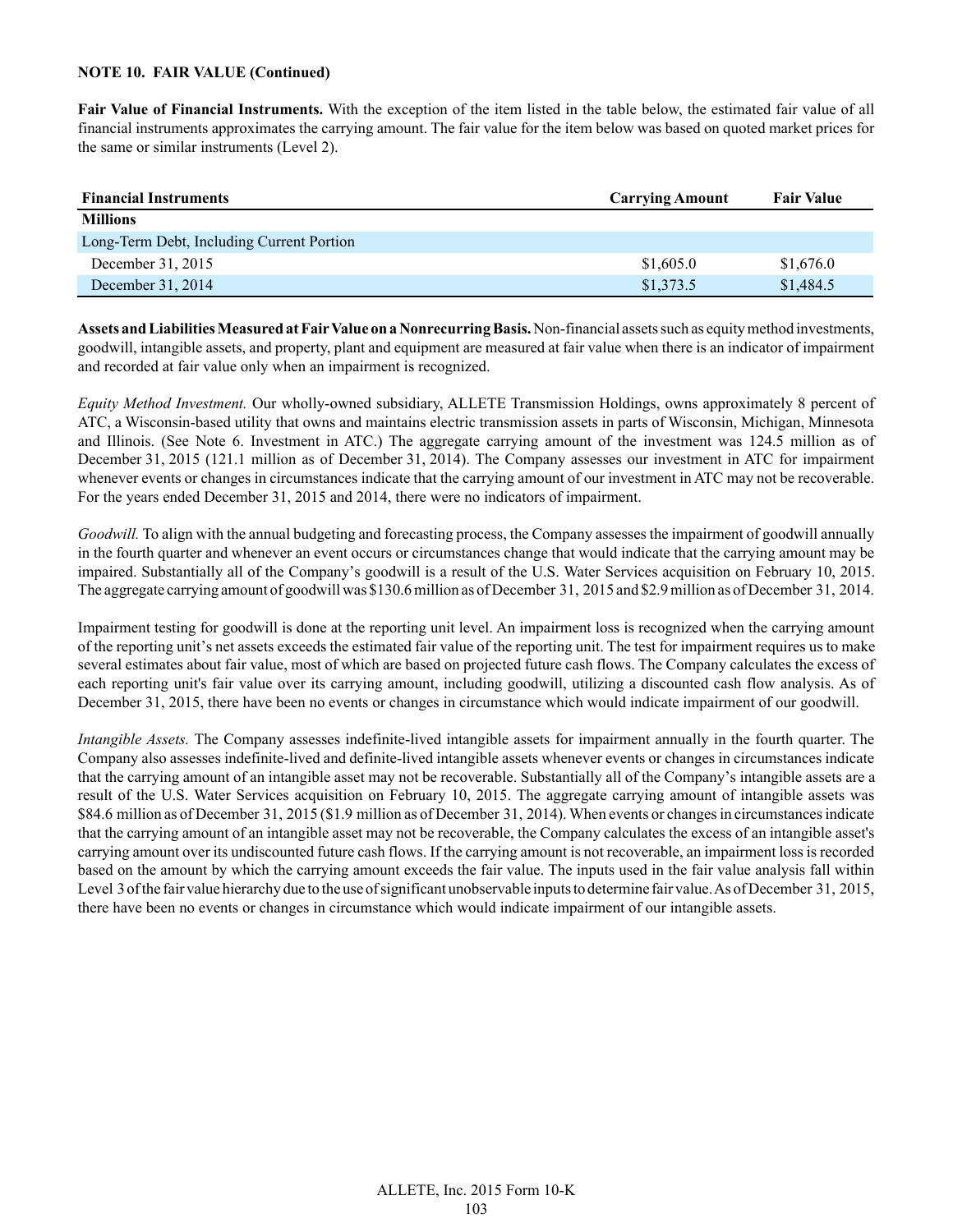### **NOTE 10. FAIR VALUE (Continued)**

*Property, Plant and Equipment.* The Company assesses the impairment of property, plant, and equipment whenever events or changes in circumstances indicate that the carrying amount of property, plant, and equipment assets may not be recoverable. For the years ended December 31, 2015 and 2014, there were no indicators of impairment.

We believe that long-standing ratemaking practices approved by applicable state and federal regulatory commissions allow for the recovery of the remaining book value of retired plant assets. Minnesota Power retired Taconite Harbor Unit 3 and converted Laskin to natural gas in 2015, which were actions included in Minnesota Power's 2013 IRP approved by the MPUC in a November 2013 order. On September 1, 2015, Minnesota Power filed its 2015 IRP with the MPUC. The 2015 IRP contains the next steps for Minnesota Power's *EnergyForward* plan including the economic idling of Taconite Harbor Units 1 and 2 in the fall of 2016 and the ceasing of coal-fired operations at Taconite Harbor in 2020. We do not expect to record any impairment charge as a result of the retirement of Taconite Harbor Unit 3, the ceasing of coal-fired operations at Taconite Harbor Units 1 and 2, or the conversion of Laskin. In addition, we expect to be able to continue depreciating these assets over their established remaining useful lives; however, we are unable to predict the impact of unanticipated regulatory outcomes resulting in changes to their established remaining useful lives. The remaining net book value for Taconite Harbor as of December 31, 2015 was approximately \$100 million. We would seek recovery in a general rate case of additional depreciation expense as a result of material changes in useful lives.

# **NOTE 11. SHORT-TERM AND LONG-TERM DEBT**

**Short-Term Debt.** As of December 31, 2015, total short-term debt outstanding was \$37.9 million (\$104.4 million as of December 31, 2014) and consisted of long-term debt due within one year and notes payable.

As of December 31, 2015, we had bank lines of credit aggregating \$408.4 million (\$408.4 million as of December 31, 2014), the majority of which expire in November 2018. We had \$12.4 million outstanding in standby letters of credit and \$1.6 million outstanding in draws under our lines of credit as of December 31, 2015 (\$47.5 million in standby letters of credit and \$3.7 million in draws outstanding as of December 31, 2014).

**Long-Term Debt.** As of December 31, 2015, total long-term debt outstanding was \$1,568.7 million (\$1,272.8 million as of December 31, 2014). The aggregate amount of long-term debt maturing in 2016 is \$36.3 million (\$193.6 million in 2017; \$64.1 million in 2018; \$56.5 million in 2019; \$103.0 million in 2020; and \$1,151.5 million thereafter). Substantially all of our regulated electric plant is subject to the lien of the mortgage collateralizing outstanding first mortgage bonds. The mortgages contain non-financial covenants customary in utility mortgages, including restrictions on our ability to incur liens, dispose of assets, and merge with other entities.

On July 1, 2015, ALLETE Clean Energy assumed \$60.9 million of long-term debt at fair value, including \$5.9 million due within one year, in conjunction with ALLETE Clean Energy's acquisition of Armenia Mountain. (See Note 7. Acquisitions.) On November 5, 2015, the assumed debt was refinanced when Armenia Mountain Wind, LLC (Armenia Mountain) entered into a Note Purchase and Guarantee Agreement (NPA) with AMW I Holding, LLC (Guarantor) and the purchasers named therein. Both Armenia Mountain and the Guarantor are wholly owned subsidiaries of ALLETE Clean Energy. Under the NPA, Armenia Mountain issued and sold \$84.5 million of its 3.26 percent Senior Secured Notes (Notes) due December 31, 2024, to certain institutional accredited investors in the private placement market. The Notes were issued and sold in reliance on an exemption from registration under Section  $4(a)(2)$  of the Securities Act of 1933, as amended, to institutional accredited investors.

Interest on the Notes is payable semi-annually on June 30 and December 31 of each year, commencing on December 31, 2015. Armenia Mountain has the option to prepay all or a portion of the Notes at its discretion, subject to a make-whole provision; however, the Notes are redeemable at par, including accrued and unpaid interest, three months prior to the maturity date. The Notes are subject to additional terms and conditions which are customary for these types of transactions. Armenia Mountain used a portion of the proceeds to refinance the debt assumed in the Armenia Mountain acquisition and plans to use the remaining proceeds for general corporate purposes. Armenia Mountain's obligations under the Notes are secured by its assets and a pledge by the Guarantor of its equity interests in Armenia Mountain. There is no recourse to ALLETE or any other subsidiary of ALLETE with respect to the Armenia Mountain's obligations under the Notes other than to itself and its direct owner, the Guarantor, which guarantees payment under the Notes.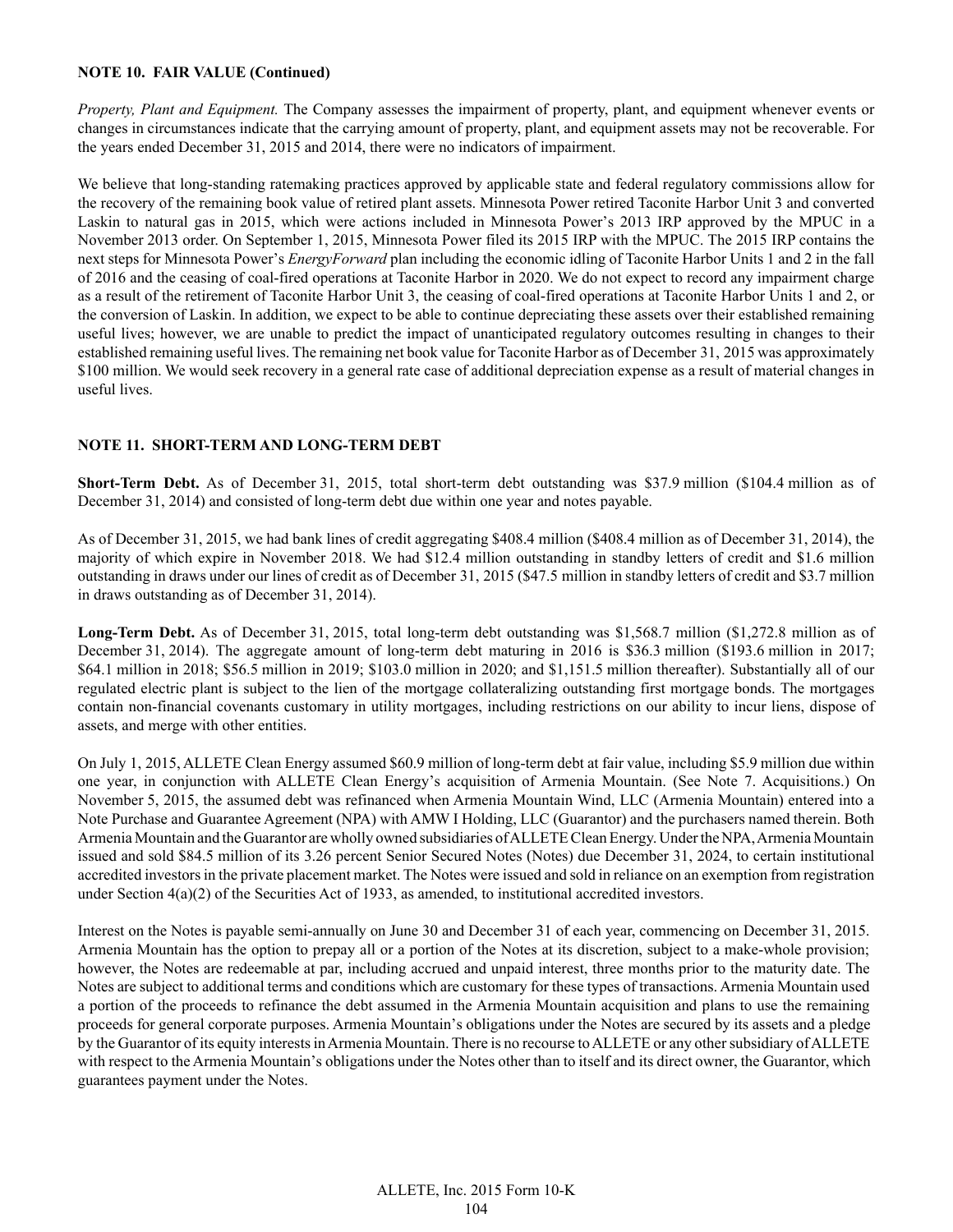# **NOTE 11. SHORT-TERM AND LONG-TERM DEBT (Continued)**

On August 25, 2015, the Company entered into a \$125.0 million Term Loan Agreement with JPMorgan Chase Bank, N.A., as a lender and administrative agent, and Bank of America, N.A., as a lender (Term Loan). The Term Loan is an unsecured, singledraw loan that is due on August 25, 2017. The interest rate on the Term Loan is equal to LIBOR plus 0.625 percent. Proceeds from the Term Loan will be used for general corporate purposes, including the refinancing of the \$75.0 million Term Loan Agreement due August 25, 2015.

The Term Loan contains customary conditions of borrowing, events of default and affirmative and negative covenants. The Term Loan includes a financial covenant to maintain a ratio of total indebtedness to total capitalization (as defined therein) equal to or less than 65 percent. Indebtedness under the Term Loan may be accelerated upon the occurrence of an event of default, including cross-default to other indebtedness in excess of \$35.0 million.

On September 24, 2015, we issued \$100.0 million of ALLETE first mortgage bonds (Bonds) in the private placement market as shown below:

| <b>Maturity Date</b> | <b>Principal Amount</b> | <b>Interest Rate</b> |
|----------------------|-------------------------|----------------------|
| September $15, 2020$ | \$40 Million            | 2.80%                |
| September $16, 2030$ | \$60 Million            | 3.86%                |

Interest on the Bonds is payable semi-annually on March 15 and September 15 of each year, commencing on March 15, 2016. The Company has the option to prepay all or a portion of the Bonds at its discretion, subject to a make-whole provision; however, the September 16, 2030, series of bonds is redeemable at par, including accrued and unpaid interest, six months prior to the maturity date. The Bonds are subject to additional terms and conditions which are customary for these types of transactions. The Company intends to use the proceeds from the sale of the Bonds to fund utility capital expenditures and/or for general corporate purposes. The Bonds were sold in reliance on an exemption from registration under Section 4(a)(2) of the Securities Act of 1933, as amended, to institutional accredited investors.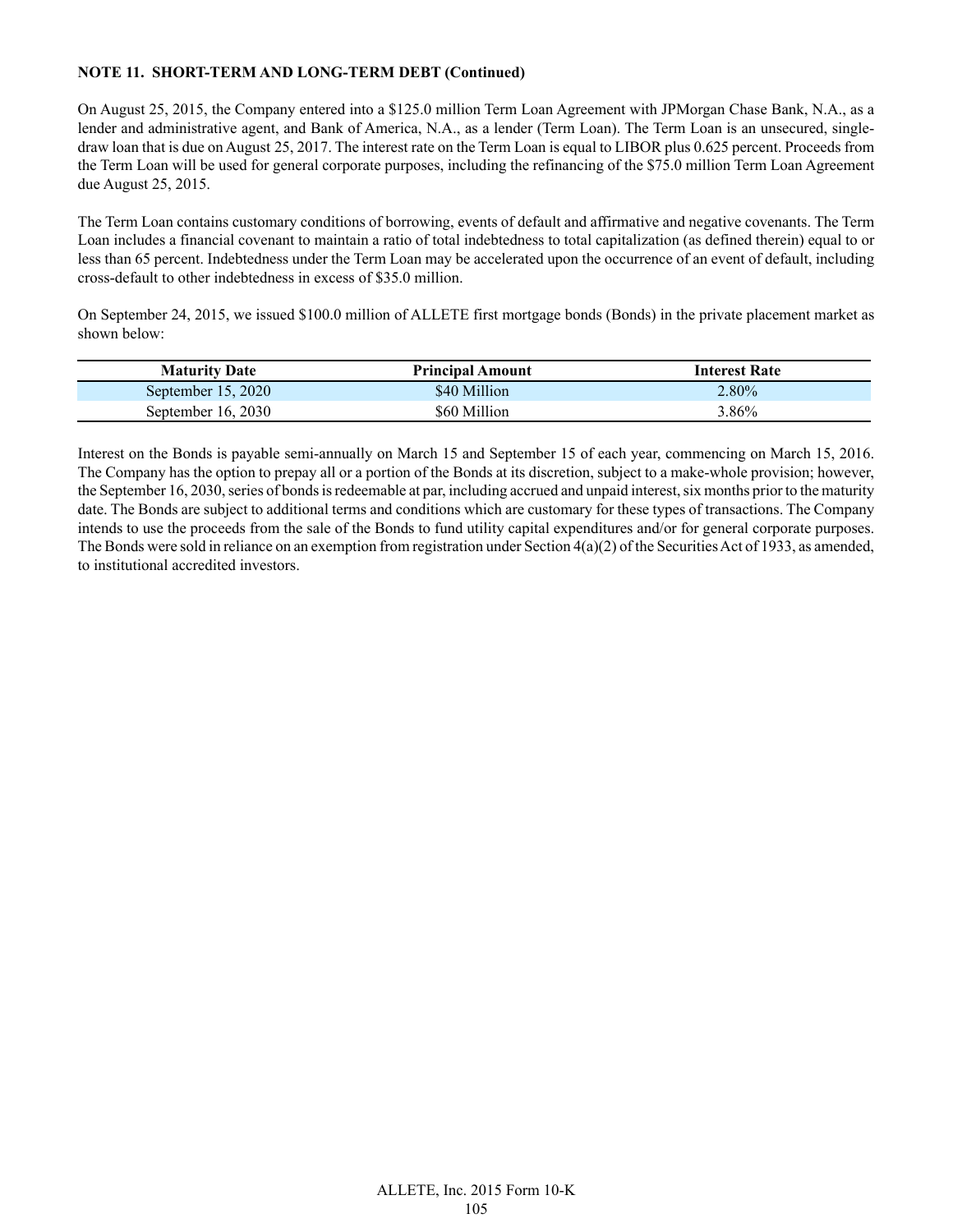# **NOTE 11. SHORT-TERM AND LONG-TERM DEBT (Continued)**

| <b>Long-Term Debt</b>                                                                     |           |           |
|-------------------------------------------------------------------------------------------|-----------|-----------|
| As of December 31                                                                         | 2015      | 2014      |
| <b>Millions</b>                                                                           |           |           |
| <b>First Mortgage Bonds</b>                                                               |           |           |
| 7.70% Series Due 2016                                                                     | \$20.0    | \$20.0    |
| 1.83% Series Due 2018                                                                     | 50.0      | 50.0      |
| 8.17% Series Due 2019                                                                     | 42.0      | 42.0      |
| 5.28% Series Due 2020                                                                     | 35.0      | 35.0      |
| 2.80% Series Due 2020                                                                     | 40.0      |           |
| 4.85% Series Due 2021                                                                     | 15.0      | 15.0      |
| 3.02% Series Due 2021                                                                     | 60.0      | 60.0      |
| 3.40% Series Due 2022                                                                     | 75.0      | 75.0      |
| 6.02% Series Due 2023                                                                     | 75.0      | 75.0      |
| 3.69% Series Due 2024                                                                     | 60.0      | 60.0      |
| 4.90% Series Due 2025                                                                     | 30.0      | 30.0      |
| 5.10% Series Due 2025                                                                     | 30.0      | 30.0      |
| 3.20% Series Due 2026                                                                     | 75.0      | 75.0      |
| 5.99% Series Due 2027                                                                     | 60.0      | 60.0      |
| 3.30% Series Due 2028                                                                     | 40.0      | 40.0      |
| 3.74% Series Due 2029                                                                     | 50.0      | 50.0      |
| 3.86% Series Due 2030                                                                     | 60.0      |           |
| 5.69% Series Due 2036                                                                     | 50.0      | 50.0      |
| 6.00% Series Due 2040                                                                     | 35.0      | 35.0      |
| 5.82% Series Due 2040                                                                     | 45.0      | 45.0      |
| 4.08% Series Due 2042                                                                     | 85.0      | 85.0      |
| 4.21% Series Due 2043                                                                     | 60.0      | 60.0      |
| 4.95% Series Due 2044                                                                     | 40.0      | 40.0      |
| 5.05% Series Due 2044                                                                     | 40.0      | 40.0      |
| 4.39% Series Due 2044                                                                     | 50.0      | 50.0      |
| Unsecured Term Loan Variable Rate Due 2015                                                |           | 75.0      |
| Unsecured Term Loan Variable Rate Due 2017                                                | 125.0     |           |
| Senior Unsecured Notes 5.99% Due 2017                                                     | 50.0      | 50.0      |
| Variable Demand Revenue Refunding Bonds Series 1997 A Due 2015 - 2020                     | 13.5      | 24.6      |
| Industrial Development Variable Rate Demand Refunding Revenue Bonds Series 2006, Due 2025 | 27.8      | 27.8      |
| Armenia Mountain Senior Secured Notes 3.26% Due 2024                                      | 83.3      |           |
| SWL&P First Mortgage Bonds 4.15% Series Due 2028                                          | 15.0      | 15.0      |
| Other Long-Term Debt, 0.08% - 7.45% Due 2016 - 2037                                       | 68.4      | 59.1      |
| Total Long-Term Debt                                                                      | 1,605.0   | 1,373.5   |
| Less: Due Within One Year                                                                 | 36.3      | 100.7     |
| Net Long-Term Debt                                                                        | \$1,568.7 | \$1,272.8 |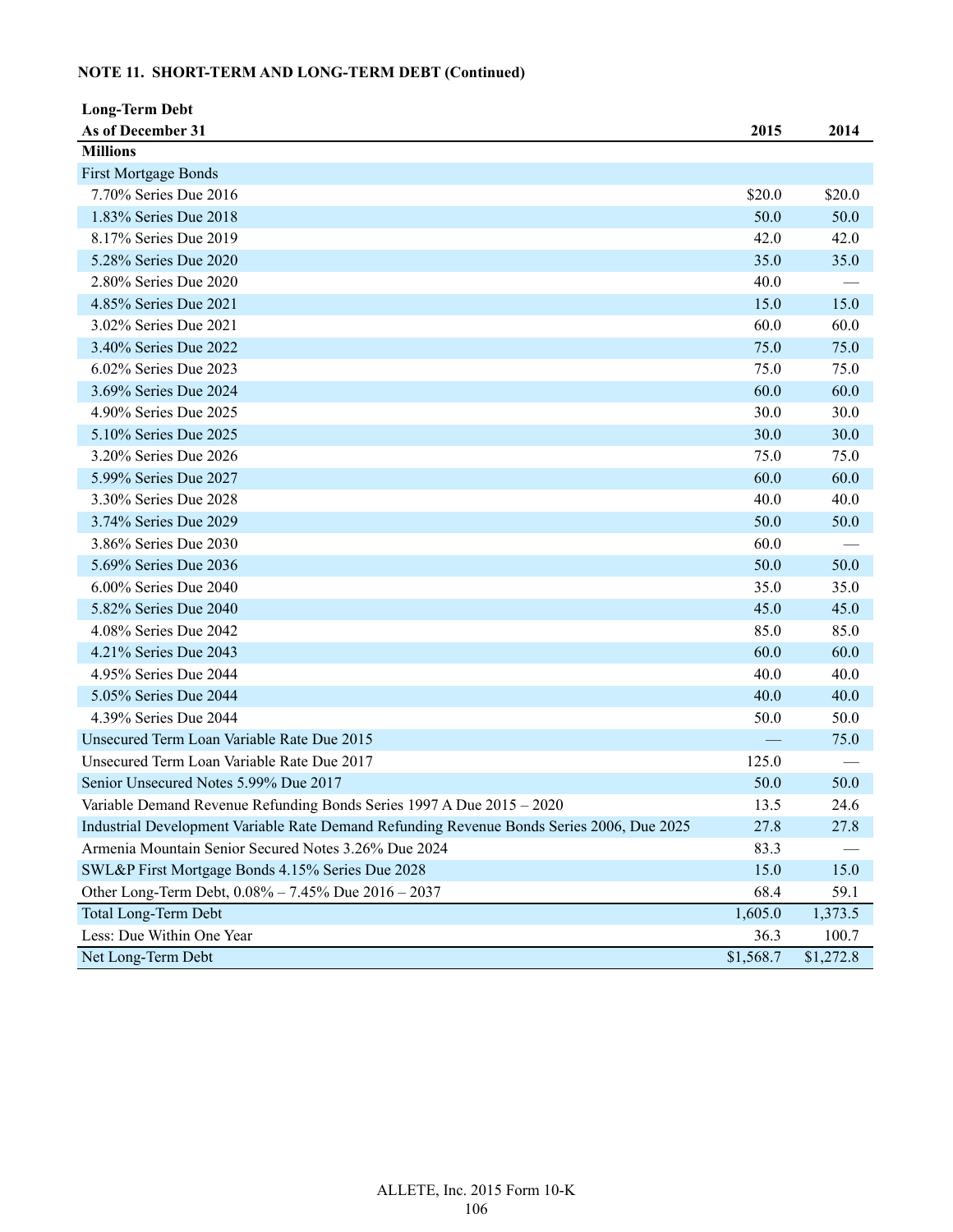#### **NOTE 11. SHORT-TERM AND LONG-TERM DEBT (Continued)**

**Financial Covenants.** Our long-term debt arrangements contain customary covenants. In addition, our lines of credit and letters of credit supporting certain long-term debt arrangements contain financial covenants. Our compliance with financial covenants is not dependent on debt ratings. The most restrictive covenant requires ALLETE to maintain a ratio of indebtedness to total capitalization (as the amounts are calculated in accordance with the respective long-term debt arrangements) of less than or equal to 0.65 to 1.00, measured quarterly. As of December 31, 2015, our ratio was approximately 0.47 to 1.00. Failure to meet this covenant would give rise to an event of default if not cured after notice from the lender, in which event ALLETE may need to pursue alternative sources of funding. Some of ALLETE's debt arrangements contain "cross-default" provisions that would result in an event of default if there is a failure under other financing arrangements to meet payment terms or to observe other covenants that would result in an acceleration of payments due. As of December 31, 2015, ALLETE was in compliance with its financial covenants.

#### **NOTE 12. COMMITMENTS, GUARANTEES AND CONTINGENCIES**

**Power Purchase Agreements.** Our long-term PPAs have been evaluated under the accounting guidance for variable interest entities. We have determined that either we have no variable interest in the PPAs, or where we do have variable interests, we are not the primary beneficiary; therefore, consolidation is not required. These conclusions are based on the fact that we do not have both control over activities that are most significant to the entity and an obligation to absorb losses or receive benefits from the entity's performance. Our financial exposure relating to these PPAs is limited to our capacity and energy payments.

*Square Butte PPA.* Minnesota Power has a PPA with Square Butte that extends through 2026 (Agreement). It provides a long-term supply of energy to customers in Minnesota Power's electric service territory and enables Minnesota Power to meet reserve requirements. Square Butte, a North Dakota cooperative corporation, owns a 455 MW coal-fired generating unit (Unit) near Center, North Dakota. The Unit is adjacent to a generating unit owned by Minnkota Power, a North Dakota cooperative corporation whose Class A members are also members of Square Butte. Minnkota Power serves as the operator of the Unit and also purchases power from Square Butte.

Minnesota Power is obligated to pay its pro rata share of Square Butte's costs based on its entitlement to Unit output. Minnesota Power's output entitlement under the Agreement is 50 percent for the remainder of the Agreement, subject to the provisions of the Minnkota Power sales agreement described below. Minnesota Power's payment obligation will be suspended if Square Butte fails to deliver any power, whether produced or purchased, for a period of one year. Square Butte's costs consist primarily of debt service, operating and maintenance, depreciation and fuel expenses. As of December 31, 2015, Square Butte had total debt outstanding of \$376.4 million. Annual debt service for Square Butte is expected to be approximately \$45 million in each of the next five years, 2016 through 2020, of which Minnesota Power's obligation is 50 percent. Fuel expenses are recoverable through Minnesota Power's fuel adjustment clause and include the cost of coal purchased from BNI Energy under a long-term contract.

Minnesota Power's cost of power purchased from Square Butte during 2015 was \$77.8 million (\$70.1 million in 2014; \$71.1 million in 2013). This reflects Minnesota Power's pro rata share of total Square Butte costs based on the 50 percent output entitlement. Included in this amount was Minnesota Power's pro rata share of interest expense of \$10.1 million in 2015 (\$10.5 million in 2014; \$10.5 million in 2013). Minnesota Power's payments to Square Butte are approved as a purchased power expense for ratemaking purposes by both the MPUC and the FERC.

*Minnkota Power Sales Agreement.* Minnesota Power has a power sales agreement with Minnkota Power, which commenced June 1, 2014. Under the power sales agreement, Minnesota Power is selling a portion of its entitlement from Square Butte to Minnkota Power, resulting in Minnkota Power's net entitlement increasing and Minnesota Power's net entitlement decreasing until Minnesota Power's share is eliminated at the end of 2025. Of Minnesota Power's 50 percent output entitlement, it sold to Minnkota Power approximately 28 percent in 2015 (23 percent in 2014).

*Minnkota Power PPA.* In December 2012, Minnesota Power entered into a long-term PPA with Minnkota Power. Under this agreement, Minnesota Power will purchase 50 MW of capacity and the energy associated with that capacity from June 2016 through May 2020. The agreement includes a fixed capacity charge and energy pricing that escalates at a fixed rate annually over the term.

*Oliver Wind I and II PPAs.* Minnesota Power entered into two long-term wind PPAs with an affiliate of NextEra Energy, Inc. to purchase the output from Oliver Wind I (50 MW) and Oliver Wind II (48 MW) wind energy facilities located near Center, North Dakota, that expire in 2031 and 2032, respectively. Each agreement provides for the purchase of all output from the facilities at fixed energy prices. There are no fixed capacity charges, and Minnesota Power only pays for energy as it is delivered.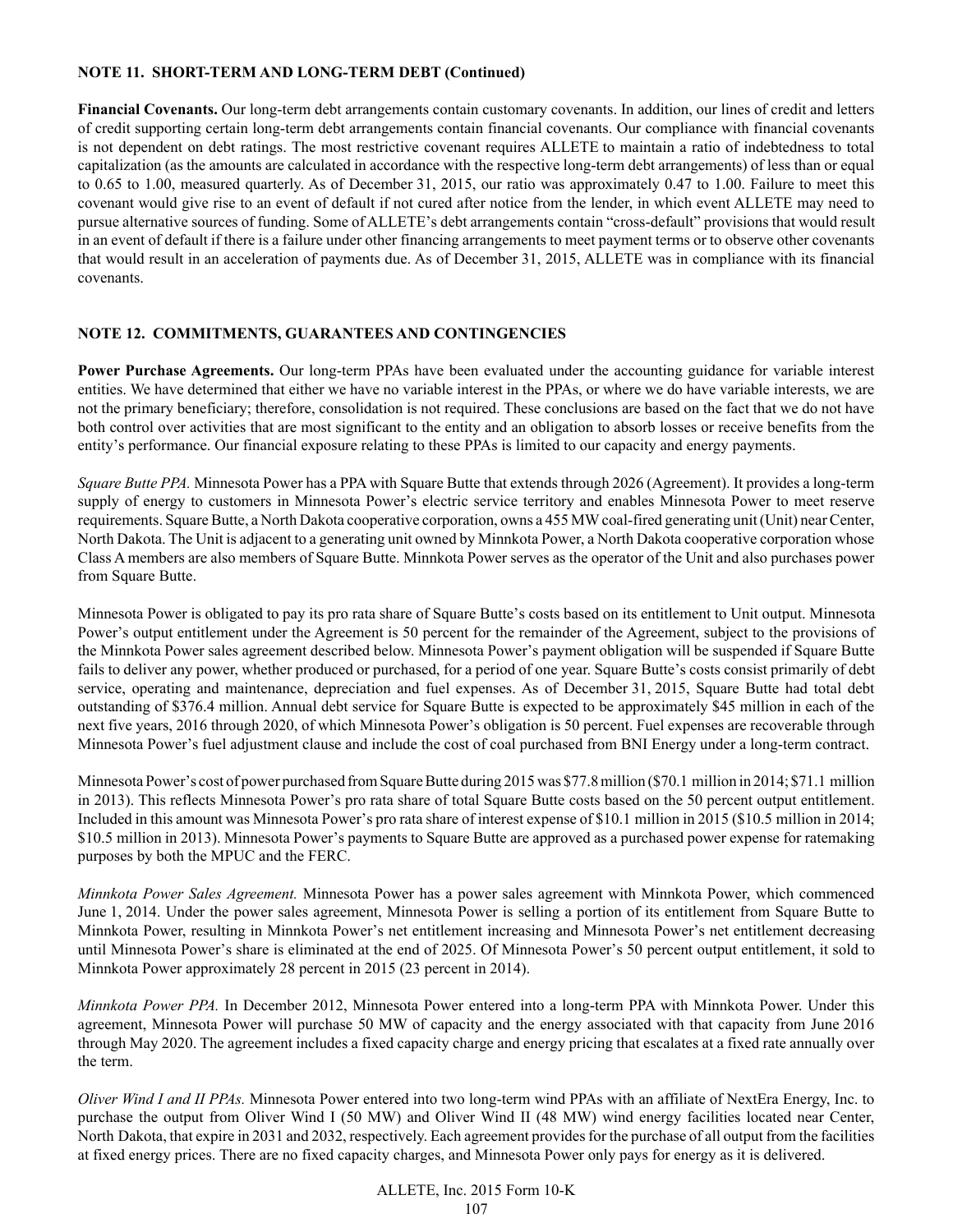# **NOTE 12. COMMITMENTS, GUARANTEES AND CONTINGENCIES (Continued) Power Purchase Agreements (Continued)**

*Manitoba Hydro PPAs.* Minnesota Power has five long-term PPAs with Manitoba Hydro. The first PPA expires in May 2020. Under this agreement, Minnesota Power is purchasing 50 MW of capacity and the energy associated with that capacity. Both the capacity price and the energy price are adjusted annually by the change in a governmental inflationary index. Under the second PPA, Minnesota Power is purchasing surplus energy through April 2022. This energy-only agreement primarily consists of surplus hydro energy on Manitoba Hydro's system that is delivered to Minnesota Power on a non-firm basis. The pricing is based on forward market prices. Under this agreement, Minnesota Power will purchase at least one million MWh of energy over the contract term.

In May 2011, Minnesota Power and Manitoba Hydro signed a third PPA. This PPA provides for Minnesota Power to purchase 250 MW of capacity and energy from Manitoba Hydro for 15 years beginning in 2020. The agreement is subject to construction of additional transmission capacity between Manitoba and the U.S., along with construction of new hydroelectric generating capacity in Manitoba. In September 2015, Manitoba Hydro submitted the final preferred route and EIS for the additional transmission capacity in Canada to the Manitoba Conservation and Water Stewardship for regulatory approval. Construction of Manitoba Hydro's hydroelectric generation facility commenced in 2014. The capacity price is adjusted annually until 2020 by the change in a governmental inflationary index. The energy price is based on a formula that includes an annual fixed price component adjusted for the change in a governmental inflationary index and a natural gas index, as well as market prices.

In July 2014, Minnesota Power and Manitoba Hydro signed a fourth PPA that provides for Minnesota Power to purchase up to 133 MW of energy from Manitoba Hydro for 20 years beginning in 2020. The pricing under this PPA is based on forward market prices. The PPA was approved by the MPUC in an order dated January 30, 2015, and is subject to the construction of the GNTL. (See *Great Northern Transmission Line.*)

In October 2015, Minnesota Power and Manitoba Hydro signed a fifth PPA that provides for Minnesota Power to purchase 50 MW of capacity at fixed prices. The PPA begins in June 2017 and expires in May 2020.

*Great River Energy PPAs.* In August 2014, January 2015 and October 2015, Minnesota Power and Great River Energy signed long-term PPAs that provide for Minnesota Power to purchase 50 MW of capacity and energy under the first PPA, 50 MW of capacity only under the second PPA, and 50 MW of capacity only under the third PPA. The first and second PPAs begin in June 2016 and expire in May 2020, and the third PPA begins in June 2017 and expires in May 2020. All of these contracts have fixed capacity pricing. The energy price in the first PPA is based on a formula that includes an annual fixed price component adjusted for changes in a natural gas index as well as market prices.

*TransAlta PPAs.* In September 2015, Minnesota Power and TransAlta signed PPAs that provide for Minnesota Power to purchase 50 MW of energy during off-peak hours and 100 MW of energy during on-peak hours beginning in January 2017 and ending in December 2019. The energy prices are fixed throughout the terms of the PPAs.

*Basin Power Sales Agreements.* Minnesota Power has an agreement to sell 100 MW of capacity and energy to Basin for a tenyear period which expires in April 2020. The capacity charge is based on a fixed monthly schedule with a minimum annual escalation provision. The energy charge is based on a fixed monthly schedule and provides for annual escalation based on the cost of fuel. The agreement allows Minnesota Power to recover a pro rata share of increased costs related to emissions that occur during the last five years of the contract. On July 9, 2015, Minnesota Power entered into an additional agreement to sell 100 MW of capacity only to Basin at fixed rates for a two-year period beginning in June 2016.

**Coal, Rail and Shipping Contracts.** Minnesota Power has coal supply agreements providing for the purchase of a significant portion of its coal requirements through December 2016 and a portion of its coal requirements through December 2019. Minnesota Power also has coal transportation agreements in place for the delivery of a significant portion of its coal requirements through December 2018. The minimum annual payment obligation under these supply and transportation agreements is \$40.7 million in 2016, \$27.6 million in 2017, \$28.3 million in 2018 and \$1.8 million in 2019. The delivered costs of fuel for Minnesota Power's generation are recoverable from Minnesota Power's utility customers through the fuel adjustment clause.

On January 11, 2016, Arch Coal, Inc. (Arch Coal) elected to file for reorganization under Chapter 11 of the Bankruptcy Code and announced that it reached an agreement with the majority of its senior lenders on the terms of a financial restructuring. The United States Bankruptcy Court for the Eastern District of Missouri authorized Arch Coal to enter into and perform under coal contracts in the ordinary course of business.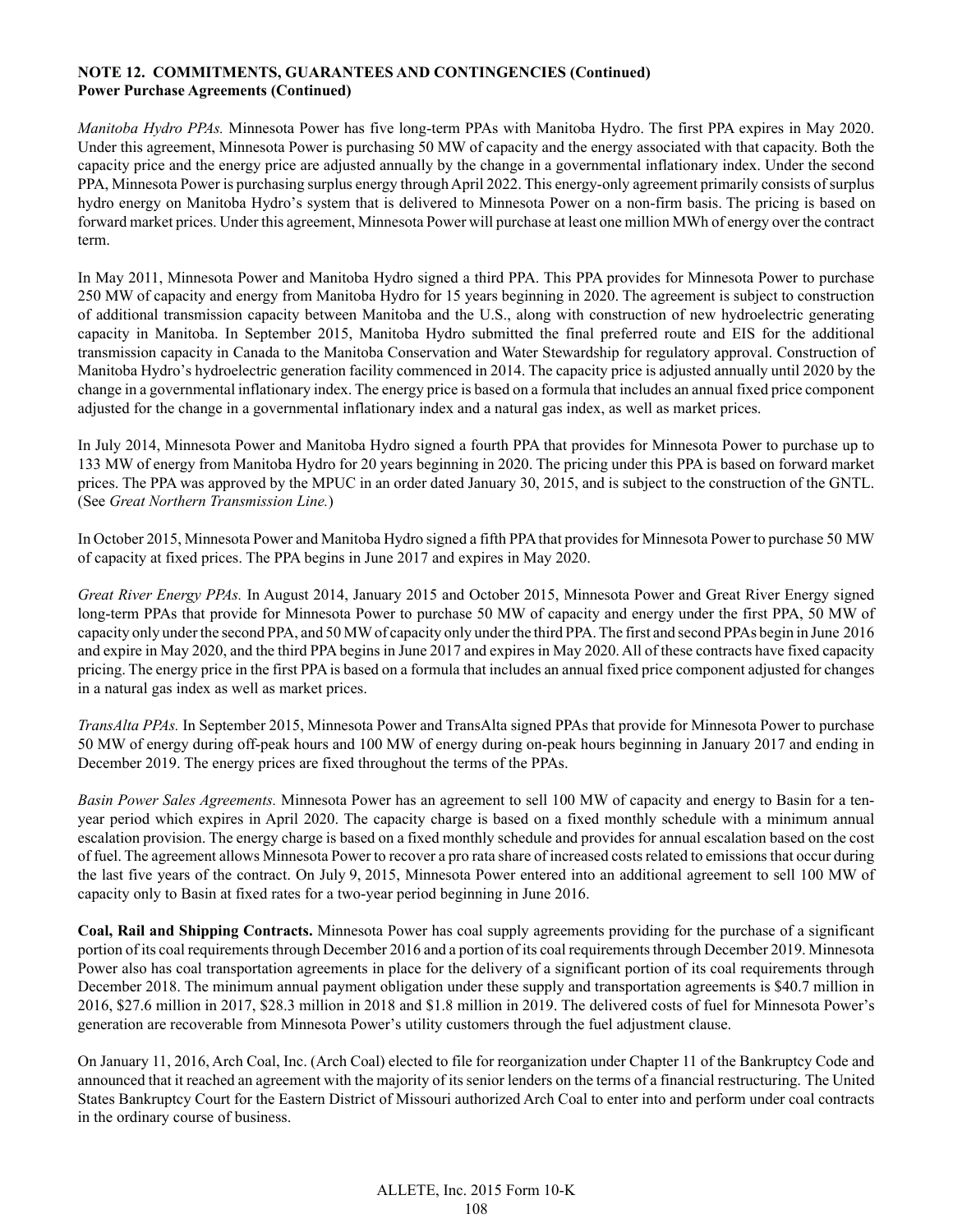# **NOTE 12. COMMITMENTS, GUARANTEES AND CONTINGENCIES (Continued)**

**Leasing Agreements.** BNI Energy is obligated to make lease payments for a dragline totaling \$2.8 million annually for the lease term, which expires in 2027. BNI Energy has the option at the end of the lease term to renew the lease at fair market value, to purchase the dragline at fair market value, or to surrender the dragline and pay a \$3.0 million termination fee. We also lease other properties and equipment under operating lease agreements with terms expiring through 2022. The aggregate amount of minimum lease payments for all operating leases is \$14.0 million in 2016, \$12.6 million in 2017, \$11.1 million in 2018, \$9.9 million in 2019, \$6.9 million in 2020 and \$23.2 million thereafter. Total lease expense was \$17.3 million in 2015 (\$14.8 million in 2014; \$13.8 million in 2013).

**Transmission**. We continue to make investments in transmission opportunities that strengthen or enhance the transmission grid or take advantage of our geographical location between sources of renewable energy and end users. These include the GNTL and the CapX2020 initiative, as well as investments to enhance our own transmission facilities, investments in other transmission assets (individually or in combination with others), and our investment in ATC.

*Transmission Investments.* Minnesota Power has an approved cost recovery rider in place for certain transmission investments and expenditures. In an order dated February 3, 2016, the MPUC approved Minnesota Power's updated billing factor which allows Minnesota Power to charge retail customers on a current basis for the costs of constructing certain transmission facilities plus a return on the capital invested. As a result of the MPUC approval of the certificate of need for the GNTL on June 30, 2015, the project is eligible for cost recovery under the existing transmission cost recovery rider. Minnesota Power anticipates including its portion of the investments and expenditures for the GNTL in future transmission factor filings to include updated billing rates on customer bills.

*CapX2020.* Minnesota Power is a participant in the CapX2020 initiative which represents an effort to ensure electric transmission and distribution reliability in Minnesota and the surrounding region for the future. CapX2020, which consists of electric cooperatives and municipal and investor-owned utilities, including Minnesota's largest transmission owners, has assessed the transmission system and projected growth in customer demand for electricity through 2020.

On April 2, 2015, the CapX2020 transmission line project from Fargo, North Dakota, to St. Cloud, Minnesota, was completed and placed in service. Minnesota Power previously participated in two additional CapX2020 projects which were completed and placed in service in 2011 and 2012.

Minnesota Power invested approximately \$100 million to complete the three transmission line projects. As future CapX2020 projects are identified, Minnesota Power may participate on a project-by-project basis.

*Great Northern Transmission Line (GNTL).* As a condition of the long-term PPA signed in May 2011 with Manitoba Hydro, construction of additional transmission capacity is required. As a result, Minnesota Power and Manitoba Hydro proposed construction of the GNTL, an approximately 220-mile 500 kV transmission line between Manitoba and Minnesota's Iron Range in order to strengthen the electric grid, enhance regional reliability and promote a greater exchange of sustainable energy.

The GNTL is subject to various federal and state regulatory approvals. In October 2013, a certificate of need application was filed with the MPUC which was approved in an order dated June 30, 2015. Based on this order, Minnesota Power's portion of the investments and expenditures for the project are eligible for cost recovery under its existing transmission cost recovery rider and are anticipated to be included in future transmission factor filings. In an order dated December 17, 2015, the FERC approved our request to recover on construction work in progress related to the GNTL from Minnesota Power's wholesale customers. In April 2014, Minnesota Power filed a route permit application with the MPUC and a request for a presidential permit to cross the U.S.-Canadian border with the U.S. Department of Energy. In a July 2014 order, the MPUC determined the route permit application to be complete. On October 30, 2015, the Minnesota Department of Commerce and the U.S. Department of Energy released the final EIS for the GNTL. On January 4, 2016, an administrative law judge recommended approval of the route permit for the GNTL. A final decision on the route permit by the MPUC is expected in the first quarter of 2016. Manitoba Hydro must also obtain regulatory and governmental approvals related to a new transmission line in Canada. In September 2015, Manitoba Hydro submitted the final preferred route and EIS for the transmission line in Canada to the Manitoba Conservation and Water Stewardship for regulatory approval. Construction of Manitoba Hydro's hydroelectric generation facility commenced in 2014. Upon receipt of all applicable permits and approvals, construction of the GNTL is expected to begin by 2017 and to be completed in 2020. Total project cost in the U.S., including substation work, is estimated to be between \$560 million and \$710 million, depending on the final route of the line. Minnesota Power is expected to have majority ownership of the transmission line.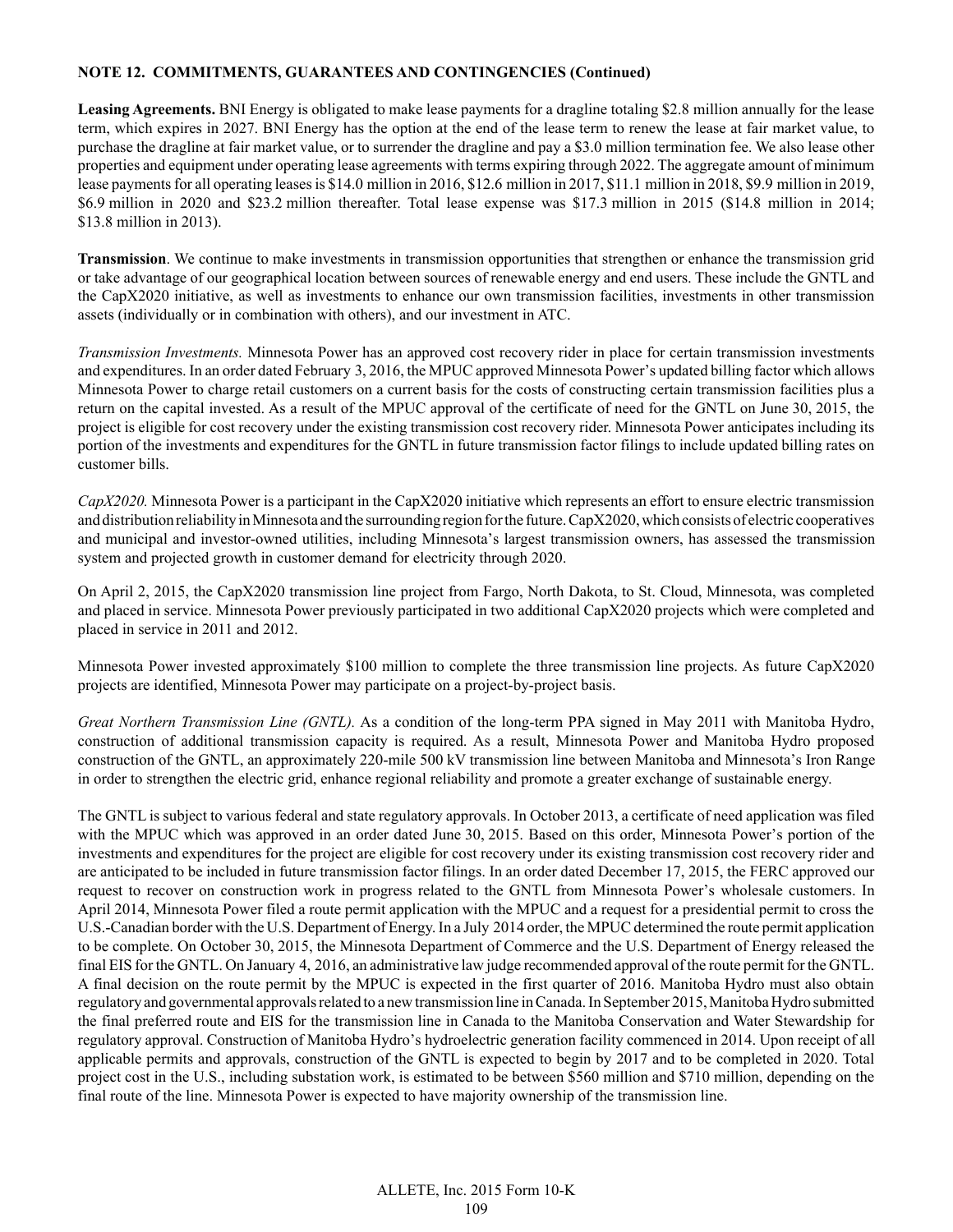## **NOTE 12. COMMITMENTS, GUARANTEES AND CONTINGENCIES (Continued)**

#### **Environmental Matters**

Our businesses are subject to regulation of environmental matters by various federal, state and local authorities. Currently, a number of regulatory changes to the Clean Air Act, the Clean Water Act and various waste management requirements are under consideration or have already been promulgated by both the EPA and state authorities. Minnesota Power's facilities are subject to additional regulation under many of these proposals. In preparation and response to these regulations, Minnesota Power is reshaping its generation portfolio over time to reduce its reliance on coal, has installed cost-effective emission control technology, and advocates for sound science and policy during rulemaking implementation.

We consider our businesses to be in substantial compliance with currently applicable environmental regulations and believe all necessary permits to conduct such operations have been obtained. We anticipate that although many of the state and federal environmental regulations have been finalized, or will be finalized in the near future, potential expenditures for future environmental matters may be material and may require significant capital investments. Minnesota Power has evaluated various environmental compliance scenarios using possible ranges of future environmental regulations to project power supply trends and impacts on customers.

We review environmental matters on a quarterly basis. Accruals for environmental matters are recorded when it is probable that a liability has been incurred and the amount of the liability can be reasonably estimated based on current law and existing technologies. Accruals are adjusted as assessment and remediation efforts progress or as additional technical or legal information becomes available. Accruals for environmental liabilities are included in the Consolidated Balance Sheet at undiscounted amounts and exclude claims for recoveries from insurance or other third parties. Costs related to environmental contamination treatment and cleanup are charged to expense unless recoverable in rates from customers.

*Air.* The electric utility industry is regulated both at the federal and state level to address air emissions. Minnesota Power's generating facilities mainly burn low-sulfur western sub-bituminous coal. All of Minnesota Power's coal-fired generating facilities are equipped with pollution control equipment such as scrubbers, baghouses and low  $NO<sub>x</sub>$  technologies. Under currently applicable environmental regulations, these facilities are substantially compliant with applicable emission requirements.

*New Source Review (NSR).* In August 2008, Minnesota Power received a Notice of Violation (NOV) from the EPA asserting violations of the NSR requirements of the Clean Air Act at Boswell and Laskin Unit 2 between the years of 1981 and 2001. Minnesota Power received an additional NOV in April 2011 alleging that two projects undertaken at Rapids Energy Center in 2004 and 2005 should have been reviewed under the NSR requirements and that the Rapids Energy Center's Title V permit was violated. Minnesota Power reached a settlement with the EPA regarding these NOVs and entered into a Consent Decree which was approved by the U.S. District Court for the District of Minnesota (Court) in September 2014. The Consent Decree provided for, among other requirements, more stringent emissions limits at all affected units, the option of refueling, retrofits or retirements at certain small coal units, and the addition of 200 MW of wind energy. Provisions of the Consent Decree require that, by no later than December 31, 2018, Boswell Units 1 and 2 must be retired, refueled, repowered, or emissions rerouted through existing emission control technology at Boswell. Minnesota Power estimates that if the units are not retired, capital expenditures could range between \$20 million and \$40 million. Minnesota Power's 2015 IRP filed with the MPUC on September 1, 2015, outlined Minnesota Power's preferred option to reroute emissions from Units 1 and 2 through existing emission control technology at Boswell Unit 3. We are required to notify the EPA no later than December 31, 2016, whether we will retire, refuel, repower or reroute Boswell Units 1 and 2. We believe that future capital expenditures or costs to retire would likely be eligible for recovery in rates over time subject to regulatory approval in a rate proceeding.

*Cross-State Air Pollution Rule (CSAPR).* In April 2014, the U.S. Supreme Court issued an opinion reversing an August 2012 U.S. Court of Appeals for the D.C. Circuit decision that had vacated the CSAPR. The EPA filed a motion with the U.S. Court of Appeals for the D.C. Circuit in June 2014, to have the stay of CSAPR lifted and the CSAPR compliance deadlines tolled by three years. In October 2014, the U.S. Court of Appeals for the D.C. Circuit granted the EPA's motion, allowing the first compliance period, Phase I, to begin on January 1, 2015, with Phase II beginning in 2017.

CSAPR requires a total of 28 states in the eastern half of the United States, including Minnesota, to reduce power plant emissions that contribute to ozone or fine particulate pollution in other states. CSAPR does not require installation of controls; rather it requires that facilities have sufficient allowances to cover their emissions on an annual basis. These allowances are allocated to facilities from each state's annual budget and can be bought and sold.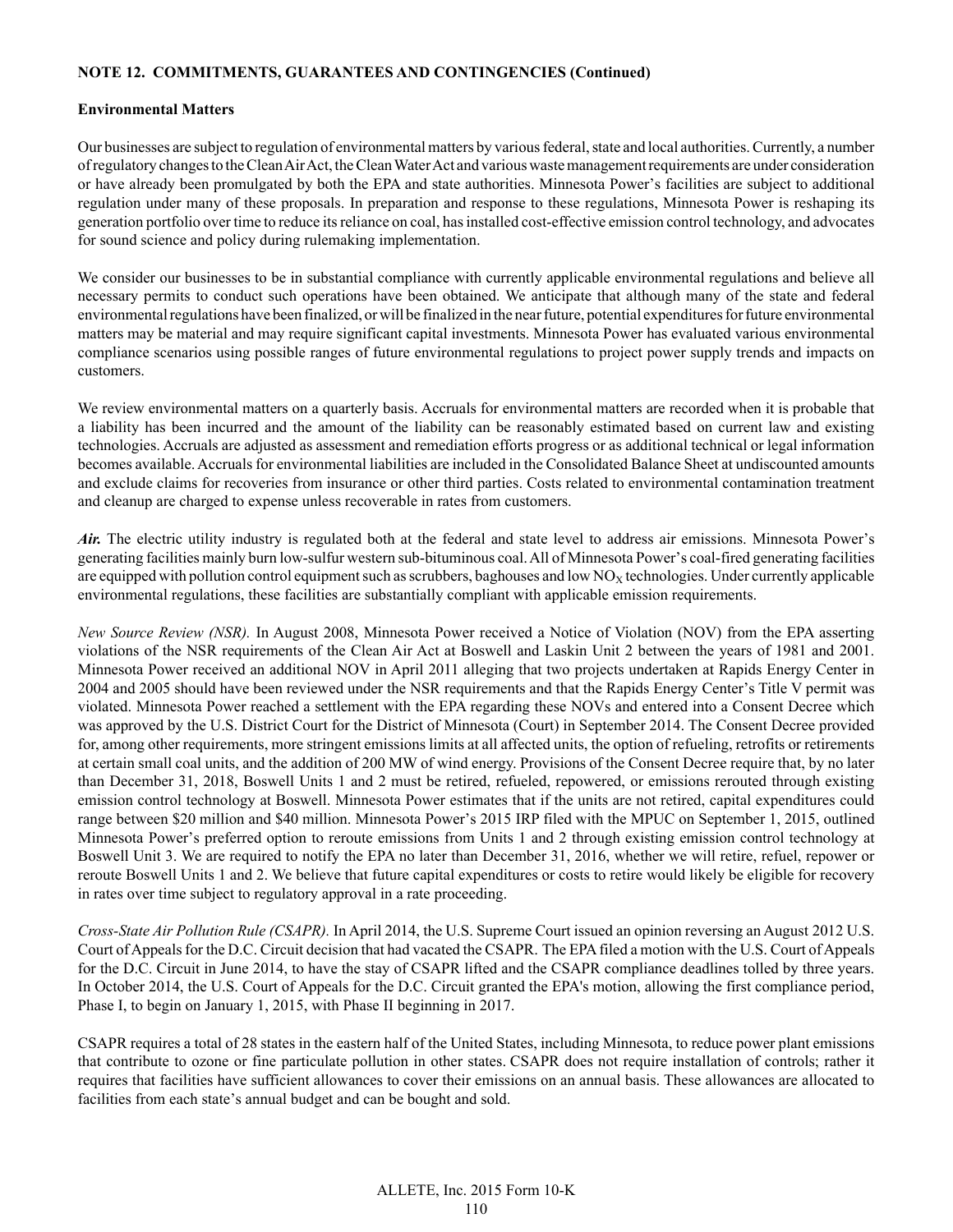In December 2014, the EPA distributed the CSAPR allowances to CSAPR-subject units for the Phase I years (2015 and 2016). Phase II allowances (2017-2020) have not been distributed. Based on our initial accounting of the  $NO<sub>x</sub>$  and  $SO<sub>2</sub>$  Phase I allowances already issued, and our review of the projected CSAPR Phase II allowances not yet issued, we currently expect projected generation levels and emission rates will result in compliance in both Phase I and Phase II.

*Mercury and Air Toxics Standards (MATS) Rule (formerly known as the Electric Generating Unit Maximum Achievable Control Technology (MACT) Rule).* Under Section 112 of the Clean Air Act, the EPA is required to set emission standards for hazardous air pollutants (HAPs) for certain source categories. The EPA published the final MATS rule in the Federal Register in February 2012, addressing such emissions from coal-fired utility units greater than 25 MW. There are currently 187 listed HAPs that the EPA is required to evaluate for establishment of MACT standards. In the final MATS rule, the EPA established categories of HAPs, including mercury, trace metals other than mercury, acid gases, dioxin/furans, and organics other than dioxin/furans. The EPA also established emission limits for the first three categories of HAPs, and work practice standards for the remaining categories. Affected sources were required to be in compliance with the rule by April 2015. States had the authority to grant sources a one-year extension. The MPCA approved Minnesota Power's request for an extension of the date of compliance for the Boswell Unit 4 environmental upgrade to April 1, 2016. Construction on the project to implement the Boswell Unit 4 mercury emissions reduction plan was completed with project costs totaling approximately \$220 million through December 31, 2015. Boswell Unit 3 is also subject to the MATS rule; however, investments and compliance work completed at Boswell Unit 3, including the emission reduction investments completed in 2009, meet the requirements of the MATS rule. The conversion of Laskin Units 1 and 2 to natural gas in June 2015 positioned those units for MATS compliance. In January 2014, the MPCA approved Minnesota Power's application to extend the deadline for Taconite Harbor Unit 3 to comply with MATS to June 1, 2015, in order to align the retirement at Unit 3 with MISO's resource planning year. Taconite Harbor Unit 3 was retired in May 2015.

On June 29, 2015, the U.S. Supreme Court reversed and remanded an earlier U.S. Court of Appeals for the D.C. Circuit decision on the MATS rule. The U.S. Supreme Court ruled that it was unreasonable for the EPA to deem cost of compliance irrelevant in determining that regulation of emissions of hazardous air pollutants from power plants was "appropriate and necessary" under Section 112 of the Clean Air Act. The MATS rule remains in effect until the U.S. Court of Appeals for the D.C. Circuit acts on the remand. On December 15, 2015, the U.S. Court of Appeals for the D.C. Circuit rejected a motion by utilities and states to vacate the MATS rule, ordering the rule stayed while the EPA completes its review. The U.S. Supreme Court decision is not expected to have a material impact on Minnesota Power generation due to ongoing emission reduction obligations under the Minnesota Mercury Emissions Reduction Act and the Consent Decree. (See *New Source Review.*)

*Minnesota Mercury Emissions Reduction Act/Rule.* In order to comply with the 2006 Minnesota Mercury Emissions Reduction Act, which was incorporated into rules promulgated by the MPCA in September 2014, Minnesota Power was required to implement a mercury emissions reduction project for Boswell Unit 4 by December 31, 2018. The Boswell Unit 4 environmental upgrade discussed above (see *Mercury and Air Toxics Standards (MATS) Rule*) fulfills the requirements of the Minnesota Mercury Emissions Reduction Act.

*EPA National Emission Standards for Hazardous Air Pollutants for Major Sources: Industrial, Commercial and Institutional Boilers and Process Heaters.* A final rule issued by the EPA for Industrial Boiler MACT became effective in December 2012. Major existing sources had until January 31, 2016, to achieve compliance with the final rule. Minnesota Power's Hibbard Renewable Energy Center and Rapids Energy Center are subject to this rule. We expect compliance to consist largely of adjustments to our operating practices; therefore the costs for complying with the final rule are not expected to be material.

*National Ambient Air Quality Standards (NAAQS).* The EPA is required to review the NAAQS every five years. If the EPA determines that a state's air quality is not in compliance with the NAAQS, the state is required to adopt plans describing how it will reduce emissions to attain the NAAQS. These state plans often include more stringent air emission limitations on sources of air pollutants than the NAAQS. Four NAAQS have either recently been revised or are currently proposed for revision, as described below.

*Ozone NAAQS.* The EPA has proposed to more stringently control emissions that result in ground level ozone. In January 2010, the EPA proposed to revise the 2008 eight-hour ozone standard of 75 parts per billion (ppb) and to adopt a secondary standard for the protection of sensitive vegetation from ozone-related damage. On October 26, 2015, the EPA published the final rule in the Federal Register revising the eight-hour ozone standard to 70 ppb with a secondary standard also set at 70 ppb. All areas of Minnesota currently meet the new standard based on the most recent available ambient monitoring data. However, some areas in the metropolitan Twin Cities and southwest portion of the state are close to exceeding the standard, so voluntary efforts to reduce ozone continue in the state. No additional costs for compliance are anticipated at this time.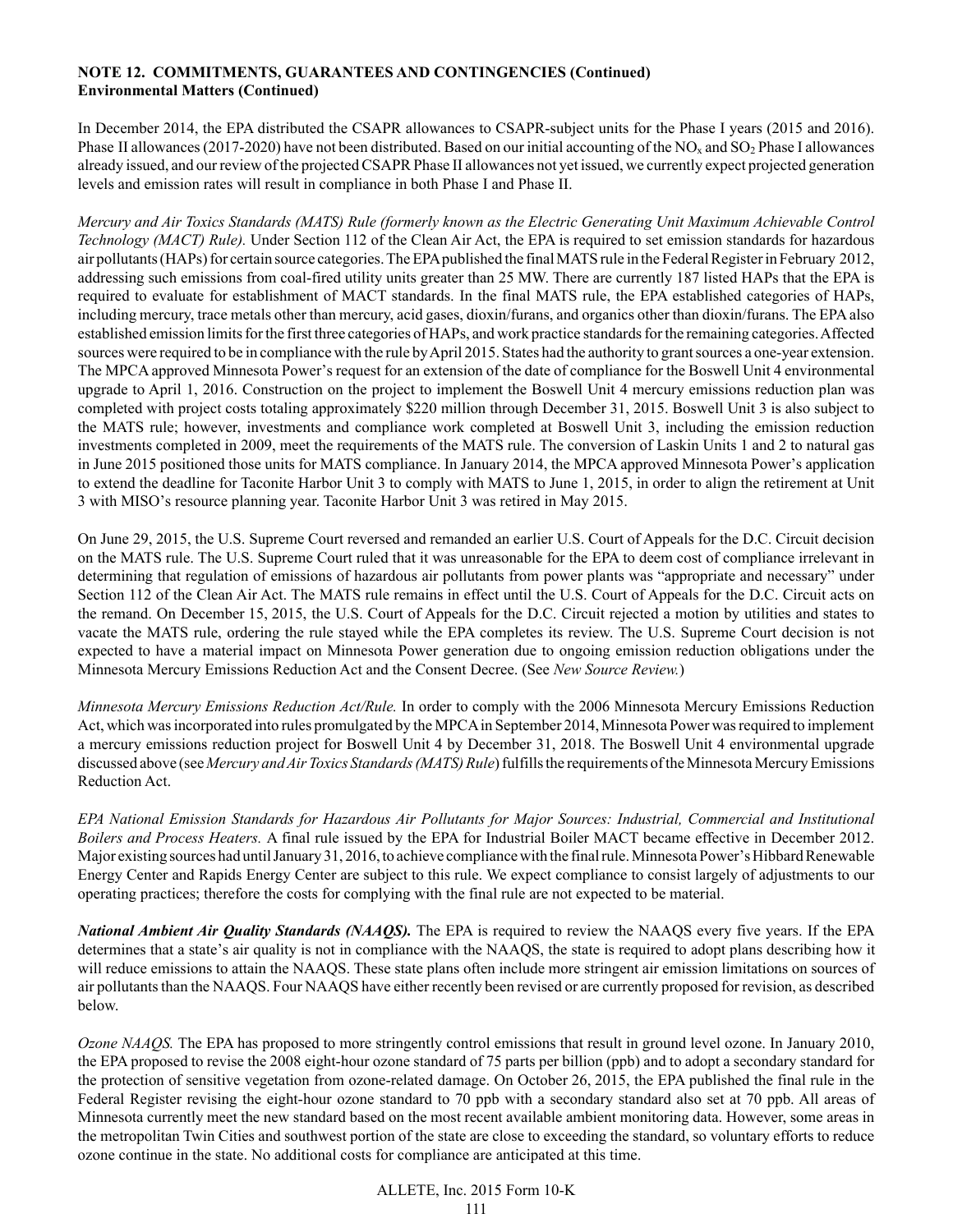*Particulate Matter NAAQS.* The EPA finalized the Particulate Matter NAAQS in September 2006. Since then, the EPA has established more stringent 24-hour and annual average fine particulate matter  $(PM<sub>2.5</sub>)$  standards; the 24-hour coarse particulate matter standard has remained unchanged. In December 2012, the EPA issued a final rule implementing a more stringent annual  $PM_{2.5}$  standard, while retaining the current 24-hour PM<sub>2.5</sub> standard. To implement the new annual PM<sub>2.5</sub> standard, the EPA is also revising aspects of relevant monitoring, designation and permitting requirements. New projects and permits must comply with the new standard, which is generally demonstrated by modeling at the facility level.

Under the final rule, states will be responsible for additional  $PM<sub>2.5</sub>$  monitoring, which will likely be accomplished by relocating or repurposing existing monitors. The EPA asked states to submit attainment designations by December 2013, based on already available monitoring data, and issued designations of the 2012 revised primary annual fine particulate attainment status in December 2014. The EPA designated the entire state of Minnesota as unclassifiable/attainment; however, Minnesota sources may ultimately be required to reduce their emissions to assist with attainment in neighboring states. Accordingly, the costs for complying with the final Particulate Matter NAAQS cannot be estimated at this time.

 $SO_2$  and  $NO_2$  NAAQS. During 2010, the EPA finalized one-hour NAAQS for SO<sub>2</sub> and NO<sub>2</sub>. Ambient monitoring data indicates that Minnesota is likely in compliance with these standards; however, the one-hour  $SO_2$  NAAQS also requires the EPA to evaluate additional modeling and monitoring considerations to determine attainment. In April 2012, the MPCA notified Minnesota Power that modeling had been suspended as a result of the EPA's announcement that the SIP submittals would not require modeling demonstrations for states, such as Minnesota, where ambient monitors indicate compliance with the standard. The EPA notified states that their infrastructure SIPs for maintaining attainment of the standard were required to be submitted to the EPA for approval by June 2013. However, the State of Minnesota delayed completing the documents pending EPA guidance to states for preparing the SIP submittal.

In September 2013 the EPA provided guidance to states regarding implementation of the one-hour NO<sub>2</sub> NAAQS and in June 2014, as clarified on February 3, 2015, the MPCA submitted a SIP revision to the EPA addressing the infrastructure requirements of Sections  $110(a)(1)$  and  $110(a)(2)$  of the Clean Air Act in regards to the one-hour NO<sub>2</sub> and SO<sub>2</sub> NAAOS, among other standards. The SIP stated that since the EPA determined in January 2012 that no area in the country is in violation of the one-hour  $NO<sub>2</sub>$ NAAQS, there are no nonattainment areas in the country for this pollutant, and therefore Minnesota's  $NO<sub>2</sub>$  emissions cannot be significantly contributing to nonattainment in any other state. On October 20, 2015, the EPA published in the Federal Register an approval and partial disapproval of the June 2014 SIP revision. According to the MPCA, the partial disapproval is regarding state delegation of a program unrelated to the one-hour NAAQS for  $SO_2$  and  $NO_2$  and is not expected to require further action. As such, additional compliance costs for the one-hour  $NO<sub>2</sub> NAAQS$  are not expected at this time.

On August 10, 2015, the EPA finalized the  $SO_2$  data requirements rule (DRR) for the 2010 one-hour NAAQS to assist the states in implementing the standard. The rule sets emissions thresholds and exemptions for facilities that trigger modeling requirements. Boswell and Taconite Harbor are the only Minnesota Power generating facilities subject to the DRR. The MPCA has informed Minnesota Power that compliant  $SO<sub>2</sub>$  modeling recently completed at these facilities should satisfy the DRR obligations, and no further modeling should be required. The MPCA is in discussion with the EPA to confirm its conclusion. The MPCA is required to inform the EPA which sources are subject to the rule by January 15, 2016, and how each source will evaluate air quality by July 1, 2016. As such, additional compliance costs for the one-hour  $SO_2$  NAAQS are not expected at this time.

*Class I Air Quality Petitions and Requests.* In July 2014, the Fond du Lac Band of Lake Superior Chippewa (Fond du Lac Band) announced its intent to petition the EPA to redesignate its reservation air shed from Class II to Class I air quality pursuant to Section 164(c) of the Clean Air Act. The Fond du Lac Band does not currently possess authority to directly regulate air quality. Class I air shed status, if granted, would allow the Fond du Lac Band to impose more stringent Clean Air Act protections within the boundaries of the Fond du Lac reservation, including the reservation air shed, near Cloquet, Minnesota. Five other reservations across the U.S. have applied for and received Class I status. A public hearing was held by the Fond du Lac Band in October 2014, and the extended public comment period on the petition expired in November 2014. After the Fond du Lac Band prepares responses to the comments, it is anticipated to make a formal submittal request to the EPA. The Company has requested additional clarification from the Fond du Lac Band and the MPCA on the final regulatory structure that may arise from a Class I redesignation.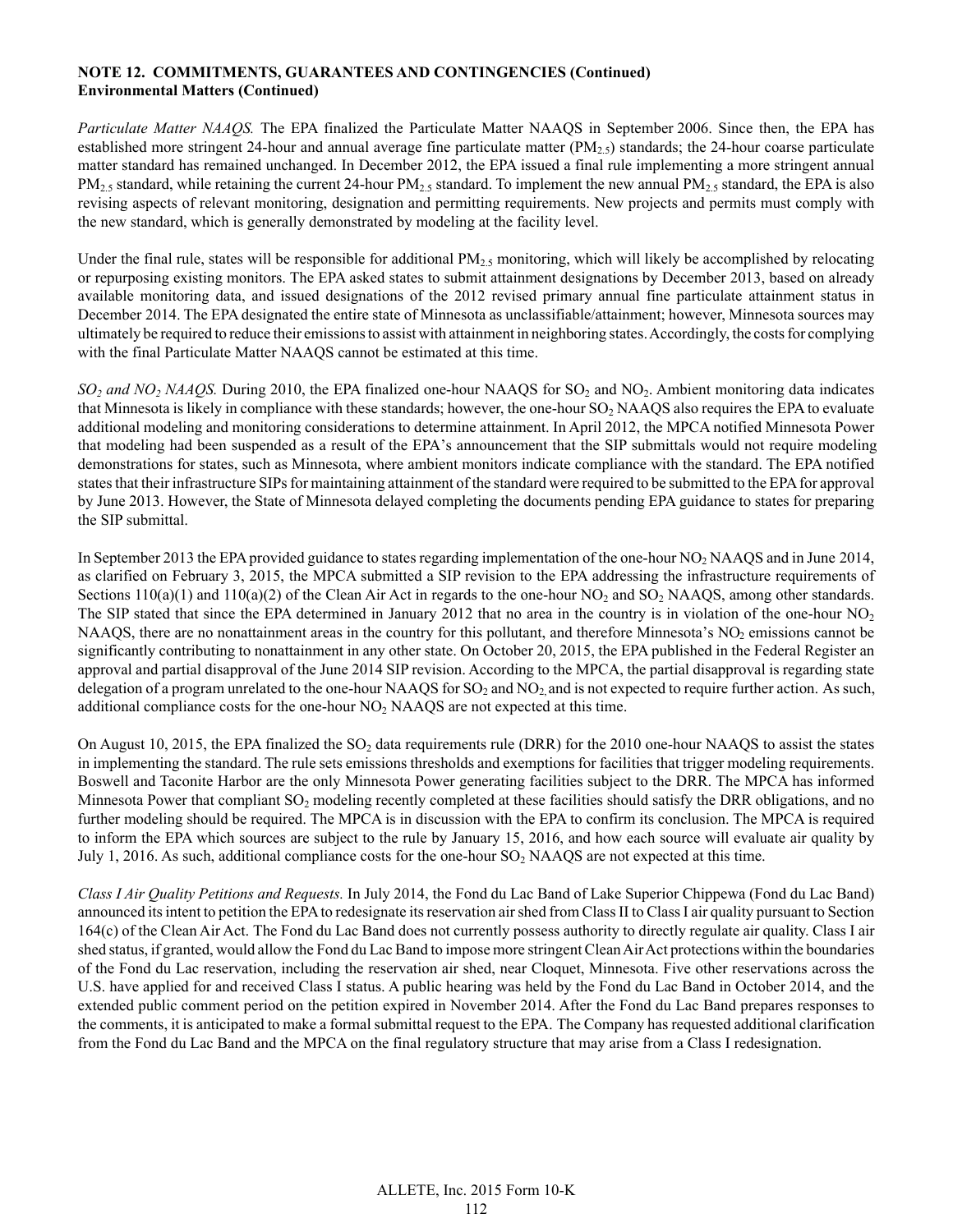In May 2013, the Bad River Band of Lake Superior Chippewa (Bad River Band) announced its intent to petition the EPA to redesignate its reservation air shed, which is located approximately 100 miles east of Duluth, Minnesota, from Class II to Class I air quality pursuant to Section 164(c) of the Clean Air Act. The Class I analysis report was issued by the Bad River Band in January 2015 which was followed by public hearings in March 2015 and a public comment period ending in May 2015. After the Bad River Band prepares responses to the comments, it is also anticipated to make a formal submittal request to the EPA. There is no deadline for the approval, denial, or modification of these requests by the EPA. We are unable to determine the impact of potential Class I status on the Company's operations at this time.

*Climate Change.* The scientific community generally accepts that emissions of GHG are linked to global climate change which creates physical and financial risks. Physical risks could include, but are not limited to: increased or decreased precipitation and water levels in lakes and rivers; increased temperatures; and changes in the intensity and frequency of extreme weather events. These all have the potential to affect the Company's business and operations. We are addressing climate change by taking the following steps that also ensure reliable and environmentally compliant generation resources to meet our customers' requirements:

- Expanding our renewable energy supply;
- Providing energy conservation initiatives for our customers and engaging in other demand side efforts;
- Improving efficiency of our energy generating facilities;
- Supporting research of technologies to reduce carbon emissions from generation facilities and carbon sequestration efforts; and
- Evaluating and developing less carbon intensive future generating assets such as efficient and flexible natural gas generating facilities.

*President Obama's Climate Action Plan.* In June 2013, President Obama announced a Climate Action Plan (CAP) that calls for implementation of measures that reduce GHG emissions in the U.S., emphasizing means such as expanded deployment of renewable energy resources, energy and resource conservation, energy efficiency improvements and a shift to fuel sources that have lower emissions. Certain portions of the CAP directly address electric utility GHG emissions.

*EPA Regulation of GHG Emissions.* In May 2010, the EPA issued the Prevention of Significant Deterioration (PSD) and Title V Greenhouse Gas Tailoring Rule (Tailoring Rule). The Tailoring Rule establishes permitting thresholds required to address GHG emissions for new facilities, existing facilities that undergo major modifications and other facilities characterized as major sources under the Clean Air Act's Title V program. For our existing facilities, the rule does not require amending our existing Title V operating permits to include GHG requirements. However, GHG requirements are likely to be added to our existing Title V operating permits by the MPCA as these permits are renewed or amended.

In late 2010, the EPA issued guidance to permitting authorities and affected sources to facilitate incorporation of the Tailoring Rule permitting requirements into the Title V and PSD permitting programs. The guidance stated that the project-specific, topdown Best Available Control Technology (BACT) determination process used for other pollutants will also be used to determine BACT for GHG emissions. Through sector-specific white papers, the EPA also provided examples and technical summaries of GHG emission control technologies and techniques the EPA considers available or likely to be available to sources. It is possible that these control technologies could be determined to be BACT on a project-by-project basis.

In June 2014, the U.S. Supreme Court invalidated the aspect of the Tailoring Rule that established lower permitting thresholds for GHG than for other pollutants subject to PSD. However, the court also upheld the EPA's power to require BACT for GHG from sources already subject to regulation under PSD. Minnesota Power's coal-fired generating facilities are already subject to regulation under PSD, so we anticipate that ultimately PSD for GHG will apply to our facilities, but the timing of the promulgation of a replacement for the Tailoring Rule is uncertain. The PSD applies to existing facilities only when they undertake a major modification that increases emissions. At this time, we are unable to predict the compliance costs that we might incur.

In March 2012, the EPA announced a proposed rule to apply  $CO<sub>2</sub>$  emission New Source Performance Standards (NSPS), under Section 111(b) of the Clean Air Act, to new fossil fuel-fired electric generating units. The proposed NSPS would have applied only to new or re-powered units. Based on the volume of comments received, the EPA announced its intent to re-propose the rule. In September 2013, the EPA retracted its March 2012 proposal and announced the release of a revised NSPS for new or re-powered utility  $CO<sub>2</sub>$  emissions.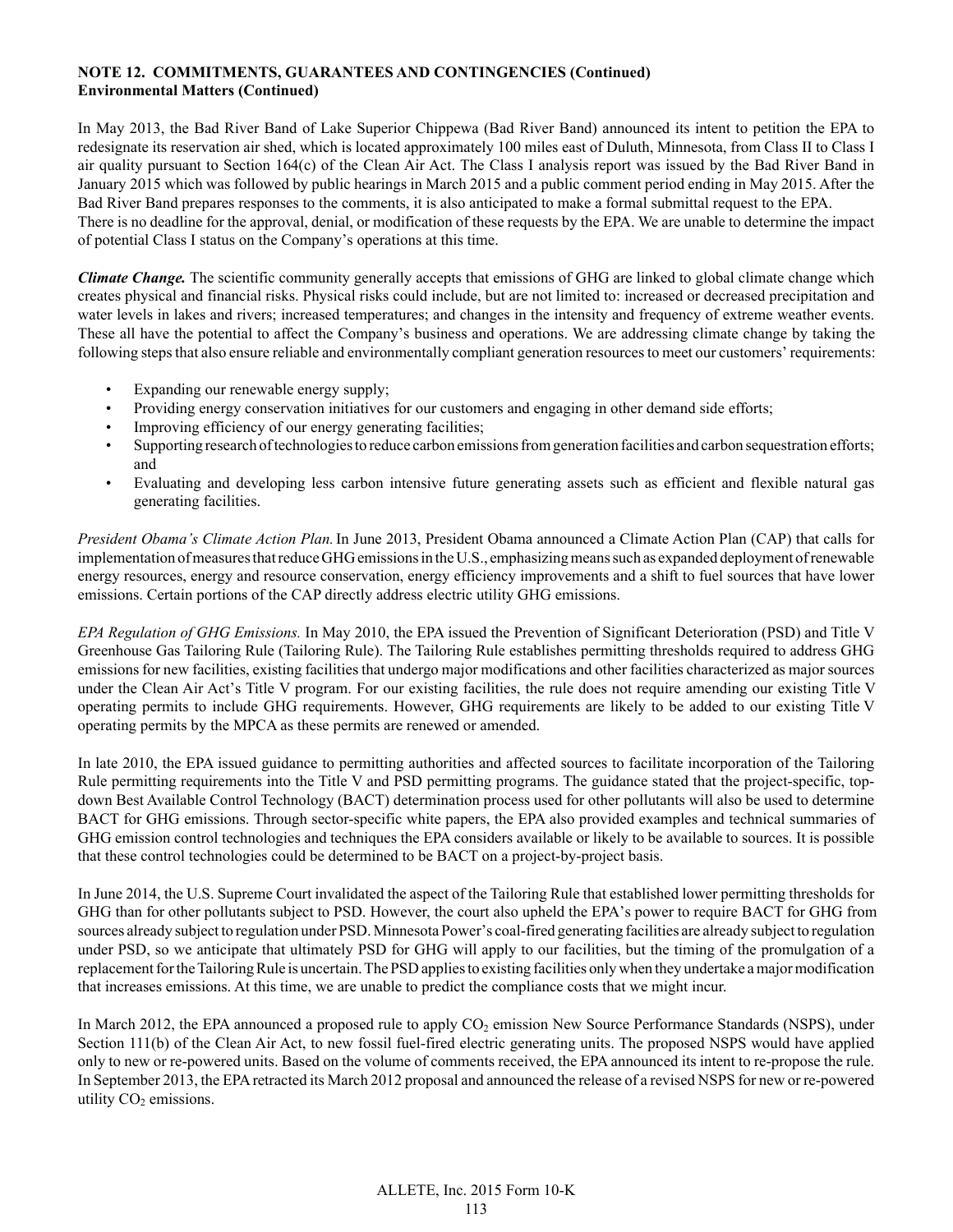In June 2014, the EPA announced a proposed rule under Section 111(d) of the Clean Air Act for existing power plants entitled "Carbon Pollution Emission Guidelines for Existing Stationary Sources: Electric Generating Units" (CPP). The EPA issued the final CPP on August 3, 2015, together with a proposed federal implementation plan and a model rule for emissions trading. Numerous petitions for review of the rule have been filed with the U.S. Court of Appeals for the District of Columbia Circuit. On February 9, 2016, the U.S. Supreme Court issued an order staying the effectiveness of the rule until after the appellate court process is complete.

The CPP establishes uniform  $CO<sub>2</sub>$  emission performance rates for existing fossil fuel-fired and natural gas-fired combined cycle generating units, setting state-specific goals for  $CO<sub>2</sub>$  emissions from the power sector. State goals were determined based on CPP source-specific performance emission rates and each state's mix of power plants. The EPA maintains such goals are achievable if a state undertakes a combination of measures across its power sector that constitute the EPA's guideline for a Best System of Emission Reductions (BSER). BSER is comprised of three building blocks: 1) improved fossil fuel power plant efficiency, 2) increased reliance on low-emitting power sources by generating more electricity from existing natural gas combined cycle units, and 3) building more zero- and low-emitting power sources, including renewable energy. States may also choose to include avoided CO<sub>2</sub> emissions from customer energy efficiency measures for credit towards meeting state goals.

State goals under the CPP are expressed as both mass-based and rate-based goals, and include interim goals to be met over the years 2022 through 2029, as well as a final goal to be met in 2030 and thereafter. Under the CPP, each state is required to develop a state implementation plan by September 6, 2016, or by September 6, 2018, if granted an extension. If the CPP is upheld at the completion of the appellate court process, all of these deadlines are likely to be reset based on the length of time that the appeals process takes.

In developing its plan, a state may choose to meet either the mass-based or the rate-based goals. Minnesota Power is currently evaluating the CPP as it relates to the State of Minnesota and its potential impact on the Company and is actively discussing potential compliance scenarios with regulatory agencies and in public stakeholder meetings. Minnesota has already initiated several measures consistent with those called for under the CAP and CPP. Minnesota Power is implementing its *EnergyForward* strategic plan that provides for significant emission reductions and diversifying its electricity generation mix to include more renewable and natural gas energy. (See Note 5. Regulatory Matters.)

We are unable to predict the GHG emission compliance costs we might incur; however, the costs could be material. Minnesota Power would seek recovery of any additional costs through cost recovery riders or in a general rate case.

*Minnesota's Next Generation Energy Act of 2007.* In April 2014, the U.S. District Court for the District of Minnesota ruled that part of Minnesota's Next Generation Energy Act of 2007 violated the Commerce Clause of the U.S. Constitution. The portions of the law which were ruled unconstitutional prohibited the importation of power from a new  $CO<sub>2</sub>$ -producing facility outside of Minnesota and prohibited the entry into new long-term power purchase agreements that would increase  $CO<sub>2</sub>$  emissions in Minnesota. The State of Minnesota appealed the decision to the U.S. Court of Appeals for the Eighth Circuit in May 2014.

*Water.* The Clean Water Act requires NPDES permits be obtained from the EPA (or, when delegated, from individual state pollution control agencies) for any wastewater discharged into navigable waters. We have obtained all necessary NPDES permits, including NPDES storm water permits for applicable facilities, to conduct our operations.

*Clean Water Act - Aquatic Organisms.* In April 2011, the EPA announced proposed regulations under Section 316(b) of the Clean Water Act that set standards applicable to cooling water intake structures for the protection of aquatic organisms. The proposed regulations would require existing large power plants and manufacturing facilities that withdraw greater than 25 percent of water from adjacent water bodies for cooling purposes, and have a design intake flow of greater than 2 million gallons per day, to limit the number of aquatic organisms that are impacted by the facility's intake structure or cooling system. The Section 316(b) rule was published in the Federal Register in August 2014, with an effective date in October 2014. The Section 316(b) standards will be implemented through NPDES permits issued to the covered facilities with compliance timing dependent on individual NPDES renewal schedules. No NPDES permits have been re-issued containing Section 316(b) requirements since the final rule was published, so at this time we are unable to determine the final cost of compliance; however, our preliminary assessment suggests costs of compliance could be up to approximately \$15 million. Minnesota Power would seek recovery of any additional costs through a general rate case.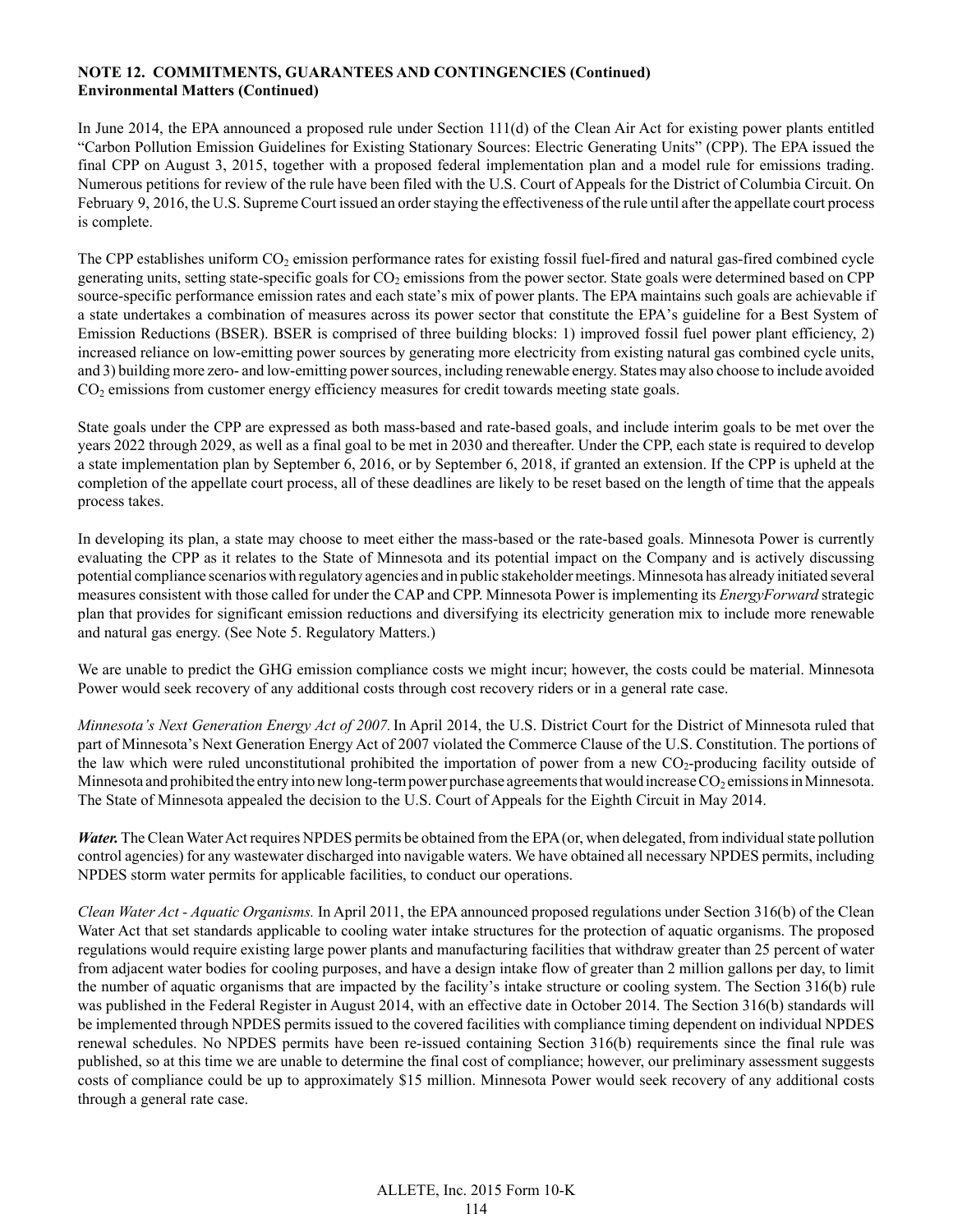*Steam Electric Power Generating Effluent Guidelines.* In April 2013, the EPA announced proposed revisions to the federal effluent limit guidelines (ELG) for steam electric power generating stations under the Clean Water Act. The final ELG was issued on September 30, 2015. It sets effluent limits and prescribes BACT for several wastewater streams, including flue gas desulphurization (FGD) water and coal combustion landfill leachate. The ELG rule also prohibits the discharge of bottom and fly ash contact waters. Compliance with the final rule is required between November 1, 2018, and December 31, 2023.

We are reviewing the final rule and evaluating its potential impact on Minnesota Power's operations, primarily at Boswell. Boswell currently discharges bottom ash contact water through its NPDES permit, and also has a closed-loop FGD system that does not currently discharge, but may do so in the future. Under the final ELG rule, bottom ash discharge would not be allowed and bottom ash contact water would either need to be re-used in a closed-loop process, routed to a FGD scrubber, or the bottom ash handling system would need to be converted to a dry process. If the FGD wastewater is discharged in the future, it would require additional wastewater treatment. Efforts have been underway at Boswell for several years to reduce the amount of water discharged and evaluate potential re-use options in its plant processes. Additional efforts are underway to determine if land application of certain wastewater streams under a state disposal system may be feasible.

At this time, we cannot estimate what compliance costs we might incur related to these or other potential future water discharge regulations; however, the costs could be material, including costs associated with retrofits for bottom ash handling, pond dewatering, pond closure, and wastewater treatment and/or reuse. Minnesota Power would seek recovery of any additional costs through cost recovery riders or in a general rate case.

**Solid and Hazardous Waste.** The Resource Conservation and Recovery Act of 1976 regulates the management and disposal of solid and hazardous wastes. We are required to notify the EPA of hazardous waste activity and, consequently, routinely submit the necessary reports to the EPA.

*Coal Ash Management Facilities.* Minnesota Power generates or disposes coal ash at five of its electric generating facilities. Two facilities store ash in onsite impoundments (ash ponds) with engineered liners and containment dikes. Another facility stores dry ash in a landfill with an engineered liner and leachate collection system. Two facilities generate a combined wood and coal ash that is either land applied as an approved beneficial use or trucked to state permitted landfills. In June 2010, the EPA proposed regulations for coal combustion residuals (CCR) generated by the electric utility sector. The proposal sought comments on three general regulatory schemes for coal ash under Subtitle D of Resource Conservation and Recovery Act (RCRA) (non-hazardous) or Subtitle C of RCRA (hazardous).

The EPA issued the final CCR rule in December 2014 under Subtitle D (non-hazardous) of RCRA and it was published in the Federal Register on April 27, 2015. The rule includes additional requirements for new landfill and impoundment construction as well as closure activities related to certain existing impoundments. The final rule also includes provisions that could incentivize early closure of existing impoundments within a three-year window. Costs of compliance for Boswell and Laskin are expected to occur primarily over the next 10 years and be between approximately \$80 million and \$100 million. Minnesota Power has not disposed ash onsite at Taconite Harbor since the effective date of the rule, and therefore, the CCR rule is not applicable to that generating facility. Minnesota Power continues to work on minimizing costs through evaluation of beneficial re-use and recycling of CCR and CCR-related waters. Minnesota Power would seek recovery of any additional costs through a general rate case.

# **Other Matters**

**ALLETE Clean Energy.** ALLETE Clean Energy acquired wind energy facilities in 2014 and 2015, which have PPAs in place for their entire output and expire in various years between 2018 and 2032. (See Note 7. Acquisitions.)

**U.S. Water Services.** As of December 31, 2015, U.S. Water Services has \$0.8 million outstanding in standby letters of credit.

**BNI Energy.** As of December 31, 2015, BNI Energy had surety bonds outstanding of \$49.9 million related to the reclamation liability for closing costs associated with its mine and mine facilities. Although the coal supply agreements obligate the customers to provide for the closing costs, additional assurance is required by federal and state regulations. In addition to the surety bonds, BNI Energy has secured a letter of credit for an additional \$0.6 million to provide for BNI Energy's total reclamation liability, which is currently estimated at \$47.5 million. BNI Energy does not believe it is likely that any of these outstanding surety bonds or the letter of credit will be drawn upon.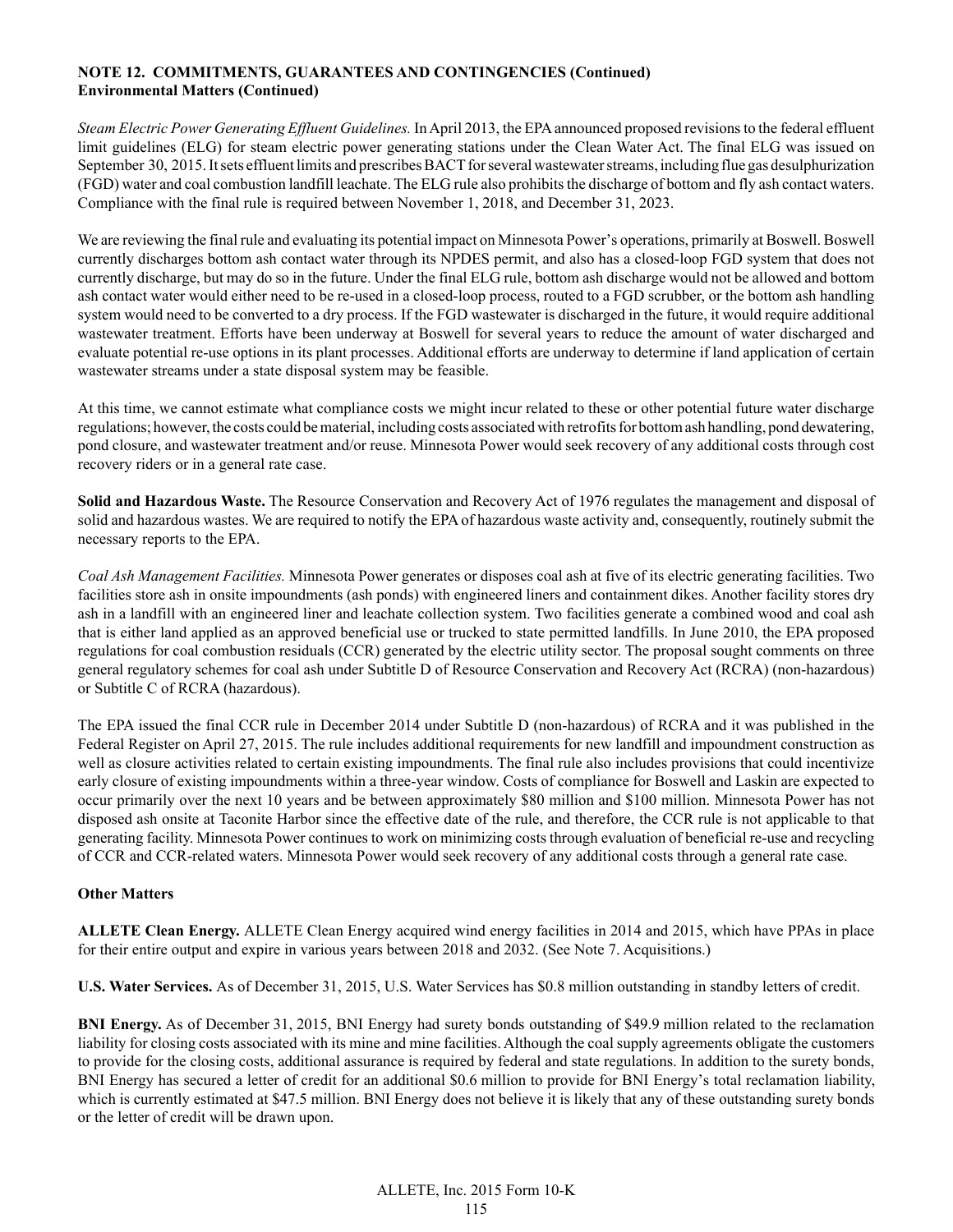**ALLETE Properties.** As of December 31, 2015, ALLETE Properties, through its subsidiaries, had surety bonds outstanding and letters of credit to governmental entities totaling \$10.3 million primarily related to development and maintenance obligations for various projects. The estimated cost of the remaining development work is approximately \$6.3 million. ALLETE Properties does not believe it is likely that any of these outstanding surety bonds or letters of credit will be drawn upon.

**Community Development District Obligations.** In March 2005, the Town Center District issued \$26.4 million of tax-exempt, 6 percent capital improvement revenue bonds and in May 2006, the Palm Coast Park District issued \$31.8 million of tax-exempt, 5.7 percent special assessment bonds. The capital improvement revenue bonds and the special assessment bonds are payable over 31 years (by May 1, 2036 and 2037, respectively) and are secured by special assessments on the benefited land. The bond proceeds were used to pay for the construction of a portion of the major infrastructure improvements in each district and to mitigate traffic and environmental impacts. The assessments were billed to the landowners beginning in November 2006 for Town Center and November 2007 for Palm Coast Park. To the extent that we still own land at the time of the assessment, we will incur the cost of our portion of these assessments, based upon our ownership of benefited property. At December 31, 2015, we owned 72 percent of the assessable land in the Town Center District (72 percent at December 31, 2014) and 89 percent of the assessable land in the Palm Coast Park District (93 percent at December 31, 2014). At these ownership levels, our annual assessments related to capital improvement and special assessment bonds are approximately \$1.4 million for Town Center and \$2.1 million for Palm Coast Park. As we sell property, the obligation to pay special assessments will pass to the new landowners. In accordance with accounting guidance, these bonds are not reflected as debt on our Consolidated Balance Sheet.

# **Legal Proceedings.**

We are involved in litigation arising in the normal course of business. Also in the normal course of business, we are involved in tax, regulatory and other governmental audits, inspections, investigations and other proceedings that involve state and federal taxes, safety, and compliance with regulations, rate base and cost of service issues, among other things. We do not expect the outcome of these matters to have a material effect on our financial position, results of operations or cash flows.

# **NOTE 13. COMMON STOCK AND EARNINGS PER SHARE**

| <b>Summary of Common Stock</b>      | <b>Shares</b>    | <b>Equity</b>   |
|-------------------------------------|------------------|-----------------|
|                                     | <b>Thousands</b> | <b>Millions</b> |
| Balance as of December 31, 2012     | 39,377           | \$784.7         |
| Employee Stock Purchase Program     | 16               | 0.7             |
| <b>Invest Direct</b>                | 395              | 18.5            |
| <b>Options and Stock Awards</b>     | 301              | 17.9            |
| <b>Equity Issuance Program</b>      | 1,312            | 63.4            |
| Balance as of December 31, 2013     | 41,401           | 885.2           |
| Employee Stock Purchase Program     | 18               | 0.8             |
| <b>Invest Direct</b>                | 378              | 18.9            |
| <b>Options and Stock Awards</b>     | 78               | 8.0             |
| <b>Equity Issuance Program</b>      | 1,851            | 90.0            |
| Forward Sale Agreement and Issuance | 1,807            | 85.2            |
| Contribution to Pension             | 396              | 19.5            |
| Balance as of December 31, 2014     | 45,929           | 1,107.6         |
| Employee Stock Purchase Program     | 18               | 0.9             |
| <b>Invest Direct</b>                | 383              | 19.0            |
| <b>Options and Stock Awards</b>     | 43               | 8.6             |
| <b>Equity Issuance Program</b>      | 1,289            | 69.9            |
| Forward Sale Agreement              | 1,413            | 65.4            |
| Balance as of December 31, 2015     | 49,075           | \$1,271.4       |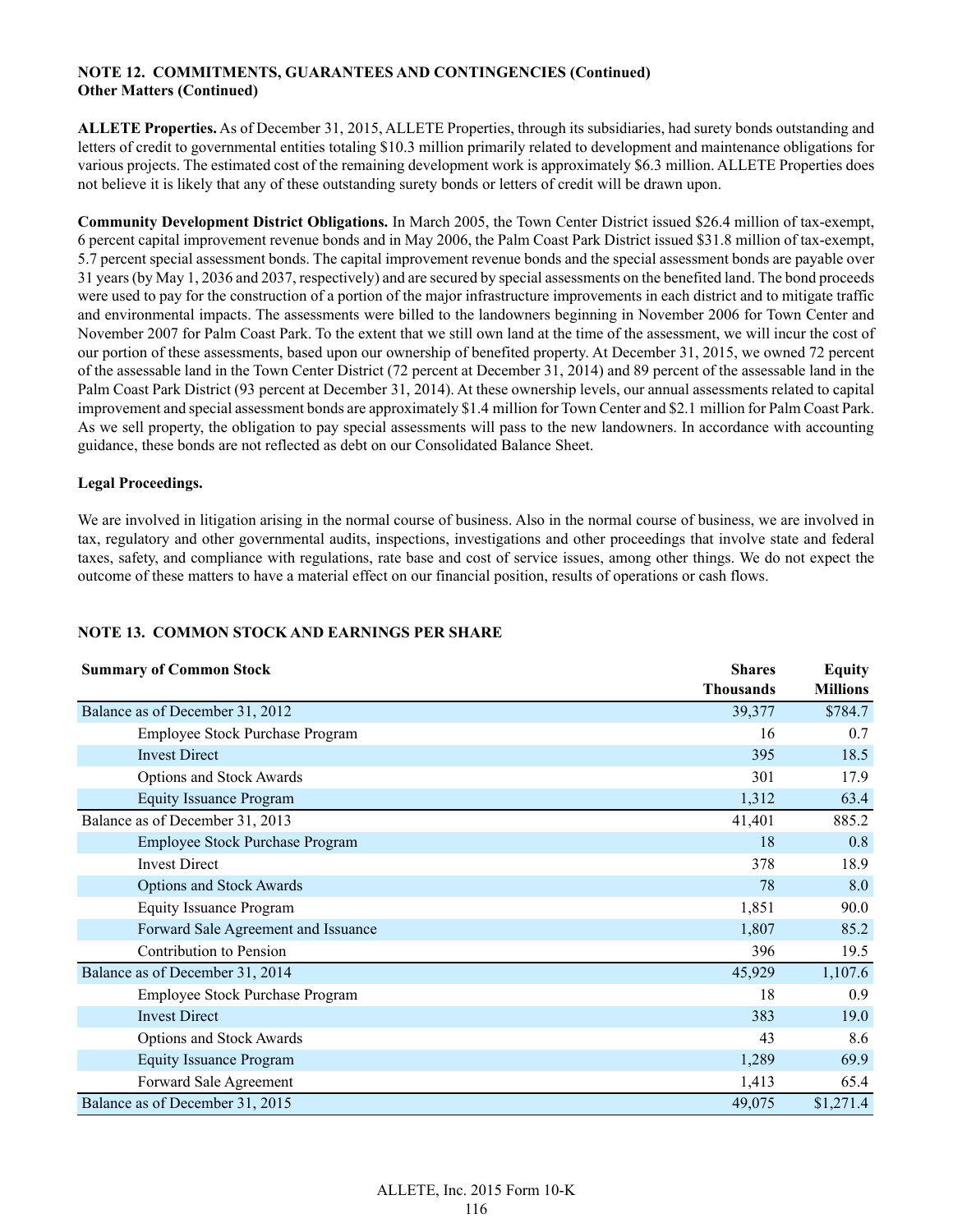# **NOTE 13. COMMON STOCK AND EARNINGS PER SHARE (Continued)**

**Equity Issuance Program.** We entered into a distribution agreement with Lampert Capital Markets, Inc., in 2008, as amended most recently in February 2015, with respect to the issuance and sale of up to an aggregate of 13.6 million shares of our common stock, without par value, of which 4.0 million shares remain available for issuance. For the year ended December 31, 2015, 1.3 million shares of common stock were issued under this agreement resulting in net proceeds of \$69.9 million (1.9 million shares for net proceeds of \$90.0 million for the year ended December 31, 2014; 1.3 million shares for net proceeds of \$63.4 million for the year ended December 31, 2013). The shares sold January 1, 2013 through August 1, 2013, were offered and sold pursuant to Registration Statement No. 333-170289. On August 2, 2013, we filed Registration Statement No. 333-190335, pursuant to which the remaining shares will continue to be offered for sale from time to time.

**Earnings Per Share.** We compute basic earnings per share using the weighted average number of shares of common stock outstanding during each period. The difference between basic and diluted earnings per share, if any, arises from outstanding stock options, non-vested restricted stock units, performance share awards granted under our Executive Long-Term Incentive Compensation Plan and common shares under the forward sale agreement (described below). In accordance with accounting standards for earnings per share, no options to purchase shares of common stock were excluded from the computation of diluted earnings per share in 2015, 2014 and 2013.

**Forward Sale Agreement and Issuance of Common Stock***.* In February 2014, ALLETE entered into a confirmation of forward sale agreement (Agreement) with a forward counterparty in connection with a public offering of 2.8 million shares of ALLETE common stock.

Pursuant to the Agreement, the forward counterparty (or its affiliate) borrowed 2.8 million shares of ALLETE common stock from third parties and sold them to the underwriters. The forward sale price was \$48.01 per share, subject to adjustment as provided in the Agreement. In September 2014, ALLETE physically settled a portion of its obligations under the Agreement by delivering approximately 1.4 million shares of common stock in exchange for cash proceeds of \$65.0 million and on February 4, 2015, ALLETE physically settled the remaining portion of its obligation under the Agreement by delivering approximately 1.4 million shares of common stock for cash proceeds of \$65.4 million.

In connection with the public offering of the 2.8 million shares, ALLETE granted the underwriters an option to purchase up to an additional 0.4 million shares of ALLETE common stock (the option shares). The underwriters exercised the option in full and in March 2014, the Company issued and sold the option shares to the underwriters at a price to ALLETE equal to the initial forward sale price for proceeds of \$20.2 million.

**Contributions to Pension.** No contributions were made to the pension plan for the year ended December 31, 2015. In 2014, we contributed approximately 0.4 million shares of ALLETE common stock to our pension plan, which had an aggregate value of \$19.5 million when contributed; no contributions were made in 2013. These shares of ALLETE common stock were contributed in reliance upon an exemption available pursuant to Section  $4(a)(2)$  of the Securities Act of 1933, as amended.

| <b>Reconciliation of Basic and Diluted</b> |              |                   |                |
|--------------------------------------------|--------------|-------------------|----------------|
| <b>Earnings Per Share</b>                  |              | <b>Dilutive</b>   |                |
| <b>Year Ended December 31</b>              | <b>Basic</b> | <b>Securities</b> | <b>Diluted</b> |
| <b>Millions Except Per Share Amounts</b>   |              |                   |                |
| 2015                                       |              |                   |                |
| Net Income Attributable to ALLETE          | \$141.1      |                   | \$141.1        |
| <b>Average Common Shares</b>               | 48.3         | 0.1               | 48.4           |
| Earnings Per Share                         | \$2.92       |                   | \$2.92         |
| 2014                                       |              |                   |                |
| Net Income Attributable to ALLETE          | \$124.8      |                   | \$124.8        |
| <b>Average Common Shares</b>               | 42.9         | 0.2               | 43.1           |
| Earnings Per Share                         | \$2.91       |                   | \$2.90         |
| 2013                                       |              |                   |                |
| Net Income Attributable to ALLETE          | \$104.7      |                   | \$104.7        |
| <b>Average Common Shares</b>               | 39.7         | 0.1               | 39.8           |
| Earnings Per Share                         | \$2.64       |                   | \$2.63         |

# ALLETE, Inc. 2015 Form 10-K 117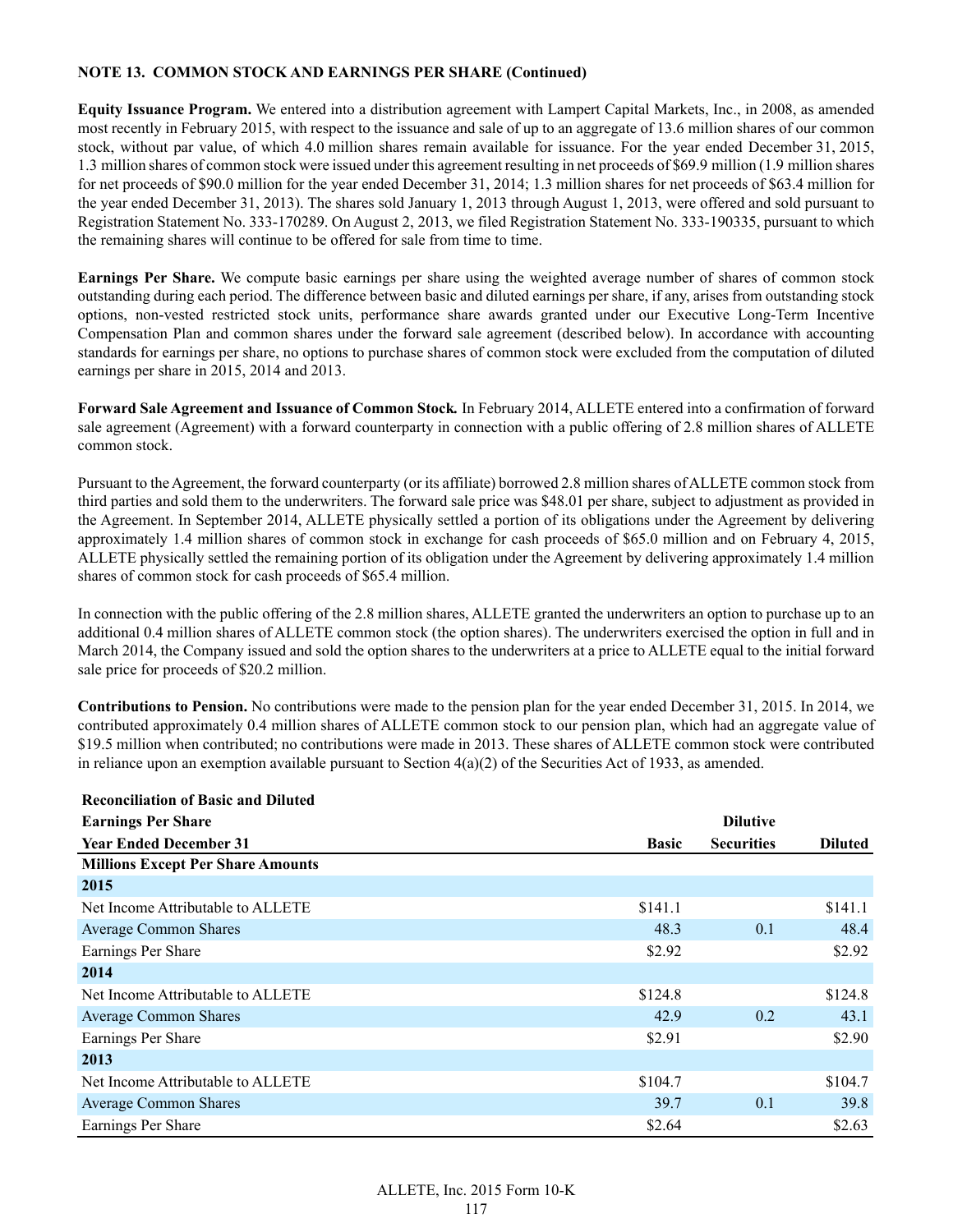# **NOTE 14. OTHER INCOME**

| <b>Year Ended December 31</b>                 | 2015  | 2014  | 2013          |
|-----------------------------------------------|-------|-------|---------------|
| <b>Millions</b>                               |       |       |               |
| AFUDC-Equity                                  | \$3.3 | \$7.8 | \$4.6         |
| Gain on Sale of Available-for-sale Securities | 0.1   | 0.2   | 2.2           |
| Investments and Other Income                  | 1.3   | 0.6   | $2.5^{\circ}$ |
| <b>Total Other Income</b>                     | \$4.7 | \$8.6 | \$9.3         |

#### **NOTE 15. INCOME TAX EXPENSE**

| <b>Income Tax Expense</b>                 |         |        |        |
|-------------------------------------------|---------|--------|--------|
| <b>Year Ended December 31</b>             | 2015    | 2014   | 2013   |
| <b>Millions</b>                           |         |        |        |
| <b>Current Tax Expense</b>                |         |        |        |
| Federal $(a)$                             |         | \$1.1  |        |
| State $(a)$                               | \$0.2\$ | 2.9    | \$0.1  |
| <b>Total Current Tax Expense</b>          | 0.2     | 4.0    | 0.1    |
| Deferred Tax Expense                      |         |        |        |
| Federal                                   | 19.4    | 25.3   | 22.9   |
| <b>State</b>                              | 6.5     | 8.2    | 6.5    |
| <b>Investment Tax Credit Amortization</b> | (0.8)   | (0.8)  | (0.8)  |
| <b>Total Deferred Tax Expense</b>         | 25.1    | 32.7   | 28.6   |
| Total Income Tax Expense                  | \$25.3  | \$36.7 | \$28.7 |

*(a) For the years ended December 31, 2015, 2014, and 2013, the federal and state current tax expense was minimal due to NOLs which resulted from the bonus depreciation provisions of the Protecting Americans from Tax Hikes Act of 2015, the Tax Increase Prevention Act of 2014 and the American Taxpayer Relief Act of 2012. The federal and state NOLs will be carried forward to offset future taxable income. The year ended December 31, 2014 includes the resolution of an Internal Revenue Service examination for tax years 2005 through 2009 and the impacts of initiatives implemented on the 2013 federal and state tax returns to utilize tax carryforwards that may have expired.*

#### **Reconciliation of Taxes from Federal Statutory**

#### **Rate to Total Income Tax Expense**

| <b>Year Ended December 31</b>                              | 2015    | 2014    | 2013    |
|------------------------------------------------------------|---------|---------|---------|
| <b>Millions</b>                                            |         |         |         |
| Income Before Non-Controlling Interest and Income Taxes    | \$166.8 | \$162.2 | \$133.4 |
| <b>Statutory Federal Income Tax Rate</b>                   | 35%     | 35%     | 35%     |
| Income Taxes Computed at 35 percent Statutory Federal Rate | \$58.4  | \$56.8  | \$46.7  |
| Increase (Decrease) in Tax Due to:                         |         |         |         |
| State Income Taxes – Net of Federal Income Tax Benefit     | 4.4     | 7.2     | 4.3     |
| Regulatory Differences for Utility Plant                   | (0.6)   | (3.5)   | (2.2)   |
| <b>Production Tax Credits</b>                              | (37.0)  | (23.7)  | (19.2)  |
| Other                                                      | 0.1     | (0.1)   | (0.9)   |
| <b>Total Income Tax Expense</b>                            | \$25.3  | \$36.7  | \$28.7  |

The effective tax rate on income was 15.2 percent for 2015 (22.6 percent for 2014; 21.5 percent for 2013). The 2015, 2014, and 2013 effective rates were primarily impacted by production tax credits and by the deduction for AFUDC–Equity (included in Regulatory Differences for Utility Plant in the preceding table).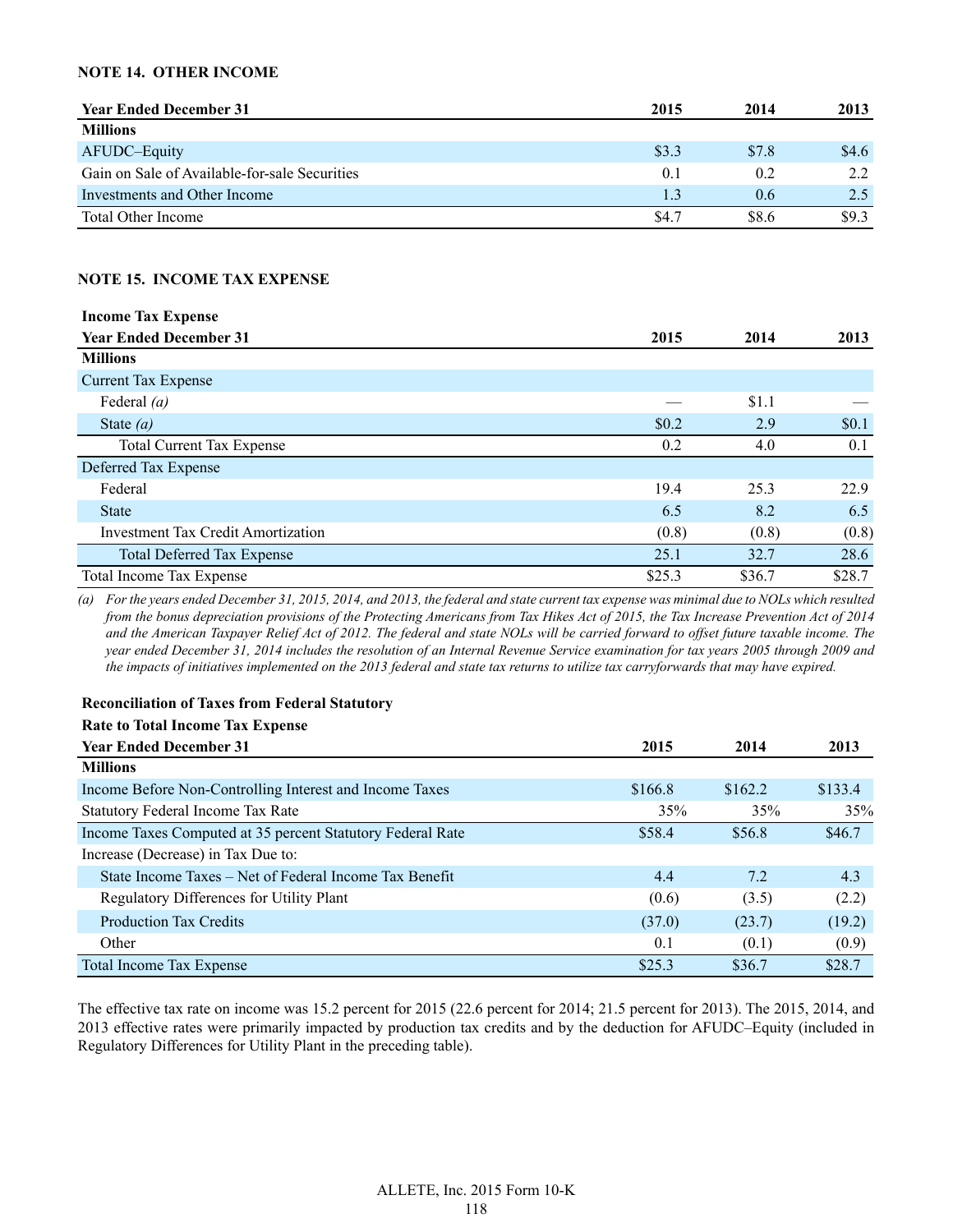#### **NOTE 15. INCOME TAX EXPENSE (Continued)**

| <b>Deferred Tax Assets and Liabilities</b> |           |           |
|--------------------------------------------|-----------|-----------|
| As of December 31                          | 2015      | 2014      |
| <b>Millions</b>                            |           |           |
| <b>Deferred Tax Assets</b>                 |           |           |
| <b>Employee Benefits and Compensation</b>  | \$105.4   | \$102.2   |
| <b>Property Related</b>                    | 126.6     | 102.7     |
| NOL Carryforwards                          | 186.4     | 156.5     |
| Tax Credit Carryforwards                   | 164.8     | 95.7      |
| Power Purchase Agreements                  | 73.0      | 51.8      |
| Other                                      | 21.8      | 17.0      |
| <b>Gross Deferred Tax Assets</b>           | 678.0     | 525.9     |
| Deferred Tax Asset Valuation Allowance     | (31.6)    | (22.1)    |
| <b>Total Deferred Tax Assets</b>           | \$646.4   | \$503.8   |
| Deferred Tax Liabilities                   |           |           |
| Property Related                           | \$1,053.0 | \$848.8   |
| Regulatory Asset for Benefit Obligations   | 89.4      | 89.9      |
| <b>Unamortized Investment Tax Credits</b>  | 26.0      | 10.3      |
| Partnership Basis Differences              | 47.8      | 41.9      |
| Other                                      | 10.0      | 16.1      |
| <b>Total Deferred Tax Liabilities</b>      | \$1,226.2 | \$1,007.0 |
| Net Deferred Income Taxes                  | \$579.8   | \$503.2   |
| Recorded as:                               |           |           |
| Net Current Deferred Tax Assets (a)        |           | \$7.5     |
| Net Long-Term Deferred Tax Liabilities     | \$579.8   | 510.7     |
| Net Deferred Income Taxes                  | \$579.8   | \$503.2   |

*(a) For discussion of classification of deferred income taxes see Note 1. Operations and Significant Accounting Policies - New Accounting Standards - Balance Sheet Classification of Deferred Taxes.* 

#### **NOL and Tax Credit Carryforwards**

| As of December 31                  | 2015    | 2014    |
|------------------------------------|---------|---------|
| <b>Millions</b>                    |         |         |
| Federal NOL Carryforwards (a)      | \$493.0 | \$413.7 |
| Federal Tax Credit Carryforwards   | \$113.6 | \$59.3  |
| State NOL Carryforwards (a)        | \$228.6 | \$184.7 |
| State Tax Credit Carryforwards (b) | \$20.0  | \$14.7  |

*(a) Pretax amounts.*

*(b) Net of a \$31.2 million valuation allowance as of December 31, 2015 (\$21.7 million as of December 31, 2014).*

The federal NOL and tax credit carryforward periods expire between 2030 and 2035. We expect to fully utilize the federal NOL and federal tax credit carryforwards; therefore no federal valuation allowance has been recognized as of December 31, 2015. The state NOL and tax credit carryforward periods expire between 2025 and 2045. We have established a valuation allowance against certain state NOL and tax credits that we do not expect to utilize before their expiration.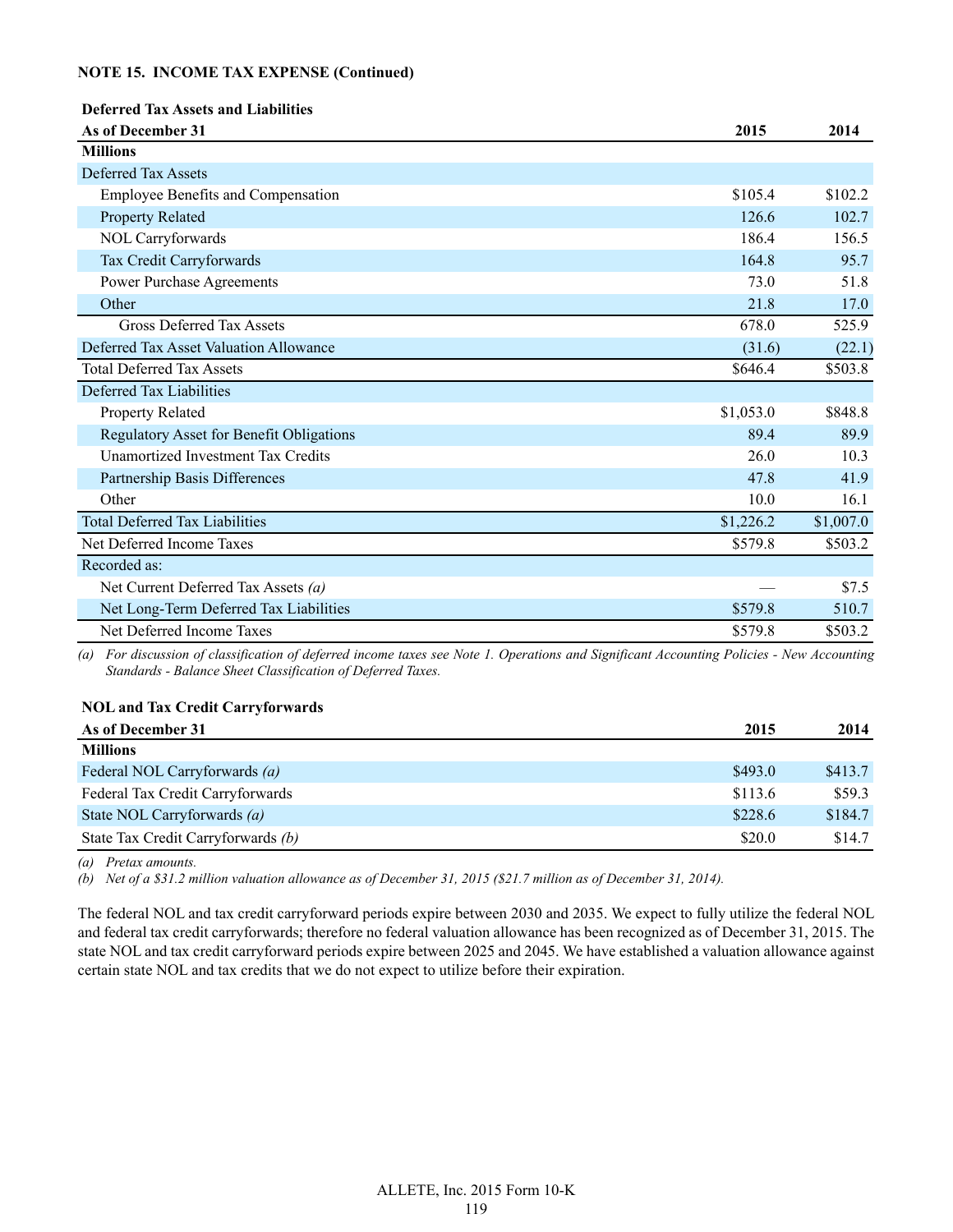# **NOTE 15. INCOME TAX EXPENSE (Continued)**

| <b>Gross Unrecognized Income Tax Benefits</b>           | 2015  | 2014  | 2013  |
|---------------------------------------------------------|-------|-------|-------|
| <b>Millions</b>                                         |       |       |       |
| Balance at January 1                                    | \$2.0 | \$1.2 | \$2.7 |
| Additions for Tax Positions Related to the Current Year | 0.5   |       | 0.1   |
| Additions for Tax Positions Related to Prior Years      | 0.7   | 1.0   | 1.3   |
| Reductions for Tax Positions Related to Prior Years     | (0.7) |       |       |
| Reductions for Settlements                              |       |       | (2.9) |
| Lapse of Statute                                        | (0.1) | (0.2) |       |
| Balance as of December 31                               | \$2.4 | \$2.0 | \$12  |

Unrecognized tax benefits are the differences between a tax position taken or expected to be taken in a tax return and the benefit recognized and measured pursuant to the "more-likely-than-not" criteria. The unrecognized tax benefit balance includes permanent tax positions which, if recognized would affect the annual effective income tax rate. In addition, the unrecognized tax benefit balance includes temporary tax positions for which the ultimate deductibility is highly certain but for which there is uncertainty about the timing of such deductibility. A change in the period of deductibility would not affect the effective tax rate but would accelerate the payment of cash to the taxing authority to an earlier period.

The gross unrecognized tax benefits as of December 31, 2015, included \$0.5 million of net unrecognized tax benefits which, if recognized, would affect the annual effective income tax rate. The decrease in the unrecognized tax benefit balance of \$2.9 million in 2013 was due to the removal of our uncertain tax positions for positions effectively settled with the Internal Revenue Service for tax years 2005 through 2009.

As of December 31, 2015, we had no accrued interest (none as of December 31, 2014; \$0.5 million as of December 31, 2013) related to unrecognized tax benefits included on our Consolidated Balance Sheet due to our NOL carryforwards. We classify interest related to unrecognized tax benefits as interest expense and tax-related penalties in operating expenses on our Consolidated Statement of Income. Interest expense related to unrecognized tax benefits on our Consolidated Statement of Income was immaterial in 2015 (immaterial in 2014, and in 2013). There were no penalties recognized in 2015, 2014 or 2013. The unrecognized tax benefit amounts have been presented as reductions to the tax benefits associated with NOL and tax credit carryforwards on our Consolidated Balance Sheet.

No material changes to unrecognized tax benefits are expected during the next 12 months.

ALLETE and its subsidiaries file a consolidated federal income tax return as well as combined and separate state income tax returns in various jurisdictions. ALLETE has no open federal or state audits, and is no longer subject to federal examination for years before 2012 or state examination for years before 2011.

### **NOTE 16. RECLASSIFICATIONS OUT OF ACCUMULATED OTHER COMPREHENSIVE INCOME (LOSS)**

**Changes in Accumulated Other Comprehensive Loss.** Comprehensive income (loss) is the change in common shareholders' equity during a period from transactions and events from non-owner sources, including net income. The amounts recorded to accumulated other comprehensive loss include unrealized gains and losses on available-for-sale securities, defined benefit pension and other postretirement items, consisting of deferred actuarial gains or losses and prior service costs or credits, and gains and losses on derivatives accounted for as cash flow hedges.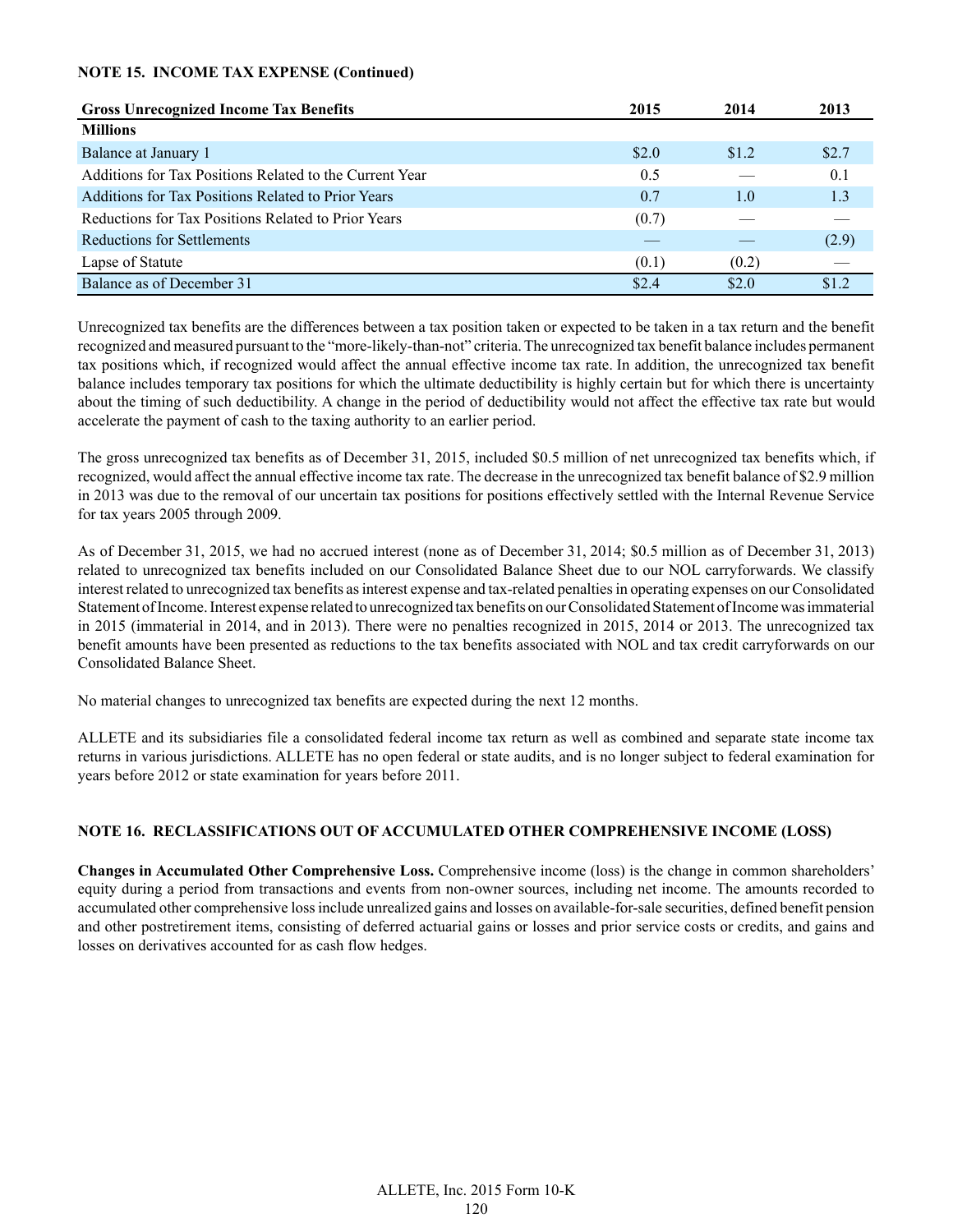# **NOTE 16. RECLASSIFICATIONS OUT OF ACCUMULATED OTHER COMPREHENSIVE INCOME (LOSS) (Continued)**

Changes in accumulated other comprehensive loss, net of tax, for the years ended December 31, 2015, 2014 and 2013, were as follows:

|                                                                   | <b>Unrealized Gain</b><br>(Loss) on<br>Available-for-sale<br><b>Securities</b> | <b>Defined Benefit</b><br>Pension, Other<br><b>Postretirement</b><br>Items $(a)$ | Gain<br>(Loss) on<br><b>Cash Flow</b><br>Hedge | Total    |
|-------------------------------------------------------------------|--------------------------------------------------------------------------------|----------------------------------------------------------------------------------|------------------------------------------------|----------|
| <b>Millions</b>                                                   |                                                                                |                                                                                  |                                                |          |
| Balance as of December 31, 2012                                   | \$(0.1)                                                                        | \$(21.5)                                                                         | \$(0.4)                                        | \$(22.0) |
| Other Comprehensive Income Before Reclassifications               | 1.3                                                                            | 3.2                                                                              | 0.1                                            | 4.6      |
| Amounts Reclassified From Accumulated Other<br>Comprehensive Loss | (1.3)                                                                          | 1.6                                                                              |                                                | 0.3      |
| Net Other Comprehensive Income                                    |                                                                                | 4.8                                                                              | 0.1                                            | 4.9      |
| Balance as of December 31, 2013                                   | (0.1)                                                                          | (16.7)                                                                           | (0.3)                                          | (17.1)   |
| Other Comprehensive Income (Loss) Before<br>Reclassifications     | (0.3)                                                                          | (5.2)                                                                            | 0.2                                            | (5.3)    |
| Amounts Reclassified From Accumulated Other<br>Comprehensive Loss | 0.1                                                                            | 1.2                                                                              |                                                | 1.3      |
| Net Other Comprehensive Income (Loss)                             | (0.2)                                                                          | (4.0)                                                                            | 0.2                                            | (4.0)    |
| Balance as of December 31, 2014                                   | (0.3)                                                                          | (20.7)                                                                           | (0.1)                                          | (21.1)   |
| Other Comprehensive Income (Loss) Before<br>Reclassifications     | (0.4)                                                                          | (4.3)                                                                            | 0.1                                            | (4.6)    |
| Amounts Reclassified From Accumulated Other<br>Comprehensive Loss | (0.1)                                                                          | 1.3                                                                              |                                                | 1.2      |
| Net Other Comprehensive Income (Loss)                             | (0.5)                                                                          | (3.0)                                                                            | 0.1                                            | (3.4)    |
| Balance as of December 31, 2015                                   | \$(0.8)                                                                        | \$(23.7)                                                                         |                                                | \$(24.5) |

*(a) Defined benefit pension and other postretirement items excluded from our Regulated Operations are recognized in accumulated other comprehensive loss and are subsequently reclassified out of accumulated other comprehensive loss as components of net periodic pension and other postretirement benefit expense. (See Note 17. Pension and Other Postretirement Benefit Plans.)* 

# **NOTE 17. PENSION AND OTHER POSTRETIREMENT BENEFIT PLANS**

We have noncontributory union and non-union defined benefit pension plans covering eligible employees. The plans provide defined benefits based on years of service and final average pay. We made no contributions to the plans in 2015 (\$19.5 million in 2014; none in 2013). We also have a defined contribution RSOP covering substantially all employees. The 2015 plan year employer contributions, which are made through the employee stock ownership plan portion of the RSOP, totaled \$9.0 million (\$9.1 million for the 2014 plan year; \$8.4 million for the 2013 plan year). (See Note 13. Common Stock and Earnings Per Share and Note 18. Employee Stock and Incentive Plans.)

In 2006, the non-union defined benefit pension plan was amended to suspend further crediting of service to the plan and to close the plan to new participants. In conjunction with those amendments, contributions were increased to the RSOP. In 2010, the Minnesota Power union defined benefit pension plan was amended to close the plan to new participants beginning February 1, 2011.

We have postretirement health care and life insurance plans covering eligible employees. In 2010, our postretirement health plan was amended to close the plan to employees hired after January 31, 2011. The full eligibility requirement was also amended in 2010, to require employees to be at least age 55 with 10 years of participation in the plan. In 2014, our postretirement life plan was amended to close the plan to non-union employees retiring after December 31, 2015. The postretirement health and life plans are contributory with participant contributions adjusted annually. Postretirement health and life benefits are funded through a combination of Voluntary Employee Benefit Association trusts (VEBAs), established under section 501(c)(9) of the Internal Revenue Code, and irrevocable grantor trusts. In 2015, no contributions were made to the VEBAs (none in 2014; \$10.8 million in 2013) and no contributions were made to the grantor trusts (none in 2014; \$2.0 million in 2013).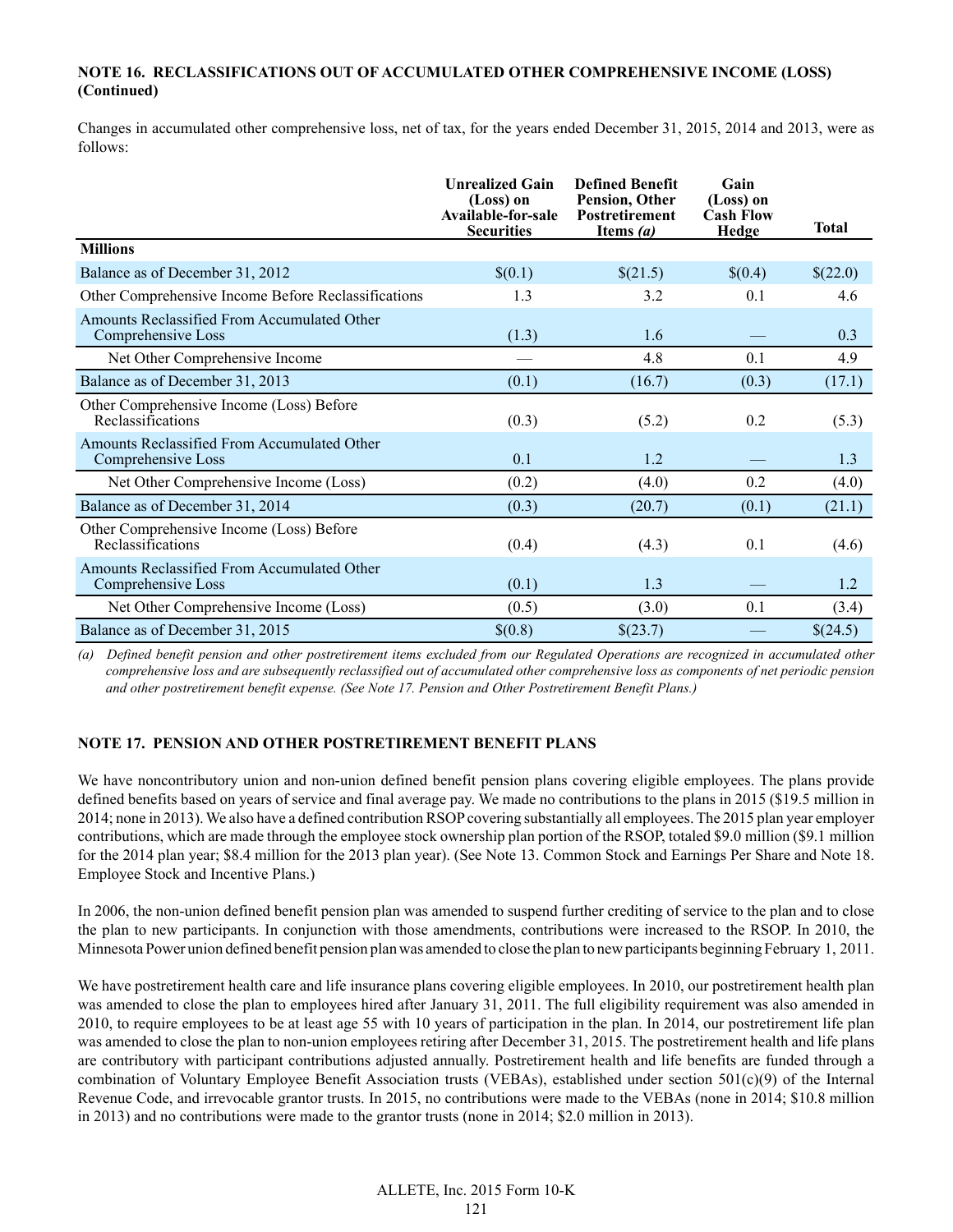Management considers various factors when making funding decisions such as regulatory requirements, actuarially determined minimum contribution requirements, and contributions required to avoid benefit restrictions for the pension plans. Contributions are based on estimates and assumptions which are subject to change. We expect to contribute \$2.0 million to the defined benefit pension plan and expect no contributions to the defined benefit postretirement health and life plan in 2016.

Accounting for defined benefit pension and postretirement benefit plans requires that employers recognize on a prospective basis the funded status of their defined benefit pension and other postretirement plans on their balance sheet and recognize as a component of other comprehensive income, net of tax, the gains or losses and prior service costs or credits that arise during the period but are not recognized as components of net periodic benefit cost.

The defined benefit pension and postretirement health and life benefit expense (credit) recognized annually by our regulated utilities are expected to be recovered (refunded) through rates filed with our regulatory jurisdictions. As a result, these amounts that are required to otherwise be recognized in accumulated other comprehensive income have been recognized as a long-term regulatory asset (regulatory liability) on our Consolidated Balance Sheet, in accordance with the accounting standards for the effect of certain types of regulation applicable to our Regulated Operations. The defined benefit pension and postretirement health and life benefit expense (credits) associated with our other operations are recognized in accumulated other comprehensive income.

| <b>Pension Obligation and Funded Status</b>                              |           |           |
|--------------------------------------------------------------------------|-----------|-----------|
| <b>At December 31</b>                                                    | 2015      | 2014      |
| <b>Millions</b>                                                          |           |           |
| <b>Accumulated Benefit Obligation</b>                                    | \$665.0   | \$661.4   |
| Change in Benefit Obligation                                             |           |           |
| Obligation, Beginning of Year                                            | \$714.5   | \$622.8   |
| Service Cost                                                             | 10.1      | 8.3       |
| <b>Interest Cost</b>                                                     | 29.9      | 29.8      |
| Actuarial (Gain) Loss                                                    | (31.2)    | 72.6      |
| <b>Benefits Paid</b>                                                     | (40.2)    | (36.9)    |
| <b>Participant Contributions</b>                                         | 26.7      | 17.9      |
| Obligation, End of Year                                                  | \$709.8   | \$714.5   |
| Change in Plan Assets                                                    |           |           |
| Fair Value, Beginning of Year                                            | \$544.2   | \$501.6   |
| Actual Return on Plan Assets                                             | (10.8)    | 41.0      |
| Employer Contribution $(a)$                                              | 28.1      | 38.5      |
| <b>Benefits Paid</b>                                                     | (40.2)    | (36.9)    |
| Fair Value, End of Year                                                  | \$521.3   | \$544.2   |
| Funded Status, End of Year                                               | \$(188.5) | \$(170.3) |
|                                                                          |           |           |
| Net Pension Amounts Recognized in Consolidated Balance Sheet Consist of: |           |           |
| <b>Current Liabilities</b>                                               | \$(1.3)   | \$(1.2)   |
| Non-Current Liabilities                                                  | \$(187.2) | \$(169.1) |

*(a) Includes Participant Contributions noted above.*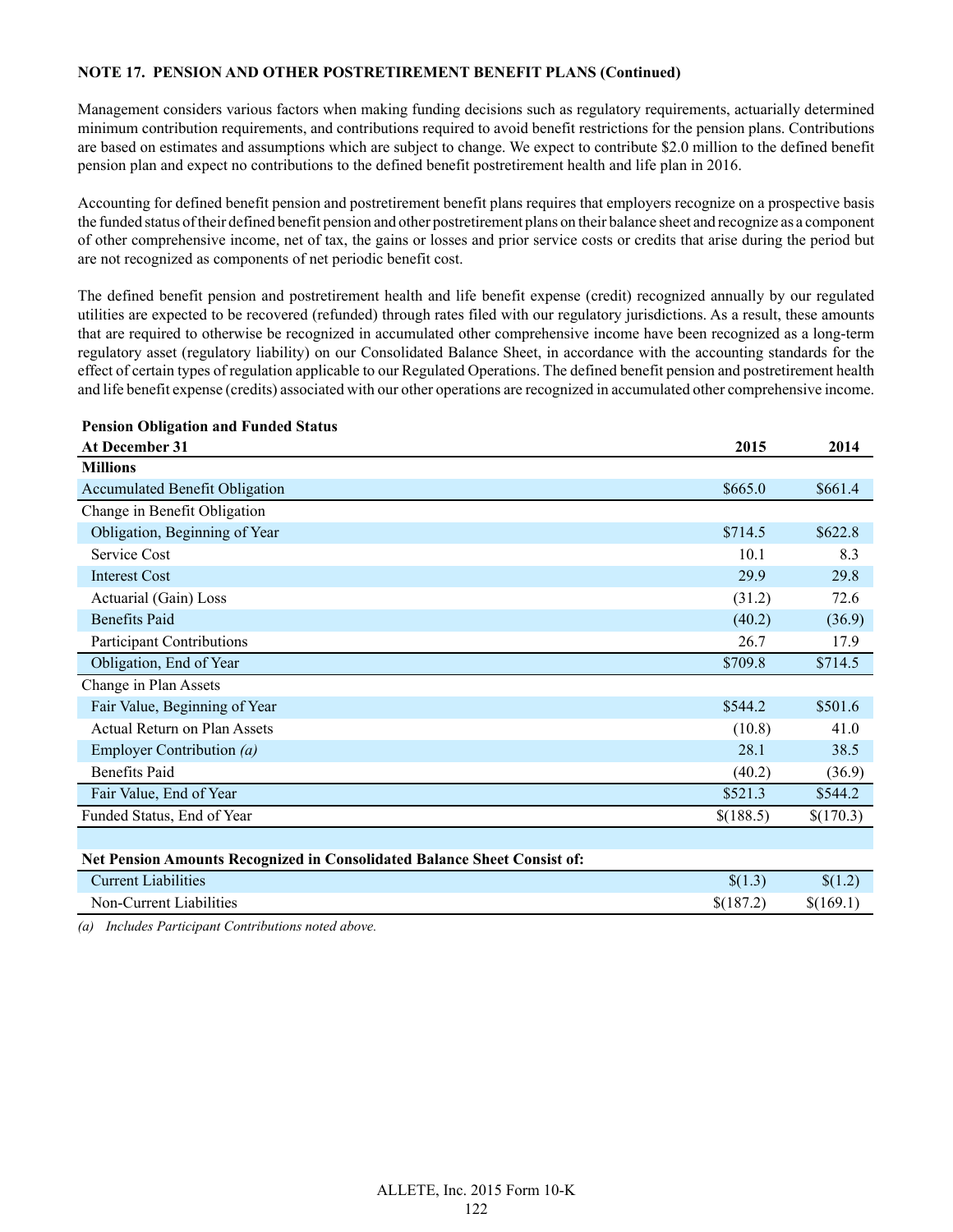The pension costs that are reported as a component within our Consolidated Balance Sheet, reflected in long-term regulatory assets or liabilities and accumulated other comprehensive income, consist of the following:

| <b>Unrecognized Pension Costs</b>                                                                                                                    |        |         |         |
|------------------------------------------------------------------------------------------------------------------------------------------------------|--------|---------|---------|
| As of December 31                                                                                                                                    |        | 2015    | 2014    |
| <b>Millions</b>                                                                                                                                      |        |         |         |
| Net Loss                                                                                                                                             |        | \$252.7 | \$250.4 |
| Prior Service Cost                                                                                                                                   |        |         | 0.2     |
| <b>Total Unrecognized Pension Costs</b>                                                                                                              |        | \$252.7 | \$250.6 |
|                                                                                                                                                      |        |         |         |
| <b>Components of Net Periodic Pension Expense</b>                                                                                                    |        |         |         |
| <b>Year Ended December 31</b>                                                                                                                        | 2015   | 2014    | 2013    |
| <b>Millions</b>                                                                                                                                      |        |         |         |
| <b>Service Cost</b>                                                                                                                                  | \$10.1 | \$8.3   | \$9.9   |
| <b>Interest Cost</b>                                                                                                                                 | 29.9   | 29.8    | 26.0    |
| <b>Expected Return on Plan Assets</b>                                                                                                                | (40.7) | (38.2)  | (35.2)  |
| <b>Amortization of Loss</b>                                                                                                                          | 17.9   | 14.2    | 21.5    |
| <b>Amortization of Prior Service Cost</b>                                                                                                            | 0.2    | 0.3     | 0.3     |
| Net Pension Expense                                                                                                                                  | \$17.4 | \$14.4  | \$22.5  |
| Other Changes in Pension Plan Assets and Benefit Obligations Recognized in<br><b>Other Comprehensive Income and Regulatory Assets or Liabilities</b> |        |         |         |
| <b>Year Ended December 31</b>                                                                                                                        |        | 2015    | 2014    |
| <b>Millions</b>                                                                                                                                      |        |         |         |
| Net Loss                                                                                                                                             |        | \$20.2  | \$69.8  |
| <b>Amortization of Prior Service Cost</b>                                                                                                            |        | (0.2)   | (0.3)   |
| <b>Amortization of Loss</b>                                                                                                                          |        | (17.9)  | (14.2)  |
| Total Recognized in Other Comprehensive Income and Regulatory Assets or Liabilities                                                                  |        | \$2.1   | \$55.3  |
|                                                                                                                                                      |        |         |         |
| Information for Pension Plans with an Accumulated Benefit Obligation in Excess of Plan Assets                                                        |        |         |         |
| As of December 31                                                                                                                                    |        | 2015    | 2014    |
| <b>Millions</b>                                                                                                                                      |        |         |         |
| Projected Benefit Obligation                                                                                                                         |        | \$709.8 | \$714.5 |
| Accumulated Benefit Obligation                                                                                                                       |        | \$665.0 | \$661.4 |
| Fair Value of Plan Assets                                                                                                                            |        | \$521.3 | \$544.2 |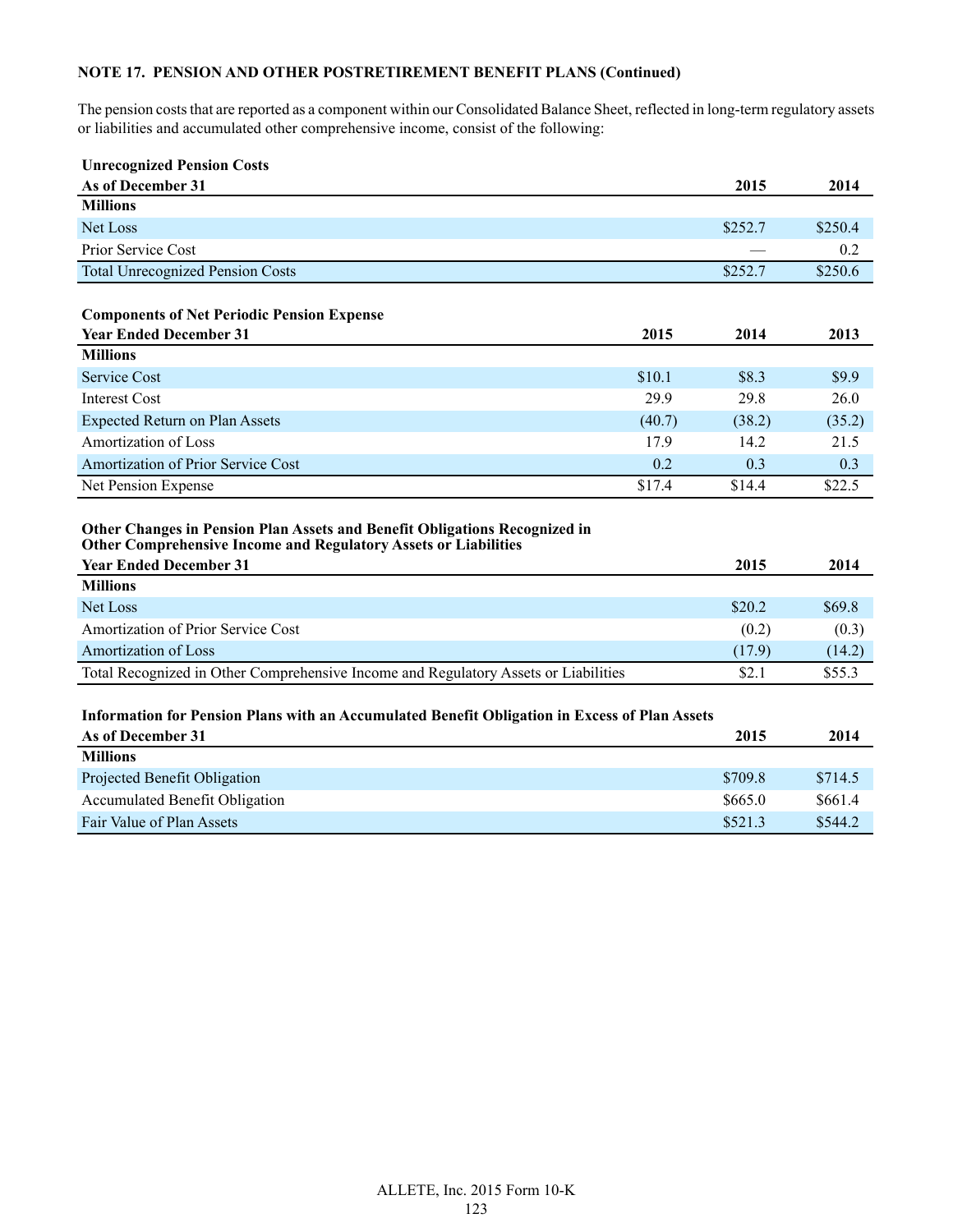#### **Postretirement Health and Life Obligation and Funded Status**

| At December 31                      | 2015    | 2014    |
|-------------------------------------|---------|---------|
| <b>Millions</b>                     |         |         |
| Change in Benefit Obligation        |         |         |
| Obligation, Beginning of Year       | \$170.9 | \$151.9 |
| <b>Service Cost</b>                 | 4.3     | 3.4     |
| <b>Interest Cost</b>                | 7.2     | 7.3     |
| Actuarial (Gain) Loss               | (14.4)  | 18.1    |
| <b>Benefits Paid</b>                | (10.7)  | (8.9)   |
| <b>Participant Contributions</b>    | 2.9     | 2.6     |
| Plan Amendments                     |         | (2.9)   |
| <b>Plan Curtailments</b>            |         | (0.6)   |
| Obligation, End of Year             | \$160.2 | \$170.9 |
| Change in Plan Assets               |         |         |
| Fair Value, Beginning of Year       | \$163.2 | \$157.0 |
| <b>Actual Return on Plan Assets</b> | (3.5)   | 11.6    |
| <b>Employer Contribution</b>        | 1.5     | 1.1     |
| <b>Participant Contributions</b>    | 2.9     | 2.6     |
| <b>Benefits Paid</b>                | (10.7)  | (9.1)   |
| Fair Value, End of Year             | \$153.4 | \$163.2 |
| Funded Status, End of Year          | \$(6.8) | \$(7.7) |

#### **Net Postretirement Health and Life Amounts Recognized in Consolidated Balance Sheet Consist of:**

| CONSIST OF              |          |          |
|-------------------------|----------|----------|
| Non-Current Assets      | \$6.4    | \$6.6    |
| Current Liabilities     | \$(1.0)  | \$(0.9)  |
| Non-Current Liabilities | \$(12.2) | \$(13.4) |

According to the accounting standards for retirement benefits, only assets in the VEBAs are treated as plan assets in the above table for the purpose of determining funded status. In addition to the postretirement health and life assets reported in the previous table, we had \$17.4 million in irrevocable grantor trusts included in Other Investments on our Consolidated Balance Sheet at December 31, 2015 (\$17.9 million at December 31, 2014).

The postretirement health and life costs that are reported as a component within our Consolidated Balance Sheet, reflected in regulatory long-term assets or liabilities and accumulated other comprehensive income, consist of the following:

# **Unrecognized Postretirement Health and Life Costs**

| As of December 31                                        | 2015    | 2014    |
|----------------------------------------------------------|---------|---------|
| <b>Millions</b>                                          |         |         |
| Net Loss                                                 | \$6.5   | \$6.9   |
| Prior Service Credit                                     | (7.6)   | (10.6)  |
| Total Unrecognized Postretirement Health and Life Credit | \$(1.1) | \$(3.7) |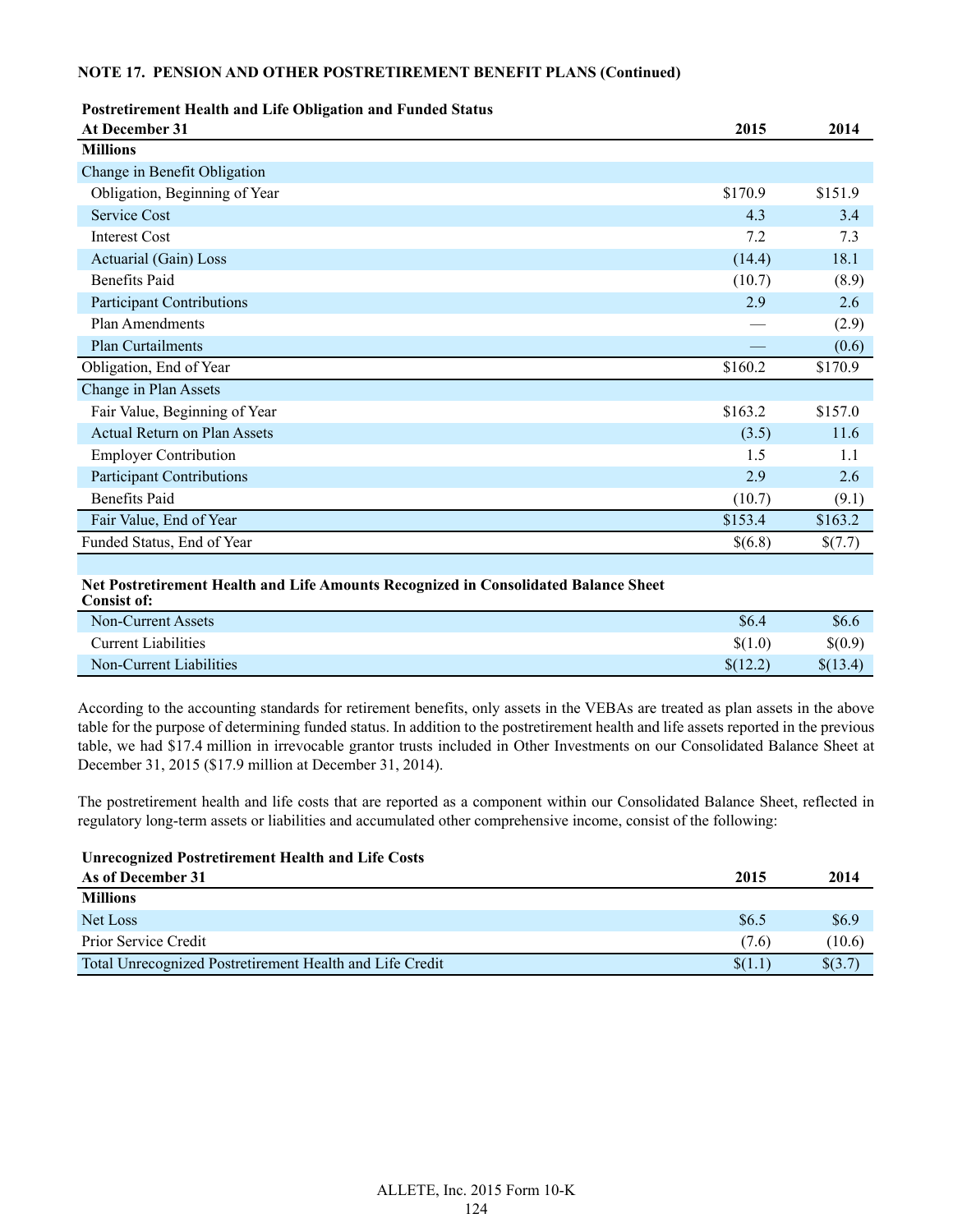#### **Components of Net Periodic Postretirement Health and Life Expense**

| <b>Year Ended December 31</b>               | 2015    | 2014    | 2013    |
|---------------------------------------------|---------|---------|---------|
| <b>Millions</b>                             |         |         |         |
| <b>Service Cost</b>                         | \$4.3   | \$3.4   | \$3.9   |
| Interest Cost                               | 7.2     | 7.3     | 6.8     |
| <b>Expected Return on Plan Assets</b>       | (10.9)  | (10.3)  | (9.7)   |
| Amortization of Loss                        | 0.4     | 0.5     | 1.6     |
| <b>Amortization of Prior Service Credit</b> | (3.0)   | (2.5)   | (2.5)   |
| Effect of Plan Settlement $(a)$             |         |         | (1.6)   |
| Net Postretirement Health and Life Credit   | \$(2.0) | \$(1.6) | \$(1.5) |

*(a) Result of the termination of a legacy benefit plan.*

# **Other Changes in Postretirement Benefit Plan Assets and Benefit Obligations**

| Recognized in Other Comprehensive Income and Regulatory Assets or Liabilities       |       |        |
|-------------------------------------------------------------------------------------|-------|--------|
| <b>Year Ended December 31</b>                                                       | 2015  | 2014   |
| <b>Millions</b>                                                                     |       |        |
| Net Loss                                                                            |       | \$16.4 |
| Prior Service Credit Arising During the Period                                      |       | (3.0)  |
| Amortization of Prior Service Credit                                                | \$3.0 | 2.5    |
| Amortization of Loss                                                                | (0.4) | (0.5)  |
| Total Recognized in Other Comprehensive Income and Regulatory Assets or Liabilities | \$2.6 | \$15.4 |

| <b>Estimated Future Benefit Payments</b> |                | <b>Postretirement</b><br><b>Health</b> and |
|------------------------------------------|----------------|--------------------------------------------|
|                                          | <b>Pension</b> | Life                                       |
| <b>Millions</b>                          |                |                                            |
| 2016                                     | \$39.8         | \$8.3                                      |
| 2017                                     | \$40.6\$       | \$8.6                                      |
| 2018                                     | \$41.1         | \$8.8                                      |
| 2019                                     | \$41.7         | \$9.1                                      |
| 2020                                     | \$41.8         | \$9.3                                      |
| Years $2021 - 2025$                      | \$216.2        | \$48.0                                     |

The pension and postretirement health and life costs recorded in regulatory long-term assets or liabilities and accumulated other comprehensive income expected to be recognized as a component of net pension and postretirement benefit costs for the year ending December 31, 2016, are as follows:

|                                                         | <b>Pension</b> | <b>Postretirement</b><br><b>Health</b> and<br>Life |
|---------------------------------------------------------|----------------|----------------------------------------------------|
| <b>Millions</b>                                         |                |                                                    |
| Net (Gain) Loss                                         | \$(8.4)        | \$0.2                                              |
| Prior Service Credit                                    |                | (2.9)                                              |
| Total Pension and Postretirement Health and Life Credit | \$(8.4)        | \$(2.7)                                            |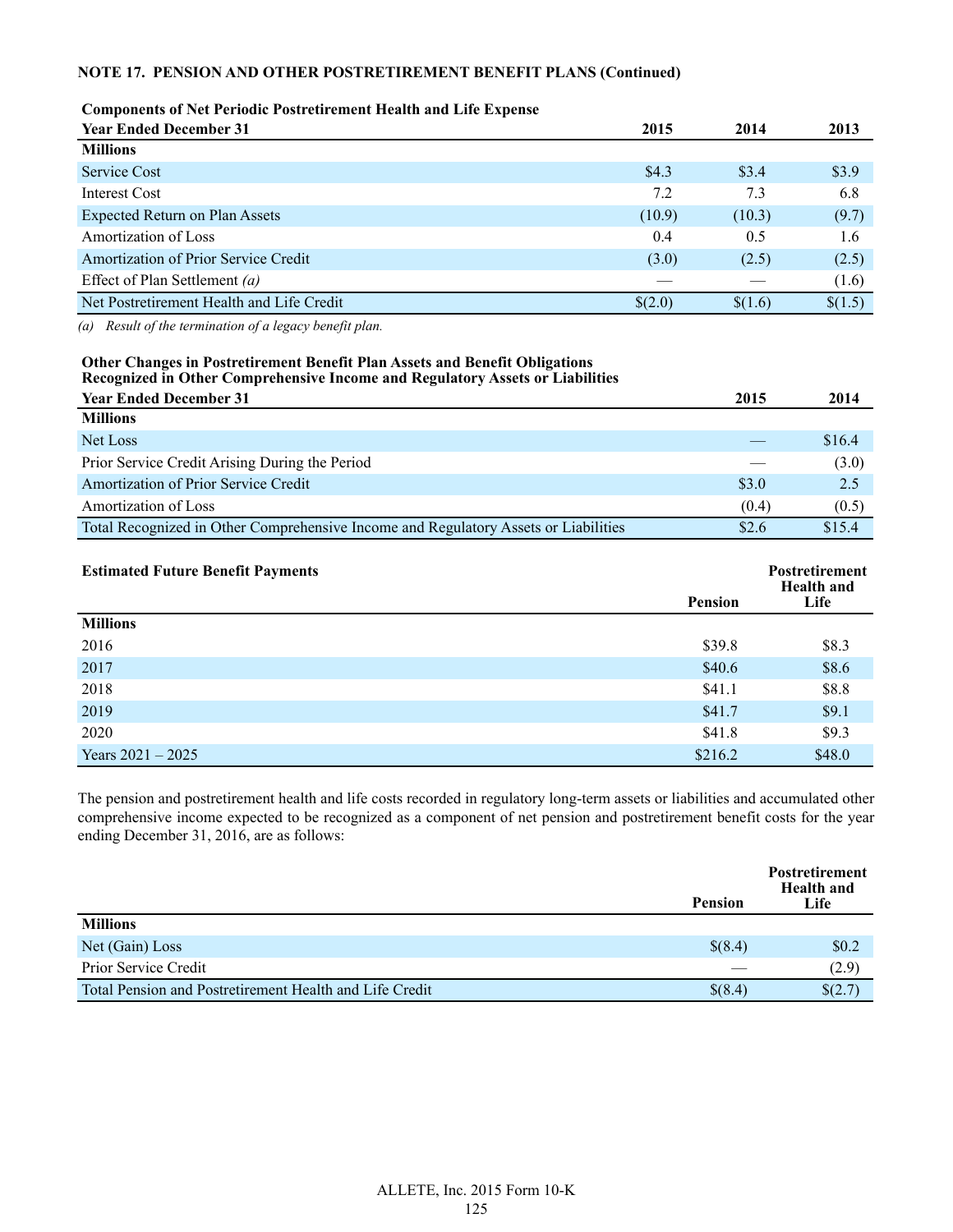# **As of December 31 2015 2014** Discount Rate Pension  $4.72\%$   $4.30\%$ Postretirement Health and Life 4.73% 4.33% 4.33% Rate of Compensation Increase 3.70 - 4.30% 3.70 - 4.30% Health Care Trend Rates Trend Rate  $6.50\%$  6.75% 6.75% Ultimate Trend Rate 5.00% 5.00% 5.00% 5.00% 5.00% 5.00% 5.00% 5.00% 5.00% 5.00% 5.00% 5.00% 5.00% 5.00% 5.00% 5.00% 5.00% 5.00% 5.00% 5.00% 5.00% 5.00% 5.00% 5.00% 5.00% 5.00% 5.00% 5.00% 5.00% 5.00% 5.00% 5.00% 5.00% 5.00 Year Ultimate Trend Rate Effective 2022 2022 2022

#### **Assumptions Used to Determine Benefit Obligation**

#### **Assumptions Used to Determine Net Periodic Benefit Costs**

| <b>Year Ended December 31</b>            | 2015     | 2014                                            | 2013    |
|------------------------------------------|----------|-------------------------------------------------|---------|
| Discount Rate                            |          | $4.30 - 4.33\%$ $4.93 - 4.96\%$ $4.10 - 4.13\%$ |         |
| Expected Long-Term Return on Plan Assets |          |                                                 |         |
| Pension                                  | $8.00\%$ | 8.00%                                           | 8 2 5 % |
| Postretirement Health and Life           |          | $6.40 - 8.00\%$ $6.40 - 8.00\%$ $6.60 - 8.25\%$ |         |
| Rate of Compensation Increase            |          | $3.70 - 4.30\%$ $3.70 - 4.30\%$ $4.30 - 4.60\%$ |         |

In establishing the expected long-term rate of return on plan assets, we determine the long-term historical performance of each asset class, adjust these for current economic conditions, and utilizing the target allocation of our plan assets, forecast the expected long-term rate of return.

The discount rate is computed using a yield curve adjusted for ALLETE's projected cash flows to match our plan characteristics. The yield curve is determined using high-quality long-term corporate bond rates at the valuation date. We believe the adjusted discount curve used in this comparison does not materially differ in duration and cash flows from our pension obligation.

The Company utilizes actuarial assumptions about mortality to calculate the pension and postretirement health and life benefit obligations. In 2014, revised mortality tables were released, and the Company adopted updated mortality tables as of December 31, 2014.

### **Sensitivity of a One-Percentage-Point Change in Health Care Trend Rates**

|                                                                             | <b>One Percent</b><br>Increase | <b>One Percent</b><br><b>Decrease</b> |
|-----------------------------------------------------------------------------|--------------------------------|---------------------------------------|
| <b>Millions</b>                                                             |                                |                                       |
| Effect on Total of Postretirement Health and Life Service and Interest Cost | \$1.9                          | $\{(1.5)$                             |
| Effect on Postretirement Health and Life Obligation                         | \$19.3                         | \$(15.9)                              |

| <b>Actual Plan Asset Allocations</b> |         | <b>Pension</b> |         | <b>Postretirement</b><br>Health and Life $(a)$ |
|--------------------------------------|---------|----------------|---------|------------------------------------------------|
|                                      | 2015    | 2014           | 2015    | 2014                                           |
| <b>Equity Securities</b>             | 47%     | 48%            | 57%     | 58%                                            |
| <b>Debt Securities</b>               | 39%     | 39%            | 35%     | 34%                                            |
| Private Equity                       | 8%      | 8%             | 8%      | 8%                                             |
| <b>Real Estate</b>                   | 6%      | $5\%$          |         |                                                |
|                                      | $100\%$ | 100%           | $100\%$ | 100%                                           |

*(a) Includes VEBAs and irrevocable grantor trusts.*

There were no shares of ALLETE common stock included in pension plan equity securities as of December 31, 2015 (no shares as of December 31, 2014).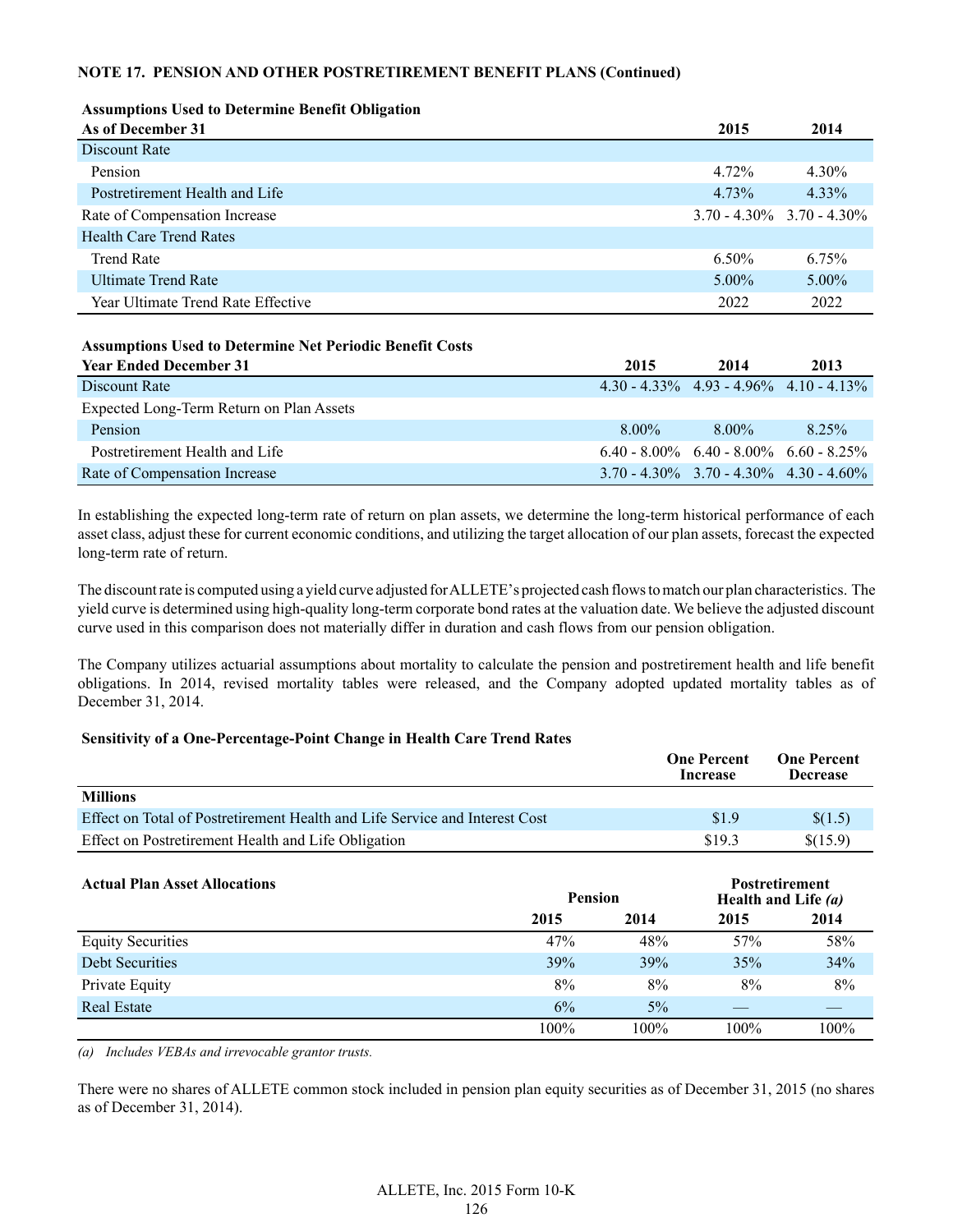In 2013, the defined benefit pension plan adopted a dynamic asset allocation strategy (glide path) that increases the invested allocation to fixed income assets as the funding level of the plan increases to better match the sensitivity of the plan's assets and liabilities to changes in interest rates. This is expected to reduce the volatility of reported pension plan expenses. The postretirement health and life plans' assets continue to be diversified to achieve strong returns within managed risk. Equity securities are diversified among domestic companies with large, mid and small market capitalizations, as well as investments in international companies. The majority of debt securities are made up of investment grade bonds. Below are the current targeted allocations as of December 31, 2015.

#### **Plan Asset Target Allocations**

|                          | <b>Pension</b> | <b>Health and</b><br>Life $(a)$ |
|--------------------------|----------------|---------------------------------|
| <b>Equity Securities</b> | 56%            | 60%                             |
| Debt Securities          | 35%            | 37%                             |
| Real Estate              | 9%             | 3%                              |
|                          | 100%           | 100%                            |

**Postretirement**

*(a) Includes VEBAs and irrevocable grantor trusts.*

#### **Fair Value**

Fair value is the price that would be received to sell an asset or paid to transfer a liability in an orderly transaction between market participants at the measurement date (exit price). We utilize market data or assumptions that market participants would use in pricing the asset or liability, including assumptions about risk and the risks inherent in the inputs to the valuation technique. These inputs can be readily observable, market corroborated, or generally unobservable. We primarily apply the market approach for recurring fair value measurements and endeavor to utilize the best available information. Accordingly, we utilize valuation techniques that maximize the use of observable inputs and minimize the use of unobservable inputs. These inputs, which are used to measure fair value, are prioritized through the fair value hierarchy. The hierarchy gives the highest priority to unadjusted quoted prices in active markets for identical assets or liabilities (Level 1 measurement) and the lowest priority to unobservable inputs (Level 3 measurement). The three levels of the fair value hierarchy are as follows:

Level 1 — Quoted prices are available in active markets for identical assets or liabilities as of the reported date. Active markets are those in which transactions for the asset or liability occur in sufficient frequency and volume to provide pricing information on an ongoing basis. This category includes various U.S. equity securities, public mutual funds, and futures. These instruments are valued using the closing price from the applicable exchange or whose value is quoted and readily traded daily.

Level 2 — Pricing inputs are other than quoted prices in active markets, but are either directly or indirectly observable as of the reported date. The types of assets and liabilities included in Level 2 are typically either comparable to actively traded securities or contracts, such as treasury securities with pricing interpolated from recent trades of similar securities, or priced with models using highly observable inputs. This category includes various bonds and non-public funds whose underlying investments may be Level 1 or Level 2 securities.

Level 3 — Significant inputs that are generally less observable from objective sources. The types of assets and liabilities included in Level 3 are those with inputs requiring significant management judgment or estimation, such as the complex and subjective models and forecasts used to determine the fair value. This category includes private equity funds and real estate valued through external appraisal processes. Valuation methodologies incorporate pricing models, discounted cash flow models, and similar techniques which utilize capitalization rates, discount rates, cash flows and other factors.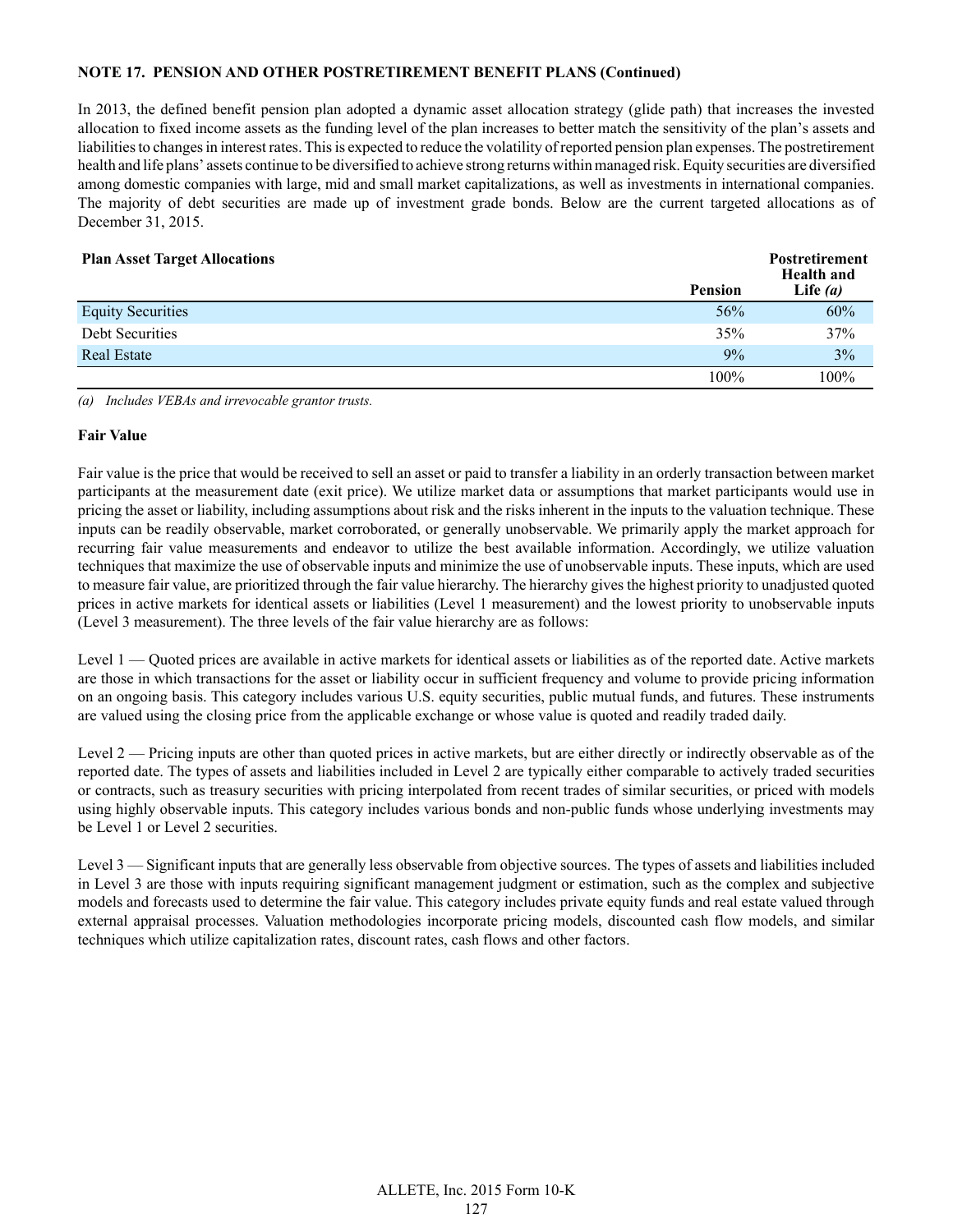#### **Pension Fair Value**

|                                      | Fair Value as of December 31, 2015 |         |         |              |
|--------------------------------------|------------------------------------|---------|---------|--------------|
| <b>Recurring Fair Value Measures</b> | Level 1                            | Level 2 | Level 3 | <b>Total</b> |
| <b>Millions</b>                      |                                    |         |         |              |
| <b>Assets:</b>                       |                                    |         |         |              |
| <b>Equity Securities:</b>            |                                    |         |         |              |
| U.S. Large-cap $(a)$                 | \$33.9                             | \$42.1  |         | \$76.0       |
| U.S. Mid-cap Growth $(a)$            | 14.2                               | 17.7    |         | 31.9         |
| U.S. Small-cap $(a)$                 | 14.5                               | 17.9    |         | 32.4         |
| <b>Mutual Funds</b>                  | 8.4                                |         |         | 8.4          |
| International                        | 44.7                               | 42.0    |         | 86.7         |
| Debt Securities:                     |                                    |         |         |              |
| <b>Mutual Funds</b>                  | 0.1                                |         |         | 0.1          |
| Fixed Income                         | 2.7                                | 185.3   |         | 188.0        |
| Cash and Cash Equivalents            | 25.6                               |         |         | 25.6         |
| Other Types of Investments:          |                                    |         |         |              |
| <b>Private Equity Funds</b>          |                                    |         | \$43.3  | 43.3         |
| <b>Real Estate</b>                   |                                    |         | 28.9    | 28.9         |
| <b>Total Fair Value of Assets</b>    | \$144.1                            | \$305.0 | \$72.2  | \$521.3      |

*(a) The underlying investments classified under U.S. Equity Securities consist of money market funds (Level 1) and actively-managed funds (Level 2), which are combined with futures, and settle daily, to achieve the returns of the U.S. Equity Securities Large-cap, Mid-cap Growth, and Small-cap funds. Our exposure with respect to these investments includes both the futures and the underlying investments.*

# **Recurring Fair Value Measures**

| <b>Activity in Level 3</b>              | <b>Private Equity</b><br><b>Funds</b> | <b>Real Estate</b> |
|-----------------------------------------|---------------------------------------|--------------------|
| <b>Millions</b>                         |                                       |                    |
| Balance as of December 31, 2014         | \$43.3                                | \$28.9             |
| Actual Return on Plan Assets            | 2.6                                   | 2.9                |
| Purchases, Sales, and Settlements – Net | (2.6)                                 | (2.9)              |
| Balance as of December 31, 2015         | \$43.3                                | \$28.9             |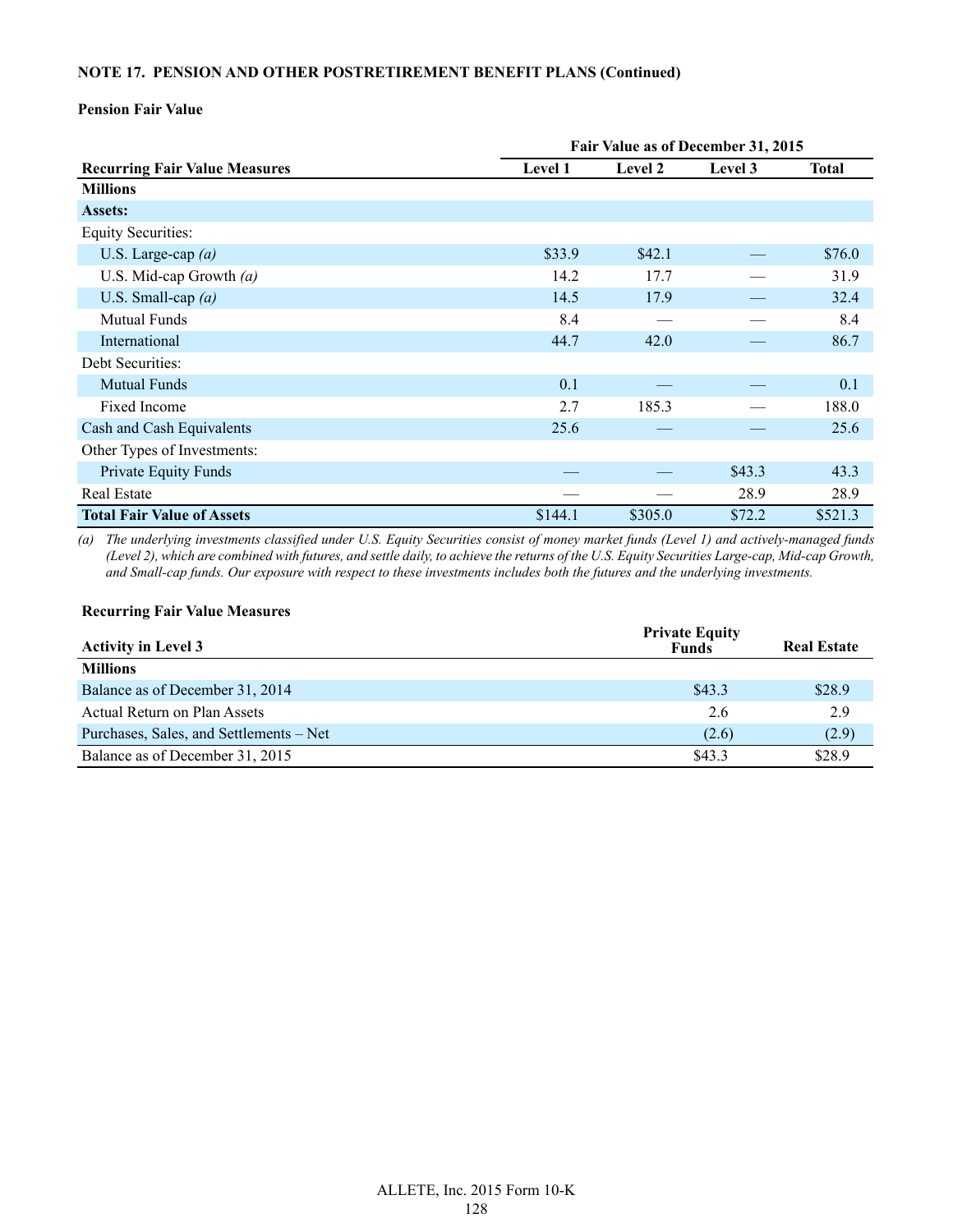# **NOTE 17. PENSION AND OTHER POSTRETIREMENT BENEFIT PLANS (Continued) Fair Value (Continued)**

|                                      | Fair Value as of December 31, 2014 |         |         |              |  |
|--------------------------------------|------------------------------------|---------|---------|--------------|--|
| <b>Recurring Fair Value Measures</b> | Level 1                            | Level 2 | Level 3 | <b>Total</b> |  |
| <b>Millions</b>                      |                                    |         |         |              |  |
| <b>Assets:</b>                       |                                    |         |         |              |  |
| <b>Equity Securities:</b>            |                                    |         |         |              |  |
| U.S. Large-cap $(a)$                 | \$32.1                             | \$56.4  |         | \$88.5       |  |
| U.S. Mid-cap Growth $(a)$            | 13.6                               | 23.9    |         | 37.5         |  |
| U.S. Small-cap $(a)$                 | 13.9                               | 24.4    |         | 38.3         |  |
| International                        | 46.1                               | 45.9    |         | 92.0         |  |
| Debt Securities:                     |                                    |         |         |              |  |
| <b>Mutual Funds</b>                  | 0.1                                |         |         | 0.1          |  |
| <b>Fixed Income</b>                  | 2.7                                | 201.0   |         | 203.7        |  |
| Cash and Cash Equivalents            | 11.9                               |         |         | 11.9         |  |
| Other Types of Investments:          |                                    |         |         |              |  |
| Private Equity Funds                 |                                    |         | \$43.3  | 43.3         |  |
| <b>Real Estate</b>                   |                                    |         | 28.9    | 28.9         |  |
| <b>Total Fair Value of Assets</b>    | \$120.4                            | \$351.6 | \$72.2  | \$544.2      |  |

*(a) The underlying investments classified under U.S. Equity Securities consist of money market funds (Level 1) and actively-managed funds (Level 2), which are combined with futures, and settle daily, to achieve the returns of the U.S. Equity Securities Large-cap, Mid-cap Growth, and Small-cap funds. Our exposure with respect to these investments includes both the futures and the underlying investments.*

# **Recurring Fair Value Measures**

| <b>Activity in Level 3</b>              | <b>Private Equity</b><br><b>Funds</b> | <b>Real Estate</b> |
|-----------------------------------------|---------------------------------------|--------------------|
| <b>Millions</b>                         |                                       |                    |
| Balance as of December 31, 2013         | \$46.8                                | \$26.5             |
| Actual Return on Plan Assets            | 1.2                                   | 2.8                |
| Purchases, Sales, and Settlements – Net | (4.7)                                 | (0.4)              |
| Balance as of December 31, 2014         | \$43.3                                | \$28.9             |

### **Postretirement Health and Life Fair Value**

|                                      |                | Fair Value as of December 31, 2015 |         |              |  |  |
|--------------------------------------|----------------|------------------------------------|---------|--------------|--|--|
| <b>Recurring Fair Value Measures</b> | <b>Level 1</b> | <b>Level 2</b>                     | Level 3 | <b>Total</b> |  |  |
| <b>Millions</b>                      |                |                                    |         |              |  |  |
| <b>Assets:</b>                       |                |                                    |         |              |  |  |
| <b>Equity Securities:</b>            |                |                                    |         |              |  |  |
| U.S. Large-cap $(a)$                 | \$28.2         |                                    |         | \$28.2       |  |  |
| U.S. Mid-cap Growth $(a)$            | 19.1           |                                    |         | 19.1         |  |  |
| U.S. Small-cap $(a)$                 | 12.1           |                                    |         | 12.1         |  |  |
| International                        | 26.8           |                                    |         | 26.8         |  |  |
| Debt Securities:                     |                |                                    |         |              |  |  |
| <b>Mutual Funds</b>                  | 45.2           |                                    |         | 45.2         |  |  |
| Fixed Income                         |                | \$8.4                              |         | 8.4          |  |  |
| Cash and Cash Equivalents            | 1.6            |                                    |         | 1.6          |  |  |
| Other Types of Investments:          |                |                                    |         |              |  |  |
| Private Equity Funds                 |                |                                    | \$12.0  | 12.0         |  |  |
| <b>Total Fair Value of Assets</b>    | \$133.0        | \$8.4                              | \$12.0  | \$153.4      |  |  |

*(a) The underlying investments classified under U.S. Equity Securities consist of mutual funds (Level 1).*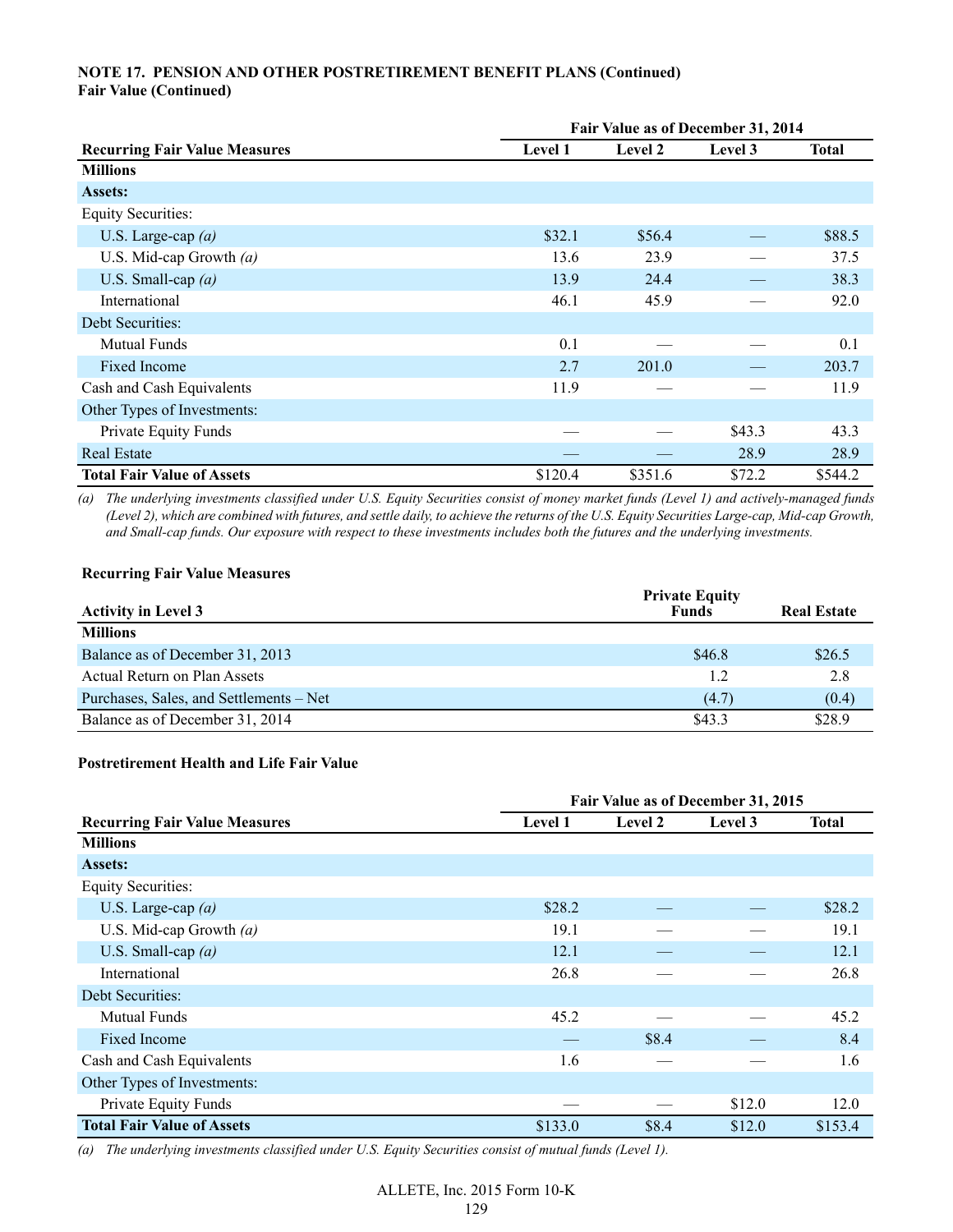# **NOTE 17. PENSION AND OTHER POSTRETIREMENT BENEFIT PLANS (Continued) Fair Value (Continued)**

#### **Recurring Fair Value Measures**

| <b>Activity in Level 3</b>              | <b>Private Equity</b><br><b>Funds</b> |
|-----------------------------------------|---------------------------------------|
| <b>Millions</b>                         |                                       |
| Balance as of December 31, 2014         | \$12.9                                |
| Actual Return on Plan Assets            | 1.2                                   |
| Purchases, Sales, and Settlements – Net | (2.1)                                 |
| Balance as of December 31, 2015         | \$12.0                                |

|                                      | Fair Value as of December 31, 2014 |                |         |              |
|--------------------------------------|------------------------------------|----------------|---------|--------------|
| <b>Recurring Fair Value Measures</b> | Level 1                            | <b>Level 2</b> | Level 3 | <b>Total</b> |
| <b>Millions</b>                      |                                    |                |         |              |
| <b>Assets:</b>                       |                                    |                |         |              |
| <b>Equity Securities:</b>            |                                    |                |         |              |
| U.S. Large-cap $(a)$                 | \$29.3                             |                |         | \$29.3       |
| U.S. Mid-cap Growth $(a)$            | 20.0                               |                |         | 20.0         |
| U.S. Small-cap $(a)$                 | 12.6                               |                |         | 12.6         |
| International                        | 30.6                               |                |         | 30.6         |
| Debt Securities:                     |                                    |                |         |              |
| <b>Mutual Funds</b>                  | 44.5                               |                |         | 44.5         |
| Fixed Income                         |                                    | \$9.9          |         | 9.9          |
| Cash and Cash Equivalents            | 3.4                                |                |         | 3.4          |
| Other Types of Investments:          |                                    |                |         |              |
| Private Equity Funds                 |                                    |                | \$12.9  | 12.9         |
| <b>Total Fair Value of Assets</b>    | \$140.4                            | \$9.9          | \$12.9  | \$163.2      |

*(a) The underlying investments classified under U.S. Equity Securities consist of mutual funds (Level 1).*

#### **Recurring Fair Value Measures**

| <b>Activity in Level 3</b>              | <b>Private Equity</b><br><b>Funds</b> |
|-----------------------------------------|---------------------------------------|
| <b>Millions</b>                         |                                       |
| Balance as of December 31, 2013         | \$13.1                                |
| Actual Return on Plan Assets            | 1.4                                   |
| Purchases, Sales, and Settlements – Net | (1.6)                                 |
| Balance as of December 31, 2014         | \$12.9                                |

Accounting and disclosure requirements for the Medicare Prescription Drug, Improvement and Modernization Act of 2003 (Act) provide guidance for employers that sponsor postretirement health care plans that provide prescription drug benefits. We provide a fully insured postretirement health benefit, including a prescription drug benefit, which qualifies us for a federal subsidy under the Act. The federal subsidy is reflected in the premiums charged to us by the insurance company.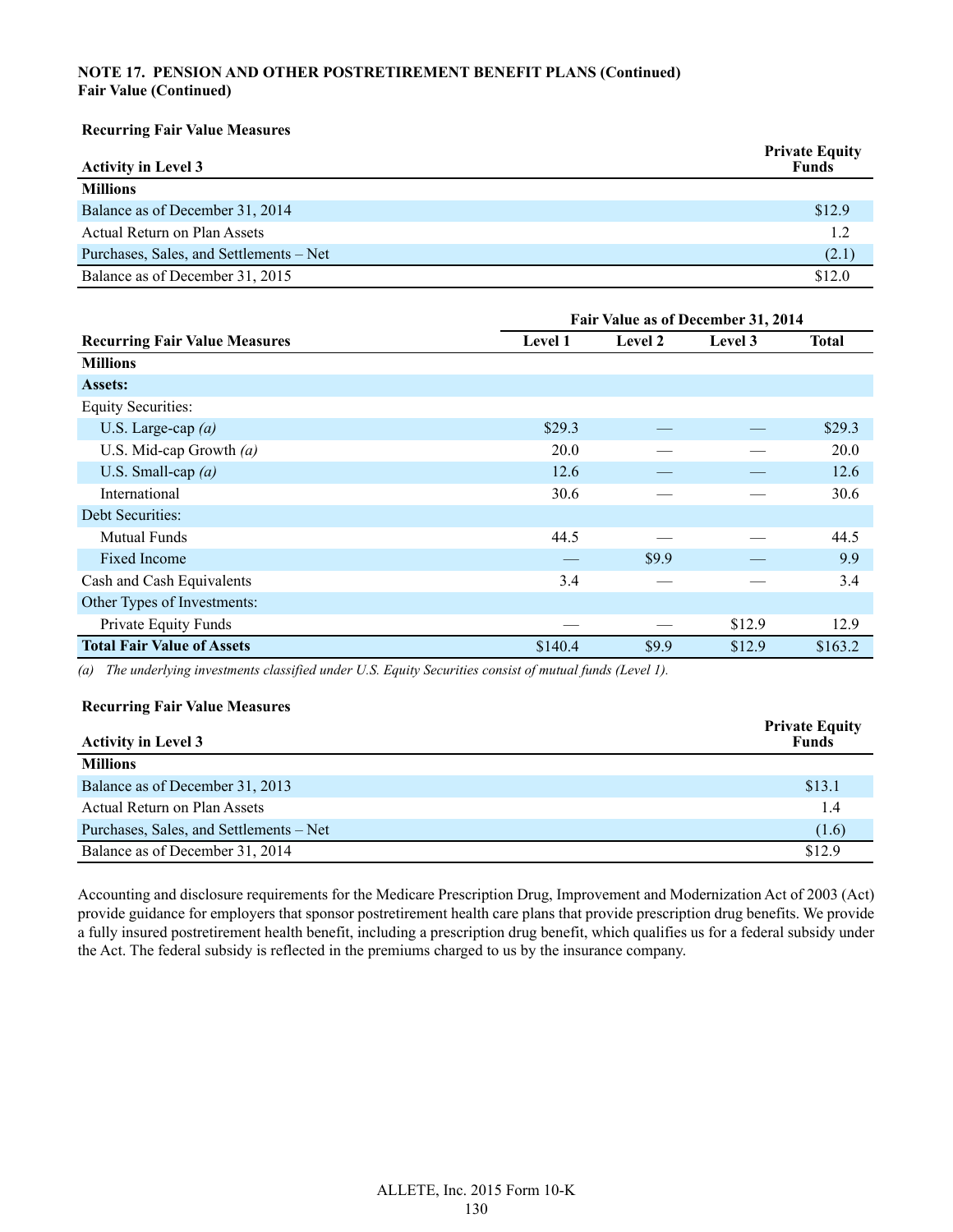# **NOTE 18. EMPLOYEE STOCK AND INCENTIVE PLANS**

**Employee Stock Ownership Plan.** We sponsor an ESOP within the RSOP. Eligible employees may contribute to the RSOP plan as of their date of hire. In 1990, the ESOP issued a \$75.0 million note (term not to exceed 25 years at 10.25 percent) to use as consideration for 2.8 million shares (1.9 million shares adjusted for stock splits) of our newly issued common stock. The note was refinanced in 2006 at 6 percent and subsequently matured in December 2015. The ESOP shares were initially pledged as collateral for the debt. As the debt was repaid, shares were released from collateral and allocated to participants based on the proportion of debt service paid in the year. As shares were released from collateral, we reported compensation expense equal to the current market price of the shares less dividends on allocated shares. The dividends received by the ESOP are distributed to participants. Dividends on allocated ESOP shares are recorded as a reduction of retained earnings. With the maturity of the note, ESOP employer allocations will be funded with contributions paid in either cash or the issuance of ALLETE common stock at the Company's discretion. ESOP compensation expense was \$9.0 million in 2015 (\$9.1 million in 2014; \$8.4 million in 2013).

According to the accounting standards for stock compensation, unallocated shares of ALLETE common stock held and purchased by the ESOP were treated as unearned ESOP shares and not considered outstanding for earnings per share computations. ESOP shares are included in earnings per share computations after they are allocated to participants.

| As of December 31                | 2015 | 2014   | 2013   |
|----------------------------------|------|--------|--------|
| <b>Millions</b>                  |      |        |        |
| <b>ESOP</b> Shares               |      |        |        |
| Allocated                        | 1.8  | 1.9    | 2.0    |
| Unallocated                      |      | 0.3    | 0.5    |
| Total                            | 1.8  | 2.2    | 2.5    |
| Fair Value of Unallocated Shares |      | \$13.2 | \$24.1 |

**Stock-Based Compensation.** *Stock Incentive Plan.* Under our Executive Long-Term Incentive Compensation Plan (Executive Plan), share-based awards may be issued to key employees through a broad range of methods, including non-qualified and incentive stock options, performance shares, performance units, restricted stock, restricted stock units, stock appreciation rights and other awards. There are 1.1 million shares of common stock reserved for issuance under the Executive Plan, with 0.9 million of these shares available for issuance as of December 31, 2015.

We currently have the following types of share-based awards outstanding:

*Non-Qualified Stock Options*. These options allow for the purchase of shares of common stock at a price equal to the market value of our common stock at the date of grant. Options become exercisable beginning one year after the grant date, with one-third vesting each year over three years. Options may be exercised up to ten years following the date of grant. In the case of qualified retirement, death or disability, options vest immediately and the period over which the options can be exercised is three years. Employees have up to three months to exercise vested options upon voluntary termination or involuntary termination without cause. All options are canceled upon termination for cause. All options vest immediately upon retirement, death, disability or a change of control, as defined in the award agreement. We determine the fair value of options using the Black-Scholes option-pricing model. The estimated fair value of options, including the effect of estimated forfeitures, is recognized as expense on the straight-line basis over the options' vesting periods, or the accelerated vesting period if the employee is eligible for retirement. Stock options have not been granted since 2008.

The risk-free interest rate for periods within the contractual life of the option is based on the U.S. Treasury yield curve in effect at the grant date. Expected volatility is estimated based on the historic volatility of our stock and the stock of our peer group companies. We utilize historical option exercise and employee pre-vesting termination data to estimate the option life. The dividend growth rate is based upon historical growth rates in our dividends.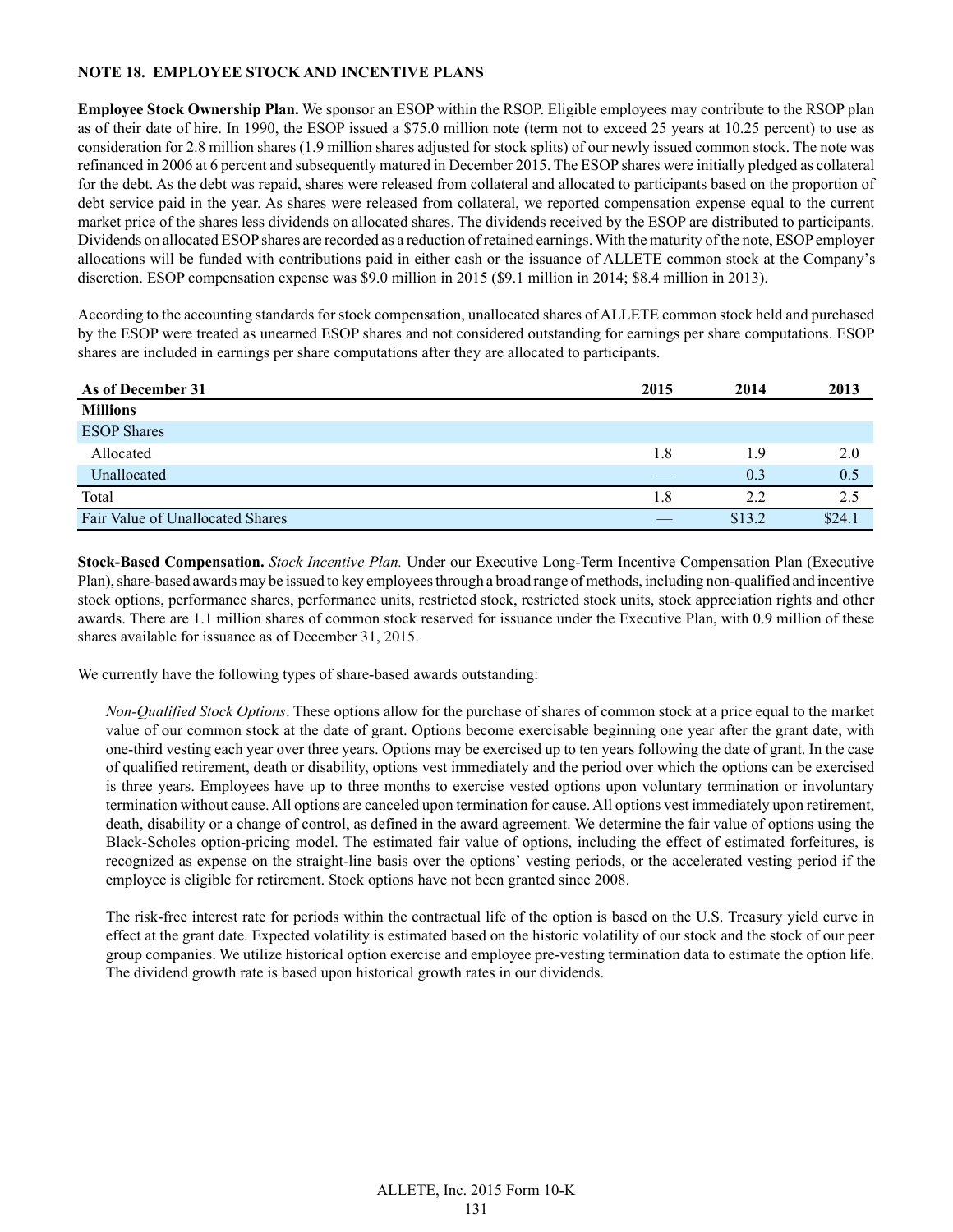# **NOTE 18. EMPLOYEE STOCK AND INCENTIVE PLANS (Continued)**

*Performance Shares.* Under the performance share awards plan, the number of shares earned is contingent upon attaining specific market goals over a three-year performance period. Market goals are measured by total shareholder return relative to a group of peer companies. In the case of qualified retirement, death, or disability during a performance period, a pro rata portion of the award will be earned at the conclusion of the performance period based on the market goals achieved. In the case of termination of employment for any reason other than qualified retirement, death, or disability, no award will be earned. If there is a change in control, a pro rata portion of the award will be paid based on the greater of actual performance up to the date of the change in control or target performance. The fair value of these awards is determined by the probability of meeting the total shareholder return goals. Compensation cost is recognized over the three-year performance period based on our estimate of the number of shares which will be earned by the award recipients.

*Restricted Stock Units.* Under the restricted stock units plan, shares for participants eligible for retirement vest monthly over a three-year period. For participants not eligible for retirement, shares vest at the end of the three-year period. In the case of qualified retirement, death or disability, a pro rata portion of the award will be earned. In the case of termination of employment for any reason other than qualified retirement, death or disability, no award will be earned. If there is a change in control, a pro rata portion of the award will be earned. The fair value of these awards is equal to the grant date fair value. Compensation cost is recognized over the three-year vesting period based on our estimate of the number of shares which will be earned by the award recipients.

*Employee Stock Purchase Plan (ESPP).* Under our ESPP, eligible employees may purchase ALLETE common stock at a 5 percent discount from the market price. Because the discount is not greater than 5 percent, we are not required to apply fair value accounting to these awards.

*RSOP*. The RSOP is a contributory defined contribution plan subject to the provisions of the Employee Retirement Income Security Act of 1974, as amended, and qualifies as an employee stock ownership plan and profit sharing plan. The RSOP provides eligible employees an opportunity to save for retirement.

The following share-based compensation expense amounts were recognized in our Consolidated Statement of Income for the periods presented.

| <b>Share-Based Compensation Expense</b>       |       |       |       |
|-----------------------------------------------|-------|-------|-------|
| <b>Year Ended December 31</b>                 | 2015  | 2014  | 2013  |
| <b>Millions</b>                               |       |       |       |
| Performance Shares                            | \$1.8 | \$1.6 | \$1.7 |
| <b>Restricted Stock Units</b>                 | 0.8   | 0.7   | 0.7   |
| <b>Total Share-Based Compensation Expense</b> | \$2.6 | \$2.3 | \$2.4 |
| Income Tax Benefit                            | \$1.1 | \$1.0 | \$1.0 |

There were no capitalized share-based compensation costs during the years ended December 31, 2015, 2014 or 2013.

As of December 31, 2015, the total unrecognized compensation cost for the performance share awards and restricted stock units not yet recognized in our Consolidated Statements of Income was \$1.9 million and \$1.1 million, respectively. These amounts are expected to be recognized over a weighted-average period of 1.7 years for performance share awards and 1.9 years for restricted stock units.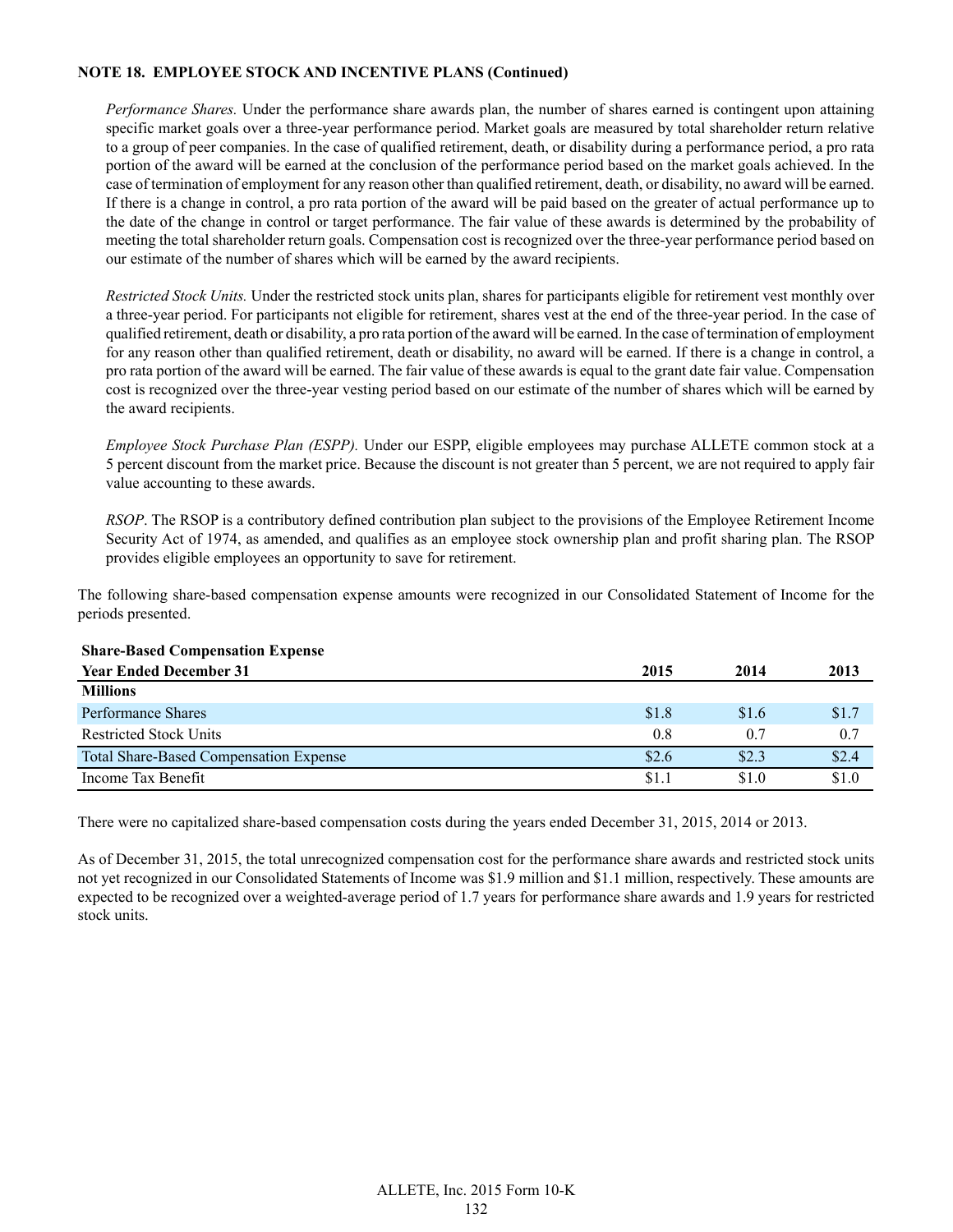#### **NOTE 18. EMPLOYEE STOCK AND INCENTIVE PLANS (Continued)**

|                               | 2015                        |                                                  | 2014                        |                                                  | 2013                        |                                                  |
|-------------------------------|-----------------------------|--------------------------------------------------|-----------------------------|--------------------------------------------------|-----------------------------|--------------------------------------------------|
|                               | Number of<br><b>Options</b> | Weighted-<br>Average<br><b>Exercise</b><br>Price | Number of<br><b>Options</b> | Weighted-<br>Average<br><b>Exercise</b><br>Price | Number of<br><b>Options</b> | Weighted-<br>Average<br><b>Exercise</b><br>Price |
| Outstanding as of January 1   | 66,279                      | \$44.39                                          | 108,299                     | \$44.10                                          | 395,678                     | \$42.28                                          |
| Granted $(a)$                 |                             |                                                  |                             |                                                  |                             |                                                  |
| Exercised                     | (24, 456)                   | \$44.52                                          | (42,020)                    | \$43.65                                          | (287, 379)                  | \$41.60                                          |
| Forfeited                     | (2,169)                     | \$42.93                                          |                             |                                                  |                             |                                                  |
| Outstanding as of December 31 | 39,654                      | \$44.39                                          | 66,279                      | \$44.39                                          | 108.299                     | \$44.10                                          |
| Exercisable as of December 31 | 39,654                      | \$44.39                                          | 66,279                      | \$44.39                                          | 108,299                     | \$43.17                                          |

*Non-Qualified Stock Options.* The following table presents information regarding our outstanding stock options.

*(a) Stock options have not been granted since 2008. The weighted-average grant-date intrinsic value of options granted in 2008 was \$6.18.*

Cash received from non-qualified stock options exercised was approximately \$1.1 million in 2015. The intrinsic value of a stock award is the amount by which the fair value of the underlying stock exceeds the exercise price of the award. The total intrinsic value of options exercised was \$0.2 million during 2015 (\$0.4 million in 2014; \$2.2 million in 2013).

|                                                     |         | <b>Exercise Price</b> |         |  |  |
|-----------------------------------------------------|---------|-----------------------|---------|--|--|
| As of December 31, 2015                             | \$39.10 | \$44.15               | \$48.65 |  |  |
| Options Outstanding and Exercisable:                |         |                       |         |  |  |
| Number Outstanding and Exercisable                  | 16.620  | 2.306                 | 20,728  |  |  |
| Weighted Average Remaining Contractual Life (Years) | 2.1     | 0.1                   | 1.1     |  |  |
| Weighted Average Exercise Price                     | \$39.10 | \$44.15               | \$48.65 |  |  |
| Aggregate Intrinsic Value (Millions)                | \$0.2\$ |                       | \$0.1   |  |  |

*Performance Shares.* The following table presents information regarding our non-vested performance shares.

|                              |                            | 2015                                                           |                            | 2014                                                           |                            | 2013                                                           |  |
|------------------------------|----------------------------|----------------------------------------------------------------|----------------------------|----------------------------------------------------------------|----------------------------|----------------------------------------------------------------|--|
|                              | Number of<br><b>Shares</b> | Weighted-<br>Average<br><b>Grant Date</b><br><b>Fair Value</b> | Number of<br><b>Shares</b> | Weighted-<br>Average<br><b>Grant Date</b><br><b>Fair Value</b> | Number of<br><b>Shares</b> | Weighted-<br>Average<br><b>Grant Date</b><br><b>Fair Value</b> |  |
| Non-vested as of January 1   | 119,635                    | \$48.26                                                        | 114,765                    | \$47.02                                                        | 107,899                    | \$40.73                                                        |  |
| Granted $(a)$                | 43,583                     | \$58.95                                                        | 47,992                     | \$46.47                                                        | 45,830                     | \$52.15                                                        |  |
| Awarded                      |                            |                                                                | (36, 515)                  | \$42.01                                                        | (18,605)                   | \$35.10                                                        |  |
| <b>Unearned Grant Award</b>  | (36,670)                   | \$45.41                                                        |                            |                                                                | (18,606)                   | \$35.10                                                        |  |
| Forfeited                    | (7,008)                    | \$53.49                                                        | (6,607)                    | \$48.29                                                        | (1,753)                    | \$47.26                                                        |  |
| Non-vested as of December 31 | 119,540                    | \$52.72                                                        | 119,635                    | \$48.26                                                        | 114,765                    | \$47.02                                                        |  |

*(a) Shares granted include accrued dividends.*

There were 51,586 performance shares granted in January 2016 for the three-year performance period ending in 2018. The ultimate issuance is contingent upon the attainment of certain goals of ALLETE during the performance periods. The grant date fair value of the performance shares granted was \$2.7 million.

There were no performance shares awarded in February 2016 for the three-year performance period ending in 2015.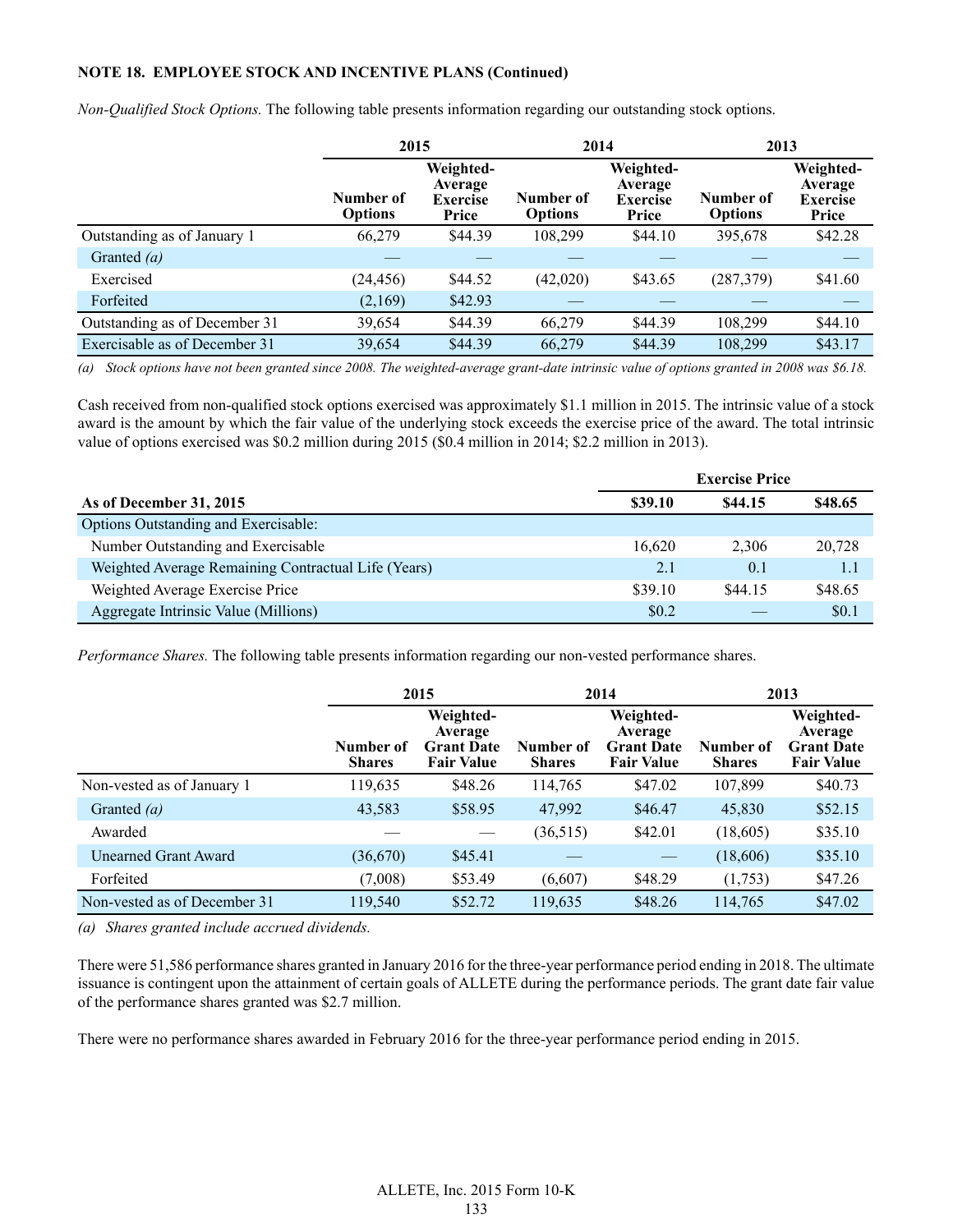#### **NOTE 18. EMPLOYEE STOCK AND INCENTIVE PLANS (Continued)**

|                             | 2015                       |                                                                | 2014                       |                                                                | 2013                       |                                                                |
|-----------------------------|----------------------------|----------------------------------------------------------------|----------------------------|----------------------------------------------------------------|----------------------------|----------------------------------------------------------------|
|                             | Number of<br><b>Shares</b> | Weighted-<br>Average<br><b>Grant Date</b><br><b>Fair Value</b> | Number of<br><b>Shares</b> | Weighted-<br>Average<br><b>Grant Date</b><br><b>Fair Value</b> | Number of<br><b>Shares</b> | Weighted-<br>Average<br><b>Grant Date</b><br><b>Fair Value</b> |
| Available as of January 1   | 53,888                     | \$44.47                                                        | 55,982                     | \$40.85                                                        | 56,415                     | \$36.61                                                        |
| Granted $(a)$               | 26,702                     | \$54.81                                                        | 19,645                     | \$48.44                                                        | 21,440                     | \$43.41                                                        |
| Awarded                     | (19, 464)                  | \$41.44                                                        | (18, 860)                  | \$37.64                                                        | (20, 939)                  | \$32.03                                                        |
| Forfeited                   | (3, 432)                   | \$51.52                                                        | (2,879)                    | \$45.92                                                        | (934)                      | \$41.02                                                        |
| Available as of December 31 | 57,694                     | \$49.86                                                        | 53,888                     | \$44.47                                                        | 55,982                     | \$40.85                                                        |

*Restricted Stock Units.* The following table presents information regarding our available restricted stock units.

*(a) Shares granted include accrued dividends.*

There were 17,396 restricted stock units granted in January 2016 for the vesting period ending in 2018. The grant date fair value of the restricted stock units granted was \$0.9 million.

There were 17,608 restricted stock units awarded in February 2016. The grant date fair value of the shares awarded was \$0.8 million.

# **NOTE 19. QUARTERLY FINANCIAL DATA (UNAUDITED)**

Information for any one quarterly period is not necessarily indicative of the results which may be expected for the year.

| <b>Quarter Ended</b>                      | <b>Mar. 31</b> | <b>Jun. 30</b> | <b>Sept. 30</b> | Dec. 31 |
|-------------------------------------------|----------------|----------------|-----------------|---------|
| <b>Millions Except Earnings Per Share</b> |                |                |                 |         |
| 2015                                      |                |                |                 |         |
| <b>Operating Revenue</b>                  | \$320.0        | \$323.3        | \$462.5         | \$380.6 |
| Operating Income                          | \$56.4         | \$39.5         | \$85.2          | \$29.6  |
| Net Income Attributable to ALLETE         | \$39.9         | \$22.5         | \$60.4          | \$18.3  |
| Earnings Per Share of Common Stock        |                |                |                 |         |
| Basic                                     | \$0.85         | \$0.46         | \$1.24          | \$0.37  |
| Diluted                                   | \$0.85         | \$0.46         | \$1.23          | \$0.37  |
| 2014                                      |                |                |                 |         |
| <b>Operating Revenue</b>                  | \$296.5        | \$260.7        | \$288.9         | \$290.7 |
| Operating Income                          | \$48.3         | \$28.2         | \$60.8          | \$51.5  |
| Net Income Attributable to ALLETE         | \$33.5         | \$16.8         | \$41.6          | \$32.9  |
| Earnings Per Share of Common Stock        |                |                |                 |         |
| <b>Basic</b>                              | \$0.81         | \$0.40         | \$0.97          | \$0.73  |
| Diluted                                   | \$0.80         | \$0.40         | \$0.97          | \$0.73  |